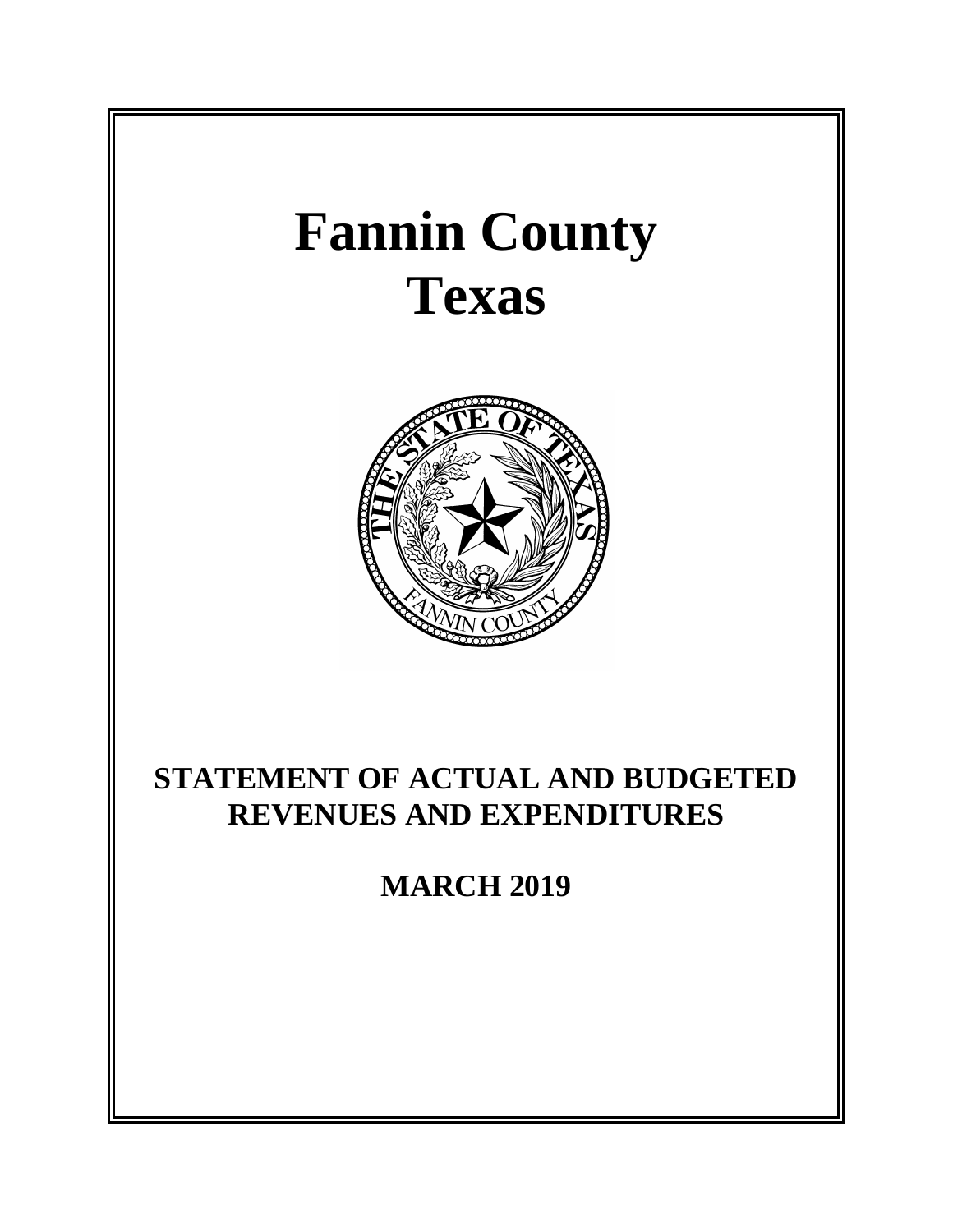|     | 04-01-2019**BUDGET ANALYSIS USAGE REPORT ** ASSET LIABILITY INCOME & EXPENSE<br>TIME: 07:46 AM - EFFECTIVE MONTH: 03 - FOR MONTH ENDING 3-31-19 |          |         |            |                                                                                 |                       | PAGE<br>1<br>PREPARER: 0004        |
|-----|-------------------------------------------------------------------------------------------------------------------------------------------------|----------|---------|------------|---------------------------------------------------------------------------------|-----------------------|------------------------------------|
| ACT | NUM ACCOUNT-TITLE                                                                                                                               | ORIGINAL | AMENDED | ENCUMBERED | ACTIVITY<br>BUDGET-AMOUNT BUDGET-AMOUNT YEAR-TO-DATE YEAR-TO-DATE MONTH-TO-DATE | ACTIVITY              | <b>CURRENT USED</b><br>BALANCE PCT |
|     | REPORTING FUND: 0010 GENERAL FUND                                                                                                               |          |         |            |                                                                                 |                       | EFFECTIVE MONTH - 03               |
|     | 0100 PAYROLL                                                                                                                                    |          |         |            |                                                                                 |                       |                                    |
|     | 0100 PAYROLL                                                                                                                                    |          |         |            |                                                                                 | ----------            | 101.04   15.70   101.04            |
|     | PAYROLL                                                                                                                                         |          |         |            | 101.04                                                                          | 15.70                 | 101.04                             |
|     | 0103 CASH                                                                                                                                       |          |         |            |                                                                                 |                       |                                    |
|     | 0100 GENERAL-COMBINED FUNDS CHECKING                                                                                                            |          |         |            | 2,410,602.36 357,031.38- 3,143,298.96                                           |                       |                                    |
|     | 0110 BUSINESS MONEY FUND ACCOUNT                                                                                                                |          |         |            | 2,001,060.27 1,060.27 2,001,060.27                                              |                       |                                    |
|     | 0175 TEXPOOL                                                                                                                                    |          |         |            | 1,251,900.04-                                                                   |                       | 6, 152. 63 3, 351, 882. 94         |
|     | CASH                                                                                                                                            |          |         |            | 3, 159, 762.59 349, 818.48 - 8, 496, 242.17                                     |                       |                                    |
|     | 0104 PETTY CASH                                                                                                                                 |          |         |            |                                                                                 |                       |                                    |
|     | 0560 SHERIFF PETTY CASH                                                                                                                         |          |         |            | 0.00                                                                            | 0.00                  | 200.00                             |
|     | PETTY CASH                                                                                                                                      |          |         |            | 0.00                                                                            | 0.00                  | 200.00                             |
|     | 0105 CHANGE FUND                                                                                                                                |          |         |            |                                                                                 |                       |                                    |
|     |                                                                                                                                                 |          |         |            |                                                                                 |                       |                                    |
|     | 0003 COUNTY CLERK CHANGE FUND                                                                                                                   |          |         |            | 0.00                                                                            | 0.00                  | 100.00                             |
|     | 0075 CO.ATTORNEY CHANGE FUND<br>0115 JURY CASH ON HAND                                                                                          |          |         |            | 0.00                                                                            | 0.00                  | 0.00<br>1,000.00                   |
|     | 0450 DISTRICT CLK. CHANGE FUND                                                                                                                  |          |         |            | 0.00<br>0.00                                                                    | 0.00<br>0.00          | 50.00                              |
|     | 0455 JP#1 CASH ON HAND                                                                                                                          |          |         |            | 0.00                                                                            | 0.00                  | 100.00                             |
|     | 0457 JP#3 CASH ON HAND                                                                                                                          |          |         |            | 0.00                                                                            | 0.00                  | 100.00                             |
|     | 0499 TAX ASSESSOR CHANGE FUND                                                                                                                   |          |         |            | 0.00                                                                            | 0.00                  | 1,400.00                           |
|     | CHANGE FUND                                                                                                                                     |          |         |            | 0.00                                                                            | 0.00                  | 2,750.00                           |
|     | 0120 RECEIVABLES                                                                                                                                |          |         |            |                                                                                 |                       |                                    |
|     | 0305 FINES RECEIVABLE                                                                                                                           |          |         |            | 0.00                                                                            | 0.00                  | 6,362,503.45                       |
|     | 0306 ALLOWANCE FOR UNCOLLECTIBLES                                                                                                               |          |         |            | 0.00                                                                            | 0.00                  | 1,820,597.35-                      |
|     | 0307 ALOWANCE FOR UNCOLLECTIBLES HOSPIT                                                                                                         |          |         |            | 0.00                                                                            | 0.00                  | $100,000.00 -$                     |
|     | 0311 TAXES RECEIVABLE                                                                                                                           |          |         |            | 0.00                                                                            | 0.00                  | 583,348.03                         |
|     | 0312 DUE FROM OTHER GOVERNMENTS                                                                                                                 |          |         |            | 0.00                                                                            | 0.00                  | 146,204.07                         |
|     | 0313 DUE FROM OTHER FUNDS                                                                                                                       |          |         |            | 0.00                                                                            | 0.00                  | 61,365.99                          |
|     | 0314 ACCOUNTS RECEIVABLE                                                                                                                        |          |         |            | 0.00                                                                            | 0.00<br>$- - - - -$   | 148,570.00<br>------------         |
|     | RECEIVABLES                                                                                                                                     |          |         |            | 0.00                                                                            | 0.00                  | 5, 381, 394.19                     |
|     | 0133 ADVANCE TO FUND                                                                                                                            |          |         |            |                                                                                 |                       |                                    |
|     |                                                                                                                                                 |          |         |            |                                                                                 |                       |                                    |
|     | 0089 DUE FROM T.J.P.C.                                                                                                                          |          |         |            | 0.00<br>-----                                                                   | 0.00<br>$- - - - - -$ | 0.00                               |
|     | ADVANCE TO FUND                                                                                                                                 |          |         |            | 0.00                                                                            | 0.00                  | 0.00                               |
|     | 0200 LIABILITY ACCOUNT                                                                                                                          |          |         |            |                                                                                 |                       |                                    |
|     |                                                                                                                                                 |          |         |            | 0.00                                                                            | 0.00                  | 723,639.47                         |
|     | 0097 DUE TO OTHER GOVERNMENTS-FINES<br>0099 DUE TO OTHERS-FINES                                                                                 |          |         |            | 0.00                                                                            | 0.00                  | 2,476,621.92                       |
|     | 0150 ACCRUED SALARY PAYABLE                                                                                                                     |          |         |            | 0.00                                                                            | 0.00                  | 150,403.37                         |
|     |                                                                                                                                                 |          |         |            |                                                                                 |                       |                                    |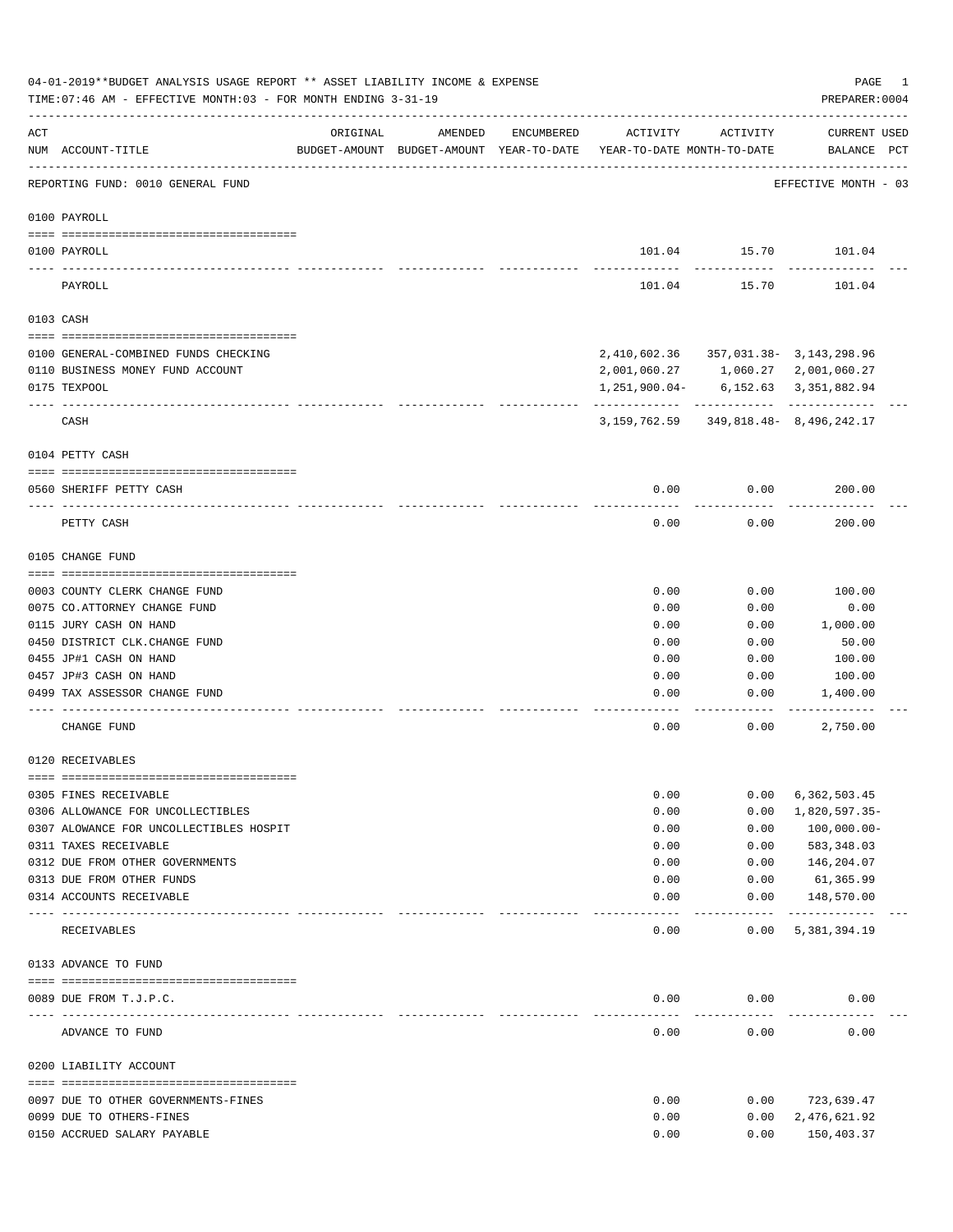|     | 04-01-2019**BUDGET ANALYSIS USAGE REPORT ** ASSET LIABILITY INCOME & EXPENSE<br>TIME: 07:46 AM - EFFECTIVE MONTH: 03 - FOR MONTH ENDING 3-31-19 |                                           |                                                     |            |                                        |                         | PAGE<br>PREPARER: 0004                     | 2              |
|-----|-------------------------------------------------------------------------------------------------------------------------------------------------|-------------------------------------------|-----------------------------------------------------|------------|----------------------------------------|-------------------------|--------------------------------------------|----------------|
| ACT | NUM ACCOUNT-TITLE                                                                                                                               | ORIGINAL                                  | AMENDED<br>BUDGET-AMOUNT BUDGET-AMOUNT YEAR-TO-DATE | ENCUMBERED | ACTIVITY<br>YEAR-TO-DATE MONTH-TO-DATE | ACTIVITY                | CURRENT USED<br>BALANCE PCT                |                |
|     | REPORTING FUND: 0010 GENERAL FUND                                                                                                               |                                           |                                                     |            |                                        |                         | EFFECTIVE MONTH - 03                       |                |
|     | 0155 ACCRUED FRINGE BENEFITS                                                                                                                    |                                           |                                                     |            | 0.00                                   |                         | $0.00$ 67,427.05                           |                |
|     | 0200 DEFERRED TAX REVENUE                                                                                                                       |                                           |                                                     |            | 0.00                                   | 0.00                    | 556,989.63                                 |                |
|     | 0205 DEFERRED FINE REVENUE                                                                                                                      |                                           |                                                     |            | 0.00                                   | 0.00                    | 1,341,644.73                               |                |
|     | 0900 SYSTEM ADDED LIABILITY LINE-ITEM                                                                                                           |                                           |                                                     |            | 0.00                                   | 0.00                    | 0.00                                       |                |
|     | 0910 SYSTEM ADDED LIABILITY LINE-ITEM                                                                                                           |                                           |                                                     |            | $338, 453.81 -$                        | 0.00                    | 338,453.81-                                |                |
|     | LIABILITY ACCOUNT                                                                                                                               |                                           |                                                     |            | $338,453.81-$                          | 0.00                    | 4,978,272.36                               |                |
|     | 0207 DUE TO FUND                                                                                                                                |                                           |                                                     |            |                                        |                         |                                            |                |
|     | 0070 DUE TO R.O.W.                                                                                                                              |                                           |                                                     |            | 0.00                                   | 0.00                    | 0.00                                       |                |
|     | 0089 DUE TO T.J.P.C.                                                                                                                            |                                           |                                                     |            | 0.00                                   | 0.00                    | 0.00                                       |                |
|     | 0090 DUE TO CJD                                                                                                                                 |                                           |                                                     |            | 0.00                                   | 0.00                    | 1,794.00                                   |                |
|     | 0970 DUE TO OTHER GOVERNMENTS                                                                                                                   |                                           |                                                     |            | 0.00                                   | 0.00                    | 0.00                                       |                |
|     | 0990 DUE TO OTHERS                                                                                                                              |                                           |                                                     |            | 0.00                                   | 0.00                    | 344.79                                     |                |
|     | DUE TO FUND                                                                                                                                     |                                           |                                                     |            | 0.00                                   | 0.00                    | 2,138.79                                   |                |
|     | 0225 LONG TERM LIABILITIES                                                                                                                      |                                           |                                                     |            |                                        |                         |                                            |                |
|     | 0510 TIME PYMT. WARRANTS ON COMPUTERS                                                                                                           |                                           |                                                     |            | 0.00                                   | 0.00                    | 0.00                                       |                |
|     | LONG TERM LIABILITIES                                                                                                                           |                                           |                                                     |            | 0.00                                   | 0.00                    | 0.00                                       |                |
|     | 0271 EQUITY ACCOUNT                                                                                                                             |                                           |                                                     |            |                                        |                         |                                            |                |
|     | 0200 EQUITY ACCOUNT                                                                                                                             |                                           |                                                     |            | 0.00                                   | 0.00                    | 5,401,958.81                               |                |
|     | EQUITY ACCOUNT                                                                                                                                  |                                           |                                                     |            | 0.00                                   |                         | 0.00 5,401,958.81                          |                |
|     | 0300 CASH                                                                                                                                       |                                           |                                                     |            |                                        |                         |                                            |                |
|     |                                                                                                                                                 |                                           |                                                     |            |                                        |                         |                                            |                |
|     | 0110 UNENCUMBERED FUND BALANCE                                                                                                                  | 1,992,882.71 1,992,882.71<br>------------ |                                                     |            | 0.00                                   |                         | $0.00 \quad 1,992,882.71$<br>------------- | 0 <sub>0</sub> |
|     | CASH                                                                                                                                            |                                           | 1,992,882.71 1,992,882.71                           | 0.00       | $0.00$ $0.00$ $1,992,882.71$           |                         |                                            | 0 <sub>0</sub> |
|     | 0310 PROPERTY TAXES                                                                                                                             |                                           |                                                     |            |                                        |                         |                                            |                |
|     |                                                                                                                                                 |                                           |                                                     |            |                                        |                         |                                            |                |
|     | 0110 CURRENT TAXES                                                                                                                              |                                           | 8,066,365.09 8,066,365.09                           |            | 7,855,614.43 220,764.05 210,750.66     |                         |                                            | 97             |
|     | 0120 DELINQUENT TAXES                                                                                                                           | 150,000.00                                | 150,000.00                                          |            |                                        |                         | 134,703.35 23,383.52 15,296.65             | 90             |
|     | PROPERTY TAXES                                                                                                                                  |                                           | 8, 216, 365.09 8, 216, 365.09 0.00 7, 990, 317.78   |            |                                        | 244,147.57              | 226,047.31                                 | 97             |
|     | 0318 OTHER TAXES                                                                                                                                |                                           |                                                     |            |                                        |                         |                                            |                |
|     | 0120 PAY N LIEU TAX/GRASSLAND                                                                                                                   | 16,000.00                                 | 16,000.00                                           |            | 0.00                                   | 0.00                    | 16,000.00                                  | 0 <sub>0</sub> |
|     | 0121 PAY N LIEU TAX/UPPER TRINITY                                                                                                               | 15,381.00                                 | 15,381.00                                           |            | 12,705.80                              | 0.00                    | 2,675.20                                   | 83             |
|     | 0122 TAX ABATEMENT/APPLICATION                                                                                                                  | 0.00                                      | 0.00                                                |            | 18,300.00                              | 0.00                    | 18,300.00+                                 |                |
|     | 0130 COURT COSTS/ARREST FEES                                                                                                                    | 280,000.00                                | 280,000.00                                          |            | 66,086.95                              | 19,151.79               | 213,913.05                                 | 24             |
|     | 0132 ATTORNEYS & DOCTORS                                                                                                                        | 14,000.00                                 | 14,000.00                                           |            | 3,436.02                               | 1,146.28                | 10,563.98                                  | 25             |
|     | 0140 TAX ON MIXED DRINKS                                                                                                                        | 12,000.00                                 | 12,000.00                                           |            | 9,646.57                               | 0.00                    | 2,353.43                                   | 80             |
|     | 0160 SALES TAX REVENUES                                                                                                                         | 750,000.00                                | 750,000.00                                          |            | 469,329.28                             | 72,406.02               | 280,670.72                                 | 63             |
|     | OTHER TAXES                                                                                                                                     |                                           | 1,087,381.00 1,087,381.00                           | 0.00       | 579,504.62                             | ----------<br>92,704.09 | ----------<br>507,876.38                   | 53             |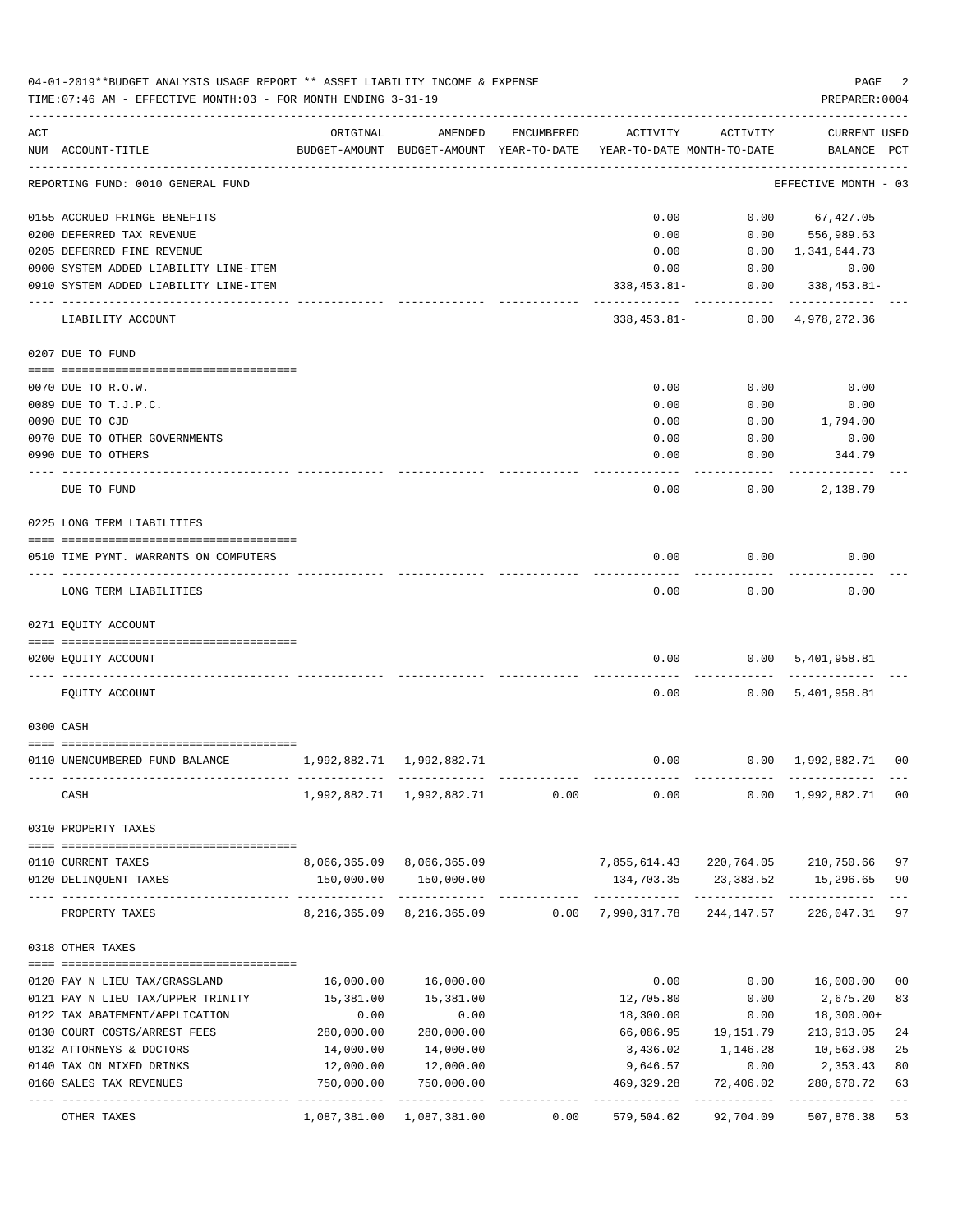|     | 04-01-2019**BUDGET ANALYSIS USAGE REPORT ** ASSET LIABILITY INCOME & EXPENSE<br>TIME: 07:46 AM - EFFECTIVE MONTH: 03 - FOR MONTH ENDING 3-31-19 |                       |                        |                    |                                                                                 |                               | PAGE<br>PREPARER: 0004                | 3        |
|-----|-------------------------------------------------------------------------------------------------------------------------------------------------|-----------------------|------------------------|--------------------|---------------------------------------------------------------------------------|-------------------------------|---------------------------------------|----------|
| ACT | NUM ACCOUNT-TITLE                                                                                                                               | ORIGINAL              |                        | AMENDED ENCUMBERED | ACTIVITY<br>BUDGET-AMOUNT BUDGET-AMOUNT YEAR-TO-DATE YEAR-TO-DATE MONTH-TO-DATE | ACTIVITY                      | <b>CURRENT USED</b><br><b>BALANCE</b> | PCT      |
|     | REPORTING FUND: 0010 GENERAL FUND                                                                                                               |                       |                        |                    |                                                                                 |                               | EFFECTIVE MONTH - 03                  |          |
|     | 0319 F.C. DETENTION CENTER                                                                                                                      |                       |                        |                    |                                                                                 |                               |                                       |          |
|     | 0420 JAIL PAY PHONE COMMISSION                                                                                                                  | 150,000.00            | 150,000.00             |                    |                                                                                 | 129,368.64 1,662.02 20,631.36 |                                       | 86       |
|     | 0429 SCHOLARSHIP FUNDS                                                                                                                          | 0.00                  | 0.00                   |                    | 0.00                                                                            | 0.00                          | 0.00                                  |          |
|     | 0551 ANNUAL PAYMENT                                                                                                                             |                       | 10,000.00    10,000.00 |                    | 0.00                                                                            | 0.00                          | 10,000.00                             | 00       |
|     | 0552 MONTHLY MONITORING PAYMEN                                                                                                                  | 0.00                  | 0.00                   |                    | 0.00                                                                            | 0.00                          | 0.00                                  |          |
|     | 0553 ADMINISTRATIVE FEE                                                                                                                         | 0.00                  | 0.00                   |                    | 0.00                                                                            | 0.00                          | 0.00                                  |          |
|     | 0554 REIMB.FOR CONFINEMENT EXP.                                                                                                                 | 0.00                  | 0.00                   |                    |                                                                                 | $0.00$ 0.00                   | 0.00                                  |          |
|     | F.C. DETENTION CENTER                                                                                                                           |                       |                        |                    | $160,000.00$ $160,000.00$ 0.00 $129,368.64$ $1,662.02$ 30,631.36                |                               |                                       | 81       |
|     | 0320 LICENSES & PERMITS                                                                                                                         |                       |                        |                    |                                                                                 |                               |                                       |          |
|     |                                                                                                                                                 |                       |                        |                    |                                                                                 |                               |                                       |          |
|     | 0200 ALCOHLIC BEVERAGE LICENSE                                                                                                                  |                       | 1,500.00 1,500.00      |                    |                                                                                 | 1,011.00 54.00 489.00         |                                       | 67       |
|     | 0300 SEWAGE PERMITS/INSPECTIONS<br>0545 FOOD SERV. PERMITS/CLASSES                                                                              | 100,000.00 100,000.00 |                        |                    |                                                                                 | 44,961.22 8,315.17 55,038.78  |                                       | 45       |
|     | 0546 \$5 COUNTY FEE/FOOD HANDLERS CLASS                                                                                                         | 0.00<br>0.00          | 0.00<br>0.00           |                    | 0.00<br>0.00                                                                    | 0.00<br>0.00                  | 0.00<br>0.00                          |          |
|     |                                                                                                                                                 |                       |                        |                    |                                                                                 |                               |                                       |          |
|     | LICENSES & PERMITS                                                                                                                              | 101,500.00            |                        |                    | 101,500.00        0.00        45,972.22       8,369.17       55,527.78          |                               |                                       | 45       |
|     | 0321 FEES OF TAX COLLECTOR                                                                                                                      |                       |                        |                    |                                                                                 |                               |                                       |          |
|     | 0200 COMMISSIONS ON CAR REGIST                                                                                                                  |                       | 110,000.00 110,000.00  |                    |                                                                                 | 51,356.60 11,778.99 58,643.40 |                                       | 47       |
|     | 0250 COMMISSION ON CAR TITLES                                                                                                                   |                       | 45,000.00 45,000.00    |                    |                                                                                 | 23,090.00 3,890.00 21,910.00  |                                       | 51       |
|     | 0251 COMM.ON SALES TAX COLLECTIONS 260,000.00 260,000.00                                                                                        |                       |                        |                    |                                                                                 | $0.00$ $0.00$                 | 260,000.00                            | 00       |
|     | 0901 TAX CERTIFICATES                                                                                                                           | 7,500.00              | 7,500.00               |                    |                                                                                 | 4, 352. 21 701. 50            | 3,147.79                              | 58       |
|     | FEES OF TAX COLLECTOR                                                                                                                           |                       | 422,500.00 422,500.00  |                    | 0.00 78,798.81 16,370.49 343,701.19 19                                          |                               |                                       |          |
|     | 0330 GRANTS                                                                                                                                     |                       |                        |                    |                                                                                 |                               |                                       |          |
|     | 0396 RIFLE RESISTANT BODY ARMOR 3439801                                                                                                         | 0.00                  | 0.00                   |                    | 0.00                                                                            | 0.00                          | 0.00                                  |          |
|     | 0403 TEAM REDEVELOPMENT TRAINING                                                                                                                | 0.00                  | 0.00                   |                    | 0.00                                                                            | 0.00                          | 0.00                                  |          |
|     | 0437 INDIGENT DEFENSE GRANT                                                                                                                     | 34,000.00             | 34,000.00              |                    | 17,300.75                                                                       | 8,819.50                      | 16,699.25                             | 51       |
|     | GRANTS                                                                                                                                          | 34,000.00             | 34,000.00              | 0.00               |                                                                                 | 17,300.75 8,819.50            | 16,699.25                             | 51       |
|     | 0340 FEES OF OFFICE                                                                                                                             |                       |                        |                    |                                                                                 |                               |                                       |          |
|     | 0135 FAMILY PROTECTION FEE                                                                                                                      | 0.00                  | 0.00                   |                    | 945.95                                                                          | 285.00                        | 945.95+                               |          |
|     | 0400 COUNTY JUDGE FEES                                                                                                                          | 300.00                | 300.00                 |                    | 148.00                                                                          | 98.00                         | 152.00                                | 49       |
|     | 0403 COUNTY CLERK FEES                                                                                                                          | 225,000.00            | 225,000.00             |                    | 42,731.69                                                                       | 23,425.84                     | 182,268.31                            | 19       |
|     | 0450 DISTRICT CLERK FEES                                                                                                                        | 85,000.00             | 85,000.00              |                    | 30,716.74                                                                       | 12, 153.58                    | 54, 283. 26                           | 36       |
|     | 0455 J. P. #1 FEES                                                                                                                              | 20,000.00             | 20,000.00              |                    | 4,377.17                                                                        | 0.00                          | 15,622.83                             | 22       |
|     | 0456 J. P. #2 FEES                                                                                                                              | 4,500.00              | 4,500.00               |                    | 775.00                                                                          | 0.00                          | 3,725.00                              | 17       |
|     | 0457 J. P. #3 FEES                                                                                                                              | 10,000.00             | 10,000.00              |                    | 2,871.52                                                                        | 0.00                          | 7,128.48                              | 29       |
|     | 0475 DISTRICT ATTORNEY FEES                                                                                                                     | 7,000.00              | 7,000.00               |                    | 896.58                                                                          | 395.57                        | 6,103.42                              | 13       |
|     | 0480 BOND APPLICATION FEE                                                                                                                       | 0.00                  | 0.00                   |                    | 0.00                                                                            | 0.00                          | 0.00                                  |          |
|     | 0484 ELECTION REIMBURSEMENTS                                                                                                                    | 0.00                  | 0.00                   |                    | 0.00                                                                            | 0.00                          | 0.00                                  |          |
|     | 0551 CONSTABLE PCT. 1 FEES<br>0552 CONSTABLE PCT. 2 FEES                                                                                        | 10,000.00<br>3,000.00 | 10,000.00<br>3,000.00  |                    | 3,780.00<br>760.00                                                              | 0.00<br>410.00                | 6,220.00<br>2,240.00                  | 38<br>25 |
|     | 0553 CONSTABLE PCT. 3 FEES                                                                                                                      | 2,000.00              | 2,000.00               |                    | 1,003.50                                                                        | 0.00                          | 996.50                                | 50       |
|     | 0560 SHERIFF FEES                                                                                                                               | 45,000.00             | 45,000.00              |                    | 17,524.93                                                                       | 4,307.72                      | 27,475.07                             | 39       |
|     | 0573 BOND SUPERVISION FEES                                                                                                                      | 60,000.00             | 60,000.00              |                    | 32,243.00                                                                       | 6,018.00                      | 27,757.00                             | 54       |
|     | 0600 D.C.6TH COURT OF APPEALS FEE                                                                                                               | 1,500.00              | 1,500.00               |                    | 716.97                                                                          | 255.37                        | 783.03                                | 48       |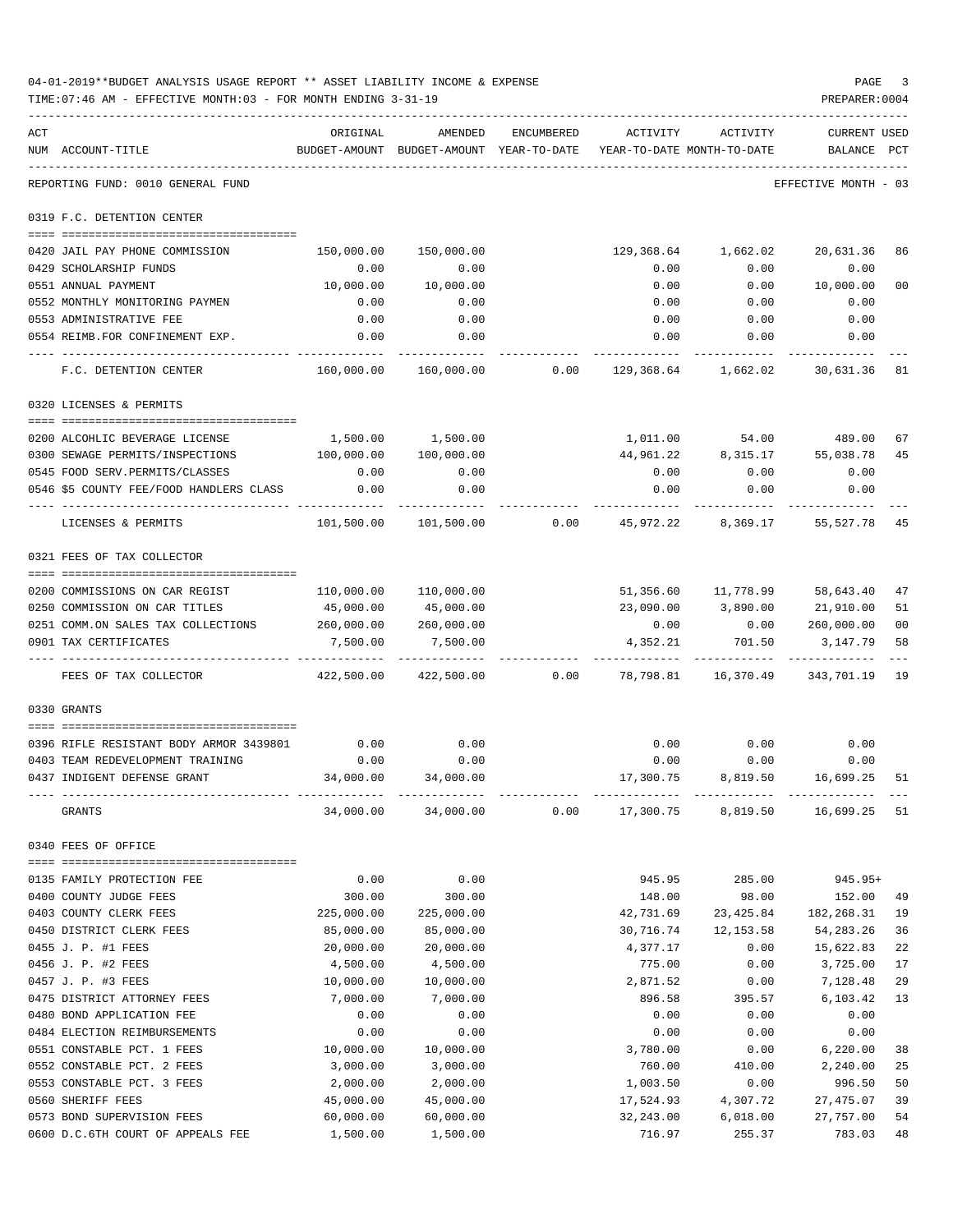TIME:07:46 AM - EFFECTIVE MONTH:03 - FOR MONTH ENDING 3-31-19 PREPARER:0004

| ACT                                     | ORIGINAL              | AMENDED                                  | ENCUMBERED | ACTIVITY         | ACTIVITY                   | CURRENT USED          |                |
|-----------------------------------------|-----------------------|------------------------------------------|------------|------------------|----------------------------|-----------------------|----------------|
| NUM ACCOUNT-TITLE                       |                       | BUDGET-AMOUNT BUDGET-AMOUNT YEAR-TO-DATE |            |                  | YEAR-TO-DATE MONTH-TO-DATE | BALANCE PCT           |                |
| REPORTING FUND: 0010 GENERAL FUND       |                       |                                          |            |                  |                            | EFFECTIVE MONTH - 03  |                |
| 0601 C.C.6TH COURT OF APPEALS FEE       | 800.00                | 800.00                                   |            | 175.00           | 115.00                     | 625.00                | 22             |
| 0652 SUBDIVISION FEES                   | 5,000.00              | 5,000.00                                 |            | 6,405.93         | 0.00                       | 1,405.93+ 128         |                |
| 0900 OTHER FEES                         | 0.00                  | 0.00                                     |            | 0.00             | 0.00                       | 0.00                  |                |
| FEES OF OFFICE                          | 479,100.00            | 479,100.00                               | 0.00       | 146,071.98       | 47,464.08                  | 333,028.02            | 30             |
| 0350 FINES                              |                       |                                          |            |                  |                            |                       |                |
| 0455 J. P. #1 FINES                     | 8,000.00              | 8,000.00                                 |            | 1,414.70         | 0.00                       | 6,585.30              | 18             |
| 0456 J. P. #2 FINES                     | 1,000.00              | 1,000.00                                 |            | 0.00             | 0.00                       | 1,000.00              | 0 <sub>0</sub> |
| 0457 J. P. #3 FINES                     | 3,000.00              | 3,000.00                                 |            | 843.85           | 0.00                       | 2,156.15              | 28             |
| FINES                                   | 12,000.00             | 12,000.00                                | 0.00       | 2,258.55         | 0.00                       | 9,741.45              | 19             |
| 0352 FINES & FORFEITURES                |                       |                                          |            |                  |                            |                       |                |
| 0100 10% COMM.ON SURETY BAIL BOND FEE   | 400.00                | 400.00                                   |            | 331.50           | 0.00                       | 68.50                 | -83            |
| 0201 BOND FORFEITURES                   | 200.00                | 200.00                                   |            | 5,920.00         | 900.00                     | 5,720.00+ 960         |                |
| FINES & FORFEITURES                     | 600.00                | 600.00                                   | 0.00       | 6,251.50         | 900.00                     | $5,651.50+42$         |                |
| 0360 INTEREST EARNINGS                  |                       |                                          |            |                  |                            |                       |                |
| 0100 INTEREST EARNINGS                  | 40,000.00             | 40,000.00                                |            | 46,327.68        | 7,756.71                   | $6,327.68 + 116$      |                |
| 0110 INTEREST EARNINGS BUSINESS MONEY F | 0.00                  | 0.00                                     |            | 1,060.27         | 1,060.27                   | $1,060.27+$           |                |
| INTEREST EARNINGS                       | 40,000.00             | 40,000.00                                | 0.00       | 47,387.95        | 8,816.98                   | 7,387.95+ 118         |                |
| 0364 SALE OF ASSETS LAND/BUILDING       |                       |                                          |            |                  |                            |                       |                |
| 0162 SALE OF ASSETS LAND/BUILDING       |                       | 1,000.00 1,000.00                        |            | 0.00             | 0.00                       | 1,000.00              | 00             |
| 0163 SALE OF EQUIPMENT                  | 0.00                  | 0.00                                     |            | 0.00             | 0.00                       | 0.00                  |                |
| SALE OF ASSETS LAND/BUILDING            | 1,000.00              | 1,000.00                                 | 0.00       | 0.00             | 0.00                       | 1,000.00              | 0 <sub>0</sub> |
| 0370 MISCELLANEOUS                      |                       |                                          |            |                  |                            |                       |                |
| 0100 KFYN-RADIO TOWER RENT              |                       |                                          |            |                  |                            |                       | 50             |
| 0112 TOBACCO SETTLEMENT                 | 2,400.00<br>18,000.00 | 2,400.00<br>18,000.00                    |            | 1,200.00<br>0.00 | 200.00<br>0.00             | 1,200.00<br>18,000.00 | 0 <sub>0</sub> |
| 0115 RENT- VERIZON TOWER                | 11,109.00             | 11,109.00                                |            | 6,387.66         | 1,064.61                   | 4,721.34              | 57             |
| 0120 CONTRIBUTION IHC TRUST             | 3,500.00              | 3,500.00                                 |            | 3,485.57         | 0.00                       | 14.43 100             |                |
| 0125 IHC STATE REIMBURSEMENT            | 0.00                  | 0.00                                     |            | 0.00             | 0.00                       | 0.00                  |                |
| 0130 REFUNDS & MISCELLANEOUS            | 9,500.00              | 9,500.00                                 |            | 9,608.23         | 282.30                     | $108.23 + 101$        |                |
| 0131 AUTOMOBILE INSURANCE LOSS PAYMENTS | 0.00                  | 0.00                                     |            | 0.00             | 0.00                       | 0.00                  |                |
| 0132 PROPERTY INSURANCE LOSS PAYMENTS   | 0.00                  | 0.00                                     |            | 154.82           | 0.00                       | $154.82+$             |                |
| 0135 HEALTH INS. SURPLUS DISTRIBUTION   | 0.00                  | 0.00                                     |            | 0.00             | 0.00                       | 0.00                  |                |
| 0139 STATE JUROR REIMB.FEE              | 25,000.00             | 25,000.00                                |            | 9,112.00         | 0.00                       | 15,888.00             | 36             |
| 0143 D.A.SALARY REIMB.                  | 27,500.00             | 27,500.00                                |            | 9,166.66         | 0.00                       | 18,333.34             | 33             |
| 0144 CO. JUDGE COURT FEES SALARY REIMB. | 0.00                  | 0.00                                     |            | 0.00             | 0.00                       | 0.00                  |                |
| 0147 UTILITIES REIMBURSEMENT            | 13,000.00             | 13,000.00                                |            | 6,482.93         | 0.00                       | 6,517.07              | 50             |
| 0151 ASST. DA LONGEVITY PAY             | 4,400.00              | 4,400.00                                 |            | 2,280.00         | 0.00                       | 2,120.00              | 52             |
| 0152 HB 9 D.A. SUPPLEMENTAL FUNDS       | 3,500.00              | 3,500.00                                 |            | 2,158.86         | 719.62                     | 1,341.14              | 62             |
| 0162 COURT REPORTER SERVICE FEE         | 5,000.00              | 5,000.00                                 |            | 2,675.94         | 1,111.12                   | 2,324.06              | 54             |
| 0163 ADM.OF COURT JUSTICE 10% SB 1417   | 750.00                | 750.00                                   |            | 246.22           | 88.45                      | 503.78                | 33             |

0164 TIME PAYMENT FEE 40% SB 1417 3,000.00 3,000.00 985.06 353.83 2,014.94 33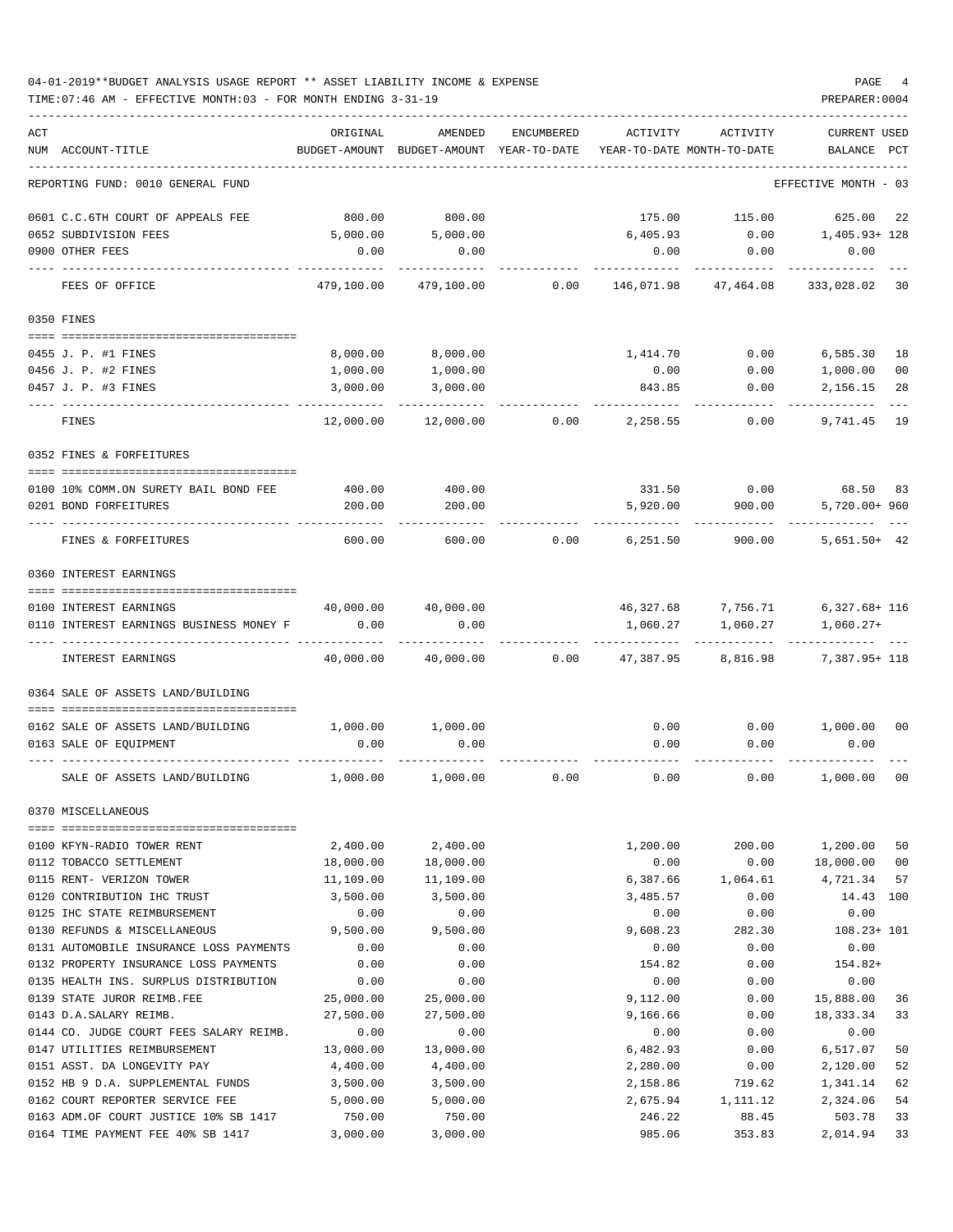| ACT               |                                              | ORIGINAL   | AMENDED                                  | ENCUMBERED            | ACTIVITY                   | ACTIVITY                                  | CURRENT USED          |     |
|-------------------|----------------------------------------------|------------|------------------------------------------|-----------------------|----------------------------|-------------------------------------------|-----------------------|-----|
| NUM ACCOUNT-TITLE |                                              |            | BUDGET-AMOUNT BUDGET-AMOUNT YEAR-TO-DATE |                       | YEAR-TO-DATE MONTH-TO-DATE |                                           | BALANCE               | PCT |
|                   | REPORTING FUND: 0010 GENERAL FUND            |            |                                          |                       |                            |                                           | EFFECTIVE MONTH - 03  |     |
|                   | 0166 JUDICIAL SUPP.FEE(60 CENTS)             | 900.00     | 900.00                                   |                       | 173.60                     | 21.76                                     | 726.40 19             |     |
|                   | 0167 JUROR REIMB.FEE                         | 6,000.00   | 6,000.00                                 |                       | 1,147.87                   | 142.26                                    | 4,852.13 19           |     |
|                   | 0408 COUNTY WELLNESS PROGRAM                 | 3,000.00   | 3,000.00                                 |                       | 881.48                     | 0.00                                      | 2,118.52              | 29  |
|                   | 0410 CO CT AT LAW SUPPLEMENT                 | 84,000.00  | 84,000.00                                |                       | 42,000.00                  | 0.00                                      | 42,000.00             | 50  |
|                   | 0432 PROCEEDS OF SALE OF LIVESTOCK           | 0.00       | 4,684.62                                 |                       | 4,684.62                   | 0.00                                      | $0.00$ 100            |     |
|                   | 0450 DIST. CLK. PASSPORT PHOTO               | 760.00     | 760.00                                   |                       | 560.00                     | 240.00                                    | 200.00                | 74  |
|                   | 0453 REIMB.CEC ODYSSEY SAAS                  | 21,593.00  | 21,593.00                                |                       | 10,796.50                  | 5,398.25                                  | 10,796.50             | 50  |
|                   | 0509 CANDY MACHINE COMMISSION                | 0.00       | 0.00                                     |                       | 94.56                      | 0.00                                      | 94.56+                |     |
|                   | 0510 DR. PEPPER COMMISSION                   | 0.00       | 0.00                                     |                       | 48.00                      | 0.00                                      | $48.00+$              |     |
|                   | 0553 DONATION CONST.3 RADIO EQUIP.           | 0.00       | 0.00                                     |                       | 0.00                       | 0.00                                      | 0.00                  |     |
|                   | 0562 STATE REIMB.OFFENDER TRANSPORT          | 3,500.00   | 3,500.00                                 |                       |                            | $5,215.40$ $1,461.00$ $1,715.40+149$      |                       |     |
|                   | 0565 COCA-COLA COMMISSIONS                   | 0.00       | 0.00                                     |                       | 0.00                       | 0.00                                      | 0.00                  |     |
|                   | ---- ----------------------<br>MISCELLANEOUS |            | 246,412.00 251,096.62                    |                       |                            | $0.00$ 119,545.98 11,083.20 131,550.64 48 |                       |     |
| 0400 COUNTY JUDGE |                                              |            |                                          |                       |                            |                                           |                       |     |
|                   |                                              |            |                                          |                       |                            |                                           |                       |     |
|                   | 0101 SALARY ELECTED OFFICIAL                 | 66,658.37  | 66,658.37                                | 0.00                  | 33,329.14                  | 5,127.56                                  | 33,329.23             | 50  |
|                   | 0104 STATE PROBATE SALARY SUPPLEMENT         | 0.00       | 0.00                                     | 0.00                  | 0.00                       | 0.00                                      | 0.00                  |     |
|                   | 0105 SALARY SECRETARY                        | 39,121.56  | 39,121.56                                | 0.00                  | 15,824.68                  | 2,250.84                                  | 23, 296.88            | 40  |
|                   | 0201 SOCIAL SECURITY TAXES                   | 6,930.36   | 6,930.36                                 | 0.00                  | 2,992.39                   | 488.46                                    | 3,937.97              | 43  |
|                   | 0202 GROUP HEALTH & DENTAL INSURANCE         | 22,950.24  | 22,950.24                                | 0.00                  | 8,046.79                   | 984.32                                    | 14,903.45             | 35  |
| 0203 RETIREMENT   |                                              | 12,375.78  | 12,375.78                                | 0.00                  | 5,771.53                   | 864.70                                    | 6,604.25              | 47  |
|                   | 0204 WORKERS' COMPENSATION                   | 469.48     | 469.48                                   | 0.00                  | 149.42                     | 0.00                                      | 320.06                | 32  |
| 0205 MEDICARE TAX |                                              | 1,620.81   | 1,620.81                                 | 0.00                  | 699.82                     | 114.24                                    | 920.99                | 43  |
|                   | 0225 TRAVEL ALLOWANCE                        | 3,600.00   | 3,600.00                                 | 0.00                  | 1,800.00                   | 300.00                                    | 1,800.00              | 50  |
|                   | 0310 OFFICE SUPPLIES                         | 800.00     | 800.00                                   | 120.85                | 562.81                     | 204.97                                    | 116.34                | 85  |
|                   | 0311 POSTAL EXPENSES                         | 200.00     | 200.00                                   | 0.00                  | 45.37                      | 7.85                                      | 154.63                | 23  |
|                   | 0427 OUT OF COUNTY TRAVEL                    | 4,000.00   | 4,000.00                                 | 0.00                  | 3,511.78                   | 645.60-                                   | 488.22                | 88  |
| 0431 LOCAL TRAVEL |                                              | 0.00       | 0.00                                     | 0.00                  | 0.00                       | 0.00                                      | 0.00                  |     |
| 0435 PRINTING     |                                              | 200.00     | 200.00                                   | 0.00                  | 72.50                      | 0.00                                      | 127.50                | 36  |
|                   | 0437 COURT REPORTER EXPENSE                  | 0.00       | 0.00                                     | 0.00                  | 0.00                       | 0.00                                      | 0.00                  |     |
|                   | 0468 JUVENILE BOARD SALARY                   | 2,400.00   | 2,400.00                                 | 0.00                  | 1,200.00                   | 200.00                                    | 1,200.00              | 50  |
| 0480 BOND         |                                              | 400.00     | 1,293.00                                 | 0.00                  | 1,243.00                   | 0.00                                      | 50.00                 | 96  |
|                   | 0572 OFFICE EQUIPMENT                        | 800.00     | 800.00                                   | 0.00                  | 217.00                     | 0.00                                      | 583.00                | 27  |
| 0574 TECHNOLOGY   |                                              | 0.00       | 0.00                                     | 0.00                  | 0.00                       | 0.00                                      | 0.00                  |     |
| 0590 BOOKS        |                                              | 0.00       | 0.00                                     | 0.00<br>------------- | 0.00                       | 0.00                                      | 0.00                  |     |
|                   | COUNTY JUDGE                                 |            | 162,526.60 163,419.60                    | 120.85                | 75,466.23                  |                                           | 9,897.34 87,832.52 46 |     |
|                   | 0401 911 COORDINATOR                         |            |                                          |                       |                            |                                           |                       |     |
|                   | 0403 TCOG RURAL ADDRESSING                   | 23,000.00  | 23,000.00                                | 0.00                  | 23,000.00                  | 0.00                                      | 0.00 100              |     |
|                   |                                              |            |                                          | ------------          |                            | __________________________                |                       |     |
|                   | 911 COORDINATOR                              | 23,000.00  | 23,000.00                                | 0.00                  | 23,000.00                  | 0.00                                      | 0.00 100              |     |
| 0403 COUNTY CLERK |                                              |            |                                          |                       |                            |                                           |                       |     |
|                   | 0101 SALARY ELECTED OFFICIAL                 | 58,237.97  | 58,237.97                                | 0.00                  | 29,118.96                  | 4,479.84                                  | 29,119.01             | 50  |
|                   | 0104 SALARY DEPUTIES                         | 170,898.20 | 170,898.20                               | 0.00                  | 83,657.18                  | 12,935.31                                 | 87,241.02             | 49  |
|                   | 0107 REGULAR-TEMP. PART-TIME                 | 17,085.64  | 17,085.64                                | 0.00                  | 8,742.25                   | 1,340.96                                  | 8,343.39              | 51  |
|                   | 0201 SOCIAL SECURITY TAXES                   | 15,280.63  | 15,280.63                                | 0.00                  | 6,737.81                   | 1,033.01                                  | 8,542.82              | 44  |
|                   | 0202 GROUP HEALTH & DENTAL INSURANCE         | 80,325.84  | 80, 325.84                               | 0.00                  | 41,119.18                  | 6,693.82                                  | 39,206.66             | 51  |
| 0203 RETIREMENT   |                                              | 28, 167.78 | 28, 167. 78                              | 0.00                  | 13,924.03                  | 2,140.06                                  | 14,243.75             | 49  |
|                   | 0204 WORKERS COMPENSATION                    | 1,035.14   | 1,035.14                                 | 0.00                  | 340.57                     | 0.00                                      | 694.57                | 33  |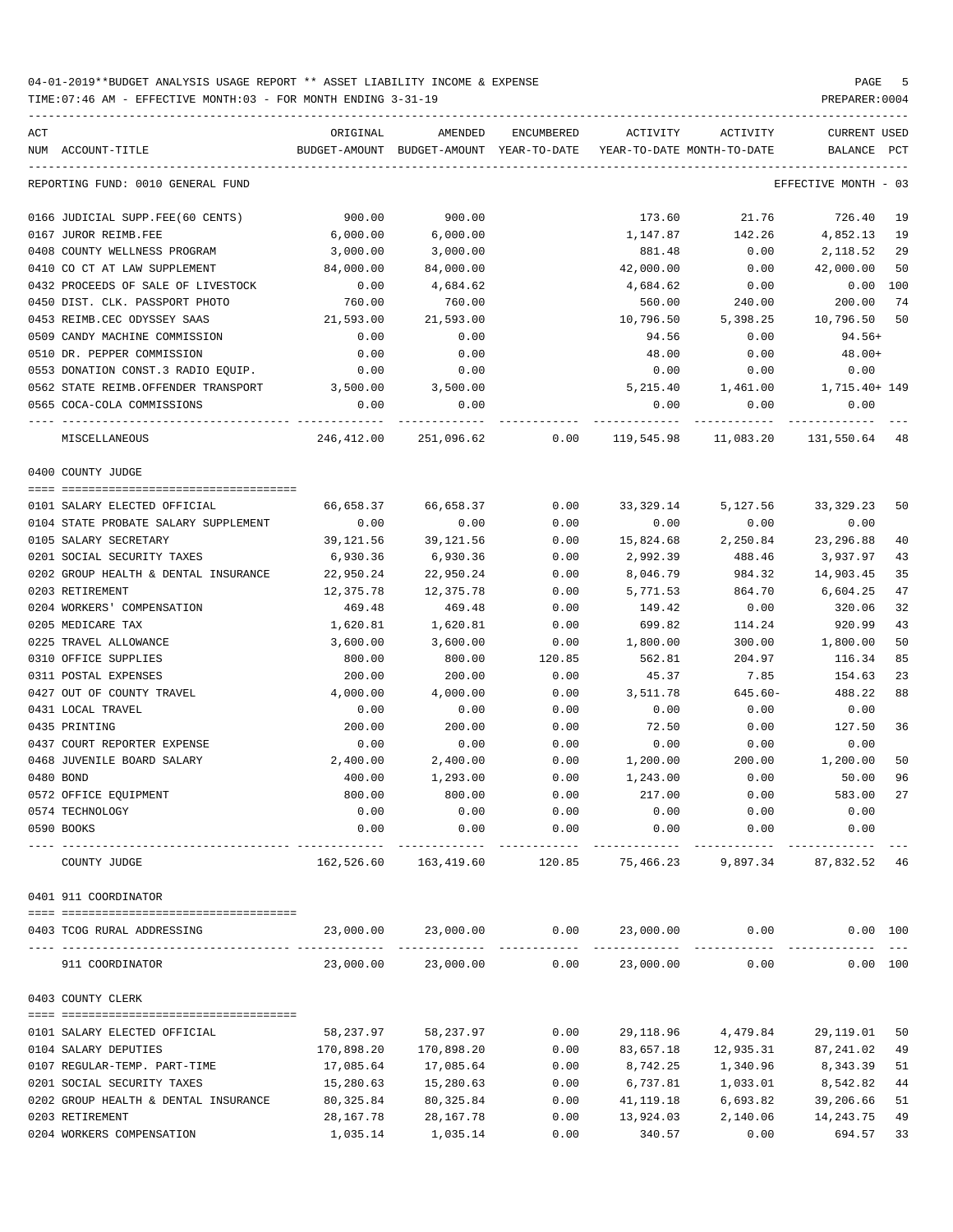TIME:07:46 AM - EFFECTIVE MONTH:03 - FOR MONTH ENDING 3-31-19 PREPARER:0004

| ACT |                                      | ORIGINAL              | AMENDED          | ENCUMBERED          | ACTIVITY                   | ACTIVITY         | <b>CURRENT USED</b>  |                |
|-----|--------------------------------------|-----------------------|------------------|---------------------|----------------------------|------------------|----------------------|----------------|
|     | NUM ACCOUNT-TITLE                    | BUDGET-AMOUNT         | BUDGET-AMOUNT    | YEAR-TO-DATE        | YEAR-TO-DATE MONTH-TO-DATE |                  | BALANCE              | PCT            |
|     | REPORTING FUND: 0010 GENERAL FUND    |                       |                  |                     |                            |                  | EFFECTIVE MONTH - 03 |                |
|     |                                      |                       |                  |                     |                            |                  |                      |                |
|     | 0205 MEDICARE TAX                    | 3,573.70              | 3,573.70         | 0.00                | 1,575.73                   | 241.59           | 1,997.97             | 44             |
|     | 0310 OFFICE SUPPLIES                 | 3,760.00              | 3,760.00         | 763.07              | 1,460.27                   | 235.93           | 1,536.66             | 59             |
|     | 0311 POSTAL EXPENSES                 | 1,500.00              | 1,500.00         | 0.00                | 472.22                     | 52.05            | 1,027.78             | 31             |
|     | 0420 UTILITIES TELEPHONE             | 0.00                  | 0.00             | 0.00                | 0.00                       | 0.00             | 0.00                 |                |
|     | 0427 OUT OF COUNTY TRAVEL            | 4,000.00              | 4,000.00         | 0.00                | 2,944.34                   | 292.17           | 1,055.66             | 74             |
|     | 0431 LOCAL TRAVEL<br>0435 PRINTING   | 0.00                  | 0.00<br>1,400.00 | 0.00                | 0.00                       | 0.00             | 0.00                 | 71             |
|     | 0437 IMAGING/INDEXING                | 1,400.00<br>14,000.00 | 14,000.00        | 990.00<br>0.00      | 0.00<br>3,861.52           | 0.00<br>1,004.76 | 410.00<br>10,138.48  | 28             |
|     | 0480 BOND                            | 713.00                | 713.00           | 0.00                | 513.00                     | 0.00             | 200.00               | 72             |
|     | 0481 DUES                            | 225.00                | 225.00           | 0.00                | 0.00                       | 0.00             | 225.00               | 0 <sub>0</sub> |
|     | 0572 OFFICE EQUIPMENT                | 3,478.83              | 3,478.83         | 0.00                | 0.00                       | 0.00             | 3,478.83             | 00             |
|     |                                      |                       |                  |                     |                            |                  |                      |                |
|     | COUNTY CLERK                         | 403,681.73            |                  | 403,681.73 1,753.07 | 194,467.06                 | 30,449.50        | 207,461.60           | 49             |
|     | 0404 ELECTION                        |                       |                  |                     |                            |                  |                      |                |
|     |                                      |                       |                  |                     |                            |                  |                      |                |
|     | 0109 SALARY                          | 0.00                  | 15,900.00        | 0.00                | 15,765.41                  | 0.00             | 134.59               | 99             |
|     | 0201 SOCIAL SECURITY TAXES           | 0.00                  | 625.00           | 0.00                | 588.36                     | 2.71             | 36.64                | 94             |
|     | 0203 RETIREMENT                      | 0.00                  | 0.00             | 0.00                | 0.00                       | 0.00             | 0.00                 |                |
|     | 0205 MEDICARE TAX                    | 0.00                  | 175.00           | 0.00                | 137.59                     | 0.63             | 37.41                | 79             |
|     | 0310 ELECTION SUPPLIES               | 4,000.00              | 3,700.00         | 419.20              | 2,318.05                   | 251.48           | 962.75               | 74             |
|     | 0311 POSTAGE                         | 8,500.00              | 7,515.00         | 0.00                | 1,077.13                   | 118.75           | 6,437.87             | 14             |
|     | 0421 ELECTION INTERNET               | 0.00                  | 985.00           | 0.00                | 526.65                     | 526.65           | 458.35               | 53             |
|     | 0423 CELL PHONE                      | 240.00                | 240.00           | 0.00                | 120.00                     | 20.00            | 120.00               | 50             |
|     | 0427 ELECTION TRAVEL                 | 2,900.00              | 2,900.00         | 0.00                | 190.53                     | 0.00             | 2,709.47             | 07             |
|     | 0428 EMPLOYEE TRAINING               | 0.00                  | 0.00             | 0.00                | 0.00                       | 0.00             | 0.00                 |                |
|     | 0429 DPS BACKGROUND CHECK            | 50.00                 | 50.00            | 0.00                | 0.00                       | 0.00             | 50.00                | 00             |
|     | 0430 BIDS AND NOTICES                | 600.00                | 600.00           | 0.00                | 331.50                     | 0.00             | 268.50               | 55             |
|     | 0442 PROFESSIONAL SERVICE/TRANSLATOR | 200.00                | 200.00           | 0.00                | 131.25                     | 43.75            | 68.75                | 66             |
|     | 0481 DUES                            | 0.00                  | 300.00           | 0.00                | 300.00                     | 0.00             | 0.00                 | 100            |
|     | 0483 VOTER REGISTRATION              | 2,000.00              | 2,000.00         | 0.00                | 0.00                       | 0.00             | 2,000.00             | 0 <sup>0</sup> |
|     | 0485 ELECTION MAINT. AGREEMENT       | 15,911.00             | 15,911.00        | 0.00                | 16,077.67                  | 0.00             | 166.67- 101          |                |
|     | 0573 ELECTION EQUIPMENT              | 2,402.79              | 2,402.79         | 0.00                | 0.00                       | 0.00             | 2,402.79             | 00             |
|     | ELECTION                             | 36,803.79             | 53,503.79        | 419.20              | 37,564.14                  | 963.97           | 15,520.45            | 71             |
|     | 0405 VETERANS'SERVICE                |                       |                  |                     |                            |                  |                      |                |
|     |                                      |                       |                  |                     |                            |                  |                      |                |
|     | 0102 SALARY APPOINTED OFFICIAL       | 38,816.00             | 38,816.00        | 0.00                | 19,407.96                  | 2,985.84         | 19,408.04            | 50             |
|     | 0201 SOCIAL SECURITY TAXES           | 2,406.59              | 2,406.59         | 0.00                | 1,185.52                   | 182.16           | 1,221.07             | 49             |
|     | 0202 GROUP HEALTH & DENTAL INSURANCE | 11,475.12             | 11,475.12        | 0.00                | 5,737.56                   | 956.26           | 5,737.56             | 50             |
|     | 0203 RETIREMENT                      | 4,440.55              | 4,440.55         | 0.00                | 2,223.87                   | 340.68           | 2,216.68             | 50             |
|     | 0204 WORKERS' COMPENSATION           | 163.03                | 163.03           | 0.00                | 53.61                      | 0.00             | 109.42               | 33             |
|     | 0205 MEDICARE TAX                    | 562.83                | 562.83           | 0.00                | 277.25                     | 42.60            | 285.58               | 49             |
|     | 0310 OFFICE SUPPLIES                 | 250.00                | 250.00           | 0.00                | 92.69                      | 92.69            | 157.31               | 37             |
|     | 0311 POSTAL EXPENSES                 | 200.00                | 200.00           | 0.00                | 0.00                       | 0.00             | 200.00               | 0 <sub>0</sub> |
|     | 0427 OUT OF COUNTY TRAVEL            | 750.00                | 750.00           | 0.00                | 0.00                       | 0.00             | 750.00               | 0 <sub>0</sub> |
|     | 0428 TRAINING/TUITION                | 500.00                | 500.00           | 0.00                | 0.00                       | 0.00             | 500.00               | 0 <sub>0</sub> |
|     | 0435 PRINTING                        | 200.00                | 200.00           | 0.00                | 0.00                       | 0.00             | 200.00               | 0 <sub>0</sub> |
|     | 0453 COMPUTER SOFTWARE               | 500.00                | 500.00           | 0.00                | 0.00                       | 0.00             | 500.00               | 0 <sub>0</sub> |
|     | 0572 OFFICE EQUIPMENT                | 750.00                | 750.00           | 0.00                | 34.99                      | 0.00             | 715.01               | 05<br>$---$    |
|     | VETERANS ' SERVICE                   | 61,014.12             | 61,014.12        | 0.00                | 29,013.45                  | 4,600.23         | 32,000.67            | 48             |

0406 EMERGENCY MANAGEMENT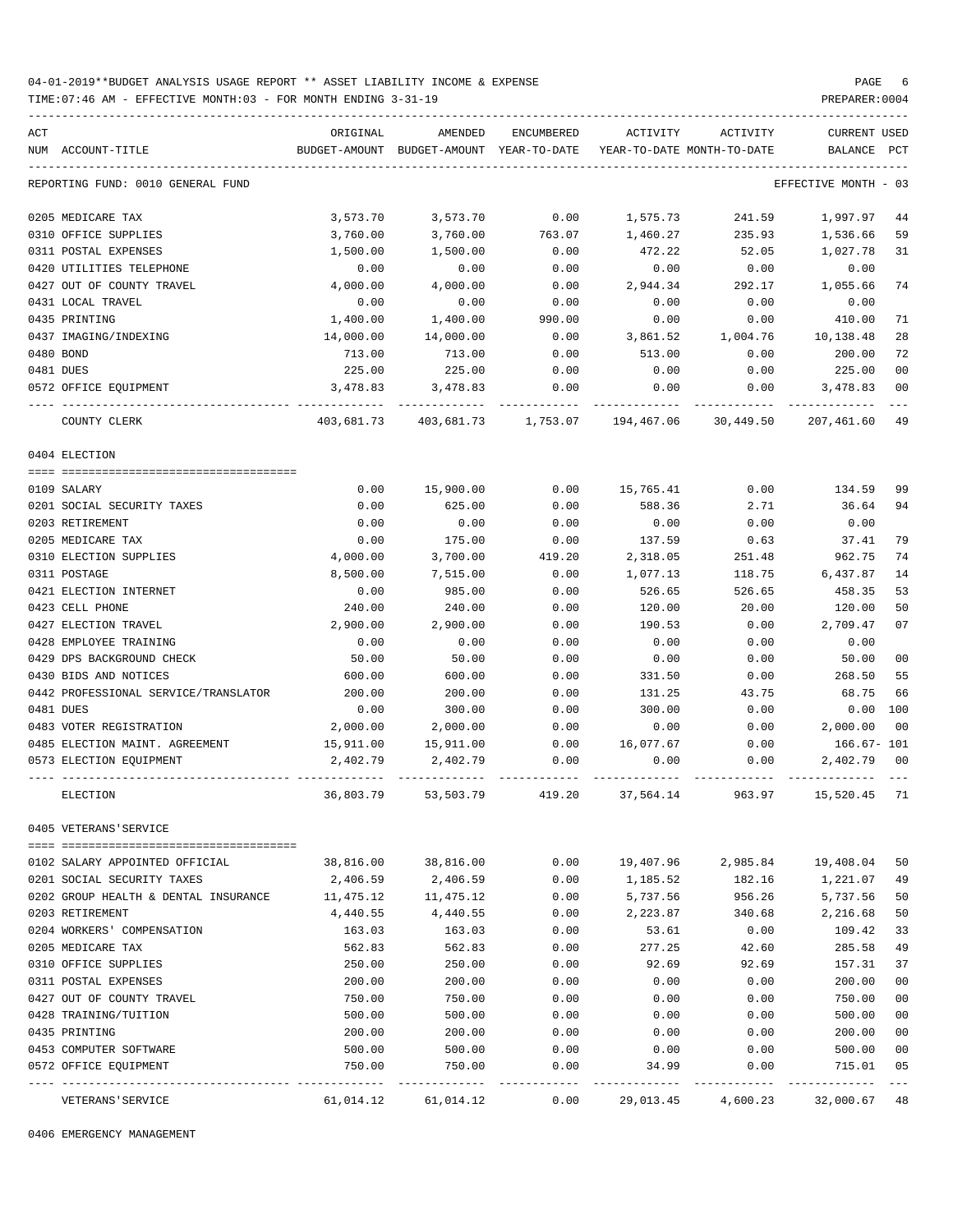| 04-01-2019**BUDGET ANALYSIS USAGE REPORT ** ASSET LIABILITY INCOME & EXPENSE |  |  | PAGE |  |
|------------------------------------------------------------------------------|--|--|------|--|
|                                                                              |  |  |      |  |

TIME:07:46 AM - EFFECTIVE MONTH:03 - FOR MONTH ENDING 3-31-19 PREPARER:0004

| ACT                                                             | ORIGINAL         | AMENDED                                                             | ENCUMBERED   | ACTIVITY         | ACTIVITY       | <b>CURRENT USED</b>  |                |
|-----------------------------------------------------------------|------------------|---------------------------------------------------------------------|--------------|------------------|----------------|----------------------|----------------|
| NUM ACCOUNT-TITLE                                               |                  | BUDGET-AMOUNT BUDGET-AMOUNT YEAR-TO-DATE YEAR-TO-DATE MONTH-TO-DATE |              |                  |                | BALANCE PCT          |                |
| REPORTING FUND: 0010 GENERAL FUND                               |                  |                                                                     |              |                  |                | EFFECTIVE MONTH - 03 |                |
|                                                                 |                  |                                                                     |              |                  |                |                      |                |
|                                                                 |                  |                                                                     |              |                  |                |                      |                |
| 0103 SALARY                                                     | 42, 213.08       | 42, 213.08                                                          | 0.00         | 17,468.92        | 2,476.00       | 24,744.16            | 41             |
| 0107 SALARY TEMP./EXTRA<br>0201 SOCIAL SECURITY TAXES           | 0.00<br>2,646.97 | 0.00<br>2,646.97                                                    | 0.00<br>0.00 | 0.00<br>1,092.51 | 0.00<br>156.00 | 0.00<br>1,554.46     | 41             |
| 0202 GROUP HEALTH & DENTAL INS                                  | 11,475.12        | 11,475.12                                                           | 0.00         | 965.54           | 2.54           | 10,509.58            | 08             |
| 0203 RETIREMENT                                                 | 4,829.18         | 4,829.18                                                            | 0.00         | 2,003.02         | 282.52         | 2,826.16             | 41             |
| 0204 WORKERS' COMPENSATION                                      | 179.31           | 179.31                                                              | 0.00         | 37.42            | 0.00           | 141.89               | 21             |
| 0205 MEDICARE TAX                                               | 619.05           | 619.05                                                              | 0.00         | 255.51           | 36.48          | 363.54               | 41             |
| 0225 TRAVEL ALLOWANCE                                           | 0.00             | 0.00                                                                | 0.00         | 0.00             | 0.00           | 0.00                 |                |
| 0310 OFFICE SUPPLIES                                            | 150.00           | 150.00                                                              | 8.17         | 101.08           | 92.18          | 40.75                | 73             |
| 0311 POSTAL EXPENSE                                             | 50.00            | 50.00                                                               | 0.00         | 0.00             | 0.00           | 50.00                | 0 <sub>0</sub> |
| 0330 AUTO EXPENSE-GAS & OIL                                     | 1,000.00         | 1,000.00                                                            | 0.00         | 82.48            | 0.00           | 917.52               | 08             |
| 0422 R&M RADIO                                                  | 0.00             | 0.00                                                                | 0.00         | 0.00             | 0.00           | 0.00                 |                |
| 0423 CELL PHONE ALLOWANCE                                       | 480.00           | 480.00                                                              | 0.00         | 200.00           | 40.00          | 280.00               | 42             |
| 0427 OUT OF COUNTY TRAVEL                                       | 400.00           | 400.00                                                              | 0.00         | 0.00             | 0.00           | 400.00               | 0 <sub>0</sub> |
| 0428 TRAINING & TUITION                                         | 0.00             | 0.00                                                                | 0.00         | 0.00             | 0.00           | 0.00                 |                |
| 0454 R&M AUTO                                                   | 375.00           | 375.00                                                              | 20.00        | 913.65           | 649.99         | $558.65 - 249$       |                |
| 0487 TRAILER/AUTO INSURANCE                                     | 700.00           | 700.00                                                              | 0.00         | 575.00           | 0.00           | 125.00               | 82             |
| 0489 CODE RED EARLY WARNING SYSTEM                              | 12,768.00        | 12,768.00                                                           | 0.00         | 12,768.00        | 0.00           | $0.00$ 100           |                |
| 0490 911 RADIO TOWER BUILDING                                   | 500.00           | 500.00                                                              | 0.00         | 0.00             | 0.00           | 500.00               | 0 <sub>0</sub> |
| 0573 RADIO EQUIPMENT                                            | 0.00             | 0.00                                                                | 0.00         | 0.00             | 0.00           | 0.00                 |                |
| EMERGENCY MANAGEMENT                                            |                  | 78,385.71 78,385.71 28.17 36,463.13 3,735.71 41,894.41              |              |                  |                |                      | 47             |
| 0409 NON-DEPARTMENTAL                                           |                  |                                                                     |              |                  |                |                      |                |
|                                                                 |                  |                                                                     |              |                  |                |                      |                |
| 0100 COMPENSATION PAY                                           | 0.00             | 0.00                                                                | 0.00         | 0.00             | 0.00           | 0.00                 |                |
| 0201 SOCIAL SECURITY TAXES                                      | 0.00             | 0.00                                                                | 0.00         | 0.00             | 0.00           | 0.00                 |                |
| 0203 RETIREMENT<br>0204 WORKERS' COMPENSATION                   | 0.00<br>1,000.00 | 0.00<br>1,000.00                                                    | 0.00<br>0.00 | 0.00<br>415.86   | 0.00<br>0.00   | 0.00<br>584.14       | 42             |
| 0205 MEDICARE TAX                                               | 0.00             | 0.00                                                                | 0.00         | 0.00             | 0.00           | 0.00                 |                |
| 0206 UNEMPLOYMENT EXPENSE                                       | 0.00             | 0.00                                                                | 0.00         | 0.00             | 0.00           | 0.00                 |                |
| 0395 ERRORS AND OMISSIONS                                       | 500.00           | 500.00                                                              | 0.00         | 0.00             | 0.00           | 500.00               | 0 <sub>0</sub> |
| 0399 CLAIMS SETTLEMENTS                                         | 5,000.00         | 5,000.00                                                            | 0.00         | 2,046.00         | 0.00           | 2,954.00             | 41             |
| 0400 LEGAL FEES                                                 | 20,000.00        | 20,000.00                                                           | 0.00         | 1,987.00         | 1,709.50       | 18,013.00            | 10             |
| 0401 AUDIT EXPENSE                                              | 34,000.00        | 34,000.00                                                           | 0.00         | 0.00             | 0.00           | 34,000.00            | 00             |
| 0404 911 EMERGENCY SERVICE                                      | 8,917.00         | 8,917.00                                                            | 0.00         | 4,458.50         | 0.00           | 4,458.50             | 50             |
| 0406 TAX APPRAISAL DISTRICT                                     | 389,000.00       | 389,000.00                                                          | 0.00         | 323,764.99       | 0.00           | 65,235.01            | 83             |
| 0408 COUNTY WELLNESS PROGRAM                                    | 3,000.00         | 3,000.00                                                            | 289.20       | 671.12           | 0.00           | 2,039.68             | 32             |
| 0426 PROFESSIONAL FEES                                          | 30,000.00        | 30,000.00                                                           | 0.00         | 0.00             | 0.00           | 30,000.00            | 0 <sub>0</sub> |
| 0430 BIDS & NOTICES                                             | 1,800.00         | 1,800.00                                                            | 0.00         | 2,035.87         | 0.00           | 235.87- 113          |                |
| 0444 LAWN MAINTENANCE                                           | 0.00             | 0.00                                                                | 0.00         | 0.00             | 0.00           | 0.00                 |                |
| 0481 DUES                                                       | 9,700.00         | 9,700.00                                                            | 0.00         | 5,351.71         | 1,500.00       | 4,348.29             | 55             |
| 0483 PUBLIC OFFICIALS INS.                                      | 20,000.00        | 17,975.00                                                           | 0.00         | 14,896.80        | 0.00           | 3,078.20             | 83             |
| 0484 GENERAL LIABILITY INSURANCE                                | 8,000.00         | 8,000.00                                                            | 0.00         | 6,828.00         | 0.00           | 1,172.00             | 85             |
| 0485 WATER SUPPLY AGENCY<br>0487 TCOG-REG. INTERLOCAL AGREEMENT | 1,000.00<br>0.00 | 1,000.00                                                            | 0.00         | 0.00             | 0.00           | 1,000.00             | 0 <sub>0</sub> |
| 0488 FANNIN RURAL RAIL DIST                                     | 0.00             | 0.00<br>0.00                                                        | 0.00<br>0.00 | 0.00<br>0.00     | 0.00<br>0.00   | 0.00<br>0.00         |                |
| 0489 COURT COSTS/ARREST FEES                                    | 240,000.00       | 240,000.00                                                          | 0.00         | 39,880.65        | 27.45          | 200, 119.35          | 17             |
| 0490 MISCELLANEOUS                                              | 312.00           | 312.00                                                              | 0.00         | 0.00             | 0.00           | 312.00               | 0 <sub>0</sub> |
| 0491 SULPHUR RIVER REGIONAL MOBILITY AU                         | 2,500.00         | 2,500.00                                                            | 0.00         | 0.00             | 0.00           | 2,500.00             | 0 <sub>0</sub> |
| 0495 '98 JAIL BOND PAYMENT                                      | 0.00             | 0.00                                                                | 0.00         | 0.00             | 0.00           | 0.00                 |                |
| 0499 BANK SERVICE FEES                                          | 8,675.00         | 8,675.00                                                            | 0.00         | 4,800.00         | 800.00         | 3,875.00             | 55             |
| 0500 6TH COURT OF APPEALS FEE                                   | 2,700.00         | 2,700.00                                                            | 0.00         | 701.60           | 0.00           | 1,998.40             | 26             |

---- ---------------------------------- ------------- ------------- ------------ ------------- ------------ ------------- ---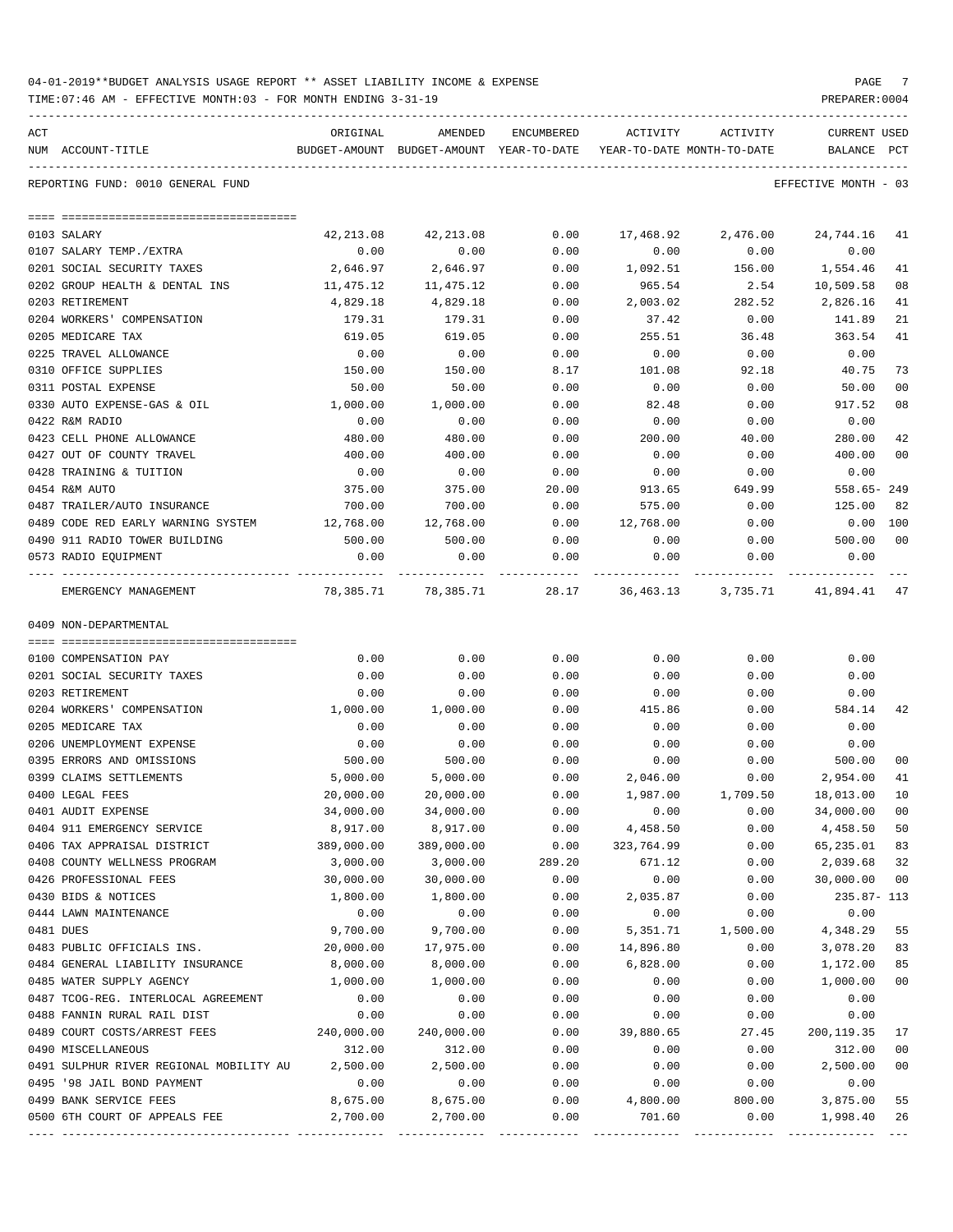| ACT | NUM ACCOUNT-TITLE                                           | ORIGINAL               | AMENDED<br>BUDGET-AMOUNT BUDGET-AMOUNT YEAR-TO-DATE | ENCUMBERED   | ACTIVITY               | <b>ACTIVITY</b><br>YEAR-TO-DATE MONTH-TO-DATE | <b>CURRENT USED</b><br><b>BALANCE</b> | PCT            |
|-----|-------------------------------------------------------------|------------------------|-----------------------------------------------------|--------------|------------------------|-----------------------------------------------|---------------------------------------|----------------|
|     | REPORTING FUND: 0010 GENERAL FUND                           |                        |                                                     |              |                        |                                               | EFFECTIVE MONTH - 03                  |                |
|     | NON-DEPARTMENTAL                                            | 786,104.00             | 784,079.00                                          | 289.20       | 407,838.10             | 4,036.95                                      | 375,951.70                            | 52             |
|     | 0410 COUNTY COURT AT LAW                                    |                        |                                                     |              |                        |                                               |                                       |                |
|     |                                                             |                        |                                                     |              |                        |                                               |                                       |                |
|     | 0101 SALARY ELECTED OFFICIAL                                | 140,000.00             | 140,000.00                                          | 0.00         | 70,000.06              | 10,769.24                                     | 69,999.94                             | 50             |
|     | 0103 SALARY COURT COORDINATOR<br>0110 SALARY COURT REPORTER | 31,199.08<br>66,006.10 | 31,199.08<br>66,006.10                              | 0.00<br>0.00 | 15,599.48<br>32,650.90 | 2,399.92<br>5,077.40                          | 15,599.60<br>33, 355. 20              | 50<br>49       |
|     | 0130 BAILIFF                                                | 39,308.41              | 39,308.41                                           | 0.00         | 19,654.05              | 3,023.70                                      | 19,654.36                             | 50             |
|     | 0201 SOCIAL SECURITY TAXES                                  | 16,573.44              | 16,573.44                                           | 0.00         | 8,384.00               | 1,323.38                                      | 8,189.44                              | 51             |
|     | 0202 GROUP HEALTH & DENTAL INS                              | 40,162.92              | 40,162.92                                           | 0.00         | 20,325.36              | 3,387.56                                      | 19,837.56                             | 51             |
|     | 0203 RETIREMENT                                             | 31,907.71              | 31,907.71                                           | 0.00         | 15,939.63              | 2,449.80                                      | 15,968.08                             | 50             |
|     | 0204 WORKERS COMPENSATION                                   | 1,171.44               | 1,171.44                                            | 0.00         | 385.25                 | 0.00                                          | 786.19                                | 33             |
|     | 0205 MEDICARE TAX                                           | 4,044.25               | 4,044.25                                            | 0.00         | 2,025.18               | 309.50                                        | 2,019.07                              | 50             |
|     | 0310 OFFICE SUPPLIES                                        | 1,200.00               | 1,200.00                                            | 34.06        | 75.60                  | 0.00                                          | 1,090.34                              | 09             |
|     | 0311 POSTAGE                                                | 1,800.00               | 1,800.00                                            | 0.00         | 460.30                 | 116.35                                        | 1,339.70                              | 26             |
|     | 0315 COPIER RENTAL                                          | 600.00                 | 600.00                                              | 0.00         | 345.33                 | 111.46                                        | 254.67                                | 58             |
|     | 0395 BAILIFF UNIFORMS                                       | 0.00                   | 0.00                                                | 0.00         | 0.00                   | 0.00                                          | 0.00                                  |                |
|     | 0420 TELEPHONE                                              | 2,400.00               | 2,400.00                                            | 201.99       | 1,187.37               | 199.01                                        | 1,010.64                              | 58             |
|     | 0421 DSL INTERNET                                           | 0.00                   | 0.00                                                | 0.00         | 0.00                   | 0.00                                          | 0.00                                  |                |
|     | 0424 INDIGENT ATTORNEY FEES                                 | 70,000.00              | 70,000.00                                           | 1,150.00     | 21,761.25              | 3,125.00                                      | 47,088.75                             | 33             |
|     | 0425 PROFESSIONAL SERVICES                                  | 2,250.00               | 2,250.00                                            | 0.00         | 375.00                 | 0.00                                          | 1,875.00                              | 17             |
|     | 0427 OUT OF COUNTY TRAVEL                                   | 2,000.00               | 2,000.00                                            | 0.00         | 9.00                   | 0.00                                          | 1,991.00                              | 0 <sub>0</sub> |
|     | 0435 PRINTING                                               | 250.00                 | 250.00                                              | 0.00         | 0.00                   | 0.00                                          | 250.00                                | 00             |
|     | 0437 COURT REPORTER EXPENSE                                 | 6,000.00               | 6,000.00                                            | 0.00         | 2,400.00               | 0.00                                          | 3,600.00                              | 40             |
|     | 0439 WITNESS EXPENSE                                        | 500.00                 | 500.00                                              | 0.00         | 0.00                   | 0.00                                          | 500.00                                | 00             |
|     | 0453 R&M EQUIPMENT                                          | 400.00                 | 400.00                                              | 0.00         | 0.00                   | 0.00                                          | 400.00                                | 00             |
|     | 0467 VISITING JUDGE                                         | 1,000.00               | 1,000.00                                            | 0.00         | 1,237.70               | 0.00                                          | 237.70- 124                           |                |
|     | 0468 JUVENILE BOARD SALARY                                  | 2,400.00               | 2,400.00                                            | 0.00         | 1,200.00               | 200.00                                        | 1,200.00                              | 50             |
|     | 0480 BONDS                                                  | 350.00                 | 1,243.00                                            | 0.00         | 1,243.00               | 0.00                                          | 0.00                                  | 100            |
|     | 0481 DUES                                                   | 300.00                 | 300.00                                              | 0.00         | 0.00                   | 0.00                                          | 300.00                                | 00             |
|     | 0572 OFFICE EQUIPMENT                                       | 600.00                 | 600.00                                              | 0.00         | 0.00                   | 0.00                                          | 600.00                                | 0 <sub>0</sub> |
|     | 0574 TECHNOLOGY                                             | 0.00                   | 0.00                                                | 0.00         | 0.00                   | 0.00                                          | 0.00                                  |                |
|     | 0590 BOOKS & PUBLICATIONS                                   | 250.00                 | 250.00                                              | 0.00         | 0.00                   | 0.00                                          | 250.00                                | 00             |
|     | 0591 LEXIS NEXIS ONLINE LEGAL                               | 62.00                  | 62.00                                               | 0.00         | 62.00                  | 0.00                                          | 0.00                                  | 100            |
|     | COUNTY COURT AT LAW                                         | 462,735.35             | 463,628.35                                          | 1,386.05     | 215,320.46             | 32,492.32                                     | 246,921.84                            | - 47           |
|     | 0425 COURT ADMINISTRATION                                   |                        |                                                     |              |                        |                                               |                                       |                |
|     |                                                             |                        |                                                     |              |                        |                                               |                                       |                |
|     | 0201 SOCIAL SECURITY                                        | 0.00                   | 0.00                                                | 0.00         | 0.00                   | 0.00                                          | 0.00                                  |                |
|     | 0205 MEDICARE TAX                                           | 0.00                   | 0.00                                                | 0.00         | 0.00                   | 0.00                                          | 0.00                                  |                |
|     | 0311 JURY POSTAGE                                           | 4,200.00               | 4,200.00                                            | 0.00         | 1,543.44               | 327.50                                        | 2,656.56                              | 37             |
|     | 0312 DISTRICT JURY SUPPLIES                                 | 1,000.00               | 1,000.00                                            | 0.00         | 422.96                 | 91.18                                         | 577.04                                | 42             |
|     | 0313 GRAND JURY EXPENSE                                     | 5,000.00               | 5,000.00                                            | 0.00         | 2,268.58               | 920.00                                        | 2,731.42                              | 45             |
|     | 0314 PETIT JURY EXPENSE                                     | 27,466.50              | 27,466.50                                           | 0.00         | 12,350.00              | 2,735.00                                      | 15, 116.50                            | 45             |
|     | 0316 COUNTY COURT JURY EXP.                                 | 0.00                   | 0.00                                                | 0.00         | 0.00                   | 0.00                                          | 0.00                                  |                |
|     | 0317 COURT REPORTER SUPPLIES                                | 100.00                 | 100.00                                              | 0.00         | 0.00                   | 0.00                                          | 100.00                                | 00             |
|     | 0318 J.P. JURY EXPENSE                                      | 800.00                 | 800.00                                              | 0.00         | 660.00                 | 90.00                                         | 140.00                                | 83             |
|     | 0319 CO.CT.@LAW JURY EXPENSE                                | 5,000.00               | 5,000.00                                            | 0.00         | 901.27                 | 290.00                                        | 4,098.73                              | 18             |
|     | 0422 REGIONAL INDIGENT DEFENSE PROGRAM                      | 18,056.00              | 18,056.00                                           | 0.00         | 18,056.00              | 0.00                                          | 0.00                                  | 100            |
|     | 0424 CO.CT. ATTORNEY FEES                                   | 8,000.00               | 8,000.00                                            | 0.00         | 4,129.25               | 1,672.50                                      | 3,870.75                              | 52             |
|     | 0425 CO.CT. PROFESSIONAL SERVICES                           | 1,000.00               | 1,000.00                                            | 0.00         | 0.00                   | 0.00                                          | 1,000.00                              | 00             |
|     | 0426 COUNTY COURT SUPPLIES                                  | 0.00                   | 0.00                                                | 0.00         | 0.00                   | 0.00                                          | 0.00                                  |                |
|     | 0435 PRINTING                                               | 1,500.00               | 1,500.00                                            | 0.00         | 1,079.00               | 0.00                                          | 421.00                                | 72             |
|     | 0465 PHYSICAL EVID. ANALYSES                                | 1,500.00               | 1,500.00                                            | 0.00         | 1,325.75               | $934.50 -$                                    | 174.25                                | 88             |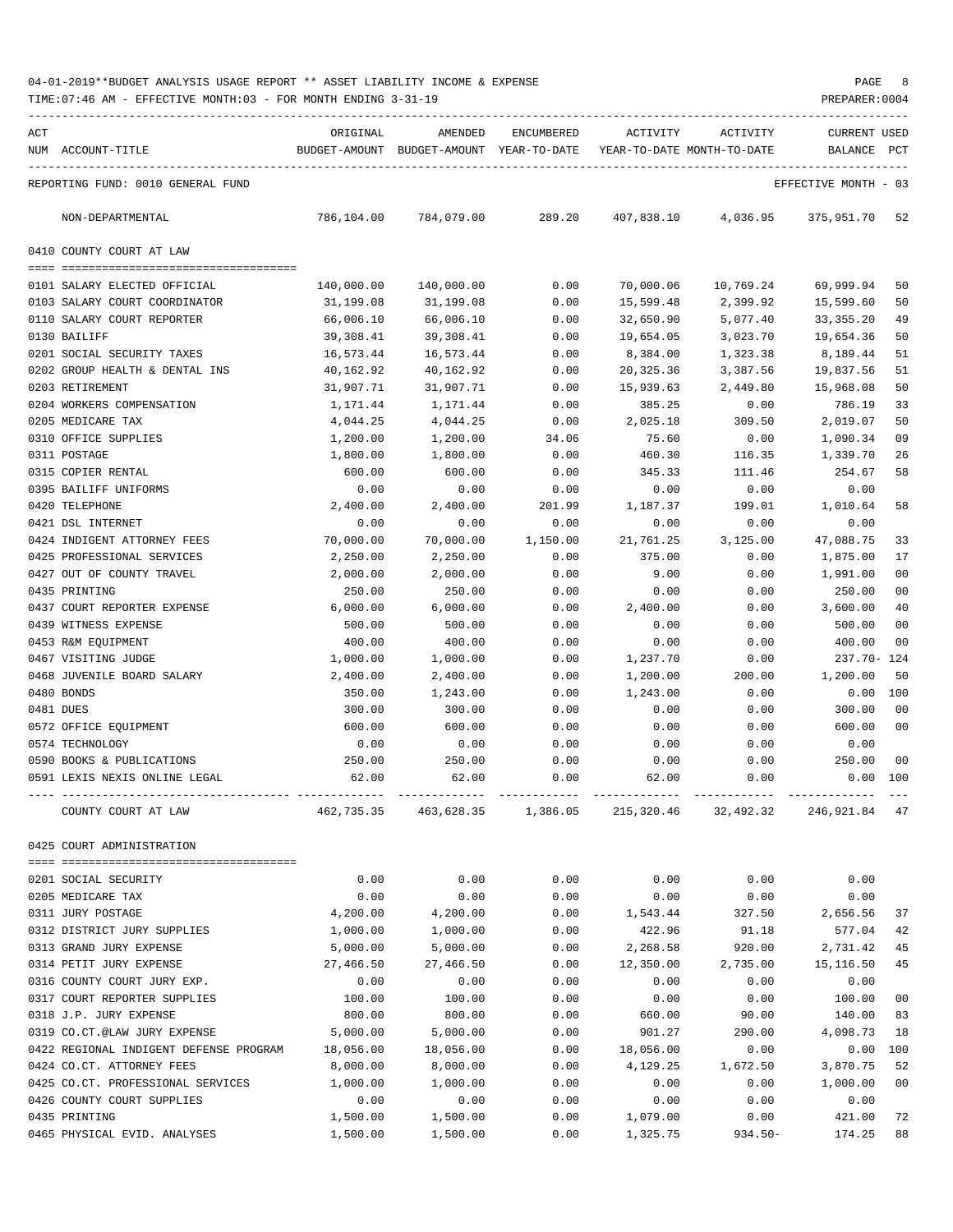TIME:07:46 AM - EFFECTIVE MONTH:03 - FOR MONTH ENDING 3-31-19 PREPARER:0004

| ACT | NUM ACCOUNT-TITLE                                                                                    | ORIGINAL<br>BUDGET-AMOUNT | AMENDED<br>BUDGET-AMOUNT YEAR-TO-DATE | ENCUMBERED | ACTIVITY<br>YEAR-TO-DATE MONTH-TO-DATE | ACTIVITY  | <b>CURRENT USED</b><br>BALANCE PCT |                |
|-----|------------------------------------------------------------------------------------------------------|---------------------------|---------------------------------------|------------|----------------------------------------|-----------|------------------------------------|----------------|
|     | REPORTING FUND: 0010 GENERAL FUND                                                                    |                           |                                       |            |                                        |           | EFFECTIVE MONTH - 03               |                |
|     | 0466 AUTOPSIES                                                                                       | 50,000.00                 | 50,000.00                             | 593.00     | 21,292.75                              | 3,755.50  | 28, 114. 25                        | 44             |
|     | 0467 VISITING JUDGE EXPENSE                                                                          | 2,000.00                  | 2,000.00                              | 134.56     | 80.62                                  | 0.00      | 1,784.82                           | 11             |
|     | COURT ADMINISTRATION                                                                                 | 125,622.50                | 125,622.50                            | 727.56     | 64,109.62                              | 8,947.18  | 60,785.32                          | 52             |
|     | 0435 336TH DISTRICT COURT ADMINISTRATIO                                                              |                           |                                       |            |                                        |           |                                    |                |
|     | 0103 SALARY COURT COORDINATOR                                                                        | 36,413.37                 | 36, 413.37                            | 0.00       | 17,741.75                              | 2,755.67  | 18,671.62                          | 49             |
|     | 0110 SALARY COURT REPORTER                                                                           | 76,712.05                 | 76,712.05                             | 0.00       | 37,899.77                              | 5,900.92  | 38,812.28                          | 49             |
|     | 0130 BAILIFF                                                                                         | 40,236.95                 | 40,236.95                             | 0.00       | 20,118.54                              | 3,095.16  | 20, 118.41                         | 50             |
|     | 0201 SOCIAL SECURITY                                                                                 | 9,731.67                  | 9,731.67                              | 0.00       | 4,720.47                               | 693.49    | 5,011.20                           | 49             |
|     | 0202 GROUP HEALTH INSURANCE                                                                          | 34,425.36                 | 34,425.36                             | 0.00       | 17,212.68                              | 2,868.78  | 17,212.68                          | 50             |
|     | 0203 RETIREMENT                                                                                      | 17,956.50                 | 17,956.50                             | 0.00       | 8,887.54                               | 1,375.12  | 9,068.96                           | 49             |
|     | 0204 WORKERS COMPENSATION                                                                            | 644.12                    | 644.12                                | 0.00       | 211.83                                 | 0.00      | 432.29                             | 33             |
|     | 0205 MEDICARE                                                                                        | 2,275.95                  | 2,275.95                              | 0.00       | 1,104.01                               | 162.19    | 1,171.94                           | 49             |
|     | 0310 OFFICE SUPPLIES                                                                                 | 1,800.00                  | 1,800.00                              | 0.00       | 493.95                                 | 50.68     | 1,306.05                           | 27             |
|     | 0311 DISTRICT JUDGE POSTAGE                                                                          | 400.00                    | 400.00                                | 0.00       | 50.30                                  | 11.15     | 349.70                             | 13             |
|     | 0352 GPS/SCRAM MONITORS                                                                              | 1,000.00                  | 1,000.00                              | 0.00       | 0.00                                   | 0.00      | 1,000.00                           | 0 <sub>0</sub> |
|     | 0395 BAILIFF UNIFORMS                                                                                | 400.00                    | 400.00                                | 0.00       | 435.00                                 | 0.00      | $35.00 - 109$                      |                |
|     | 0421 LEXIS NEXIS ONLINE LEGAL                                                                        | 780.00                    | 780.00                                | 0.00       | 320.00                                 | 64.00     | 460.00                             | 41             |
|     | 0427 TRAVEL                                                                                          | 3,000.00                  | 3,000.00                              | 0.00       | 98.99                                  | 0.00      | 2,901.01                           | 03             |
|     | 0428 TRAINING/TUITION                                                                                | 2,500.00                  | 2,500.00                              | 0.00       | 0.00                                   | 0.00      | 2,500.00                           | 0 <sub>0</sub> |
|     | 0432 ATTORNEY FEES JUVENILE                                                                          | 20,000.00                 | 20,000.00                             | 1,450.00   | 7,445.00                               | 800.00    | 11,105.00                          | 44             |
|     | 0433 ATTORNEY FEES DRUG CT                                                                           | 0.00                      | 0.00                                  | 0.00       | 0.00                                   | 0.00      | 0.00                               |                |
|     | 0434 APPEAL COURT TRANSCRIPTS                                                                        | 40,000.00                 | 40,000.00                             | 0.00       | 27,633.50                              | 0.00      | 12,366.50                          | 69             |
|     | 0435 ATTORNEYS FEES APPEALS CT                                                                       | 20,000.00                 | 20,000.00                             | 0.00       | 7,300.00                               | 0.00      | 12,700.00                          | 37             |
|     | 0436 ATTORNEY FEES- CPS CASES                                                                        | 300,000.00                | 300,000.00                            | 3,800.50   | 166,928.54                             | 29,557.33 | 129,270.96                         | 57             |
|     | 0437 ATTORNEY FEES                                                                                   | 200,000.00                | 200,000.00                            | 3,055.50   | 78,318.05                              | 20,322.05 | 118,626.45                         | 41             |
|     | 0438 COURT REPORTER EXPENSE                                                                          | 10,000.00                 | 10,000.00                             | 0.00       | 7,546.50                               | 0.00      | 2,453.50                           | 75             |
|     | 0439 INVESTIGATOR EXPENSE                                                                            | 10,000.00                 | 10,000.00                             | 0.00       | 231.25                                 | 0.00      | 9,768.75                           | 02             |
|     | 0440 PHYSICIANS EXPENSE                                                                              | 0.00                      | 0.00                                  | 0.00       | 0.00                                   | 0.00      | 0.00                               |                |
|     | 0442 OTHER PROFESSIONAL SERV.                                                                        | 35,000.00                 | 35,000.00                             | 0.00       | 2,736.75                               | 262.50    | 32, 263. 25                        | 08             |
|     | 0468 JUVENILE BOARD SALARY                                                                           | 3,600.00                  | 3,600.00                              | 0.00       | 1,800.00                               | 300.00    | 1,800.00                           | 50             |
|     | 0481 DUES                                                                                            | 771.00                    | 771.00                                | 0.00       | 200.00                                 | 0.00      | 571.00                             | 26             |
|     | 0572 OFFICE EQUIPMENT                                                                                | 2,500.00                  | 2,500.00                              | 0.00       | 199.99                                 | 0.00      | 2,300.01                           | 08             |
|     | 0574 TECHNOLOGY                                                                                      | 5,300.00                  | 5,300.00                              | 0.00       | 0.00                                   | 0.00      | 5,300.00                           | 0 <sub>0</sub> |
|     | 0590 DISTRICT JUDGE BOOKS                                                                            | 500.00                    | 500.00                                | 0.00       | 0.00                                   | 0.00      | 500.00                             | 00             |
|     | 336TH DISTRICT COURT ADMINISTRATIO 875,946.97 875,946.97 8,306.00 409,634.41 68,219.04 458,006.56 48 |                           |                                       |            |                                        |           |                                    |                |
|     | 0450 DISTRICT CLERK                                                                                  |                           |                                       |            |                                        |           |                                    |                |
|     | 0101 SALARY ELECTED OFFICIAL                                                                         | 58,237.97                 | 58,237.97                             | 0.00       | 29,118.96                              | 4,479.84  | 29,119.01                          | 50             |
|     | 0103 SALARY ASST. DIST. CLERK                                                                        | 39,526.53                 | 39,526.53                             | 0.00       | 19,763.25                              | 3,040.50  | 19,763.28                          | 50             |
|     | 0104 SALARIES DEPUTIES                                                                               | 157,943.85                | 157,943.85                            | 0.00       | 79,293.90                              | 12,164.06 | 78,649.95                          | 50             |
|     | 0107 SALARY PART-TIME                                                                                | 24,193.05                 | 24,193.05                             | 0.00       | 11,658.39                              | 1,792.95  | 12,534.66                          | 48             |
|     | 0201 SOCIAL SECURITY TAXES                                                                           | 17,353.89                 | 17,353.89                             | 0.00       | 8,278.76                               | 1,269.32  | 9,075.13                           | 48             |
|     | 0202 GROUP HEALTH & DENTAL INSURANCE                                                                 | 91,800.86                 | 91,800.86                             | 0.00       | 48,291.13                              | 7,650.08  | 43,509.73                          | 53             |
|     | 0203 RETIREMENT                                                                                      | 32,020.72                 | 32,020.72                             | 0.00       | 16,023.19                              | 2,450.55  | 15,997.53                          | 50             |
|     | 0204 WORKERS COMPENSATION                                                                            | 1,175.59                  | 1,175.59                              | 0.00       | 386.61                                 | 0.00      | 788.98                             | 33             |
|     | 0205 MEDICARE TAX                                                                                    | 4,058.57                  | 4,058.57                              | 0.00       | 1,936.17                               | 296.86    | 2,122.40                           | 48             |
|     | 0310 OFFICE SUPPLIES                                                                                 | 5,000.00                  | 5,000.00                              | 147.48     | 1,545.45                               | 84.93     | 3,307.07                           | 34             |
|     | 0311 POSTAL EXPENSES                                                                                 | 5,000.00                  | 5,000.00                              | 0.00       | 1,251.53                               | 339.55    | 3,748.47                           | 25             |
|     | 0313 PASSPORT PHOTO SUPPLIES                                                                         | 1,500.00                  | 1,500.00                              | 0.00       | 0.00                                   | 0.00      | 1,500.00                           | 0 <sub>0</sub> |

0315 COPIER RENTAL 0.00 0.00 0.00 0.00 0.00 0.00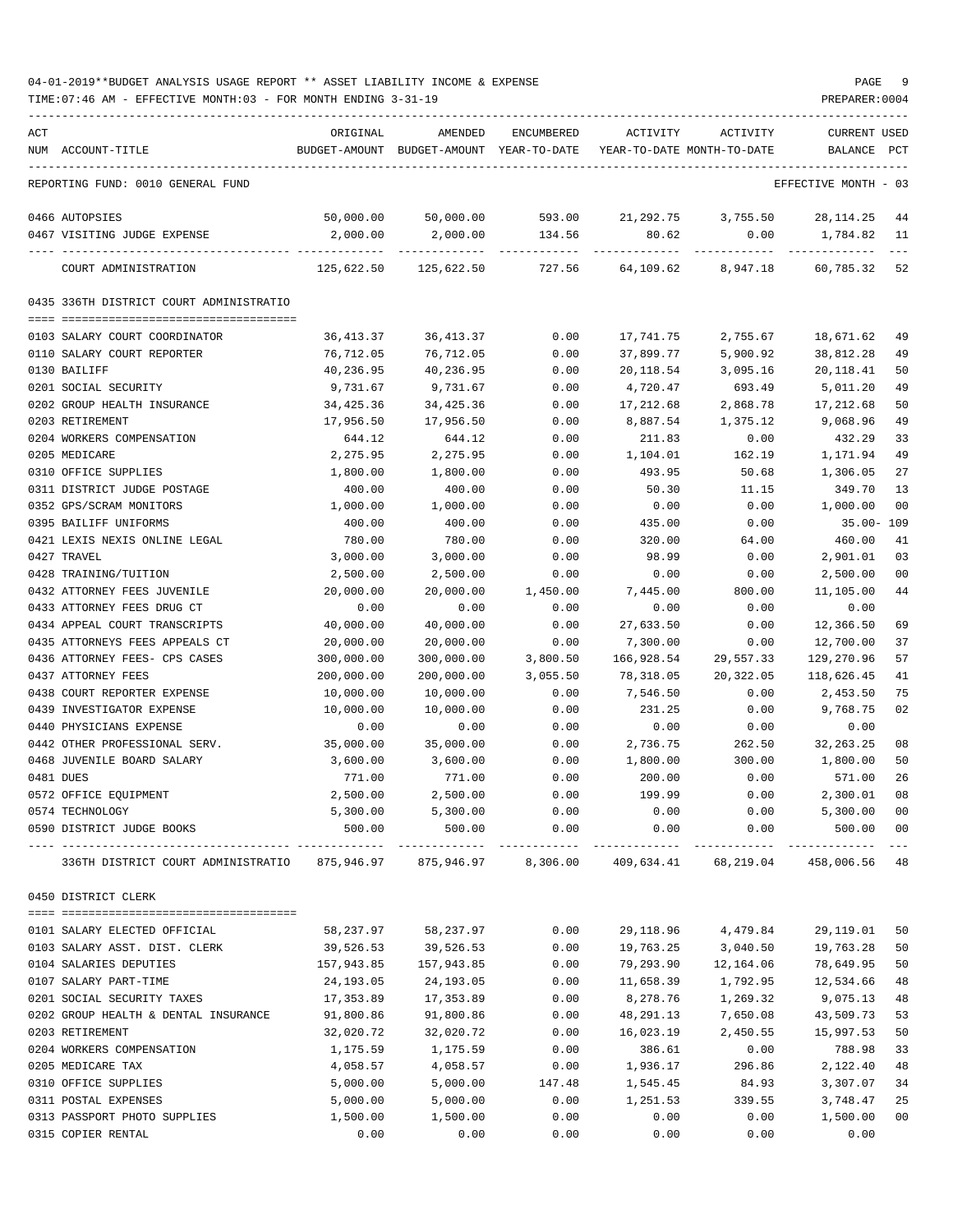| ACT | NUM ACCOUNT-TITLE                                                  | ORIGINAL<br>BUDGET-AMOUNT | AMENDED<br>BUDGET-AMOUNT YEAR-TO-DATE | ENCUMBERED        | ACTIVITY<br>YEAR-TO-DATE MONTH-TO-DATE | ACTIVITY             | <b>CURRENT USED</b><br>BALANCE | PCT            |
|-----|--------------------------------------------------------------------|---------------------------|---------------------------------------|-------------------|----------------------------------------|----------------------|--------------------------------|----------------|
|     | REPORTING FUND: 0010 GENERAL FUND                                  |                           |                                       |                   |                                        |                      | EFFECTIVE MONTH - 03           |                |
|     | 0353 COMPUTER EXPENSE                                              | 1,400.00                  | 1,400.00                              | 0.00              | 0.00                                   | 0.00                 | 1,400.00                       | 00             |
|     | 0423 CELL PHONE                                                    | 0.00                      | 0.00                                  | 0.00              | 0.00                                   | 0.00                 | 0.00                           |                |
|     | 0427 OUT OF COUNTY TRAVEL                                          | 5,500.00                  | 5,500.00                              | 0.00              | 4,053.66                               | 0.00                 | 1,446.34                       | 74             |
|     | 0428 EMPLOYEE TRAINING                                             | 0.00                      | 0.00                                  | 0.00              | 0.00                                   | 0.00                 | 0.00                           |                |
|     | 0431 LOCAL TRAVEL                                                  | 0.00                      | 0.00                                  | 0.00              | 0.00                                   | 0.00                 | 0.00                           |                |
|     | 0435 PRINTING                                                      | 3,000.00                  | 3,000.00                              | 0.00              | 41.50                                  | 0.00                 | 2,958.50                       | 01             |
|     | 0480 BONDS                                                         | 628.00                    | 628.00                                | 0.00              | 378.00                                 | 0.00                 | 250.00                         | 60             |
|     | 0481 DUES                                                          | 225.00                    | 225.00                                | 0.00              | 50.00                                  | 0.00                 | 175.00                         | 22             |
|     | 0572 OFFICE EQUIPMENT                                              | 1,000.00                  | 1,000.00                              | 0.00              | 34.01-                                 | 0.00                 | 1,034.01                       | 03             |
|     | DISTRICT CLERK                                                     | 449,564.03                |                                       | 449,564.03 147.48 |                                        | 222,036.49 33,568.64 | 227,380.06                     | 49             |
|     | 0455 JUSTICE OF PEACE PCT # 1                                      |                           |                                       |                   |                                        |                      |                                |                |
|     |                                                                    |                           |                                       |                   |                                        |                      |                                |                |
|     | 0101 SALARY ELECTED OFFICIAL                                       | 44,483.43                 | 44,483.43                             | 0.00              | 22,241.70                              | 3,421.80             | 22, 241.73                     | 50             |
|     | 0103 SALARY ASSISTANTS                                             | 62,603.86                 | 62,603.86                             | 0.00              | 31,301.92                              | 4,815.68<br>518.46   | 31,301.94                      | 50             |
|     | 0201 SOCIAL SECURITY TAXES<br>0202 GROUP HEALTH & DENTAL INSURANCE | 6,788.21                  | 6,788.21                              | 0.00              | 3,366.13                               |                      | 3,422.08                       | 50             |
|     | 0203 RETIREMENT                                                    | 34,425.36                 | 34,425.36                             | 0.00              | 17,212.68                              | 2,868.78             | 17,212.68<br>6,088.14          | 50             |
|     |                                                                    | 12,223.33<br>459.85       | 12,223.33<br>459.85                   | 0.00              | 6,135.19                               | 939.88<br>0.00       | 312.27                         | 50<br>32       |
|     | 0204 WORKERS' COMPENSATION                                         |                           |                                       | 0.00              | 147.58                                 |                      |                                |                |
|     | 0205 MEDICARE TAX                                                  | 1,587.57                  | 1,587.57                              | 0.00              | 787.16                                 | 121.24               | 800.41                         | 50             |
|     | 0225 TRAVEL ALLOWANCE                                              | 2,400.00                  | 2,400.00                              | 0.00              | 1,200.00                               | 200.00               | 1,200.00                       | 50             |
|     | 0310 OFFICE SUPPLIES                                               | 850.00                    | 850.00                                | 0.00              | 475.30                                 | 0.00                 | 374.70                         | 56<br>12       |
|     | 0311 POSTAL EXPENSES                                               | 1,200.00                  | 1,200.00                              | 0.00              | 147.81                                 | 36.45                | 1,052.19                       | 44             |
|     | 0420 UTILITIES TELEPHONE<br>0422 R & M RADIO                       | 1,475.00<br>0.00          | 1,475.00<br>0.00                      | 1.08<br>0.00      | 651.25<br>0.00                         | 117.78<br>0.00       | 822.67<br>0.00                 |                |
|     | 0423 CELL PHONE ALLOWANCE                                          | 240.00                    | 240.00                                | 0.00              |                                        |                      |                                | 50             |
|     | 0427 OUT OF COUNTY TRAVEL                                          |                           |                                       |                   | 120.00                                 | 20.00                | 120.00                         | 22             |
|     | 0435 PRINTING                                                      | 4,680.00<br>400.00        | 4,680.00<br>400.00                    | 0.00<br>0.00      | 1,040.99<br>0.00                       | 0.00<br>0.00         | 3,639.01<br>400.00             | 0 <sub>0</sub> |
|     | 0480 BOND                                                          | 343.00                    | 343.00                                | 0.00              | 178.00                                 | 0.00                 | 165.00                         | 52             |
|     | 0481 DUES                                                          | 135.00                    | 135.00                                | 0.00              | 135.00                                 | 0.00                 | $0.00$ 100                     |                |
|     | 0572 OFFICE EQUIPMENT                                              | 2,500.00                  | 2,500.00                              | 0.00              |                                        |                      | 1,618.00                       | 35             |
|     | 0573 RADIO EQUIPMENT                                               | 0.00                      |                                       |                   | 882.00                                 | 0.00                 |                                |                |
|     | 0574 TECHNOLOGY                                                    | 0.00                      | 0.00<br>0.00                          | 0.00<br>0.00      | 0.00<br>0.00                           | 0.00<br>0.00         | 0.00<br>0.00                   |                |
|     |                                                                    |                           |                                       |                   |                                        |                      |                                |                |
|     | JUSTICE OF PEACE PCT # 1                                           | 176,794.61                | 176,794.61                            | 1.08              | 86,022.71                              | 13,060.07            | 90,770.82                      |                |
|     | 0456 JUSTICE OF PEACE PCT # 2                                      |                           |                                       |                   |                                        |                      |                                |                |
|     | 0101 SALARY ELECTED OFFICIAL                                       | 44, 483. 43               | 44, 483. 43                           | 0.00              | 22, 241.70                             | 3,421.80             | 22, 241.73                     | 50             |
|     | 0104 SALARY DEPUTY                                                 | 39,525.13                 | 39,525.13                             | 0.00              | 19,762.60                              | 3,040.40             | 19,762.53                      | 50             |
|     | 0201 SOCIAL SECURITY TAXES                                         | 5,372.21                  | 5,372.21                              | 0.00              | 2,686.13                               | 414.30               | 2,686.08                       | 50             |
|     | 0202 GROUP HEALTH & DENTAL INSURANCE                               | 22,950.24                 | 22,950.24                             | 0.00              | 11,463.72                              | 1,910.62             | 11,486.52                      | 50             |
|     | 0203 RETIREMENT                                                    | 9,610.58                  | 9,610.58                              | 0.00              | 4,812.95                               | 737.32               | 4,797.63                       | 50             |
|     | 0204 WORKERS' COMPENSATION                                         | 363.92                    | 363.92                                | 0.00              | 116.04                                 | 0.00                 | 247.88                         | 32             |
|     | 0205 MEDICARE TAX                                                  | 1,256.40                  | 1,256.40                              | 0.00              | 628.13                                 | 96.88                | 628.27                         | 50             |
|     | 0225 TRAVEL ALLOWANCE                                              | 2,400.00                  | 2,400.00                              | 0.00              | 1,200.00                               | 200.00               | 1,200.00                       | 50             |
|     | 0310 OFFICE SUPPLIES                                               | 700.00                    | 700.00                                | 0.00              | 316.84                                 | 17.19                | 383.16                         | 45             |
|     | 0311 POSTAL EXPENSES                                               | 350.00                    | 350.00                                | 0.00              | 224.64                                 | 82.00                | 125.36                         | 64             |
|     | 0420 UTILITIES TELEPHONE                                           | 1,200.00                  | 1,200.00                              | 0.00              | 592.31                                 | 85.90                | 607.69                         | 49             |
|     | 0421 DSL LINE                                                      | 1,000.00                  | 1,000.00                              | 0.00              | 394.75                                 | 81.95                | 605.25                         | 39             |
|     | 0422 R & M RADIO                                                   | 100.00                    | 100.00                                | 0.00              | 0.00                                   | 0.00                 | 100.00                         | 0 <sub>0</sub> |
|     | 0423 CELL PHONE ALLOWANCE                                          | 240.00                    | 240.00                                | 0.00              | 120.00                                 | 20.00                | 120.00                         | 50             |
|     | 0427 OUT OF COUNTY TRAVEL                                          | 4,500.00                  | 4,500.00                              | 668.76            | 2,636.05                               | 952.35               | 1,195.19                       | 73             |
|     | 0435 PRINTING                                                      | 200.00                    | 200.00                                | 0.00              | 61.92                                  | 0.00                 | 138.08                         | 31             |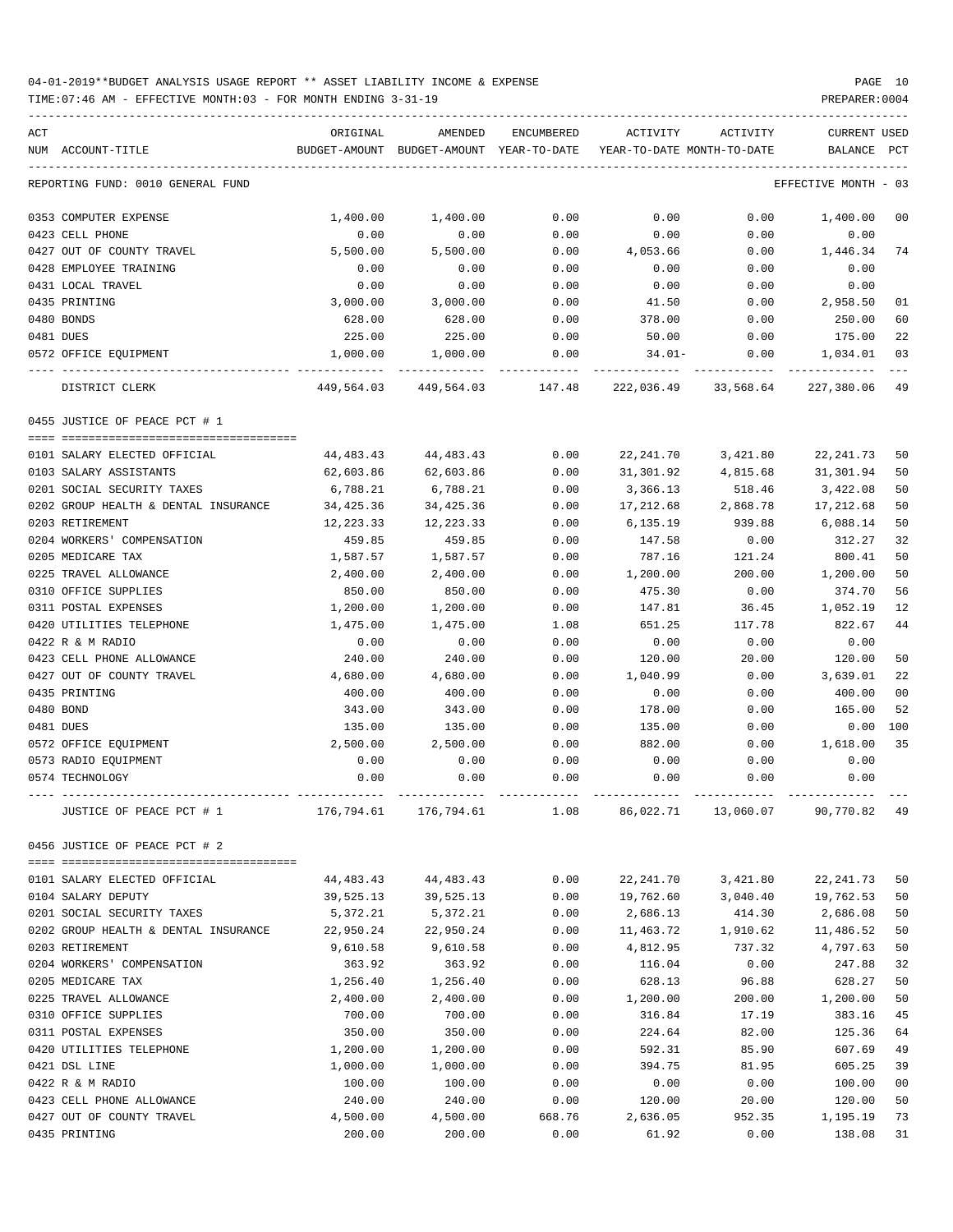TIME:07:46 AM - EFFECTIVE MONTH:03 - FOR MONTH ENDING 3-31-19 PREPARER:0004

| ACT                                                                                               | ORIGINAL                                                            | AMENDED             |        | ENCUMBERED ACTIVITY ACTIVITY          |                      | <b>CURRENT USED</b>  |                |
|---------------------------------------------------------------------------------------------------|---------------------------------------------------------------------|---------------------|--------|---------------------------------------|----------------------|----------------------|----------------|
| NUM ACCOUNT-TITLE                                                                                 | BUDGET-AMOUNT BUDGET-AMOUNT YEAR-TO-DATE YEAR-TO-DATE MONTH-TO-DATE |                     |        |                                       |                      | BALANCE PCT          |                |
| REPORTING FUND: 0010 GENERAL FUND                                                                 |                                                                     |                     |        |                                       |                      | EFFECTIVE MONTH - 03 |                |
| 0460 OFFICE RENTAL                                                                                | 4,200.00                                                            | 4,200.00            |        | $0.00$ $2,100.00$ $350.00$ $2,100.00$ |                      |                      | 50             |
| 0480 BOND                                                                                         | 278.00                                                              | 278.00              | 0.00   | 278.00                                | 0.00                 | $0.00$ 100           |                |
| 0481 DUES                                                                                         | 95.00                                                               | 95.00               | 0.00   | 95.00                                 | 0.00                 | $0.00$ 100           |                |
| 0572 OFFICE EQUIPMENT                                                                             | 1,400.00                                                            | 1,225.00            | 83.10  | 824.49                                | 0.00                 | 317.41               | 74             |
| 0573 RADIO EQUIPMENT                                                                              | 1,000.00                                                            | 1,175.00            | 0.00   | 1,175.00                              | 0.00                 | $0.00$ 100           |                |
| 0574 TECHNOLOGY                                                                                   | 0.00                                                                | 0.00                | 0.00   | 0.00                                  | 0.00                 | 0.00                 |                |
| JUSTICE OF PEACE PCT # 2 08,742.78 141,224.91 141,224.91 151.86 11,730.27 11,410.71 68,742.78     |                                                                     |                     |        |                                       |                      |                      | -51            |
| 0457 JUSTICE OF THE PEACE # 3                                                                     |                                                                     |                     |        |                                       |                      |                      |                |
| 0101 SALARY ELECTED OFFICIAL                                                                      |                                                                     | 44,483.43 44,483.43 | 0.00   | 22,241.70                             | 3,421.80             | 22, 241.73           | 50             |
| 0103 SALARY ASSISTANT                                                                             | 28,000.00                                                           | 28,000.00           | 0.00   | 13,377.44                             | 2, 153.84 14, 622.56 |                      | 48             |
| 0201 SOCIAL SECURITY TAXES                                                                        | 4,657.65                                                            | 4,657.65            | 0.00   | 2,290.29                              | 359.34               | 2,367.36             | 49             |
| 0202 GROUP HEALTH & DENTAL INSURANCE                                                              | 22,950.24                                                           | 22,950.24           | 0.00   | 11,475.12                             | 1,912.52             | 11,475.12            | 50             |
| 0203 RETIREMENT                                                                                   | 8,292.10                                                            | 8,292.10            | 0.00   | 4,081.26                              | 636.18               | 4,210.84             | 49             |
| 0204 WORKERS' COMPENSATION                                                                        | 315.52                                                              | 315.52              | 0.00   | 100.12                                | 0.00                 | 215.40               | 32             |
| 0205 MEDICARE TAX                                                                                 | 1,089.29                                                            | 1,089.29            | 0.00   | 535.64                                | 84.04                | 553.65               | 49             |
| 0225 TRAVEL ALLOWANCE                                                                             | 2,400.00                                                            | 2,400.00            | 0.00   | 1,200.00                              | 200.00               | 1,200.00             | 50             |
| 0310 OFFICE SUPPLIES                                                                              | 500.00                                                              | 500.00              | 0.00   | 116.37                                | 0.00                 | 383.63               | 23             |
| 0311 POSTAL EXPENSES                                                                              | 250.00                                                              | 250.00              | 0.00   | 100.00                                | 0.00                 | 150.00               | 40             |
| 0420 UTILITIES TELEPHONE                                                                          | 200.00                                                              | 200.00              | 0.00   | 0.00                                  | 0.00                 | 200.00               | 0 <sub>0</sub> |
| 0423 CELL PHONE ALLOWANCE                                                                         | 240.00                                                              | 240.00              | 0.00   | 120.00                                | 20.00                | 120.00               | 50             |
| 0427 OUT OF COUNTY TRAVEL                                                                         | 2,000.00                                                            | 2,000.00            | 0.00   | 150.00                                | 0.00                 | 1,850.00             | 08             |
| 0435 PRINTING                                                                                     | 250.00                                                              | 250.00              | 0.00   | 57.25                                 | 0.00                 | 192.75               | 23             |
| 0460 OFFICE RENTAL                                                                                | 2,500.00                                                            | 2,500.00            | 0.00   | 1,458.31                              | 208.33               | 1,041.69             | 58             |
| 0480 BOND                                                                                         | 228.00                                                              | 228.00              | 0.00   | 228.00                                | 0.00                 | 0.00                 | 100            |
| 0481 DUES                                                                                         | 60.00                                                               | 60.00               | 0.00   | 60.00                                 | 0.00                 | $0.00$ 100           |                |
| 0572 OFFICE EQUIPMENT                                                                             | 1,500.00                                                            | 1,500.00            | 0.00   | 0.00                                  | $0.00$ 1,500.00      |                      | 0 <sub>0</sub> |
| 0574 TECHNOLOGY                                                                                   | 0.00                                                                | 0.00                | 0.00   | 0.00                                  | 0.00                 | 0.00                 |                |
| JUSTICE OF THE PEACE # 3 $119,916.23$ $119,916.23$ $0.00$ $57,591.50$ $8,996.05$ $62,324.73$ $48$ |                                                                     |                     |        |                                       |                      |                      |                |
| 0475 DISTRICT & CO. ATTORNEY                                                                      |                                                                     |                     |        |                                       |                      |                      |                |
| 0101 DA. SALARY SUPPLEMENT                                                                        | 5,000.00                                                            | 5,000.00            | 0.00   | 2,500.03                              | 384.62               | 2,499.97             | 50             |
| 0102 HB 9 D.A. SUPPLEMENTAL FUNDS                                                                 | 3,640.00                                                            | 3,640.00            | 0.00   | 1,820.00                              | 280.00               | 1,820.00             | 50             |
| 0103 SALARY ASSISTANT D.A.                                                                        | 325,362.54                                                          | 325,362.54          | 0.00   | 152,826.08                            | 23, 465. 72          | 172,536.46           | 47             |
| 0104 ASST. DA LONGEVITY PAY                                                                       | 4,760.00                                                            | 4,760.00            | 0.00   | 2,360.00                              | 400.00               | 2,400.00             | 50             |
| 0105 SALARIES SECRETARIES                                                                         | 183,451.04                                                          | 183,451.04          | 0.00   | 91,725.53                             | 14,111.62            | 91,725.51            | 50             |
| 0106 DA SALARY REIMB. GC CH 46                                                                    | 27,500.00                                                           | 27,500.00           | 0.00   | 13,729.99                             | 2,118.46             | 13,770.01            | 50             |
| 0107 SALARY TEMP./EXTRA                                                                           | 0.00                                                                | 0.00                | 0.00   | 0.00                                  | 0.00                 | 0.00                 |                |
| 0108 INVESTIGATOR CRIMES AGAINST WOMEN                                                            | 0.00                                                                | 0.00                | 0.00   | 0.00                                  | 0.00                 | 0.00                 |                |
| 0109 INVESTIGATOR                                                                                 | 60,403.53                                                           | 60,403.53           | 0.00   | 30,201.86                             | 4,646.44             | 30,201.67            | 50             |
| 0110 DISCOVERY CLERK                                                                              | 36,171.21                                                           | 36,171.21           | 0.00   | 16,694.40                             | 2,782.40             | 19,476.81            | 46             |
| 0201 SOCIAL SECURITY TAXES                                                                        | 40,092.20                                                           | 40,092.20           | 0.00   | 18,425.87                             | 2,835.70             | 21,666.33            | 46             |
| 0202 GROUP HEALTH INSURANCE                                                                       | 126,226.32                                                          | 126, 226.32         | 0.00   | 61,673.49                             | 10,517.98            | 64,552.83            | 49             |
| 0203 RETIREMENT                                                                                   | 73,935.38                                                           | 73,935.38           | 0.00   | 35,733.69                             | 5,498.40             | 38,201.69            | 48             |
| 0204 WORKERS' COMPENSATION                                                                        | 1,898.84                                                            | 1,898.84            | 0.00   | 634.11                                | 0.00                 | 1,264.73             | 33             |
| 0205 MEDICARE TAX                                                                                 | 9,376.40                                                            | 9,376.40            | 0.00   | 4,309.23                              | 663.18               | 5,067.17             | 46             |
| 0310 OFFICE SUPPLIES                                                                              | 8,000.00                                                            | 8,000.00            | 414.76 | 5,008.72                              | 541.04               | 2,576.52             | 68             |
| 0311 POSTAL EXPENSES                                                                              | 3,000.00                                                            | 3,000.00            | 0.00   | 374.64                                | 96.45                | 2,625.36             | 12             |
| 0315 COPIER EXPENSE                                                                               | 1,500.00                                                            | 1,500.00            | 0.00   | 558.51                                | 131.23               | 941.49               | 37             |
| 0421 INTERNET/ONLINE LEGAL RE                                                                     | 8,400.00                                                            | 8,400.00            | 0.00   | 3,577.20                              | 715.44               | 4,822.80             | 43             |

0422 INVESTIGATOR CELL PHONE 360.00 360.00 360.00 0.00 180.00 30.00 180.00 30.00 30.00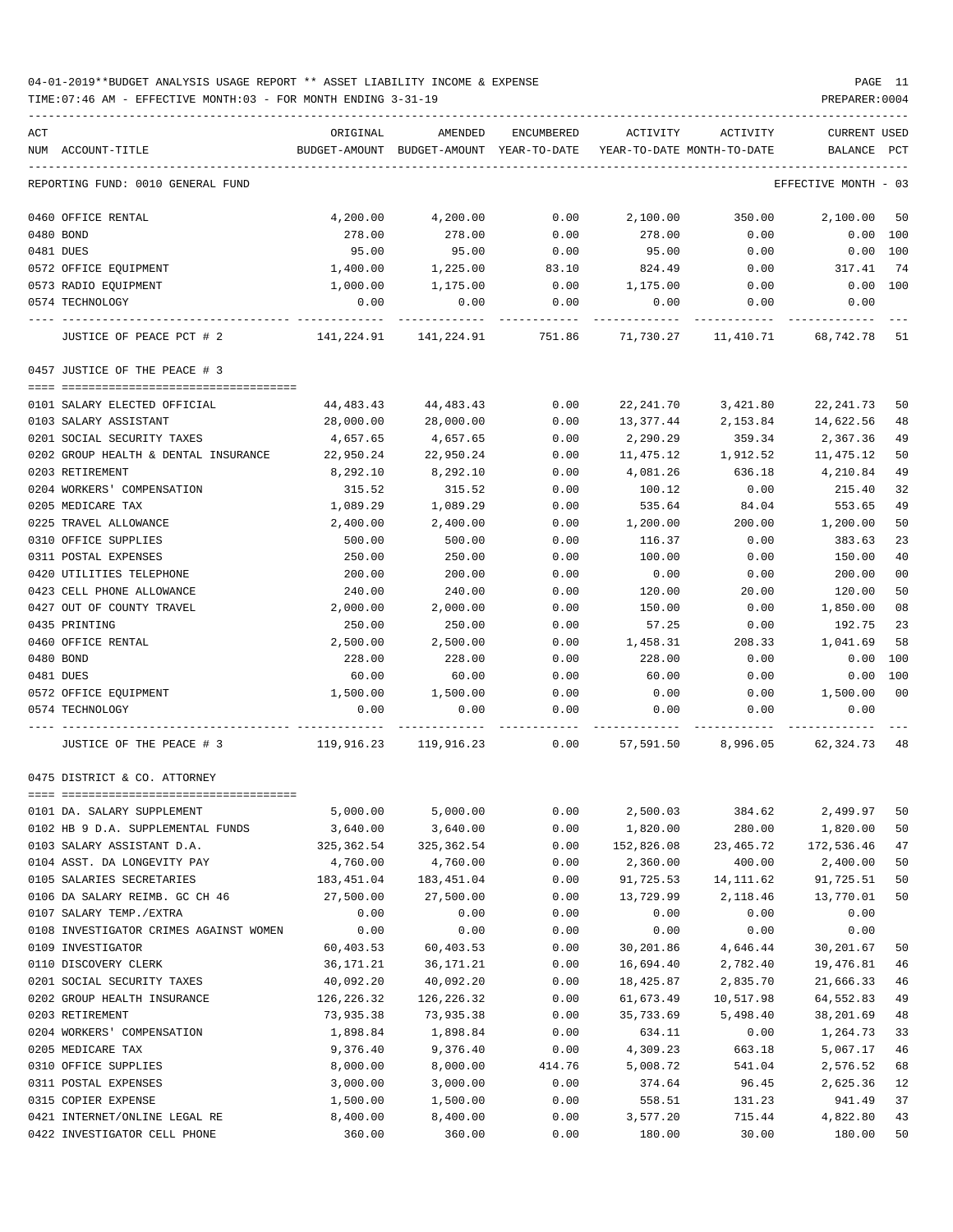TIME:07:46 AM - EFFECTIVE MONTH:03 - FOR MONTH ENDING 3-31-19 PREPARER:0004

| ACT                                  | ORIGINAL           | AMENDED                                  | ENCUMBERED   | ACTIVITY         | ACTIVITY                   | <b>CURRENT USED</b>  |                |
|--------------------------------------|--------------------|------------------------------------------|--------------|------------------|----------------------------|----------------------|----------------|
| NUM ACCOUNT-TITLE                    |                    | BUDGET-AMOUNT BUDGET-AMOUNT YEAR-TO-DATE |              |                  | YEAR-TO-DATE MONTH-TO-DATE | BALANCE              | PCT            |
| REPORTING FUND: 0010 GENERAL FUND    |                    |                                          |              |                  |                            | EFFECTIVE MONTH - 03 |                |
| 0427 OUT OF COUNTY TRAVEL            | 9,000.00           | 9,000.00                                 | 0.00         | 1,358.81         | 15.31                      | 7,641.19             | 15             |
| 0428 TRAINING/TUITION                | 8,000.00           | 8,000.00                                 | 0.00         | 465.00           | 0.00                       | 7,535.00             | 06             |
| 0431 LOCAL TRAVEL                    | 0.00               | 0.00                                     | 0.00         | 0.00             | 0.00                       | 0.00                 |                |
| 0435 PRINTING                        | 1,500.00           | 1,500.00                                 | 0.00         | 99.55            | 0.00                       | 1,400.45             | 07             |
| 0438 CT.REPORTER-TRANSCRIPTS         | 8,750.00           | 8,750.00                                 | 0.00         | 100.00           | 0.00                       | 8,650.00             | 01             |
| 0439 WITNESS EXPENSE                 | 5,000.00           | 5,000.00                                 | 0.00         | 0.00             | 0.00                       | 5,000.00             | 00             |
| 0465 PHYS. EVIDENCE ANALYSIS         | 4,000.00           | 4,000.00                                 | 0.00         | 81.32            | 0.00                       | 3,918.68             | 02             |
| 0469 DPS TESTING                     | 0.00               | 0.00                                     | 0.00         | 0.00             | 0.00                       | 0.00                 |                |
| 0480 BOND                            | 365.00             | 365.00                                   | 0.00         | 71.00            | 0.00                       | 294.00               | 19             |
| 0481 DUES                            | 3,000.00           | 3,000.00                                 | 0.00         | 285.00           | 225.00                     | 2,715.00             | 10             |
| 0572 OFFICE EQUIPMENT                | 3,000.00           | 3,000.00                                 | 374.00       | 1,467.54         | 287.84                     | 1,158.46             | 61             |
| 0574 TECHNOLOGY                      | 2,000.00           | 2,000.00                                 | 0.00         | 1,984.25         | 0.00                       | 15.75                | 99             |
| 0590 BOOKS                           | 750.00             | 750.00                                   | 0.00         | 575.30           | 0.00                       | 174.70               | 77             |
| DISTRICT & CO. ATTORNEY              | 964,442.46         | 964,442.46                               | 788.76       | 448,821.12       | 69,746.83                  | 514,832.58           | 47             |
| 0495 COUNTY AUDITOR                  |                    |                                          |              |                  |                            |                      |                |
| 0102 SALARY APPOINTED OFFICIAL       |                    |                                          | 0.00         |                  |                            |                      |                |
|                                      | 72,658.37          | 72,658.37                                |              | 36,329.15        | 5,589.10                   | 36, 329. 22          | 50             |
| 0103 SALARIES ASSISTANTS             | 126,237.62         | 126,237.62                               | 0.00         | 59,506.57        | 9,465.04                   | 66,731.05            | 47             |
| 0201 SOCIAL SECURITY TAXES           | 12,331.55          | 12,331.55                                | 0.00         | 5,845.68         | 925.53                     | 6,485.87             | 47             |
| 0202 GROUP HEALTH & DENTAL INSURANCE | 45,900.48          | 45,900.48                                | 0.00         | 22,837.57        | 3,825.04                   | 23,062.91            | 50             |
| 0203 RETIREMENT                      | 22,753.70          | 22,753.70                                | 0.00         | 10,982.92        | 1,717.69                   | 11,770.78            | 48             |
| 0204 WORKERS COMPENSATION            | 835.36             | 835.36                                   | 0.00         | 274.72           | 0.00                       | 560.64               | 33             |
| 0205 MEDICARE TAX                    | 2,883.99           | 2,883.99                                 | 0.00         | 1,367.07         | 216.45                     | 1,516.92             | 47             |
| 0310 OFFICE SUPPLIES                 | 900.00             | 900.00                                   | 0.00         | 599.35           | 0.00                       | 300.65               | 67             |
| 0353 COMPUTER SOFTWARE MAINTENANCE   | 2,810.00           | 5,225.00                                 | 0.00         | 5,041.00         | 0.00                       | 184.00               | 96             |
| 0427 OUT OF COUNTY TRAVEL            | 3,500.00           | 3,500.00                                 | 355.84       | 1,597.04         | 250.00                     | 1,547.12             | 56             |
| 0431 LOCAL TRAVEL                    | 0.00               | 0.00                                     | 0.00         | 0.00             | 0.00                       | 0.00                 |                |
| 0435 PRINTING                        | 50.00              | 50.00                                    | 0.00         | 39.00            | 0.00                       | 11.00                | 78             |
| 0452 R & M EOUIPMENT                 | 500.00             | 500.00                                   | 0.00         | 0.00             | 0.00                       | 500.00               | 0 <sub>0</sub> |
| 0480 BOND                            | 286.00             | 286.00                                   | 0.00         | 286.00           | 143.00                     | 0.00                 | 100            |
| 0481 DUES<br>0572 OFFICE EQUIPMENT   | 590.00<br>1,300.00 | 590.00<br>1,300.00                       | 0.00<br>0.00 | 295.00<br>472.98 | 0.00<br>0.00               | 295.00<br>827.02     | 50<br>36       |
|                                      |                    |                                          |              |                  |                            |                      |                |
| COUNTY AUDITOR                       | 293,537.07         | 295,952.07                               | 355.84       | 145,474.05       | 22, 131.85                 | 150,122.18           | 49             |
| 0496 COUNTY PURCHASING               |                    |                                          |              |                  |                            |                      |                |
| 0103 SALARY PURCHASING AGENT         | 51,695.70          | 51,695.70                                | 0.00         | 12,924.04        | 3,976.52                   | 38,771.66            | 25             |
| 0201 SOCIAL SECURITY TAXES           | 3,227.45           | 3,227.45                                 | 0.00         | 808.00           | 248.40                     | 2,419.45             | 25             |
| 0202 GROUP HEALTH INSURANCE          | 11,475.12          | 11,475.12                                | 0.00         | 2,980.57         | 956.26                     | 8,494.55             | 26             |
| 0203 RETIREMENT                      | 5,913.99           | 5,913.99                                 | 0.00         | 1,480.54         | 453.72                     | 4,433.45             | 25             |
| 0204 WORKERS' COMPENSATION           | 218.63             | 218.63                                   | 0.00         | 50.52            | 0.00                       | 168.11               | 23             |
| 0205 MEDICARE TAX                    | 754.81             | 754.81                                   | 0.00         | 188.98           | 58.10                      | 565.83               | 25             |
| 0310 OFFICE SUPPLIES                 | 400.00             | 400.00                                   | 27.05        | 317.41           | 7.73                       | 55.54                | 86             |
| 0353 COMPUTER SOFTWARE MAINTENANCE   | 350.00             | 655.00                                   | 0.00         | 655.00           | 0.00                       | 0.00                 | 100            |
| 0421 CELL PHONE                      | 360.00             | 360.00                                   | 0.00         | 120.00           | 30.00                      | 240.00               | 33             |
| 0427 OUT OF COUNTY TRAVEL            | 2,000.00           | 2,000.00                                 | 0.00         | 2,199.83         | 834.04                     | 199.83-110           |                |
| 0431 LOCAL TRAVEL                    | 0.00               | 0.00                                     | 0.00         | 0.00             | 0.00                       | 0.00                 |                |
| 0435 PRINTING                        | 70.00              | 70.00                                    | 0.00         | 18.00            | 0.00                       | 52.00                | 26             |
| 0452 R & M EQUIPMENT                 | 0.00               | 0.00                                     | 0.00         | 0.00             | 0.00                       | 0.00                 |                |
| 0480 BOND                            | 0.00               | 0.00                                     | 0.00         | 93.00            | 93.00                      | $93.00 -$            |                |
| 0481 DUES                            | 450.00             | 450.00                                   | 0.00         | 354.00           | 190.00                     | 96.00                | 79             |

0572 OFFICE EQUIPMENT 500.00 500.00 0.00 0.00 0.00 500.00 00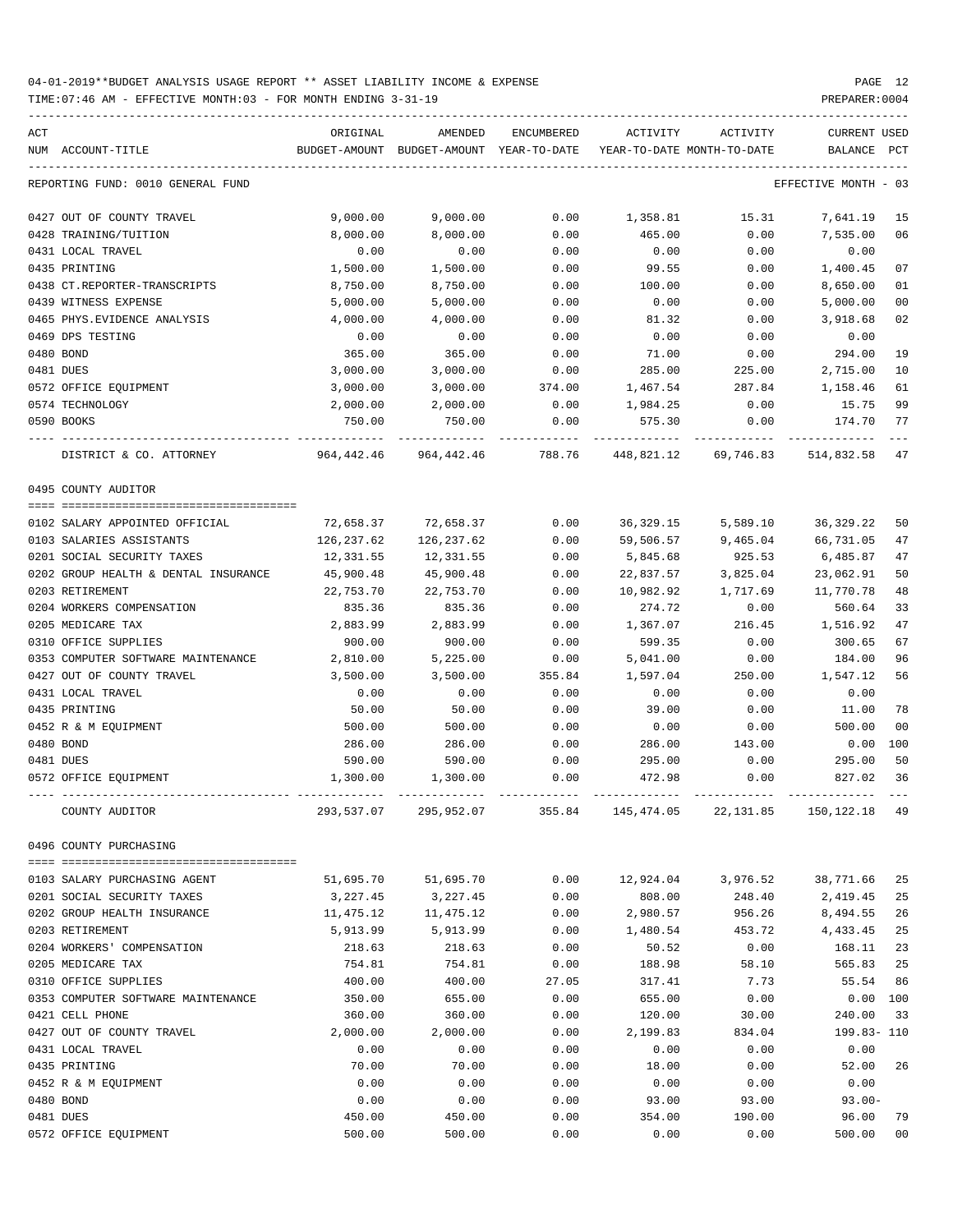| 04-01-2019**BUDGET ANALYSIS USAGE REPORT ** ASSET LIABILITY INCOME & EXPENSE |  |  |  |  | PAGE |  |
|------------------------------------------------------------------------------|--|--|--|--|------|--|
|                                                                              |  |  |  |  |      |  |

| ACT                                                                | ORIGINAL                 | AMENDED                     | ENCUMBERED   | ACTIVITY                   | <b>ACTIVITY</b>      | <b>CURRENT USED</b>       |          |
|--------------------------------------------------------------------|--------------------------|-----------------------------|--------------|----------------------------|----------------------|---------------------------|----------|
| NUM ACCOUNT-TITLE                                                  |                          | BUDGET-AMOUNT BUDGET-AMOUNT | YEAR-TO-DATE | YEAR-TO-DATE MONTH-TO-DATE |                      | <b>BALANCE</b>            | PCT      |
| REPORTING FUND: 0010 GENERAL FUND                                  |                          |                             |              |                            |                      | EFFECTIVE MONTH - 03      |          |
| COUNTY PURCHASING                                                  | 77,415.70                | 77,720.70                   | 27.05        | 22,189.89                  | 6,847.77             | 55,503.76                 | 29       |
| 0497 COUNTY TREASURER                                              |                          |                             |              |                            |                      |                           |          |
|                                                                    |                          |                             |              |                            |                      |                           |          |
| 0101 SALARY ELECTED OFFICIAL<br>0103 SALARY ASSISTANT              | 58,237.97<br>47,000.00   | 58,237.97<br>47,000.00      | 0.00<br>0.00 | 29,118.96<br>23,499.97     | 4,479.84<br>3,615.38 | 29,119.01<br>23,500.03    | 50<br>50 |
| 0201 SOCIAL SECURITY TAXES                                         | 6,524.75                 | 6,524.75                    | 0.00         | 2,504.74                   | 375.72               | 4,020.01                  | 38       |
| 0202 GROUP HEALTH & DENTAL INSURANCE                               | 22,950.24                | 22,950.24                   | 0.00         | 11,474.24                  | 1,911.64             | 11,476.00                 | 50       |
| 0203 RETIREMENT                                                    | 12,039.22                | 12,039.22                   | 0.00         | 6,029.27                   | 923.66               | 6,009.95                  | 50       |
| 0204 WORKERS' COMPENSATION                                         | 442.00                   | 442.00                      | 0.00         | 145.36                     | 0.00                 | 296.64                    | 33       |
| 0205 MEDICARE TAX                                                  | 1,525.95                 | 1,525.95                    | 0.00         | 585.73                     | 87.86                | 940.22                    | 38       |
| 0310 OFFICE SUPPLIES                                               | 200.00                   | 200.00                      | 0.00         | 31.60                      | 31.60                | 168.40                    | 16       |
| 0427 OUT OF COUNTY TRAVEL                                          | 1,500.00                 | 1,500.00                    | 0.00         | 180.00                     | 0.00                 | 1,320.00                  | 12       |
| 0431 LOCAL TRAVEL                                                  | 0.00                     | 0.00                        | 0.00         | 0.00                       | 0.00                 | 0.00                      |          |
| 0435 PRINTING                                                      | 200.00                   | 200.00                      | 0.00         | 0.00                       | 0.00                 | 200.00                    | 00       |
| 0452 R&M EQUIPMENT                                                 | 250.00                   | 250.00                      | 0.00         | 0.00                       | 0.00                 | 250.00                    | 00       |
| 0453 COMPUTER SOFTWARE MAINTEN                                     | 1,300.00                 | 2,410.00                    | 0.00         | 2,314.00                   | 0.00                 | 96.00                     | 96       |
| 0480 BOND                                                          | 271.00                   | 271.00                      | 0.00         | 271.00                     | 0.00                 | 0.00                      | 100      |
| 0481 DUES                                                          | 175.00                   | 175.00                      | 0.00         | 175.00                     | 0.00                 | 0.00                      | 100      |
| 0572 OFFICE EQUIPMENT                                              | 0.00                     | 0.00                        | 0.00         | 0.00                       | 0.00                 | 0.00                      |          |
| 0574 TECHNOLOGY                                                    | 0.00                     | 0.00                        | 0.00         | 0.00                       | 0.00                 | 0.00                      |          |
| COUNTY TREASURER                                                   | 152,616.13               | 153,726.13                  | 0.00         | 76,329.87                  | 11,425.70            | 77,396.26                 | 50       |
| 0499 TAX ASSESSOR-COLLECTOR                                        |                          |                             |              |                            |                      |                           |          |
|                                                                    |                          |                             |              |                            |                      |                           |          |
| 0101 SALARIES ELECTED OFFICIAL                                     | 58,237.97                | 58,237.97                   | 0.00         | 29,118.96                  | 4,479.84             | 29,119.01                 | 50       |
| 0103 SALARIES ASSISTANTS                                           | 40,712.36                | 40,712.36                   | 0.00         | 20,356.18                  | 3,131.72             | 20,356.18                 | 50       |
| 0104 SALARIES DEPUTIES                                             | 97,746.15                | 97,746.15                   | 0.00         | 48,873.11                  | 7,518.94             | 48,873.04                 | 50       |
| 0107 SALARY TEMP./EXTRA                                            | 14,678.12<br>13,105.23   | 14,678.12                   | 0.00         | 4,401.10<br>5,949.32       | 1,093.88             | 10,277.02                 | 30       |
| 0201 SOCIAL SECURITY TAXES<br>0202 GROUP HEALTH & DENTAL INSURANCE |                          | 13,105.23                   | 0.00         | 28,687.80                  | 936.42               | 7,155.91                  | 45<br>50 |
| 0203 RETIREMENT                                                    | 57,375.60<br>24, 181. 25 | 57,375.60<br>24, 181. 25    | 0.00<br>0.00 | 11,773.01                  | 4,781.30<br>1,851.18 | 28,687.80<br>12,408.24    | 49       |
| 0204 WORKERS COMPENSATION                                          | 887.77                   | 887.77                      | 0.00         | 288.17                     | 0.00                 | 599.60                    | 32       |
| 0205 MEDICARE TAX                                                  | 3,064.93                 | 3,064.93                    | 0.00         | 1,391.25                   | 218.98               | 1,673.68                  | 45       |
| 0225 LEONARD OFFICE TRAVEL                                         | 900.00                   | 900.00                      | 0.00         | 301.64                     | 0.00                 | 598.36                    | 34       |
| 0310 OFFICE SUPPLIES                                               | 1,300.00                 | 1,300.00                    | 66.62        | 526.37                     | 45.52                | 707.01                    | 46       |
| 0311 POSTAL EXPENSES                                               | 6,500.00                 | 6,500.00                    | 140.00       | 348.66                     | 41.10                | 6,011.34                  | 08       |
| 0315 COPIER EXPENSE                                                | 500.00                   | 500.00                      | 0.00         | 299.53                     | 106.27               | 200.47                    | 60       |
| 0420 TELEPHONE LEONARD OFFICE                                      | 735.00                   | 735.00                      | 63.19        | 371.57                     | 63.19                | 300.24                    | 59       |
| 0423 CELL PHONE                                                    | 0.00                     | 0.00                        | 0.00         | 0.00                       | 0.00                 | 0.00                      |          |
| 0427 OUT OF COUNTY TRAVEL                                          | 4,500.00                 | 4,500.00                    | 0.00         | 3,167.35                   | 500.00               | 1,332.65                  | 70       |
| 0435 PRINTING                                                      | 250.00                   | 250.00                      | 0.00         | 96.15                      | 0.00                 | 153.85                    | 38       |
| 0460 LEONARD OFFICE RENT                                           | 1,200.00                 | 1,200.00                    | 0.00         | 600.00                     | 100.00               | 600.00                    | 50       |
| 0480 BOND                                                          | 368.00                   | 368.00                      | 0.00         | 0.00                       | 0.00                 | 368.00                    | 00       |
| 0481 DUES                                                          | 175.00                   | 175.00                      | 0.00         | 175.00                     | 0.00                 | $0.00$ 100                |          |
| 0572 OFFICE EQUIPMENT                                              | 700.00                   | 700.00                      | 0.00         | 668.71                     | 299.99               | 31.29                     | 96       |
| 0574 TECHNOLOGY                                                    | 0.00                     | 0.00                        | 0.00         | 0.00                       | 0.00                 | 0.00                      |          |
| TAX ASSESSOR-COLLECTOR                                             |                          | 327, 117.38 327, 117.38     | 269.81       | 157,393.88                 |                      | 25, 168.33 169, 453.69 48 |          |
| 0503 COMPUTER/IT DEPT.                                             |                          |                             |              |                            |                      |                           |          |
| 0103 SALARY-TECHNICIAN                                             | 41,257.02                | 41,257.02                   | 0.00         |                            | 20,628.53 3,173.62   | 20,628.49 50              |          |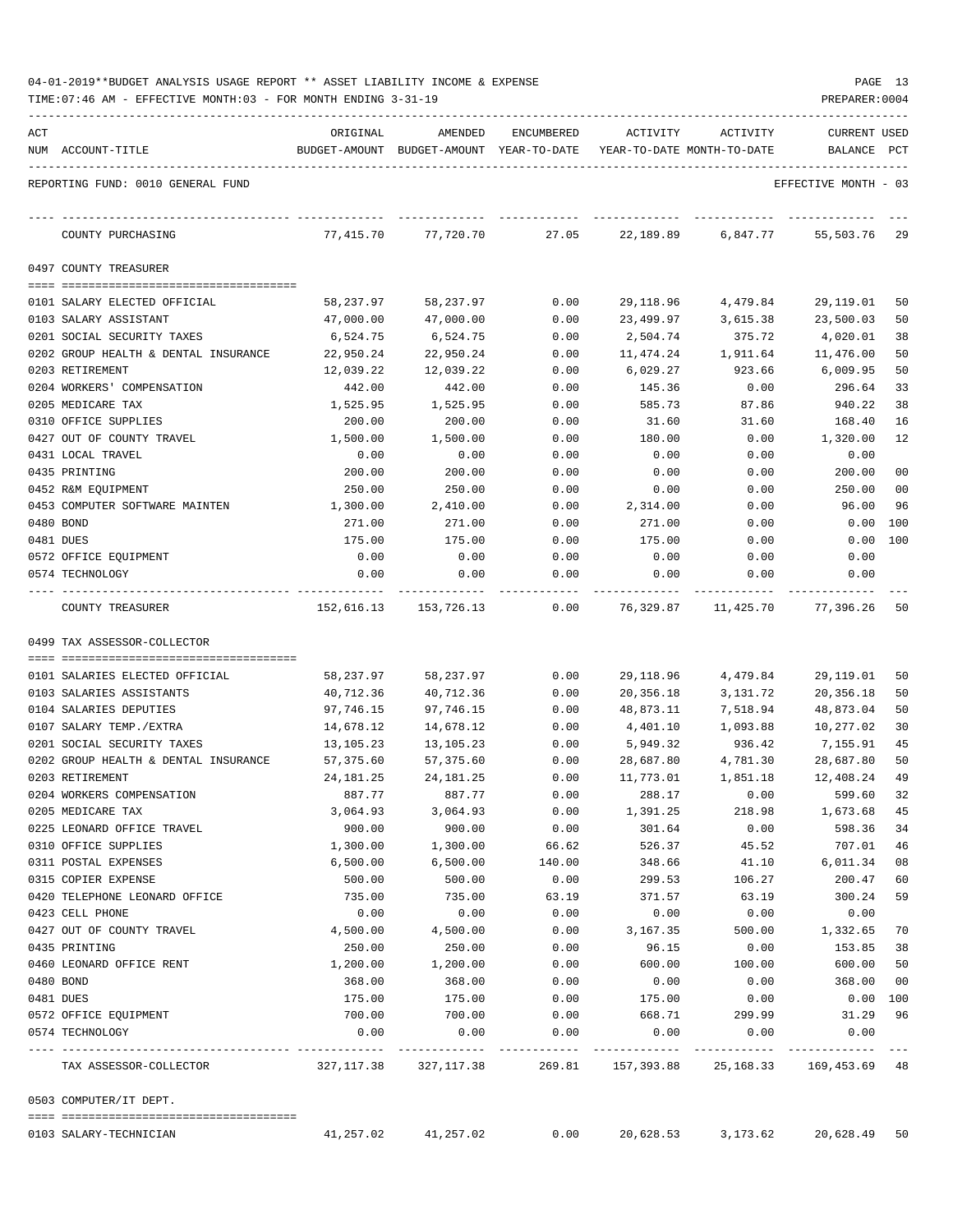TIME:07:46 AM - EFFECTIVE MONTH:03 - FOR MONTH ENDING 3-31-19 PREPARER:0004

| REPORTING FUND: 0010 GENERAL FUND<br>EFFECTIVE MONTH - 03<br>0.00<br>9,364.86 1,423.74 10,137.16<br>0107 PART TIME TECHNICIAN<br>19,502.02<br>19,502.02<br>3,767.06<br>0201 SOCIAL SECURITY<br>3,767.06<br>0.00<br>1,750.33<br>266.83<br>2,016.73<br>5,737.56<br>0202 GROUP HEALTH INSURANCE<br>11,475.12<br>11,475.12<br>0.00<br>5,737.56<br>956.26<br>6,950.83<br>6,950.83<br>524.56<br>3,514.00<br>0203 RETIREMENT<br>0.00<br>3,436.83<br>322.41<br>0204 WORKERS COMPENSATION<br>0.00<br>322.41<br>0.00<br>103.50<br>218.91<br>0205 MEDICARE TAX<br>881.01<br>881.01<br>0.00<br>409.30<br>62.39<br>471.71<br>0225 TRAVEL ALLOWANCE<br>0.00<br>414.00<br>828.00<br>828.00<br>414.00<br>69.00<br>0310 OFFICE SUPPLIES<br>0.00<br>200.00<br>200.00<br>200.00<br>0.00<br>0.00<br>0421 CELL PHONE ALLOWANCE<br>414.00<br>414.00<br>0.00<br>207.00<br>34.50<br>207.00<br>0.00<br>455.88<br>75.98<br>254.90<br>0423 EMERGENCY INTERNET<br>0.00<br>200.98<br>0427 OUT OF COUNTY TRAVEL<br>900.00<br>900.00<br>0.00<br>0.00<br>900.00<br>0.00<br>0.00<br>0.00<br>0435 PRINTING<br>0.00<br>0.00<br>0.00<br>0.00<br>0.00<br>0453 R&M COMPUTER/TRAINING<br>0.00<br>0.00<br>0.00<br>0.00<br>0.00<br>3,550.00<br>3,094.12<br>1,907.32<br>0572 OFFICE EQUIPMENT<br>0.00<br>1,186.80<br>0.00<br>2,094.75<br>905.25<br>0574 COMPUTER/WEB SOFTWARE<br>3,000.00<br>3,000.00<br>0.00<br>2,094.75<br>0.00<br>40,000.00<br>40,000.00<br>0.00<br>0.00<br>40,000.00<br>0576 COUNTY COMPUTER REPLACEMENT<br>-----------<br>COMPUTER/IT DEPT.<br>$133,047.47$ $133,047.47$ $0.00$ $45,534.44$ $8,681.63$ $87,513.03$<br>0509 CONTINGENCY<br>250,000.00 211,834.00 0.00<br>0.00<br>0.00<br>211,834.00<br>0475 CONTINGENCY<br>00<br>250,000.00 211,834.00<br>0.00<br>0.00<br>0.00<br>211,834.00<br>CONTINGENCY<br>0510 COURTHOUSE<br>$0.00$ 0.00<br>0.00<br>0107 REGULAR TEMP. - PART TIME<br>0.00<br>0.00<br>0.00<br>39,527.92<br>39,527.92<br>19,763.90 3,040.60<br>19,764.02<br>0115 SALARY JANITOR<br>0.00<br>2,450.73<br>2,450.73<br>0201 SOCIAL SECURITY TAXES<br>0.00<br>1,207.62<br>185.56<br>1,243.11<br>956.26<br>5,737.56<br>0202 GROUP HEALTH & DENTAL INSURANCE<br>11,475.12<br>11,475.12<br>0.00<br>5,737.56<br>4,521.99<br>4,521.99<br>2,264.63<br>346.94<br>2,257.36<br>0203 RETIREMENT<br>0.00<br>1,628.55<br>746.17<br>0204 WORKERS' COMPENSATION<br>1,628.55<br>0.00<br>0.00<br>882.38<br>573.15<br>282.44<br>290.71<br>573.15<br>43.40<br>0205 MEDICARE TAX<br>0.00<br>1,798.07<br>0310 OFFICE SUPPLIES<br>4,000.00<br>4,000.00<br>27.80<br>2, 174. 13<br>246.35<br>9,000.00<br>6,021.19 33<br>0311 POSTAL EXPENSE<br>9,000.00<br>140.00<br>2,838.81<br>5,971.82<br>0315 COPIER RENTAL<br>4,300.00<br>4,300.00<br>0.00<br>1,885.33<br>486.53<br>2,414.67<br>0.00<br>38.00<br>0316 EMPLOYEE AWARDS BANQUET<br>2,500.00<br>2,500.00<br>0.00<br>2,462.00<br>0330 AUTO EXPENSE-GAS AND OIL<br>700.00<br>700.00<br>0.00<br>0.00<br>525.60<br>174.40<br>0332 JANITOR SUPPLIES<br>0.00<br>0.00<br>0.00<br>0.00<br>0.00<br>0.00<br>0353 R&M COMPUTER<br>0.00<br>0.00<br>0.00<br>0.00<br>0.00<br>0.00<br>0.00<br>0420 TELEPHONE<br>0.00<br>0.00<br>0.00<br>0.00<br>0.00<br>0.00<br>0421 INTERNET LINES<br>0.00<br>0.00<br>0.00<br>0.00<br>0.00<br>0423 CELL PHONE<br>340.00<br>340.00<br>0.00<br>157.15<br>52.43<br>182.85<br>0440 UTILITIES ELECTRICITY<br>7,000.00<br>67.24<br>6,287.40<br>7,000.00<br>645.36<br>0.00<br>0441 UTILITIES GAS<br>0.00<br>0.00<br>0.00<br>0.00<br>0.00<br>0.00<br>0442 UTILITIES WATER<br>3,600.00<br>3,600.00<br>0.00<br>1,401.50<br>280.30<br>2,198.50<br>0443 TRASH PICK-UP<br>1,000.00<br>1,000.00<br>0.00<br>410.40<br>82.08<br>589.60<br>0.00<br>0.00<br>0.00<br>0.00<br>0.00<br>0.00<br>0445 AIR CONDITIONER MAINTENANCE<br>0.00<br>0446 ELEVATOR MAINTENANCE CONTR<br>0.00<br>0.00<br>0.00<br>0.00<br>0.00<br>0450 R & M BUILDINGS<br>0.00<br>0.00<br>0.00<br>0.00<br>0.00<br>0.00<br>165,000.00<br>151,322.00<br>0.00<br>73,809.00<br>37,304.50<br>77,513.00<br>0453 COMPUTER SOFTWARE MAINTEN<br>0.00<br>0463 RENTAL PERSONNEL PAGER<br>0.00<br>0.00<br>0.00<br>0.00<br>0.00<br>16,500.00<br>16,500.00<br>0482 FIRE INSURANCE<br>16,500.00<br>0.00<br>0.00<br>0.00 | ACT<br>NUM ACCOUNT-TITLE | ORIGINAL | AMENDED<br>BUDGET-AMOUNT BUDGET-AMOUNT YEAR-TO-DATE | ENCUMBERED | ACTIVITY | ACTIVITY<br>YEAR-TO-DATE MONTH-TO-DATE | CURRENT USED<br>BALANCE | PCT            |
|-----------------------------------------------------------------------------------------------------------------------------------------------------------------------------------------------------------------------------------------------------------------------------------------------------------------------------------------------------------------------------------------------------------------------------------------------------------------------------------------------------------------------------------------------------------------------------------------------------------------------------------------------------------------------------------------------------------------------------------------------------------------------------------------------------------------------------------------------------------------------------------------------------------------------------------------------------------------------------------------------------------------------------------------------------------------------------------------------------------------------------------------------------------------------------------------------------------------------------------------------------------------------------------------------------------------------------------------------------------------------------------------------------------------------------------------------------------------------------------------------------------------------------------------------------------------------------------------------------------------------------------------------------------------------------------------------------------------------------------------------------------------------------------------------------------------------------------------------------------------------------------------------------------------------------------------------------------------------------------------------------------------------------------------------------------------------------------------------------------------------------------------------------------------------------------------------------------------------------------------------------------------------------------------------------------------------------------------------------------------------------------------------------------------------------------------------------------------------------------------------------------------------------------------------------------------------------------------------------------------------------------------------------------------------------------------------------------------------------------------------------------------------------------------------------------------------------------------------------------------------------------------------------------------------------------------------------------------------------------------------------------------------------------------------------------------------------------------------------------------------------------------------------------------------------------------------------------------------------------------------------------------------------------------------------------------------------------------------------------------------------------------------------------------------------------------------------------------------------------------------------------------------------------------------------------------------------------------------------------------------------------------------------------------------------------------------------------------------------------------------------------------------------------------------------------------------------------------------------------------------------------------------------------------------------------------------------------------------------------------------------------------------------------------------------------------------------------------------------------------------------------------------------------------------------------------------|--------------------------|----------|-----------------------------------------------------|------------|----------|----------------------------------------|-------------------------|----------------|
|                                                                                                                                                                                                                                                                                                                                                                                                                                                                                                                                                                                                                                                                                                                                                                                                                                                                                                                                                                                                                                                                                                                                                                                                                                                                                                                                                                                                                                                                                                                                                                                                                                                                                                                                                                                                                                                                                                                                                                                                                                                                                                                                                                                                                                                                                                                                                                                                                                                                                                                                                                                                                                                                                                                                                                                                                                                                                                                                                                                                                                                                                                                                                                                                                                                                                                                                                                                                                                                                                                                                                                                                                                                                                                                                                                                                                                                                                                                                                                                                                                                                                                                                                                                               |                          |          |                                                     |            |          |                                        |                         |                |
|                                                                                                                                                                                                                                                                                                                                                                                                                                                                                                                                                                                                                                                                                                                                                                                                                                                                                                                                                                                                                                                                                                                                                                                                                                                                                                                                                                                                                                                                                                                                                                                                                                                                                                                                                                                                                                                                                                                                                                                                                                                                                                                                                                                                                                                                                                                                                                                                                                                                                                                                                                                                                                                                                                                                                                                                                                                                                                                                                                                                                                                                                                                                                                                                                                                                                                                                                                                                                                                                                                                                                                                                                                                                                                                                                                                                                                                                                                                                                                                                                                                                                                                                                                                               |                          |          |                                                     |            |          |                                        |                         | 48             |
|                                                                                                                                                                                                                                                                                                                                                                                                                                                                                                                                                                                                                                                                                                                                                                                                                                                                                                                                                                                                                                                                                                                                                                                                                                                                                                                                                                                                                                                                                                                                                                                                                                                                                                                                                                                                                                                                                                                                                                                                                                                                                                                                                                                                                                                                                                                                                                                                                                                                                                                                                                                                                                                                                                                                                                                                                                                                                                                                                                                                                                                                                                                                                                                                                                                                                                                                                                                                                                                                                                                                                                                                                                                                                                                                                                                                                                                                                                                                                                                                                                                                                                                                                                                               |                          |          |                                                     |            |          |                                        |                         | 46             |
|                                                                                                                                                                                                                                                                                                                                                                                                                                                                                                                                                                                                                                                                                                                                                                                                                                                                                                                                                                                                                                                                                                                                                                                                                                                                                                                                                                                                                                                                                                                                                                                                                                                                                                                                                                                                                                                                                                                                                                                                                                                                                                                                                                                                                                                                                                                                                                                                                                                                                                                                                                                                                                                                                                                                                                                                                                                                                                                                                                                                                                                                                                                                                                                                                                                                                                                                                                                                                                                                                                                                                                                                                                                                                                                                                                                                                                                                                                                                                                                                                                                                                                                                                                                               |                          |          |                                                     |            |          |                                        |                         | 50             |
|                                                                                                                                                                                                                                                                                                                                                                                                                                                                                                                                                                                                                                                                                                                                                                                                                                                                                                                                                                                                                                                                                                                                                                                                                                                                                                                                                                                                                                                                                                                                                                                                                                                                                                                                                                                                                                                                                                                                                                                                                                                                                                                                                                                                                                                                                                                                                                                                                                                                                                                                                                                                                                                                                                                                                                                                                                                                                                                                                                                                                                                                                                                                                                                                                                                                                                                                                                                                                                                                                                                                                                                                                                                                                                                                                                                                                                                                                                                                                                                                                                                                                                                                                                                               |                          |          |                                                     |            |          |                                        |                         | 49             |
|                                                                                                                                                                                                                                                                                                                                                                                                                                                                                                                                                                                                                                                                                                                                                                                                                                                                                                                                                                                                                                                                                                                                                                                                                                                                                                                                                                                                                                                                                                                                                                                                                                                                                                                                                                                                                                                                                                                                                                                                                                                                                                                                                                                                                                                                                                                                                                                                                                                                                                                                                                                                                                                                                                                                                                                                                                                                                                                                                                                                                                                                                                                                                                                                                                                                                                                                                                                                                                                                                                                                                                                                                                                                                                                                                                                                                                                                                                                                                                                                                                                                                                                                                                                               |                          |          |                                                     |            |          |                                        |                         | 32             |
|                                                                                                                                                                                                                                                                                                                                                                                                                                                                                                                                                                                                                                                                                                                                                                                                                                                                                                                                                                                                                                                                                                                                                                                                                                                                                                                                                                                                                                                                                                                                                                                                                                                                                                                                                                                                                                                                                                                                                                                                                                                                                                                                                                                                                                                                                                                                                                                                                                                                                                                                                                                                                                                                                                                                                                                                                                                                                                                                                                                                                                                                                                                                                                                                                                                                                                                                                                                                                                                                                                                                                                                                                                                                                                                                                                                                                                                                                                                                                                                                                                                                                                                                                                                               |                          |          |                                                     |            |          |                                        |                         | 46             |
|                                                                                                                                                                                                                                                                                                                                                                                                                                                                                                                                                                                                                                                                                                                                                                                                                                                                                                                                                                                                                                                                                                                                                                                                                                                                                                                                                                                                                                                                                                                                                                                                                                                                                                                                                                                                                                                                                                                                                                                                                                                                                                                                                                                                                                                                                                                                                                                                                                                                                                                                                                                                                                                                                                                                                                                                                                                                                                                                                                                                                                                                                                                                                                                                                                                                                                                                                                                                                                                                                                                                                                                                                                                                                                                                                                                                                                                                                                                                                                                                                                                                                                                                                                                               |                          |          |                                                     |            |          |                                        |                         | 50             |
|                                                                                                                                                                                                                                                                                                                                                                                                                                                                                                                                                                                                                                                                                                                                                                                                                                                                                                                                                                                                                                                                                                                                                                                                                                                                                                                                                                                                                                                                                                                                                                                                                                                                                                                                                                                                                                                                                                                                                                                                                                                                                                                                                                                                                                                                                                                                                                                                                                                                                                                                                                                                                                                                                                                                                                                                                                                                                                                                                                                                                                                                                                                                                                                                                                                                                                                                                                                                                                                                                                                                                                                                                                                                                                                                                                                                                                                                                                                                                                                                                                                                                                                                                                                               |                          |          |                                                     |            |          |                                        |                         | 0 <sub>0</sub> |
|                                                                                                                                                                                                                                                                                                                                                                                                                                                                                                                                                                                                                                                                                                                                                                                                                                                                                                                                                                                                                                                                                                                                                                                                                                                                                                                                                                                                                                                                                                                                                                                                                                                                                                                                                                                                                                                                                                                                                                                                                                                                                                                                                                                                                                                                                                                                                                                                                                                                                                                                                                                                                                                                                                                                                                                                                                                                                                                                                                                                                                                                                                                                                                                                                                                                                                                                                                                                                                                                                                                                                                                                                                                                                                                                                                                                                                                                                                                                                                                                                                                                                                                                                                                               |                          |          |                                                     |            |          |                                        |                         | 50             |
|                                                                                                                                                                                                                                                                                                                                                                                                                                                                                                                                                                                                                                                                                                                                                                                                                                                                                                                                                                                                                                                                                                                                                                                                                                                                                                                                                                                                                                                                                                                                                                                                                                                                                                                                                                                                                                                                                                                                                                                                                                                                                                                                                                                                                                                                                                                                                                                                                                                                                                                                                                                                                                                                                                                                                                                                                                                                                                                                                                                                                                                                                                                                                                                                                                                                                                                                                                                                                                                                                                                                                                                                                                                                                                                                                                                                                                                                                                                                                                                                                                                                                                                                                                                               |                          |          |                                                     |            |          |                                        |                         | 44             |
|                                                                                                                                                                                                                                                                                                                                                                                                                                                                                                                                                                                                                                                                                                                                                                                                                                                                                                                                                                                                                                                                                                                                                                                                                                                                                                                                                                                                                                                                                                                                                                                                                                                                                                                                                                                                                                                                                                                                                                                                                                                                                                                                                                                                                                                                                                                                                                                                                                                                                                                                                                                                                                                                                                                                                                                                                                                                                                                                                                                                                                                                                                                                                                                                                                                                                                                                                                                                                                                                                                                                                                                                                                                                                                                                                                                                                                                                                                                                                                                                                                                                                                                                                                                               |                          |          |                                                     |            |          |                                        |                         | 0 <sub>0</sub> |
|                                                                                                                                                                                                                                                                                                                                                                                                                                                                                                                                                                                                                                                                                                                                                                                                                                                                                                                                                                                                                                                                                                                                                                                                                                                                                                                                                                                                                                                                                                                                                                                                                                                                                                                                                                                                                                                                                                                                                                                                                                                                                                                                                                                                                                                                                                                                                                                                                                                                                                                                                                                                                                                                                                                                                                                                                                                                                                                                                                                                                                                                                                                                                                                                                                                                                                                                                                                                                                                                                                                                                                                                                                                                                                                                                                                                                                                                                                                                                                                                                                                                                                                                                                                               |                          |          |                                                     |            |          |                                        |                         |                |
|                                                                                                                                                                                                                                                                                                                                                                                                                                                                                                                                                                                                                                                                                                                                                                                                                                                                                                                                                                                                                                                                                                                                                                                                                                                                                                                                                                                                                                                                                                                                                                                                                                                                                                                                                                                                                                                                                                                                                                                                                                                                                                                                                                                                                                                                                                                                                                                                                                                                                                                                                                                                                                                                                                                                                                                                                                                                                                                                                                                                                                                                                                                                                                                                                                                                                                                                                                                                                                                                                                                                                                                                                                                                                                                                                                                                                                                                                                                                                                                                                                                                                                                                                                                               |                          |          |                                                     |            |          |                                        |                         |                |
|                                                                                                                                                                                                                                                                                                                                                                                                                                                                                                                                                                                                                                                                                                                                                                                                                                                                                                                                                                                                                                                                                                                                                                                                                                                                                                                                                                                                                                                                                                                                                                                                                                                                                                                                                                                                                                                                                                                                                                                                                                                                                                                                                                                                                                                                                                                                                                                                                                                                                                                                                                                                                                                                                                                                                                                                                                                                                                                                                                                                                                                                                                                                                                                                                                                                                                                                                                                                                                                                                                                                                                                                                                                                                                                                                                                                                                                                                                                                                                                                                                                                                                                                                                                               |                          |          |                                                     |            |          |                                        |                         | 38             |
|                                                                                                                                                                                                                                                                                                                                                                                                                                                                                                                                                                                                                                                                                                                                                                                                                                                                                                                                                                                                                                                                                                                                                                                                                                                                                                                                                                                                                                                                                                                                                                                                                                                                                                                                                                                                                                                                                                                                                                                                                                                                                                                                                                                                                                                                                                                                                                                                                                                                                                                                                                                                                                                                                                                                                                                                                                                                                                                                                                                                                                                                                                                                                                                                                                                                                                                                                                                                                                                                                                                                                                                                                                                                                                                                                                                                                                                                                                                                                                                                                                                                                                                                                                                               |                          |          |                                                     |            |          |                                        |                         | 70             |
|                                                                                                                                                                                                                                                                                                                                                                                                                                                                                                                                                                                                                                                                                                                                                                                                                                                                                                                                                                                                                                                                                                                                                                                                                                                                                                                                                                                                                                                                                                                                                                                                                                                                                                                                                                                                                                                                                                                                                                                                                                                                                                                                                                                                                                                                                                                                                                                                                                                                                                                                                                                                                                                                                                                                                                                                                                                                                                                                                                                                                                                                                                                                                                                                                                                                                                                                                                                                                                                                                                                                                                                                                                                                                                                                                                                                                                                                                                                                                                                                                                                                                                                                                                                               |                          |          |                                                     |            |          |                                        |                         | 00             |
|                                                                                                                                                                                                                                                                                                                                                                                                                                                                                                                                                                                                                                                                                                                                                                                                                                                                                                                                                                                                                                                                                                                                                                                                                                                                                                                                                                                                                                                                                                                                                                                                                                                                                                                                                                                                                                                                                                                                                                                                                                                                                                                                                                                                                                                                                                                                                                                                                                                                                                                                                                                                                                                                                                                                                                                                                                                                                                                                                                                                                                                                                                                                                                                                                                                                                                                                                                                                                                                                                                                                                                                                                                                                                                                                                                                                                                                                                                                                                                                                                                                                                                                                                                                               |                          |          |                                                     |            |          |                                        |                         | 34             |
|                                                                                                                                                                                                                                                                                                                                                                                                                                                                                                                                                                                                                                                                                                                                                                                                                                                                                                                                                                                                                                                                                                                                                                                                                                                                                                                                                                                                                                                                                                                                                                                                                                                                                                                                                                                                                                                                                                                                                                                                                                                                                                                                                                                                                                                                                                                                                                                                                                                                                                                                                                                                                                                                                                                                                                                                                                                                                                                                                                                                                                                                                                                                                                                                                                                                                                                                                                                                                                                                                                                                                                                                                                                                                                                                                                                                                                                                                                                                                                                                                                                                                                                                                                                               |                          |          |                                                     |            |          |                                        |                         |                |
|                                                                                                                                                                                                                                                                                                                                                                                                                                                                                                                                                                                                                                                                                                                                                                                                                                                                                                                                                                                                                                                                                                                                                                                                                                                                                                                                                                                                                                                                                                                                                                                                                                                                                                                                                                                                                                                                                                                                                                                                                                                                                                                                                                                                                                                                                                                                                                                                                                                                                                                                                                                                                                                                                                                                                                                                                                                                                                                                                                                                                                                                                                                                                                                                                                                                                                                                                                                                                                                                                                                                                                                                                                                                                                                                                                                                                                                                                                                                                                                                                                                                                                                                                                                               |                          |          |                                                     |            |          |                                        |                         | 00             |
|                                                                                                                                                                                                                                                                                                                                                                                                                                                                                                                                                                                                                                                                                                                                                                                                                                                                                                                                                                                                                                                                                                                                                                                                                                                                                                                                                                                                                                                                                                                                                                                                                                                                                                                                                                                                                                                                                                                                                                                                                                                                                                                                                                                                                                                                                                                                                                                                                                                                                                                                                                                                                                                                                                                                                                                                                                                                                                                                                                                                                                                                                                                                                                                                                                                                                                                                                                                                                                                                                                                                                                                                                                                                                                                                                                                                                                                                                                                                                                                                                                                                                                                                                                                               |                          |          |                                                     |            |          |                                        |                         |                |
|                                                                                                                                                                                                                                                                                                                                                                                                                                                                                                                                                                                                                                                                                                                                                                                                                                                                                                                                                                                                                                                                                                                                                                                                                                                                                                                                                                                                                                                                                                                                                                                                                                                                                                                                                                                                                                                                                                                                                                                                                                                                                                                                                                                                                                                                                                                                                                                                                                                                                                                                                                                                                                                                                                                                                                                                                                                                                                                                                                                                                                                                                                                                                                                                                                                                                                                                                                                                                                                                                                                                                                                                                                                                                                                                                                                                                                                                                                                                                                                                                                                                                                                                                                                               |                          |          |                                                     |            |          |                                        |                         |                |
|                                                                                                                                                                                                                                                                                                                                                                                                                                                                                                                                                                                                                                                                                                                                                                                                                                                                                                                                                                                                                                                                                                                                                                                                                                                                                                                                                                                                                                                                                                                                                                                                                                                                                                                                                                                                                                                                                                                                                                                                                                                                                                                                                                                                                                                                                                                                                                                                                                                                                                                                                                                                                                                                                                                                                                                                                                                                                                                                                                                                                                                                                                                                                                                                                                                                                                                                                                                                                                                                                                                                                                                                                                                                                                                                                                                                                                                                                                                                                                                                                                                                                                                                                                                               |                          |          |                                                     |            |          |                                        |                         |                |
|                                                                                                                                                                                                                                                                                                                                                                                                                                                                                                                                                                                                                                                                                                                                                                                                                                                                                                                                                                                                                                                                                                                                                                                                                                                                                                                                                                                                                                                                                                                                                                                                                                                                                                                                                                                                                                                                                                                                                                                                                                                                                                                                                                                                                                                                                                                                                                                                                                                                                                                                                                                                                                                                                                                                                                                                                                                                                                                                                                                                                                                                                                                                                                                                                                                                                                                                                                                                                                                                                                                                                                                                                                                                                                                                                                                                                                                                                                                                                                                                                                                                                                                                                                                               |                          |          |                                                     |            |          |                                        |                         |                |
|                                                                                                                                                                                                                                                                                                                                                                                                                                                                                                                                                                                                                                                                                                                                                                                                                                                                                                                                                                                                                                                                                                                                                                                                                                                                                                                                                                                                                                                                                                                                                                                                                                                                                                                                                                                                                                                                                                                                                                                                                                                                                                                                                                                                                                                                                                                                                                                                                                                                                                                                                                                                                                                                                                                                                                                                                                                                                                                                                                                                                                                                                                                                                                                                                                                                                                                                                                                                                                                                                                                                                                                                                                                                                                                                                                                                                                                                                                                                                                                                                                                                                                                                                                                               |                          |          |                                                     |            |          |                                        |                         | 50             |
|                                                                                                                                                                                                                                                                                                                                                                                                                                                                                                                                                                                                                                                                                                                                                                                                                                                                                                                                                                                                                                                                                                                                                                                                                                                                                                                                                                                                                                                                                                                                                                                                                                                                                                                                                                                                                                                                                                                                                                                                                                                                                                                                                                                                                                                                                                                                                                                                                                                                                                                                                                                                                                                                                                                                                                                                                                                                                                                                                                                                                                                                                                                                                                                                                                                                                                                                                                                                                                                                                                                                                                                                                                                                                                                                                                                                                                                                                                                                                                                                                                                                                                                                                                                               |                          |          |                                                     |            |          |                                        |                         | 49             |
|                                                                                                                                                                                                                                                                                                                                                                                                                                                                                                                                                                                                                                                                                                                                                                                                                                                                                                                                                                                                                                                                                                                                                                                                                                                                                                                                                                                                                                                                                                                                                                                                                                                                                                                                                                                                                                                                                                                                                                                                                                                                                                                                                                                                                                                                                                                                                                                                                                                                                                                                                                                                                                                                                                                                                                                                                                                                                                                                                                                                                                                                                                                                                                                                                                                                                                                                                                                                                                                                                                                                                                                                                                                                                                                                                                                                                                                                                                                                                                                                                                                                                                                                                                                               |                          |          |                                                     |            |          |                                        |                         | 50             |
|                                                                                                                                                                                                                                                                                                                                                                                                                                                                                                                                                                                                                                                                                                                                                                                                                                                                                                                                                                                                                                                                                                                                                                                                                                                                                                                                                                                                                                                                                                                                                                                                                                                                                                                                                                                                                                                                                                                                                                                                                                                                                                                                                                                                                                                                                                                                                                                                                                                                                                                                                                                                                                                                                                                                                                                                                                                                                                                                                                                                                                                                                                                                                                                                                                                                                                                                                                                                                                                                                                                                                                                                                                                                                                                                                                                                                                                                                                                                                                                                                                                                                                                                                                                               |                          |          |                                                     |            |          |                                        |                         | 50             |
|                                                                                                                                                                                                                                                                                                                                                                                                                                                                                                                                                                                                                                                                                                                                                                                                                                                                                                                                                                                                                                                                                                                                                                                                                                                                                                                                                                                                                                                                                                                                                                                                                                                                                                                                                                                                                                                                                                                                                                                                                                                                                                                                                                                                                                                                                                                                                                                                                                                                                                                                                                                                                                                                                                                                                                                                                                                                                                                                                                                                                                                                                                                                                                                                                                                                                                                                                                                                                                                                                                                                                                                                                                                                                                                                                                                                                                                                                                                                                                                                                                                                                                                                                                                               |                          |          |                                                     |            |          |                                        |                         | 46             |
|                                                                                                                                                                                                                                                                                                                                                                                                                                                                                                                                                                                                                                                                                                                                                                                                                                                                                                                                                                                                                                                                                                                                                                                                                                                                                                                                                                                                                                                                                                                                                                                                                                                                                                                                                                                                                                                                                                                                                                                                                                                                                                                                                                                                                                                                                                                                                                                                                                                                                                                                                                                                                                                                                                                                                                                                                                                                                                                                                                                                                                                                                                                                                                                                                                                                                                                                                                                                                                                                                                                                                                                                                                                                                                                                                                                                                                                                                                                                                                                                                                                                                                                                                                                               |                          |          |                                                     |            |          |                                        |                         | 49             |
|                                                                                                                                                                                                                                                                                                                                                                                                                                                                                                                                                                                                                                                                                                                                                                                                                                                                                                                                                                                                                                                                                                                                                                                                                                                                                                                                                                                                                                                                                                                                                                                                                                                                                                                                                                                                                                                                                                                                                                                                                                                                                                                                                                                                                                                                                                                                                                                                                                                                                                                                                                                                                                                                                                                                                                                                                                                                                                                                                                                                                                                                                                                                                                                                                                                                                                                                                                                                                                                                                                                                                                                                                                                                                                                                                                                                                                                                                                                                                                                                                                                                                                                                                                                               |                          |          |                                                     |            |          |                                        |                         | 55             |
|                                                                                                                                                                                                                                                                                                                                                                                                                                                                                                                                                                                                                                                                                                                                                                                                                                                                                                                                                                                                                                                                                                                                                                                                                                                                                                                                                                                                                                                                                                                                                                                                                                                                                                                                                                                                                                                                                                                                                                                                                                                                                                                                                                                                                                                                                                                                                                                                                                                                                                                                                                                                                                                                                                                                                                                                                                                                                                                                                                                                                                                                                                                                                                                                                                                                                                                                                                                                                                                                                                                                                                                                                                                                                                                                                                                                                                                                                                                                                                                                                                                                                                                                                                                               |                          |          |                                                     |            |          |                                        |                         |                |
|                                                                                                                                                                                                                                                                                                                                                                                                                                                                                                                                                                                                                                                                                                                                                                                                                                                                                                                                                                                                                                                                                                                                                                                                                                                                                                                                                                                                                                                                                                                                                                                                                                                                                                                                                                                                                                                                                                                                                                                                                                                                                                                                                                                                                                                                                                                                                                                                                                                                                                                                                                                                                                                                                                                                                                                                                                                                                                                                                                                                                                                                                                                                                                                                                                                                                                                                                                                                                                                                                                                                                                                                                                                                                                                                                                                                                                                                                                                                                                                                                                                                                                                                                                                               |                          |          |                                                     |            |          |                                        |                         | 44             |
|                                                                                                                                                                                                                                                                                                                                                                                                                                                                                                                                                                                                                                                                                                                                                                                                                                                                                                                                                                                                                                                                                                                                                                                                                                                                                                                                                                                                                                                                                                                                                                                                                                                                                                                                                                                                                                                                                                                                                                                                                                                                                                                                                                                                                                                                                                                                                                                                                                                                                                                                                                                                                                                                                                                                                                                                                                                                                                                                                                                                                                                                                                                                                                                                                                                                                                                                                                                                                                                                                                                                                                                                                                                                                                                                                                                                                                                                                                                                                                                                                                                                                                                                                                                               |                          |          |                                                     |            |          |                                        |                         | 98             |
|                                                                                                                                                                                                                                                                                                                                                                                                                                                                                                                                                                                                                                                                                                                                                                                                                                                                                                                                                                                                                                                                                                                                                                                                                                                                                                                                                                                                                                                                                                                                                                                                                                                                                                                                                                                                                                                                                                                                                                                                                                                                                                                                                                                                                                                                                                                                                                                                                                                                                                                                                                                                                                                                                                                                                                                                                                                                                                                                                                                                                                                                                                                                                                                                                                                                                                                                                                                                                                                                                                                                                                                                                                                                                                                                                                                                                                                                                                                                                                                                                                                                                                                                                                                               |                          |          |                                                     |            |          |                                        |                         | 25             |
|                                                                                                                                                                                                                                                                                                                                                                                                                                                                                                                                                                                                                                                                                                                                                                                                                                                                                                                                                                                                                                                                                                                                                                                                                                                                                                                                                                                                                                                                                                                                                                                                                                                                                                                                                                                                                                                                                                                                                                                                                                                                                                                                                                                                                                                                                                                                                                                                                                                                                                                                                                                                                                                                                                                                                                                                                                                                                                                                                                                                                                                                                                                                                                                                                                                                                                                                                                                                                                                                                                                                                                                                                                                                                                                                                                                                                                                                                                                                                                                                                                                                                                                                                                                               |                          |          |                                                     |            |          |                                        |                         |                |
|                                                                                                                                                                                                                                                                                                                                                                                                                                                                                                                                                                                                                                                                                                                                                                                                                                                                                                                                                                                                                                                                                                                                                                                                                                                                                                                                                                                                                                                                                                                                                                                                                                                                                                                                                                                                                                                                                                                                                                                                                                                                                                                                                                                                                                                                                                                                                                                                                                                                                                                                                                                                                                                                                                                                                                                                                                                                                                                                                                                                                                                                                                                                                                                                                                                                                                                                                                                                                                                                                                                                                                                                                                                                                                                                                                                                                                                                                                                                                                                                                                                                                                                                                                                               |                          |          |                                                     |            |          |                                        |                         |                |
|                                                                                                                                                                                                                                                                                                                                                                                                                                                                                                                                                                                                                                                                                                                                                                                                                                                                                                                                                                                                                                                                                                                                                                                                                                                                                                                                                                                                                                                                                                                                                                                                                                                                                                                                                                                                                                                                                                                                                                                                                                                                                                                                                                                                                                                                                                                                                                                                                                                                                                                                                                                                                                                                                                                                                                                                                                                                                                                                                                                                                                                                                                                                                                                                                                                                                                                                                                                                                                                                                                                                                                                                                                                                                                                                                                                                                                                                                                                                                                                                                                                                                                                                                                                               |                          |          |                                                     |            |          |                                        |                         |                |
|                                                                                                                                                                                                                                                                                                                                                                                                                                                                                                                                                                                                                                                                                                                                                                                                                                                                                                                                                                                                                                                                                                                                                                                                                                                                                                                                                                                                                                                                                                                                                                                                                                                                                                                                                                                                                                                                                                                                                                                                                                                                                                                                                                                                                                                                                                                                                                                                                                                                                                                                                                                                                                                                                                                                                                                                                                                                                                                                                                                                                                                                                                                                                                                                                                                                                                                                                                                                                                                                                                                                                                                                                                                                                                                                                                                                                                                                                                                                                                                                                                                                                                                                                                                               |                          |          |                                                     |            |          |                                        |                         |                |
|                                                                                                                                                                                                                                                                                                                                                                                                                                                                                                                                                                                                                                                                                                                                                                                                                                                                                                                                                                                                                                                                                                                                                                                                                                                                                                                                                                                                                                                                                                                                                                                                                                                                                                                                                                                                                                                                                                                                                                                                                                                                                                                                                                                                                                                                                                                                                                                                                                                                                                                                                                                                                                                                                                                                                                                                                                                                                                                                                                                                                                                                                                                                                                                                                                                                                                                                                                                                                                                                                                                                                                                                                                                                                                                                                                                                                                                                                                                                                                                                                                                                                                                                                                                               |                          |          |                                                     |            |          |                                        |                         | 46             |
|                                                                                                                                                                                                                                                                                                                                                                                                                                                                                                                                                                                                                                                                                                                                                                                                                                                                                                                                                                                                                                                                                                                                                                                                                                                                                                                                                                                                                                                                                                                                                                                                                                                                                                                                                                                                                                                                                                                                                                                                                                                                                                                                                                                                                                                                                                                                                                                                                                                                                                                                                                                                                                                                                                                                                                                                                                                                                                                                                                                                                                                                                                                                                                                                                                                                                                                                                                                                                                                                                                                                                                                                                                                                                                                                                                                                                                                                                                                                                                                                                                                                                                                                                                                               |                          |          |                                                     |            |          |                                        |                         | 10             |
|                                                                                                                                                                                                                                                                                                                                                                                                                                                                                                                                                                                                                                                                                                                                                                                                                                                                                                                                                                                                                                                                                                                                                                                                                                                                                                                                                                                                                                                                                                                                                                                                                                                                                                                                                                                                                                                                                                                                                                                                                                                                                                                                                                                                                                                                                                                                                                                                                                                                                                                                                                                                                                                                                                                                                                                                                                                                                                                                                                                                                                                                                                                                                                                                                                                                                                                                                                                                                                                                                                                                                                                                                                                                                                                                                                                                                                                                                                                                                                                                                                                                                                                                                                                               |                          |          |                                                     |            |          |                                        |                         |                |
|                                                                                                                                                                                                                                                                                                                                                                                                                                                                                                                                                                                                                                                                                                                                                                                                                                                                                                                                                                                                                                                                                                                                                                                                                                                                                                                                                                                                                                                                                                                                                                                                                                                                                                                                                                                                                                                                                                                                                                                                                                                                                                                                                                                                                                                                                                                                                                                                                                                                                                                                                                                                                                                                                                                                                                                                                                                                                                                                                                                                                                                                                                                                                                                                                                                                                                                                                                                                                                                                                                                                                                                                                                                                                                                                                                                                                                                                                                                                                                                                                                                                                                                                                                                               |                          |          |                                                     |            |          |                                        |                         | 39             |
|                                                                                                                                                                                                                                                                                                                                                                                                                                                                                                                                                                                                                                                                                                                                                                                                                                                                                                                                                                                                                                                                                                                                                                                                                                                                                                                                                                                                                                                                                                                                                                                                                                                                                                                                                                                                                                                                                                                                                                                                                                                                                                                                                                                                                                                                                                                                                                                                                                                                                                                                                                                                                                                                                                                                                                                                                                                                                                                                                                                                                                                                                                                                                                                                                                                                                                                                                                                                                                                                                                                                                                                                                                                                                                                                                                                                                                                                                                                                                                                                                                                                                                                                                                                               |                          |          |                                                     |            |          |                                        |                         | 41             |
|                                                                                                                                                                                                                                                                                                                                                                                                                                                                                                                                                                                                                                                                                                                                                                                                                                                                                                                                                                                                                                                                                                                                                                                                                                                                                                                                                                                                                                                                                                                                                                                                                                                                                                                                                                                                                                                                                                                                                                                                                                                                                                                                                                                                                                                                                                                                                                                                                                                                                                                                                                                                                                                                                                                                                                                                                                                                                                                                                                                                                                                                                                                                                                                                                                                                                                                                                                                                                                                                                                                                                                                                                                                                                                                                                                                                                                                                                                                                                                                                                                                                                                                                                                                               |                          |          |                                                     |            |          |                                        |                         |                |
|                                                                                                                                                                                                                                                                                                                                                                                                                                                                                                                                                                                                                                                                                                                                                                                                                                                                                                                                                                                                                                                                                                                                                                                                                                                                                                                                                                                                                                                                                                                                                                                                                                                                                                                                                                                                                                                                                                                                                                                                                                                                                                                                                                                                                                                                                                                                                                                                                                                                                                                                                                                                                                                                                                                                                                                                                                                                                                                                                                                                                                                                                                                                                                                                                                                                                                                                                                                                                                                                                                                                                                                                                                                                                                                                                                                                                                                                                                                                                                                                                                                                                                                                                                                               |                          |          |                                                     |            |          |                                        |                         |                |
|                                                                                                                                                                                                                                                                                                                                                                                                                                                                                                                                                                                                                                                                                                                                                                                                                                                                                                                                                                                                                                                                                                                                                                                                                                                                                                                                                                                                                                                                                                                                                                                                                                                                                                                                                                                                                                                                                                                                                                                                                                                                                                                                                                                                                                                                                                                                                                                                                                                                                                                                                                                                                                                                                                                                                                                                                                                                                                                                                                                                                                                                                                                                                                                                                                                                                                                                                                                                                                                                                                                                                                                                                                                                                                                                                                                                                                                                                                                                                                                                                                                                                                                                                                                               |                          |          |                                                     |            |          |                                        |                         |                |
|                                                                                                                                                                                                                                                                                                                                                                                                                                                                                                                                                                                                                                                                                                                                                                                                                                                                                                                                                                                                                                                                                                                                                                                                                                                                                                                                                                                                                                                                                                                                                                                                                                                                                                                                                                                                                                                                                                                                                                                                                                                                                                                                                                                                                                                                                                                                                                                                                                                                                                                                                                                                                                                                                                                                                                                                                                                                                                                                                                                                                                                                                                                                                                                                                                                                                                                                                                                                                                                                                                                                                                                                                                                                                                                                                                                                                                                                                                                                                                                                                                                                                                                                                                                               |                          |          |                                                     |            |          |                                        |                         | 49             |
|                                                                                                                                                                                                                                                                                                                                                                                                                                                                                                                                                                                                                                                                                                                                                                                                                                                                                                                                                                                                                                                                                                                                                                                                                                                                                                                                                                                                                                                                                                                                                                                                                                                                                                                                                                                                                                                                                                                                                                                                                                                                                                                                                                                                                                                                                                                                                                                                                                                                                                                                                                                                                                                                                                                                                                                                                                                                                                                                                                                                                                                                                                                                                                                                                                                                                                                                                                                                                                                                                                                                                                                                                                                                                                                                                                                                                                                                                                                                                                                                                                                                                                                                                                                               |                          |          |                                                     |            |          |                                        |                         |                |
|                                                                                                                                                                                                                                                                                                                                                                                                                                                                                                                                                                                                                                                                                                                                                                                                                                                                                                                                                                                                                                                                                                                                                                                                                                                                                                                                                                                                                                                                                                                                                                                                                                                                                                                                                                                                                                                                                                                                                                                                                                                                                                                                                                                                                                                                                                                                                                                                                                                                                                                                                                                                                                                                                                                                                                                                                                                                                                                                                                                                                                                                                                                                                                                                                                                                                                                                                                                                                                                                                                                                                                                                                                                                                                                                                                                                                                                                                                                                                                                                                                                                                                                                                                                               |                          |          |                                                     |            |          |                                        |                         | 00             |

0500 LAND 0.00 0.00 0.00 0.00 0.00 0.00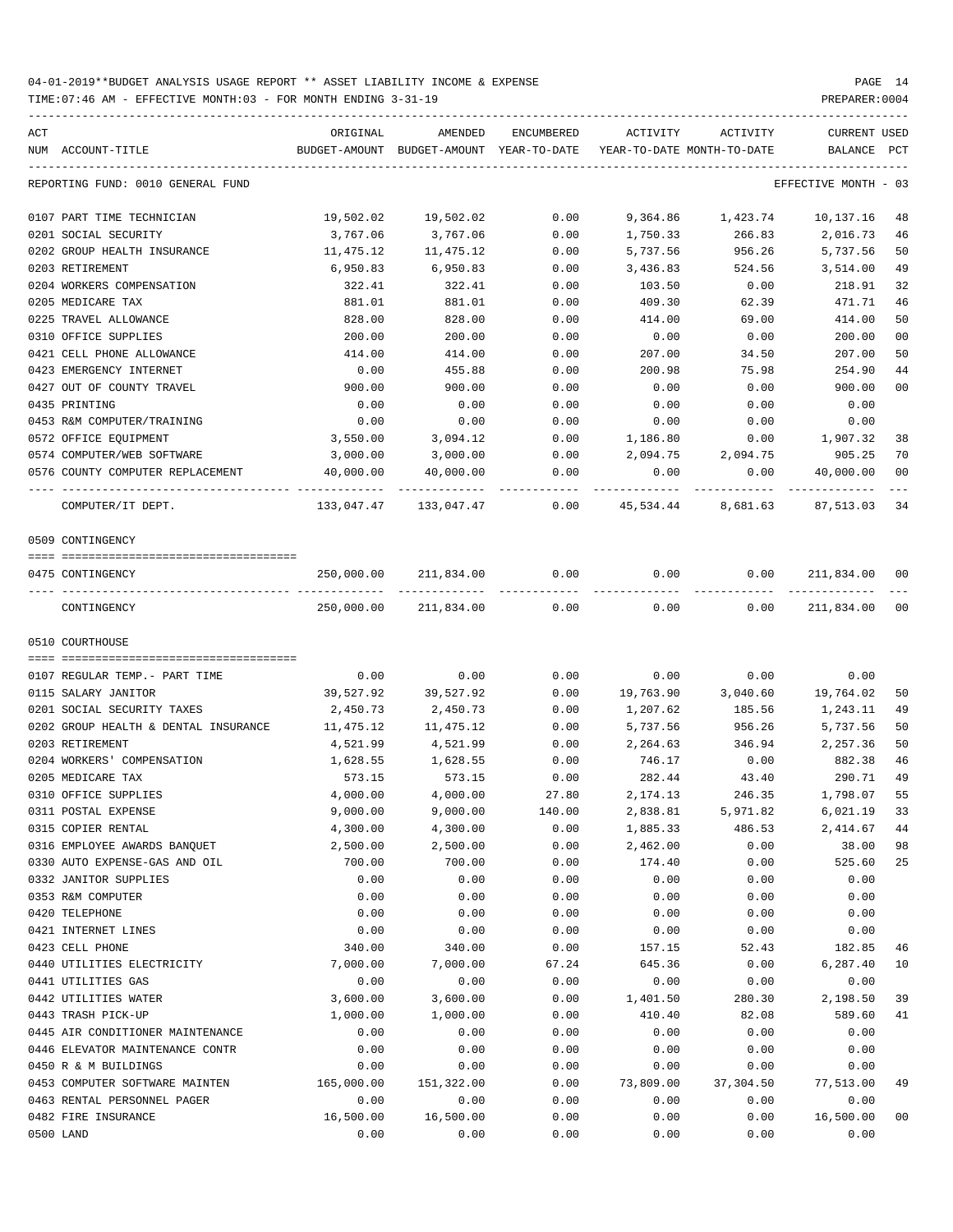04-01-2019\*\*BUDGET ANALYSIS USAGE REPORT \*\* ASSET LIABILITY INCOME & EXPENSE PAGE 15 TIME:07:46 AM - EFFECTIVE MONTH:03 - FOR MONTH ENDING 3-31-19 PREPARER:0004

| ACT |                                   | ORIGINAL   | AMENDED                                  | ENCUMBERED | ACTIVITY                     | ACTIVITY  | <b>CURRENT USED</b>  |                 |
|-----|-----------------------------------|------------|------------------------------------------|------------|------------------------------|-----------|----------------------|-----------------|
|     | NUM ACCOUNT-TITLE                 |            | BUDGET-AMOUNT BUDGET-AMOUNT YEAR-TO-DATE |            | YEAR-TO-DATE MONTH-TO-DATE   |           | BALANCE PCT          |                 |
|     | REPORTING FUND: 0010 GENERAL FUND |            |                                          |            |                              |           | EFFECTIVE MONTH - 03 |                 |
|     | 0530 PERMANENT IMPROVEMENTS       | 0.00       | 0.00                                     | 0.00       | 0.00                         | 0.00      | 0.00                 |                 |
|     | 0572 OFFICE EQUIPMENT             | 0.00       | 0.00                                     | 0.00       | 0.00                         | 0.00      | 0.00                 |                 |
|     | 0573 ODYSSEY SOFTWARE/EQUIPMENT   | 0.00       | 0.00                                     | 0.00       | 0.00                         | 0.00      | 0.00                 |                 |
|     | 0574 TECHNOLOGY                   | 1,323.00   | 1,323.00                                 | 0.00       | 0.00                         | 0.00      | 1,323.00             | 00              |
|     | 0575 LAND/BUILDING                | 0.00       | 0.00                                     | 0.00       | 0.00                         | 0.00      | 0.00                 |                 |
|     | 0577 JANITOR EQUIPMENT            | 1,000.00   | 1,000.00                                 | 0.00       | 0.00                         | 0.00      | 1,000.00             | 00              |
|     | COURTHOUSE                        | 276,440.46 |                                          |            | 262,762.46 235.04 115,960.40 | 48,996.77 | 146,567.02           | 44              |
|     | 0511 COUNTY OFFICE BUILDING       |            |                                          |            |                              |           |                      |                 |
|     | 0115 SALARY JANITOR               | 3,304.49   | 3,304.49                                 | 0.00       | 2,494.65                     | 358.34    | 809.84               | 75              |
|     | 0201 SOCIAL SECURITY TAXES        | 204.88     | 204.88                                   | 0.00       | 154.66                       | 22.21     | 50.22                | 75              |
|     | 0203 RETIREMENT                   | 378.03     | 378.03                                   | 0.00       | 285.72                       | 40.88     | 92.31                | 76              |
|     | 0204 WORKER' COMPENSATION         |            |                                          |            | 62.39                        |           |                      | 46              |
|     |                                   | 136.14     | 136.14                                   | 0.00       |                              | 0.00      | 73.75                |                 |
|     | 0205 MEDICARE TAX                 | 47.92      | 47.92                                    | 0.00       | 36.17                        | 5.19      | 11.75                | 75              |
|     | 0225 JANITOR TRAVEL               | 175.00     | 175.00                                   | 21.58      | 52.06                        | 0.00      | 101.36               | 42              |
|     | 0332 JANITOR SUPPLIES             | 1,000.00   | 1,000.00                                 | 0.00       | 603.47                       | 149.34    | 396.53               | 60              |
|     | 0440 UTILITIES ELECTRICITY        | 5,000.00   | 5,000.00                                 | 287.85     | 1,631.93                     | 0.00      | 3,080.22             | 38              |
|     | 0441 UTILITIES GAS                | 1,000.00   | 1,000.00                                 | 97.71      | 454.46                       | 99.17     | 447.83               | 55              |
|     | 0442 UTILITIES WATER              | 1,000.00   | 1,000.00                                 | 0.00       | 432.73                       | 100.49    | 567.27               | 43              |
|     | 0443 TRASH PICK-UP SERVICE        | 480.00     | 480.00                                   | 0.00       | 205.20                       | 41.04     | 274.80               | 43              |
|     | 0444 LAWN MAINTENANCE             | 0.00       | 0.00                                     | 0.00       | 0.00                         | 0.00      | 0.00                 |                 |
|     | 0450 R & M BUILDING               | 9,000.00   | 9,000.00                                 | 0.00       | 807.31                       | 77.84     | 8,192.69             | 09              |
|     | 0482 FIRE INSURANCE               | 1,000.00   | 1,000.00                                 | 0.00       | 0.00                         | 0.00      | 1,000.00             | 0 <sub>0</sub>  |
|     | 0535 BUILDINGS                    | 0.00       | 0.00                                     | 0.00       | 0.00                         | 0.00      | 0.00                 |                 |
|     | COUNTY OFFICE BUILDING            | 22,726.46  | 22,726.46                                | 407.14     | 7,220.75                     | 894.50    | 15,098.57            | 34              |
|     | 0512 CO-OP OFFICE BUILDING        |            |                                          |            |                              |           |                      |                 |
|     |                                   |            |                                          |            |                              |           |                      |                 |
|     | 0332 JANITOR SUPPLIES             | 500.00     | 500.00                                   | 0.00       | 153.37                       | 0.00      | 346.63               | 31              |
|     | 0440 UTILITIES ELECTRICITY        | 6,000.00   | 6,000.00                                 | 0.00       | 3,012.06                     | 606.54    | 2,987.94             | 50              |
|     | 0442 UTILITIES WATER              | 700.00     | 700.00                                   | 0.00       | 290.19                       | 59.21     | 409.81               | 41              |
|     | 0450 R&M BUILDING                 | 1,000.00   | 1,000.00                                 | 350.00     | 378.00                       | 152.00    | 272.00               | 73              |
|     | 0482 FIRE INSURANCE               | 1,400.00   | 1,400.00                                 | 0.00       | 0.00                         | 0.00      | 1,400.00             | $\overline{00}$ |
|     | 0535 BUILDINGS                    | 0.00       | 0.00                                     | 0.00       | 0.00                         | 0.00      | 0.00                 |                 |
|     | CO-OP OFFICE BUILDING             | 9,600.00   | 9,600.00                                 |            | 350.00 3,833.62 817.75       |           | 5,416.38 44          |                 |
|     | 0513 COURTHOUSE SOUTH ANNEX       |            |                                          |            |                              |           |                      |                 |
|     |                                   |            |                                          |            |                              |           |                      |                 |
|     | 0115 SALARY JANITOR               | 13,209.04  | 13,209.04                                | 0.00       | 6,508.19                     | 565.80    | 6,700.85             | 49              |
|     | 0201 SOCIAL SECURITY TAXES        | 818.96     | 818.96                                   | 0.00       | 403.52                       | 35.09     | 415.44               | 49              |
|     | 0203 RETIREMENT                   | 1,511.11   | 1,511.11                                 | 0.00       | 745.53                       | 64.56     | 765.58               | 49              |
|     | 0204 WORKERS' COMPENSATION        | 544.21     | 544.21                                   | 0.00       | 249.34                       | 0.00      | 294.87               | 46              |
|     | 0205 MEDICARE TAX                 | 191.53     | 191.53                                   | 0.00       | 94.31                        | 8.21      | 97.22                | 49              |
|     | 0315 COPIER RENTAL                | 1,500.00   | 1,500.00                                 | 0.00       | 552.27                       | 120.48    | 947.73               | 37              |
|     | 0332 JANITOR SUPPLIES             | 2,000.00   | 2,000.00                                 | 0.00       | 532.41                       | 205.03    | 1,467.59             | 27              |
|     | 0420 TELEPHONE                    | 5,500.00   | 5,500.00                                 | 5.45       | 2,645.80                     | 443.90    | 2,848.75             | 48              |
|     | 0421 INTERNET                     | 3,500.00   | 3,500.00                                 | 0.00       | 0.00                         | 0.00      | 3,500.00             | 0 <sub>0</sub>  |
|     | 0440 UTILITIES ELECTRICITY        | 6,000.00   | 6,000.00                                 | 0.00       | 2,076.68                     | 316.85    | 3,923.32             | 35              |
|     | 0441 UTILITIES GAS                | 1,300.00   | 1,300.00                                 | 0.00       | 743.68                       | 143.91    | 556.32               | 57              |
|     | 0442 UTILITIES WATER              | 1,300.00   | 1,300.00                                 | 0.00       | 460.27                       | 96.14     | 839.73               | 35              |
|     |                                   |            |                                          |            |                              |           |                      |                 |

0443 TRASH PICKUP SERVICE 1,000.00 1,000.00 0.00 410.40 82.08 589.60 41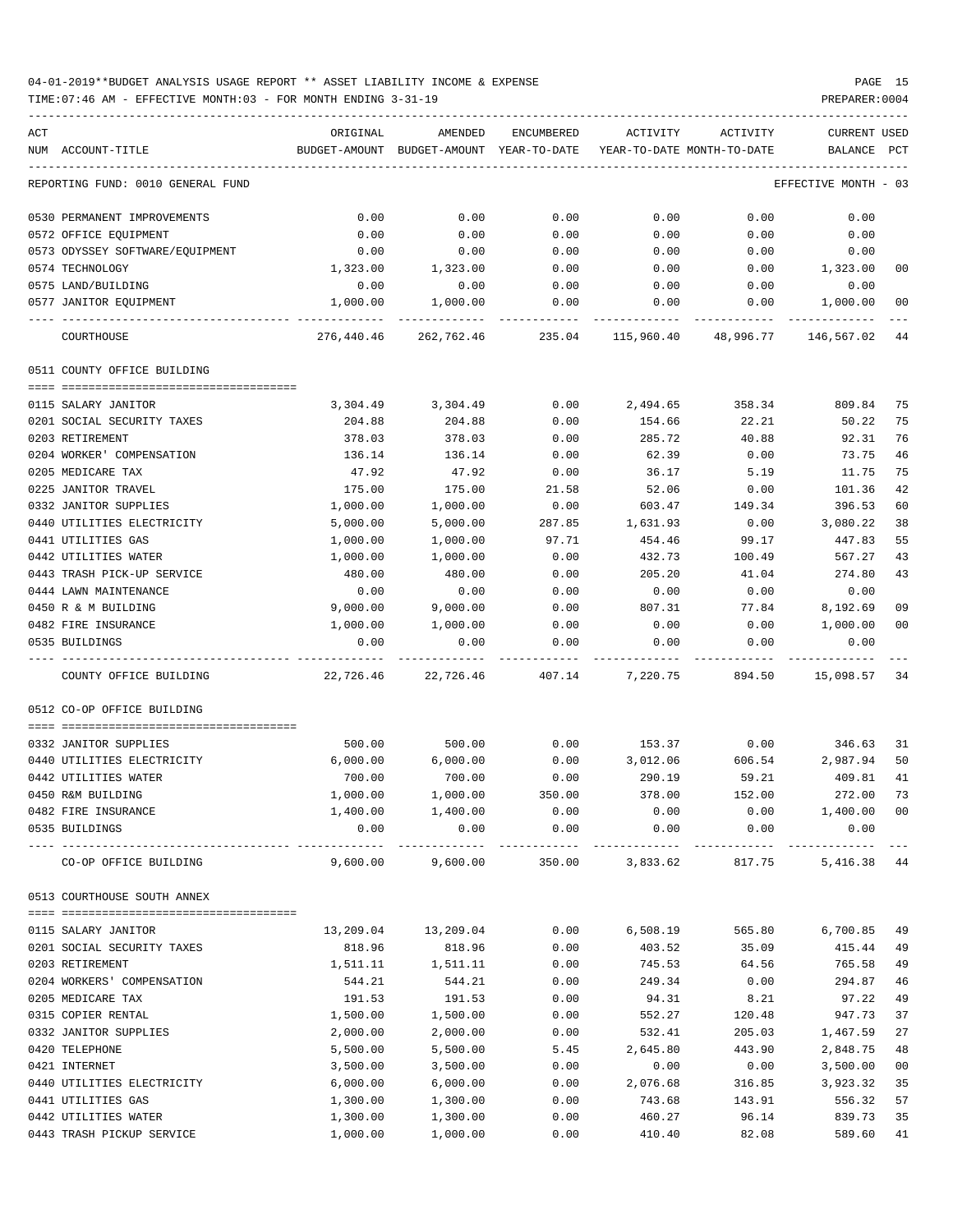### 04-01-2019\*\*BUDGET ANALYSIS USAGE REPORT \*\* ASSET LIABILITY INCOME & EXPENSE PAGE 16 TIME:07:46 AM - EFFECTIVE MONTH:03 - FOR MONTH ENDING 3-31-19 PREPARER:0004

| ACT<br>NUM ACCOUNT-TITLE          |                                        | ORIGINAL            | AMENDED<br>BUDGET-AMOUNT BUDGET-AMOUNT YEAR-TO-DATE | ENCUMBERED        |                                | ACTIVITY ACTIVITY<br>YEAR-TO-DATE MONTH-TO-DATE | CURRENT USED<br>BALANCE PCT |                |
|-----------------------------------|----------------------------------------|---------------------|-----------------------------------------------------|-------------------|--------------------------------|-------------------------------------------------|-----------------------------|----------------|
| REPORTING FUND: 0010 GENERAL FUND |                                        |                     |                                                     |                   |                                |                                                 | EFFECTIVE MONTH - 03        |                |
| 0444 LAWN MAINTENANCE             |                                        | 0.00                | 0.00                                                | 0.00              | 0.00                           | 0.00                                            | 0.00                        |                |
| 0450 R&M BUILDING                 |                                        | 5,000.00            | 20,850.00                                           | 0.00              | 519.36                         |                                                 | 95.00 20,330.64             | 02             |
| 0455 PARKING LOT                  |                                        | 0.00                | 0.00                                                | 0.00              | 0.00                           | 0.00                                            | 0.00                        |                |
| 0482 FIRE INSURANCE               |                                        | 2,300.00            | 2,300.00                                            | 0.00              | 0.00                           | 0.00                                            | 2,300.00                    | 0 <sub>0</sub> |
| 0531 ANNEX                        |                                        | 0.00                | 0.00                                                | 0.00              | 0.00                           | 0.00                                            | 0.00                        |                |
| COURTHOUSE SOUTH ANNEX            |                                        |                     | 45,674.85 61,524.85 5.45 15,941.76 2,177.05         |                   |                                |                                                 | 45,577.64                   | 26             |
| 0514 CITY HALL ANNEX              |                                        |                     |                                                     |                   |                                |                                                 |                             |                |
| 0421 TELEPHONE/INTERNET           |                                        |                     | 4,400.00 4,400.00                                   |                   |                                | 367.08 1,829.87 0.00                            | 2,203.05                    | 50             |
| CITY HALL ANNEX                   | ---- --------------------------------- |                     | 4,400.00 4,400.00                                   |                   | -----------<br>367.08 1,829.87 | 0.00                                            | 2,203.05                    | 50             |
| 0515 WINDOM CO.BLDG.              |                                        |                     |                                                     |                   |                                |                                                 |                             |                |
| 0440 UTILITIES ELECTRICITY        |                                        | 1,500.00            | 1,500.00                                            |                   | 41.44 211.59                   |                                                 | 44.30 1,246.97              | 17             |
| 0441 UTILITIES GAS                |                                        | 700.00              | 700.00                                              | 0.00              | 234.41                         | 34.05                                           | 465.59                      | 33             |
| 0442 UTILITIES WATER              |                                        | 0.00                | 0.00                                                | 0.00              | 0.00                           | 0.00                                            | 0.00                        |                |
| 0444 LAWN MAINTENANCE             |                                        | 800.00              | 800.00                                              | 0.00              | 100.00                         | 0.00                                            | 700.00                      | 13             |
| 0450 R&M BUILDING                 |                                        | 1,000.00            | 1,000.00                                            | 0.00              | 225.00                         | 0.00                                            | 775.00                      | 23             |
| 0482 FIRE INSURANCE               |                                        | 1,600.00            | 1,600.00                                            | 0.00              | 0.00                           | 0.00                                            | 1,600.00                    | 0 <sub>0</sub> |
| 0501 PEST CONTROL                 |                                        | 120.00              | 120.00                                              | 65.00             | 0.00                           | 0.00                                            | 55.00                       | 54             |
| WINDOM CO.BLDG.                   |                                        | 5,720.00            | 5,720.00                                            | 106.44            | 771.00                         | 78.35                                           | 4,842.56                    | <sup>15</sup>  |
| 0516 AGRILIFE EXTENSION BUILDING  |                                        |                     |                                                     |                   |                                |                                                 |                             |                |
| 0115 SALARY JANITOR               |                                        | 2,643.42            | 2,643.42                                            | 0.00              | 1,205.45                       |                                                 | 150.88 1,437.97             | 46             |
| 0201 SOCIAL SECURITY TAXES        |                                        | 163.89              | 163.89                                              | 0.00              | 74.76                          | 9.35                                            | 89.13                       | 46             |
| 0203 RETIREMENT                   |                                        | 302.41              | 302.41                                              | 0.00              | 138.04                         | 17.22                                           | 164.37                      | 46             |
| 0204 WORKERS' COMPENSATION        |                                        | 108.91              | 108.91                                              | 0.00              | 49.89                          | 0.00                                            | 59.02                       | 46             |
| 0205 MEDICARE TAX                 |                                        | 38.33               | 38.33                                               | 0.00              | 17.51                          | 2.19                                            | 20.82                       | 46             |
| 0225 JANITOR TRAVEL               |                                        | 250.00              | 250.00                                              | 29.23             | 79.30                          | 0.00                                            | 141.47                      | 43             |
| 0332 JANITOR SUPPLIES             |                                        | 500.00              | 500.00                                              | 0.00              | 214.60                         | 131.17                                          | 285.40                      | 43             |
| 0420 TELEPHONE                    |                                        | 0.00                | 0.00                                                | 0.00              | 0.00                           | 0.00                                            | 0.00                        |                |
| 0440 UTILITIES ELECTRICITY        |                                        | 5,000.00            | 5,000.00                                            | 577.82            | 2,432.51                       | 0.00                                            | 1,989.67                    | 60             |
| 0441 UTILITIES GAS                |                                        | 0.00                | 0.00                                                | 0.00              | 0.00                           | 0.00                                            | 0.00                        |                |
| 0442 UTILITIES WATER              |                                        | 650.00              | 650.00                                              | 0.00              | 284.12                         | 54.28                                           | 365.88                      | 44             |
| 0443 TRASH PICKUP SERVICE         |                                        | 0.00                | 0.00                                                | 0.00              | 0.00                           | 0.00                                            | 0.00                        |                |
| 0444 LAWN MAINTENANCE             |                                        | 0.00                | 0.00                                                | 0.00              | 0.00                           | 0.00                                            | 0.00                        |                |
| 0450 R&M BUILDING                 |                                        | 600.00              | 600.00                                              | 0.00              | 109.00                         | 0.00                                            | 491.00                      | 18             |
| 0482 FIRE INSURANCE               |                                        | 1,000.00            | 1,000.00                                            | 0.00              | 0.00                           | 0.00                                            | 1,000.00                    | 0 <sub>0</sub> |
| 0530 BUILDING REMODEL             |                                        | 0.00                | 0.00                                                | 0.00              | 0.00                           | 0.00                                            | 0.00                        |                |
| 0535 BUILDING CONSTRUCTION        |                                        | 0.00                | 0.00                                                | 0.00              | 0.00                           | 0.00                                            | 0.00                        |                |
| 0572 OFFICE EQUIPMENT             |                                        | 0.00                | 0.00                                                | 0.00              | 0.00<br>-------------          | 0.00                                            | 0.00                        |                |
|                                   | AGRILIFE EXTENSION BUILDING            | 11,256.96 11,256.96 |                                                     |                   | 607.05 4,605.18                |                                                 | 365.09 6,044.73 46          |                |
| 0517 COURTHOUSE EAST ANNEX        |                                        |                     |                                                     |                   |                                |                                                 |                             |                |
| 0535 BUILDING                     |                                        | 0.00                | 0.00                                                | 0.00              | 0.00                           | 0.00                                            | 0.00                        |                |
| COURTHOUSE EAST ANNEX             |                                        | 0.00                | 0.00                                                | ---------<br>0.00 | 0.00                           | 0.00                                            | 0.00                        |                |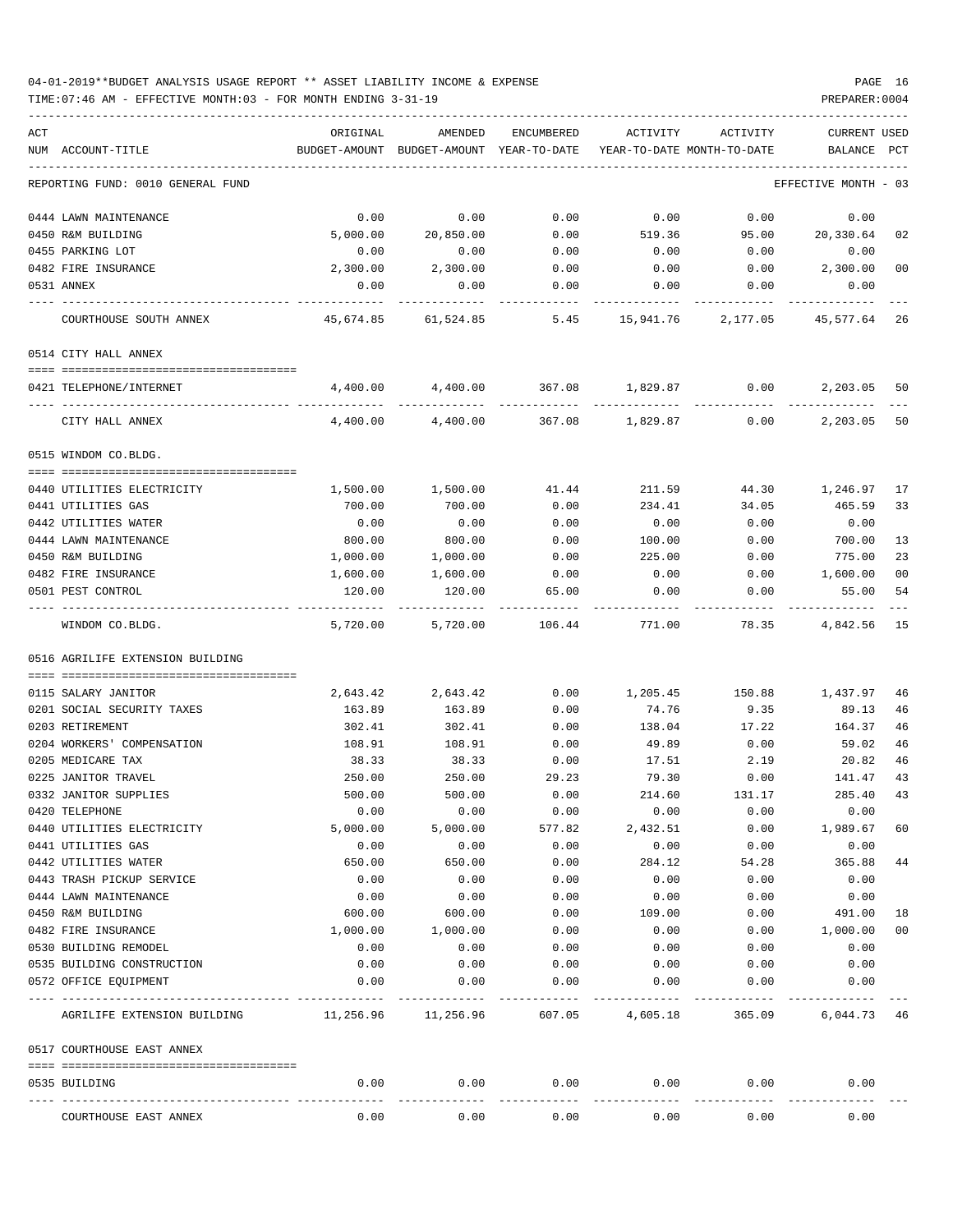| 04-01-2019**BUDGET ANALYSIS USAGE REPORT ** ASSET LIABILITY INCOME & EXPENSE | PAGE 17        |
|------------------------------------------------------------------------------|----------------|
| TIME:07:46 AM - EFFECTIVE MONTH:03 - FOR MONTH ENDING 3-31-19                | PREPARER: 0004 |

| ACT | NUM ACCOUNT-TITLE                       | ORIGINAL   | AMENDED<br>BUDGET-AMOUNT BUDGET-AMOUNT YEAR-TO-DATE | ENCUMBERED   | ACTIVITY<br>YEAR-TO-DATE MONTH-TO-DATE                     | ACTIVITY  | <b>CURRENT USED</b><br>BALANCE PCT |                |
|-----|-----------------------------------------|------------|-----------------------------------------------------|--------------|------------------------------------------------------------|-----------|------------------------------------|----------------|
|     | REPORTING FUND: 0010 GENERAL FUND       |            |                                                     |              |                                                            |           | EFFECTIVE MONTH - 03               |                |
|     | 0518 COUNTY OFFICES RELOCATION          |            |                                                     |              |                                                            |           |                                    |                |
|     | 0311 POSTAL EXPENSES                    | 344.00     | 344.00                                              | 0.00         | 346.00                                                     | 0.00      | $2.00 - 101$                       |                |
|     | 0332 JANITOR SUPPLIES                   | 4,500.00   | 4,500.00                                            | 0.00         | 1,402.36                                                   | 356.33    | 3,097.64                           | 31             |
|     | 0420 UTILITIES TELEPHONE                | 19,900.00  | 19,900.00                                           | 831.91       | 8,548.63                                                   | 1,451.85  | 10,519.46                          | 47             |
|     | 0421 INTERNET SERVICES                  | 11,300.00  | 11,300.00                                           | 0.00         | 6,574.56                                                   | 1,095.76  | 4,725.44                           | 58             |
|     | 0440 UTILITIES ELECTRICITY              | 31,600.00  | 31,600.00                                           | 5,250.00     | 8,548.88                                                   | 317.40    | 17,801.12                          | 44             |
|     | 0441 UTILITIES GAS                      | 4,400.00   | 4,400.00                                            | 0.00         | 1,621.70                                                   | 177.43    | 2,778.30                           | 37             |
|     | 0442 UTILITIES WATER                    | 6,400.00   | 6,400.00                                            | 750.00       | 1,784.32                                                   | 113.26    | 3,865.68                           | 40             |
|     | 0443 TRASH PICKUP SERVICE               | 1,935.00   | 1,935.00                                            | 0.00         | 663.16                                                     | 81.64     | 1,271.84                           | 34             |
|     | 0450 R & M BUILDING                     | 12,000.00  | 12,000.00                                           | 0.00         | 2,458.74                                                   | 0.00      | 9,541.26                           | 20             |
|     | 0460 MOVING EXPENSES                    | 0.00       | 0.00                                                | 0.00         | 0.00                                                       | 0.00      | 0.00                               |                |
|     | 0470 OFFICE SPACE LEASE                 | 121,200.00 | 121,200.00                                          | 0.00         | 69,525.00                                                  | 10,100.00 | 51,675.00                          | 57             |
|     | 0483 ALARM MONITORING                   | 900.00     | 900.00                                              | 0.00         | 885.60                                                     | 0.00      | 14.40                              | 98             |
|     | 0484 CLEANING SERVICES                  | 0.00       | 0.00                                                | 0.00         | 0.00                                                       | 0.00      | 0.00                               |                |
|     | 0501 PEST CONTROL                       | 1,340.00   | 1,340.00                                            | 0.00         | 460.00                                                     | 0.00      | 880.00                             | 34             |
|     | COUNTY OFFICES RELOCATION               | 215,819.00 | 215,819.00                                          | 6,831.91     | 102,818.95                                                 | 13,693.67 | 106,168.14                         | 51             |
|     | 0519 GOVERNMENT BUILDING                |            |                                                     |              |                                                            |           |                                    |                |
|     | 0165 CONSTRUCTION                       | 200,000.00 | 200,000.00                                          | 0.00         | 0.00                                                       | 0.00      | 200,000.00                         | 00             |
|     | GOVERNMENT BUILDING                     | 200,000.00 | 200,000.00                                          | 0.00         | 0.00                                                       | 0.00      | 200,000.00                         | 0 <sub>0</sub> |
|     | 0520 LAKE FANNIN                        |            |                                                     |              |                                                            |           |                                    |                |
|     |                                         |            |                                                     |              |                                                            |           |                                    |                |
|     | 0484 GENERAL LIABILITY INSURANCE        | 0.00       | 2,025.00                                            | 0.00         | 2,025.00                                                   | 0.00      | $0.00$ 100                         |                |
|     | LAKE FANNIN                             | 0.00       | 2,025.00                                            | 0.00         | 2,025.00                                                   | 0.00      |                                    | 0.00 100       |
|     | 0540 AMBULANCE SERVICE                  |            |                                                     |              |                                                            |           |                                    |                |
|     | 0417 AMBULANCE SERVICE                  | 540,000.00 | 540,000.00                                          | 45,000.00    | 225,000.00                                                 | 0.00      | 270,000.00                         | 50             |
|     |                                         |            |                                                     |              |                                                            |           |                                    |                |
|     | AMBULANCE SERVICE                       |            |                                                     |              | 540,000.00 540,000.00 45,000.00 225,000.00                 |           | $0.00$ 270,000.00 50               |                |
|     | 0543 FIRE PROTECTION                    |            |                                                     |              |                                                            |           |                                    |                |
|     | 0416 FIRE PROTECTION SERVICE            | 84,000.00  | 84,000.00                                           |              | $0.00$ $42,000.00$                                         |           | $0.00$ $42,000.00$                 | 50             |
|     | 0422 R&M RADIO/TOWER                    | 700.00     | 700.00                                              | 0.00         | 0.00                                                       | 0.00      | 700.00                             | 0 <sub>0</sub> |
|     | 0440 UTILITIES ELECTRICITY              | 0.00       | 0.00                                                | 0.00         | 0.00                                                       | 0.00      | 0.00                               |                |
|     | 0447 REPEATER SERVICE CONTRACT 8,507.60 |            | 8,507.60                                            |              | $0.00$ 8,507.60                                            | 0.00      | $0.00$ 100                         |                |
|     | 0490 FCC RADIO LICENSE                  | 0.00       | 0.00                                                | 0.00         | 0.00                                                       | 0.00      | 0.00                               |                |
|     | FIRE PROTECTION                         |            |                                                     | ------------ | 93,207.60  93,207.60  0.00  50,507.60  0.00  42,700.00  54 |           | -----------                        |                |
|     | 0551 CONSTABLE PRECINCT # 1             |            |                                                     |              |                                                            |           |                                    |                |
|     | 0101 SALARY ELECTED OFFICIAL            | 33,154.57  | 33,154.57                                           | 0.00         | 16,577.34                                                  | 2,550.36  | 16,577.23                          | 50             |
|     | 0201 SOCIAL SECURITY TAXES              | 2,204.38   | 2,204.38                                            | 0.00         | 1,021.66                                                   | 157.10    | 1,182.72                           | 46             |
|     | 0202 GROUP HEALTH & DENTAL INSURANCE    | 5,737.56   | 5,737.56                                            | 0.00         | 2,624.88                                                   | 437.48    | 3,112.68                           | 46             |
|     | 0203 RETIREMENT                         | 3,792.88   | 3,792.88                                            | 0.00         | 1,899.35                                                   | 290.98    | 1,893.53                           | 50             |
|     | 0204 WORKERS' COMPENSATION              | 878.20     | 878.20                                              | 0.00         | 294.61                                                     | 0.00      | 583.59                             | 34             |
|     | 0205 MEDICARE TAX                       | 515.54     | 515.54                                              | 0.00         | 238.93                                                     | 36.74     | 276.61                             | 46             |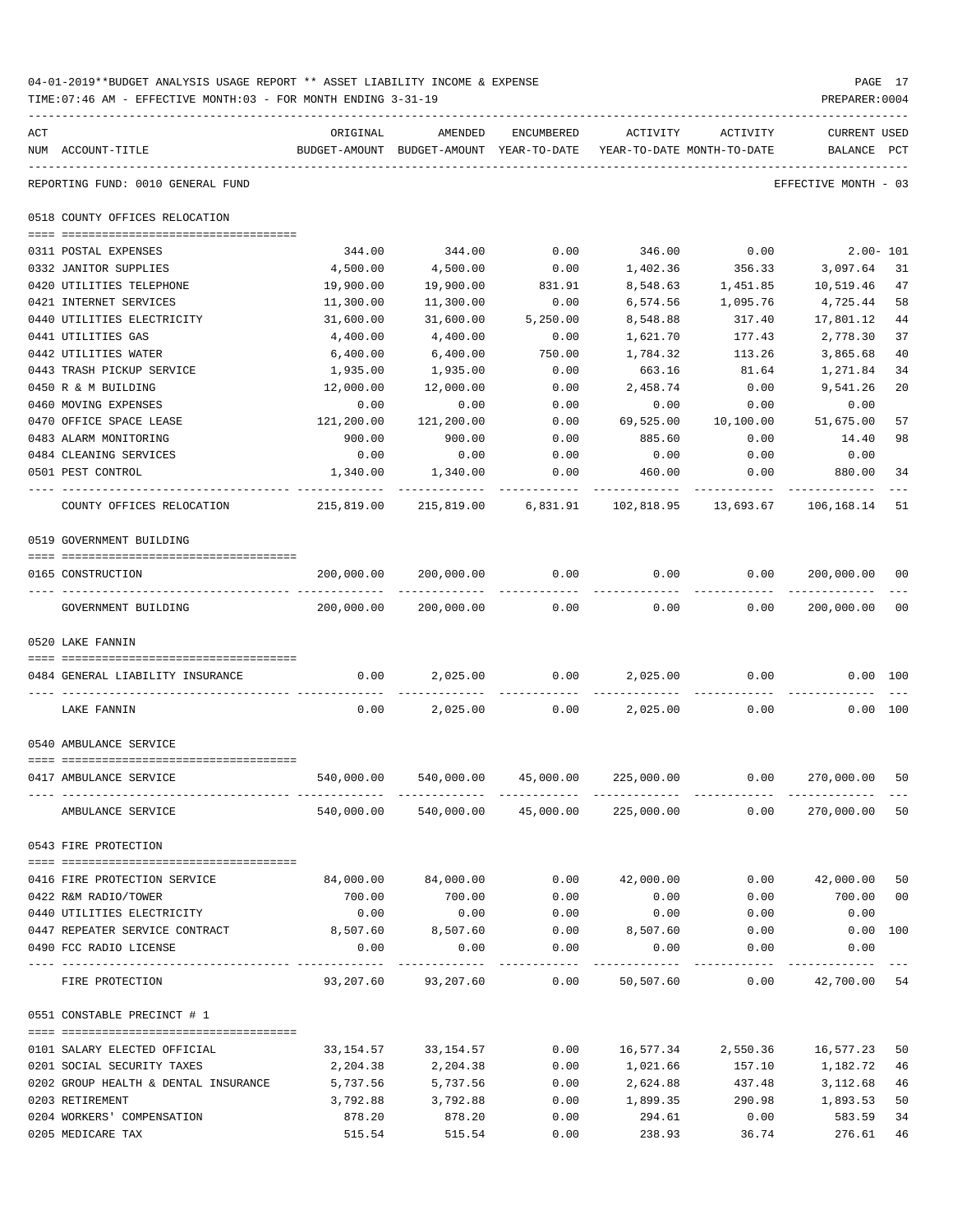| ACT | NUM ACCOUNT-TITLE                                              | ORIGINAL<br>BUDGET-AMOUNT | AMENDED<br>BUDGET-AMOUNT | ENCUMBERED<br>YEAR-TO-DATE | ACTIVITY<br>YEAR-TO-DATE MONTH-TO-DATE | ACTIVITY           | CURRENT USED<br>BALANCE             | PCT            |
|-----|----------------------------------------------------------------|---------------------------|--------------------------|----------------------------|----------------------------------------|--------------------|-------------------------------------|----------------|
|     | REPORTING FUND: 0010 GENERAL FUND                              |                           |                          |                            |                                        |                    | EFFECTIVE MONTH                     | - 03           |
|     |                                                                |                           |                          |                            |                                        |                    |                                     |                |
|     | 0310 OFFICE SUPPLIES                                           | 50.00                     | 50.00                    | 0.00                       | 0.00                                   | 0.00               | 50.00                               | 00             |
|     | 0311 POSTAL EXPENSES                                           | 300.00                    | 300.00                   | 0.00                       | 54.77                                  | 15.90              | 245.23                              | 18             |
|     | 0330 AUTO EXPENSE-GAS AND OIL<br>0421 ONLINE RESEARCH/ACCURINT | 1,625.00                  | 1,625.00<br>600.00       | 0.00                       | 300.43                                 | 0.00               | 1,324.57                            | 18             |
|     |                                                                | 600.00                    |                          | 0.00                       | 250.00                                 | 50.00              | 350.00                              | 42             |
|     | 0422 R & M RADIO<br>0427 TRAVEL EXPENSE                        | 200.00                    | 200.00<br>2,400.00       | 0.00                       | 0.00                                   | 0.00               | 200.00<br>1,200.00                  | 00<br>50       |
|     | 0435 PRINTING                                                  | 2,400.00<br>50.00         | 50.00                    | 0.00<br>0.00               | 1,200.00<br>0.00                       | 200.00<br>0.00     | 50.00                               | 0 <sub>0</sub> |
|     | 0480 BOND                                                      | 178.00                    | 178.00                   | 0.00                       | 92.50                                  | 0.00               | 85.50                               | 52             |
|     | 0488 LAW ENFORCEMENT PROF. INS                                 | 525.00                    | 525.00                   | 0.00                       | 483.00                                 | 0.00               | 42.00                               | 92             |
|     | 0572 EQUIPMENT                                                 | 0.00                      | 0.00                     | 0.00                       | 0.00                                   | 0.00               | 0.00                                |                |
|     | 0574 TECHNOLOGY                                                | 0.00                      | 0.00                     | 0.00                       | 0.00                                   | 0.00               | 0.00                                |                |
|     |                                                                |                           |                          |                            |                                        |                    |                                     |                |
|     | CONSTABLE PRECINCT # 1                                         | 52,211.13                 | 52, 211.13               | 0.00                       |                                        | 25,037.47 3,738.56 | 27,173.66                           | 48             |
|     | 0552 CONSTABLE PRECINCT #2                                     |                           |                          |                            |                                        |                    |                                     |                |
|     |                                                                |                           |                          |                            |                                        |                    |                                     |                |
|     | 0101 SALARY ELECTED OFFICIAL                                   | 16,099.05                 | 16,099.05                | 0.00                       |                                        | 8,049.47 1,238.38  | 8,049.58                            | 50             |
|     | 0201 SOCIAL SECURITY TAXES                                     | 1,146.94                  | 1,146.94                 | 0.00                       | 573.47                                 | 89.18              | 573.47                              | 50             |
|     | 0202 GROUP HEALTH & DENTAL INSURANCE                           | 11,475.12                 | 11,475.12                | 0.00                       | 5,737.56                               | 956.26             | 5,737.56                            | 50             |
|     | 0203 RETIREMENT                                                | 1,841.73                  | 1,841.73                 | 0.00                       | 922.37                                 | 141.30             | 919.36                              | 50             |
|     | 0204 WORKERS' COMPENSATION                                     | 456.93                    | 456.93                   | 0.00                       | 143.05                                 | 0.00               | 313.88                              | 31             |
|     | 0205 MEDICARE TAX                                              | 268.24                    | 268.24                   | 0.00                       | 134.14                                 | 20.86              | 134.10                              | 50             |
|     | 0310 OFFICE SUPPLIES                                           | 100.00                    | 100.00                   | 0.00                       | 0.00                                   | 0.00               | 100.00                              | 0 <sub>0</sub> |
|     | 0311 POSTAL EXPENSES                                           | 600.00                    | 600.00                   | 0.00                       | 0.00                                   | 0.00               | 600.00                              | 00             |
|     | 0330 AUTO EXPENSE-GAS AND OIL                                  | 1,400.00                  | 1,400.00                 | 0.00                       | 39.07                                  | 0.00               | 1,360.93                            | 03             |
|     | 0422 R & M RADIO                                               | 164.00                    | 164.00                   | 0.00                       | 0.00                                   | 0.00               | 164.00                              | 00             |
|     | 0427 TRAVEL EXPENSE                                            | 2,400.00                  | 2,400.00                 | 0.00                       | 1,200.00                               | 200.00             | 1,200.00                            | 50             |
|     | 0428 TRAINING/TUITION/TRAVEL                                   | 228.00                    | 228.00                   | 0.00                       | 0.00                                   | 0.00               | 228.00                              | 00<br>77       |
|     | 0435 PRINTING                                                  | 100.00                    | 100.00                   | 0.00                       | 77.00                                  | 0.00               | 23.00                               |                |
|     | 0480 BOND                                                      | 178.00                    | 178.00                   | 0.00                       | 177.50                                 | 0.00               | 0.50                                | 100            |
|     | 0488 LAW ENFOREMENT PROF. INS.                                 | 550.00                    | 550.00                   | 0.00                       | 483.00                                 | 0.00               | 67.00                               | 88             |
|     | 0573 RADIO EQUIPMENT<br>0574 TECHNOLOGY                        | 445.00<br>0.00            | 445.00<br>0.00           | 0.00<br>0.00               | 0.00<br>0.00                           | 0.00<br>0.00       | 445.00<br>0.00                      | 00             |
|     |                                                                |                           |                          |                            |                                        |                    |                                     |                |
|     | CONSTABLE PRECINCT #2                                          | 37,453.01                 | 37,453.01                | 0.00                       | 17,536.63                              | 2,645.98           | 19,916.38                           | 47             |
|     | 0553 CONSTABLE PRECINCT # 3                                    |                           |                          |                            |                                        |                    |                                     |                |
|     | 0101 SALARY ELECTED OFFICIAL                                   |                           |                          | 0.00                       |                                        | 7,155.33 1,100.82  | 7,155.24                            | 50             |
|     | 0201 SOCIAL SECURITY TAXES                                     | 1,036.06                  | 1,036.06                 | 0.00                       | 518.09                                 | 80.66              | 517.97                              | 50             |
|     | 0202 GROUP HEALTH & DENTAL INSURANCE                           | 11,475.12                 | 11,475.12                | 0.00                       | 5,737.56                               | 956.26             | 5,737.56                            | 50             |
|     | 0203 RETIREMENT                                                | 1,637.13                  | 1,637.13                 | 0.00                       | 819.90                                 | 125.60             | 817.23                              | 50             |
|     | 0204 WORKERS' COMPENSATION                                     | 412.75                    | 412.75                   | 0.00                       | 127.17                                 | 0.00               | 285.58                              | 31             |
|     | 0205 MEDICARE TAX                                              | 242.30                    | 242.30                   | 0.00                       | 121.14                                 | 18.86              | 121.16                              | 50             |
|     | 0310 OFFICE SUPPLIES                                           | 100.00                    | 100.00                   | 0.00                       | 0.00                                   | 0.00               | 100.00                              | 00             |
|     | 0311 POSTAL EXPENSES                                           | 600.00                    | 600.00                   | 0.00                       | 0.00                                   | 0.00               | 600.00                              | 00             |
|     | 0330 AUTO EXPENSE-GAS AND OIL                                  | 1,400.00                  | 1,400.00                 | 0.00                       | 0.00                                   | 0.00               | 1,400.00                            | 00             |
|     | 0427 TRAVEL EXPENSE                                            | 2,400.00                  | 2,400.00                 | 0.00                       | 1,200.00                               | 200.00             | 1,200.00                            | 50             |
|     | 0435 PRINTING                                                  | 100.00                    | 100.00                   | 0.00                       | 0.00                                   | 0.00               | 100.00                              | 00             |
|     | 0480 BOND                                                      | 0.00                      | 0.00                     | 0.00                       | 0.00                                   | 0.00               | 0.00                                |                |
|     | 0488 LAW ENFORCEMENT PROF. INS                                 | 550.00                    | 550.00                   | 0.00                       | 483.00                                 | 0.00               | 67.00                               | 88             |
|     | 0573 RADIO EQUIPMENT                                           | 0.00                      | 0.00                     | 0.00                       | 0.00                                   | 0.00               | 0.00                                |                |
|     | CONSTABLE PRECINCT # 3                                         |                           | 34, 263. 93 34, 263. 93  | $- - - - - -$<br>0.00      | 16,162.19                              |                    | ----------<br>2,482.20 18,101.74 47 |                |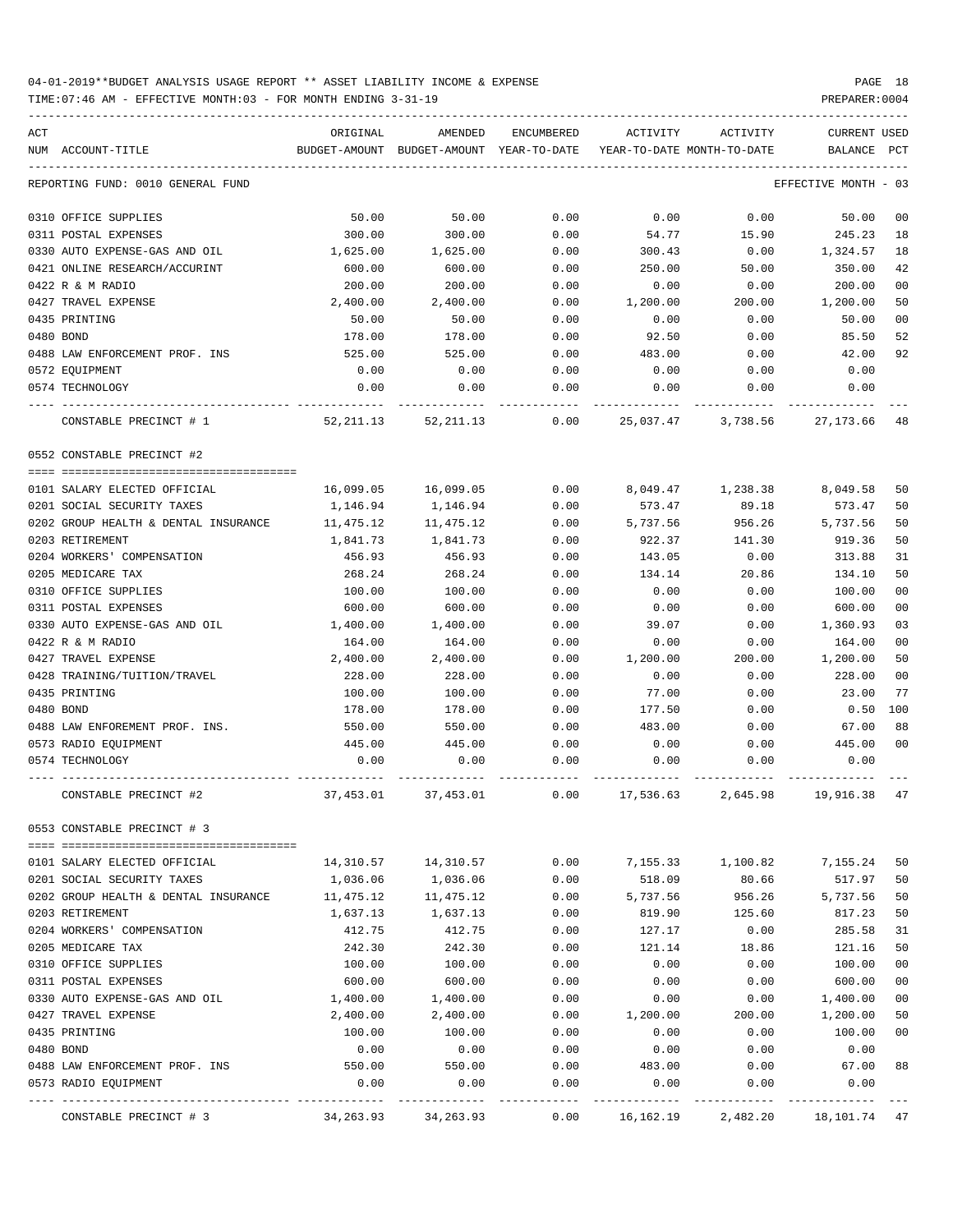|     | TIME: 07:46 AM - EFFECTIVE MONTH: 03 - FOR MONTH ENDING 3-31-19 |            |                                                                                |            |            |                | PREPARER: 0004                     |                |
|-----|-----------------------------------------------------------------|------------|--------------------------------------------------------------------------------|------------|------------|----------------|------------------------------------|----------------|
| ACT | NUM ACCOUNT-TITLE                                               | ORIGINAL   | AMENDED<br>BUDGET-AMOUNT BUDGET-AMOUNT YEAR-TO-DATE YEAR-TO-DATE MONTH-TO-DATE | ENCUMBERED | ACTIVITY   | ACTIVITY       | <b>CURRENT USED</b><br>BALANCE PCT |                |
|     | REPORTING FUND: 0010 GENERAL FUND                               |            |                                                                                |            |            |                | EFFECTIVE MONTH - 03               |                |
|     | 0555 ANIMAL CONTROL OFFICER                                     |            |                                                                                |            |            |                |                                    |                |
|     | 0441 ANIMAL CONTROL OFFICER/SERVICES                            | 4,000.00   | 4,000.00                                                                       | 0.00       |            | 0.00<br>545.59 | 3,454.41                           | 14             |
|     | ANIMAL CONTROL OFFICER                                          | 4,000.00   | 4,000.00                                                                       | 0.00       | 545.59     | 0.00           | 3, 454. 41 14                      |                |
|     | 0560 COUNTY SHERIFF                                             |            |                                                                                |            |            |                |                                    |                |
|     | 0101 SALARY ELECTED OFFICIAL                                    | 59,993.98  | 59,993.98                                                                      | 0.00       | 29,996.98  | 4,614.92       | 29,997.00                          | 50             |
|     | 0102 ADMINISTRATIVE SECRETARY                                   | 41,935.55  | 41,935.55                                                                      | 0.00       | 20,967.83  | 3,225.82       | 20,967.72                          | 50             |
|     | 0103 CHIEF DEPUTY                                               | 46,293.35  | 46,293.35                                                                      | 0.00       | 23,146.63  | 3,561.02       | 23, 146. 72                        | 50             |
|     | 0104 SALARIES DEPUTIES                                          | 611,209.39 | 611,209.39                                                                     | 0.00       | 304,425.40 | 44,171.85      | 306,783.99                         | 50             |
|     | 0107 PT RECORDS/EVIDENCE CLERKS                                 | 14,522.79  | 14,522.79                                                                      | 0.00       | 5,827.74   | 980.72         | 8,695.05                           | 40             |
|     | 0108 COMPENSATION PAY                                           | 0.00       | 0.00                                                                           | 0.00       | 0.00       | 0.00           | 0.00                               |                |
|     | 0109 INVESTIGATOR-CRIMES AGAINST CHILDR                         | 34,780.26  | 34,780.26                                                                      | 0.00       | 17,390.10  | 2,675.40       | 17,390.16                          | 50             |
|     | 0110 JAIL ADMINISTRATOR                                         | 35,475.26  | 35,475.26                                                                      | 0.00       | 17,737.59  | 2,728.86       | 17,737.67                          | 50             |
|     | 0111 LIEUTENANT                                                 | 42,084.77  | 42,084.77                                                                      | 0.00       | 21,042.45  | 3,237.30       | 21,042.32                          | 50             |
|     | 0113 TRANSPORT OFFICER                                          | 35,823.39  | 35,823.39                                                                      | 0.00       | 17,911.66  | 2,755.64       | 17,911.73                          | 50             |
|     | 0114 PROF. STANDARDS OFFICER                                    | 0.00       | 0.00                                                                           | 0.00       | 0.00       | 0.00           | 0.00                               |                |
|     | 0120 SALARY DISPATCHER                                          | 205,022.07 | 205,022.07                                                                     | 0.00       | 101,992.02 | 15,691.08      | 103,030.05                         | 50             |
|     | 0201 SOCIAL SECURITY TAXES                                      | 70,098.49  | 70,098.49                                                                      | 0.00       | 34,345.63  | 5,126.05       | 35,752.86                          | 49             |
|     | 0202 GROUP HEALTH INSURANCE                                     | 344,253.60 | 344,253.60                                                                     | 0.00       | 168,779.89 | 27, 253.41     | 175,473.71                         | 49             |
|     | 0203 RETIREMENT                                                 | 128,944.91 | 128,944.91                                                                     | 0.00       | 64,218.60  | 9,543.59       | 64,726.31                          | 50             |
|     | 0204 WORKERS' COMPENSATION                                      | 21,467.46  | 21,467.46                                                                      | 0.00       | 8,051.41   | 0.00           | 13,416.05                          | 38             |
|     | 0205 MEDICARE TAX                                               | 16,394.00  | 16,394.00                                                                      | 0.00       | 8,032.91   | 1,198.91       | 8,361.09                           | 49             |
|     | 0206 UNEMPLOYMENT EXPENSE                                       | 3,000.00   | 3,000.00                                                                       | 0.00       | 3,738.30   | 0.00           | 738.30- 125                        |                |
|     | 0250 EMPLOYEE PHYSICALS                                         | 1,000.00   | 1,000.00                                                                       | 221.00     | 125.00     | 125.00         | 654.00                             | 35             |
|     | 0310 OFFICE SUPPLIES                                            | 8,000.00   | 8,000.00                                                                       | 1,042.73   | 5,140.52   | 750.54         | 1,816.75                           | 77             |
|     | 0311 POSTAL EXPENSES                                            | 1,700.00   | 1,700.00                                                                       | 0.00       | 1,236.30   | 191.50         | 463.70                             | 73             |
|     | 0315 SHERIFF COPIER RENTAL                                      | 0.00       | 0.00                                                                           | 0.00       | 0.00       | 0.00           | 0.00                               |                |
|     | 0320 WEAPONS SUPPLIES                                           | 0.00       | 720.00                                                                         | 459.00     | 2,028.00   | 1,308.00       | 1,767.00- 345                      |                |
|     | 0321 PATROL SUPPLIES                                            | 0.00       | 0.00                                                                           | 0.00       | 0.00       | 0.00           | 0.00                               |                |
|     | 0330 AUTO EXPENSE GAS & OIL                                     | 84,000.00  | 84,000.00                                                                      | 0.00       | 24,697.87  | 4,659.30       | 59,302.13                          | 29             |
|     | 0332 SHERIFF JANITOR SUPPLIES                                   | 1,250.00   | 1,250.00                                                                       | 0.00       | 847.34     | 0.00           | 402.66                             | 68             |
|     | 0395 UNIFORMS/OTHER                                             | 4,900.00   | 4,900.00                                                                       | 770.82     | 2,049.43   | 513.68         | 2,079.75                           | 58             |
|     | 0419 SHERIFF CELL PHONE                                         | 1,080.00   | 712.50                                                                         | 0.00       | 240.00     | 40.00          | 472.50                             | 34             |
|     | 0420 TELEPHONE                                                  | 14,400.00  | 14,400.00                                                                      | 52.09      | 6, 252.00  | 1,061.65       | 8,095.91                           | 44             |
|     | 0421 CELL PHONE                                                 | 2,400.00   | 2,400.00                                                                       | 0.00       | 775.00     | 125.00         | 1,625.00                           | 32             |
|     | 0422 R & M RADIO                                                | 1,055.00   | 1,055.00                                                                       | 0.00       | 0.00       | 0.00           | 1,055.00                           | 0 <sub>0</sub> |
|     | 0425 PROFESSIONAL SERVICES/INTERPRETER                          | 0.00       | 0.00                                                                           | 0.00       | 50.00      | 0.00           | $50.00 -$                          |                |
|     | 0427 OUT OF COUNTY TRAVEL                                       | 4,000.00   | 4,000.00                                                                       | 0.00       | 4,090.18   | 0.00           | $90.18 - 102$                      |                |
|     | 0428 PRISONER TRANSPORT                                         | 4,500.00   | 4,500.00                                                                       | 0.00       | 4,347.67   | 176.22         | 152.33                             | 97             |
|     | 0430 BIDS AND NOTICES                                           | 500.00     | 500.00                                                                         | 0.00       | 49.95      | 0.00           | 450.05                             | 10             |
|     | 0432 IMPOUNDMENT OF ESTRAY LIVESTOCK                            | 1,500.00   | 6,552.12                                                                       | 367.50     | 14,739.00  | 0.00           | 8,554.38-231                       |                |
|     | 0435 PRINTING                                                   | 1,000.00   | 1,000.00                                                                       | 0.00       | 546.94     | 0.00           | 453.06                             | 55             |
|     | 0440 UTILITIES ELECTRICITY                                      | 0.00       | 0.00                                                                           | 0.00       | 0.00       | 0.00           | 0.00                               |                |
|     | 0442 UTILITIES WATER                                            | 3,700.00   | 3,700.00                                                                       | 0.00       | 503.10     | 140.90         | 3,196.90                           | 14             |
|     | 0443 SHERIFF TRASH PICKUP                                       | 1,325.00   | 1,325.00                                                                       | 0.00       | 566.40     | 113.28         | 758.60                             | 43             |
|     | 0444 INTERNET SERVICE                                           | 3,600.00   | 3,600.00                                                                       | 0.00       | 1,069.80   | 202.32         | 2,530.20                           | 30             |
|     | 0445 AIR CONDITIONER MAINTENANCE                                | 0.00       | 0.00                                                                           | 0.00       | 0.00       | 0.00           | 0.00                               |                |
|     | 0447 REPEATER SERVICE CONTRACT                                  | 0.00       | 0.00                                                                           | 0.00       | 0.00       | 0.00           | 0.00                               |                |
|     | 0450 SHERIFF OFF. R&M BLDG.                                     | 27,000.00  | 27,000.00                                                                      | 639.41     | 22,988.26  | 1,684.06       | 3,372.33                           | 88             |
|     | 0452 R & M EQUIPMENT                                            | 0.00       | 0.00                                                                           | 0.00       | 0.00       | 0.00           | 0.00                               |                |
|     | 0453 TYLER/CAD MAINTENANCE                                      | 0.00       | 13,678.00                                                                      | 0.00       | 13,678.00  | 0.00           | 0.00 100                           |                |
|     | 0454 R & M AUTOMOBILES                                          | 32,000.00  | 32,000.00                                                                      | 792.40     | 19,835.69  | 9,273.52       | 11,371.91                          | 64             |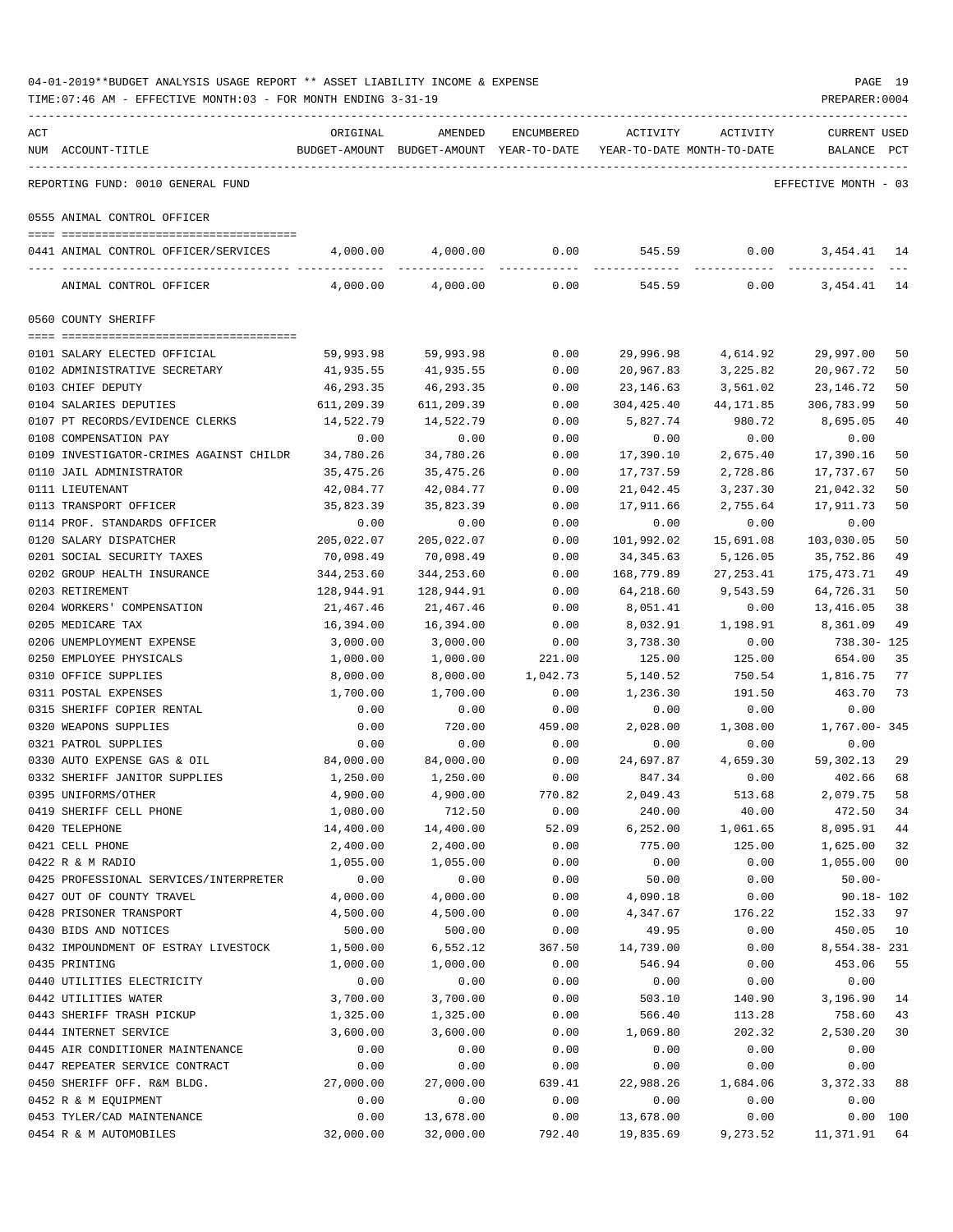| ACT | NUM ACCOUNT-TITLE                                         | ORIGINAL<br>BUDGET-AMOUNT | AMENDED<br>BUDGET-AMOUNT YEAR-TO-DATE | ENCUMBERED   | ACTIVITY                              | ACTIVITY<br>YEAR-TO-DATE MONTH-TO-DATE                 | <b>CURRENT USED</b><br>BALANCE | PCT            |
|-----|-----------------------------------------------------------|---------------------------|---------------------------------------|--------------|---------------------------------------|--------------------------------------------------------|--------------------------------|----------------|
|     | REPORTING FUND: 0010 GENERAL FUND                         |                           |                                       |              |                                       |                                                        | EFFECTIVE MONTH - 03           |                |
|     | 0480 BOND                                                 | 80.00                     | 80.00                                 | 0.00         | 80.00                                 | 0.00                                                   | 0.00 100                       |                |
|     | 0482 FIRE INSURANCE                                       | 400.00                    | 400.00                                | 0.00         | 0.00                                  | 0.00                                                   | 400.00                         | 00             |
|     | 0487 AUTOMOBILE INSURANCE                                 | 10,000.00                 | 10,000.00                             | 0.00         | 9,162.00                              | 0.00                                                   | 838.00                         | 92             |
|     | 0488 LAW ENFORCEMENT INSURANCE                            | 13,000.00                 | 13,000.00                             | 0.00         | 14,490.00                             | 0.00                                                   | 1,490.00- 111                  |                |
|     | 0571 HWY. PATROL RADAR EQUIPMENT                          | 0.00                      | 0.00                                  | 0.00         | 0.00                                  | 0.00                                                   | 0.00                           |                |
|     | 0572 OFFICE EQUIPMENT                                     | 5,500.00                  | 4,780.00                              | 0.00         | 2,071.01                              | 0.00                                                   | 2,708.99                       | 43             |
|     | 0573 RADIO EQUIPMENT                                      | 0.00                      | 0.00                                  | 0.00         | 0.00                                  | 0.00                                                   | 0.00                           |                |
|     | 0574 TECHNOLOGY                                           | 3,200.00                  | 3,200.00                              | 0.00         | 1,543.98                              | 119.98                                                 | 1,656.02                       | 48             |
|     | 0575 AUTOMOBILES                                          | 87,500.00                 | 87,500.00                             | 0.00         | 0.00                                  | 0.00                                                   | 87,500.00                      | 0 <sub>0</sub> |
|     | 0579 WEAPONS                                              | 0.00                      | 0.00                                  | 0.00         | 2,332.93                              | 0.00                                                   | 2,332.93-                      |                |
|     | 0630 AUTO NOTE PMT-PRINCIPAL                              | 0.00                      | 0.00                                  | 0.00         | 0.00                                  | 0.00                                                   | 0.00                           |                |
|     | 0670 AUTO NOTE PMT-INTEREST                               | 0.00                      | 0.00                                  | 0.00         | 0.00                                  | 0.00                                                   | 0.00                           |                |
|     | <b>COUNTY SHERIFF</b>                                     |                           | 2,029,889.27 2,048,251.89             |              |                                       | 4,344.95    1,003,141.51    147,249.52    1,040,765.43 |                                | 49             |
|     | 0562 RIFLE RESISTANT BODY ARMOR 3439801                   |                           |                                       |              |                                       |                                                        |                                |                |
|     | 0396 BODY ARMOR                                           | 0.00                      | 0.00                                  | 0.00         | 0.00                                  | 0.00                                                   | 0.00                           |                |
|     | RIFLE RESISTANT BODY ARMOR 3439801                        | 0.00                      | 0.00                                  | 0.00         | 0.00                                  | 0.00                                                   | 0.00                           |                |
|     | 0565 JAIL OPERATIONS                                      |                           |                                       |              |                                       |                                                        |                                |                |
|     |                                                           |                           |                                       |              |                                       |                                                        |                                |                |
|     | 0380 PRISONER HOUSING                                     | 2,100,000.00              | 2,100,000.00                          | 0.00         |                                       | 770,400.00 147,950.00 1,329,600.00                     |                                | 37             |
|     | 0400 PRISONER TRANSPORT/GUARD                             | 20,000.00                 | 20,000.00                             | 0.00         | 3,269.15                              | 2,139.60                                               | 16,730.85                      | 16             |
|     | 0405 PRISONER MEDICAL                                     | 100,000.00                | 100,000.00                            | 0.00         | 30,692.48                             | 0.00                                                   | 69,307.52                      | 31             |
|     | 0429 SCHOLARSHIP AWARDS                                   | 0.00                      | 0.00                                  | 0.00         | 0.00                                  | 0.00                                                   | 0.00                           |                |
|     | 0442 CR4200 UTILITY WATER                                 | 0.00                      | 0.00                                  | 0.00         | 0.00                                  | 0.00                                                   | 0.00                           |                |
|     | 0450 R&M BUILDING                                         | 5,000.00                  | 5,000.00                              | 0.00         | 0.00                                  | 0.00                                                   | 5,000.00                       | 0 <sup>0</sup> |
|     | 0482 FIRE INSURANCE                                       | 0.00                      | 0.00                                  | 0.00         | 0.00                                  | 0.00                                                   | 0.00                           |                |
|     | 0491 JUSTICE ASSISTANCE GRANT                             | 0.00                      | 0.00                                  | 0.00         | 0.00                                  | 0.00                                                   | 0.00                           |                |
|     | 0500 LAND                                                 | 0.00                      | 0.00                                  | 0.00         | 0.00                                  | 0.00                                                   | 0.00                           |                |
|     | 0532 JAIL                                                 | 0.00                      | 0.00                                  | 0.00         | 0.00                                  | 0.00                                                   | 0.00                           |                |
|     | <b>JAIL OPERATIONS</b>                                    |                           | 2, 225, 000.00 2, 225, 000.00         | 0.00         | 804,361.63                            |                                                        | 150,089.60 1,420,638.37        | 36             |
|     | 0570 ADULT PROBATION                                      |                           |                                       |              |                                       |                                                        |                                |                |
|     |                                                           |                           |                                       |              |                                       |                                                        |                                |                |
|     | 0420 TELEPHONE                                            |                           |                                       |              |                                       | 2,400.00 2,400.00 2.74 1,235.71 212.50 1,161.55        |                                | 52             |
|     | 0421 TELEPHONE SYSTEM INSTALLATION                        | 0.00                      | 0.00<br>-------------                 | 0.00         | 0.00<br>----------------------------- | 0.00<br>-------------                                  | 0.00<br>-------------          |                |
|     | ADULT PROBATION                                           |                           | 2,400.00 2,400.00                     |              |                                       | 2.74 1,235.71 212.50 1,161.55 52                       |                                |                |
|     | 0573 BOND SUPERVISION                                     |                           |                                       |              |                                       |                                                        |                                |                |
|     | 0103 SALARY-BOND SUPERVISOR                               | 40,855.97                 | 40,855.97                             | 0.00         |                                       | 21,258.91 2,821.92 19,597.06                           |                                | 52             |
|     |                                                           |                           |                                       |              |                                       |                                                        | 1,219.78                       |                |
|     | 0201 SOCIAL SECURITY TAXES<br>0202 GROUP HEALTH INSURANCE | 2,533.07                  | 2,533.07                              | 0.00<br>0.00 | 1,313.29<br>5,737.56                  | 173.04<br>956.26                                       | 5,737.56                       | 52<br>50       |
|     | 0203 RETIREMENT                                           | 11,475.12<br>4,673.92     | 11,475.12<br>4,673.92                 | 0.00         | 2,435.55                              | 321.98                                                 | 2,238.37                       | 52             |
|     | 0204 WORKERS' COMPENSATION                                | 171.60                    | 171.60                                | 0.00         | 56.43                                 | 0.00                                                   | 115.17                         | 33             |
|     | 0205 MEDICARE TAX                                         | 592.41                    | 592.41                                | 0.00         | 307.14                                | 40.46                                                  | 285.27                         | 52             |
|     | 0310 OFFICE SUPPLIES                                      | 575.00                    | 575.00                                | 0.00         | 186.89                                | 53.37                                                  | 388.11                         | 33             |
|     | 0311 POSTAL EXPENSES                                      | 24.50                     | 24.50                                 | 0.00         | 0.00                                  | 0.00                                                   | 24.50                          | 0 <sub>0</sub> |
|     | 0313 DRUG TESTING SUPPLIES                                | 650.00                    | 650.00                                | 562.50       | 0.00                                  | 0.00                                                   | 87.50                          | 87             |
|     | 0340 EVALUATIONS                                          | 200.00                    | 200.00                                | 0.00         | 0.00                                  | 0.00                                                   | 200.00                         | 0 <sub>0</sub> |
|     |                                                           |                           |                                       |              |                                       |                                                        |                                |                |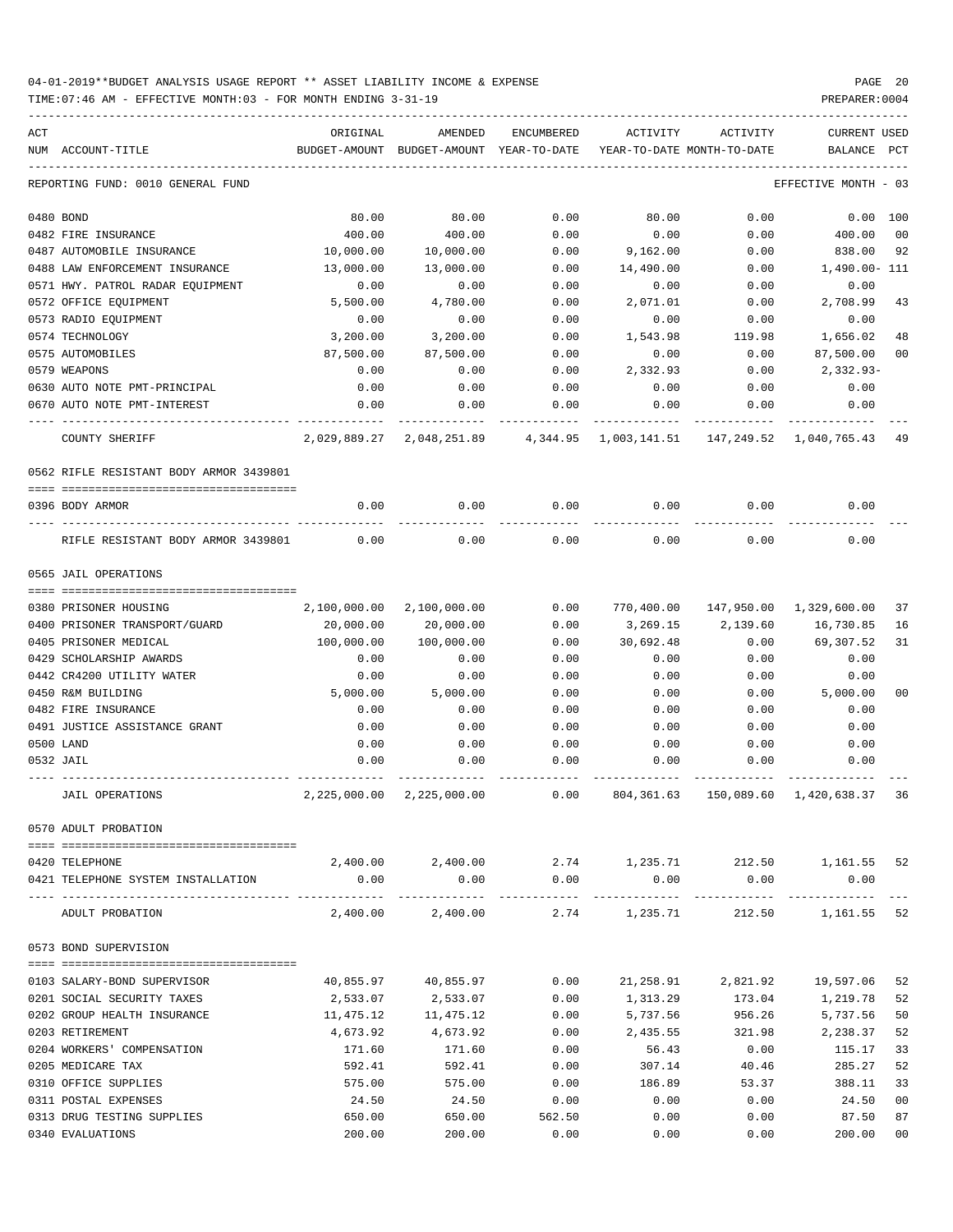| ACT<br>NUM ACCOUNT-TITLE                | ORIGINAL   | AMENDED<br>BUDGET-AMOUNT BUDGET-AMOUNT YEAR-TO-DATE YEAR-TO-DATE MONTH-TO-DATE | ENCUMBERED        | ACTIVITY   | ACTIVITY | <b>CURRENT USED</b><br>BALANCE PCT |                |
|-----------------------------------------|------------|--------------------------------------------------------------------------------|-------------------|------------|----------|------------------------------------|----------------|
|                                         |            |                                                                                |                   |            |          |                                    |                |
| REPORTING FUND: 0010 GENERAL FUND       |            |                                                                                |                   |            |          | EFFECTIVE MONTH - 03               |                |
| 0353 COMPUTER EXPENSE                   | 0.00       | 0.00                                                                           | 0.00              | 0.00       | 0.00     | 0.00                               |                |
| 0420 TELEPHONE                          | 840.00     | 840.00                                                                         | 71.62             | 406.63     | 78.54    | 361.75                             | 57             |
| 0453 COMPUTER SOFTWARE                  | 1,284.00   | 1,284.00                                                                       | 0.00              | 749.00     | 107.00   | 535.00                             | 58             |
| 0480 BOND                               | 0.00       | 0.00                                                                           | 0.00              | 0.00       | 0.00     | 0.00                               |                |
| BOND SUPERVISION                        | 63,875.59  | 63,875.59                                                                      | 634.12            | 32,451.40  | 4,552.57 | 30,790.07                          | 52             |
| 0575 JUVENILE PROBATION                 |            |                                                                                |                   |            |          |                                    |                |
|                                         |            |                                                                                |                   |            |          |                                    |                |
| 0311 POSTAGE                            | 0.00       | 0.00                                                                           | 0.00              | 16.67      | 0.00     | $16.67-$                           |                |
| 0408 DETENTION OPERATING COST           | 0.00       | 0.00                                                                           | 0.00              | 0.00       | 0.00     | 0.00                               |                |
| 0415 RESIDENTIAL PLACEMENT              | 0.00       | 0.00                                                                           | 0.00              | 0.00       | 0.00     | 0.00                               |                |
| 0416 COUNSELING SERVICES                | 0.00       | 0.00                                                                           | 0.00              | 0.00       | 0.00     | 0.00                               |                |
| 0420 TELEPHONE                          | 0.00       | 0.00                                                                           | 0.00              | 0.00       | 0.00     | 0.00                               |                |
| 0427 TRAVEL & TRAINING                  | 0.00       | 0.00                                                                           | 0.00              | 0.00       | 0.00     | 0.00                               |                |
| 0995 JUVENILE PROBATION FUNDING         | 160,000.00 | 160,000.00                                                                     | 0.00<br>--------- | 160,000.00 | 0.00     | $0.00$ 100                         |                |
| JUVENILE PROBATION                      | 160,000.00 | 160,000.00                                                                     | 0.00              | 160,016.67 | 0.00     | $16.67 - 100$                      |                |
| 0590 HEALTH INSPECTOR                   |            |                                                                                |                   |            |          |                                    |                |
| 0104 SALARIES DEPUTIES                  | 16,441.28  | 16,441.28                                                                      | 0.00              | 4,695.00   | 1,504.68 | 11,746.28                          | 29             |
| 0107 SALARY TEMP/EXTRA                  | 17,427.35  | 17,427.35                                                                      | 0.00              | 8,678.67   | 1,340.96 | 8,748.68                           | 50             |
| 0151 SALARY HEALTH INSPECTOR            | 39,787.10  | 39,787.10                                                                      | 0.00              | 19,893.51  | 3,060.54 | 19,893.59                          | 50             |
| 0201 SOCIAL SECURITY TAXES              | 4,566.66   | 4,566.66                                                                       | 0.00              | 2,001.83   | 354.94   | 2,564.83                           | 44             |
| 0202 GROUP HEALTH & DENTAL INSURANCE    | 17,212.68  | 17,212.68                                                                      | 0.00              | 7,267.55   | 1,434.38 | 9,945.13                           | 42             |
| 0203 RETIREMENT                         | 8,426.22   | 8,426.22                                                                       | 0.00              | 3,810.16   | 673.88   | 4,616.06                           | 45             |
| 0204 WORKERS' COMPENSATION              | 349.14     | 349.14                                                                         | 0.00              | 98.05      | 0.00     | 251.09                             | 28             |
| 0205 MEDICARE TAX                       | 1,068.01   | 1,068.01                                                                       | 0.00              | 468.16     | 83.00    | 599.85                             | 44             |
| 0310 OFFICE SUPPLIES                    | 700.00     | 700.00                                                                         | 113.60            | 369.60     | 81.04    | 216.80                             | 69             |
| 0311 POSTAL EXPENSE                     | 1,450.00   | 1,450.00                                                                       | 0.00              | 578.92     | 84.50    | 871.08                             | 40             |
| 0315 COPIER RENTAL                      | 450.00     | 450.00                                                                         | 0.00              | 270.16     | 84.84    | 179.84                             | 60             |
| 0330 AUTO EXPENSE GAS & OIL             | 1,500.00   | 1,500.00                                                                       | 0.00              | 326.69     | 9.10     | 1,173.31                           | 22             |
| 0420 TELEPHONE                          | 750.00     | 750.00                                                                         | 0.00              | 379.52     | 61.92    | 370.48                             | 51             |
| 0427 OUT OF COUNTY TRAVEL               | 600.00     | 600.00                                                                         | 0.00              | 387.98     | 257.98   | 212.02                             | 65             |
| 0435 PRINTING                           | 100.00     | 100.00                                                                         | 0.00              | 0.00       | 0.00     | 100.00                             | 00             |
| 0453 SOFTWARE MAINTENANCE SAFE          | 400.00     | 400.00                                                                         | 0.00              | 400.00     | 0.00     | 0.00 100                           |                |
| 0454 R&M AUTO                           | 1,000.00   | 1,000.00                                                                       | 0.00              | 299.00     | 299.00   | 701.00                             | 30             |
| 0467 VISITING HEALTH INSPECTOR          | 300.00     | 300.00                                                                         | 0.00              | 0.00       | 0.00     | 300.00                             | 0 <sub>0</sub> |
| 0480 BOND                               | 302.56     | 302.56                                                                         | 0.00              | 200.56     | 0.00     | 102.00                             | 66             |
| 0481 DUES                               | 160.00     | 160.00                                                                         | 0.00              | 0.00       | 0.00     | 160.00                             | 0 <sub>0</sub> |
| 0487 AUTOMOBILE INSURANCE               | 350.00     | 350.00                                                                         | 0.00              | 183.00     | 0.00     | 167.00                             | 52             |
| 0572 OFFICE EQUIPMENT                   | 500.00     | 500.00                                                                         | 0.00              | 0.00       | 0.00     | 500.00                             | 0 <sub>0</sub> |
| 0574 TECHNOLOGY                         | 0.00       | 0.00                                                                           | 0.00              | 0.00       | 0.00     | 0.00                               |                |
| 0575 AUTOMOBILE/PICKUP                  | 0.00       | 0.00                                                                           | 0.00              | 0.00       | 0.00     | 0.00                               |                |
|                                         |            |                                                                                |                   |            |          |                                    |                |
| HEALTH INSPECTOR                        |            | 113,841.00 113,841.00 113.60 50,308.36 9,330.76                                |                   |            |          | 63,419.04                          | 44             |
| 0591 FLOOD PLAIN ADMIN/SUBDIVISION INSP |            |                                                                                |                   |            |          |                                    |                |
| 0110 SALARY FLOOD PLAIN ADMINISTRATOR   | 35,274.00  | 35,274.00                                                                      | 0.00              | 16,280.28  | 2,713.38 | 18,993.72                          | 46             |
| 0201 SOCIAL SECURITY TAXES              | 2,186.99   | 2,186.99                                                                       | 0.00              | 928.91     | 153.60   | 1,258.08                           | 42             |
| 0202 GROUP HEALTH & DENTAL INSURANCE    | 11,475.12  | 11,475.12                                                                      | 0.00              | 5,259.43   | 956.26   | 6,215.69                           | 46             |
| 0203 RETIREMENT                         | 4,035.35   | 4,035.35                                                                       | 0.00              | 1,864.92   | 309.60   | 2,170.43                           | 46             |
| 0204 WORKERS' COMPENSATION              | 148.15     | 148.15                                                                         | 0.00              | 46.85      | 0.00     | 101.30                             | 32             |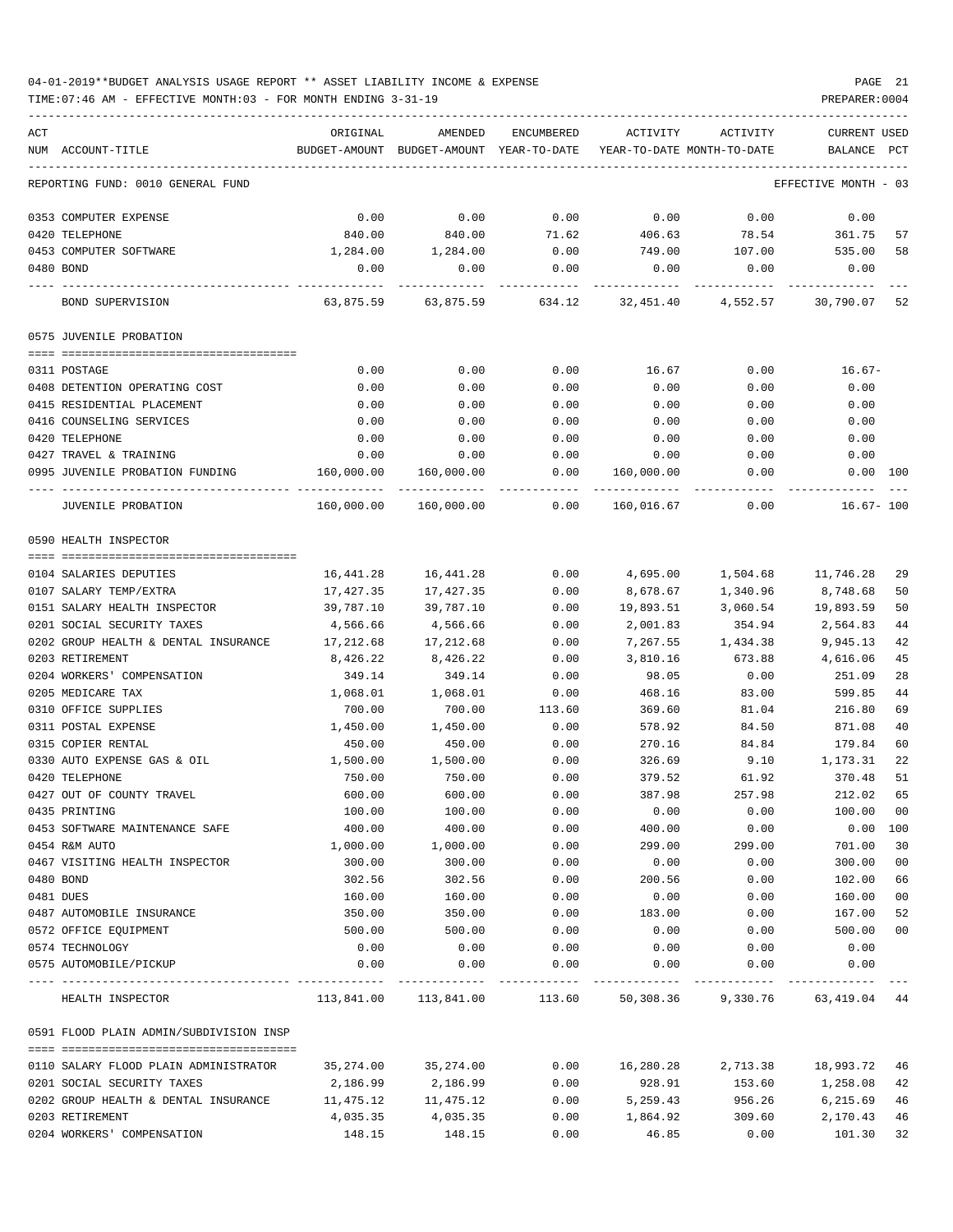| ACT |                                                                                  | ORIGINAL  | AMENDED                                                             | ENCUMBERED | ACTIVITY  | ACTIVITY                              | CURRENT USED         |                |
|-----|----------------------------------------------------------------------------------|-----------|---------------------------------------------------------------------|------------|-----------|---------------------------------------|----------------------|----------------|
|     | NUM ACCOUNT-TITLE                                                                |           | BUDGET-AMOUNT BUDGET-AMOUNT YEAR-TO-DATE YEAR-TO-DATE MONTH-TO-DATE |            |           |                                       | BALANCE              | PCT            |
|     | REPORTING FUND: 0010 GENERAL FUND                                                |           |                                                                     |            |           |                                       | EFFECTIVE MONTH - 03 |                |
|     | 0205 MEDICARE TAX                                                                | 511.47    | 511.47                                                              | 0.00       | 217.23    | 35.92                                 | 294.24               | 42             |
|     | 0310 OFFICE SUPPLIES                                                             | 700.00    | 700.00                                                              | 44.97      | 403.53    | 9.59                                  | 251.50               | 64             |
|     | 0311 POSTAL EXPENSE                                                              | 500.00    | 500.00                                                              | 0.00       | 50.00     | 0.00                                  | 450.00               | 10             |
|     | 0330 AUTO EXPENSE GAS & OIL                                                      | 1,500.00  | 1,500.00                                                            | 0.00       | 0.00      | 0.00                                  | 1,500.00             | 0 <sub>0</sub> |
|     | 0420 TELEPHONE                                                                   | 750.00    | 750.00                                                              | 0.00       | 237.36    | 61.92                                 | 512.64               | 32             |
|     | 0427 OUT OF COUNTY TRAVEL                                                        | 2,000.00  | 2,000.00                                                            | 0.00       | 0.00      | 0.00                                  | 2,000.00             | 0 <sub>0</sub> |
|     | 0435 PRINTING                                                                    | 100.00    | 100.00                                                              | 0.00       | 0.00      | 0.00                                  | 100.00               | 0 <sub>0</sub> |
|     | 0453 SOFTWARE MAINTENANCE                                                        | 0.00      | 0.00                                                                | 0.00       | 0.00      | 0.00                                  | 0.00                 |                |
|     | 0454 R&M AUTO                                                                    | 1,000.00  | 1,000.00                                                            | 289.56     | 16.75     | 16.75                                 | 693.69               | 31             |
|     | 0480 BOND                                                                        | 50.00     | 50.00                                                               | 0.00       | 50.00     | 50.00                                 | $0.00$ 100           |                |
|     | 0481 DUES                                                                        | 0.00      | 0.00                                                                | 0.00       | 0.00      | 0.00                                  | 0.00                 |                |
|     | 0487 AUTOMOBILE INSURANCE                                                        | 225.00    | 225.00                                                              | 0.00       | 0.00      | 0.00                                  | 225.00               | 0 <sub>0</sub> |
|     | 0572 OFFICE EQUIPMENT                                                            | 800.00    | 800.00                                                              | 0.00       | 666.79    | 0.00                                  | 133.21               | 83             |
|     | 0574 TECHNOLOGY                                                                  | 2,100.00  | 2,100.00                                                            | 0.00       | 2,132.62  | 0.00                                  | $32.62 - 102$        |                |
|     | 0575 AUTOMOBILE                                                                  | 22,500.00 | 22,500.00                                                           | 0.00       | 22,500.00 | 0.00                                  | $0.00$ $100$         |                |
|     | FLOOD PLAIN ADMIN/SUBDIVISION INSP 85,856.08 85,856.08 334.53 50,654.67 4,307.02 |           |                                                                     |            |           |                                       | 34,866.88            | 59             |
|     | 0640 COUNTY SERVICES                                                             |           |                                                                     |            |           |                                       |                      |                |
|     |                                                                                  |           |                                                                     |            |           |                                       |                      |                |
|     | 0410 FANNIN CO. CHILDRENS CTR                                                    | 7,000.00  | 7,000.00                                                            | 0.00       | 7,000.00  | 0.00                                  | $0.00$ 100           |                |
|     | 0411 FANNIN CO. WELFARE BOARD                                                    | 6,000.00  | 6,000.00                                                            | 0.00       | 6,000.00  | 0.00                                  | $0.00$ 100           |                |
|     | 0412 FANNIN CO. HISTORICAL SOC                                                   | 4,500.00  | 4,500.00                                                            | 0.00       | 4,500.00  | 0.00                                  | 0.00 100             |                |
|     | 0413 TEXOMA COMMUNITY CENTER(M.H.M.R.)                                           | 22,500.00 | 22,500.00                                                           | 0.00       | 0.00      | 0.00                                  | 22,500.00            | 0 <sub>0</sub> |
|     | 0414 FANNIN COUNTY CRISIS CENTER                                                 | 5,000.00  | 5,000.00                                                            | 0.00       | 0.00      | 0.00                                  | 5,000.00             | 0 <sub>0</sub> |
|     | 0415 TAPS PUBLIC TRANSIT                                                         | 5,000.00  | 5,000.00                                                            | 0.00       | 5,000.00  | 0.00                                  | 0.00 100             |                |
|     | 0416 TRI-COUNTY SNAP                                                             | 2,103.00  | 2,103.00                                                            | 0.00       | 0.00      | 0.00                                  | 2,103.00             | 0 <sub>0</sub> |
|     | 0440 UTILITIES ELECTRICITY                                                       | 9,000.00  | 9,000.00                                                            | 534.61     | 2,780.36  | 0.00                                  | 5,685.03             | 37             |
|     | 0441 UTILITIES GAS                                                               | 2,200.00  | 2,200.00                                                            | 248.31     | 1,083.40  | 258.73                                | 868.29               | 61             |
|     | 0442 UTILITIES WATER                                                             | 3,500.00  | 3,500.00                                                            | 0.00       | 1,778.97  | 298.81                                | 1,721.03             | 51             |
|     | 0443 TRASH PICK-UP                                                               | 500.00    | 500.00                                                              | 0.00       | 205.20    | 41.04                                 | 294.80               | 41             |
|     | 0450 R & M BUILDINGS (TDHS)                                                      | 0.00      | 0.00                                                                | 0.00       | 0.00      | 0.00                                  | 0.00                 |                |
|     | 0482 FIRE INSURANCE                                                              | 2,300.00  | 2,300.00                                                            | 0.00       | 0.00      | 0.00                                  | 2,300.00             | 0 <sub>0</sub> |
|     | 0493 DHS PARKING LOT                                                             | 0.00      | 0.00                                                                | 0.00       | 0.00      | 0.00                                  | 0.00                 |                |
|     | 0575 LAKE FANNIN                                                                 | 0.00      | 0.00                                                                | 0.00       | 0.00      | 0.00                                  | 0.00                 |                |
|     | COUNTY SERVICES                                                                  | 69,603.00 | 69,603.00                                                           | 782.92     | 28,347.93 | 598.58                                | 40,472.15            | 42             |
|     | 0641 HEALTH OFFICER                                                              |           |                                                                     |            |           |                                       |                      |                |
|     | 0102 SALARY APPOINTED OFFICIAL                                                   | 2,400.00  | 2,400.00                                                            |            |           | $0.00$ $1,200.00$ $200.00$ $1,200.00$ |                      | 50             |
|     | HEALTH OFFICER                                                                   | 2,400.00  | 2,400.00                                                            | 0.00       | 1,200.00  | 200.00                                | 1,200.00             | 50             |
|     | 0645 INDIGENT CARE                                                               |           |                                                                     |            |           |                                       |                      |                |
|     | 0102 SALARY IHC DIRECTOR                                                         | 40,982.67 | 40,982.67                                                           | 0.00       | 20,491.38 | 3,152.52                              | 20,491.29            | 50             |
|     | 0107 SALARY ASSISTANT                                                            | 16,441.28 | 16,441.28                                                           | 0.00       | 4,695.00  | 1,504.68                              | 11,746.28            | 29             |
|     | 0201 SOCIAL SECURITY TAX                                                         | 3,560.29  | 3,560.29                                                            | 0.00       | 1,534.08  | 282.62                                | 2,026.21             | 43             |
|     | 0202 GROUP HEALTH INSURANCE                                                      | 17,212.68 | 17,212.68                                                           | 0.00       | 7,267.61  | 1,434.40                              | 9,945.07             | 42             |
|     | 0203 RETIREMENT                                                                  | 6,569.30  | 6,569.30                                                            | 0.00       | 2,884.25  | 531.38                                | 3,685.05             | 44             |
|     | 0204 WORKER'S COMP                                                               | 241.18    | 241.18                                                              | 0.00       | 73.79     | 0.00                                  | 167.39               | 31             |
|     | 0205 MEDICARE TAX                                                                | 832.65    | 832.65                                                              | 0.00       | 358.78    | 66.10                                 | 473.87               | 43             |
|     | 0210 TOTAL SALARY & BENEFITS                                                     | 85,840.05 | 85,840.05                                                           | 0.00       | 37,304.89 | 6,971.70                              | 48,535.16            | 43             |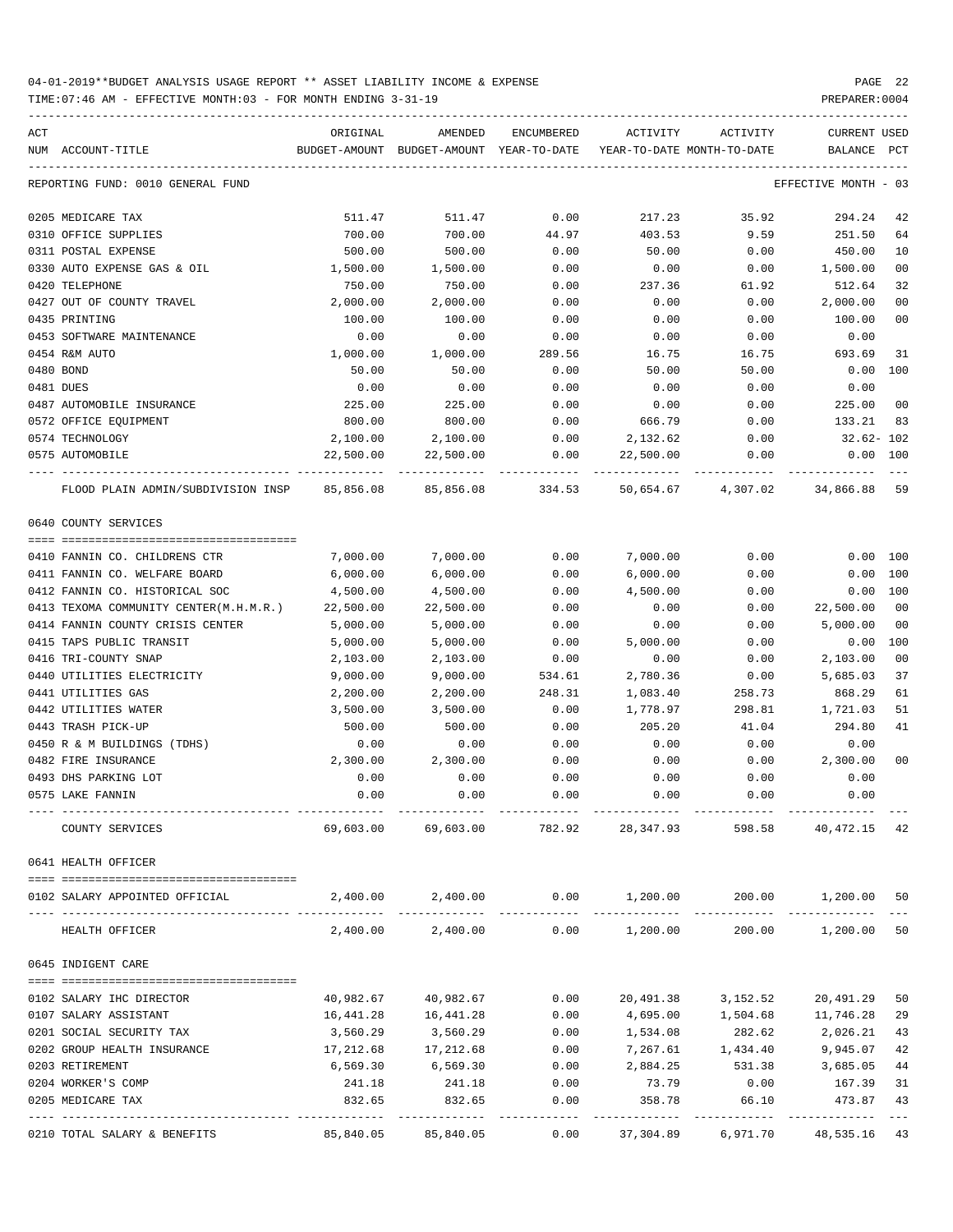| 04-01-2019**BUDGET ANALYSIS USAGE REPORT ** ASSET LIABILITY INCOME & EXPENSE |  |  |  | PAGE |  |
|------------------------------------------------------------------------------|--|--|--|------|--|
|                                                                              |  |  |  |      |  |

TIME:07:46 AM - EFFECTIVE MONTH:03 - FOR MONTH ENDING 3-31-19 PREPARER:0004

| ACT<br>NUM ACCOUNT-TITLE                                           | ORIGINAL               | AMENDED<br>BUDGET-AMOUNT BUDGET-AMOUNT YEAR-TO-DATE YEAR-TO-DATE MONTH-TO-DATE | ENCUMBERED   | ACTIVITY             | ACTIVITY                   | <b>CURRENT USED</b><br>BALANCE PCT |                |
|--------------------------------------------------------------------|------------------------|--------------------------------------------------------------------------------|--------------|----------------------|----------------------------|------------------------------------|----------------|
|                                                                    |                        |                                                                                |              |                      |                            |                                    |                |
| REPORTING FUND: 0010 GENERAL FUND                                  |                        |                                                                                |              |                      |                            | EFFECTIVE MONTH - 03               |                |
| 0310 OFFICE SUPPLIES                                               | 650.00                 | 650.00                                                                         | 0.00         | 61.19                | 0.00                       | 588.81                             | 09             |
| 0311 POSTAL EXPENSE                                                | 275.00                 | 275.00                                                                         | 0.00         | 0.00                 | 0.00                       | 275.00                             | 0 <sub>0</sub> |
| 0330 BIDS & NOTICES                                                | 125.00                 | 125.00                                                                         | 0.00         | 0.00                 | 0.00                       | 125.00                             | 00             |
| 0353 COMPUTER EXPENSE                                              | 12,708.00              | 12,708.00                                                                      | 0.00         | 7,413.00             | 1,059.00                   | 5,295.00                           | 58             |
| 0390 SUBSCRIPTIONS                                                 | 0.00                   | 0.00                                                                           | 0.00         | 0.00                 | 0.00                       | 0.00                               |                |
| 0399 SUBTOTAL OFFICE EXPENSE                                       | 13,758.00              | 13,758.00                                                                      | 0.00         | 7,474.19             | 1,059.00                   | 6,283.81                           | 54             |
| 0404 COBRA/INSURANCE                                               | 0.00                   | 0.00                                                                           | 0.00         | 0.00                 | 0.00                       | 0.00                               |                |
| 0407 INELIGIBLE IHC EXPENSE                                        | 0.00                   | 0.00                                                                           | 0.00         | 0.00                 | 0.00                       | 0.00                               |                |
| 0409 DIABETIC SUPPLIES                                             | 4,000.00               | 4,000.00                                                                       | 0.00         | 616.32               | 616.32                     | 3,383.68                           | 15             |
| 0410 CERT. REG. NURSE ANES.                                        | 1,000.00               | 1,000.00                                                                       | 0.00         | 0.00                 | 0.00                       | 1,000.00                           | 0 <sub>0</sub> |
| 0411 PHYSICIAN, NON-EMERGENCY                                      | 15,000.00              | 15,000.00                                                                      | 0.00         | 0.00                 | 0.00                       | 15,000.00                          | 00             |
| 0412 PRESCRIPTIONS, DRUGS<br>0413 HOSPITAL, INPATIENT              | 20,000.00<br>50,000.00 | 20,000.00<br>50,000.00                                                         | 0.00<br>0.00 | 6,598.03<br>0.00     | 6,598.03<br>0.00           | 13,401.97<br>50,000.00             | 33<br>00       |
| 0414 HOSPITAL, OUTPATIENT                                          | 60,000.00              | 60,000.00                                                                      | 0.00         | 10,563.77            | 0.00                       | 49, 436.23                         | 18             |
| 0415 LABORATORY/ X-RAY                                             | 4,000.00               | 4,000.00                                                                       | 0.00         | 0.00                 | 0.00                       | 4,000.00                           | 0 <sub>0</sub> |
| 0416 SKILLED NURSING FACILITY                                      | 0.00                   | 0.00                                                                           | 0.00         | 0.00                 | 0.00                       | 0.00                               |                |
| 0417 FAMILY PLANNING                                               | 0.00                   | 0.00                                                                           | 0.00         | 0.00                 | 0.00                       | 0.00                               |                |
| 0418 FED. QUALIFIED HEALTH CENTER                                  | 10,000.00              | 10,000.00                                                                      | 0.00         | 0.00                 | 0.00                       | 10,000.00                          | 00             |
| 0419 COUNSELING SERVICE                                            | 0.00                   | 0.00                                                                           | 0.00         | 0.00                 | 0.00                       | 0.00                               |                |
| 0420 RURAL HEALTH CLINIC                                           | 0.00                   | 0.00                                                                           | 0.00         | 0.00                 | 0.00                       | 0.00                               |                |
| 0421 STATE HOSPITAL CONTRACTS                                      | 0.00                   | 0.00                                                                           | 0.00         | 0.00                 | 0.00                       | 0.00                               |                |
| 0422 AMBULATORY SURGICAL CENTE                                     | 1,000.00               | 1,000.00                                                                       | 0.00         | 0.00                 | 0.00                       | 1,000.00                           | 00             |
| 0423 MEDICAL EQUIP. PURCHASE                                       | 1,000.00               | 1,000.00                                                                       | 0.00         | 0.00                 | 0.00                       | 1,000.00                           | 00             |
| 0425 TOTAL MEDICAL/IHC                                             | 166,000.00             | 166,000.00                                                                     | 0.00         | 17,778.12            | 7,214.35                   | 148,221.88                         | 11             |
| 0427 OUT OF COUNTY TRAVEL                                          | 365.00                 | 365.00                                                                         | 0.00         | 0.00                 | 0.00                       | 365.00                             | 0 <sup>0</sup> |
| 0435 PRINTING                                                      | 0.00                   | 0.00                                                                           | 0.00         | 0.00                 | 0.00                       | 0.00                               |                |
| 0440 TELEPHONE                                                     | 1,400.00               | 1,400.00                                                                       | 87.64        | 601.37               | 87.54                      | 710.99                             | 49             |
| 0441 DSL LINE                                                      | 720.00                 | 720.00                                                                         | 78.94        | 397.88               | 78.94                      | 243.18                             | 66             |
| 0499 SERVICES & OTHER CHARGES                                      | 2,485.00               | 2,485.00                                                                       | 166.58       | 999.25               | 166.48                     | 1,319.17                           | 47             |
| 0574 TECHNOLOGY                                                    | 0.00                   | 0.00                                                                           | 0.00         |                      | 0.00<br>0.00               | 0.00                               |                |
| 0599 CAPITAL OUTLAY                                                | 0.00                   | 0.00                                                                           | 0.00         | 0.00                 | 0.00<br>-------------      | 0.00                               |                |
| INDIGENT CARE                                                      | 268,083.05             | 268,083.05                                                                     |              |                      | 166.58 63,556.45 15,411.53 | 204,360.02 24                      |                |
| 0665 COUNTY AGENTS                                                 |                        |                                                                                |              |                      |                            |                                    |                |
|                                                                    |                        |                                                                                |              |                      |                            |                                    |                |
| 0105 SALARY SECRETARY                                              | 26,736.90              | 26,736.90                                                                      | 0.00         | 13,368.42            | 2,056.68                   | 13,368.48                          | 50             |
| 0107 REGULAR-TEMP. PART-TIME                                       | 0.00                   | 0.00                                                                           | 0.00         | 0.00                 | 0.00                       | 0.00                               |                |
| 0150 CO. AGENTS SALARIES                                           | 48,611.67              | 48,611.67                                                                      | 0.00         | 24,605.88            | 3,785.52<br>316.12         | 24,005.79                          | 51             |
| 0201 SOCIAL SECURITY TAXES<br>0202 GROUP HEALTH & DENTAL INSURANCE | 4,746.01<br>11,475.12  | 4,746.01<br>11,475.12                                                          | 0.00<br>0.00 | 2,077.83<br>5,737.56 | 956.26                     | 2,668.18<br>5,737.56               | 44<br>50       |
| 0203 RETIREMENT                                                    | 3,058.70               | 3,058.70                                                                       | 0.00         | 1,531.80             | 234.66                     | 1,526.90                           | 50             |
| 0204 WORKERS' COMPENSATION                                         | 112.30                 | 112.30                                                                         | 0.00         | 36.93                | 0.00                       | 75.37                              | 33             |
| 0205 MEDICARE TAX                                                  | 1,109.95               | 1,109.95                                                                       | 0.00         | 485.87               | 73.92                      | 624.08                             | 44             |
| 0310 OFFICE SUPPLIES                                               | 1,100.00               | 1,100.00                                                                       | 0.00         | 188.94               | 0.00                       | 911.06                             | 17             |
| 0311 POSTAL EXPENSE                                                | 300.00                 | 300.00                                                                         | 0.00         | 0.00                 | 0.00                       | 300.00                             | 0 <sub>0</sub> |

0315 COPIER RENTAL 683.99 41 (1,500.00 1,500.00 0.00 616.01 193.81 883.99 41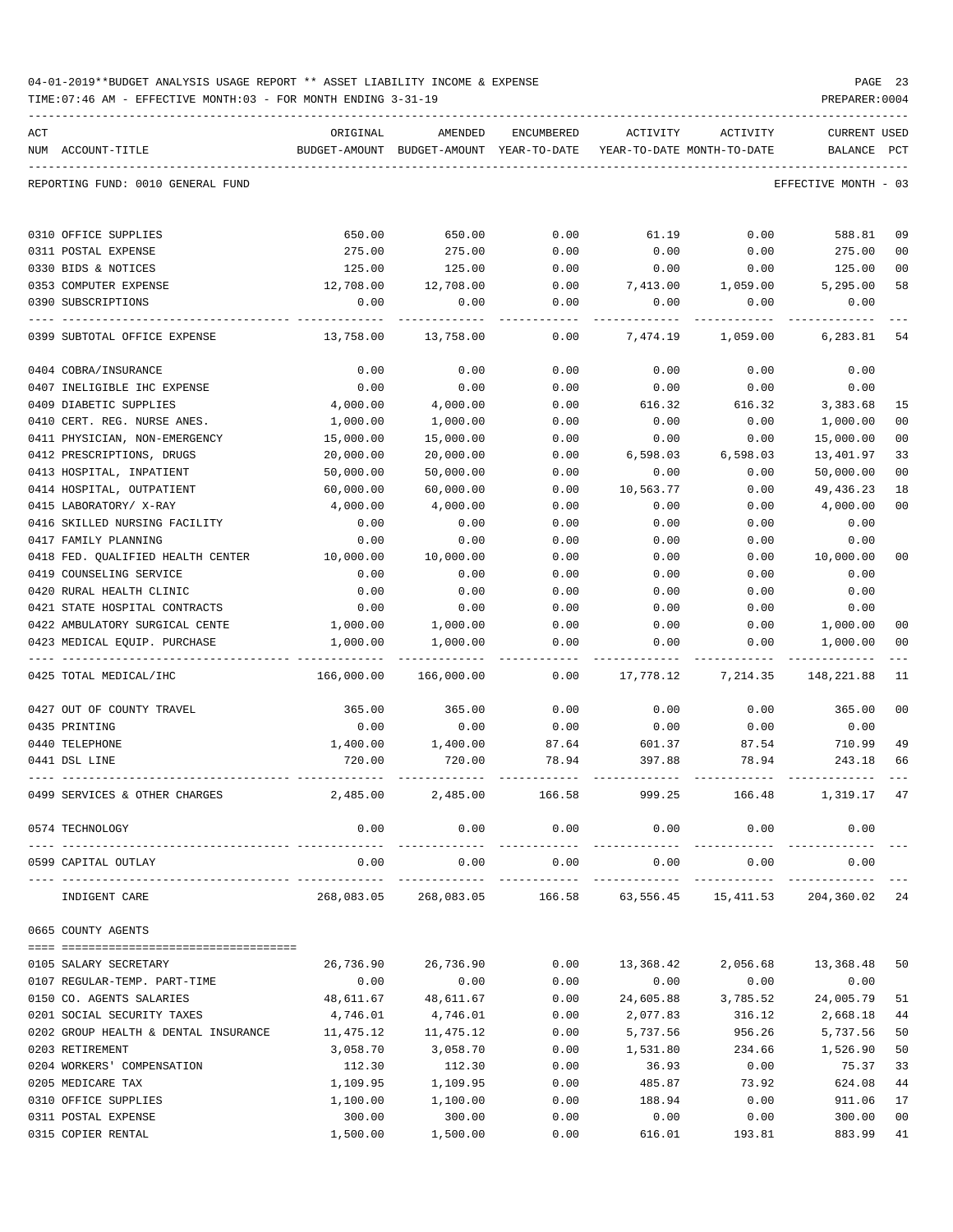| ACT |                                     | ORIGINAL                                         | AMENDED                                                      | <b>ENCUMBERED</b> | ACTIVITY                   | ACTIVITY      | <b>CURRENT USED</b>           |    |
|-----|-------------------------------------|--------------------------------------------------|--------------------------------------------------------------|-------------------|----------------------------|---------------|-------------------------------|----|
|     | NUM ACCOUNT-TITLE                   | BUDGET-AMOUNT BUDGET-AMOUNT YEAR-TO-DATE         |                                                              |                   | YEAR-TO-DATE MONTH-TO-DATE |               | BALANCE PCT                   |    |
|     | REPORTING FUND: 0010 GENERAL FUND   |                                                  |                                                              |                   |                            |               | EFFECTIVE MONTH - 03          |    |
|     | 0335 PROGRAM SUPPLIES               | 500.00                                           | 500.00                                                       | 0.00              | 0.00                       | 0.00          | 500.00                        | 00 |
|     | 0420 TELEPHONE                      | 1,800.00                                         | 1,800.00                                                     | 149.98            | 747.75                     | 0.00          | 902.27                        | 50 |
|     | 0421 CELL PHONE ALLOWANCE           | 1,800.00                                         | 1,800.00                                                     | 0.00              | 900.00                     | 150.00        | 900.00                        | 50 |
|     | 0422 CABLE INTERNET                 | 672.00                                           | 672.00                                                       | 56.00             | 280.00                     | 0.00          | 336.00                        | 50 |
|     | 0427 IN/OUT CO.TRAVEL-AG.           | 4,000.00                                         | 4,000.00                                                     | 0.00              | 331.11                     | 0.00          | 3,668.89                      | 08 |
|     | 0428 IN/OUT CO.TRAVEL-F.C.S.        | 4,000.00                                         | 4,000.00                                                     | 0.00              | 1,356.08                   | 151.09        | 2,643.92                      | 34 |
|     | 0429 IN/OUT CO.TRAVEL-4-H           | 4,000.00                                         | 4,000.00                                                     | 0.00              | 126.00                     | 0.00          | 3,874.00                      | 03 |
|     | 0572 OFFICE EQUIPMENT               | 0.00                                             | 0.00                                                         | 0.00              | 0.00                       | 0.00          | 0.00                          |    |
|     | 0574 TECHNOLOGY                     | 0.00                                             | 0.00                                                         | 0.00              | 0.00                       | 0.00          | 0.00                          |    |
|     | COUNTY AGENTS                       |                                                  | 115,522.65 115,522.65 205.98 52,390.18 7,918.06 62,926.49 46 |                   |                            |               |                               |    |
|     | 0696 DONATIONS & ALLOCATIONS        |                                                  |                                                              |                   |                            |               |                               |    |
|     | 0491 SOIL & WATER CONSERVATION      | 1,000.00                                         | 1,000.00                                                     | 0.00              | 0.00                       | 0.00 1,000.00 |                               | 00 |
|     | 0492 INDIGENT BURIAL                | 2,000.00                                         | 2,000.00                                                     | 0.00              | 1,000.00                   | 0.00          | 1,000.00                      | 50 |
|     | 0494 FLOOD CONTROL SITE MAINTENANCE | 0.00                                             | 0.00                                                         | 0.00              | 0.00                       | 0.00          | 0.00                          |    |
|     | DONATIONS & ALLOCATIONS             | 3,000.00                                         | 3,000.00                                                     | 0.00              | $1,000.00$ 0.00            |               | 2,000.00                      | 33 |
|     | 0999 ACCOUNTS PAYABLE               |                                                  |                                                              |                   |                            |               |                               |    |
|     | 0100 A/P CLEARING ACCOUNT           |                                                  |                                                              |                   | 0.00                       | 0.00          | 0.00                          |    |
|     | ACCOUNTS PAYABLE                    |                                                  |                                                              |                   | 0.00                       | 0.00          | 0.00                          |    |
|     | GENERAL FUND                        |                                                  |                                                              |                   |                            |               |                               |    |
|     | INCOME TOTALS                       | $12,793,740.80 \quad 12,798,425.42$ 9,162,778.78 |                                                              |                   |                            |               | 440, 337.10 3, 635, 646.64 72 |    |
|     | EXPENSE TOTALS                      |                                                  | 12,793,740.80  12,798,425.42  75,867.51  5,664,461.34        |                   |                            |               | 790,139.88 7,058,096.57       | 45 |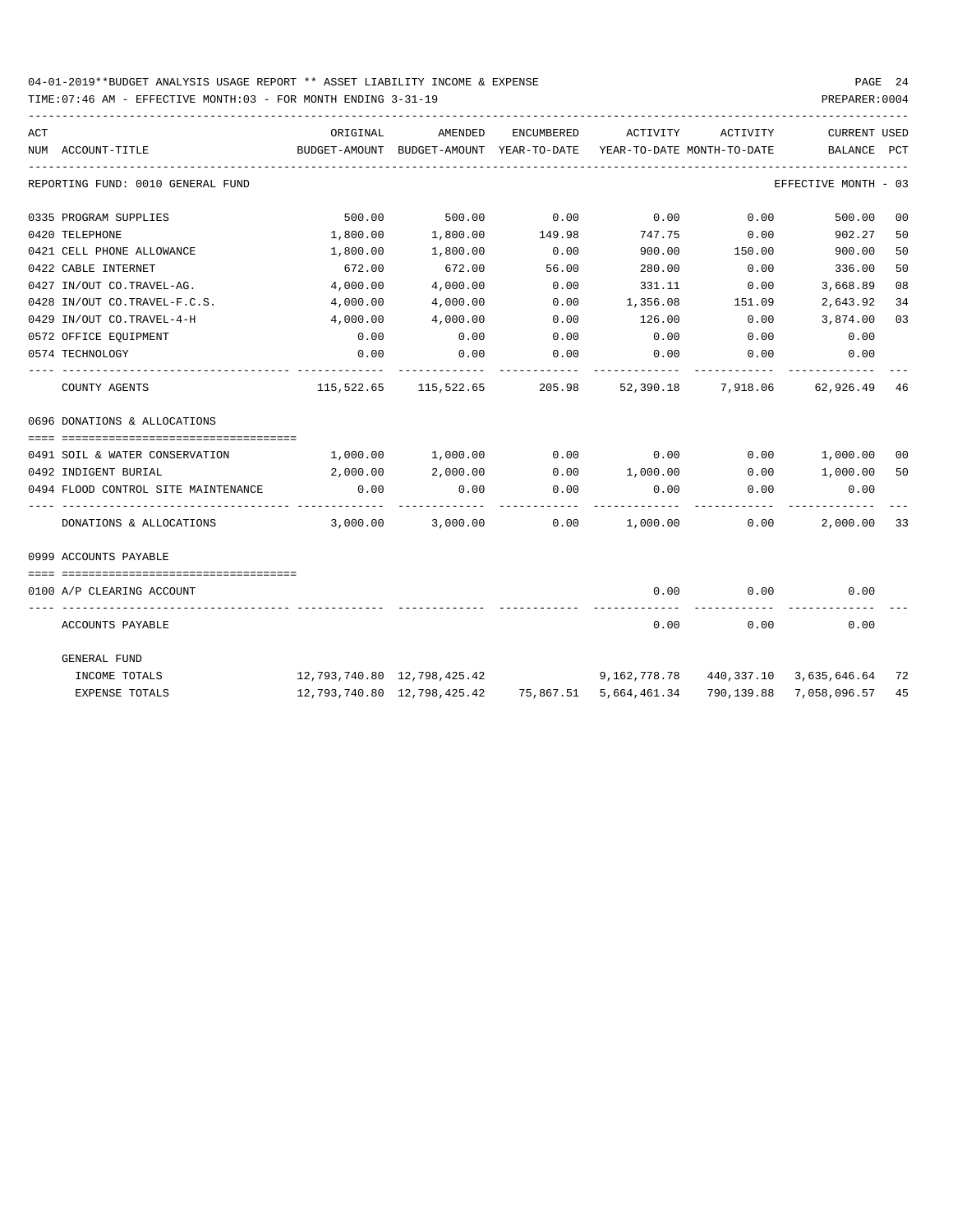|                    | 04-01-2019**BUDGET ANALYSIS USAGE REPORT ** ASSET LIABILITY INCOME & EXPENSE<br>TIME: 07:46 AM - EFFECTIVE MONTH: 03 - FOR MONTH ENDING 3-31-19 |           |                                                     |                |                                        |                    | PREPARER: 0004                                | PAGE 25        |
|--------------------|-------------------------------------------------------------------------------------------------------------------------------------------------|-----------|-----------------------------------------------------|----------------|----------------------------------------|--------------------|-----------------------------------------------|----------------|
| $\mathop{\rm ACT}$ | NUM ACCOUNT-TITLE                                                                                                                               | ORIGINAL  | AMENDED<br>BUDGET-AMOUNT BUDGET-AMOUNT YEAR-TO-DATE | ENCUMBERED     | ACTIVITY<br>YEAR-TO-DATE MONTH-TO-DATE | ACTIVITY           | CURRENT USED<br>BALANCE PCT                   |                |
|                    | REPORTING FUND: 0011 COURTHOUSE SECURITY                                                                                                        |           |                                                     |                |                                        |                    | EFFECTIVE MONTH - 03                          |                |
|                    | 0100 PAYROLL                                                                                                                                    |           |                                                     |                |                                        |                    |                                               |                |
|                    | 0100 PAYROLL                                                                                                                                    |           |                                                     |                |                                        | $0.00$ $0.00$      | 0.00                                          |                |
| ---- ----          | PAYROLL                                                                                                                                         |           |                                                     |                | 0.00                                   | 0.00               | 0.00                                          |                |
|                    | 0102 A/P CLEARING                                                                                                                               |           |                                                     |                |                                        |                    |                                               |                |
|                    | 0100 A/P CLEARING                                                                                                                               |           |                                                     |                | 0.00                                   | 0.00               | 0.00                                          |                |
|                    | A/P CLEARING                                                                                                                                    |           |                                                     |                | 0.00                                   | 0.00               | 0.00                                          |                |
|                    | 0103 CASH                                                                                                                                       |           |                                                     |                |                                        |                    |                                               |                |
|                    | 0100 C.H. SECURITY-COMBINED FUNDS CKING                                                                                                         |           |                                                     |                |                                        |                    | 24,087.51- 1,377.38 104,328.10                |                |
|                    | -----------------------------<br>CASH                                                                                                           |           |                                                     |                |                                        |                    | -----------<br>24,087.51- 1,377.38 104,328.10 |                |
|                    | 0120 RECEIVABLES                                                                                                                                |           |                                                     |                |                                        |                    |                                               |                |
|                    | 0313 DUE FROM OTHER FUNDS                                                                                                                       |           |                                                     |                | 0.00                                   |                    | $0.00$ 1,125.43                               |                |
|                    | RECEIVABLES                                                                                                                                     |           |                                                     |                | 0.00                                   |                    | $0.00$ 1,125.43                               |                |
|                    | 0200 SYSTEM ADDED LIABILITY DEPARTMENT                                                                                                          |           |                                                     |                |                                        |                    |                                               |                |
|                    | 0910 SYSTEM ADDED LIABILITY LINE-ITEM                                                                                                           |           |                                                     |                | 0.00                                   | 0.00               | 0.00                                          |                |
|                    | SYSTEM ADDED LIABILITY DEPARTMENT                                                                                                               |           |                                                     |                | 0.00                                   | 0.00               | 0.00                                          |                |
|                    | 0271 EQUITY ACCOUNT                                                                                                                             |           |                                                     |                |                                        |                    |                                               |                |
|                    | 0200 EQUITY ACCOUNT                                                                                                                             |           |                                                     |                |                                        |                    | $0.00$ $0.00$ $129,541.04$                    |                |
|                    | EQUITY ACCOUNT                                                                                                                                  |           |                                                     |                | 0.00                                   |                    | $0.00$ 129,541.04                             |                |
|                    | 0300 CASH                                                                                                                                       |           |                                                     |                |                                        |                    |                                               |                |
|                    | --------------------------------------<br>0111 BEGINNING CASH BALANCE                                                                           |           | 68,984.00 68,984.00                                 |                | 0.00                                   |                    | $0.00$ 68,984.00 00                           |                |
|                    | CASH                                                                                                                                            | 68,984.00 |                                                     | 68,984.00 0.00 | ------------<br>0.00                   | ----------<br>0.00 | 68,984.00                                     | 0 <sub>0</sub> |
|                    | 0340 FEES OF OFFICE                                                                                                                             |           |                                                     |                |                                        |                    |                                               |                |
|                    | 0600 COUNTY CLERK FEES                                                                                                                          | 7,000.00  | 7,000.00                                            |                | 1,649.81                               | 915.12             | 5,350.19                                      | 24             |
|                    | 0650 DISTRICT CLERK FEES                                                                                                                        | 2,200.00  | 2,200.00                                            |                | 1,239.61                               | 448.83             | 960.39                                        | 56             |
|                    | 0651 JUSTICE OF PEACE FEES                                                                                                                      | 2,100.00  | 2,100.00                                            |                | 582.91<br>---------                    | 0.00               | 1,517.09                                      | 28             |
|                    | FEES OF OFFICE                                                                                                                                  | 11,300.00 | 11,300.00                                           | 0.00           |                                        | 3,472.33 1,363.95  | 7,827.67 31                                   |                |
|                    | 0360 INTEREST EARNINGS                                                                                                                          |           |                                                     |                |                                        |                    |                                               |                |
|                    | 0100 INTEREST EARNINGS                                                                                                                          | 0.00      | 0.00                                                |                |                                        | -----------        | 99.96 13.43 99.96+                            |                |
|                    | INTEREST EARNINGS                                                                                                                               | 0.00      | 0.00                                                | 0.00           | 99.96                                  | 13.43              | $99.96+$                                      |                |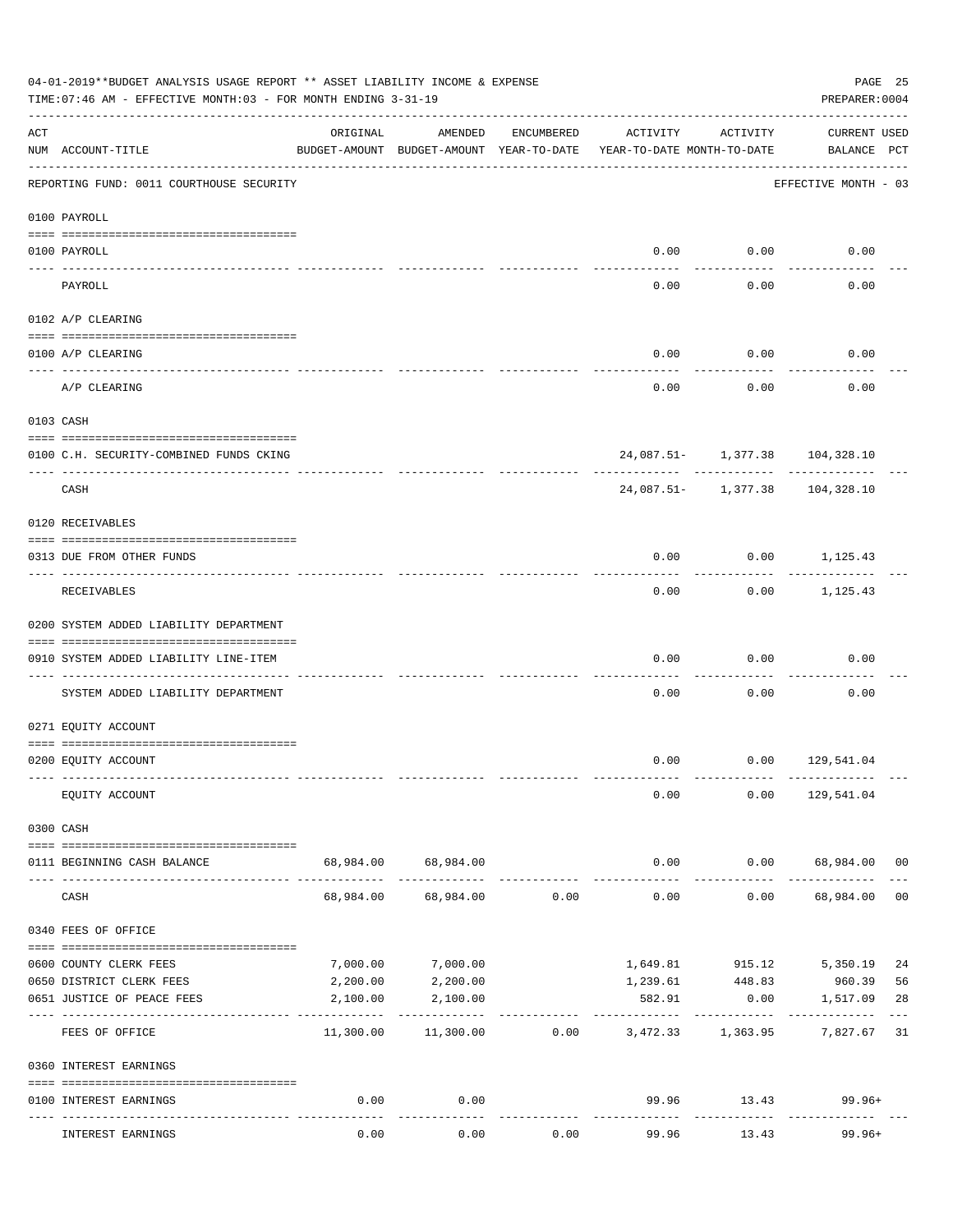|     | 04-01-2019**BUDGET ANALYSIS USAGE REPORT ** ASSET LIABILITY INCOME & EXPENSE<br>TIME: 07:46 AM - EFFECTIVE MONTH: 03 - FOR MONTH ENDING 3-31-19 |                                                                     |                                                                  |            |             |                              | PREPARER: 0004                       | PAGE 26 |
|-----|-------------------------------------------------------------------------------------------------------------------------------------------------|---------------------------------------------------------------------|------------------------------------------------------------------|------------|-------------|------------------------------|--------------------------------------|---------|
| ACT |                                                                                                                                                 | ORIGINAL                                                            | AMENDED                                                          | ENCUMBERED | ACTIVITY    | ACTIVITY                     | <b>CURRENT USED</b>                  |         |
|     | NUM ACCOUNT-TITLE                                                                                                                               | BUDGET-AMOUNT BUDGET-AMOUNT YEAR-TO-DATE YEAR-TO-DATE MONTH-TO-DATE |                                                                  |            |             |                              | BALANCE PCT                          |         |
|     | REPORTING FUND: 0011 COURTHOUSE SECURITY                                                                                                        |                                                                     |                                                                  |            |             |                              | EFFECTIVE MONTH - 03                 |         |
|     | 0435 COURTHOUSE SECURITY PART TIME                                                                                                              |                                                                     |                                                                  |            |             |                              |                                      |         |
|     | 0107 PART TIME                                                                                                                                  |                                                                     | $35,500.00$ $35,500.00$ $0.00$ 0.00 0.00 35,500.00 00            |            |             |                              |                                      |         |
|     | COURTHOUSE SECURITY PART TIME $35,500.00$ $35,500.00$ 0.00 0.00 0.00 0.00 35,500.00 00                                                          |                                                                     |                                                                  |            |             |                              | _____________                        |         |
|     | 0510 COURTHOUSE SECURITY EQUIP                                                                                                                  |                                                                     |                                                                  |            |             |                              |                                      |         |
|     | 0571 EQUIPMENT                                                                                                                                  |                                                                     | $44,784.00$ $44,784.00$ $0.00$ $27,659.80$ $0.00$ $17,124.20$ 62 |            |             |                              |                                      |         |
|     | COURTHOUSE SECURITY EQUIP 44,784.00 44,784.00 0.00 27,659.80 0.00 17,124.20 62                                                                  |                                                                     |                                                                  |            |             | -------------- ------------- | ______________                       |         |
|     | 0560 BAILIFF                                                                                                                                    |                                                                     |                                                                  |            |             |                              |                                      |         |
|     |                                                                                                                                                 |                                                                     |                                                                  |            |             |                              |                                      |         |
|     | 0130 SALARY/BAILIFF                                                                                                                             | 0.00                                                                | 0.00                                                             | 0.00       | 0.00        |                              | 0.00<br>0.00                         |         |
|     | 0201 SOCIAL SECURITY                                                                                                                            | 0.00                                                                | 0.00                                                             | 0.00       | 0.00        | 0.00                         | 0.00                                 |         |
|     | 0203 RETIREMENT                                                                                                                                 | 0.00                                                                | 0.00                                                             | 0.00       | 0.00        | 0.00                         | 0.00                                 |         |
|     | 0204 WORKER'S COMPENSATION                                                                                                                      | 0.00                                                                | 0.00                                                             | 0.00       | 0.00        | 0.00                         | 0.00                                 |         |
|     | 0205 MEDICARE                                                                                                                                   | 0.00                                                                | 0.00                                                             | 0.00       |             | $0.00$ 0.00                  | 0.00                                 |         |
|     | 0427 BAILIFF CONT.ED./OUT OF COUNTY                                                                                                             | 0.00                                                                | 0.00                                                             | 0.00       | 0.00        | 0.00                         | 0.00                                 |         |
|     | BAILIFF                                                                                                                                         | 0.00                                                                | 0.00                                                             |            | $0.00$ 0.00 | 0.00                         | 0.00                                 |         |
|     | COURTHOUSE SECURITY                                                                                                                             |                                                                     |                                                                  |            |             |                              |                                      |         |
|     | INCOME TOTALS                                                                                                                                   |                                                                     | 80,284.00 80,284.00                                              |            |             |                              | 3,572.29   1,377.38   76,711.71   04 |         |
|     | <b>EXPENSE TOTALS</b>                                                                                                                           | 80,284.00                                                           | 80,284.00                                                        | 0.00       | 27,659.80   | 0.00                         | 52,624.20                            | 34      |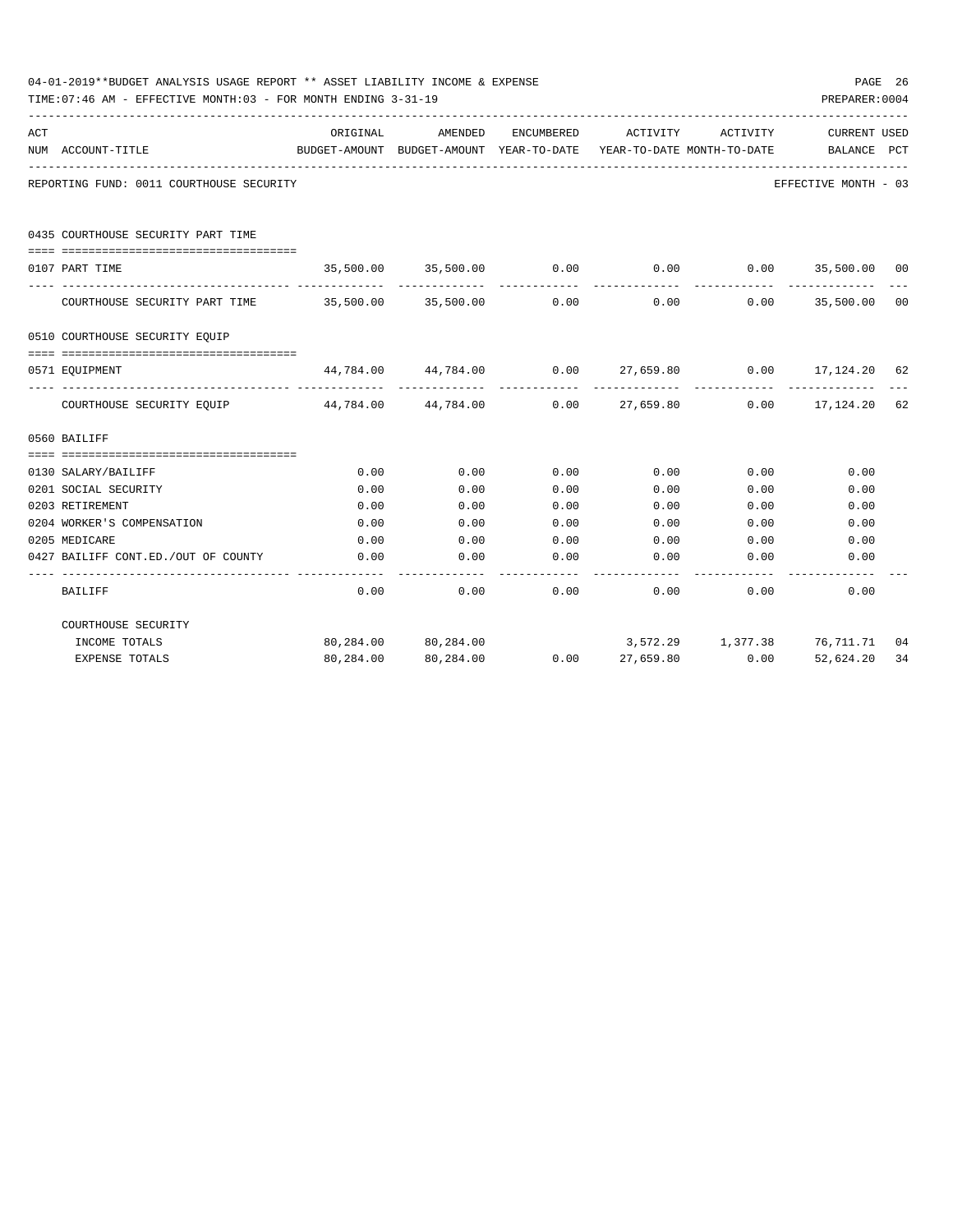|     | 04-01-2019**BUDGET ANALYSIS USAGE REPORT ** ASSET LIABILITY INCOME & EXPENSE<br>TIME: 07:46 AM - EFFECTIVE MONTH: 03 - FOR MONTH ENDING 3-31-19 |                     |                                                     |                 |                                        |                                        | PAGE 27<br>PREPARER: 0004          |                |
|-----|-------------------------------------------------------------------------------------------------------------------------------------------------|---------------------|-----------------------------------------------------|-----------------|----------------------------------------|----------------------------------------|------------------------------------|----------------|
| ACT | NUM ACCOUNT-TITLE                                                                                                                               | ORIGINAL            | AMENDED<br>BUDGET-AMOUNT BUDGET-AMOUNT YEAR-TO-DATE | ENCUMBERED      | ACTIVITY<br>YEAR-TO-DATE MONTH-TO-DATE | ACTIVITY                               | <b>CURRENT USED</b><br>BALANCE PCT |                |
|     | REPORTING FUND: 0012 CO.CLK.VITAL STAT.FEE                                                                                                      |                     |                                                     |                 |                                        |                                        | EFFECTIVE MONTH - 03               |                |
|     | 0102 A/P CLEARING                                                                                                                               |                     |                                                     |                 |                                        |                                        |                                    |                |
|     | 0100 A/P CLEARING                                                                                                                               |                     |                                                     |                 | 0.00                                   | 0.00                                   | 0.00                               |                |
|     | A/P CLEARING                                                                                                                                    |                     |                                                     |                 | 0.00                                   | 0.00                                   | 0.00                               |                |
|     | 0103 CASH                                                                                                                                       |                     |                                                     |                 |                                        |                                        |                                    |                |
|     | 0100 CO.CLK.VITAL STAT.-COMB.FUNDS CKIN                                                                                                         |                     |                                                     |                 |                                        | 1,806.26- 94.56 3,953.41               |                                    |                |
|     | CASH                                                                                                                                            |                     |                                                     |                 |                                        | . <u>.</u><br>1,806.26- 94.56 3,953.41 |                                    |                |
|     | 0120 RECEIVABLES                                                                                                                                |                     |                                                     |                 |                                        |                                        |                                    |                |
|     |                                                                                                                                                 |                     |                                                     |                 |                                        |                                        |                                    |                |
|     | 0313 DUE FROM OTHER FUNDS                                                                                                                       |                     |                                                     |                 | 0.00                                   | 0.00                                   | 84.00                              |                |
|     | RECEIVABLES                                                                                                                                     |                     |                                                     |                 | 0.00                                   | 0.00                                   | 84.00                              |                |
|     | 0200 SYSTEM ADDED LIABILITY DEPARTMENT                                                                                                          |                     |                                                     |                 |                                        |                                        |                                    |                |
|     | 0910 SYSTEM ADDED LIABILITY LINE-ITEM                                                                                                           |                     |                                                     |                 | 0.00                                   | 0.00<br>---------                      | 0.00                               |                |
|     | SYSTEM ADDED LIABILITY DEPARTMENT                                                                                                               |                     |                                                     |                 | 0.00                                   | 0.00                                   | 0.00                               |                |
|     | 0271 EQUITY ACCOUNT                                                                                                                             |                     |                                                     |                 |                                        |                                        |                                    |                |
|     | 0200 EQUITY ACCOUNT                                                                                                                             |                     |                                                     |                 | 0.00                                   | 0.00                                   | 5,843.67                           |                |
|     | EQUITY ACCOUNT                                                                                                                                  |                     |                                                     |                 | 0.00                                   | 0.00                                   | 5,843.67                           |                |
|     | 0300 CASH                                                                                                                                       |                     |                                                     |                 |                                        |                                        |                                    |                |
|     | 0112 BEGINNING CASH BALANCE                                                                                                                     | 3,500.00            | 3,500.00                                            |                 | 0.00                                   | $0.00$ 3,500.00                        |                                    | 0 <sup>0</sup> |
|     |                                                                                                                                                 |                     |                                                     |                 |                                        |                                        |                                    |                |
|     | CASH                                                                                                                                            |                     | 3,500.00 3,500.00 0.00                              |                 | 0.00                                   | 0.00                                   | 3,500.00 00                        |                |
|     | 0360 INTEREST EARNINGS                                                                                                                          |                     |                                                     |                 |                                        |                                        |                                    |                |
|     | 0100 INTEREST EARNINGS                                                                                                                          | 0.00                | 0.00                                                |                 | 4.20                                   | 0.56                                   | $4.20+$                            |                |
|     |                                                                                                                                                 | $- - - - -$<br>0.00 | ----------<br>0.00                                  | 0.00            | 4.20                                   | 0.56                                   | $4.20+$                            |                |
|     | INTEREST EARNINGS                                                                                                                               |                     |                                                     |                 |                                        |                                        |                                    |                |
|     | 0370 MISCELLANEOUS INCOME                                                                                                                       |                     |                                                     |                 |                                        |                                        |                                    |                |
|     | 0134 CO. CLK. VITAL STAT. FEE                                                                                                                   | 500.00              | 500.00                                              |                 | 175.00                                 |                                        | 94.00 325.00 35                    |                |
|     | MISCELLANEOUS INCOME                                                                                                                            |                     | 500.00<br>500.00                                    | 0.00            |                                        | 175.00 94.00                           | 325.00                             | 35             |
|     | 0403 CO.CLK. VITAL STATS.                                                                                                                       |                     |                                                     |                 |                                        |                                        |                                    |                |
|     | 0310 OFFICE SUPPLIES                                                                                                                            | 3,000.00            |                                                     | 2,830.72 310.00 | 715.50                                 |                                        | $0.00$ 1,805.22 36                 |                |
|     | 0427 OUT OF COUNTY TRAVEL                                                                                                                       | 1,000.00            | 1,169.28                                            |                 | $0.00$ 1,269.96                        | 0.00                                   | 100.68- 109                        |                |
|     | 0574 COMPUTER EQUIPMENT                                                                                                                         | 0.00                | 0.00                                                | 0.00            | 0.00                                   | 0.00                                   | 0.00                               |                |
|     | ---- -----------------<br>---------------- --------------<br>CO.CLK. VITAL STATS.                                                               | 4,000.00            | 4,000.00                                            | 310.00          | 1,985.46                               | 0.00                                   | 1,704.54                           | 57             |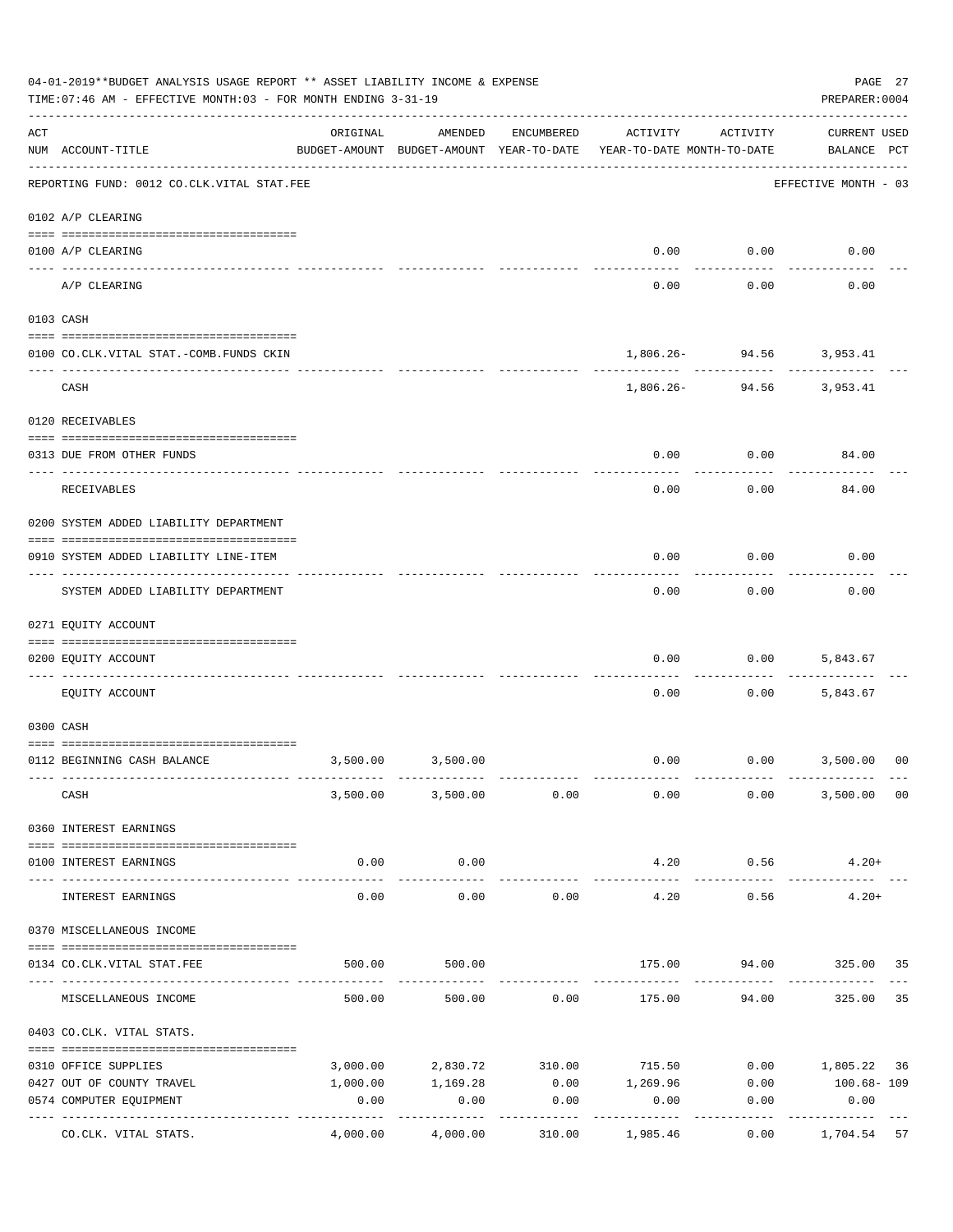| PAGE 28<br>04-01-2019**BUDGET ANALYSIS USAGE REPORT ** ASSET LIABILITY INCOME & EXPENSE<br>TIME: 07:46 AM - EFFECTIVE MONTH: 03 - FOR MONTH ENDING 3-31-19<br>PREPARER: 0004 |                           |                          |                            |                    |                                        |                                |            |  |  |
|------------------------------------------------------------------------------------------------------------------------------------------------------------------------------|---------------------------|--------------------------|----------------------------|--------------------|----------------------------------------|--------------------------------|------------|--|--|
| ACT<br>NUM ACCOUNT-TITLE                                                                                                                                                     | ORIGINAL<br>BUDGET-AMOUNT | AMENDED<br>BUDGET-AMOUNT | ENCUMBERED<br>YEAR-TO-DATE | ACTIVITY           | ACTIVITY<br>YEAR-TO-DATE MONTH-TO-DATE | <b>CURRENT USED</b><br>BALANCE | PCT        |  |  |
| REPORTING FUND: 0012 CO.CLK.VITAL STAT.FEE                                                                                                                                   |                           |                          |                            |                    |                                        | EFFECTIVE MONTH - 03           |            |  |  |
| CO. CLK. VITAL STAT. FEE<br>INCOME TOTALS<br>EXPENSE TOTALS                                                                                                                  | 4,000.00<br>4,000.00      | 4,000.00<br>4,000.00     | 310.00                     | 179.20<br>1,985.46 | 94.56<br>0.00                          | 3,820.80<br>1,704.54           | - 04<br>57 |  |  |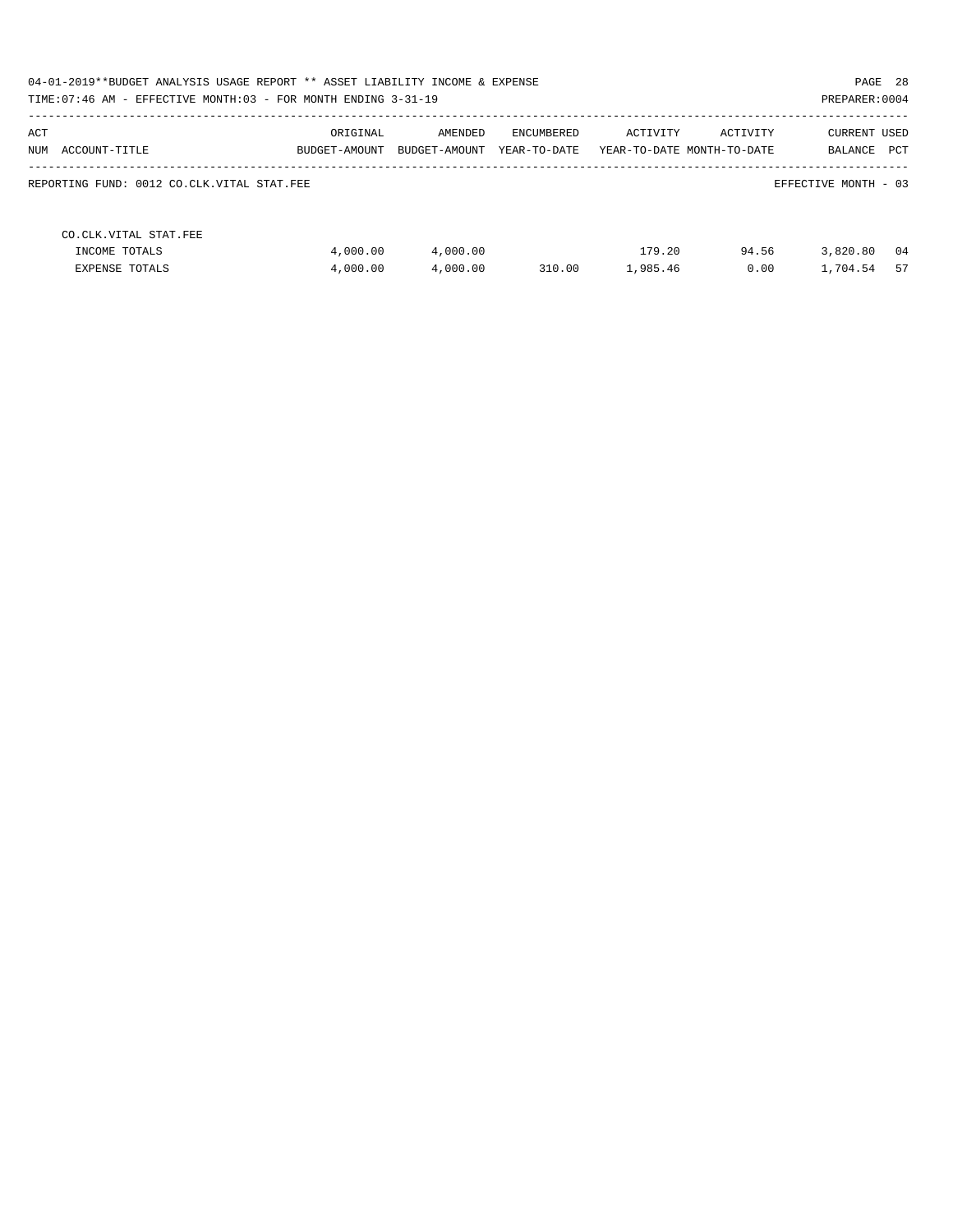|                    | 04-01-2019**BUDGET ANALYSIS USAGE REPORT ** ASSET LIABILITY INCOME & EXPENSE<br>TIME: 07:46 AM - EFFECTIVE MONTH: 03 - FOR MONTH ENDING 3-31-19 |                                                      |                   |            |                                        |           | PAGE 29<br>PREPARER: 0004          |
|--------------------|-------------------------------------------------------------------------------------------------------------------------------------------------|------------------------------------------------------|-------------------|------------|----------------------------------------|-----------|------------------------------------|
| $\mathop{\rm ACT}$ | NUM ACCOUNT-TITLE                                                                                                                               | ORIGINAL<br>BUDGET-AMOUNT BUDGET-AMOUNT YEAR-TO-DATE | AMENDED           | ENCUMBERED | ACTIVITY<br>YEAR-TO-DATE MONTH-TO-DATE | ACTIVITY  | <b>CURRENT USED</b><br>BALANCE PCT |
|                    | REPORTING FUND: 0013 BAIL BONDS TRUST FUND                                                                                                      |                                                      |                   |            |                                        |           | EFFECTIVE MONTH - 03               |
|                    | 0102 A/P CLEARING                                                                                                                               |                                                      |                   |            |                                        |           |                                    |
|                    | 0100 A/P CLEARING                                                                                                                               |                                                      |                   |            | 0.00                                   | 0.00      | 0.00                               |
|                    | ---- --------<br>A/P CLEARING                                                                                                                   |                                                      |                   |            | 0.00                                   | 0.00      | 0.00                               |
|                    | 0103 CASH                                                                                                                                       |                                                      |                   |            |                                        |           |                                    |
|                    |                                                                                                                                                 |                                                      |                   |            |                                        |           |                                    |
|                    | 0113 SURETY BAIL BOND FEE                                                                                                                       |                                                      |                   |            | 120.00                                 | 750.00    | 5,040.00                           |
|                    | CASH                                                                                                                                            |                                                      |                   |            | 120.00                                 | 750.00    | 5,040.00                           |
|                    | 0207 DUE TO FUND                                                                                                                                |                                                      |                   |            |                                        |           |                                    |
|                    | 0097 DUE TO OTHER GOVERNMENTS                                                                                                                   |                                                      |                   |            | 0.00                                   |           | 0.00<br>5,100.00                   |
|                    |                                                                                                                                                 |                                                      |                   |            |                                        |           |                                    |
|                    | DUE TO FUND                                                                                                                                     |                                                      |                   |            | 0.00                                   | 0.00      | 5,100.00                           |
|                    | 0271 EQUITY ACCOUNT                                                                                                                             |                                                      |                   |            |                                        |           |                                    |
|                    | 0200 EQUITY ACCOUNT                                                                                                                             |                                                      |                   |            | 0.00                                   | 0.00      | 180.00-                            |
|                    | EQUITY ACCOUNT                                                                                                                                  |                                                      |                   |            | 0.00                                   | 0.00      | 180.00-                            |
|                    | 0300 CASH                                                                                                                                       |                                                      |                   |            |                                        |           |                                    |
|                    | 0113 BEGINNING CASH BALANCE                                                                                                                     | 0.00                                                 | 0.00              |            | 0.00                                   | 0.00      | 0.00                               |
|                    | --------------------------- --<br>CASH                                                                                                          | 0.00                                                 | 0.00              | 0.00       | 0.00                                   | 0.00      | 0.00                               |
|                    | 0345 BONDS                                                                                                                                      |                                                      |                   |            |                                        |           |                                    |
|                    | 0113 SURETY BAIL BOND FEE                                                                                                                       | 4,000.00                                             | 4,000.00          |            |                                        |           | 3,435.00 750.00 565.00<br>86       |
|                    | <b>BONDS</b>                                                                                                                                    |                                                      | 4,000.00 4,000.00 | 0.00       | 3,435.00                               | 750.00    | 565.00<br>86                       |
|                    | 0370 MISCELLANEOUS                                                                                                                              |                                                      |                   |            |                                        |           |                                    |
|                    | 0130 REFUNDS & MISCELLANEOUS                                                                                                                    | 0.00                                                 | 0.00              |            | 0.00                                   | 0.00      | 0.00                               |
|                    | 0132 TEMPORARY BOND SECURITY                                                                                                                    | 0.00                                                 | 0.00              |            | 0.00                                   | 0.00      | 0.00                               |
|                    |                                                                                                                                                 |                                                      | .                 |            |                                        | --------- |                                    |
|                    | MISCELLANEOUS                                                                                                                                   | 0.00                                                 | 0.00              | 0.00       | 0.00                                   | 0.00      | 0.00                               |
|                    | 0498 BAIL BOND FEE EXPENSE                                                                                                                      |                                                      |                   |            |                                        |           |                                    |
|                    | 0489 10% TO STATE COMPTROLLER                                                                                                                   |                                                      | 4,000.00 4,000.00 |            | $0.00$ 3,315.00                        | 0.00      | 685.00<br>83                       |
|                    | BAIL BOND FEE EXPENSE                                                                                                                           | 4,000.00                                             | 4,000.00          | 0.00       | 3,315.00                               | 0.00      | 83<br>685.00                       |
|                    | BAIL BONDS TRUST FUND                                                                                                                           |                                                      |                   |            |                                        |           |                                    |
|                    | INCOME TOTALS                                                                                                                                   | 4,000.00                                             | 4,000.00          |            | 3,435.00                               | 750.00    | 565.00<br>86                       |
|                    | EXPENSE TOTALS                                                                                                                                  | 4,000.00                                             | 4,000.00          | 0.00       | 3,315.00                               | 0.00      | 685.00<br>83                       |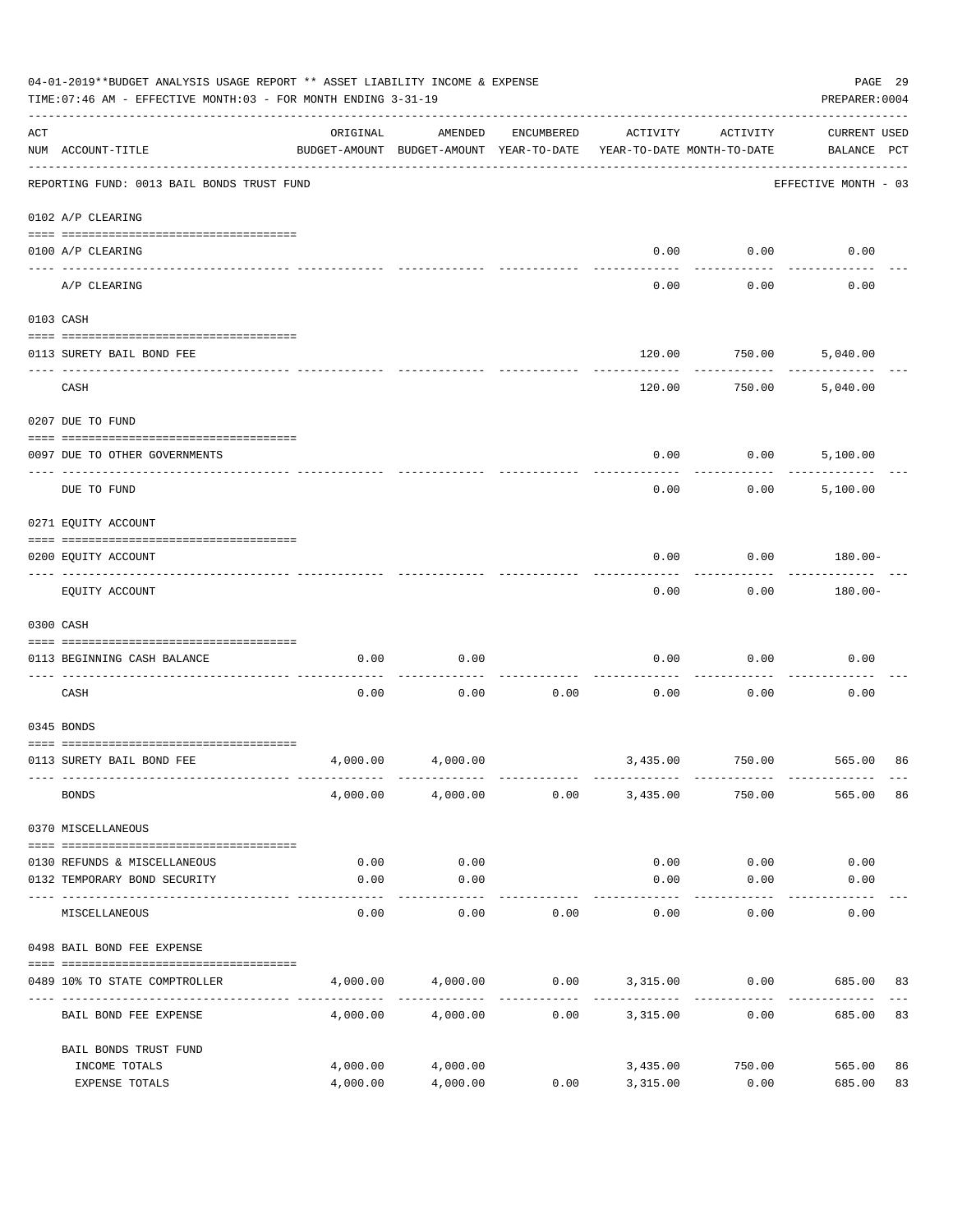|     | 04-01-2019**BUDGET ANALYSIS USAGE REPORT ** ASSET LIABILITY INCOME & EXPENSE<br>TIME: 07:46 AM - EFFECTIVE MONTH: 03 - FOR MONTH ENDING 3-31-19 |          |                                                     |                 |                                        |                     | PREPARER: 0004                     | PAGE 30                 |
|-----|-------------------------------------------------------------------------------------------------------------------------------------------------|----------|-----------------------------------------------------|-----------------|----------------------------------------|---------------------|------------------------------------|-------------------------|
| ACT | NUM ACCOUNT-TITLE                                                                                                                               | ORIGINAL | AMENDED<br>BUDGET-AMOUNT BUDGET-AMOUNT YEAR-TO-DATE | ENCUMBERED      | ACTIVITY<br>YEAR-TO-DATE MONTH-TO-DATE | ACTIVITY            | <b>CURRENT USED</b><br>BALANCE PCT |                         |
|     | REPORTING FUND: 0014 JUSTICE CT. BLDG. SECURITY                                                                                                 |          |                                                     |                 |                                        |                     | EFFECTIVE MONTH - 03               |                         |
|     | 0102 A/P CLEARING                                                                                                                               |          |                                                     |                 |                                        |                     |                                    |                         |
|     | 0100 A/P CLEARING                                                                                                                               |          |                                                     |                 | 0.00                                   | 0.00                | 0.00                               |                         |
|     | ---- ---------<br>A/P CLEARING                                                                                                                  |          |                                                     |                 | 0.00                                   | 0.00                | 0.00                               |                         |
|     | 0103 CASH                                                                                                                                       |          |                                                     |                 |                                        |                     |                                    |                         |
|     | 0100 JUST.CT.BLDG.SEC.-COMB.FUNDS CKING                                                                                                         |          |                                                     |                 | 193.32                                 |                     | $0.00$ 17,326.15                   |                         |
|     | CASH                                                                                                                                            |          |                                                     |                 |                                        | 193.32<br>0.00      | 17,326.15                          |                         |
|     | 0120 RECEIVABLES                                                                                                                                |          |                                                     |                 |                                        |                     |                                    |                         |
|     | 0313 DUE FROM OTHER FUNDS                                                                                                                       |          |                                                     |                 | 0.00                                   | 0.00                | 66.77                              |                         |
|     | RECEIVABLES                                                                                                                                     |          |                                                     |                 | 0.00                                   | 0.00                | 66.77                              |                         |
|     | 0200 SYSTEM ADDED LIABILITY DEPT.                                                                                                               |          |                                                     |                 |                                        |                     |                                    |                         |
|     | 0910 SYSTEM ADDED LIABILITY LINE-ITEM                                                                                                           |          |                                                     |                 | 0.00                                   | 0.00                | 0.00                               |                         |
|     | SYSTEM ADDED LIABILITY DEPT.                                                                                                                    |          |                                                     |                 | 0.00                                   | 0.00                | 0.00                               |                         |
|     | 0271 EQUITY ACCOUNT                                                                                                                             |          |                                                     |                 |                                        |                     |                                    |                         |
|     | 0200 EQUITY ACCOUNT                                                                                                                             |          |                                                     |                 | 0.00                                   | 0.00                | 17,199.60<br>--------              |                         |
|     | EQUITY ACCOUNT                                                                                                                                  |          |                                                     |                 | 0.00                                   | 0.00                | 17,199.60                          |                         |
|     | 0300 CASH                                                                                                                                       |          |                                                     |                 |                                        |                     |                                    |                         |
|     | 0114 BEGINNING CASH                                                                                                                             | 2,850.00 | 2,850.00                                            |                 | 0.00                                   |                     | 0.00<br>2,850.00                   | 0 <sup>0</sup>          |
|     | CASH                                                                                                                                            | 2,850.00 | 2,850.00                                            | 0.00            | 0.00                                   | 0.00                | 2,850.00 00                        |                         |
|     | 0370 MISCELLANEOUS INCOME                                                                                                                       |          |                                                     |                 |                                        |                     |                                    |                         |
|     | 0455 JP1 SECURITY FEE                                                                                                                           | 300.00   | 300.00                                              |                 | 120.29                                 | 0.00                | 179.71                             | 40                      |
|     | 0456 JP2 SECURITY FEE                                                                                                                           | 150.00   | 150.00                                              |                 | 10.00                                  | 0.00                | 140.00                             | 07                      |
|     | 0457 JP3 SECURITY FEE                                                                                                                           | 200.00   | 200.00<br>-----------                               |                 | 63.03<br>-----------                   | 0.00<br>$- - - - -$ | 136.97<br>-----------              | 32<br>$---$             |
|     | MISCELLANEOUS INCOME                                                                                                                            | 650.00   | 650.00                                              | 0.00            | 193.32                                 | 0.00                | 456.68                             | 30                      |
|     | 0435 JUSTICE CT.BLDG.EXP.                                                                                                                       |          |                                                     |                 |                                        |                     |                                    |                         |
|     | 0320 JP1 SECURITY EXPENSE                                                                                                                       |          | 1,000.00 1,000.00                                   | 0.00            | 0.00                                   |                     | 0.00 1,000.00                      | 0 <sub>0</sub>          |
|     | 0321 JP2 SECURITY EXPENSE                                                                                                                       | 1,000.00 | 1,000.00                                            | 0.00            | 0.00                                   | 0.00                | 1,000.00                           | 0 <sub>0</sub>          |
|     | 0322 JP3 SECURITY EXPENSE                                                                                                                       | 1,500.00 | 1,500.00<br>-----------                             | 0.00<br>------- | 0.00                                   | 0.00                | 1,500.00                           | 0 <sub>0</sub><br>$---$ |
|     | JUSTICE CT.BLDG.EXP.                                                                                                                            | 3,500.00 | 3,500.00                                            | 0.00            | 0.00                                   | 0.00                | 3,500.00 00                        |                         |
|     | JUSTICE CT. BLDG. SECURITY                                                                                                                      |          |                                                     |                 |                                        |                     |                                    |                         |
|     | INCOME TOTALS                                                                                                                                   |          | 3,500.00 3,500.00                                   |                 | 193.32                                 |                     | 0.00<br>3,306.68                   | 06                      |
|     | EXPENSE TOTALS                                                                                                                                  | 3,500.00 | 3,500.00                                            | 0.00            | 0.00                                   | 0.00                | 3,500.00                           | 0 <sub>0</sub>          |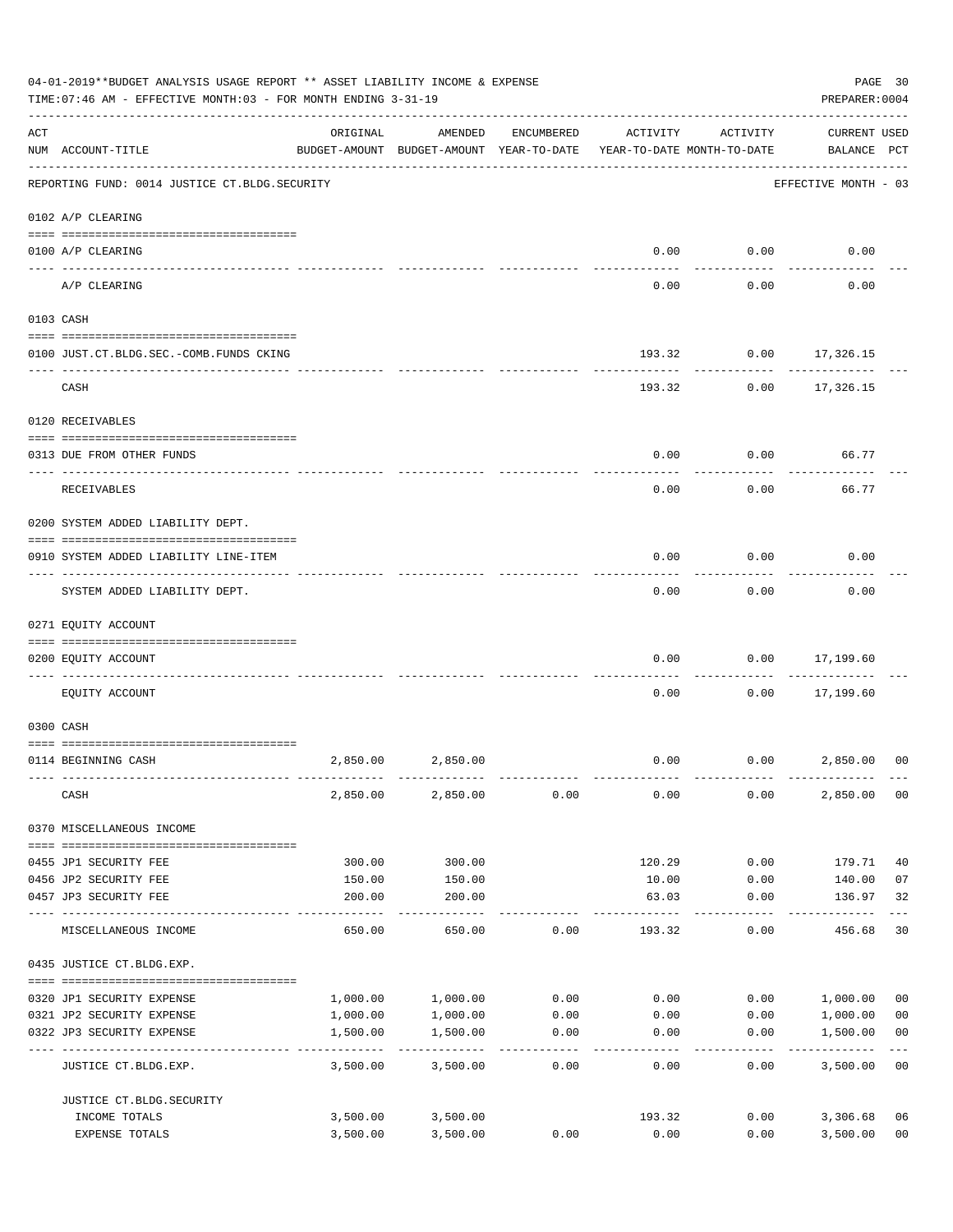|     | 04-01-2019**BUDGET ANALYSIS USAGE REPORT ** ASSET LIABILITY INCOME & EXPENSE<br>TIME: 07:46 AM - EFFECTIVE MONTH: 03 - FOR MONTH ENDING 3-31-19 |          |                                                     |            |                                        |                   | PREPARER: 0004                  | PAGE 31        |
|-----|-------------------------------------------------------------------------------------------------------------------------------------------------|----------|-----------------------------------------------------|------------|----------------------------------------|-------------------|---------------------------------|----------------|
| ACT | NUM ACCOUNT-TITLE                                                                                                                               | ORIGINAL | AMENDED<br>BUDGET-AMOUNT BUDGET-AMOUNT YEAR-TO-DATE | ENCUMBERED | ACTIVITY<br>YEAR-TO-DATE MONTH-TO-DATE | ACTIVITY          | CURRENT USED<br>BALANCE PCT     |                |
|     | REPORTING FUND: 0016 CO.JUDGE EXCESS SUPP.                                                                                                      |          |                                                     |            |                                        |                   | EFFECTIVE MONTH - 03            |                |
|     | 0102 A/P CLEARING                                                                                                                               |          |                                                     |            |                                        |                   |                                 |                |
|     | 0100 A/P CLEARING                                                                                                                               |          |                                                     |            | 0.00                                   | 0.00              | 0.00                            |                |
|     | A/P CLEARING                                                                                                                                    |          |                                                     |            | -----<br>0.00                          | ---------<br>0.00 | 0.00                            |                |
|     | 0103 CASH                                                                                                                                       |          |                                                     |            |                                        |                   |                                 |                |
|     | 0100 CO.JUDGE EXCESS SUPP.-COMB.FUND CK                                                                                                         |          |                                                     |            | 0.00                                   |                   | $0.00$ 17,624.67                |                |
|     | CASH                                                                                                                                            |          |                                                     |            | 0.00                                   |                   | $0.00$ 17,624.67                |                |
|     | 0200 SYSTEM ADDED LIABILITY DEPARTMENT                                                                                                          |          |                                                     |            |                                        |                   |                                 |                |
|     | 0910 SYSTEM ADDED LIABILITY LINE-ITEM                                                                                                           |          |                                                     |            | 0.00                                   | 0.00              | 0.00                            |                |
|     | SYSTEM ADDED LIABILITY DEPARTMENT                                                                                                               |          |                                                     |            | 0.00                                   | 0.00              | 0.00                            |                |
|     | 0271 EQUITY ACCOUNT                                                                                                                             |          |                                                     |            |                                        |                   |                                 |                |
|     | 0200 EQUITY ACCOUNT                                                                                                                             |          |                                                     |            | 0.00                                   | ---------         | $0.00$ 17,624.67<br>----------- |                |
|     | EQUITY ACCOUNT                                                                                                                                  |          |                                                     |            | 0.00                                   |                   | $0.00$ 17,624.67                |                |
|     | 0300 CASH                                                                                                                                       |          |                                                     |            |                                        |                   |                                 |                |
|     | 0116 BEGINNING CASH BALANCE<br>----------------------------                                                                                     | 1,000.00 | 1,000.00                                            |            | 0.00                                   |                   | 0.00 1,000.00                   | 00             |
|     | CASH                                                                                                                                            |          | 1,000.00 1,000.00                                   | 0.00       | 0.00                                   | 0.00              | 1,000.00 00                     |                |
|     | 0370 MISCELLANEOUS INCOME                                                                                                                       |          |                                                     |            |                                        |                   |                                 |                |
|     | 0149 CO. JUDGE EXCESS SUPP.                                                                                                                     | 500.00   | 500.00                                              |            | 0.00                                   |                   | $0.00$ 500.00 00                |                |
|     | MISCELLANEOUS INCOME                                                                                                                            | 500.00   | 500.00                                              | 0.00       | 0.00                                   | 0.00              | 500.00                          | 00             |
|     | 0400 CO. JUDGE EXCESS SUPP.                                                                                                                     |          |                                                     |            |                                        |                   |                                 |                |
|     | 0310 OFFICE SUPPLIES                                                                                                                            | 300.00   | 300.00                                              | 0.00       | 0.00                                   | 0.00              | 300.00                          | 0 <sub>0</sub> |
|     | 0427 OUT OF COUNTY TRAVEL                                                                                                                       | 500.00   | 500.00                                              | 0.00       | 0.00                                   | 0.00              | 500.00                          | 0 <sub>0</sub> |
|     | 0572 OFFICE EQUIPMENT                                                                                                                           | 400.00   | 400.00                                              | 0.00       | 0.00                                   | 0.00              | 400.00                          | 0 <sub>0</sub> |
|     | 0590 COUNTY JUDGE BOOKS                                                                                                                         | 300.00   | 300.00                                              | 0.00       | 0.00                                   | 0.00              | 300.00                          | 0 <sub>0</sub> |
|     | CO. JUDGE EXCESS SUPP.                                                                                                                          | 1,500.00 | 1,500.00                                            | 0.00       | 0.00                                   | 0.00              | 1,500.00                        | 0 <sub>0</sub> |
|     | CO.JUDGE EXCESS SUPP.                                                                                                                           |          |                                                     |            |                                        |                   |                                 |                |
|     | INCOME TOTALS                                                                                                                                   | 1,500.00 | 1,500.00                                            |            | 0.00                                   | 0.00              | 1,500.00                        | 0 <sub>0</sub> |
|     | EXPENSE TOTALS                                                                                                                                  | 1,500.00 | 1,500.00                                            | 0.00       | 0.00                                   | 0.00              | 1,500.00                        | 0 <sub>0</sub> |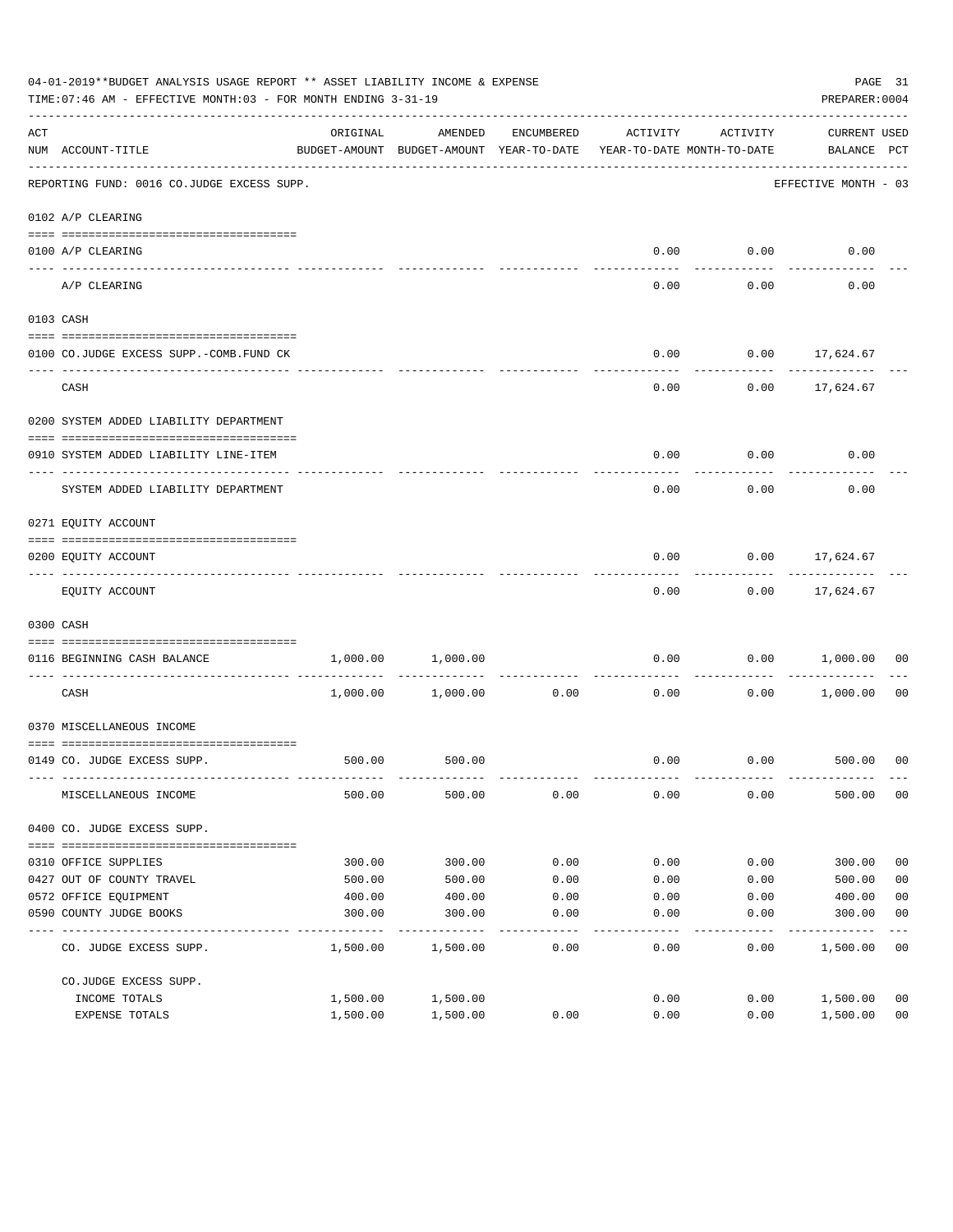|                    | 04-01-2019**BUDGET ANALYSIS USAGE REPORT ** ASSET LIABILITY INCOME & EXPENSE<br>TIME: 07:46 AM - EFFECTIVE MONTH: 03 - FOR MONTH ENDING 3-31-19 |                                                                                 |                      |            |                                    |                             |                                    |                      |  |
|--------------------|-------------------------------------------------------------------------------------------------------------------------------------------------|---------------------------------------------------------------------------------|----------------------|------------|------------------------------------|-----------------------------|------------------------------------|----------------------|--|
| $\mathop{\rm ACT}$ | NUM ACCOUNT-TITLE                                                                                                                               | ORIGINAL<br>BUDGET-AMOUNT BUDGET-AMOUNT YEAR-TO-DATE YEAR-TO-DATE MONTH-TO-DATE | AMENDED              | ENCUMBERED | ACTIVITY                           | ACTIVITY                    | <b>CURRENT USED</b><br>BALANCE PCT |                      |  |
|                    | REPORTING FUND: 0017 PROBATE JUDGES EDUCATION                                                                                                   |                                                                                 |                      |            |                                    |                             | EFFECTIVE MONTH - 03               |                      |  |
|                    | 0102 A/P CLEARING                                                                                                                               |                                                                                 |                      |            |                                    |                             |                                    |                      |  |
|                    | 0100 A/P CLEARING                                                                                                                               |                                                                                 |                      |            | 0.00                               | 0.00                        | 0.00                               |                      |  |
|                    | ---- -------<br>A/P CLEARING                                                                                                                    |                                                                                 |                      |            | 0.00                               | 0.00                        | 0.00                               |                      |  |
|                    | 0103 CASH                                                                                                                                       |                                                                                 |                      |            |                                    |                             |                                    |                      |  |
|                    | 0100 PROB.JUDGES ED.-COMB. FUNDS CKING                                                                                                          |                                                                                 |                      |            | 885.33                             |                             | 65.00 4,812.50                     |                      |  |
|                    | CASH                                                                                                                                            |                                                                                 |                      |            | 885.33                             | ---------<br>65.00          | ------------<br>4,812.50           |                      |  |
|                    | 0120 RECEIVABLES                                                                                                                                |                                                                                 |                      |            |                                    |                             |                                    |                      |  |
|                    | 0313 DUE FROM OTHER FUNDS                                                                                                                       |                                                                                 |                      |            | 0.00                               |                             | 0.00<br>25.00                      |                      |  |
|                    | RECEIVABLES                                                                                                                                     |                                                                                 |                      |            | 0.00                               | 0.00                        | 25.00                              |                      |  |
|                    | 0271 EQUITY ACCOUNT                                                                                                                             |                                                                                 |                      |            |                                    |                             |                                    |                      |  |
|                    | 0200 EQUITY ACCOUNT                                                                                                                             |                                                                                 |                      |            | 0.00                               |                             | $0.00$ 3,952.17                    |                      |  |
|                    | EQUITY ACCOUNT                                                                                                                                  |                                                                                 |                      |            | 0.00                               |                             | $0.00$ 3,952.17                    |                      |  |
|                    | 0300 CASH                                                                                                                                       |                                                                                 |                      |            |                                    |                             |                                    |                      |  |
|                    | 0117 BEGINNING CASH BALANCE                                                                                                                     | 1,000.00                                                                        | 1,000.00             |            | 0.00                               | 0.00                        | 1,000.00                           | 00                   |  |
|                    | CASH                                                                                                                                            |                                                                                 | 1,000.00 1,000.00    | 0.00       | ------------ -------------<br>0.00 | . _ _ _ _ _ _ _ _ _<br>0.00 | 1,000.00                           | 00                   |  |
|                    | 0340 FEES OF OFFICE                                                                                                                             |                                                                                 |                      |            |                                    |                             |                                    |                      |  |
|                    | 0131 PROBATE JUDGES EDUCATION                                                                                                                   |                                                                                 | 600.00 600.00        |            |                                    |                             | 110.00 65.00 490.00 18             |                      |  |
|                    | FEES OF OFFICE                                                                                                                                  | 600.00                                                                          | 600.00               | 0.00       | 110.00                             | 65.00                       | 490.00 18                          |                      |  |
|                    | 0370 MISCELLANEOUS                                                                                                                              |                                                                                 |                      |            |                                    |                             |                                    |                      |  |
|                    | 0130 REFUNDS & MISCELLANEOUS                                                                                                                    | 0.00                                                                            | 0.00                 |            | 775.33                             | 0.00                        | $775.33+$                          |                      |  |
|                    | MISCELLANEOUS                                                                                                                                   | 0.00                                                                            | -----------<br>0.00  | 0.00       | 775.33                             | 0.00                        | $775.33+$                          |                      |  |
|                    | 0400 PROBATE JUDGES EDUCATION                                                                                                                   |                                                                                 |                      |            |                                    |                             |                                    |                      |  |
|                    | 0427 OUT OF COUNTY TRAVEL                                                                                                                       | 1,600.00                                                                        | 1,600.00             | 0.00       | 0.00                               |                             | $0.00$ 1,600.00 00                 |                      |  |
|                    | PROBATE JUDGES EDUCATION                                                                                                                        |                                                                                 | 1,600.00 1,600.00    | 0.00       | 0.00                               |                             | 0.00<br>1,600.00                   | 0 <sub>0</sub>       |  |
|                    | PROBATE JUDGES EDUCATION                                                                                                                        |                                                                                 |                      |            |                                    |                             |                                    |                      |  |
|                    | INCOME TOTALS<br>EXPENSE TOTALS                                                                                                                 | 1,600.00<br>1,600.00                                                            | 1,600.00<br>1,600.00 | 0.00       | 885.33<br>0.00                     | 65.00<br>0.00               | 714.67<br>1,600.00                 | 55<br>0 <sub>0</sub> |  |
|                    |                                                                                                                                                 |                                                                                 |                      |            |                                    |                             |                                    |                      |  |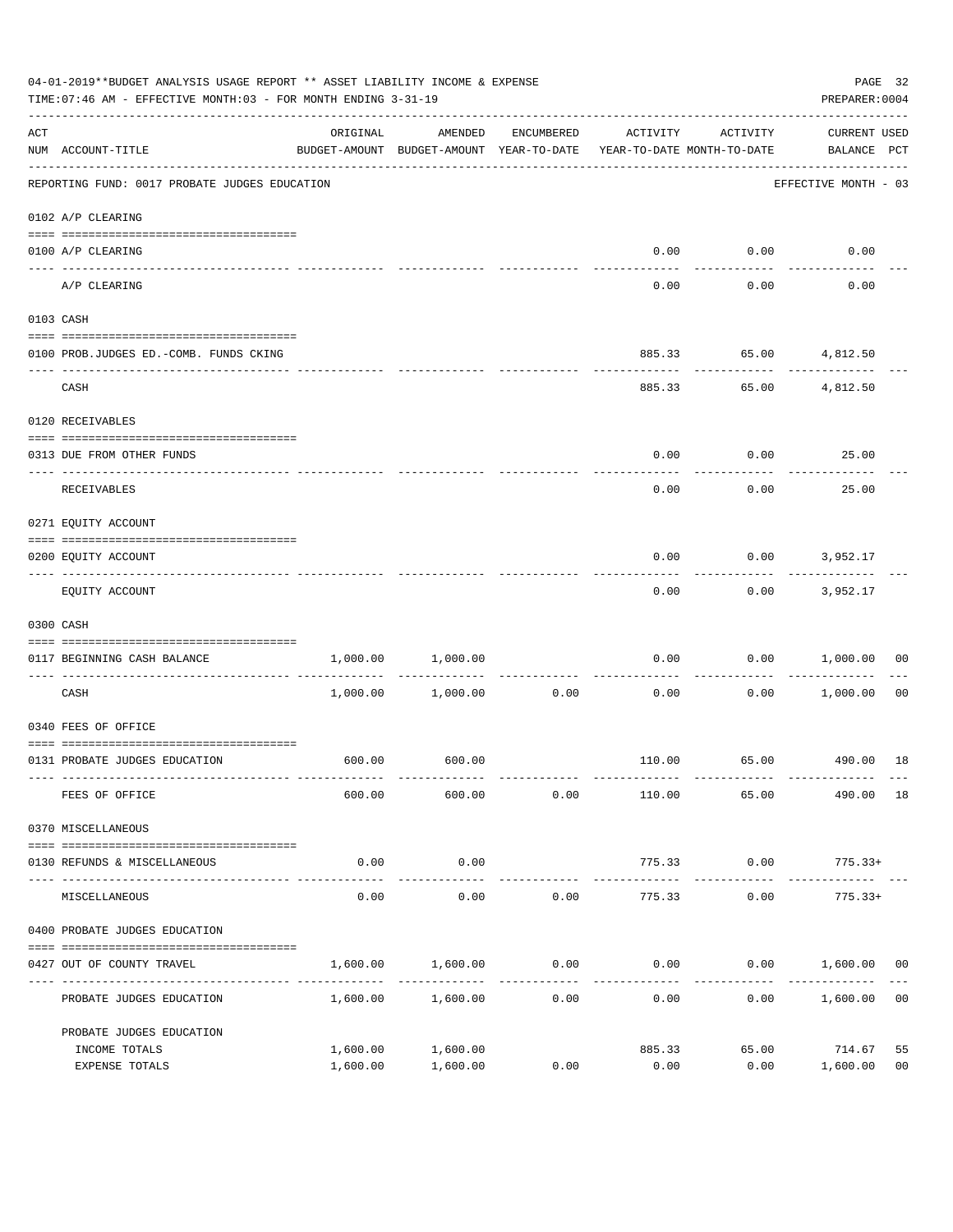| 04-01-2019**BUDGET ANALYSIS USAGE REPORT ** ASSET LIABILITY INCOME & EXPENSE<br>PAGE 33<br>TIME: 07:46 AM - EFFECTIVE MONTH: 03 - FOR MONTH ENDING 3-31-19<br>PREPARER: 0004 |                                             |           |                                                     |            |                                        |                               |                                    |  |  |
|------------------------------------------------------------------------------------------------------------------------------------------------------------------------------|---------------------------------------------|-----------|-----------------------------------------------------|------------|----------------------------------------|-------------------------------|------------------------------------|--|--|
| ACT                                                                                                                                                                          | NUM ACCOUNT-TITLE                           | ORIGINAL  | AMENDED<br>BUDGET-AMOUNT BUDGET-AMOUNT YEAR-TO-DATE | ENCUMBERED | ACTIVITY<br>YEAR-TO-DATE MONTH-TO-DATE | ACTIVITY                      | <b>CURRENT USED</b><br>BALANCE PCT |  |  |
|                                                                                                                                                                              | REPORTING FUND: 0018 CO.CLERK RECORD MNGMT. |           |                                                     |            |                                        |                               | EFFECTIVE MONTH - 03               |  |  |
|                                                                                                                                                                              | 0100 PAYROLL                                |           |                                                     |            |                                        |                               |                                    |  |  |
|                                                                                                                                                                              | 0100 PAYROLL                                |           |                                                     |            | 0.00                                   | 0.00                          | 0.00                               |  |  |
| ---- ---                                                                                                                                                                     | PAYROLL                                     |           |                                                     |            | 0.00                                   | 0.00                          | 0.00                               |  |  |
|                                                                                                                                                                              | 0102 A/P CLEARING                           |           |                                                     |            |                                        |                               |                                    |  |  |
|                                                                                                                                                                              | 0100 A/P CLEARING                           |           |                                                     |            | 0.00                                   | 0.00                          | 0.00                               |  |  |
|                                                                                                                                                                              | A/P CLEARING                                |           |                                                     |            | 0.00                                   | 0.00                          | 0.00                               |  |  |
|                                                                                                                                                                              | 0103 CASH                                   |           |                                                     |            |                                        |                               |                                    |  |  |
|                                                                                                                                                                              | 0100 CO.CLK.REC.MNGMT.-COMB.FUNDS CKING     |           |                                                     |            |                                        | 18,328.52- 1,858.11 56,887.71 |                                    |  |  |
|                                                                                                                                                                              | ---------------------------------<br>CASH   |           |                                                     |            |                                        | 18,328.52- 1,858.11           | ------------<br>56,887.71          |  |  |
|                                                                                                                                                                              | 0120 RECEIVABLES                            |           |                                                     |            |                                        |                               |                                    |  |  |
|                                                                                                                                                                              | 0313 DUE FROM OTHER FUNDS                   |           |                                                     |            | 0.00                                   | 0.00                          | 6,194.83                           |  |  |
|                                                                                                                                                                              | RECEIVABLES                                 |           |                                                     |            | 0.00                                   | 0.00                          | 6,194.83                           |  |  |
|                                                                                                                                                                              | 0200 SYSTEM ADDED LIABILITY DEPARTMENT      |           |                                                     |            |                                        |                               |                                    |  |  |
|                                                                                                                                                                              | 0150 ACCRUED SALARY PAYABLE                 |           |                                                     |            | 0.00                                   | 0.00                          | 1,123.70                           |  |  |
|                                                                                                                                                                              | 0155 ACCRUED FRINGE BENEFITS                |           |                                                     |            | 0.00                                   | 0.00                          | 629.81                             |  |  |
|                                                                                                                                                                              | 0910 SYSTEM ADDED LIABILITY LINE-ITEM       |           |                                                     |            | 0.00                                   | 0.00                          | 0.00                               |  |  |
|                                                                                                                                                                              | SYSTEM ADDED LIABILITY DEPARTMENT           |           |                                                     |            | 0.00                                   | 0.00                          | 1,753.51                           |  |  |
|                                                                                                                                                                              | 0271 EQUITY ACCOUNT                         |           |                                                     |            |                                        |                               |                                    |  |  |
|                                                                                                                                                                              | 0200 EQUITY ACCOUNT                         |           |                                                     |            | 0.00                                   |                               | $0.00$ 79,657.55                   |  |  |
|                                                                                                                                                                              | EQUITY ACCOUNT                              |           |                                                     |            | 0.00                                   | 0.00                          | 79,657.55                          |  |  |
|                                                                                                                                                                              | 0300 CASH                                   |           |                                                     |            |                                        |                               |                                    |  |  |
|                                                                                                                                                                              | 0118 BEGINNING CASH BALANCE                 |           | 45,808.59 45,808.59                                 |            | 0.00                                   |                               | $0.00$ 45,808.59 00                |  |  |
|                                                                                                                                                                              | CASH                                        | 45,808.59 | 45,808.59 0.00                                      |            | -----<br>0.00                          | 0.00                          | 45,808.59 00                       |  |  |
|                                                                                                                                                                              | 0360 INTEREST EARNINGS                      |           |                                                     |            |                                        |                               |                                    |  |  |
|                                                                                                                                                                              | 0100 INTEREST EARNINGS                      | 0.00      | 0.00                                                |            |                                        | 53.97 7.19                    | $53.97+$                           |  |  |
|                                                                                                                                                                              | INTEREST EARNINGS                           | 0.00      | 0.00                                                | 0.00       | 53.97                                  | 7.19                          | $53.97+$                           |  |  |
|                                                                                                                                                                              | 0370 MISCELLANEOUS INCOME                   |           |                                                     |            |                                        |                               |                                    |  |  |
|                                                                                                                                                                              | 0130 REFUNDS & MISCELLANEOUS                | 0.00      | 0.00                                                |            | 0.00                                   | 0.00                          | 0.00                               |  |  |
|                                                                                                                                                                              | 0133 CO. CLERK PRESERVE REC FEE             | 55,000.00 | 55,000.00                                           |            | 13,248.16                              |                               | 7,250.46 41,751.84<br>24           |  |  |
|                                                                                                                                                                              |                                             |           |                                                     |            |                                        |                               | --------------                     |  |  |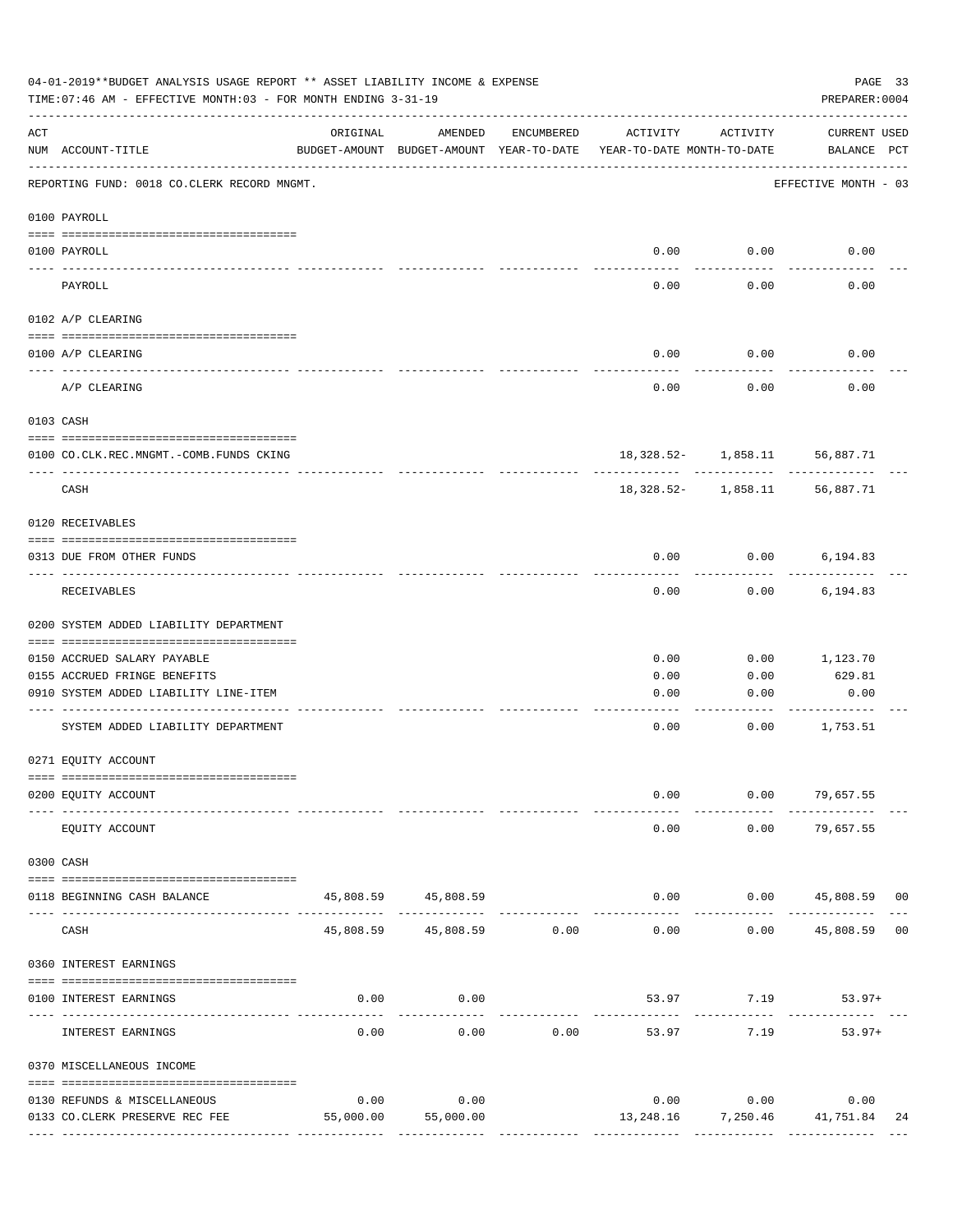| ACT |                                                                                     | ORIGINAL                                                            | AMENDED                                                  | ENCUMBERED | ACTIVITY | ACTIVITY                        | <b>CURRENT USED</b>  |                |
|-----|-------------------------------------------------------------------------------------|---------------------------------------------------------------------|----------------------------------------------------------|------------|----------|---------------------------------|----------------------|----------------|
|     | NUM ACCOUNT-TITLE                                                                   | BUDGET-AMOUNT BUDGET-AMOUNT YEAR-TO-DATE YEAR-TO-DATE MONTH-TO-DATE |                                                          |            |          |                                 | BALANCE PCT          |                |
|     | REPORTING FUND: 0018 CO.CLERK RECORD MNGMT.                                         |                                                                     |                                                          |            |          |                                 | EFFECTIVE MONTH - 03 |                |
|     | MISCELLANEOUS INCOME                                                                |                                                                     | 55,000.00 55,000.00 0.00 13,248.16 7,250.46 41,751.84 24 |            |          |                                 |                      |                |
|     | 0402 CO.CLERK RECORD MNGMT.                                                         |                                                                     |                                                          |            |          |                                 |                      |                |
|     |                                                                                     |                                                                     |                                                          |            |          |                                 |                      |                |
|     | 0103 SALARY ASSISTANT                                                               |                                                                     | 28,364.04 28,364.04 0.00 14,647.46 2,314.84 13,716.58    |            |          |                                 |                      | 52             |
|     | 0107 SALARY TEMP/EXTRA                                                              | 0.00                                                                | 0.00                                                     | 0.00       | 0.00     | 0.00                            | 0.00                 |                |
|     | 0201 SOCIAL SECURITY TAXES                                                          |                                                                     | 1,758.57 1,758.57                                        | 0.00       | 732.06   | 112.92                          | 1,026.51             | 42             |
|     | 0202 GROUP HEALTH INSURANCE                                                         | 11,475.12                                                           | 11,475.12                                                | 0.00       | 5,737.56 | 956.26                          | 5,737.56             | 50             |
|     | 0203 RETIREMENT                                                                     | 3,244.85                                                            | 3, 244, 85                                               | 0.00       |          | 1,678.22 264.12                 | 1,566.63             | 52             |
|     | 0204 WORKERS COMPENSATION                                                           | 119.13                                                              | 119.13                                                   | 0.00       |          | $39.18$ 0.00                    | 79.95                | 33             |
|     | 0205 MEDICARE TAX                                                                   | 411.28                                                              | 411.28                                                   | 0.00       | 171.17   | 26.40                           | 240.11               | 42             |
|     | 0310 OFFICE SUPPLIES                                                                | 800.00                                                              | 800.00                                                   | 0.00       | 0.00     | 0.00                            | 800.00               | 0 <sub>0</sub> |
|     | 0312 IMAGING SYSTEM                                                                 |                                                                     | 51,204.00 51,204.00                                      | 0.00       |          | 8,625.00 1,725.00               | 42,579.00            | 17             |
|     | 0315 COPIER MAINTENANCE                                                             | 435.60                                                              | 435.60                                                   | 0.00       | 0.00     | 0.00                            | 435.60               | 0 <sub>0</sub> |
|     | 0420 TELEPHONE                                                                      | 0.00                                                                | 0.00                                                     | 0.00       | 0.00     | 0.00                            | 0.00                 |                |
|     | 0437 DIGITAL IMAGING OF MICROFILM                                                   | 0.00                                                                | 0.00                                                     | 0.00       | 0.00     | 0.00                            | 0.00                 |                |
|     | 0453 COMPUTER SOFTWARE                                                              | 0.00                                                                | 0.00                                                     | 0.00       | 0.00     | 0.00                            | 0.00                 |                |
|     | 0490 CO.CLERK MISCELLANEOUS                                                         |                                                                     | $1,496.00$ $1,496.00$ $0.00$ $0.00$                      |            |          |                                 | $0.00$ 1,496.00      | 00             |
|     | 0574 COMPUTER EQUIPMENT                                                             |                                                                     | $1,500.00$ $1,500.00$ $0.00$ $0.00$ $0.00$ $1,500.00$    |            |          |                                 |                      | 00<br>$---$    |
|     | CO.CLERK RECORD MNGMT. 4 100,808.59 100,808.59 0.00 31,630.65 5,399.54 69,177.94 31 |                                                                     |                                                          |            |          |                                 |                      |                |
|     | CO.CLERK RECORD MNGMT.                                                              |                                                                     |                                                          |            |          |                                 |                      |                |
|     | INCOME TOTALS                                                                       |                                                                     | 100,808.59 100,808.59                                    |            |          | 13,302.13 7,257.65 87,506.46 13 |                      |                |
|     | <b>EXPENSE TOTALS</b>                                                               |                                                                     | $100,808.59$ $100,808.59$ 0.00 31,630.65                 |            |          | 5,399.54                        | 69,177.94            | 31             |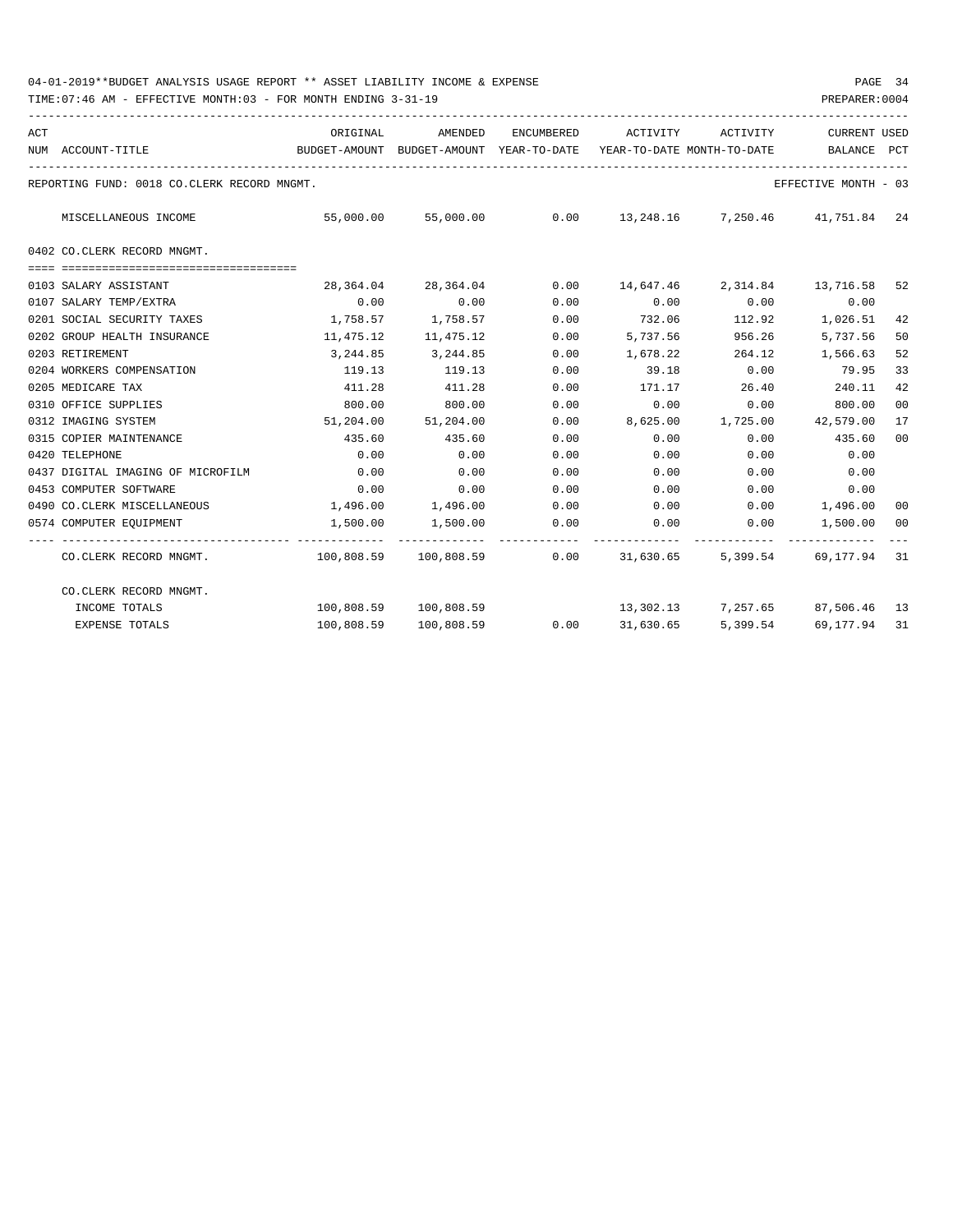| 04-01-2019**BUDGET ANALYSIS USAGE REPORT ** ASSET LIABILITY INCOME & EXPENSE<br>TIME: 07:46 AM - EFFECTIVE MONTH: 03 - FOR MONTH ENDING 3-31-19 |                                              |          |                                                     |            |                                        |                           | PAGE 35<br>PREPARER: 0004          |                |
|-------------------------------------------------------------------------------------------------------------------------------------------------|----------------------------------------------|----------|-----------------------------------------------------|------------|----------------------------------------|---------------------------|------------------------------------|----------------|
| ACT                                                                                                                                             | NUM ACCOUNT-TITLE                            | ORIGINAL | AMENDED<br>BUDGET-AMOUNT BUDGET-AMOUNT YEAR-TO-DATE | ENCUMBERED | ACTIVITY<br>YEAR-TO-DATE MONTH-TO-DATE | ACTIVITY                  | <b>CURRENT USED</b><br>BALANCE PCT |                |
|                                                                                                                                                 | REPORTING FUND: 0019 DIST.CLK.RECORDS MNGMT. |          |                                                     |            |                                        |                           | EFFECTIVE MONTH - 03               |                |
|                                                                                                                                                 | 0100 PAYROLL                                 |          |                                                     |            |                                        |                           |                                    |                |
|                                                                                                                                                 | 0100 PAYROLL                                 |          |                                                     |            | 0.00                                   | 0.00                      | 0.00                               |                |
|                                                                                                                                                 | PAYROLL                                      |          |                                                     |            | 0.00                                   | 0.00                      | 0.00                               |                |
|                                                                                                                                                 | 0102 A/P CLEARING                            |          |                                                     |            |                                        |                           |                                    |                |
|                                                                                                                                                 | 0100 A/P CLEARING                            |          |                                                     |            | 0.00                                   | 0.00                      | 0.00                               |                |
|                                                                                                                                                 | A/P CLEARING                                 |          |                                                     |            | 0.00                                   | 0.00                      | 0.00                               |                |
|                                                                                                                                                 | 0103 CASH                                    |          |                                                     |            |                                        |                           |                                    |                |
|                                                                                                                                                 | 0100 DIST.CLK.REC.MNGMT-COMB.FUNDS CKIN      |          |                                                     |            |                                        | 1,265.07 448.14 12,291.38 |                                    |                |
|                                                                                                                                                 | CASH                                         |          |                                                     |            | 1,265.07                               | . <u>.</u> .<br>448.14    | ----------<br>12,291.38            |                |
|                                                                                                                                                 | 0120 RECEIVABLES                             |          |                                                     |            |                                        |                           |                                    |                |
|                                                                                                                                                 | 0313 DUE FROM OTHER FUNDS                    |          |                                                     |            | 0.00                                   | 0.00                      | 186.65                             |                |
|                                                                                                                                                 | RECEIVABLES                                  |          |                                                     |            | 0.00                                   | 0.00                      | 186.65                             |                |
|                                                                                                                                                 | 0200 LIABILITY ACCOUNT                       |          |                                                     |            |                                        |                           |                                    |                |
|                                                                                                                                                 | 0150 ACCRUED SALARY PAYABLE                  |          |                                                     |            | 0.00                                   | 0.00                      | 0.01                               |                |
|                                                                                                                                                 | 0155 ACCRUED FRINGE BENEFITS                 |          |                                                     |            | 0.00                                   | 0.00                      | 0.00                               |                |
|                                                                                                                                                 | 0910 SYSTEM ADDED LIABILITY LINE-ITEM        |          |                                                     |            | 0.00                                   | 0.00                      | 0.00                               |                |
|                                                                                                                                                 | LIABILITY ACCOUNT                            |          |                                                     |            | 0.00                                   | 0.00                      | 0.01                               |                |
|                                                                                                                                                 | 0271 EQUITY ACCOUNT                          |          |                                                     |            |                                        |                           |                                    |                |
|                                                                                                                                                 | 0200 EQUITY ACCOUNT                          |          |                                                     |            | 0.00                                   | 0.00                      | 11,212.95                          |                |
|                                                                                                                                                 | EQUITY ACCOUNT                               |          |                                                     |            | 0.00                                   | 0.00                      | 11,212.95                          |                |
|                                                                                                                                                 | 0300 CASH                                    |          |                                                     |            |                                        |                           |                                    |                |
|                                                                                                                                                 | 0119 BEGINNING CASH BALANCE                  |          | 4,000.00 4,000.00                                   |            | 0.00                                   |                           | $0.00$ 4,000.00 00                 |                |
|                                                                                                                                                 | CASH                                         | 4,000.00 | 4,000.00                                            | 0.00       | 0.00                                   | 0.00                      | 4,000.00                           | 0 <sub>0</sub> |
|                                                                                                                                                 | 0360 INTEREST EARNINGS                       |          |                                                     |            |                                        |                           |                                    |                |
|                                                                                                                                                 | 0100 INTEREST EARNINGS                       | 0.00     | 0.00                                                |            |                                        | 9.60<br>1.51              | $9.60+$                            |                |
|                                                                                                                                                 | INTEREST EARNINGS                            | 0.00     | 0.00                                                | 0.00       | -------------<br>9.60                  | 1.51                      | $9.60+$                            |                |
|                                                                                                                                                 | 0370 MISCELLEANEOUS INCOME                   |          |                                                     |            |                                        |                           |                                    |                |
|                                                                                                                                                 | 0136 DIST.CLK.PRES.REC.FEE                   | 2,000.00 | 2,000.00                                            |            |                                        | 1,255.47 446.63           | 744.53                             | 63             |
|                                                                                                                                                 | MISCELLEANEOUS INCOME                        | 2,000.00 | 2,000.00                                            | 0.00       | 1,255.47                               | ------------<br>446.63    | 744.53                             | 63             |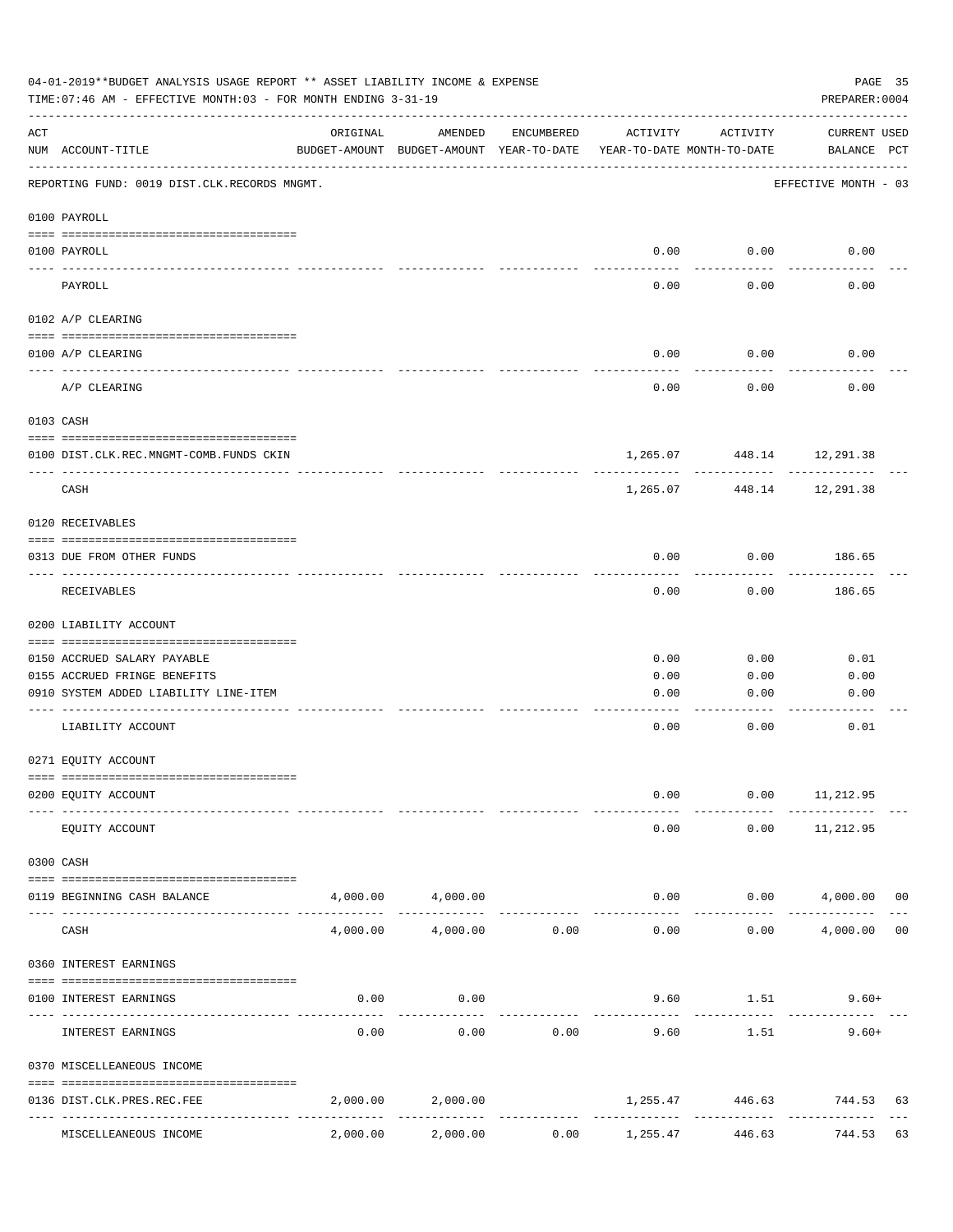| 04-01-2019**BUDGET ANALYSIS USAGE REPORT ** ASSET LIABILITY INCOME & EXPENSE |  |  |  |  |  | PAGE | 36 |
|------------------------------------------------------------------------------|--|--|--|--|--|------|----|
|                                                                              |  |  |  |  |  |      |    |

|               | TIME:07:46 AM - EFFECTIVE MONTH:03 - FOR MONTH ENDING 3-31-19                            |          |                       |      |                     |              | PREPARER: 0004       |             |
|---------------|------------------------------------------------------------------------------------------|----------|-----------------------|------|---------------------|--------------|----------------------|-------------|
| ACT           |                                                                                          |          | ORIGINAL AMENDED      |      | ENCUMBERED ACTIVITY | ACTIVITY     | <b>CURRENT USED</b>  |             |
|               | BUDGET-AMOUNT BUDGET-AMOUNT YEAR-TO-DATE YEAR-TO-DATE MONTH-TO-DATE<br>NUM ACCOUNT-TITLE |          |                       |      |                     |              | BALANCE PCT          |             |
|               | REPORTING FUND: 0019 DIST.CLK.RECORDS MNGMT.                                             |          |                       |      |                     |              | EFFECTIVE MONTH - 03 |             |
|               | 0450 DIST.CLERK REC. MNGMT.                                                              |          |                       |      |                     |              |                      |             |
|               | 0107 SALARY TEMP/EXTRA                                                                   | 0.00     | 0.00                  | 0.00 | 0.00                | 0.00         | 0.00                 |             |
|               | 0201 SOCIAL SECURITY TAXES                                                               | 0.00     | 0.00                  | 0.00 | 0.00                | 0.00         | 0.00                 |             |
|               | 0203 RETIREMENT                                                                          | 0.00     | 0.00                  | 0.00 | 0.00                | 0.00         | 0.00                 |             |
|               | 0204 WORKERS COMPENSATION                                                                | 0.00     | 0.00                  | 0.00 | 0.00                | 0.00         | 0.00                 |             |
|               | 0205 MEDICARE TAX                                                                        | 0.00     | 0.00                  | 0.00 | 0.00                | 0.00         | 0.00                 |             |
|               | 0310 OFFICE SUPPLIES                                                                     | 1,000.00 | 1,000.00              | 0.00 | 0.00                |              | $0.00$ 1,000.00      | 00          |
|               | 0400 RECORDS STORAGE SHELVING                                                            | 0.00     | 0.00                  | 0.00 | 0.00                | 0.00         | 0.00                 |             |
| 0435 PRINTING |                                                                                          | 0.00     | 0.00                  | 0.00 | 0.00                | 0.00         | 0.00                 |             |
|               | 0572 OFFICE EOUIPMENT                                                                    | 5,000.00 | 5,000.00              | 0.00 |                     | 0.00<br>0.00 | 5,000.00             | -00         |
|               | DIST.CLERK REC. MNGMT.                                                                   |          | $6,000.00$ $6,000.00$ | 0.00 | 0.00                | 0.00         | 6,000.00             | $---$<br>00 |
|               | DIST.CLK.RECORDS MNGMT.                                                                  |          |                       |      |                     |              |                      |             |

INCOME TOTALS 6,000.00 6,000.00 1,265.07 448.14 4,734.93 21 EXPENSE TOTALS 6,000.00 6,000.00 0.00 0.00 0.00 6,000.00 00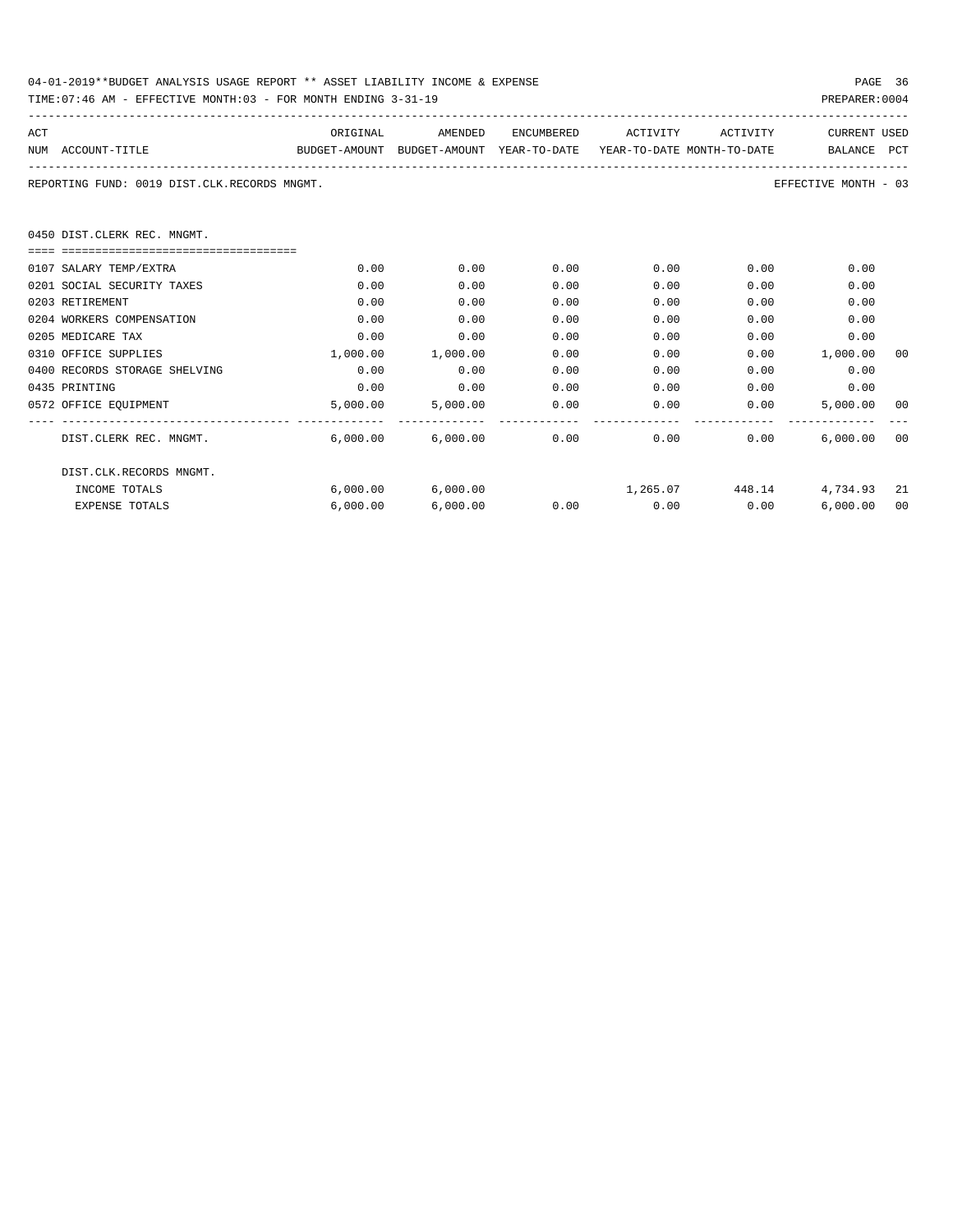| 04-01-2019**BUDGET ANALYSIS USAGE REPORT ** ASSET LIABILITY INCOME & EXPENSE<br>TIME: 07:46 AM - EFFECTIVE MONTH: 03 - FOR MONTH ENDING 3-31-19<br>PREPARER: 0004 |                                                           |           |                                                     |              |                                        |                                |                                  |  |  |  |
|-------------------------------------------------------------------------------------------------------------------------------------------------------------------|-----------------------------------------------------------|-----------|-----------------------------------------------------|--------------|----------------------------------------|--------------------------------|----------------------------------|--|--|--|
| ACT                                                                                                                                                               | NUM ACCOUNT-TITLE                                         | ORIGINAL  | AMENDED<br>BUDGET-AMOUNT BUDGET-AMOUNT YEAR-TO-DATE | ENCUMBERED   | ACTIVITY<br>YEAR-TO-DATE MONTH-TO-DATE | ACTIVITY                       | CURRENT USED<br>BALANCE PCT      |  |  |  |
|                                                                                                                                                                   | REPORTING FUND: 0020 COUNTY OFFICES REC.MNGMT.            |           |                                                     |              |                                        |                                | EFFECTIVE MONTH - 03             |  |  |  |
|                                                                                                                                                                   | 0100 PAYROLL                                              |           |                                                     |              |                                        |                                |                                  |  |  |  |
|                                                                                                                                                                   | 0100 PAYROLL                                              |           |                                                     |              | 0.00                                   | 0.00                           | 0.00                             |  |  |  |
|                                                                                                                                                                   | ----- -------<br>PAYROLL                                  |           |                                                     |              | ----<br>0.00                           | .<br>0.00                      | 0.00                             |  |  |  |
|                                                                                                                                                                   | 0102 A/P CLEARING                                         |           |                                                     |              |                                        |                                |                                  |  |  |  |
|                                                                                                                                                                   | 0100 A/P CLEARING                                         |           |                                                     |              | 0.00                                   | 0.00                           | 0.00                             |  |  |  |
|                                                                                                                                                                   | A/P CLEARING                                              |           |                                                     |              | 0.00                                   | 0.00                           | 0.00                             |  |  |  |
|                                                                                                                                                                   | 0103 CASH                                                 |           |                                                     |              |                                        |                                |                                  |  |  |  |
|                                                                                                                                                                   | 0100 CO.OFF.REC.MNGMT-COMB. FUNDS CKING                   |           |                                                     |              |                                        | 1, 197.05 1, 338.55 46, 271.99 |                                  |  |  |  |
|                                                                                                                                                                   | CASH                                                      |           |                                                     |              | 1,197.05                               | .                              | .<br>1,338.55 46,271.99          |  |  |  |
|                                                                                                                                                                   | 0120 RECEIVABLES                                          |           |                                                     |              |                                        |                                |                                  |  |  |  |
|                                                                                                                                                                   | 0313 DUE FROM OTHER FUNDS                                 |           |                                                     |              | 0.00                                   |                                | $0.00$ 1,023.27                  |  |  |  |
|                                                                                                                                                                   | RECEIVABLES                                               |           |                                                     |              | 0.00                                   | 0.00                           | 1,023.27                         |  |  |  |
|                                                                                                                                                                   | 0200 SYSTEM ADDED LIABILITY DEPARTMENT                    |           |                                                     |              |                                        |                                |                                  |  |  |  |
|                                                                                                                                                                   | 0150 ACCRUED SALARY PAYABLE                               |           |                                                     |              | 0.00                                   | 0.00                           | 316.17                           |  |  |  |
|                                                                                                                                                                   | 0155 ACCRUED FRINGE BENEFITS                              |           |                                                     |              | 0.00                                   | 0.00                           | 58.74                            |  |  |  |
|                                                                                                                                                                   | 0910 SYSTEM ADDED LIABILITY LINE-ITEM                     |           |                                                     |              | 0.00                                   | 0.00                           | 0.00                             |  |  |  |
|                                                                                                                                                                   | SYSTEM ADDED LIABILITY DEPARTMENT                         |           |                                                     |              | 0.00                                   | 0.00                           | --------<br>374.91               |  |  |  |
|                                                                                                                                                                   | 0271 EQUITY ACCOUNT                                       |           |                                                     |              |                                        |                                |                                  |  |  |  |
|                                                                                                                                                                   | 0200 EQUITY ACCOUNT                                       |           |                                                     |              | 0.00                                   |                                | $0.00$ 45,723.30                 |  |  |  |
|                                                                                                                                                                   | EQUITY ACCOUNT                                            |           |                                                     |              | 0.00                                   | 0.00                           | 45,723.30                        |  |  |  |
|                                                                                                                                                                   | 0300 CASH                                                 |           |                                                     |              |                                        |                                |                                  |  |  |  |
|                                                                                                                                                                   | 0120 BEGINNING CASH BALANCE<br>------------------ ------- | 0.00      | 0.00<br>-------                                     |              | 0.00                                   | 0.00                           | 0.00                             |  |  |  |
|                                                                                                                                                                   | CASH                                                      | 0.00      | 0.00                                                | 0.00         | 0.00                                   | 0.00                           | 0.00                             |  |  |  |
|                                                                                                                                                                   | 0360 INTEREST EARNINGS                                    |           |                                                     |              |                                        |                                |                                  |  |  |  |
|                                                                                                                                                                   | 0100 INTEREST EARNINGS                                    | 0.00      | 0.00                                                |              |                                        | 37.61 5.86                     | $37.61+$                         |  |  |  |
|                                                                                                                                                                   | INTEREST EARNINGS                                         | 0.00      | 0.00                                                | 0.00         | 37.61                                  | 5.86                           | $37.61+$                         |  |  |  |
|                                                                                                                                                                   | 0370 MISCELLENEOUS INCOME                                 |           |                                                     |              |                                        |                                |                                  |  |  |  |
|                                                                                                                                                                   | 0135 CO.OFFICE REC.MNGMT.FEE<br>----------------          |           | 13,463.88 13,463.88<br>-------------                | ------------ | --------------                         | ------------                   | 3,632.68 1,484.41 9,831.20<br>27 |  |  |  |
|                                                                                                                                                                   | MISCELLENEOUS INCOME                                      | 13,463.88 | 13,463.88                                           | 0.00         | 3,632.68                               | 1,484.41                       | 9,831.20<br>27                   |  |  |  |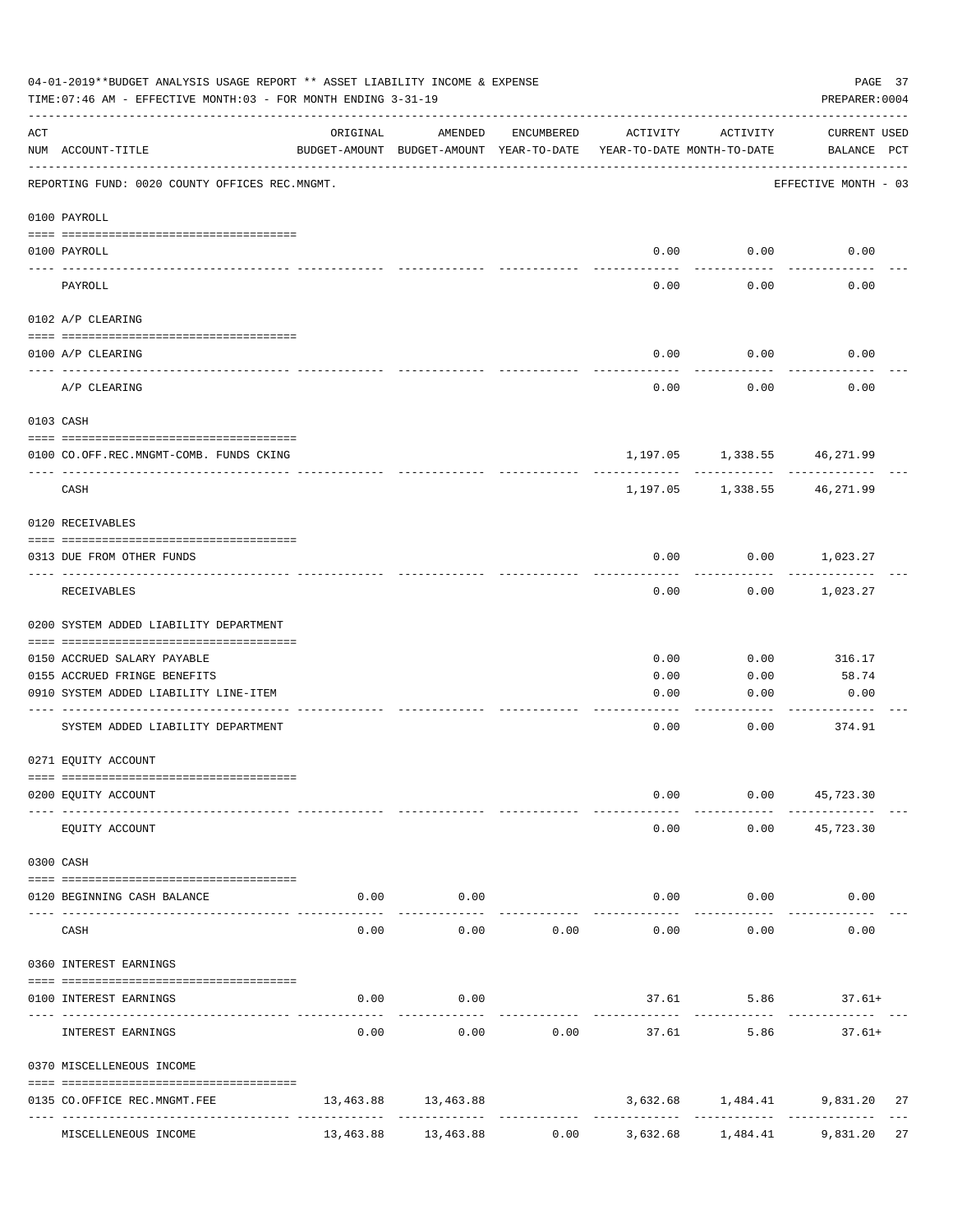| 04-01-2019**BUDGET ANALYSIS USAGE REPORT ** ASSET LIABILITY INCOME & EXPENSE |  |  |  |  |  | PAGE 38 |  |
|------------------------------------------------------------------------------|--|--|--|--|--|---------|--|
|                                                                              |  |  |  |  |  |         |  |

| ACT | NUM ACCOUNT-TITLE                                                                  | ORIGINAL<br>BUDGET-AMOUNT BUDGET-AMOUNT YEAR-TO-DATE YEAR-TO-DATE_MONTH-TO-DATE | AMENDED                                                       |      | ENCUMBERED ACTIVITY ACTIVITY |      | <b>CURRENT USED</b><br>BALANCE PCT          |    |
|-----|------------------------------------------------------------------------------------|---------------------------------------------------------------------------------|---------------------------------------------------------------|------|------------------------------|------|---------------------------------------------|----|
|     | REPORTING FUND: 0020 COUNTY OFFICES REC.MNGMT.                                     |                                                                                 |                                                               |      |                              |      | EFFECTIVE MONTH - 03                        |    |
|     | 0449 COUNTY OFFICES REC.MNGMT.                                                     |                                                                                 |                                                               |      |                              |      |                                             |    |
|     | 0103 SALARY ASSISTANT                                                              | 0.00                                                                            | 0.00                                                          | 0.00 | 0.00                         |      | $0.00$ 0.00                                 |    |
|     | 0107 SALARY TEMP./EXTRA                                                            |                                                                                 | 8,295.44 8,295.44                                             | 0.00 | 0.00                         |      | $0.00$ $8,295.44$                           | 00 |
|     | 0201 SOCIAL SECURITY TAXES                                                         | 514.32                                                                          | 514.32                                                        | 0.00 | 0.00                         |      | $0.00$ $514.32$                             | 00 |
|     | 0202 GROUP HEALTH INSURANCE                                                        | 0.00                                                                            | 0.00                                                          | 0.00 | 0.00                         | 0.00 | 0.00                                        |    |
|     | 0203 RETIREMENT                                                                    | 949.00                                                                          | 949.00                                                        | 0.00 | 0.00                         | 0.00 | 949.00                                      | 00 |
|     | 0204 WORKERS COMPENSATION                                                          | 34.84                                                                           | 34.84                                                         | 0.00 | 0.00                         | 0.00 | 34.84                                       | 00 |
|     | 0205 MEDICARE TAX                                                                  | 120.28                                                                          | 120.28                                                        | 0.00 | 0.00                         | 0.00 | 120.28                                      | 00 |
|     | 0310 OFFICE SUPPLIES                                                               | 0.00                                                                            | 0.00                                                          | 0.00 | 0.00                         | 0.00 | 0.00                                        |    |
|     | 0350 RECORDS DISPOSAL                                                              | 2,000.00                                                                        | 2,000.00                                                      | 0.00 | 923.24                       |      | 151.72 1,076.76                             | 46 |
|     | 0400 RECORDS STORAGE SHELVING                                                      | 0.00                                                                            | 0.00                                                          | 0.00 | 0.00                         |      | 0.00<br>0.00                                |    |
|     | 0453 COMPUTER SOFTWARE MAINTENANCE 1,550.00 1,550.00                               |                                                                                 |                                                               | 0.00 | 1,550.00 0.00                |      | 0.00 100                                    |    |
|     | 0460 EOUIPMENT RENTAL                                                              | 0.00                                                                            | 0.00                                                          | 0.00 | $0.00$ 0.00                  |      | 0.00                                        |    |
|     | 0574 COMPUTER EQUIPMENT                                                            | 0.00                                                                            | 0.00                                                          | 0.00 | $0.00$ 0.00                  |      | 0.00                                        |    |
|     | COUNTY OFFICES REC.MNGMT. 48 13,463.88 13,463.88 0.00 2,473.24 151.72 10,990.64 18 |                                                                                 |                                                               |      |                              |      |                                             |    |
|     | COUNTY OFFICES REC.MNGMT.                                                          |                                                                                 |                                                               |      |                              |      |                                             |    |
|     | INCOME TOTALS                                                                      |                                                                                 | $13,463.88$ $13,463.88$ $3,670.29$ $1,490.27$ $9,793.59$ $27$ |      |                              |      |                                             |    |
|     | <b>EXPENSE TOTALS</b>                                                              |                                                                                 | 13,463.88 13,463.88                                           |      |                              |      | $0.00$ $2.473.24$ $151.72$ $10.990.64$ $18$ |    |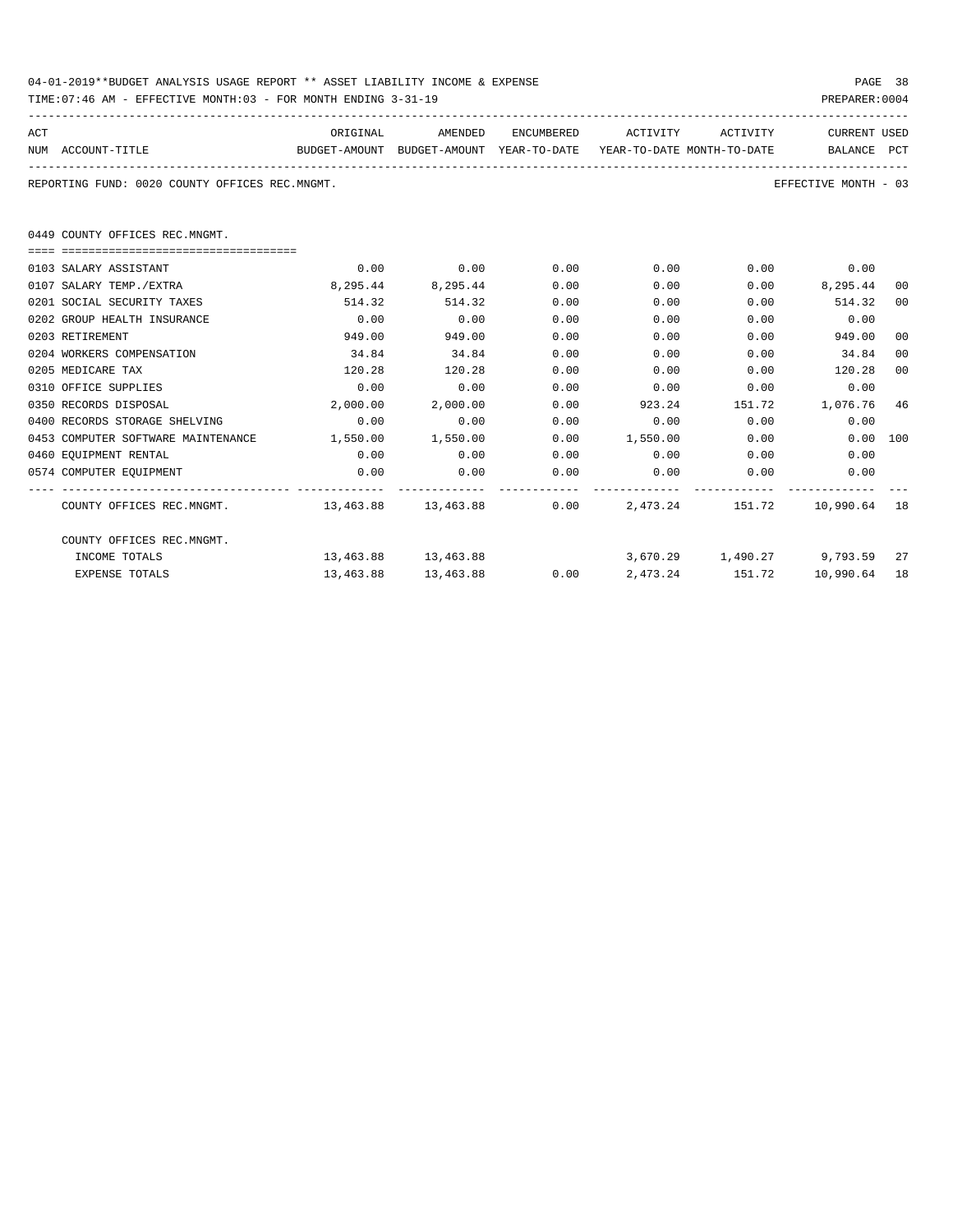|     | 04-01-2019**BUDGET ANALYSIS USAGE REPORT ** ASSET LIABILITY INCOME & EXPENSE<br>TIME: 07:46 AM - EFFECTIVE MONTH: 03 - FOR MONTH ENDING 3-31-19 |                                                                                 |         |            |               |                                                  | PAGE 39<br>PREPARER: 0004           |  |
|-----|-------------------------------------------------------------------------------------------------------------------------------------------------|---------------------------------------------------------------------------------|---------|------------|---------------|--------------------------------------------------|-------------------------------------|--|
| ACT | NUM ACCOUNT-TITLE                                                                                                                               | ORIGINAL<br>BUDGET-AMOUNT BUDGET-AMOUNT YEAR-TO-DATE YEAR-TO-DATE MONTH-TO-DATE | AMENDED | ENCUMBERED | ACTIVITY      | ACTIVITY                                         | CURRENT USED<br>BALANCE PCT         |  |
|     | REPORTING FUND: 0021 FANNIN CO. R & B #1 FUND                                                                                                   |                                                                                 |         |            |               |                                                  | EFFECTIVE MONTH - 03                |  |
|     | 0100 PAYROLL                                                                                                                                    |                                                                                 |         |            |               |                                                  |                                     |  |
|     | 0100 PAYROLL                                                                                                                                    |                                                                                 |         |            | 0.00          | 0.00                                             | 0.00                                |  |
|     | ---- ----<br>PAYROLL                                                                                                                            |                                                                                 |         |            | ----<br>0.00  | -------<br>0.00                                  | 0.00                                |  |
|     | 0102 A/P CLEARING                                                                                                                               |                                                                                 |         |            |               |                                                  |                                     |  |
|     | 0100 A/P CLEARING                                                                                                                               |                                                                                 |         |            | 0.00          | 0.00                                             | 0.00                                |  |
|     | A/P CLEARING                                                                                                                                    |                                                                                 |         |            | 0.00          | 0.00                                             | 0.00                                |  |
|     | 0103 CASH                                                                                                                                       |                                                                                 |         |            |               |                                                  |                                     |  |
|     | 0100 R&B#1-COMBINED FUNDS CHECKING                                                                                                              |                                                                                 |         |            |               | 199,810.28   15,381.33-   301,665.88             |                                     |  |
|     | 0175 TEXPOOL                                                                                                                                    |                                                                                 |         |            | 226.10        |                                                  | 32.87 17,919.01                     |  |
|     | CASH                                                                                                                                            |                                                                                 |         |            |               | ----------<br>200,036.38  15,348.46-  319,584.89 |                                     |  |
|     | 0120 RECEIVABLES                                                                                                                                |                                                                                 |         |            |               |                                                  |                                     |  |
|     | 0311 TAXES RECEIVABLE                                                                                                                           |                                                                                 |         |            | 0.00          | 0.00                                             | 31,539.44                           |  |
|     | 0312 DUE FROM OTHER GOVERNMENTS                                                                                                                 |                                                                                 |         |            | 0.00          | 0.00                                             | 8,402.82                            |  |
|     | 0313 DUE FROM OTHER FUNDS                                                                                                                       |                                                                                 |         |            | 0.00          | 0.00                                             | 3,155.88                            |  |
|     | 0315 INVENTORY ASSET                                                                                                                            |                                                                                 |         |            | 0.00<br>----  | 0.00<br>-----                                    | 9,596.02<br>----------              |  |
|     | RECEIVABLES                                                                                                                                     |                                                                                 |         |            | 0.00          | 0.00                                             | 52,694.16                           |  |
|     | 0200 LIABILITY ACCOUNT                                                                                                                          |                                                                                 |         |            |               |                                                  |                                     |  |
|     | 0150 ACCRUED SALARY PAYABLE                                                                                                                     |                                                                                 |         |            | 0.00          |                                                  | $0.00$ 11,400.30                    |  |
|     | 0155 ACCRUED FRINGE BENEFITS                                                                                                                    |                                                                                 |         |            | 0.00          | 0.00                                             | 5,267.57                            |  |
|     | 0200 DEFERRED TAX REVENUE                                                                                                                       |                                                                                 |         |            | 0.00          | 0.00                                             | 30,023.03                           |  |
|     | 0900 SYSTEM ADDED LIABILITY LINE-ITEM                                                                                                           |                                                                                 |         |            | 0.00          | 0.00                                             | 0.00                                |  |
|     | 0910 SYSTEM ADDED LIABILITY LINE-ITEM                                                                                                           |                                                                                 |         |            | 19,574.66-    | 0.00<br>------------                             | 19,574.66-                          |  |
|     | LIABILITY ACCOUNT                                                                                                                               |                                                                                 |         |            | 19,574.66-    | 0.00                                             | 27, 116.24                          |  |
|     | 0207 DUE TO FUND                                                                                                                                |                                                                                 |         |            |               |                                                  |                                     |  |
|     | 0070 DUE TO RIGHT OF WAY                                                                                                                        |                                                                                 |         |            | 0.00          | 0.00                                             | 0.00                                |  |
|     | 0131 DUE TO RD. DIST. 17A                                                                                                                       |                                                                                 |         |            | 0.00          | 0.00                                             | 0.00                                |  |
|     | DUE TO FUND                                                                                                                                     | ------------- --------------                                                    |         |            | 0.00          | 0.00                                             | 0.00                                |  |
|     | 0231 LOANS                                                                                                                                      |                                                                                 |         |            |               |                                                  |                                     |  |
|     | 0100 LOAN BSB EQUIPMENT                                                                                                                         |                                                                                 |         |            | 0.00          | 0.00                                             | 0.00                                |  |
|     | LOANS                                                                                                                                           |                                                                                 |         |            | 0.00          | 0.00                                             | 0.00                                |  |
|     | 0271 EQUITY ACCOUNT                                                                                                                             |                                                                                 |         |            |               |                                                  |                                     |  |
|     |                                                                                                                                                 |                                                                                 |         |            |               |                                                  |                                     |  |
|     | 0200 EQUITY ACCOUNTY                                                                                                                            |                                                                                 |         |            | 0.00          |                                                  | $0.00$ 125,551.77<br>-------------- |  |
|     |                                                                                                                                                 |                                                                                 |         |            | ------------- | -------------                                    |                                     |  |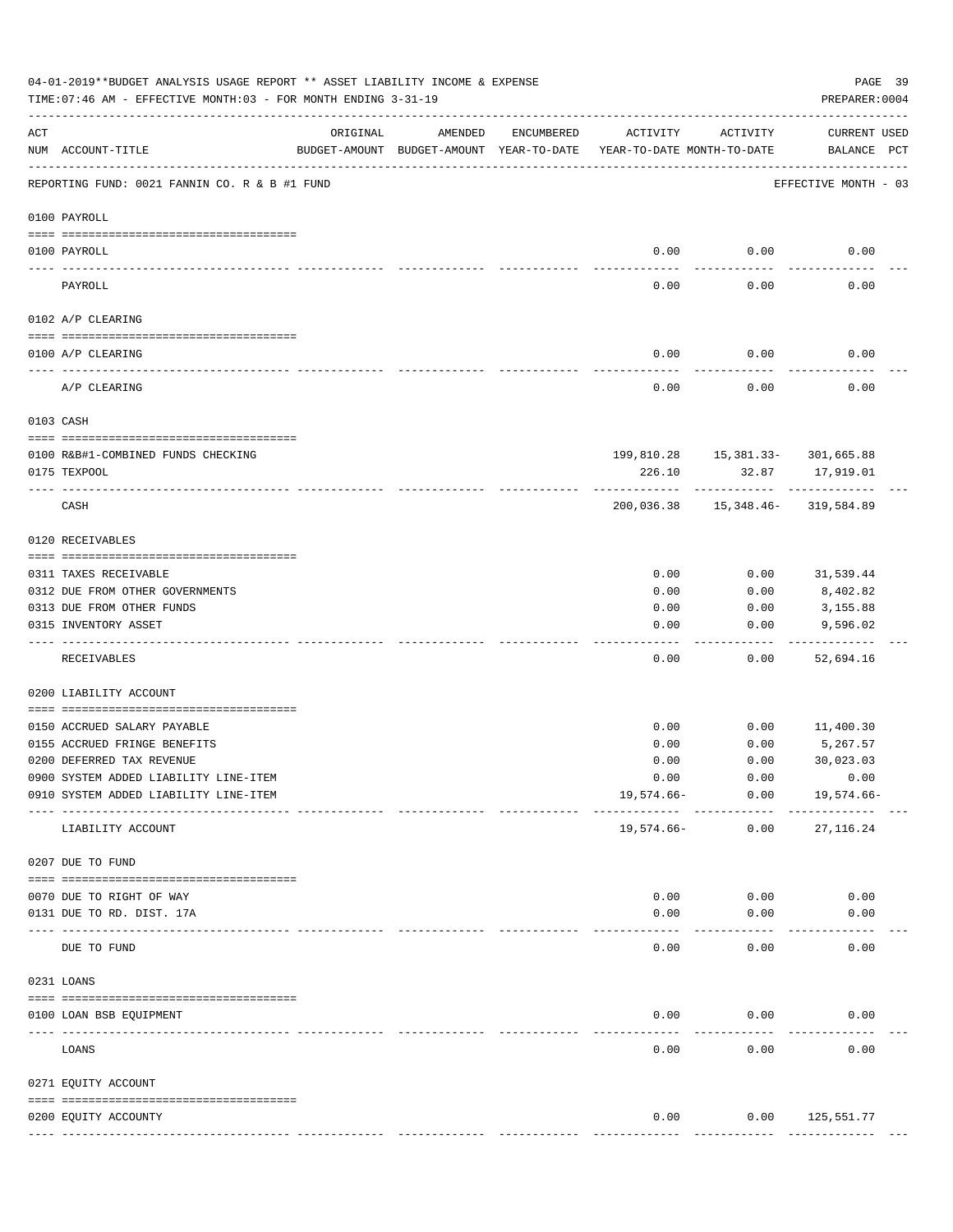|     | 04-01-2019**BUDGET ANALYSIS USAGE REPORT ** ASSET LIABILITY INCOME & EXPENSE<br>TIME: 07:46 AM - EFFECTIVE MONTH: 03 - FOR MONTH ENDING 3-31-19 |                                                      |                                                             |                  |                                        |                             | PREPARER: 0004                                    | PAGE 40     |
|-----|-------------------------------------------------------------------------------------------------------------------------------------------------|------------------------------------------------------|-------------------------------------------------------------|------------------|----------------------------------------|-----------------------------|---------------------------------------------------|-------------|
| ACT | NUM ACCOUNT-TITLE                                                                                                                               | ORIGINAL<br>BUDGET-AMOUNT BUDGET-AMOUNT YEAR-TO-DATE | AMENDED                                                     | ENCUMBERED       | ACTIVITY<br>YEAR-TO-DATE MONTH-TO-DATE | ACTIVITY                    | <b>CURRENT USED</b><br>BALANCE PCT                |             |
|     | REPORTING FUND: 0021 FANNIN CO. R & B #1 FUND                                                                                                   |                                                      |                                                             |                  |                                        |                             | EFFECTIVE MONTH - 03                              |             |
|     | EQUITY ACCOUNT                                                                                                                                  |                                                      |                                                             |                  |                                        | $0.00$ $0.00$ $125,551.77$  |                                                   |             |
|     | 0300 TOTAL REV/TRANSFERS                                                                                                                        |                                                      |                                                             |                  |                                        |                             |                                                   |             |
|     | 0121 BEGINNING CASH BALANCE                                                                                                                     | 162,984.29 162,984.29                                |                                                             |                  |                                        |                             | $0.00$ $0.00$ $162,984.29$ 00                     |             |
|     | TOTAL REV/TRANSFERS                                                                                                                             |                                                      | $162,984.29$ $162,984.29$ $0.00$ $0.00$ $0.00$ $162,984.29$ |                  |                                        |                             |                                                   | 00          |
|     | 0310 PROPERTY TAXES                                                                                                                             |                                                      |                                                             |                  |                                        |                             |                                                   |             |
|     |                                                                                                                                                 |                                                      |                                                             |                  |                                        |                             |                                                   |             |
|     | 0110 CURRENT TAXES<br>0120 DELINQUENT TAXES                                                                                                     | 10,000.00                                            | 488,734.52 488,734.52<br>10,000.00                          |                  |                                        |                             | 451,818.12  12,689.97  36,916.40                  | 92          |
|     | PROPERTY TAXES                                                                                                                                  |                                                      | -----------<br>498,734.52 498,734.52 0.00                   |                  | ------------                           | -------------               | 459,561.19  14,034.11  39,173.33                  | 92          |
|     | 0318 OTHER TAXES                                                                                                                                |                                                      |                                                             |                  |                                        |                             |                                                   |             |
|     |                                                                                                                                                 |                                                      |                                                             |                  |                                        |                             |                                                   |             |
|     | 0120 PAY N LIEU TAX/GRASSLAND<br>0121 PAY N LIEU TAX/UPPER TRINITY                                                                              | 0.00                                                 | 1,500.00 1,500.00<br>0.00                                   |                  |                                        |                             | $0.00$ $0.00$ $1,500.00$<br>$873.41$ 0.00 873.41+ | 00          |
|     | 0160 SALES TAX REVENUES                                                                                                                         | 41,000.00                                            | 41,000.00                                                   |                  |                                        | 26,978.03 4,162.05          | 14,021.97                                         | 66          |
|     | OTHER TAXES                                                                                                                                     | . <u>.</u> .<br>42,500.00                            |                                                             | $42,500.00$ 0.00 |                                        | -----------                 | ------------<br>27,851.44 4,162.05 14,648.56      | 66          |
|     | 0321 FEES OF TAX COLLECTOR                                                                                                                      |                                                      |                                                             |                  |                                        |                             |                                                   |             |
|     | 0200 CAR REGISTRATION/SALES TAX                                                                                                                 | 100,000.00    100,000.00                             |                                                             |                  |                                        |                             | 73,448.04  19,387.20  26,551.96  73               |             |
|     | 0300 COUNTY'S ADDITIONAL \$10                                                                                                                   | 50,000.00                                            | 50,000.00                                                   |                  |                                        | 33,307.08 7,489.67          | 16,692.92                                         | 67          |
|     |                                                                                                                                                 |                                                      |                                                             |                  |                                        |                             |                                                   |             |
|     | FEES OF TAX COLLECTOR                                                                                                                           | $150,000.00$ $150,000.00$ $0.00$                     |                                                             |                  |                                        |                             | 106,755.12 26,876.87 43,244.88 71                 |             |
|     | 0330 GRANTS                                                                                                                                     |                                                      |                                                             |                  |                                        |                             |                                                   |             |
|     |                                                                                                                                                 |                                                      |                                                             |                  |                                        |                             |                                                   |             |
|     | 0200 FEMA GRANT                                                                                                                                 | 0.00                                                 | 0.00                                                        |                  |                                        | $0.00$ $0.00$ $0.00$ $0.00$ |                                                   |             |
|     | GRANTS                                                                                                                                          | 0.00                                                 | 0.00                                                        | 0.00             | 0.00                                   | 0.00                        | 0.00                                              |             |
|     | 0350 FINES                                                                                                                                      |                                                      |                                                             |                  |                                        |                             |                                                   |             |
|     | 0403 COUNTY CLERK FINES                                                                                                                         | 7,000.00                                             | 7,000.00                                                    |                  |                                        | 477.48 289.23               | 6,522.52                                          | 07          |
|     | 0450 DISTRICT CLERK FINES                                                                                                                       | 7,000.00                                             | 7,000.00                                                    |                  |                                        | 3, 214.79 1, 118.33         | 3,785.21                                          | 46          |
|     | 0455 J. P. #1 FINES                                                                                                                             | 4,100.00                                             | 4,100.00                                                    |                  | 1,647.74                               | 0.00                        | 2,452.26                                          | 40          |
|     | 0456 J. P. #2 FINES                                                                                                                             | 2,000.00                                             | 2,000.00                                                    |                  | 611.97                                 | 0.00                        | 1,388.03                                          | 31          |
|     | 0457 J. P. #3 FINES                                                                                                                             | 2,500.00                                             | 2,500.00                                                    |                  | 627.32                                 | 0.00                        | 1,872.68                                          | 25<br>$---$ |
|     | FINES                                                                                                                                           | 22,600.00                                            | 22,600.00                                                   |                  | $0.00$ 6,579.30 1,407.56               |                             | 16,020.70 29                                      |             |
|     | 0360 INTEREST EARNINGS                                                                                                                          |                                                      |                                                             |                  |                                        |                             |                                                   |             |
|     | 0100 INTEREST EARNINGS<br>-------------------                                                                                                   | 300.00                                               | 300.00<br>-------------                                     |                  | 323.31<br>--------------               | 74.32<br>------------       | $23.31 + 108$<br>. <u>.</u>                       |             |
|     | INTEREST EARNINGS                                                                                                                               | 300.00                                               | 300.00                                                      | 0.00             | 323.31                                 | 74.32                       | $23.31 + 108$                                     |             |
|     | 0364 SALE OF EQUIPMENT                                                                                                                          |                                                      |                                                             |                  |                                        |                             |                                                   |             |
|     | 0162 LAND/BUILDING                                                                                                                              | 0.00                                                 | 0.00                                                        |                  | 0.00                                   | 0.00                        | 0.00                                              |             |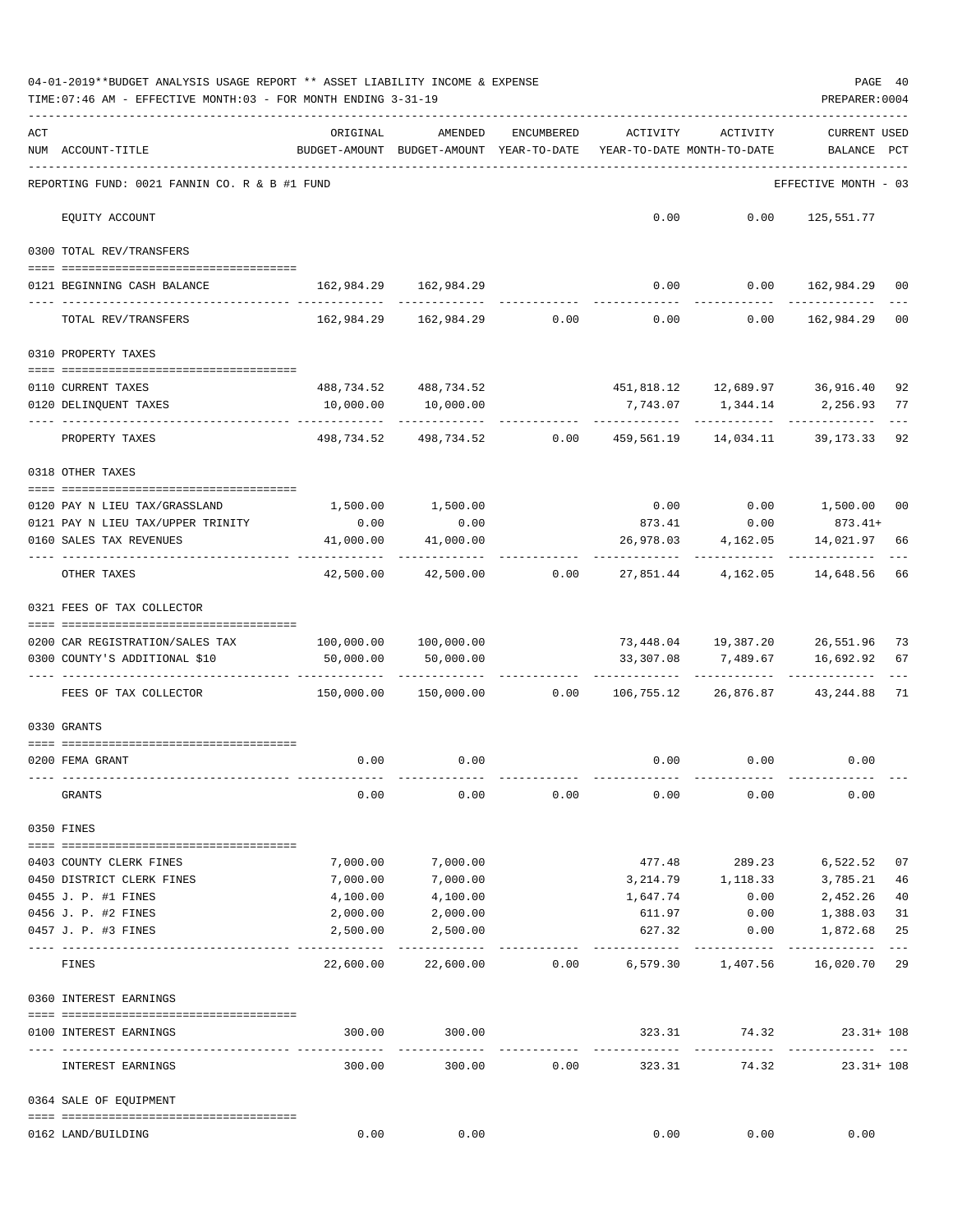| ACT |                                               | ORIGINAL   | AMENDED                                                             | ENCUMBERED            | ACTIVITY                                | ACTIVITY                  | CURRENT USED           |         |
|-----|-----------------------------------------------|------------|---------------------------------------------------------------------|-----------------------|-----------------------------------------|---------------------------|------------------------|---------|
|     | NUM ACCOUNT-TITLE                             |            | BUDGET-AMOUNT BUDGET-AMOUNT YEAR-TO-DATE YEAR-TO-DATE MONTH-TO-DATE |                       |                                         |                           | BALANCE                | PCT     |
|     |                                               |            |                                                                     |                       |                                         |                           |                        |         |
|     | REPORTING FUND: 0021 FANNIN CO. R & B #1 FUND |            |                                                                     |                       |                                         |                           | EFFECTIVE MONTH - 03   |         |
|     | 0163 SALE OF EQUIPMENT                        | 10,000.00  | 10,000.00                                                           |                       | 0.00                                    | 0.00                      | 10,000.00              | $_{00}$ |
|     | SALE OF EQUIPMENT                             | 10,000.00  | 10,000.00                                                           | 0.00                  | 0.00                                    | 0.00                      | 10,000.00 00           |         |
|     | 0370 MISCELLANEOUS REVENUES                   |            |                                                                     |                       |                                         |                           |                        |         |
|     |                                               |            |                                                                     |                       |                                         |                           |                        |         |
|     | 0100 PROPERTY LEASE                           | 0.00       | 0.00                                                                |                       | 0.00                                    | 0.00                      | 0.00                   |         |
|     | 0120 STATE LATERAL ROAD                       | 15,000.00  | 15,000.00                                                           |                       | 8,468.06                                | 0.00                      | 6,531.94               | 56      |
|     | 0125 TDT. WEIGHT FEES                         | 11,000.00  | 11,000.00                                                           |                       | 11,460.17                               | 0.00                      | 460.17+ 104            |         |
|     | 0130 REFUNDS & MISCELLANEOUS                  | 3,000.00   | 3,000.00                                                            |                       | 91.80                                   | 0.00                      | 2,908.20               | 03      |
|     | 0140 PROCEEDS OF LOAN                         | 0.00       | 0.00                                                                |                       | 0.00                                    | 0.00                      | 0.00                   |         |
|     | 0145 REIMBURSEMENT OF MATERIALS               | 12,000.00  | 12,000.00                                                           |                       | 5,144.62                                | 600.00                    | 6,855.38               | 43      |
|     | MISCELLANEOUS REVENUES                        | 41,000.00  | 41,000.00                                                           | 0.00                  | 25,164.65                               | 600.00                    | 15,835.35              | 61      |
|     | 0509 CONTINGENCY                              |            |                                                                     |                       |                                         |                           |                        |         |
|     | 0475 CONTINGENCY                              | 20,000.00  | 20,000.00                                                           | 0.00                  | $0.00$ 0.00                             |                           | 20,000.00              | 00      |
|     | CONTINGENCY                                   | 20,000.00  | 20,000.00                                                           | 0.00                  | 0.00                                    | 0.00                      | 20,000.00              | 00      |
|     | 0621 ROAD & BRIDGE 1                          |            |                                                                     |                       |                                         |                           |                        |         |
|     |                                               |            |                                                                     |                       |                                         |                           |                        |         |
|     | 0100 COMPENSATION PAY                         | 0.00       | 0.00                                                                | 0.00                  | 0.00                                    | 0.00                      | 0.00                   |         |
|     | 0101 SALARY ELECTED OFFICIAL                  | 62,720.97  | 62,720.97                                                           | 0.00                  | 31,360.55                               | 4,824.70                  | 31,360.42              | 50      |
|     | 0105 SALARY SECRETARY                         | 0.00       | 0.00                                                                | 0.00                  | 0.00                                    | 0.00                      | 0.00                   |         |
|     | 0106 SALARY PRECINCT EMPLOYEES                | 187,242.88 | 187,242.88                                                          | 0.00                  | 81,722.42                               | 12,124.09                 | 105,520.46             | 44      |
|     | 0107 REGULAR-TEMP. PART-TIME                  | 0.00       | 0.00                                                                | 0.00                  | 0.00                                    | 0.00                      | 0.00                   |         |
|     | 0108 SALARY-FOREMAN                           | 44,784.01  | 44,784.01                                                           | 0.00                  | 22,924.83                               | 3,344.48                  | 21,859.18              | 51      |
|     | 0199 TOTAL SALARIES                           | 294,747.86 | 294,747.86                                                          | 0.00                  | 136,007.80                              | 20,293.27                 | 158,740.06             | 46      |
|     | 0201 SOCIAL SECURITY TAXES                    | 18,311.57  | 18,311.57                                                           | 0.00                  | 8,238.92                                | 1,225.61                  | 10,072.65              | 45      |
|     | 0202 GROUP HEALTH INSURANCE                   | 80,325.84  | 80,325.84                                                           | 0.00                  | 38,577.09                               |                           | 7, 146. 43 41, 748. 75 | 48      |
|     | 0203 RETIREMENT                               | 33,719.16  | 33,719.16                                                           | 0.00                  | 15,585.74                               | 2,315.47                  | 18, 133. 42            | 46      |
|     | 0204 WORKERS' COMPENSATION                    |            | 9,729.75 9,729.75                                                   | 0.00                  | 3,643.73                                |                           | $0.00$ 6,086.02 37     |         |
|     | 0205 MEDICARE TAX                             |            | 4, 282.54 4, 282.54                                                 |                       | $0.00$ 1,926.78 286.63 2,355.76 45      |                           |                        |         |
|     | 0206 UNEMPLOYMENT EXPENSE                     | 0.00       |                                                                     | $0.00$ 0.00           | 0.00                                    | 0.00                      | 0.00                   |         |
|     | 0299 TOTAL EMPLOYEE BENEFITS                  |            | 146,368.86 146,368.86                                               | -------------<br>0.00 | 67,972.26  10,974.14  78,396.60  46     |                           |                        |         |
|     | 0314 EMPLOYEE PHYSICALS/DOT TESTING           | 450.00     | 450.00                                                              | 0.00                  | 205.00                                  |                           | $0.00$ 245.00 46       |         |
|     | 0340 SHOP SUPPLIES                            | 3,000.00   | 3,000.00                                                            | 0.00                  |                                         | 959.94 424.50 2,040.06 32 |                        |         |
|     | 0341 R & B MAT. ROCK & GRAVEL 120,000.00      |            |                                                                     |                       | 120,000.00 3,412.06 94,076.38 17,537.05 |                           | 22,511.56 81           |         |
|     | 0342 R & B MAT. CULVERTS                      | 25,000.00  | 25,000.00                                                           | 0.00                  | 25,985.72                               | 0.00                      | 985.72- 104            |         |
|     | 0343 R & B MAT. HARDWRE & LUMB                | 2,042.14   | 2,042.14                                                            | 0.00                  | 185.35                                  | 0.00                      | 1,856.79               | 09      |
|     | 0344 R & B MAT ASPHALT /RD OIL                | 80,000.00  | 80,000.00                                                           | 0.00                  | 18,219.34                               | 5,555.30                  | 61,780.66 23           |         |
|     | 0345 CHEMICALS                                | 0.00       | 0.00                                                                | 0.00                  | 0.00                                    | 0.00                      | 0.00                   |         |
|     | 0346 CETRZ EXPENDITURES                       | 0.00       | 0.00                                                                | 0.00                  | 0.00                                    | 0.00                      | 0.00                   |         |
|     | 0350 DEBRIS REMOVAL                           | 0.00       | 0.00                                                                | 0.00                  | 0.00                                    | 0.00                      | 0.00                   |         |
|     | 0399 TOTAL R&B MATERIAL                       |            | 230,492.14 230,492.14 3,412.06 139,631.73 23,516.85 87,448.35 62    |                       |                                         |                           |                        |         |
|     | 0400 LEGAL FEES                               | 0.00       | 0.00                                                                |                       | $0.00$ $0.00$ $0.00$ $0.00$             |                           | 0.00                   |         |
|     | 0420 UTILITY TELEPHONE                        | 725.00     | 725.00                                                              | 0.00                  | 363.11                                  |                           | 61.76<br>361.89 50     |         |
|     |                                               |            |                                                                     |                       |                                         |                           |                        |         |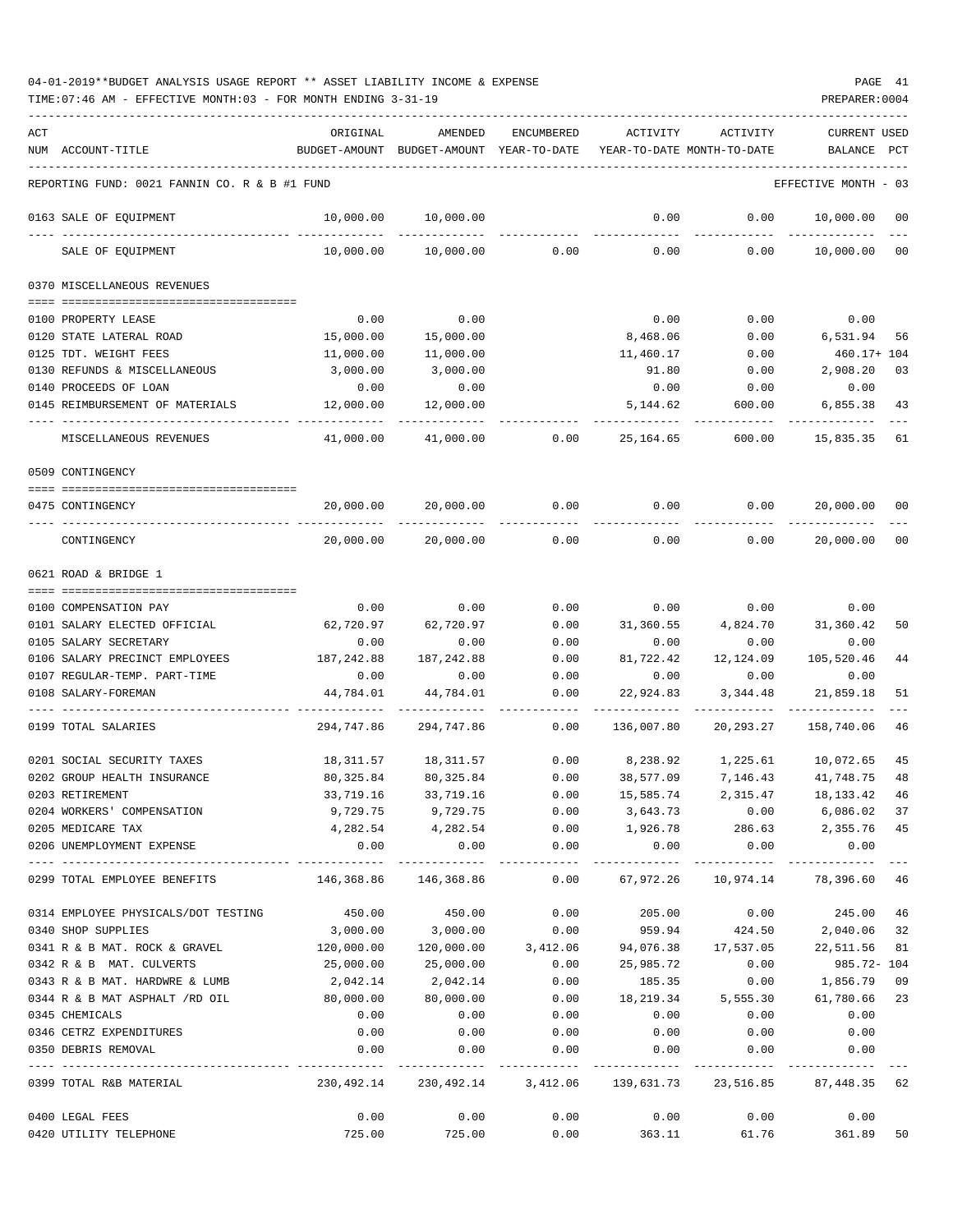TIME:07:46 AM - EFFECTIVE MONTH:03 - FOR MONTH ENDING 3-31-19 PREPARER:0004

| ACT                                                    | ORIGINAL   | AMENDED                                                                   | ENCUMBERED                         | ACTIVITY   | ACTIVITY                   | CURRENT USED         |                |
|--------------------------------------------------------|------------|---------------------------------------------------------------------------|------------------------------------|------------|----------------------------|----------------------|----------------|
| NUM ACCOUNT-TITLE                                      |            | BUDGET-AMOUNT BUDGET-AMOUNT YEAR-TO-DATE                                  |                                    |            | YEAR-TO-DATE MONTH-TO-DATE | BALANCE              | PCT            |
| REPORTING FUND: 0021 FANNIN CO. R & B #1 FUND          |            |                                                                           |                                    |            |                            | EFFECTIVE MONTH - 03 |                |
| 0421 CELL PHONE ALLOWANCE                              | 600.00     | 600.00                                                                    | 0.00                               | 300.00     | 50.00                      | 300.00               | 50             |
| 0423 INTERNET SERVICE                                  | 0.00       | 0.00                                                                      | 0.00                               | 0.00       | 0.00                       | 0.00                 |                |
| 0427 OUT OF COUNTY TRAVEL                              | 1,435.58   | 1,435.58                                                                  | 0.00                               | 265.00     | 225.00                     | 1,170.58             | 18             |
| 0430 BIDS, NOTICES & PERMITS                           | 800.00     | 800.00                                                                    | 41.28                              | 27.00      | 0.00                       | 731.72               | 09             |
| 0435 PRINTING                                          | 100.00     | 100.00                                                                    | 0.00                               | 0.00       | 0.00                       | 100.00               | 0 <sub>0</sub> |
| 0440 UTILITY ELECTRICITY                               | 1,600.00   | 1,600.00                                                                  | 0.00                               | 506.19     | 110.24                     | 1,093.81             | 32             |
| 0442 UTILITY WATER                                     | 250.00     | 250.00                                                                    | 16.58                              | 82.90      | 16.58                      | 150.52               | 40             |
| 0443 TRASH DUMPSTER PICKUP                             | 1,000.00   | 1,000.00                                                                  | 74.97                              | 374.85     | 74.97                      | 550.18               | 45             |
| 0447 REPEATER SERVICE CONTRACT                         | 708.97     | 708.97                                                                    | 0.00                               | 708.97     | 0.00                       | 0.00                 | 100            |
| 0450 R & M BUILDING                                    | 300.00     | 300.00                                                                    | 0.00                               | 0.00       | 0.00                       | 300.00               | 0 <sub>0</sub> |
| 0453 COMPUTER SOFTWARE                                 | 912.50     | 912.50                                                                    | 0.00                               | 0.00       | 0.00                       | 912.50               | 0 <sub>0</sub> |
| 0457 R & M MACHINERY GAS & OIL                         | 51,000.00  | 51,000.00                                                                 | 0.00                               | 18,488.50  | 2,421.30                   | 32,511.50            | 36             |
| 0458 R & M MACHINERY PARTS                             | 30,000.00  | 30,000.00                                                                 | 0.00                               | 24, 196.58 | 3,467.88                   | 5,803.42             | 81             |
| 0459 R & M MACH. TIRES & TUBES                         | 20,000.00  | 20,000.00                                                                 | 839.48                             | 1,765.00   | 165.00                     | 17,395.52            | 13             |
| 0460 EQUIPMENT RENTAL/LEASE                            | 0.00       | 0.00                                                                      | 0.00                               | 0.00       | 0.00                       | 0.00                 |                |
| 0480 BOND                                              | 0.00       | 0.00                                                                      | 0.00                               | 0.00       | 0.00                       | 0.00                 |                |
| 0482 INSURANCE                                         | 4,500.00   | 4,500.00                                                                  | 0.00                               | 3,084.80   | 0.00                       | 1,415.20             | 69             |
| 0485 PRISONER SUPPLIES                                 | 0.00       | 0.00                                                                      | 0.00                               | 0.00       | 0.00                       | 0.00                 |                |
| 0488 FANNIN RURAL RAIL DISTRICT                        | 0.00       | 0.00                                                                      | 0.00                               | 0.00       | 0.00                       | 0.00                 |                |
| 0490 MISCELLANEOUS                                     | 1,000.00   | 1,000.00                                                                  | 0.00                               | 106.30     | 0.00                       | 893.70               | 11             |
| 0491 SOIL & WATER CONSERVATION                         | 250.00     | 250.00                                                                    | 0.00                               | 0.00       | 0.00                       | 250.00               | 0 <sub>0</sub> |
| 0492 TDRA FLOOD CASH MATCH                             | 0.00       | 0.00                                                                      | 0.00                               | 0.00       | 0.00                       | 0.00                 |                |
| 0494 FLOOD CONTROL SITE MAINTENANCE                    | 5,500.00   | 5,500.00                                                                  | 0.00                               | 5,500.00   | 0.00                       | 0.00                 | 100            |
| 0495 PIPELINE SALES TAX REIMBURSEMENT                  | 0.00       | 0.00                                                                      | 0.00                               | 0.00       | 0.00                       | 0.00                 |                |
| 0496 TCOG HAZARDOUS WASTEMATCH                         | 1,250.00   | 1,250.00                                                                  | 0.00                               | 0.00       | 0.00                       | 1,250.00             | 00             |
| 0499 TOTAL SER.& OTHER CHARGES                         | 121,932.05 | 121,932.05                                                                | 972.31                             | 55,769.20  | 6,592.73                   | 65,190.54            | 47             |
| 0500 LAND                                              |            |                                                                           |                                    | 0.00       | 0.00                       | 0.00                 |                |
| 0535 BUILDING                                          |            |                                                                           |                                    | 0.00       | 0.00                       | 0.00                 |                |
| 0570 COMPUTER EQUIPMENT                                | 300.00     | 300.00                                                                    | 0.00                               | 0.00       | 0.00                       | 300.00               | 00             |
| 0571 PURCHASE OF MACH./EQUIP.                          | 99,000.00  | 99,000.00                                                                 | $40,000.00 -$                      | 0.00       | 0.00                       | 139,000.00           | 40             |
| 0573 RADIO EOUIPMENT                                   | 0.00       | 0.00                                                                      | 0.00                               | 0.00       | 0.00                       | 0.00                 |                |
| 0575 LAND AND BUILDING                                 | 0.00       | 0.00                                                                      | 0.00                               | 0.00       | 0.00                       | 0.00                 |                |
| 0599 CAPITAL OUTLAY                                    | 99,300.00  |                                                                           | 99,300.00 40,000.00-               | 0.00       | 0.00                       | 139,300.00           | -40            |
| 0630 NOTE PAYMENT                                      | 0.00       | 0.00                                                                      | 0.00                               | 0.00       | 0.00                       | 0.00                 |                |
| 0670 NOTE PAYMENT-INTEREST                             | 0.00       |                                                                           | $0.00$ $0.00$ $0.00$ $0.00$ $0.00$ |            |                            | 0.00                 |                |
| 0695 SURVEYING<br>---------------------- ------------- | 0.00       |                                                                           | $0.00$ $0.00$ $0.00$ $0.00$        |            | 0.00                       | 0.00                 |                |
| ROAD & BRIDGE 1                                        |            | 892,840.91  892,840.91  35,615.63-  399,380.99  61,376.99  529,075.55  41 |                                    |            |                            |                      |                |
| 0625 ADMINISTRATIVE OFFICE R&B #1                      |            |                                                                           |                                    |            |                            |                      |                |
|                                                        |            |                                                                           |                                    |            |                            |                      |                |
| 0105 SALARY SECRETARY                                  | 9,881.28   | 9,881.28                                                                  | 0.00                               | 4,940.65   | 760.10                     | 4,940.63             | 50             |
| 0201 SOCIAL SECURITY TAXES                             | 612.64     | 612.64                                                                    | 0.00                               | 219.86     | 32.82                      | 392.78               | 36             |
| 0202 GROUP HEALTH INSURANCE                            | 2,868.78   | 2,868.78                                                                  | 0.00                               | 1,434.48   | 239.08                     | 1,434.30             | 50             |
| 0203 RETIREMENT                                        | 1,130.42   | 1,130.42                                                                  | 0.00                               | 566.05     | 86.74                      | 564.37               | 50             |
| 0204 WORKERS' COMPENSATION                             | 41.50      | 41.50                                                                     | 0.00                               | 13.65      | 0.00                       | 27.85                | 33             |
| 0205 MEDICARE TAX                                      | 143.28     | 143.28                                                                    | 0.00                               | 51.20      | 7.64                       | 92.08                | 36             |
| 0310 OFFICE SUPPLIES                                   | 100.00     | 100.00                                                                    | 50.95                              | 17.09      | 0.00                       | 31.96                | 68             |
| 0311 POSTAL EXPENSES                                   | 0.00       | 0.00                                                                      | 0.00                               | 0.00       | 0.00                       | 0.00                 |                |
| 0353 COMPUTER EXPENSE                                  | 500.00     | 500.00                                                                    | 0.00                               | 0.00       | 0.00                       | 500.00               | 0 <sub>0</sub> |

0427 OUT OF COUNTY TRAVEL 0.00 0.00 0.00 0.00 0.00 0.00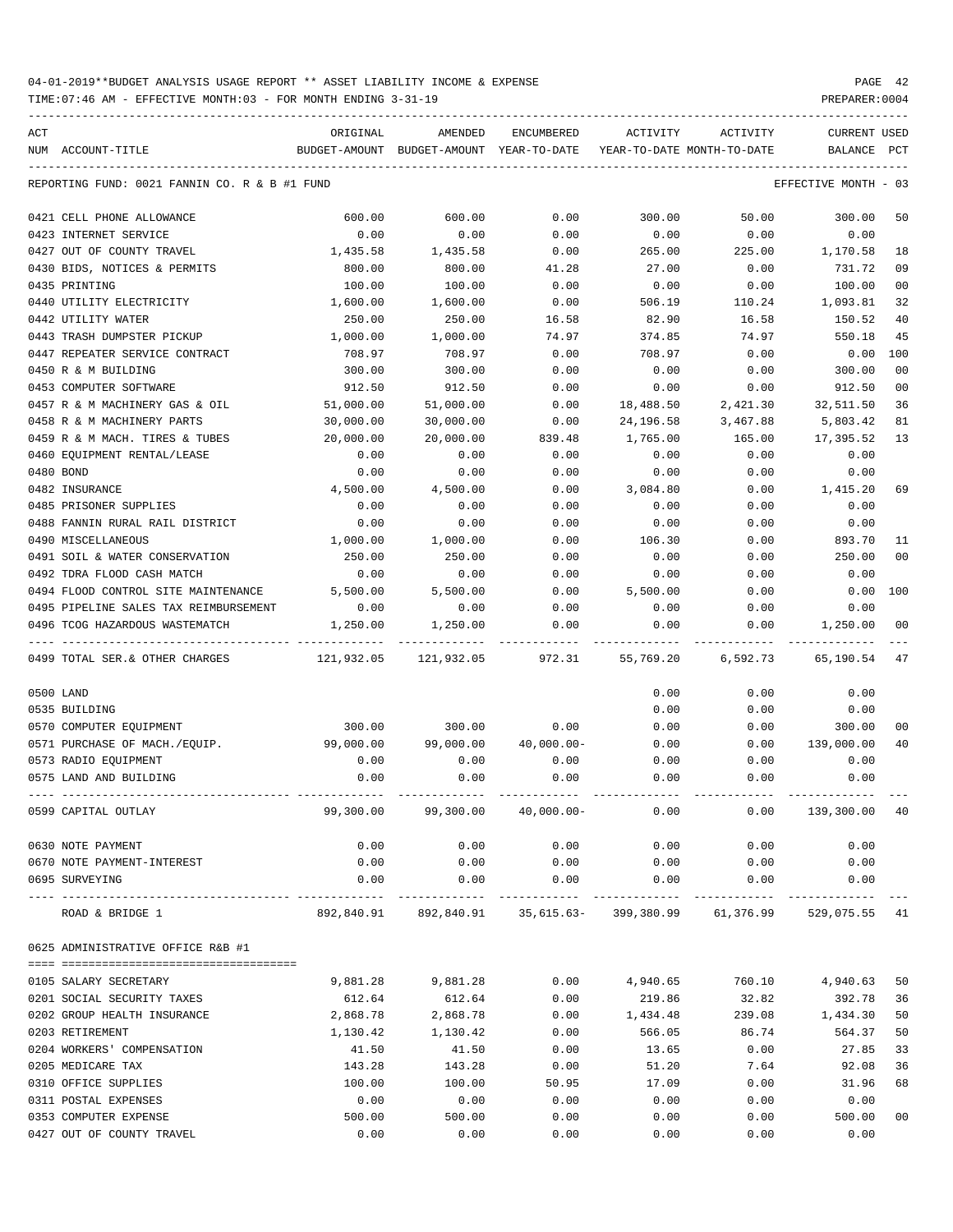04-01-2019\*\*BUDGET ANALYSIS USAGE REPORT \*\* ASSET LIABILITY INCOME & EXPENSE PAGE 43 TIME:07:46 AM - EFFECTIVE MONTH:03 - FOR MONTH ENDING 3-31-19 PREPARER:0004

| ACT |                                               | ORIGINAL      | AMENDED       | ENCUMBERED   | ACTIVITY   | ACTIVITY                   | CURRENT USED         |     |
|-----|-----------------------------------------------|---------------|---------------|--------------|------------|----------------------------|----------------------|-----|
| NUM | ACCOUNT-TITLE                                 | BUDGET-AMOUNT | BUDGET-AMOUNT | YEAR-TO-DATE |            | YEAR-TO-DATE MONTH-TO-DATE | BALANCE              | PCT |
|     |                                               |               |               |              |            |                            |                      |     |
|     | REPORTING FUND: 0021 FANNIN CO. R & B #1 FUND |               |               |              |            |                            | EFFECTIVE MONTH - 03 |     |
|     |                                               |               |               |              |            |                            |                      |     |
|     | 0480 BOND                                     | 0.00          | 0.00          | 0.00         | 0.00       | 0.00                       | 0.00                 |     |
|     | 0572 OFFICE EOUIPMENT                         | 0.00          | 0.00          | 0.00         | 0.00       | 0.00                       | 0.00                 |     |
|     | 0574 COMPUTER EQUIPMENT                       | 0.00          | 0.00          | 0.00         | 0.00       | 0.00                       | 0.00                 |     |
|     |                                               |               |               |              |            |                            |                      |     |
|     | ADMINISTRATIVE OFFICE R&B #1                  | 15,277.90     | 15,277.90     | 50.95        | 7,242.98   | 1,126.38                   | 7,983.97             | 48  |
|     |                                               |               |               |              |            |                            |                      |     |
|     |                                               |               |               |              |            |                            |                      |     |
|     | FANNIN CO. R & B #1 FUND                      |               |               |              |            |                            |                      |     |
|     | INCOME TOTALS                                 | 928,118.81    | 928,118.81    |              | 626,235.01 | 47,154.91                  | 301,883.80           | 67  |
|     | <b>EXPENSE TOTALS</b>                         | 928,118.81    | 928,118.81    | 35,564.68-   | 406,623.97 | 62,503.37                  | 557,059.52           | 40  |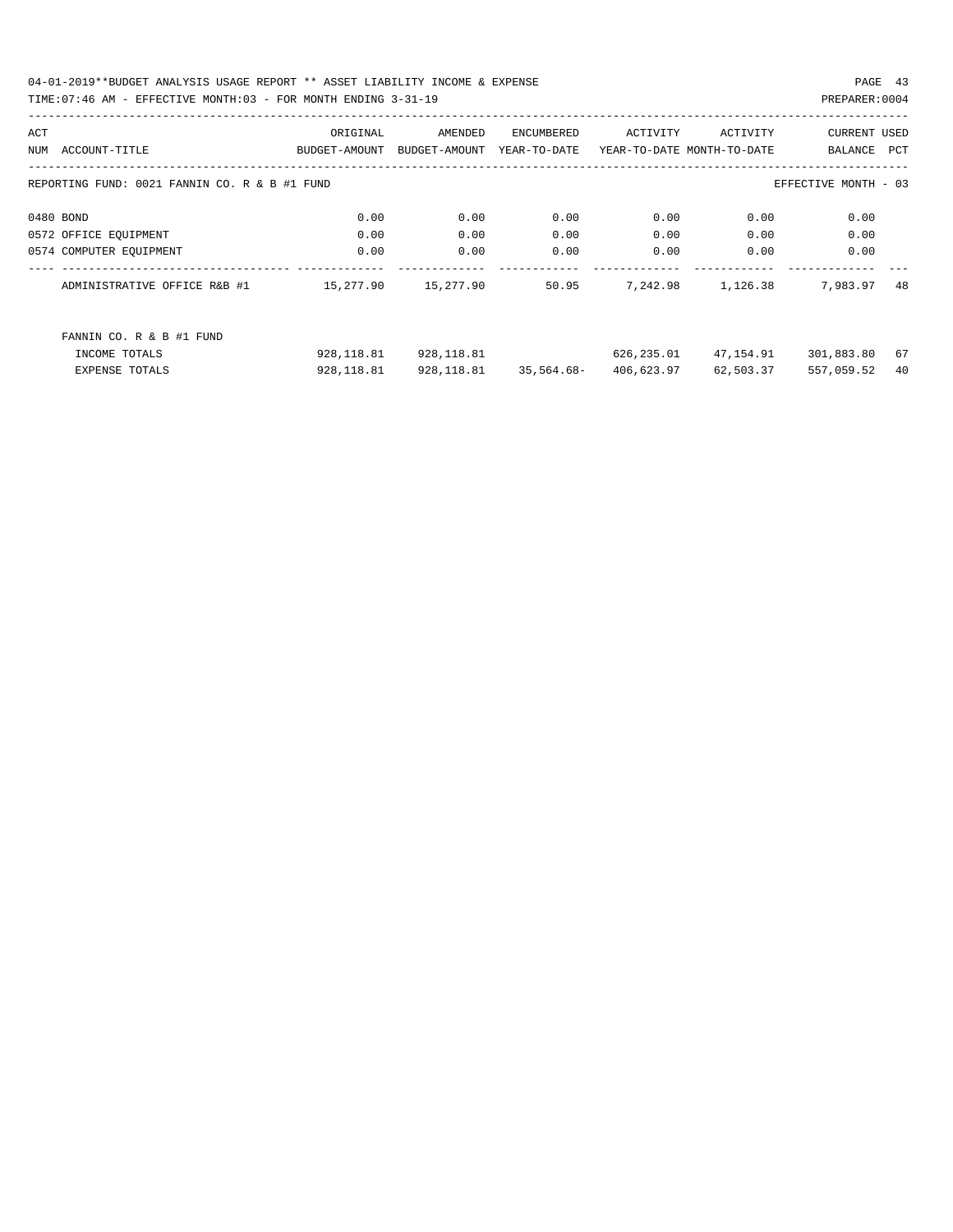|                                                                                                                                                                                                                                                                                                                                                                                              | 04-01-2019**BUDGET ANALYSIS USAGE REPORT ** ASSET LIABILITY INCOME & EXPENSE<br>TIME: 07:46 AM - EFFECTIVE MONTH: 03 - FOR MONTH ENDING 3-31-19 |           |                                                                                |            |                       |                                          | PAGE 44<br>PREPARER: 0004          |
|----------------------------------------------------------------------------------------------------------------------------------------------------------------------------------------------------------------------------------------------------------------------------------------------------------------------------------------------------------------------------------------------|-------------------------------------------------------------------------------------------------------------------------------------------------|-----------|--------------------------------------------------------------------------------|------------|-----------------------|------------------------------------------|------------------------------------|
| ACT                                                                                                                                                                                                                                                                                                                                                                                          | NUM ACCOUNT-TITLE                                                                                                                               | ORIGINAL  | AMENDED<br>BUDGET-AMOUNT BUDGET-AMOUNT YEAR-TO-DATE YEAR-TO-DATE MONTH-TO-DATE | ENCUMBERED | ACTIVITY              | ACTIVITY                                 | <b>CURRENT USED</b><br>BALANCE PCT |
|                                                                                                                                                                                                                                                                                                                                                                                              | --------------------------------------<br>REPORTING FUND: 0022 FANNIN CO. R & B #2 FUND                                                         |           |                                                                                |            |                       |                                          | EFFECTIVE MONTH - 03               |
|                                                                                                                                                                                                                                                                                                                                                                                              | 0100 PAYROLL                                                                                                                                    |           |                                                                                |            |                       |                                          |                                    |
|                                                                                                                                                                                                                                                                                                                                                                                              | 0100 PAYROLL                                                                                                                                    |           |                                                                                |            | 0.00                  | 0.00                                     | 0.00                               |
| $\frac{1}{2} \frac{1}{2} \frac{1}{2} \frac{1}{2} \frac{1}{2} \frac{1}{2} \frac{1}{2} \frac{1}{2} \frac{1}{2} \frac{1}{2} \frac{1}{2} \frac{1}{2} \frac{1}{2} \frac{1}{2} \frac{1}{2} \frac{1}{2} \frac{1}{2} \frac{1}{2} \frac{1}{2} \frac{1}{2} \frac{1}{2} \frac{1}{2} \frac{1}{2} \frac{1}{2} \frac{1}{2} \frac{1}{2} \frac{1}{2} \frac{1}{2} \frac{1}{2} \frac{1}{2} \frac{1}{2} \frac{$ | PAYROLL                                                                                                                                         |           |                                                                                |            | 0.00                  | 0.00                                     | 0.00                               |
|                                                                                                                                                                                                                                                                                                                                                                                              | 0102 A/P CLEARING                                                                                                                               |           |                                                                                |            |                       |                                          |                                    |
|                                                                                                                                                                                                                                                                                                                                                                                              | 0100 A/P CLEARING                                                                                                                               |           |                                                                                |            | 0.00                  | 0.00                                     | 0.00                               |
|                                                                                                                                                                                                                                                                                                                                                                                              | A/P CLEARING                                                                                                                                    |           |                                                                                |            | 0.00                  | 0.00                                     | 0.00                               |
|                                                                                                                                                                                                                                                                                                                                                                                              | 0103 CASH                                                                                                                                       |           |                                                                                |            |                       |                                          |                                    |
|                                                                                                                                                                                                                                                                                                                                                                                              |                                                                                                                                                 |           |                                                                                |            |                       |                                          |                                    |
|                                                                                                                                                                                                                                                                                                                                                                                              | 0100 R&B#2- COMBINED FUNDS CHECKING<br>0175 TEXPOOL                                                                                             |           |                                                                                |            | 3,234.61              | 367,982.32 1,762.05 463,049.12<br>470.40 | 256,284.98                         |
|                                                                                                                                                                                                                                                                                                                                                                                              | CASH                                                                                                                                            |           |                                                                                |            |                       | 371, 216.93 2, 232.45                    | 719,334.10                         |
|                                                                                                                                                                                                                                                                                                                                                                                              | 0120 RECEIVABLES                                                                                                                                |           |                                                                                |            |                       |                                          |                                    |
|                                                                                                                                                                                                                                                                                                                                                                                              | 0311 TAXES RECEIVABLE                                                                                                                           |           |                                                                                |            | 0.00                  | 0.00                                     | 35,406.18                          |
|                                                                                                                                                                                                                                                                                                                                                                                              | 0312 DUE FROM OTHER GOVERNMENT                                                                                                                  |           |                                                                                |            | 0.00                  | 0.00                                     | 9,319.86                           |
|                                                                                                                                                                                                                                                                                                                                                                                              | 0313 DUE FROM OTHER FUNDS                                                                                                                       |           |                                                                                |            | 0.00                  | 0.00                                     | 3,676.18                           |
|                                                                                                                                                                                                                                                                                                                                                                                              | 0315 INVENTORY ASSET                                                                                                                            |           |                                                                                |            | 0.00                  | 0.00<br>$- - - - - -$                    | 43,974.52<br>----------            |
|                                                                                                                                                                                                                                                                                                                                                                                              | RECEIVABLES                                                                                                                                     |           |                                                                                |            | 0.00                  | 0.00                                     | 92,376.74                          |
|                                                                                                                                                                                                                                                                                                                                                                                              | 0200 LIABILITY ACCOUNT                                                                                                                          |           |                                                                                |            |                       |                                          |                                    |
|                                                                                                                                                                                                                                                                                                                                                                                              | 0150 ACCRUED SALARY PAYABLE                                                                                                                     |           |                                                                                |            | 0.00                  |                                          | $0.00$ 10,957.40                   |
|                                                                                                                                                                                                                                                                                                                                                                                              | 0155 ACCRUED FRINGE BENEFITS                                                                                                                    |           |                                                                                |            | 0.00                  | 0.00                                     | 5,609.02                           |
|                                                                                                                                                                                                                                                                                                                                                                                              | 0200 DEFERRED TAX REVENUE                                                                                                                       |           |                                                                                |            | 0.00                  | 0.00                                     | 33,639.77                          |
|                                                                                                                                                                                                                                                                                                                                                                                              | 0900 SYSTEM ADDED LIABILITY LINE-ITEM                                                                                                           |           |                                                                                |            | 0.00                  | 0.00                                     | 0.00                               |
|                                                                                                                                                                                                                                                                                                                                                                                              | 0910 SYSTEM ADDED LIABILITY LINE-ITEM                                                                                                           |           |                                                                                |            |                       | $2,573.26 - 0.00$<br>------------        | $2,573.26-$<br>-----------         |
|                                                                                                                                                                                                                                                                                                                                                                                              | LIABILITY ACCOUNT                                                                                                                               |           |                                                                                |            |                       | 2,573.26- 0.00 47,632.93                 |                                    |
|                                                                                                                                                                                                                                                                                                                                                                                              | 0207 DUE TO FUND                                                                                                                                |           |                                                                                |            |                       |                                          |                                    |
|                                                                                                                                                                                                                                                                                                                                                                                              | 0070 DUE TO RIGHT OF WAY                                                                                                                        |           |                                                                                |            |                       | $0.00$ $0.00$                            | 0.00                               |
|                                                                                                                                                                                                                                                                                                                                                                                              | DUE TO FUND                                                                                                                                     |           | <b>Contractor Contractor</b>                                                   |            | 0.00                  | 0.00                                     | 0.00                               |
|                                                                                                                                                                                                                                                                                                                                                                                              | 0271 EQUITY ACCOUNT                                                                                                                             |           |                                                                                |            |                       |                                          |                                    |
|                                                                                                                                                                                                                                                                                                                                                                                              | 0200 EQUITY ACCOUNT                                                                                                                             |           |                                                                                |            | 0.00                  |                                          | $0.00$ 390, 287.72                 |
|                                                                                                                                                                                                                                                                                                                                                                                              | EQUITY ACCOUNT                                                                                                                                  |           |                                                                                |            | $- - - - - -$<br>0.00 |                                          | $0.00$ 390, 287.72                 |
|                                                                                                                                                                                                                                                                                                                                                                                              | 0300 TOTAL REV/TRANSFERS                                                                                                                        |           |                                                                                |            |                       |                                          |                                    |
|                                                                                                                                                                                                                                                                                                                                                                                              | 0122 BEGINNING CASH BALANCE                                                                                                                     |           | 19,487.52 19,487.52                                                            |            | 0.00                  |                                          | $0.00$ 19,487.52<br>0 <sub>0</sub> |
|                                                                                                                                                                                                                                                                                                                                                                                              | TOTAL REV/TRANSFERS                                                                                                                             | 19,487.52 | 19,487.52                                                                      | 0.00       | 0.00                  | 0.00                                     | 19,487.52<br>0 <sub>0</sub>        |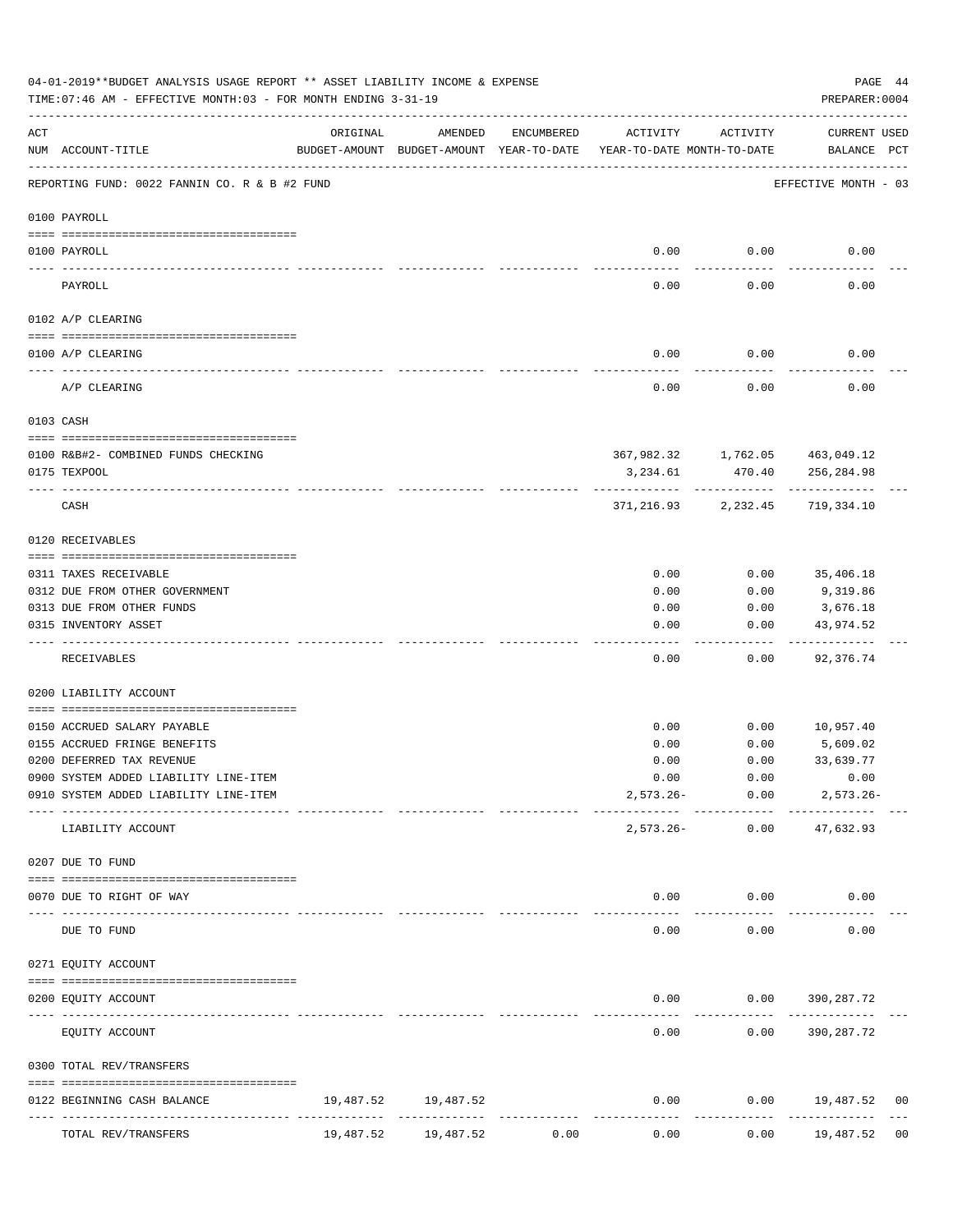|     | 04-01-2019**BUDGET ANALYSIS USAGE REPORT ** ASSET LIABILITY INCOME & EXPENSE<br>TIME: 07:46 AM - EFFECTIVE MONTH: 03 - FOR MONTH ENDING 3-31-19 |                                                |                                                                                |                                                 |                                    |                    | PAGE 45<br>PREPARER: 0004                                           |             |
|-----|-------------------------------------------------------------------------------------------------------------------------------------------------|------------------------------------------------|--------------------------------------------------------------------------------|-------------------------------------------------|------------------------------------|--------------------|---------------------------------------------------------------------|-------------|
| ACT | NUM ACCOUNT-TITLE                                                                                                                               | ORIGINAL                                       | AMENDED<br>BUDGET-AMOUNT BUDGET-AMOUNT YEAR-TO-DATE YEAR-TO-DATE MONTH-TO-DATE | ENCUMBERED                                      |                                    | ACTIVITY ACTIVITY  | <b>CURRENT USED</b><br>BALANCE PCT                                  |             |
|     | REPORTING FUND: 0022 FANNIN CO. R & B #2 FUND                                                                                                   |                                                |                                                                                |                                                 |                                    |                    | EFFECTIVE MONTH - 03                                                |             |
|     | 0310 PROPERTY TAXES                                                                                                                             |                                                |                                                                                |                                                 |                                    |                    |                                                                     |             |
|     | 0110 CURRENT TAXES                                                                                                                              |                                                |                                                                                |                                                 |                                    |                    | 569,310.52 569,310.52 526,308.31 14,782.14 43,002.21                | 92          |
|     | 0120 DELINQUENT TAXES                                                                                                                           |                                                | 12,000.00  12,000.00                                                           |                                                 |                                    |                    |                                                                     | 75          |
|     | PROPERTY TAXES                                                                                                                                  | 581,310.52                                     |                                                                                |                                                 |                                    |                    | 581,310.52 0.00 535,327.98 16,347.88 45,982.54                      | $---$<br>92 |
|     | 0318 OTHER TAXES                                                                                                                                |                                                |                                                                                |                                                 |                                    |                    |                                                                     |             |
|     |                                                                                                                                                 |                                                |                                                                                |                                                 |                                    |                    |                                                                     |             |
|     | 0120 PAY N LIEU TAX/GRASSLAND                                                                                                                   | 1,700.00                                       | 1,700.00                                                                       |                                                 |                                    |                    | $0.00$ $0.00$ $1,700.00$ $00$                                       |             |
|     | 0121 PAY N LIEU TAX/UPPER TRINITY                                                                                                               | 0.00                                           | 0.00                                                                           |                                                 | 1,017.41                           | 0.00               | 1,017.41+                                                           |             |
|     | 0160 SALES TAX REVENUES                                                                                                                         | 48,000.00<br>--------------------------------- | 48,000.00                                                                      |                                                 | 31,425.82                          | 4,848.24           | 16,574.18 65                                                        |             |
|     | OTHER TAXES                                                                                                                                     | 49,700.00                                      |                                                                                |                                                 |                                    |                    | 49,700.00        0.00       32,443.23       4,848.24      17,256.77 | 65          |
|     | 0321 FEES OF TAX COLLECTOR                                                                                                                      |                                                |                                                                                |                                                 |                                    |                    |                                                                     |             |
|     |                                                                                                                                                 | 80,000.00 80,000.00                            |                                                                                |                                                 |                                    |                    |                                                                     |             |
|     | 0200 CAR REGISTRATION/SALES TAX<br>0300 COUNTY'S ADDITIONAL \$10                                                                                | 65,000.00                                      | 65,000.00                                                                      |                                                 |                                    | 38,798.23 8,724.44 | 85,557.27 22,583.52 5,557.27+ 107<br>26,201.77 60                   |             |
|     | FEES OF TAX COLLECTOR                                                                                                                           |                                                | ----------------------------                                                   |                                                 |                                    |                    |                                                                     |             |
|     | 0330 GRANTS                                                                                                                                     |                                                |                                                                                |                                                 |                                    |                    |                                                                     |             |
|     |                                                                                                                                                 |                                                |                                                                                |                                                 |                                    |                    |                                                                     |             |
|     | 0200 FEMA GRANT                                                                                                                                 | 0.00                                           | 0.00                                                                           |                                                 |                                    | $0.00$ 0.00        | 0.00                                                                |             |
|     | GRANTS                                                                                                                                          | 0.00                                           |                                                                                |                                                 | $0.00$ $0.00$ $0.00$ $0.00$ $0.00$ |                    | 0.00                                                                |             |
|     | 0350 FINES                                                                                                                                      |                                                |                                                                                |                                                 |                                    |                    |                                                                     |             |
|     | 0403 COUNTY CLERK FINES                                                                                                                         |                                                | 8,500.00 8,500.00                                                              |                                                 |                                    |                    | 556.20 336.92 7,943.80                                              | 07          |
|     | 0450 DISTRICT CLERK FINES                                                                                                                       | 8,500.00                                       | 8,500.00                                                                       |                                                 |                                    | 3,744.79 1,302.70  | 4,755.21                                                            | 44          |
|     | 0455 J. P. #1 FINES                                                                                                                             | 4,750.00                                       | 4,750.00                                                                       |                                                 | 1,919.41                           | 0.00               | 2,830.59 40                                                         |             |
|     | 0456 J. P. #2 FINES                                                                                                                             | 2,000.00                                       | 2,000.00                                                                       |                                                 | 712.86                             | 0.00               | 1,287.14                                                            | 36          |
|     | 0457 J. P. #3 FINES                                                                                                                             | 2,750.00<br>----------------- -------------    | 2,750.00<br>------------                                                       |                                                 | 730.74<br>_____________            | ------------       | 0.00<br>2,019.26<br>_____________                                   | 27          |
|     | FINES                                                                                                                                           | 26,500.00                                      |                                                                                |                                                 |                                    |                    | 18,836.00                                                           | 29          |
|     | 0360 INTEREST EARNINGS                                                                                                                          |                                                |                                                                                |                                                 |                                    |                    |                                                                     |             |
|     | 0100 INTEREST EARNINGS                                                                                                                          |                                                | 3,500.00 3,500.00                                                              |                                                 |                                    |                    | 3,002.35 530.77 497.65                                              | 86          |
|     | INTEREST EARNINGS                                                                                                                               |                                                | 3,500.00 3,500.00 0.00 3,002.35                                                |                                                 |                                    |                    | -----------------------------<br>530.77 497.65                      | 86          |
|     | 0364 SALE OF EQUIPMENT                                                                                                                          |                                                |                                                                                |                                                 |                                    |                    |                                                                     |             |
|     | --------------------------------------<br>0163 SALE OF EQUIPMENT                                                                                |                                                | 5,000.00 5,000.00                                                              |                                                 |                                    | $0.00$ $0.00$      | 5,000.00 00                                                         |             |
|     | SALE OF EQUIPMENT                                                                                                                               | 5,000.00                                       |                                                                                | ------------------------------<br>5,000.00 0.00 | 0.00                               |                    | 5,000.00 00<br>0.00                                                 |             |
|     | 0370 MISCELLANEOUS REVENUES                                                                                                                     |                                                |                                                                                |                                                 |                                    |                    |                                                                     |             |
|     |                                                                                                                                                 |                                                |                                                                                |                                                 |                                    |                    |                                                                     |             |
|     | 0120 STATE LATERAL ROAD<br>0125 TDT WEIGHT FEES                                                                                                 | 20,000.00<br>13,000.00                         | 20,000.00<br>13,000.00                                                         |                                                 | 9,864.17<br>13,349.58              | 0.00               | $0.00$ 10,135.83 49<br>349.58+ 103                                  |             |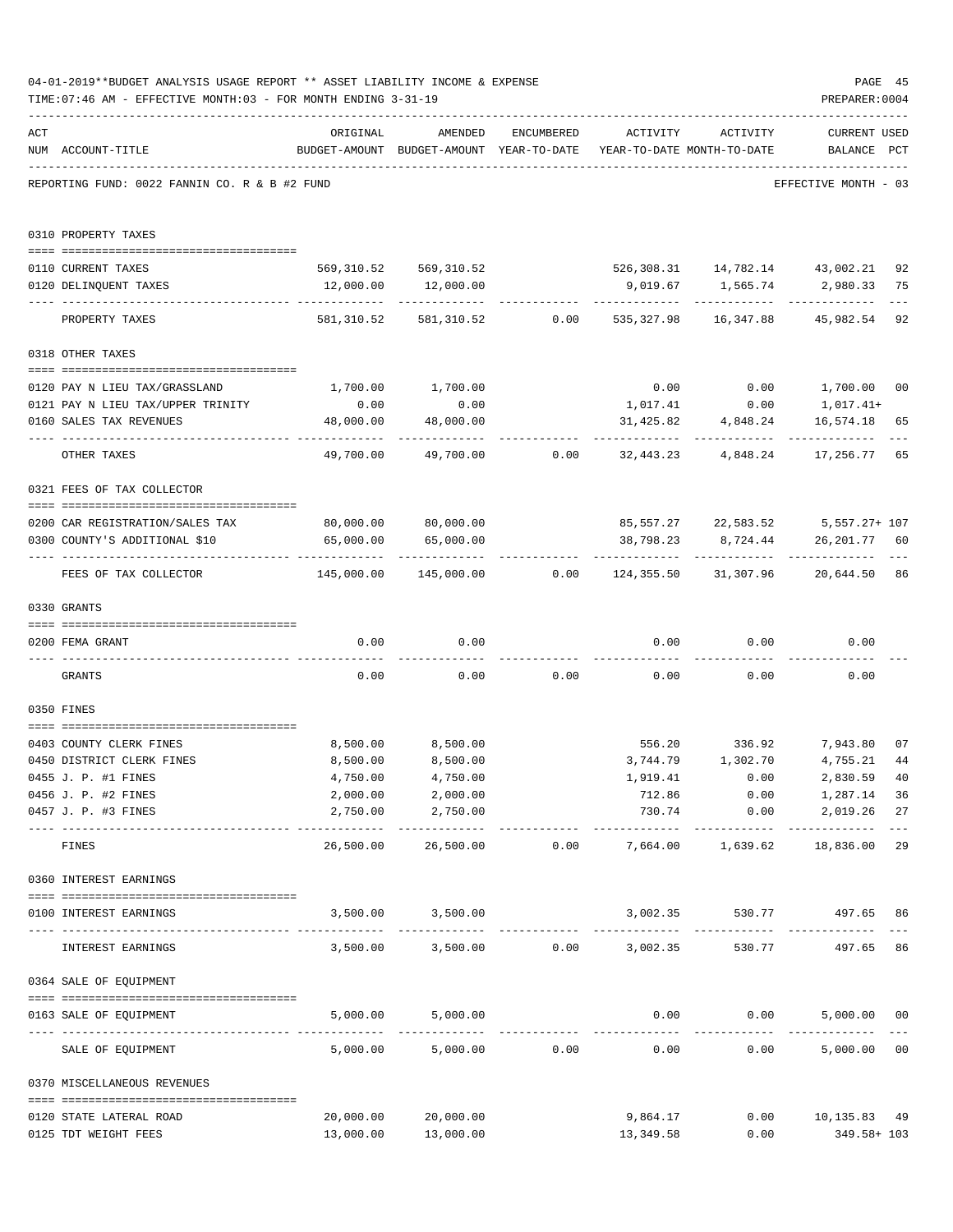| ACT |                                               | ORIGINAL              | AMENDED                                  | ENCUMBERED | ACTIVITY                                                         | ACTIVITY           | <b>CURRENT USED</b>  |        |
|-----|-----------------------------------------------|-----------------------|------------------------------------------|------------|------------------------------------------------------------------|--------------------|----------------------|--------|
|     | NUM ACCOUNT-TITLE                             |                       | BUDGET-AMOUNT BUDGET-AMOUNT YEAR-TO-DATE |            | YEAR-TO-DATE MONTH-TO-DATE                                       |                    | BALANCE              | PCT    |
|     | REPORTING FUND: 0022 FANNIN CO. R & B #2 FUND |                       |                                          |            |                                                                  |                    | EFFECTIVE MONTH - 03 |        |
|     | 0130 REFUNDS & MISCELLANEOUS                  | 0.00                  | 0.00                                     |            | 0.00                                                             | 0.00               | 0.00                 |        |
|     | 0131 AUTOMOBILE INSURANCE LOSS PAYMENT        | 0.00                  | 0.00                                     |            | 0.00                                                             | 0.00               | 0.00                 |        |
|     | 0140 PROCEEDS OF LOAN                         | 0.00                  | 0.00                                     |            | 0.00                                                             | 0.00               | 0.00                 |        |
|     | 0145 REIMBURSEMENT OF MATERIALS               | 7,000.00              | 7,000.00                                 |            | 6,937.45                                                         | 1,229.40           | 62.55                | 99     |
|     | 0150 TRENTON HIGH MEADOWS SUBDIVISION         | 4,000.00              | 4,000.00                                 |            | 4,200.00                                                         | 1,400.00           | 200.00+ 105          |        |
|     | MISCELLANEOUS REVENUES                        | 44,000.00             | 44,000.00                                | 0.00       | 34,351.20                                                        | 2,629.40           | 9,648.80             | 78     |
|     | 0509 CONTINGENCY                              |                       |                                          |            |                                                                  |                    |                      |        |
|     |                                               |                       |                                          |            |                                                                  |                    |                      |        |
|     | 0475 CONTINGENCY                              | 10,000.00             | 10,000.00                                | 0.00       | 0.00                                                             | 0.00               | 10,000.00            | 00     |
|     | CONTINGENCY                                   | 10,000.00             | 10,000.00                                | 0.00       | 0.00                                                             | 0.00               | 10,000.00            | 00     |
|     | 0622 ROAD & BRIDGE 2                          |                       |                                          |            |                                                                  |                    |                      |        |
|     | 0100 COMPENSATION PAY                         | 0.00                  | 0.00                                     | 0.00       | 0.00                                                             | 0.00               | 0.00                 |        |
|     | 0101 SALARY ELECTED OFFICIAL                  | 62,720.97             | 62,720.97                                | 0.00       | 31,360.55                                                        | 4,824.70 31,360.42 |                      | 50     |
|     | 0105 SALARY SECRETARY                         | 0.00                  | 0.00                                     | 0.00       | 0.00                                                             | 0.00               | 0.00                 |        |
|     | 0106 SALARY PRECINCT EMPLOYEES                | 223,167.69 223,167.69 |                                          | 0.00       | 109,883.88                                                       | 17,234.52          | 113,283.81           | 49     |
|     | 0107 REGULAR-TEMP. PART-TIME                  | 0.00                  | 0.00                                     | 0.00       | 0.00                                                             | 0.00               | 0.00                 |        |
|     | 0199 TOTAL SALARIES                           | 285,888.66            | 285,888.66                               | 0.00       | 141,244.43                                                       | 22,059.22          | 144,644.23           | 49     |
|     | 0201 SOCIAL SECURITY TAXES                    | 17,762.30             | 17,762.30                                | 0.00       | 8,403.12                                                         | 1,308.50           | 9,359.18             | 47     |
|     | 0202 GROUP HEALTH INSURANCE                   | 91,800.96             | 91,800.96                                | 0.00       | 45,900.48                                                        | 7,650.08           | 45,900.48            | 50     |
|     | 0203 RETIREMENT                               | 32,705.66             | 32,705.66                                | 0.00       | 16,183.69                                                        | 2,516.98           | 16,521.97            | 49     |
|     | 0204 WORKERS' COMPENSATION                    | 9,374.50              | 9,374.50                                 | 0.00       | 3,509.13                                                         | 0.00               | 5,865.37             | 37     |
|     | 0205 MEDICARE TAX                             | 4,154.09              | 4,154.09                                 | 0.00       | 1,965.15                                                         | 306.02             | 2,188.94             | 47     |
|     | 0206 UNEMPLOYMENT EXPENSE                     | 0.00                  | 0.00                                     | 0.00       | 0.00                                                             | 0.00               | 0.00                 |        |
|     | 0299 TOTAL EMPLOYEE BENEFITS                  |                       | 155,797.51 155,797.51                    | 0.00       | 75,961.57                                                        | 11,781.58          | 79,835.94            | - 49   |
|     | 0312 CONTRACT LABOR                           | 0.00                  | 0.00                                     | 0.00       | 0.00                                                             | 0.00               | 0.00                 |        |
|     | 0314 EMPLOYEE PHYSICALS/DOT TESTING           | 400.00                | 400.00                                   | 0.00       | 235.00                                                           | 0.00               | 165.00               | 59     |
|     | 0340 SHOP SUPPLIES                            | 4,000.00              | 4,000.00                                 | 0.00       | 1,343.64                                                         | 235.45             | 2,656.36             | 34     |
|     | 0341 R & B MAT. ROCK & GRAVEL                 | 146,307.00            | 146,307.00                               | 2,415.92   | 59,691.50                                                        | 5,882.60           | 84,199.58            | 42     |
|     | 0342 R & B MAT. CULVERTS                      | 15,000.00             | 15,000.00                                | 0.00       | 7,502.86                                                         | 4,644.36           | 7,497.14             | 50     |
|     | 0343 R & B MAT. HARDWRE & LUMB                | 6,000.00              | 6,000.00                                 | 0.00       | 38.50                                                            | 0.00               | 5,961.50             | 01     |
|     | 0344 R & B MAT. ASPHALT/RD OIL                | 42,000.00             | 42,000.00                                | 0.00       | 0.00                                                             | 0.00               | 42,000.00            | 00     |
|     | 0345 CHEMICALS                                | 1,000.00              | 1,000.00                                 | 0.00       | 0.00                                                             | 0.00               | 1,000.00             | $00\,$ |
|     | 0346 CETRZ EXPENDITURES                       | 0.00                  | 0.00                                     | 0.00       | 0.00                                                             | 0.00               | 0.00                 |        |
|     | 0350 DEBRIS REMOVAL                           | 0.00                  | 0.00                                     | 0.00       | 0.00                                                             | 0.00               | 0.00                 |        |
|     | 0395 UNIFORMS                                 | 2,800.00              | 2,800.00                                 | 0.00       | 1,501.50                                                         | 253.89             | 1,298.50             | - 54   |
|     | 0399 TOTAL R&B MATERIALS                      |                       |                                          |            | 217,507.00 217,507.00 2,415.92 70,313.00 11,016.30 144,778.08 33 |                    |                      |        |
|     | 0400 LEGAL FEES                               | 0.00                  | 0.00                                     | 0.00       | 0.00                                                             | 0.00               | 0.00                 |        |
|     | 0420 UTILITY TELEPHONE                        | 1,900.00              | 1,900.00                                 | 0.00       | 776.45                                                           | 134.90             | 1,123.55             | 41     |
|     | 0421 CELL PHONE ALLOWANCE                     | 600.00                | 600.00                                   | 0.00       | 300.00                                                           | 50.00              | 300.00               | 50     |
|     | 0427 OUT OF COUNTY TRAVEL                     | 800.00                | 800.00                                   | 0.00       | 2,165.41                                                         | 440.80             | $1,365.41 - 271$     |        |
|     | 0430 BIDS, NOTICES & PERMITS                  | 1,000.00              | 1,000.00                                 | 0.00       | 0.00                                                             | 0.00               | 1,000.00             | 00     |
|     | 0435 PRINTING                                 | 100.00                | 100.00                                   | 0.00       | 75.00                                                            | 0.00               | 25.00                | 75     |
|     | 0440 UTILITY ELECTRICITY                      | 2,000.00              | 2,000.00                                 | 0.00       | 731.72                                                           | 131.38             | 1,268.28             | 37     |
|     | 0441 UTILITY GAS                              | 750.00                | 750.00                                   | 0.00       | 500.41                                                           | 89.40              | 249.59               | 67     |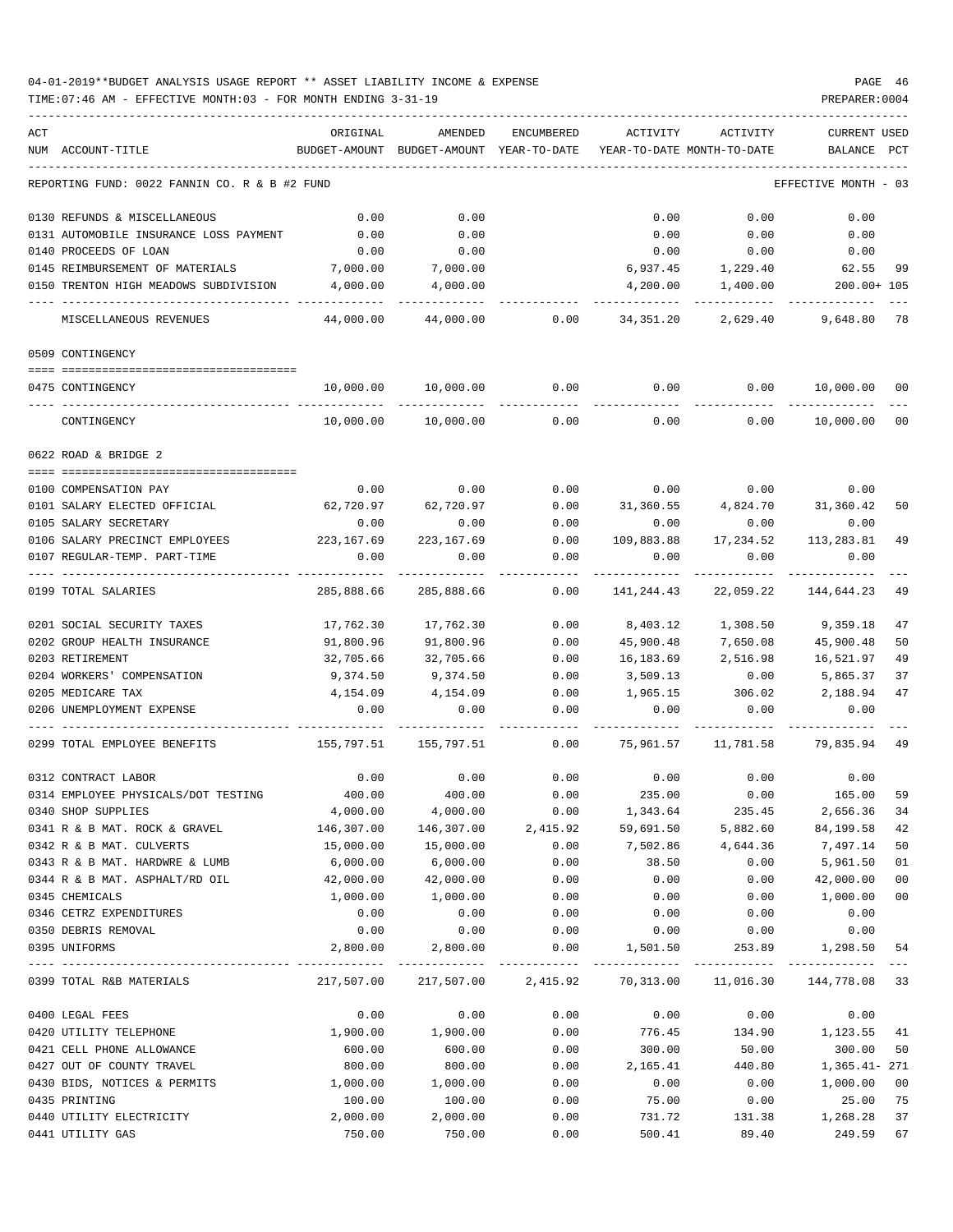TIME:07:46 AM - EFFECTIVE MONTH:03 - FOR MONTH ENDING 3-31-19 PREPARER:0004

----------------------------------------------------------------------------------------------------------------------------------- ACT ORIGINAL AMENDED ENCUMBERED ACTIVITY ACTIVITY CURRENT USED NUM ACCOUNT-TITLE BUDGET-AMOUNT BUDGET-AMOUNT YEAR-TO-DATE YEAR-TO-DATE MONTH-TO-DATE BALANCE PCT ----------------------------------------------------------------------------------------------------------------------------------- REPORTING FUND: 0022 FANNIN CO. R & B #2 FUND EFFECTIVE MONTH - 03 0442 UTILITY WATER 940.00 940.00 0.00 391.20 78.24 548.80 42 0443 TRASH PICKUP 1,300.00 1,300.00 0.00 661.50 0.00 638.50 51 0447 REPEATER SERVICE CONTRACT 708.97 708.97 0.00 708.97 0.00 0.00 100 0450 R&M BUILDING 2,000.00 2,000.00 0.00 0.00 0.00 2,000.00 00 0453 COMPUTER SOFTWARE  $\begin{array}{cccccccc} 0.00 & 0.00 & 0.00 & 0.00 & 0.00 & 0.00 & 0.00 & 0.00 & 0.00 & 0.00 & 0.00 & 0.00 & 0.00 & 0.00 & 0.00 & 0.00 & 0.00 & 0.00 & 0.00 & 0.00 & 0.00 & 0.00 & 0.00 & 0.00 & 0.00 & 0.00 & 0.00 & 0.00 & 0.00 & 0.00 & 0.00 & 0.0$ 0457 R & M MACHINERY GAS & OIL 70,000.00 70,000.00 0.00 38,807.64 5,749.04 31,192.36 55 0458 R & M MACHINERY PARTS 25,000.00 41,000.00 299.72 13,291.74 2,414.20 27,408.54 33 0459 R & M MACH. TIRES & TUBES  $15,000.00$   $15,000.00$   $0.00$  0.00 0.00 0.00 00 0460 EQUIPMENT RENTAL/LEASE 0.00 0.00 0.00 0.00 0.00 0.00 0480 BOND 178.00 178.00 0.00 178.00 0.00 0.00 100 0482 INSURANCE 8,500.00 8,500.00 0.00 5,934.80 0.00 2,565.20 70 0485 PRISONER SUPPLIES 0.00 0.00 0.00 0.00 0.00 0.00 0488 FANNIN RURAL RAIL DISTRICT 0.00 0.00 0.00 0.00 0.00 0.00 0490 MISCELLANEOUS 1,000.00 1,000.00 0.00 0.00 0.00 1,000.00 00 0491 SOIL & WATER CONSERVATION  $250.00$   $250.00$   $250.00$  0.00 0.00 0.00  $250.00$  00 0492 TDRA FLOOD CASH MATCH 0.00 0.00 0.00 0.00 0.00 0.00 0493 TRENTON HIGH MEADOWS SUBDIVISION 4,000.00 4,000.00 0.00 0.00 0.00 4,000.00 00 0494 FLOOD CONTROL SITE MAINTENANCE 4,000.00 4,000.00 0.00 4,000.00 0.00 0.00 100 0495 PIPELINE SALES TAX REIMBURSEMENT  $0.00$  0.00 0.00 0.00 0.00 0.00 0.00 0.00 0496 TCOG HAZARDOUS WASTEMATCH 0.00 0.00 0.00 0.00 0.00 0.00 ---- ---------------------------------- ------------- ------------- ------------ ------------- ------------ ------------- --- 0499 TOTAL SER.& OTHER CHARGES 140,026.97 156,026.97 299.72 68,522.84 9,087.96 87,204.41 44 0500 LAND 0.00 0.00 0.00 0535 BUILDING 0.00 0.00 0.00 0562 LAND/BUILDING 0.00 0.00 0.00 0.00 0.00 0.00 0570 COMPUTER EQUIPMENT 0.00 0.00 0.00 0.00 0.00 0.00 0571 PURCHASE OF MACH./EQUIP. 50,000.00 34,000.00 0.00 0.00 0.00 34,000.00 00 0573 RADIO EQUIPMENT 0.00 0.00 0.00 0.00 0.00 0.00 0575 LAND/BUILDING 0.00 0.00 0.00 0580 PRECINCT BRIDGE 0.00 0.00 0.00 0.00 0.00 0.00 ---- ---------------------------------- ------------- ------------- ------------ ------------- ------------ ------------- --- 0599 CAPITAL OUTLAY 50,000.00 34,000.00 0.00 0.00 0.00 34,000.00 00 ---- ---------------------------------- ------------- ------------- ------------ ------------- ------------ ------------- --- ROAD & BRIDGE 2 849,220.14 849,220.14 2,715.64 356,041.84 53,945.06 490,462.66 42 0625 ADMINISTRATIVE OFFICE R&B #2 ==== =================================== 0105 SALARY SECRETARY 9,881.28 9,881.28 0.00 4,940.65 760.10 4,940.63 50 0201 SOCIAL SECURITY TAXES 612.64 612.64 0.00 219.76 32.80 392.88 36 0202 GROUP HEALTH INSURANCE 2,868.78 2,868.78 0.00 1,434.36 239.06 1,434.42 50 0203 RETIREMENT 1,130.42 1,130.42 0.00 566.13 86.72 564.29 50 0204 WORKERS' COMPENSATION 41.50 41.50 0.00 13.65 0.00 27.85 33 0205 MEDICARE TAX 6 143.28 143.28 143.28 0.00 51.45 7.68 91.83 36 0310 OFFICE SUPPLIES 100.00 100.00 0.00 86.23 0.00 13.77 86 0311 POSTAL EXPENSES 0.00 0.00 0.00 0.00 0.00 0.00 0353 COMPUTER EXPENSE 500.00 500.00 0.00 0.00 0.00 500.00 00 0427 OUT OF COUNTY TRAVEL  $\begin{array}{cccc} 0.00 & 0.00 & 0.00 & 0.00 & 0.00 & 0.00 & 0.00 \end{array}$ 0480 BOND 0.00 0.00 0.00 0.00 0.00 0.00 0572 OFFICE EQUIPMENT 0.00 0.00 0.00 0.00 0.00 0.00 0574 COMPUTER EQUIPMENT 0.00 0.00 0.00 0.00 0.00 0.00 ---- ---------------------------------- ------------- ------------- ------------ ------------- ------------ ------------- ---

ADMINISTRATIVE OFFICE R&B #2 15,277.90 15,277.90 0.00 7,312.23 1,126.36 7,965.67 48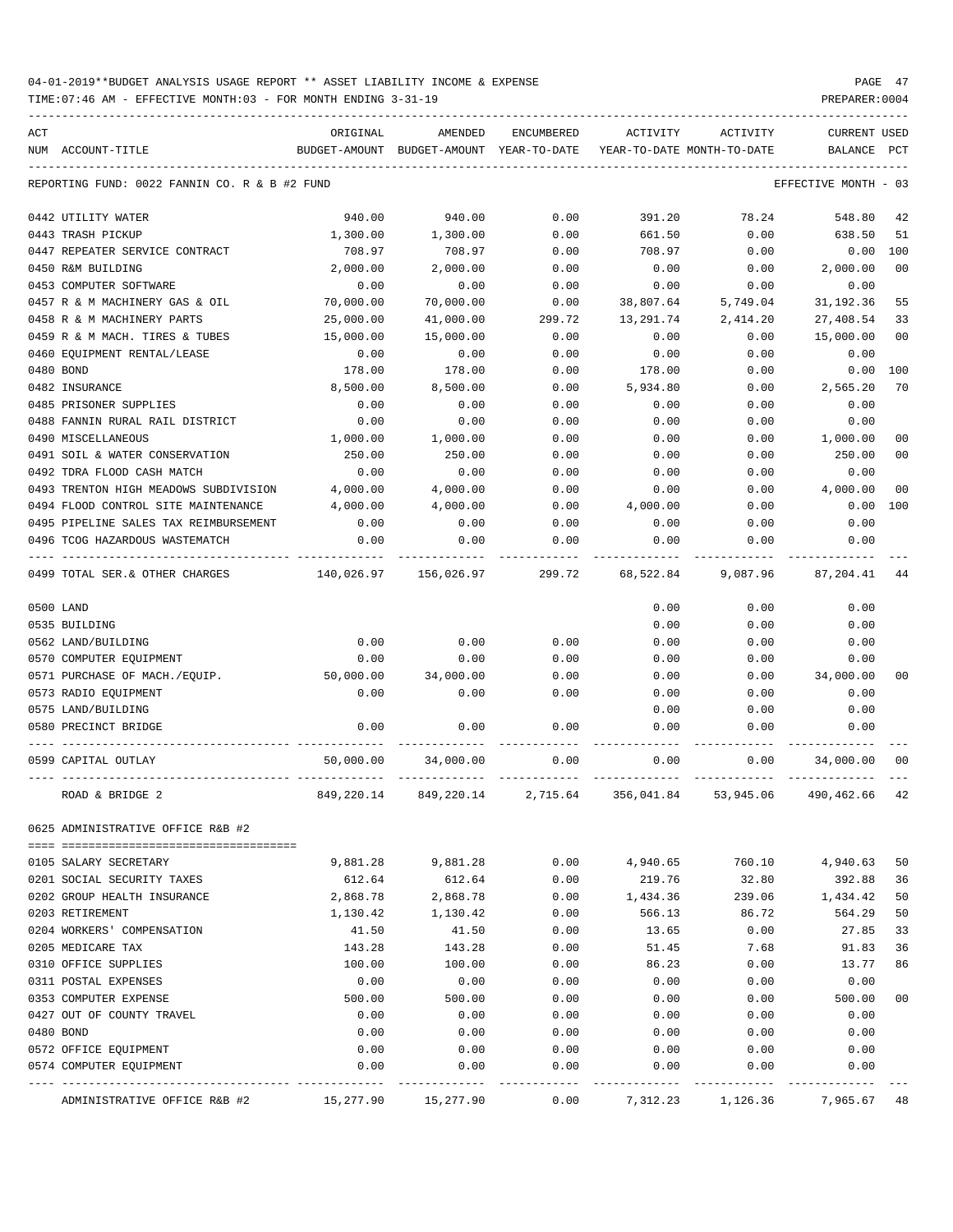| 04-01-2019**BUDGET ANALYSIS USAGE REPORT ** ASSET LIABILITY INCOME & EXPENSE |               |               |                   |                            |           | PAGE 48              |     |
|------------------------------------------------------------------------------|---------------|---------------|-------------------|----------------------------|-----------|----------------------|-----|
| TIME: 07:46 AM - EFFECTIVE MONTH: 03 - FOR MONTH ENDING 3-31-19              |               |               |                   |                            |           | PREPARER: 0004       |     |
| ACT                                                                          | ORIGINAL      | AMENDED       | <b>ENCUMBERED</b> | ACTIVITY                   | ACTIVITY  | <b>CURRENT USED</b>  |     |
| NUM ACCOUNT-TITLE                                                            | BUDGET-AMOUNT | BUDGET-AMOUNT | YEAR-TO-DATE      | YEAR-TO-DATE MONTH-TO-DATE |           | BALANCE              | PCT |
| REPORTING FUND: 0022 FANNIN CO. R & B #2 FUND                                |               |               |                   |                            |           | EFFECTIVE MONTH - 03 |     |
| FANNIN CO. R & B #2 FUND                                                     |               |               |                   |                            |           |                      |     |
| INCOME TOTALS                                                                | 874,498.04    | 874,498.04    |                   | 737,144.26                 | 57,303.87 | 137,353.78           | 84  |
| EXPENSE TOTALS                                                               | 874,498.04    | 874,498.04    | 2,715.64          | 363,354.07                 | 55,071.42 | 508,428.33           | 42  |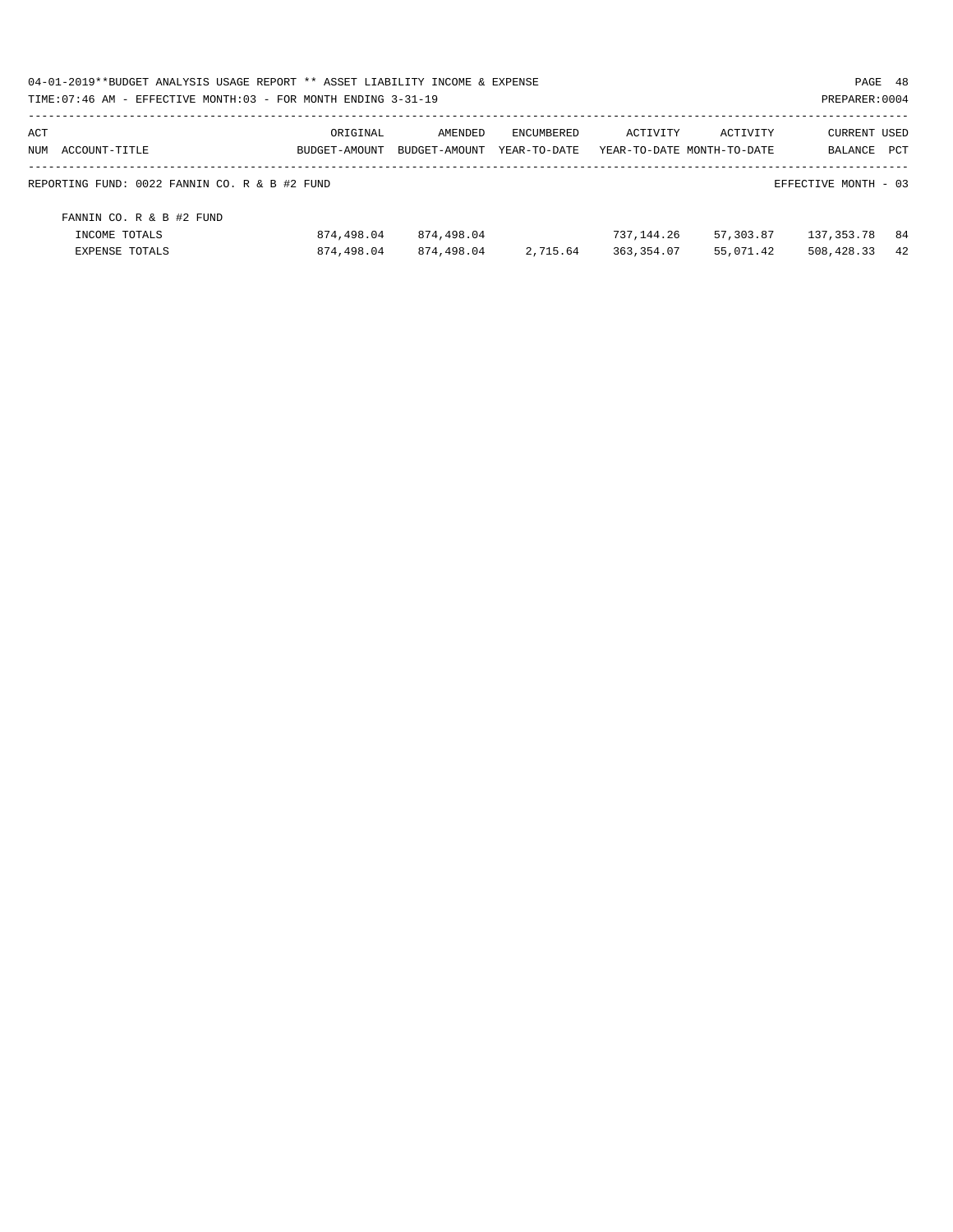|                     | 04-01-2019**BUDGET ANALYSIS USAGE REPORT ** ASSET LIABILITY INCOME & EXPENSE<br>TIME: 07:46 AM - EFFECTIVE MONTH: 03 - FOR MONTH ENDING 3-31-19 |                                                      |                     |               |                                        |                      | PREPARER: 0004                 | PAGE 49 |
|---------------------|-------------------------------------------------------------------------------------------------------------------------------------------------|------------------------------------------------------|---------------------|---------------|----------------------------------------|----------------------|--------------------------------|---------|
| ACT                 | NUM ACCOUNT-TITLE                                                                                                                               | ORIGINAL<br>BUDGET-AMOUNT BUDGET-AMOUNT YEAR-TO-DATE | AMENDED             | ENCUMBERED    | ACTIVITY<br>YEAR-TO-DATE MONTH-TO-DATE | ACTIVITY             | CURRENT USED<br>BALANCE PCT    |         |
|                     | REPORTING FUND: 0023 FANNIN CO. R & B #3 FUND                                                                                                   |                                                      |                     |               |                                        |                      | EFFECTIVE MONTH - 03           |         |
|                     | 0100 PAYROLL                                                                                                                                    |                                                      |                     |               |                                        |                      |                                |         |
| $- - - - - - - - -$ | 0100 PAYROLL                                                                                                                                    |                                                      |                     |               |                                        | $0.00$ 0.00          | 0.00                           |         |
|                     | PAYROLL                                                                                                                                         |                                                      |                     |               | 0.00                                   | 0.00                 | 0.00                           |         |
|                     | 0102 A/P CLEARING                                                                                                                               |                                                      |                     |               |                                        |                      |                                |         |
|                     | 0100 A/P CLEARING                                                                                                                               |                                                      |                     |               | 0.00                                   | 0.00                 | 0.00                           |         |
|                     | A/P CLEARING                                                                                                                                    |                                                      |                     |               | 0.00                                   | 0.00                 | 0.00                           |         |
|                     | 0103 CASH                                                                                                                                       |                                                      |                     |               |                                        |                      |                                |         |
|                     |                                                                                                                                                 |                                                      |                     |               |                                        |                      |                                |         |
|                     | 0100 R&B#3-COMBINED FUNDS CHECKING                                                                                                              |                                                      |                     |               |                                        |                      | 263,896.11 5,699.57 629,244.79 |         |
|                     | 0175 TEXPOOL                                                                                                                                    |                                                      |                     |               | 2,964.82                               | 431.21               | 234,910.43                     |         |
|                     | CASH                                                                                                                                            |                                                      |                     |               |                                        | 266,860.93 6,130.78  | 864,155.22                     |         |
|                     | 0120 RECEIVABLES                                                                                                                                |                                                      |                     |               |                                        |                      |                                |         |
|                     | 0311 TAXES RECEIVABLE                                                                                                                           |                                                      |                     |               | 0.00                                   | 0.00                 | 53,118.05                      |         |
|                     | 0312 DUE FROM OTHER GOVERNMENTS                                                                                                                 |                                                      |                     |               | 0.00                                   | 0.00                 | 14,682.25                      |         |
|                     | 0313 DUE FROM OTHER FUNDS                                                                                                                       |                                                      |                     |               | 0.00                                   | 0.00                 | 5,514.25                       |         |
|                     | 0315 INVENTORY                                                                                                                                  |                                                      |                     |               | 0.00                                   | 0.00                 | 66,704.86                      |         |
|                     |                                                                                                                                                 |                                                      |                     |               |                                        |                      | ----------                     |         |
|                     | RECEIVABLES                                                                                                                                     |                                                      |                     |               | 0.00                                   | 0.00                 | 140,019.41                     |         |
|                     | 0200 LIABILITY ACCOUNT                                                                                                                          |                                                      |                     |               |                                        |                      |                                |         |
|                     | 0150 ACCRUED SALARY PAYABLE                                                                                                                     |                                                      |                     |               | 0.00                                   |                      | $0.00$ 10,785.65               |         |
|                     | 0155 ACCRUED FRINGE BENEFITS                                                                                                                    |                                                      |                     |               | 0.00                                   | 0.00                 | 5,606.58                       |         |
|                     | 0200 DEFERRED TAX REVENUE                                                                                                                       |                                                      |                     |               | 0.00                                   | 0.00                 | 50,468.42                      |         |
|                     | 0900 SYSTEM ADDED LIABILITY LINE-ITEM                                                                                                           |                                                      |                     |               | 0.00                                   | 0.00                 | 0.00                           |         |
|                     | 0910 SYSTEM ADDED LIABILITY LINE-ITEM                                                                                                           |                                                      |                     |               | 12,481.81-                             | 0.00                 | 12,481.81-                     |         |
|                     | LIABILITY ACCOUNT                                                                                                                               |                                                      |                     |               | 12,481.81-                             | ------------<br>0.00 | 54, 378.84                     |         |
|                     | 0205 SHORT-TERM LOAN                                                                                                                            |                                                      |                     |               |                                        |                      |                                |         |
|                     | 0571 SHORT-TERM LOAN/EQUIPMENT                                                                                                                  | 0.00                                                 | 0.00                | 0.00          | 0.00                                   | 0.00                 | 0.00                           |         |
|                     | SHORT-TERM LOAN                                                                                                                                 | 0.00                                                 | $- - - - -$<br>0.00 | -----<br>0.00 | 0.00                                   | 0.00                 | 0.00                           |         |
|                     | 0231 LOANS                                                                                                                                      |                                                      |                     |               |                                        |                      |                                |         |
|                     |                                                                                                                                                 |                                                      |                     |               |                                        |                      |                                |         |
|                     | 0571 LOAN OF CAPITAL EQUIP. PURCHASE                                                                                                            |                                                      |                     |               | 0.00                                   | 0.00                 | 0.00                           |         |
|                     | LOANS                                                                                                                                           |                                                      |                     |               | 0.00                                   | 0.00                 | 0.00                           |         |
|                     | 0271 EQUITY ACCOUNT                                                                                                                             |                                                      |                     |               |                                        |                      |                                |         |
|                     | 0200 EQUITY ACCOUNT<br>---- -----------                                                                                                         |                                                      |                     |               | 0.00                                   | 0.00                 | 670,453.05<br>.                |         |
|                     | EQUITY ACCOUNT                                                                                                                                  |                                                      |                     |               | 0.00                                   | 0.00                 | 670, 453.05                    |         |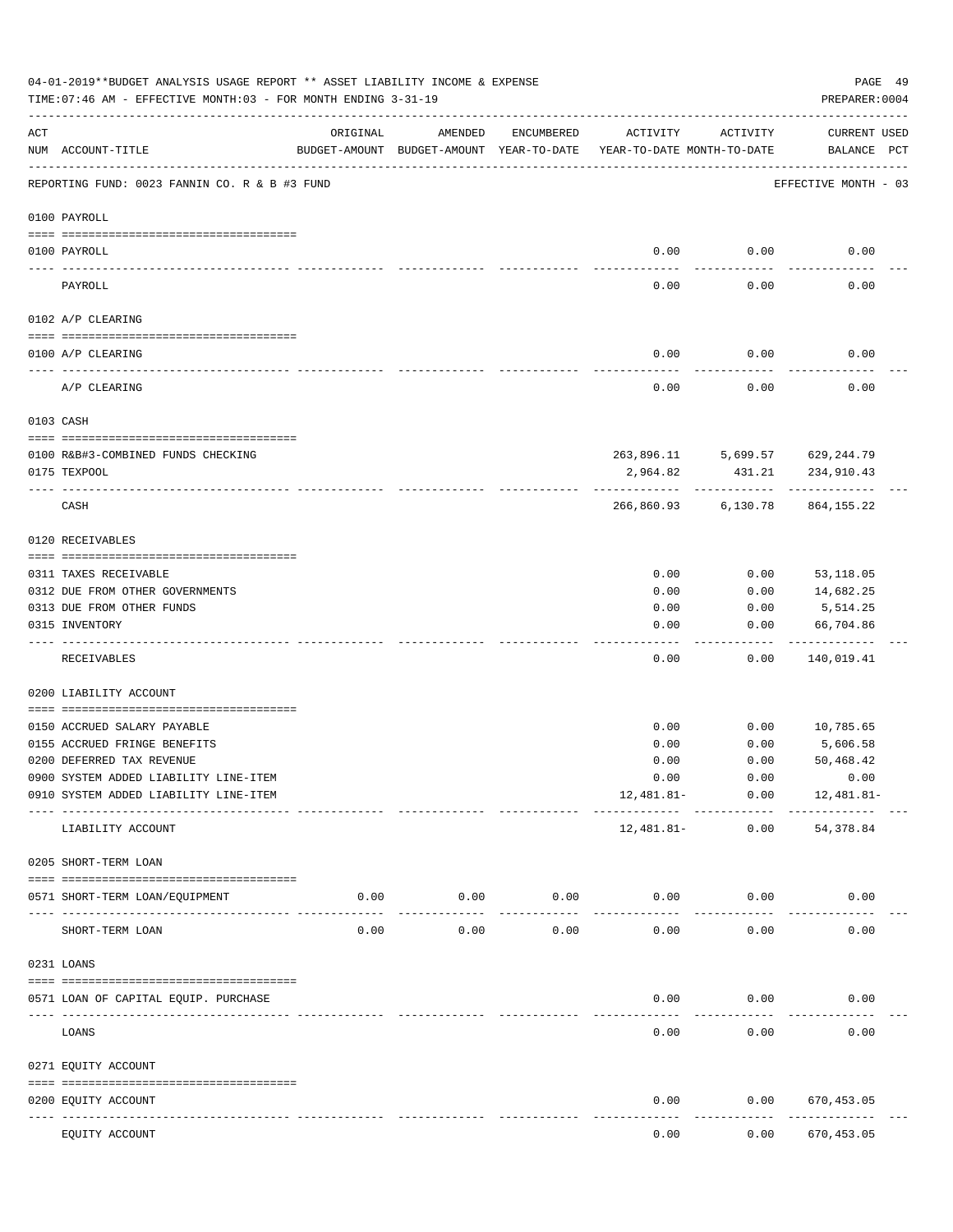|     | 04-01-2019**BUDGET ANALYSIS USAGE REPORT ** ASSET LIABILITY INCOME & EXPENSE<br>TIME: 07:46 AM - EFFECTIVE MONTH: 03 - FOR MONTH ENDING 3-31-19 |                                                                        |                                                                                |                                            |                                   |                        | PAGE 50<br>PREPARER: 0004                                                         |                |
|-----|-------------------------------------------------------------------------------------------------------------------------------------------------|------------------------------------------------------------------------|--------------------------------------------------------------------------------|--------------------------------------------|-----------------------------------|------------------------|-----------------------------------------------------------------------------------|----------------|
| ACT | NUM ACCOUNT-TITLE                                                                                                                               | ORIGINAL                                                               | AMENDED<br>BUDGET-AMOUNT BUDGET-AMOUNT YEAR-TO-DATE YEAR-TO-DATE MONTH-TO-DATE | ENCUMBERED                                 | ACTIVITY ACTIVITY                 |                        | <b>CURRENT USED</b><br>BALANCE PCT                                                |                |
|     | REPORTING FUND: 0023 FANNIN CO. R & B #3 FUND                                                                                                   |                                                                        |                                                                                |                                            |                                   |                        | EFFECTIVE MONTH - 03                                                              |                |
|     | 0300 CASH                                                                                                                                       |                                                                        |                                                                                |                                            |                                   |                        |                                                                                   |                |
|     | 0123 BEGINNING CASH BALANCE                                                                                                                     |                                                                        | 33,636.95 151,900.27                                                           |                                            |                                   |                        | $0.00$ $0.00$ $151,900.27$ 00                                                     |                |
|     | CASH                                                                                                                                            |                                                                        |                                                                                |                                            |                                   |                        | $33,636.95$ $151,900.27$ 0.00 0.00 0.00 0.00 151,900.27                           | 0 <sub>0</sub> |
|     | 0310 PROPERTY TAXES                                                                                                                             |                                                                        |                                                                                |                                            |                                   |                        |                                                                                   |                |
|     |                                                                                                                                                 |                                                                        |                                                                                |                                            |                                   |                        |                                                                                   |                |
|     | 0110 CURRENT TAXES                                                                                                                              |                                                                        | 853,966.45 853,966.45                                                          |                                            |                                   |                        | 789,462.41 22,173.21 64,504.04                                                    | 92             |
|     | 0120 DELINQUENT TAXES<br>--------------------- --------------                                                                                   |                                                                        | 16,500.00    16,500.00                                                         |                                            |                                   |                        | 13,529.44 2,348.61 2,970.56<br>-------------                                      | 82             |
|     | PROPERTY TAXES                                                                                                                                  | 870,466.45                                                             |                                                                                | 870,466.45   0.00   802,991.85   24,521.82 |                                   |                        | 67,474.60                                                                         | 92             |
|     | 0318 OTHER TAXES                                                                                                                                |                                                                        |                                                                                |                                            |                                   |                        |                                                                                   |                |
|     | 0120 PAY N LIEU TAX/GRASSLAND                                                                                                                   | 2,500.00                                                               | 2,500.00                                                                       |                                            |                                   |                        | $0.00$ $0.00$ $2,500.00$                                                          | 0 <sub>0</sub> |
|     | 0121 PAY N LIEU TAX/UPPER TRINITY                                                                                                               | 0.00                                                                   | 0.00                                                                           |                                            |                                   |                        | $1,526.12$ 0.00 1,526.12+                                                         |                |
|     | 0160 SALES TAX REVENUES                                                                                                                         | 75,000.00                                                              | 75,000.00                                                                      |                                            |                                   | 47,138.72 7,272.35     | 27,861.28                                                                         | 63             |
|     | OTHER TAXES                                                                                                                                     |                                                                        |                                                                                |                                            |                                   |                        | ------------<br>$77,500.00$ $77,500.00$ $0.00$ $48,664.84$ $7,272.35$ $28,835.16$ | 63             |
|     | 0321 FEES OF TAX COLLECTOR                                                                                                                      |                                                                        |                                                                                |                                            |                                   |                        |                                                                                   |                |
|     | 0200 CAR REGISTRATION/SALES TAX                                                                                                                 | 125,000.00  125,000.00                                                 |                                                                                |                                            |                                   |                        | 128, 335.87 33, 875.25 3, 335.87+ 103                                             |                |
|     | 0300 COUNTY'S ADDITIONAL \$10                                                                                                                   | 95,000.00                                                              | 95,000.00                                                                      |                                            |                                   | 58,197.40 13,086.66    | 36,802.60 61                                                                      |                |
|     | FEES OF TAX COLLECTOR                                                                                                                           | 220,000.00   220,000.00      0.00   186,533.27   46,961.91   33,466.73 |                                                                                |                                            |                                   |                        |                                                                                   | 85             |
|     | 0330 GRANTS                                                                                                                                     |                                                                        |                                                                                |                                            |                                   |                        |                                                                                   |                |
|     |                                                                                                                                                 |                                                                        |                                                                                |                                            |                                   |                        |                                                                                   |                |
|     | 0200 FEMA GRANT                                                                                                                                 | 0.00                                                                   | 0.00                                                                           |                                            |                                   | $0.00$ 0.00            | 0.00                                                                              |                |
|     | GRANTS                                                                                                                                          | 0.00                                                                   | 0.00                                                                           | 0.00                                       | 0.00                              | 0.00                   | 0.00                                                                              |                |
|     | 0350 FINES                                                                                                                                      |                                                                        |                                                                                |                                            |                                   |                        |                                                                                   |                |
|     | 0403 COUNTY CLERK FINES                                                                                                                         | 12,000.00                                                              | 12,000.00                                                                      |                                            |                                   |                        | 834.30 505.38 11,165.70                                                           | 07             |
|     | 0450 DISTRICT CLERK FINES                                                                                                                       | 15,000.00                                                              | 15,000.00                                                                      |                                            | 5,617.21                          | 1,954.06               | 9,382.79                                                                          | 37             |
|     | 0455 J. P. #1 FINES                                                                                                                             | 7,000.00                                                               | 7,000.00                                                                       |                                            | 2,879.10                          | 0.00                   | 4,120.90                                                                          | 41             |
|     | 0456 J. P. #2 FINES                                                                                                                             | 3,000.00                                                               | 3,000.00                                                                       |                                            | 1,069.29                          | 0.00                   | 1,930.71                                                                          | 36             |
|     | 0457 J. P. #3 FINES                                                                                                                             | 4,000.00                                                               | 4,000.00                                                                       |                                            | 1,096.10                          | 0.00                   | 2,903.90                                                                          | 27             |
|     | FINES                                                                                                                                           |                                                                        | $41,000.00$ $41,000.00$ $0.00$ $11,496.00$ $2,459.44$                          |                                            |                                   |                        | 29,504.00                                                                         | $---$<br>28    |
|     | 0360 INTEREST EARNINGS                                                                                                                          |                                                                        |                                                                                |                                            |                                   |                        |                                                                                   |                |
|     | 0100 INTEREST EARNINGS                                                                                                                          | 2,000.00                                                               | 2,000.00                                                                       |                                            | 2,952.02                          | 512.78                 | 952.02+ 148                                                                       |                |
|     | INTEREST EARNINGS                                                                                                                               | 2,000.00                                                               | 2,000.00                                                                       |                                            | --------------<br>$0.00$ 2,952.02 | ------------<br>512.78 | .<br>952.02+ 148                                                                  |                |
|     | 0364 SALE OF ASSETS                                                                                                                             |                                                                        |                                                                                |                                            |                                   |                        |                                                                                   |                |
|     | 0162 LAND/BUILDING                                                                                                                              | 0.00                                                                   | 0.00                                                                           |                                            | 0.00                              | 0.00                   | 0.00                                                                              |                |
|     | 0163 SALE OF EQUIPMENT                                                                                                                          | 5,000.00                                                               | 5,000.00                                                                       |                                            | 0.00                              |                        | 5,000.00<br>0.00                                                                  | 0 <sub>0</sub> |
|     |                                                                                                                                                 |                                                                        |                                                                                |                                            |                                   |                        |                                                                                   |                |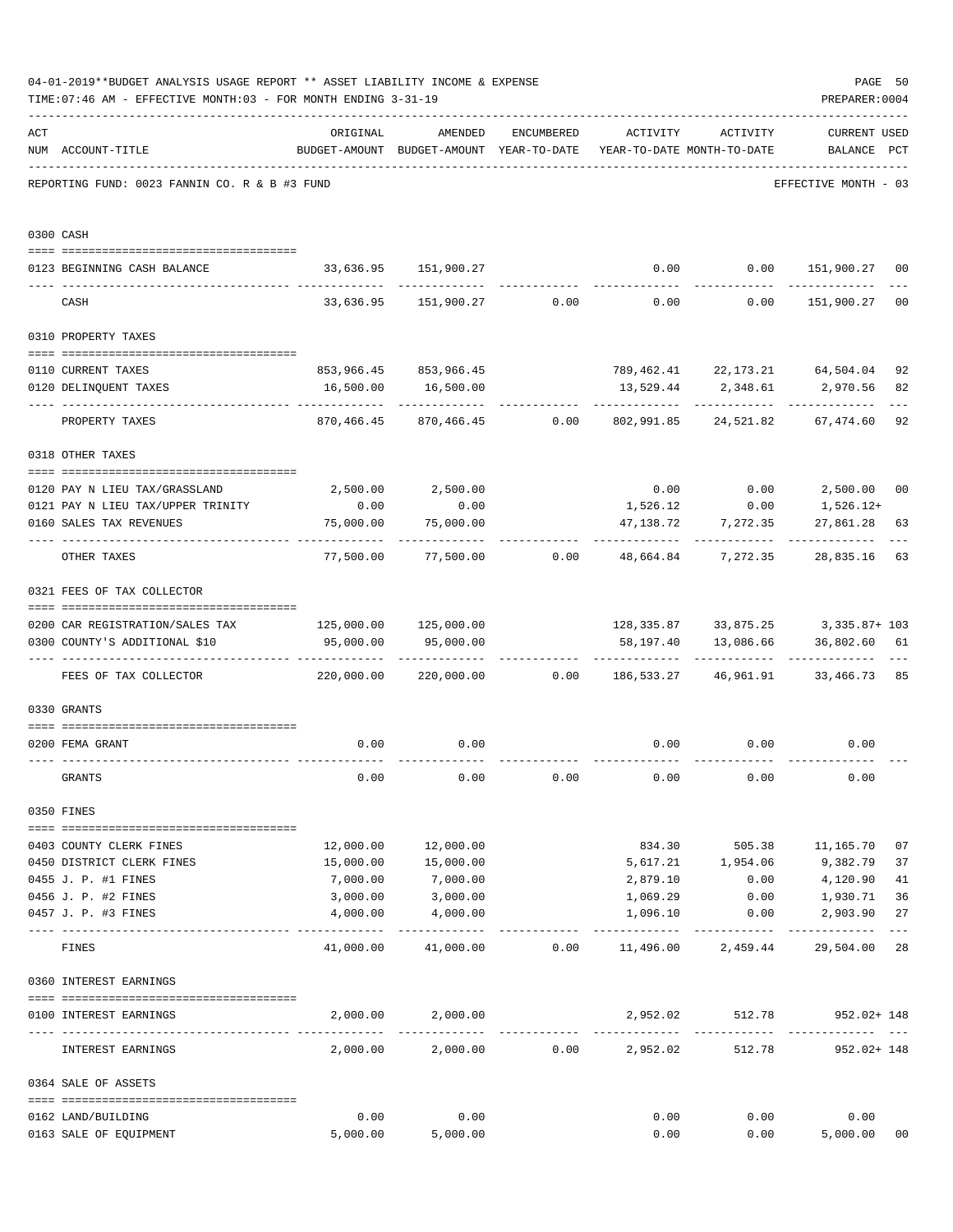| ACT |                                               | ORIGINAL                       | AMENDED                                  | ENCUMBERED                     | ACTIVITY   | ACTIVITY                   | CURRENT USED         |     |
|-----|-----------------------------------------------|--------------------------------|------------------------------------------|--------------------------------|------------|----------------------------|----------------------|-----|
|     | NUM ACCOUNT-TITLE                             |                                | BUDGET-AMOUNT BUDGET-AMOUNT YEAR-TO-DATE |                                |            | YEAR-TO-DATE MONTH-TO-DATE | BALANCE              | PCT |
|     |                                               |                                |                                          |                                |            |                            |                      |     |
|     | REPORTING FUND: 0023 FANNIN CO. R & B #3 FUND |                                |                                          |                                |            |                            | EFFECTIVE MONTH - 03 |     |
|     |                                               |                                |                                          |                                |            |                            |                      |     |
|     | SALE OF ASSETS                                | 5,000.00                       | 5,000.00                                 | 0.00                           | 0.00       | 0.00                       | 5,000.00             | 00  |
|     | 0370 MISCELLANEOUS REVENUES                   |                                |                                          |                                |            |                            |                      |     |
|     |                                               |                                |                                          |                                |            |                            |                      |     |
|     | 0120 STATE LATERAL ROAD                       | 25,000.00                      | 25,000.00                                |                                | 14,796.25  | 0.00                       | 10,203.75            | 59  |
|     | 0125 TDT WEIGHT FEES                          | 20,000.00                      | 20,000.00                                |                                | 20,024.37  | 0.00                       | $24.37 + 100$        |     |
|     | 0130 REFUNDS & MISCELLANEOUS                  | 3,000.00                       | 3,000.00                                 |                                | 1,775.45   | 1,166.84                   | 1,224.55             | 59  |
|     | 0139 RESTITUTION                              | 0.00                           | 0.00                                     |                                | 0.00       | 0.00                       | 0.00                 |     |
|     | 0140 PROCEEDS OF LOANS                        | 0.00                           | 0.00                                     |                                | 0.00       | 0.00                       | 0.00                 |     |
|     | 0145 REIMBURSEMENT OF MATERIALS               | 13,000.00                      | 13,000.00                                |                                | 6,327.56   | 1,120.22                   | 6,672.44             | 49  |
|     | MISCELLANEOUS REVENUES                        | 61,000.00                      | 61,000.00                                | 0.00                           | 42,923.63  | 2,287.06                   | 18,076.37            | 70  |
|     | 0509 CONTINGENCY                              |                                |                                          |                                |            |                            |                      |     |
|     | 0475 CONTINGENCY                              | 20,000.00                      | 0.00                                     | 0.00                           | 0.00       | 0.00                       | 0.00                 |     |
|     | CONTINGENCY                                   | 20,000.00                      | 0.00                                     | 0.00                           | 0.00       | 0.00                       | 0.00                 |     |
|     | 0623 ROAD & BRIDGE 3                          |                                |                                          |                                |            |                            |                      |     |
|     |                                               |                                |                                          |                                |            |                            |                      |     |
|     | 0100 COMPENSATION PAY                         | 0.00                           | 0.00                                     | 0.00                           | 0.00       | 0.00                       | 0.00                 |     |
|     | 0101 SALARY ELECTED OFFICIAL                  | 62,720.97                      | 62,720.97                                | 0.00                           | 31,360.55  | 4,824.70                   | 31,360.42            | 50  |
|     | 0105 SALARY SECRETARY                         | 9,618.35                       | 9,618.35                                 | 0.00                           | 3,968.49   | 650.80                     | 5,649.86             | 41  |
|     | 0106 SALARY PRECINCT EMPLOYEES                | 269,123.88                     | 269, 123.88                              | 0.00                           | 122,660.26 | 19,257.26                  | 146,463.62           | 46  |
|     | 0107 REGULAR-TEMP. PART-TIME                  | 16,277.96                      | 16,277.96                                | 0.00                           | 1,812.72   | 0.00                       | 14,465.24            | 11  |
|     | 0199 TOTAL SALARIES                           | 357,741.16                     | 357,741.16                               | 0.00                           | 159,802.02 | 24,732.76                  | 197,939.14           | 45  |
|     | 0201 SOCIAL SECURITY TAXES                    | 22,217.15                      | 22, 217.15                               | 0.00                           | 9,858.79   | 1,525.09                   | 12,358.36            | 44  |
|     | 0202 GROUP HEALTH INSURANCE                   | 114,751.20                     | 114,751.20                               | 0.00                           | 57,377.26  | 9,564.26                   | 57,373.94            | 50  |
|     | 0203 RETIREMENT                               | 40,925.59                      | 40,925.59                                | 0.00                           | 18,309.74  | 2,822.03                   | 22,615.85            | 45  |
|     | 0204 WORKERS' COMPENSATION                    | 11,910.48                      | 11,910.48                                | 0.00                           | 4,467.96   | 0.00                       | 7,442.52             | 38  |
|     | 0205 MEDICARE TAX                             | 5,195.95                       | 5,195.95                                 | 0.00                           | 2,305.74   | 356.70                     | 2,890.21             | 44  |
|     | 0206 UNEMPLOYMENT EXPENSE                     | 0.00                           | 0.00                                     | 0.00                           | 0.00       | 0.00                       | 0.00                 |     |
|     | 0299 TOTAL EMPLOYEE BENEFITS                  | $195,000.37$ $195,000.37$ 0.00 |                                          |                                | 92,319.49  | 14,268.08                  | 102,680.88           | 47  |
|     | 0310 OFFICE SUPPLIES                          | 500.00                         | 500.00                                   | 0.00                           | 147.04     | 0.00                       | 352.96               | 29  |
|     | 0314 EMPLOYEE PHYSICALS/DOT TESTING           | 200.00                         | 200.00                                   | 0.00                           | 40.00      | 0.00                       | 160.00               | 20  |
|     | 0315 COPIER EXPENSE                           | 0.00                           | 0.00                                     | 0.00                           | 0.00       | 0.00                       | 0.00                 |     |
|     | 0340 SHOP SUPPLIES                            | 6,500.00                       | 6,500.00                                 | 0.00                           | 1,492.09   | 143.68                     | 5,007.91             | 23  |
|     | 0341 R & B MAT. ROCK & GRAVEL                 | 155,000.00                     | 165,000.00                               | 0.00                           | 111,382.42 | 14,960.65                  | 53,617.58            | 68  |
|     | 0342 R & B MAT. CULVERTS                      | 35,000.00                      | 35,000.00                                | 0.00                           | 6,053.00   | 0.00                       | 28,947.00            | 17  |
|     | 0343 R & B MAT. HARDWRE & LUMB                | 5,000.00                       | 5,000.00                                 | 2,798.43                       | 1,982.89   | 78.00                      | 218.68               | 96  |
|     | 0344 R & B MAT. ASPHALT/RD OIL                | 85,000.00                      | 85,000.00                                | 0.00                           | 15,980.16  | 0.00                       | 69,019.84            | 19  |
|     | 0345 CHEMICALS                                | 3,000.00                       | 3,000.00                                 | 0.00                           | 0.00       | 0.00                       | 3,000.00             | 00  |
|     | 0346 CETRZ EXPENDITURES                       | 0.00                           | 0.00                                     | 0.00                           | 0.00       | 0.00                       | 0.00                 |     |
|     | 0350 DEBRIS REMOVAL                           | 4,000.00                       | 4,000.00                                 | 0.00                           | 738.00     | 0.00                       | 3,262.00             | 18  |
|     | 0395 UNIFORMS                                 | 1,000.00                       | 1,000.00                                 | 0.00                           | 512.93     | 186.52                     | 487.07               | 51  |
|     | 0399 TOTAL R&B MATERIALS                      | 295,200.00                     |                                          | 305,200.00 2,798.43 138,328.53 |            | 15,368.85                  | 164,073.04 46        |     |
|     | 0400 LEGAL FEES                               | 0.00                           | 0.00                                     | 0.00                           | 0.00       | 0.00                       | 0.00                 |     |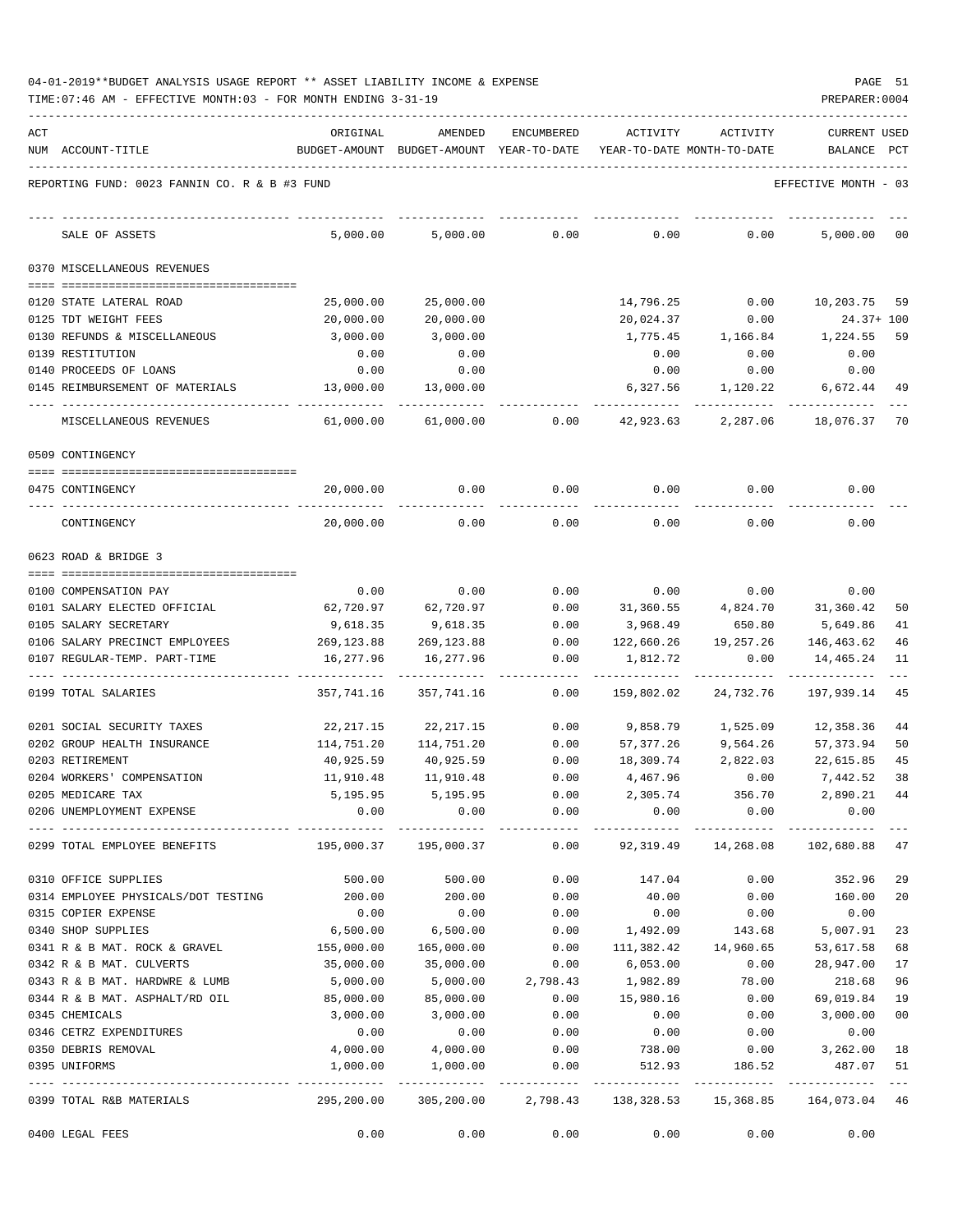| ACT | NUM ACCOUNT-TITLE                             | ORIGINAL<br>BUDGET-AMOUNT BUDGET-AMOUNT YEAR-TO-DATE                  | AMENDED     | ENCUMBERED                | ACTIVITY<br>YEAR-TO-DATE MONTH-TO-DATE | ACTIVITY  | CURRENT USED<br>BALANCE | PCT |
|-----|-----------------------------------------------|-----------------------------------------------------------------------|-------------|---------------------------|----------------------------------------|-----------|-------------------------|-----|
|     |                                               |                                                                       |             |                           |                                        |           |                         |     |
|     | REPORTING FUND: 0023 FANNIN CO. R & B #3 FUND |                                                                       |             |                           |                                        |           | EFFECTIVE MONTH - 03    |     |
|     | 0420 UTILITY TELEPHONE                        | 700.00                                                                | 700.00      | 0.00                      | 516.58                                 | 52.95     | 183.42                  | 74  |
|     | 0421 INTERNET SERVICE                         | 1,000.00                                                              | 1,000.00    | 0.00                      | 446.22                                 | 81.95     | 553.78                  | 45  |
|     | 0423 CELL PHONE ALLOWANCE                     | 600.00                                                                | 600.00      | 0.00                      | 300.00                                 | 50.00     | 300.00                  | 50  |
|     | 0427 OUT OF COUNTY TRAVEL                     | 3,500.00                                                              | 3,500.00    | 0.00                      | 1,215.92                               | 0.00      | 2,284.08                | 35  |
|     | 0430 BIDS, NOTICES & PERMITS                  | 1,200.00                                                              | 1,200.00    | 0.00                      | 837.00                                 | 270.00    | 363.00                  | 70  |
|     | 0435 PRINTING                                 | 100.00                                                                | 100.00      | 0.00                      | 0.00                                   | 0.00      | 100.00                  | 00  |
|     | 0440 UTILITY ELECTRICITY                      | 3,125.00                                                              | 3,125.00    | 0.00                      | 1,181.10                               | 287.24    | 1,943.90                | 38  |
|     | 0441 UTILITY GAS                              | 500.00                                                                | 500.00      | 0.00                      | 311.00                                 | 0.00      | 189.00                  | 62  |
|     | 0442 UTILITY WATER                            | 700.00                                                                | 700.00      | 0.00                      | 161.05                                 | 32.24     | 538.95                  | 23  |
|     | 0443 TRASH DUMPSTER PICKUP                    | 1,000.00                                                              | 1,000.00    | 74.97                     | 374.85                                 | 74.97     | 550.18                  | 45  |
|     | 0447 REPEATER SERVICE CONTRACT                | 708.97                                                                | 708.97      | 0.00                      | 708.97                                 | 0.00      | 0.00                    | 100 |
|     | 0450 R&M BUILDING                             | 1,500.00                                                              | 1,500.00    | 0.00                      | 6.33                                   | 0.00      | 1,493.67                | 00  |
|     | 0453 COMPUTER SOFTWARE                        | 1,000.00                                                              | 1,000.00    | 0.00                      | 0.00                                   | 0.00      | 1,000.00                | 00  |
|     | 0457 R & M MACHINERY GAS & OIL                | 150,000.00                                                            | 129,946.00  | 0.00                      | 43,747.65                              | 8,815.34  | 86,198.35               | 34  |
|     | 0458 R & M MACHINERY PARTS                    | 70,000.00                                                             | 100,000.00  | 4,508.56                  | 91,100.79                              | 12,688.84 | 4,390.65                | 96  |
|     | 0459 R & M MACH. TIRES & TUBES                | 25,000.00                                                             | 25,000.00   | 0.00                      | 3,739.00                               | 35.00     | 21,261.00               | 15  |
|     | 0460 EQUIPMENT RENTAL/LEASE                   | 5,000.00                                                              | 5,000.00    | 0.00                      | 0.00                                   | 0.00      | 5,000.00                | 00  |
|     | 0480 BOND                                     | 150.00                                                                | 150.00      | 0.00                      | 150.00                                 | 0.00      | 0.00                    | 100 |
|     | 0482 INSURANCE                                | 7,000.00                                                              | 7,000.00    | 0.00                      | 5,362.80                               | 0.00      | 1,637.20                | 77  |
|     | 0485 PRISONER SUPPLIES                        | 0.00                                                                  | 0.00        | 0.00                      | 0.00                                   | 0.00      | 0.00                    |     |
|     | 0488 FANNIN RURAL RAIL DISTRICT               | 0.00                                                                  | 0.00        | 0.00                      | 0.00                                   | 0.00      | 0.00                    |     |
|     | 0490 MISCELLANEOUS                            | 1,500.00                                                              | 1,500.00    | 0.00                      | 0.00                                   | 0.00      | 1,500.00                | 00  |
|     | 0491 SOIL & WATER CONSERVATION                | 250.00                                                                | 250.00      | 0.00                      | 0.00                                   | 0.00      | 250.00                  | 00  |
|     | 0492 TDRA FLOOD CASH MATCH                    | 0.00                                                                  | 0.00        | 0.00                      | 0.00                                   | 0.00      | 0.00                    |     |
|     | 0494 FLOOD CONTROL SITE MAINTENANCE           | 0.00                                                                  | 0.00        | 0.00                      | 0.00                                   | 0.00      | 0.00                    |     |
|     | 0495 PIPELINE SALES TAX REIMBURSEMENT         | 0.00                                                                  | 0.00        | 0.00                      | 0.00                                   | 0.00      | 0.00                    |     |
|     | 0496 TCOG HAZARDOUS WASTEMATCH                | 1,250.00                                                              | 1,250.00    | 0.00                      | 0.00                                   | 0.00      | 1,250.00                | 00  |
|     | 0499 TOTAL SER.& OTHER CHARGES                | 275,783.97                                                            | 285,729.97  | 4,583.53                  | 150,159.26                             | 22,388.53 | 130,987.18              | -54 |
|     | 0500 LAND                                     |                                                                       |             |                           | 0.00                                   | 0.00      | 0.00                    |     |
|     | 0535 BUILDING                                 |                                                                       |             |                           | 0.00                                   | 0.00      | 0.00                    |     |
|     | 0562 LAND/BUILDING                            | 0.00                                                                  | 0.00        | 0.00                      | 0.00                                   | 0.00      | 0.00                    |     |
|     | 0570 COMPUTER EQUIPMENT                       | 0.00                                                                  | 0.00        | 0.00                      | 0.00                                   | 0.00      | 0.00                    |     |
|     | 0571 PURCHASE OF MACH./EOUIP.                 | 150,000.00                                                            | 268, 317.32 | 0.00                      | 268, 317.32                            | 0.00      | 0.00 100                |     |
|     | 0572 OFFICE EQUIPMENT                         | 0.00                                                                  | 0.00        | 0.00                      | 0.00                                   | 0.00      | 0.00                    |     |
|     | 0573 RADIO EQUIPMENT                          | 600.00                                                                | 600.00      | 0.00                      | 0.00                                   | 0.00      | 600.00                  | 00  |
|     | 0575 LAND/BUILDING                            | 1,000.00                                                              | 1,000.00    | 0.00                      | 0.00                                   | 0.00      | 1,000.00                | 00  |
|     | 0580 PRECINCT BRIDGE                          | 0.00<br>----------                                                    | 0.00        | 0.00                      | 0.00                                   | 0.00      | 0.00                    |     |
|     | -----------<br>0599 CAPITAL OUTLAY            | 151,600.00                                                            | 269,917.32  | $--- - - - - - -$<br>0.00 | 268,317.32                             | 0.00      | ---------<br>1,600.00   | 99  |
|     | 0630 NOTE PAYMENT-PRINCIPAL                   | 0.00                                                                  | 0.00        | 0.00                      | 0.00                                   | 0.00      | 0.00                    |     |
|     | 0670 NOTE PAYMENT-INTEREST                    | 0.00                                                                  | 0.00        | 0.00                      | 0.00                                   | 0.00      | 0.00                    |     |
|     | ROAD & BRIDGE 3                               | 1,275,325.50 1,413,588.82 7,381.96 808,926.62 76,758.22 597,280.24 58 |             |                           |                                        |           |                         |     |
|     | 0625 ADMINISTRATIVE OFFICE R&B #3             |                                                                       |             |                           |                                        |           |                         |     |
|     | 0105 SALARY SECRETARY                         | 9,881.28                                                              | 9,881.28    | 0.00                      | 4,940.65                               | 760.10    | 4,940.63                | 50  |
|     | 0201 SOCIAL SECURITY TAXES                    | 612.64                                                                | 612.64      | 0.00                      | 219.76                                 | 32.80     | 392.88                  | 36  |
|     | 0202 GROUP HEALTH INSURANCE                   | 2,868.78                                                              | 2,868.78    | 0.00                      | 1,434.36                               | 239.06    | 1,434.42                | 50  |
|     | 0203 RETIREMENT                               | 1,130.42                                                              | 1,130.42    | 0.00                      | 566.13                                 | 86.72     | 564.29                  | 50  |
|     | 0204 WORKERS' COMPENSATION                    | 41.50                                                                 | 41.50       | 0.00                      | 13.65                                  | 0.00      | 27.85                   | 33  |
|     | 0205 MEDICARE TAX                             | 143.28                                                                | 143.28      | 0.00                      | 51.45                                  | 7.68      | 91.83                   | 36  |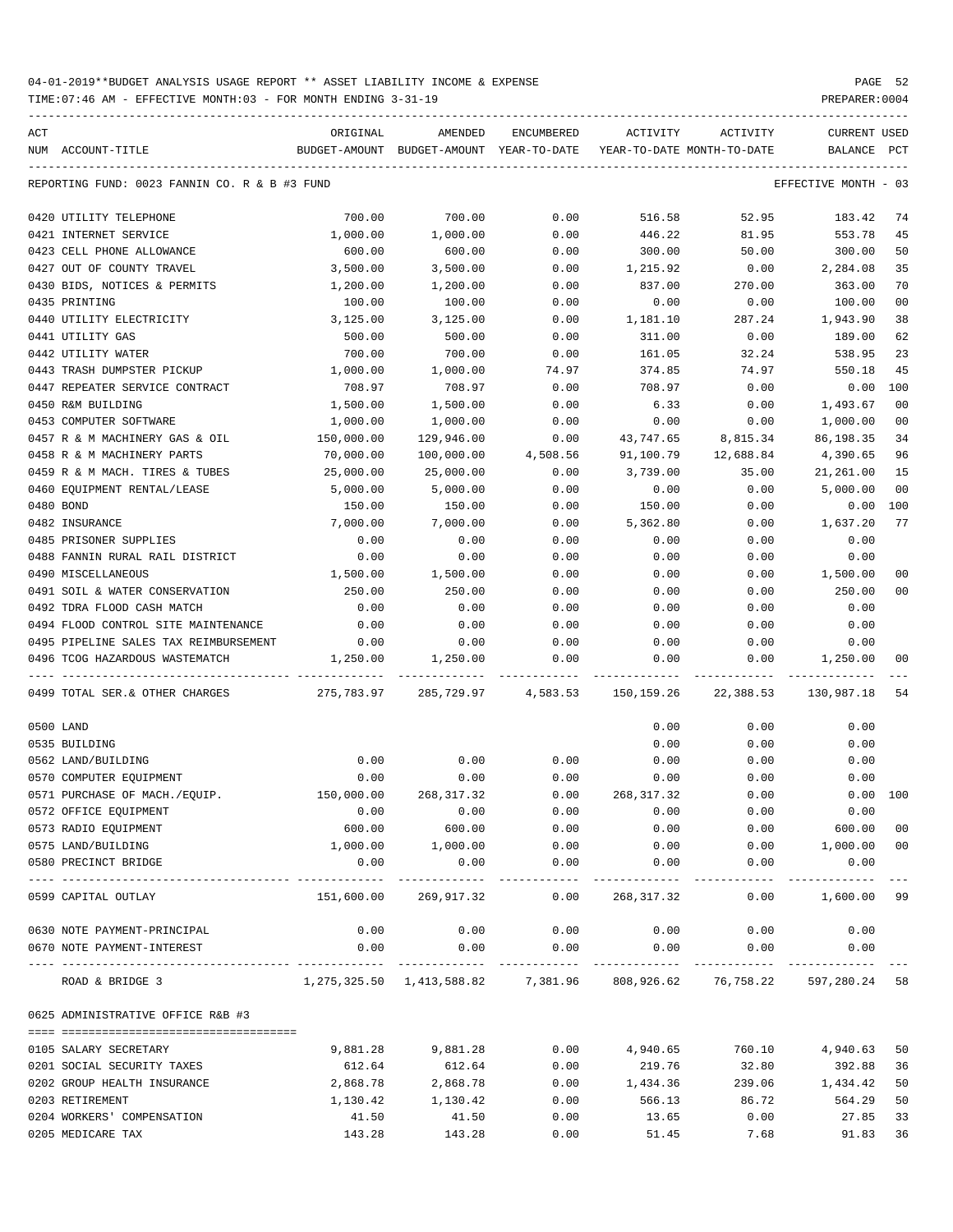| ACT                                           | ORIGINAL                                 | AMENDED      | ENCUMBERED | ACTIVITY                         | ACTIVITY          | <b>CURRENT USED</b>  |      |
|-----------------------------------------------|------------------------------------------|--------------|------------|----------------------------------|-------------------|----------------------|------|
| ACCOUNT-TITLE<br>NUM                          | BUDGET-AMOUNT BUDGET-AMOUNT YEAR-TO-DATE |              |            | YEAR-TO-DATE MONTH-TO-DATE       |                   | BALANCE              | PCT  |
| REPORTING FUND: 0023 FANNIN CO. R & B #3 FUND |                                          |              |            |                                  |                   | EFFECTIVE MONTH - 03 |      |
| 0310 OFFICE SUPPLIES                          | 100.00                                   | 100.00       | 0.00       | 66.25                            | 0.00              | 33.75                | 66   |
| 0311 POSTAL EXPENSES                          | 0.00                                     | 0.00         | 0.00       | 0.00                             | 0.00              | 0.00                 |      |
| 0353 COMPUTER EXPENSE                         | 500.00                                   | 500.00       | 0.00       | 0.00                             | 0.00              | 500.00               | 00   |
| 0427 OUT OF COUNTY TRAVEL                     | 0.00                                     | 0.00         | 0.00       | 0.00                             | 0.00              | 0.00                 |      |
| 0480 BOND                                     | 0.00                                     | 0.00         | 0.00       | 0.00                             | 0.00              | 0.00                 |      |
| 0572 OFFICE EQUIPMENT                         | 0.00                                     | 0.00         | 0.00       | 0.00                             | 0.00              | 0.00                 |      |
| 0574 COMPUTER EQUIPMENT                       | 0.00                                     | 0.00         | 0.00       | 0.00                             | 0.00              | 0.00                 |      |
| ADMINISTRATIVE OFFICE R&B #3                  | $15,277.90$ $15,277.90$ $0.00$           |              |            |                                  | 7,292.25 1,126.36 | 7,985.65             | 48   |
| FANNIN CO. R & B #3 FUND                      |                                          |              |            |                                  |                   |                      |      |
| INCOME TOTALS                                 | 1,310,603.40                             | 1,428,866.72 |            | 1,095,561.61                     | 84,015.36         | 333,305.11           | - 77 |
| <b>EXPENSE TOTALS</b>                         | 1,310,603.40                             |              |            | 1,428,866.72 7,381.96 816,218.87 | 77,884.58         | 605,265.89           | 58   |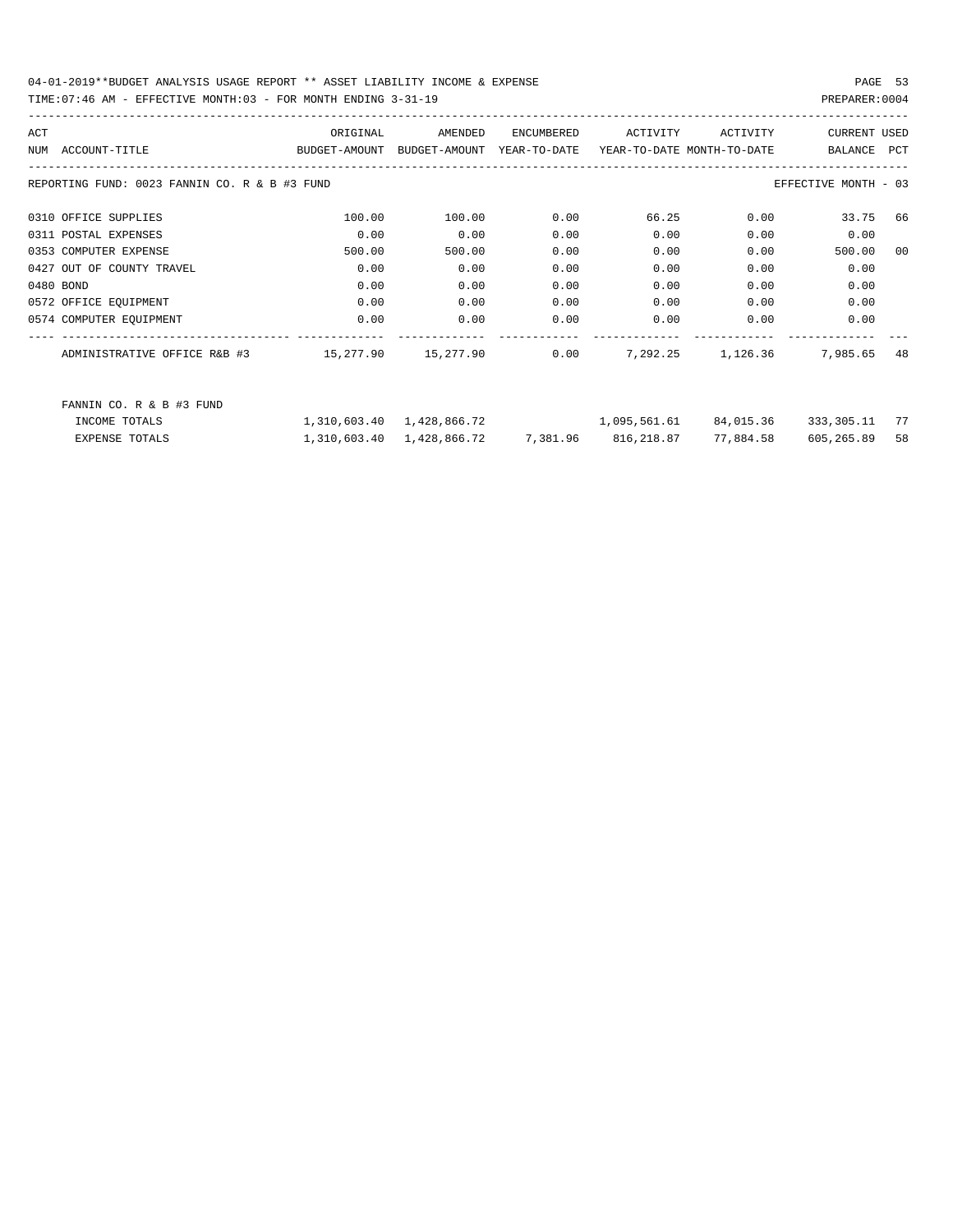|          | 04-01-2019**BUDGET ANALYSIS USAGE REPORT ** ASSET LIABILITY INCOME & EXPENSE<br>TIME:07:46 AM - EFFECTIVE MONTH:03 - FOR MONTH ENDING 3-31-19 |                                                      |                            |                                |                                        |                                            | PAGE 54<br>PREPARER: 0004          |    |
|----------|-----------------------------------------------------------------------------------------------------------------------------------------------|------------------------------------------------------|----------------------------|--------------------------------|----------------------------------------|--------------------------------------------|------------------------------------|----|
| ACT      | NUM ACCOUNT-TITLE                                                                                                                             | ORIGINAL<br>BUDGET-AMOUNT BUDGET-AMOUNT YEAR-TO-DATE | AMENDED                    | ENCUMBERED                     | ACTIVITY<br>YEAR-TO-DATE MONTH-TO-DATE | ACTIVITY                                   | <b>CURRENT USED</b><br>BALANCE PCT |    |
|          | REPORTING FUND: 0024 FANNIN CO. R & B #4 FUND                                                                                                 |                                                      |                            |                                |                                        |                                            | EFFECTIVE MONTH - 03               |    |
|          | 0100 PAYROLL                                                                                                                                  |                                                      |                            |                                |                                        |                                            |                                    |    |
|          | 0100 PAYROLL                                                                                                                                  |                                                      |                            |                                | 0.00                                   | 0.00                                       | 0.00                               |    |
| -------- | PAYROLL                                                                                                                                       |                                                      |                            |                                | 0.00                                   | 0.00                                       | 0.00                               |    |
|          | 0102 A/P CLEARING                                                                                                                             |                                                      |                            |                                |                                        |                                            |                                    |    |
|          | 0100 A/P CLEARING                                                                                                                             |                                                      |                            |                                | 0.00                                   | 0.00                                       | 0.00                               |    |
|          | A/P CLEARING                                                                                                                                  |                                                      |                            |                                | 0.00                                   | 0.00                                       | 0.00                               |    |
|          | 0103 CASH                                                                                                                                     |                                                      |                            |                                |                                        |                                            |                                    |    |
|          | 0100 R&B#4- COMBINED FUNDS CHECKING                                                                                                           |                                                      |                            |                                |                                        | 151,997.88  194,801.73-  197,466.58        |                                    |    |
|          | 0175 TEXPOOL                                                                                                                                  |                                                      |                            |                                | 101,898.82                             | 200,192.87                                 | 305,049.92                         |    |
|          | CASH                                                                                                                                          |                                                      |                            |                                |                                        | 253,896.70 5,391.14                        | 502,516.50                         |    |
|          | 0120 RECEIVABLES                                                                                                                              |                                                      |                            |                                |                                        |                                            |                                    |    |
|          | 0311 TAXES RECEIVABLE                                                                                                                         |                                                      |                            |                                | 0.00                                   | 0.00                                       | 29,512.36                          |    |
|          | 0312 DUE FROM OTHER GOVERNMENTS                                                                                                               |                                                      |                            |                                | 0.00                                   | 0.00                                       | 8,357.46                           |    |
|          | 0313 DUE FROM OTHER FUNDS                                                                                                                     |                                                      |                            |                                | 0.00                                   | 0.00                                       | 3,138.83                           |    |
|          | 0315 INVENTORY                                                                                                                                |                                                      |                            |                                | 0.00                                   | 0.00                                       | 6,887.10                           |    |
|          | RECEIVABLES                                                                                                                                   |                                                      |                            |                                | 0.00                                   | 0.00                                       | 47,895.75                          |    |
|          | 0200 LIABILITY ACCOUNT                                                                                                                        |                                                      |                            |                                |                                        |                                            |                                    |    |
|          | 0150 ACCRUED SALARY PAYABLE                                                                                                                   |                                                      |                            |                                | 0.00                                   |                                            | $0.00$ 9,049.70                    |    |
|          | 0155 ACCRUED FRINGE BENEFITS                                                                                                                  |                                                      |                            |                                | 0.00                                   | 0.00                                       | 4,413.27                           |    |
|          | 0200 DEFERRED TAX REVENUE                                                                                                                     |                                                      |                            |                                | 0.00                                   | 0.00                                       | 28,004.13                          |    |
|          | 0900 SYSTEM ADDED LIABILITY LINE-ITEM                                                                                                         |                                                      |                            |                                | 0.00                                   | 0.00                                       | 0.00                               |    |
|          | 0910 SYSTEM ADDED LIABILITY LINE-ITEM                                                                                                         |                                                      |                            |                                |                                        | $4,417.15 - 0.00$<br>-------- ------------ | $4,417.15-$                        |    |
|          | LIABILITY ACCOUNT                                                                                                                             |                                                      |                            |                                | $4,417.15-$                            | 0.00                                       | 37,049.95                          |    |
|          | 0271 EQUITY ACCOUNT                                                                                                                           |                                                      |                            |                                |                                        |                                            |                                    |    |
|          | 0200 EQUITY ACCOUNT<br>---- --------------<br>------------------- -------------                                                               |                                                      | -------------              |                                | -----                                  | $0.00$ $0.00$ $255,048.45$<br>----------   | . _ _ _ _ _ _ _ _ _ _ _ _          |    |
|          | EQUITY ACCOUNT                                                                                                                                |                                                      |                            |                                | 0.00                                   | 0.00                                       | 255,048.45                         |    |
|          | 0300 TOTAL REV/TRANSFERS                                                                                                                      |                                                      |                            |                                |                                        |                                            |                                    |    |
|          | 0124 BEGINNING CASH BALANCE                                                                                                                   |                                                      | 102,339.09 102,339.09      | ------------------------------ |                                        |                                            | $0.00$ $0.00$ $102,339.09$ 00      |    |
|          | TOTAL REV/TRANSFERS                                                                                                                           |                                                      | 102,339.09 102,339.09 0.00 |                                | 0.00                                   | 0.00                                       | 102,339.09 00                      |    |
|          | 0310 PROPERTY TAXES                                                                                                                           |                                                      |                            |                                |                                        |                                            |                                    |    |
|          | 0110 CURRENT TAXES                                                                                                                            |                                                      | 486,096.60 486,096.60      |                                |                                        |                                            | 449, 379.51 12, 621.48 36, 717.09  | 92 |
|          | 0120 DELINQUENT TAXES                                                                                                                         | 9,000.00                                             | 9,000.00                   |                                |                                        |                                            |                                    | 86 |
|          |                                                                                                                                               |                                                      |                            |                                |                                        |                                            |                                    |    |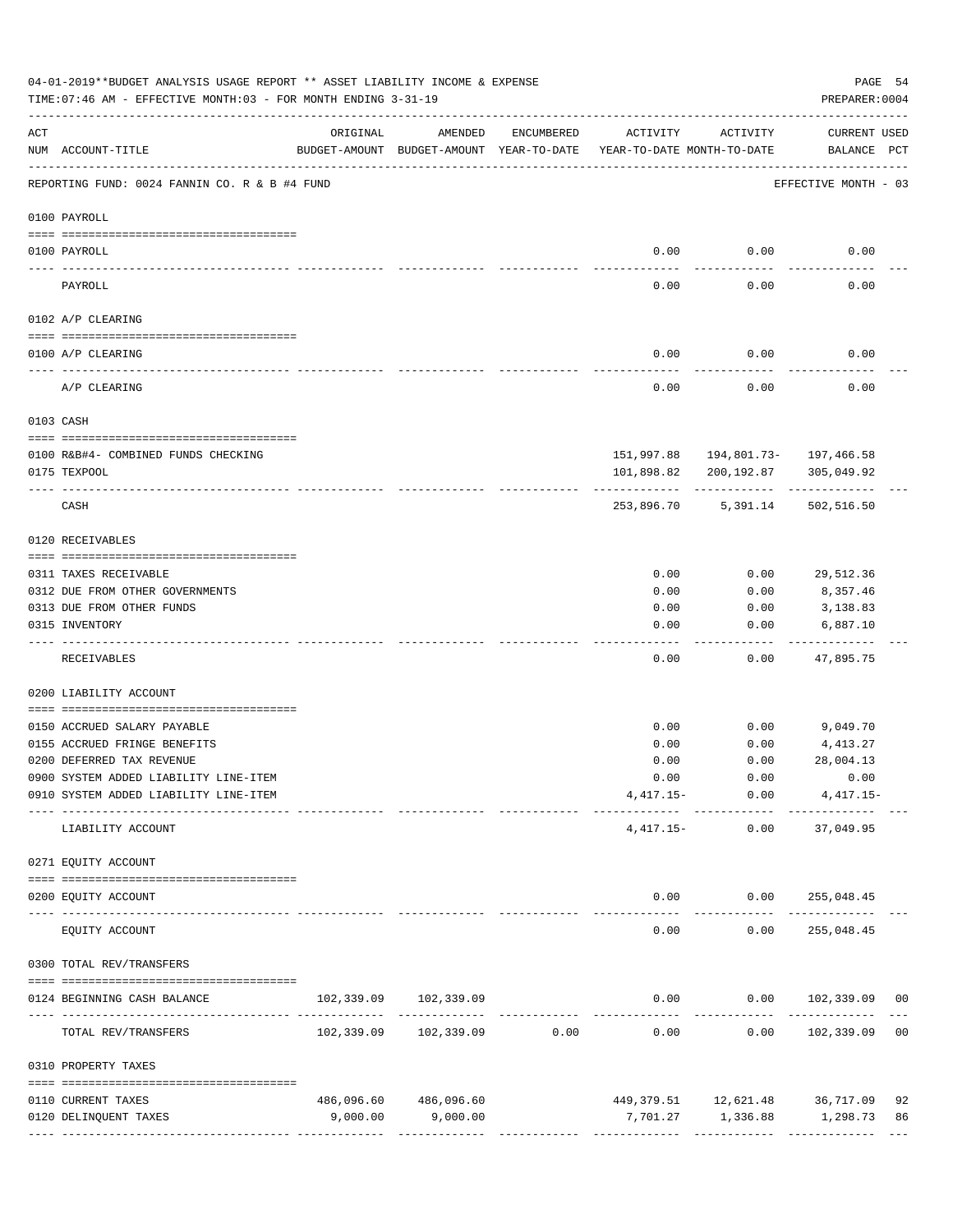|     | TIME: 07:46 AM - EFFECTIVE MONTH: 03 - FOR MONTH ENDING 3-31-19 |                                              |                                |                                             |                            |                                      | PREPARER: 0004                |      |
|-----|-----------------------------------------------------------------|----------------------------------------------|--------------------------------|---------------------------------------------|----------------------------|--------------------------------------|-------------------------------|------|
| ACT |                                                                 | ORIGINAL                                     | AMENDED                        | ENCUMBERED                                  | ACTIVITY                   | ACTIVITY                             | <b>CURRENT USED</b>           |      |
|     | NUM ACCOUNT-TITLE                                               | BUDGET-AMOUNT BUDGET-AMOUNT YEAR-TO-DATE     |                                |                                             | YEAR-TO-DATE MONTH-TO-DATE |                                      | BALANCE PCT                   |      |
|     | REPORTING FUND: 0024 FANNIN CO. R & B #4 FUND                   |                                              |                                |                                             |                            |                                      | EFFECTIVE MONTH - 03          |      |
|     | PROPERTY TAXES                                                  |                                              | 495,096.60 495,096.60          | 0.00                                        |                            | 457,080.78 13,958.36 38,015.82 92    |                               |      |
|     | 0318 OTHER TAXES                                                |                                              |                                |                                             |                            |                                      |                               |      |
|     | 0120 PAY N LIEU TAX/GRASSLAND                                   | 1,600.00                                     | 1,600.00                       |                                             | 0.00                       | 0.00                                 | 1,600.00 00                   |      |
|     | 0121 PAY N LIEU TAX/UPPER TRINITY                               | 0.00                                         | 0.00                           |                                             | 868.70                     | 0.00                                 | 868.70+                       |      |
|     | 0160 SALES TAX REVENUES                                         | 41,000.00                                    | 41,000.00                      |                                             |                            | 26,832.39  4,139.58  14,167.61  65   |                               |      |
|     | OTHER TAXES                                                     | 42,600.00                                    | 42,600.00                      | 0.00                                        |                            | . <u>.</u><br>27,701.09 4,139.58     | -------------<br>14,898.91 65 |      |
|     | 0321 FEES OF TAX COLLECTOR                                      |                                              |                                |                                             |                            |                                      |                               |      |
|     | 0200 CAR REGISTRATION/SALES TAX                                 | 73,000.00 73,000.00                          |                                |                                             |                            | 73,051.63  19,282.55  51.63+ 100     |                               |      |
|     | 0300 COUNTY'S ADDITIONAL \$10                                   | 55,000.00                                    | 55,000.00                      |                                             |                            | 33, 127. 29 7, 449. 23               | 21,872.71 60                  |      |
|     | FEES OF TAX COLLECTOR                                           | --------------- --------------<br>128,000.00 | -----------<br>128,000.00      | 0.00                                        | . <u>.</u> .               | ------------<br>106,178.92 26,731.78 | ------------<br>21,821.08 83  |      |
|     | 0330 GRANTS                                                     |                                              |                                |                                             |                            |                                      |                               |      |
|     | 0200 FEMA GRANT                                                 | 0.00                                         | 0.00                           |                                             | 0.00                       | 0.00                                 | 0.00                          |      |
|     | GRANTS                                                          | 0.00                                         | 0.00                           | 0.00                                        | 0.00                       | 0.00                                 | 0.00                          |      |
|     | 0350 FINES                                                      |                                              |                                |                                             |                            |                                      |                               |      |
|     | 0403 COUNTY CLERK FINES                                         | 7,000.00                                     | 7,000.00                       |                                             |                            | 474.90 287.67                        | 6,525.10                      | 07   |
|     | 0450 DISTRICT CLERK FINES                                       | 7,000.00                                     | 7,000.00                       |                                             |                            | 3,197.47 1,112.30                    | 3,802.53                      | 46   |
|     | 0455 J. P. #1 FINES                                             | 4,000.00                                     | 4,000.00                       |                                             | 1,638.85                   | 0.00                                 | 2,361.15                      | 41   |
|     | 0456 J. P. #2 FINES                                             | 2,000.00                                     | 2,000.00                       |                                             | 608.68                     | 0.00                                 | 1,391.32                      | 30   |
|     | 0457 J. P. #3 FINES                                             | 2,500.00                                     | 2,500.00                       |                                             |                            | 623.93 0.00                          | 1,876.07                      | 25   |
|     | FINES                                                           | 22,500.00                                    |                                | 22,500.00 0.00                              |                            | 6,543.83 1,399.97                    | 15,956.17                     | 29   |
|     | 0360 INTEREST EARNINGS                                          |                                              |                                |                                             |                            |                                      |                               |      |
|     | 0100 INTEREST EARNING                                           |                                              | 1,500.00 1,500.00              |                                             | 1,708.01<br>-------------  | --------------                       | 244.16 208.01+114             |      |
|     | INTEREST EARNINGS                                               | 1,500.00                                     |                                | -------------<br>$1,500.00$ 0.00 $1,708.01$ |                            | 244.16                               | 208.01+ 114                   |      |
|     | 0364 SALE OF ASSETS                                             |                                              |                                |                                             |                            |                                      |                               |      |
|     | 0162 LAND/BUILDING                                              |                                              | $0.00$ 0.00                    |                                             |                            | $0.00$ $0.00$ $0.00$                 |                               |      |
|     | 0163 SALE OF EQUIPMENT                                          |                                              | 10,000.00   10,000.00          |                                             | 0.00                       |                                      | $0.00$ $10,000.00$ 00         |      |
|     | SALE OF ASSETS                                                  |                                              | $10,000.00$ $10,000.00$ $0.00$ |                                             |                            | $0.00$ $0.00$ $10,000.00$ $00$       |                               |      |
|     | 0370 MISCELLANEOUS REVENUES                                     |                                              |                                |                                             |                            |                                      |                               |      |
|     | 0120 STATE LATERAL ROAD                                         | 15,000.00                                    | 15,000.00                      |                                             | 8,422.35                   | 0.00                                 | 6,577.65 56                   |      |
|     | 0125 TDT WEIGHT FEES                                            | 11,000.00                                    | 11,000.00                      |                                             | 11,398.31                  | 0.00                                 | 398.31+ 104                   |      |
|     | 0130 REFUNDS & MISCELLANEOUS                                    | 1,100.00                                     | 1,100.00                       |                                             | 432.86                     | 432.86                               | 667.14                        | 39   |
|     | 0138 SALE OF SCRAP IRON                                         | 0.00                                         | 0.00                           |                                             | 0.00                       | 0.00                                 | 0.00                          |      |
|     | 0140 PROCEEDS OF LOAN                                           | 0.00                                         | 0.00                           |                                             | 0.00                       | 0.00                                 | 0.00                          |      |
|     | 0145 REIMBURSEMENT OF MATERIALS                                 | 12,000.00                                    | 12,000.00                      |                                             | 1,362.62                   |                                      | $0.00$ 10,637.38              | - 11 |
|     | 0146 SALE OF RECYCLED MATERIALS                                 | 500.00                                       | 500.00                         |                                             | 211.30                     | 0.00                                 | 288.70 42                     |      |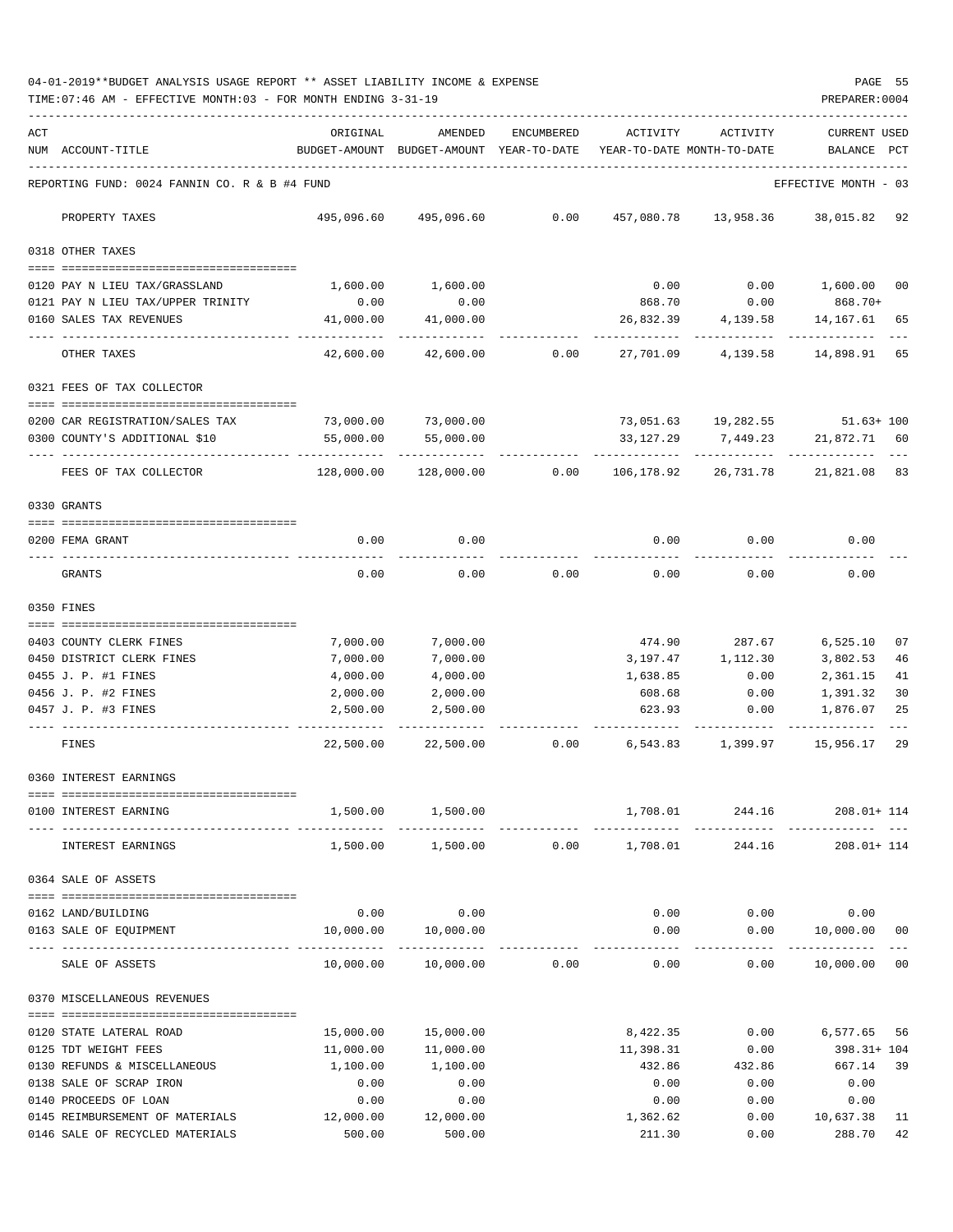| ACT |                                               | ORIGINAL      | AMENDED                    | <b>ENCUMBERED</b>    | ACTIVITY                   | ACTIVITY                           | <b>CURRENT USED</b>   |        |
|-----|-----------------------------------------------|---------------|----------------------------|----------------------|----------------------------|------------------------------------|-----------------------|--------|
|     | NUM ACCOUNT-TITLE                             | BUDGET-AMOUNT | BUDGET-AMOUNT YEAR-TO-DATE |                      | YEAR-TO-DATE MONTH-TO-DATE |                                    | BALANCE               | PCT    |
|     |                                               |               |                            |                      |                            |                                    |                       |        |
|     | REPORTING FUND: 0024 FANNIN CO. R & B #4 FUND |               |                            |                      |                            |                                    | EFFECTIVE MONTH - 03  |        |
|     | 0147 OFFICE RENTAL                            | 0.00          | 0.00                       |                      | 0.00                       | 0.00                               | 0.00                  |        |
|     |                                               |               |                            |                      |                            |                                    |                       |        |
|     | MISCELLANEOUS REVENUES                        | 39,600.00     | 39,600.00                  | 0.00                 | 21,827.44                  | 432.86                             | 17,772.56             | 55     |
|     |                                               |               |                            |                      |                            |                                    |                       |        |
|     | 0509 CONTINGENCY                              |               |                            |                      |                            |                                    |                       |        |
|     | 0475 CONTINGENCY                              | 0.00          | 0.00                       | 0.00                 | 0.00                       | 0.00                               | 0.00                  |        |
|     |                                               |               |                            |                      |                            |                                    |                       |        |
|     | CONTINGENCY                                   | 0.00          | 0.00                       | 0.00                 | 0.00                       | 0.00                               | 0.00                  |        |
|     |                                               |               |                            |                      |                            |                                    |                       |        |
|     | 0624 ROAD & BRIDGE 4                          |               |                            |                      |                            |                                    |                       |        |
|     | 0100 COMPENSATION PAY                         | 0.00          | 0.00                       | 0.00                 | 0.00                       | 0.00                               | 0.00                  |        |
|     | 0101 SALARY ELECTED OFFICIAL                  |               |                            | 0.00                 | 31,360.55                  | 4,824.70                           | 31,360.42             |        |
|     |                                               | 62,720.97     | 62,720.97                  |                      |                            |                                    |                       | 50     |
|     | 0105 SALARY SECRETARY                         | 27,537.94     | 27,537.94                  | 0.00                 | 13,768.95                  | 2,118.30                           | 13,768.99             | 50     |
|     | 0106 SALARY PRECINCT EMPLOYEES                | 175,807.02    | 175,807.02                 | 0.00                 | 76,617.30                  | 10,823.04                          | 99,189.72             | 44     |
|     | 0107 REGULAR-TEMP. PART-TIME                  | 0.00          | 0.00                       | 0.00                 | 0.00                       | 0.00                               | 0.00                  |        |
|     | 0108 LABOR REIMBURSEMENT                      | 0.00          | 0.00                       | 0.00                 | 0.00                       | 0.00                               | 0.00                  |        |
|     | 0199 TOTAL SALARIES                           | 266,065.93    | 266,065.93                 | 0.00                 | 121,746.80                 | 17,766.04                          | 144, 319.13           | 46     |
|     |                                               |               |                            |                      |                            |                                    |                       |        |
|     | 0201 SOCIAL SECURITY TAXES                    | 16,496.09     | 16,496.09                  | 0.00                 | 7,518.42                   | 1,096.66                           | 8,977.67              | 46     |
|     | 0202 GROUP HEALTH INSURANCE                   | 91,800.96     | 91,800.96                  | 0.00                 | 43,031.70                  | 6,693.82                           | 48,769.26             | 47     |
|     | 0203 RETIREMENT                               | 30,437.94     | 30,437.94                  | 0.00                 | 13,952.08                  | 2,027.12                           | 16,485.86             | 46     |
|     | 0204 WORKERS' COMPENSATION                    | 7,566.94      | 7,566.94                   | 0.00                 | 2,827.58                   | 0.00                               | 4,739.36              | 37     |
|     | 0205 MEDICARE TAX                             | 3,857.96      | 3,857.96                   | 0.00                 | 1,758.26                   | 256.48                             | 2,099.70              | 46     |
|     | 0206 UNEMPLOYMENT EXPENSE                     | 0.00          | 0.00                       | 0.00                 | 0.00                       | 0.00                               | 0.00                  |        |
|     |                                               |               |                            |                      |                            |                                    |                       |        |
|     | 0299 TOTAL EMPLOYEE BENEFITS                  | 150,159.89    | 150,159.89                 | 0.00                 | 69,088.04                  | 10,074.08                          | 81,071.85             | 46     |
|     | 0310 OFFICE SUPPLIES                          | 250.00        | 250.00                     | 0.00                 | 0.00                       | 0.00                               | 250.00                | 00     |
|     | 0314 EMPLOYEE PHYSICALS/DOT TESTING           | 275.00        | 275.00                     | 0.00                 | 40.00                      | 0.00                               | 235.00                | 15     |
|     | 0340 SHOP SUPPLIES                            | 2,250.00      | 2,250.00                   | 0.00                 | 1,094.04                   | 568.10                             | 1,155.96              | 49     |
|     | 0341 R & B MAT. ROCK & GRAVEL                 | 100,000.00    | 98,314.02                  | 0.00                 | 43,516.89                  | 2,749.63                           | 54,797.13             | 44     |
|     | 0342 R & B MAT. CULVERTS                      | 9,000.00      | 9,000.00                   | 0.00                 | 4,411.80                   | 0.00                               | 4,588.20              | 49     |
|     |                                               |               |                            |                      |                            |                                    |                       |        |
|     | 0343 R & B MAT. HARDWRE & LUMB                | 2,500.00      | 2,500.00                   | 0.00<br>0.00         | 0.00                       | 0.00                               | 2,500.00<br>50,274.76 | 00     |
|     | 0344 R & B MAT. ASPHALT/RD OIL                | 60,000.00     | 60,000.00                  |                      | 9,725.24                   | 1,616.66                           |                       | 16     |
|     | 0345 CHEMICALS                                | 1,500.00      | 1,500.00                   | 0.00                 | 0.00                       | 0.00                               | 1,500.00              | $00\,$ |
|     | 0346 CETRZ EXPENDITURES                       | 0.00          | 0.00                       | 0.00                 | 0.00                       | 0.00                               | 0.00                  |        |
|     | 0350 DEBRIS REMOVAL                           | 0.00          | 0.00                       | 0.00                 | 0.00                       | 0.00                               | 0.00                  |        |
|     | 0395 EMPLOYEE UNIFORMS                        | 2,500.00      | 2,500.00<br>_____________  | 0.00<br>------------ | 1,637.51                   | 475.60<br>------------------------ | 862.49<br>----------- | 66     |
|     | 0399 TOTAL R&B MATERIALS                      | 178,275.00    | 176,589.02                 | 0.00                 | 60,425.48                  | 5,409.99                           | 116, 163. 54 34       |        |
|     | 0400 LEGAL FEES                               | 0.00          | 0.00                       | 0.00                 | 0.00                       | 0.00                               | 0.00                  |        |
|     | 0420 UTILITY TELEPHONE                        | 1,500.00      | 1,500.00                   | 87.54                | 502.52                     | 87.54                              | 909.94                | 39     |
|     | 0421 DSL INTERNET                             | 720.00        | 720.00                     |                      |                            |                                    | 303.18                |        |
|     | 0423 CELL PHONE ALLOWANCE                     |               | 0.00                       | 78.94<br>0.00        | 337.88                     | 78.94                              |                       | 58     |
|     |                                               | 0.00          |                            |                      | 0.00                       | 0.00                               | 0.00                  |        |
|     | 0427 OUT OF COUNTY TRAVEL                     | 4,600.00      | 4,600.00                   | 0.00                 | 2,384.62                   | 468.78                             | 2,215.38              | 52     |
|     | 0430 BIDS, NOTICES & PERMITS                  | 300.00        | 300.00                     | 0.00                 | 0.00                       | 0.00                               | 300.00                | 00     |
|     | 0435 PRINTING                                 | 100.00        | 100.00                     | 0.00                 | 0.00                       | 0.00                               | 100.00                | 00     |
|     | 0440 UTILITY ELECTRICITY                      | 4,000.00      | 4,000.00                   | 207.87               | 1,468.39                   | 90.07                              | 2,323.74              | 42     |
|     | 0441 UTILITY GAS                              | 750.00        | 750.00                     | 79.75                | 386.81                     | 82.53                              | 283.44                | 62     |
|     | 0442 UTILITY WATER                            | 2,500.00      | 2,500.00                   | 0.00                 | 271.40                     | 54.28                              | 2,228.60              | 11     |
|     | 0443 TRASH PICKUP                             | 2,500.00      | 2,500.00                   | 0.00                 | 691.80                     | 0.00                               | 1,808.20              | 28     |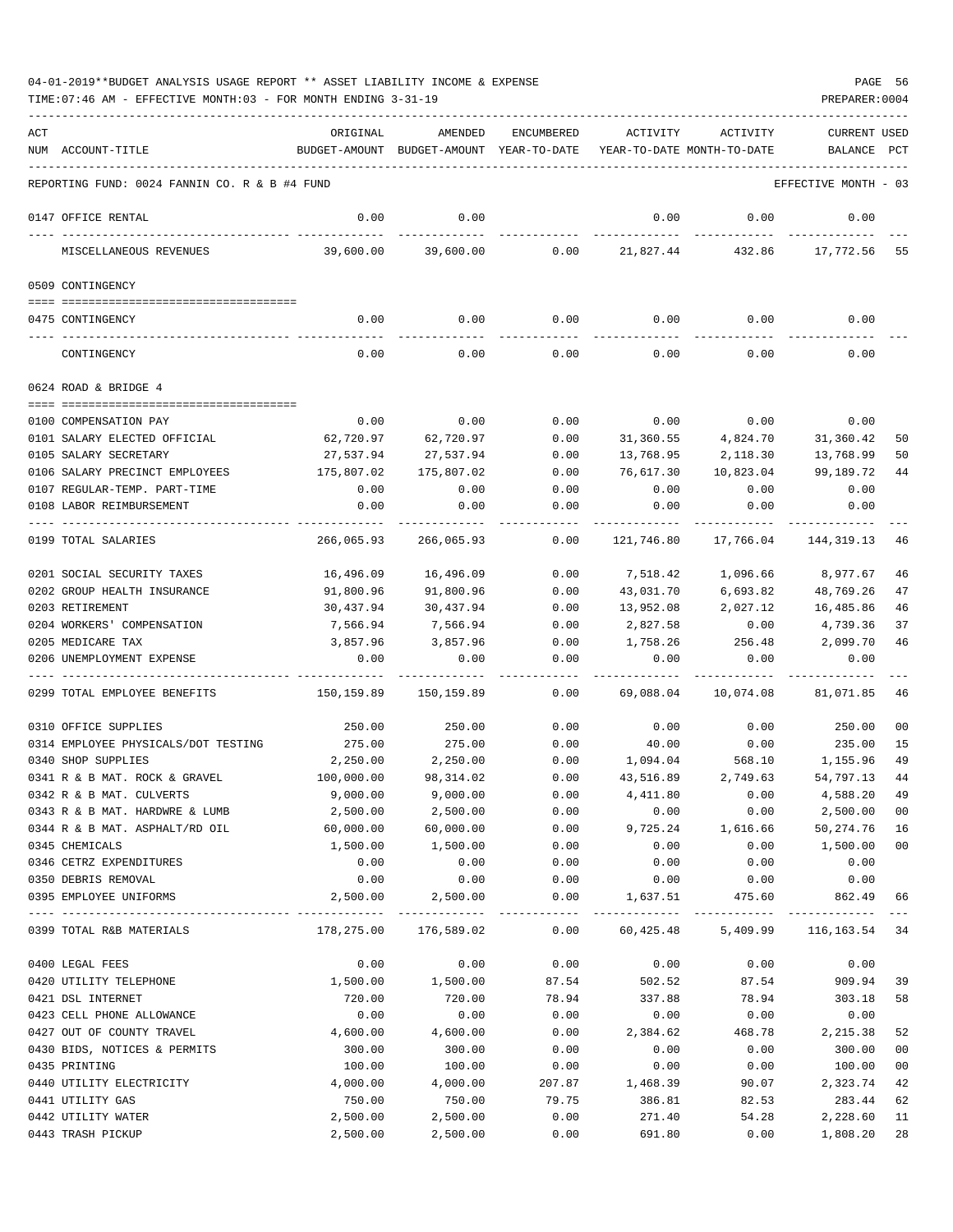| ACT |                                                  | ORIGINAL     | AMENDED                                  | ENCUMBERED | <b>ACTIVITY</b> | ACTIVITY                   | <b>CURRENT USED</b> |                |
|-----|--------------------------------------------------|--------------|------------------------------------------|------------|-----------------|----------------------------|---------------------|----------------|
|     | NUM ACCOUNT-TITLE                                |              | BUDGET-AMOUNT BUDGET-AMOUNT YEAR-TO-DATE |            |                 | YEAR-TO-DATE MONTH-TO-DATE | BALANCE             | PCT            |
|     | REPORTING FUND: 0024 FANNIN CO. R & B #4 FUND    |              |                                          |            |                 |                            | EFFECTIVE MONTH     | - 03           |
|     | 0447 REPEATER SERVICE CONTRACT                   | 708.97       | 708.97                                   | 0.00       | 708.97          | 0.00                       | 0.00                | 100            |
|     | 0450 R&M BUILDING                                | 2,000.00     | 2,000.00                                 | 0.00       | 0.00            | 0.00                       | 2,000.00            | 00             |
|     | 0453 COMPUTER SOFTWARE                           | 1,500.00     | 1,500.00                                 | 0.00       | 0.00            | 0.00                       | 1,500.00            | 00             |
|     | 0457 R & M MACHINERY GAS & OIL                   | 44,500.00    | 44,500.00                                | 0.00       | 19,579.26       | 2,867.12                   | 24,920.74           | 44             |
|     | 0458 R & M MACHINERY PARTS                       | 24,000.00    | 24,000.00                                | 2,119.80   | 9,866.38        | 1,809.84                   | 12,013.82           | 50             |
|     | 0459 R & M MACH. TIRES & TUBES                   | 9,000.00     | 9,000.00                                 | 0.00       | 5,929.00        | 750.00                     | 3,071.00            | 66             |
|     | 0460 EQUIPMENT RENTAL/LEASE                      | 25,000.00    | 25,000.00                                | 0.00       | 6,646.32        | 850.00                     | 18,353.68           | 27             |
|     | 0480 BOND                                        | 178.00       | 178.00                                   | 0.00       | 178.00          | 0.00                       | 0.00                | 100            |
|     | 0482 INSURANCE                                   | 6,000.00     | 6,000.00                                 | 0.00       | 2,775.80        | 0.00                       | 3,224.20            | 46             |
|     | 0485 PRISONER'S SUPPLIES                         | 0.00         | 0.00                                     | 0.00       | 0.00            | 0.00                       | 0.00                |                |
|     | 0488 FANNIN RURAL RAIL DISTRICT                  | 0.00         | 0.00                                     | 0.00       | 0.00            | 0.00                       | 0.00                |                |
|     | 0490 MISCELLANEOUS                               | 500.00       | 217.40                                   | 0.00       | 0.00            | 0.00                       | 217.40              | 0 <sub>0</sub> |
|     | 0491 SOIL & WATER CONSERVATION                   | 250.00       | 250.00                                   | 0.00       | 0.00            | 0.00                       | 250.00              | 0 <sub>0</sub> |
|     | 0492 TDRA FLOOD CASH MATCH                       | 0.00         | 0.00                                     | 0.00       | 0.00            | 0.00                       | 0.00                |                |
|     | 0494 FLOOD CONTROL SITE MAINTENANCE              | 0.00         | 0.00                                     | 0.00       | 0.00            | 0.00                       | 0.00                |                |
|     | 0495 PIPELINE SALES TAX REIMBURSEMENT            | 0.00         | 0.00                                     | 0.00       | 0.00            | 0.00                       | 0.00                |                |
|     | 0496 TCOG HAZARDOUS WASTEMATCH                   | 1,250.00     | 1,250.00                                 | 0.00       | 0.00            | 0.00                       | 1,250.00            | 00             |
|     | 0499 TOTAL SER. & OTHER CHARGES                  | 131,856.97   | 131,574.37                               | 2,573.90   | 51,727.15       | 7,139.10                   | 77,273.32           | 41             |
|     | 0500 LAND                                        |              |                                          |            | 0.00            | 0.00                       | 0.00                |                |
|     | 0535 BUILDING                                    |              |                                          |            | 0.00            | 0.00                       | 0.00                |                |
|     | 0570 COMPUTER EQUIPMENT                          | 0.00         | 282.60                                   | 0.00       | 282.60          | 0.00                       | 0.00                | 100            |
|     | 0571 PURCHASE OF MACH./EQUIP.                    | 100,000.00   | 101,685.98                               | 49,502.00  | 52,183.98       | 0.00                       | 0.00                | 100            |
|     | 0573 RADIO EQUIPMENT                             | 0.00         | 0.00                                     | 0.00       | 0.00            | 0.00                       | 0.00                |                |
|     | 0575 BUILDING                                    | 0.00         | 0.00                                     | 0.00       | 0.00            | 0.00                       | 0.00                |                |
|     | 0599 CAPITAL OUTLAY                              | 100,000.00   | 101,968.58                               | 49,502.00  | 52,466.58       | 0.00                       |                     | 0.00 100       |
|     | ROAD & BRIDGE 4                                  | 826, 357. 79 | 826,357.79                               | 52,075.90  | 355,454.05      | 40,389.21                  | 418,827.84          | -49            |
|     | 0625 ADMINISTRATIVE OFFICE R&B #4                |              |                                          |            |                 |                            |                     |                |
|     | ======================================           |              |                                          |            |                 |                            |                     |                |
|     | 0105 SALARY SECRETARY                            | 9,881.28     | 9,881.28                                 | 0.00       | 4,940.65        | 760.10                     | 4,940.63            | 50             |
|     | 0201 SOCIAL SECURITY TAXES                       | 612.64       | 612.64                                   | 0.00       | 219.76          | 32.80                      | 392.88              | 36             |
|     | 0202 GROUP HEALTH INSURANCE                      | 2,868.78     | 2,868.78                                 | 0.00       | 1,434.36        | 239.06                     | 1,434.42            | 50             |
|     | 0203 RETIREMENT                                  | 1,130.42     | 1,130.42                                 | 0.00       | 566.13          | 86.72                      | 564.29              | 50             |
|     | 0204 WORKERS' COMPENSATION                       | 41.50        | 41.50                                    | 0.00       | 13.65           | 0.00                       | 27.85               | 33             |
|     | 0205 MEDICARE TAX                                | 143.28       | 143.28                                   | 0.00       | 51.45           | 7.68                       | 91.83               | 36             |
|     | 0310 OFFICE SUPPLIES                             | 100.00       | 100.00                                   | 53.83      | 46.17           | 0.00                       | 0.00                | 100            |
|     | 0311 POSTAL EXPENSES                             | 0.00         | 0.00                                     | 0.00       | 0.00            | 0.00                       | 0.00                |                |
|     | 0353 COMPUTER EXPENSE                            | 500.00       | 500.00                                   | 0.00       | 0.00            | 0.00                       | 500.00              | 00             |
|     | 0427 OUT OF COUNTY TRAVEL                        | 0.00         | 0.00                                     | 0.00       | 0.00            | 0.00                       | 0.00                |                |
|     | 0480 BOND                                        | 0.00         | 0.00                                     | 0.00       | 0.00            | 0.00                       | 0.00                |                |
|     | 0572 OFFICE EQUIPMENT                            | 0.00         | 0.00                                     | 0.00       | 0.00            | 0.00                       | 0.00                |                |
|     | 0574 COMPUTER EOUIPMENT                          | 0.00         | 0.00                                     | 0.00       | 0.00            | 0.00                       | 0.00                |                |
|     | ADMINISTRATIVE OFFICE R&B #4 15,277.90 15,277.90 |              |                                          | 53.83      | 7,272.17        | 1,126.36                   | 7,951.90 48         |                |
|     | FANNIN CO. R & B #4 FUND                         |              |                                          |            |                 |                            |                     |                |
|     | INCOME TOTALS                                    | 841,635.69   | 841,635.69                               |            | 621,040.07      | 46,906.71                  | 220,595.62 74       |                |
|     | EXPENSE TOTALS                                   | 841,635.69   | 841,635.69                               | 52,129.73  | 362,726.22      | 41,515.57                  | 426,779.74 49       |                |
|     |                                                  |              |                                          |            |                 |                            |                     |                |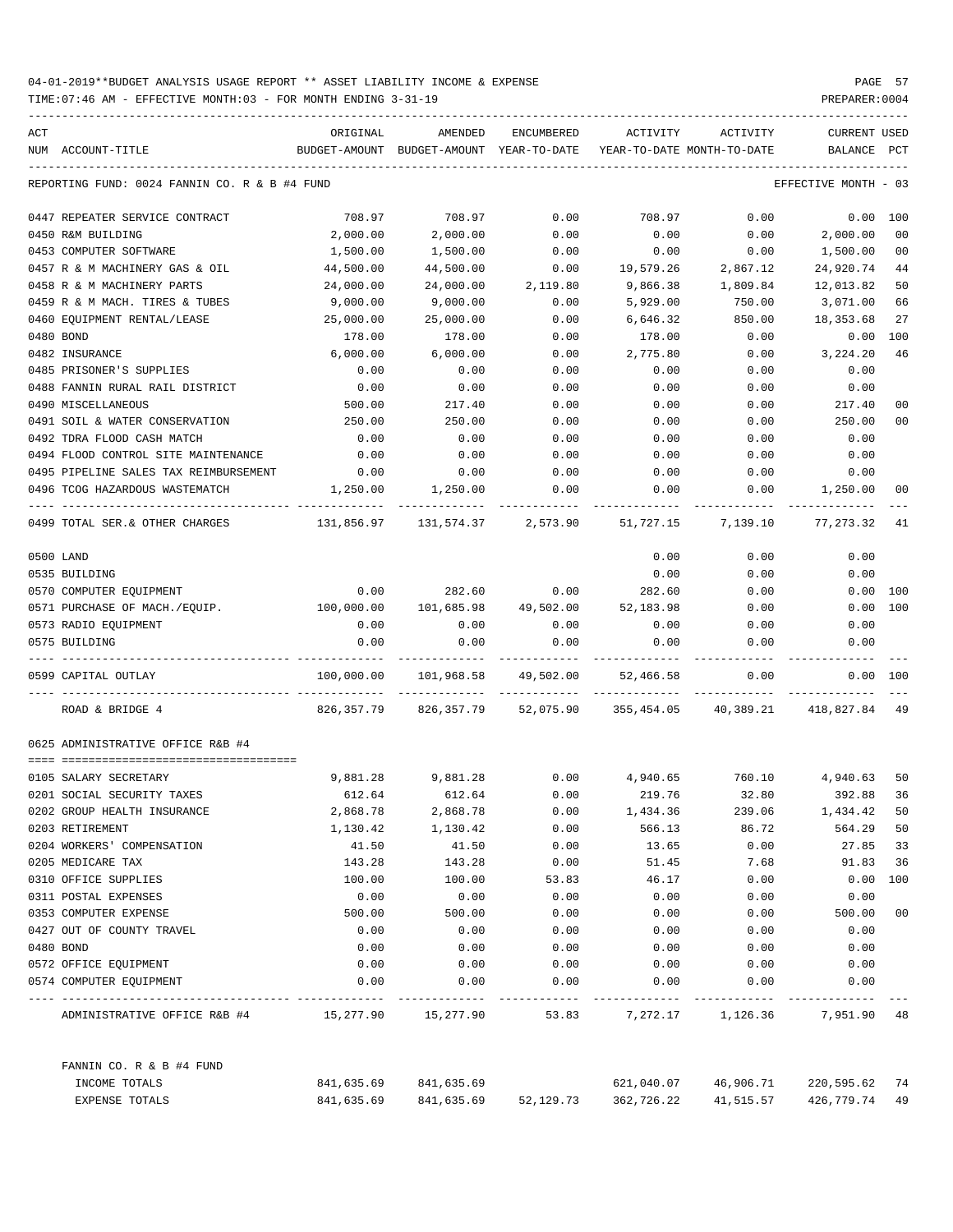|     | 04-01-2019**BUDGET ANALYSIS USAGE REPORT ** ASSET LIABILITY INCOME & EXPENSE<br>PAGE 58<br>PREPARER: 0004<br>TIME: 07:46 AM - EFFECTIVE MONTH: 03 - FOR MONTH ENDING 3-31-19 |               |               |              |                            |          |                      |              |  |
|-----|------------------------------------------------------------------------------------------------------------------------------------------------------------------------------|---------------|---------------|--------------|----------------------------|----------|----------------------|--------------|--|
| ACT |                                                                                                                                                                              | ORIGINAL      | AMENDED       | ENCUMBERED   | <b>ACTIVITY</b>            | ACTIVITY | <b>CURRENT USED</b>  |              |  |
|     | NUM ACCOUNT-TITLE                                                                                                                                                            | BUDGET-AMOUNT | BUDGET-AMOUNT | YEAR-TO-DATE | YEAR-TO-DATE MONTH-TO-DATE |          | BALANCE              | $_{\rm PCT}$ |  |
|     | REPORTING FUND: 0025 FANNIN COUNTY BEES                                                                                                                                      |               |               |              |                            |          | EFFECTIVE MONTH - 03 |              |  |
|     | 0103 CASH                                                                                                                                                                    |               |               |              |                            |          |                      |              |  |
|     | 0100 BEES-COMBINED FUNDS CHECKING                                                                                                                                            |               |               |              | 0.00                       | 0.00     | 2,177.67             |              |  |
|     | CASH                                                                                                                                                                         |               |               |              | 0.00                       | 0.00     | 2,177.67             |              |  |
|     | 0271 EQUITY ACCOUNT                                                                                                                                                          |               |               |              |                            |          |                      |              |  |
|     | 0200 EQUITY ACCOUNT                                                                                                                                                          |               |               |              | 0.00                       | 0.00     | 2,177.67             |              |  |
|     | EQUITY ACCOUNT                                                                                                                                                               |               |               |              | 0.00                       | 0.00     | 2,177.67             |              |  |
|     | 0300 CASH                                                                                                                                                                    |               |               |              |                            |          |                      |              |  |
|     | 0125 BEGINNING CASH BALANCE                                                                                                                                                  | 0.00          | 0.00          |              | 0.00                       | 0.00     | 0.00                 |              |  |
|     | CASH                                                                                                                                                                         | 0.00          | 0.00          | 0.00         | 0.00                       | 0.00     | 0.00                 |              |  |
|     | 0370 MISC. INCOME                                                                                                                                                            |               |               |              |                            |          |                      |              |  |
|     | 0138 SALE OF SCRAP IRON                                                                                                                                                      | 0.00          | 0.00          |              | 0.00                       | 0.00     | 0.00                 |              |  |
|     | 0625 DONATIONS                                                                                                                                                               | 0.00          | 0.00          |              | 0.00                       | 0.00     | 0.00                 |              |  |
|     | MISC. INCOME                                                                                                                                                                 | 0.00          | 0.00          | 0.00         | 0.00                       | 0.00     | 0.00                 |              |  |
|     | 0625 FANNIN COUNTY BEES                                                                                                                                                      |               |               |              |                            |          |                      |              |  |
|     | 0310 OFFICE SUPPLIES                                                                                                                                                         | 0.00          | 0.00          | 0.00         | 0.00                       | 0.00     | 0.00                 |              |  |
|     | 0343 ROAD SIGNS                                                                                                                                                              | 0.00          | 0.00          | 0.00         | 0.00                       | 0.00     | 0.00                 |              |  |
|     | 0353 COMPUTER EXPENSE                                                                                                                                                        | 0.00          | 0.00          | 0.00         | 0.00                       | 0.00     | 0.00                 |              |  |
|     | 0427 TRAVEL EXPENSE                                                                                                                                                          | 0.00          | 0.00          | 0.00         | 0.00                       | 0.00     | 0.00                 |              |  |
|     | 0572 OFFICE EQUIPMENT                                                                                                                                                        | 0.00          | 0.00          | 0.00         | 0.00                       | 0.00     | 0.00                 |              |  |
|     | FANNIN COUNTY BEES                                                                                                                                                           | 0.00          | 0.00          | 0.00         | 0.00                       | 0.00     | 0.00                 |              |  |
|     | FANNIN COUNTY BEES                                                                                                                                                           |               |               |              |                            |          |                      |              |  |
|     | INCOME TOTALS                                                                                                                                                                | 0.00          | 0.00          |              | 0.00                       | 0.00     | 0.00                 |              |  |
|     | <b>EXPENSE TOTALS</b>                                                                                                                                                        | 0.00          | 0.00          | 0.00         | 0.00                       | 0.00     | 0.00                 |              |  |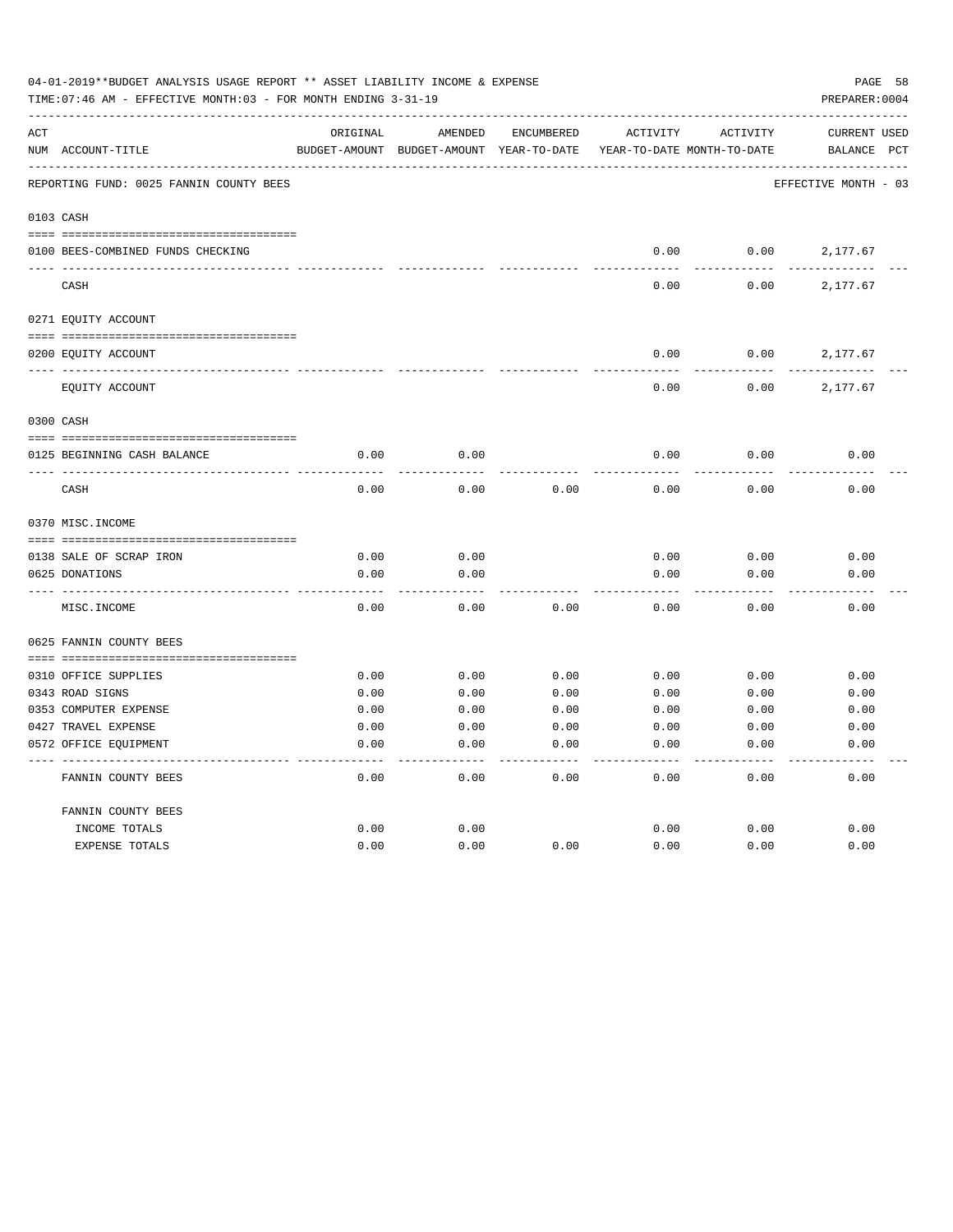|     | 04-01-2019**BUDGET ANALYSIS USAGE REPORT ** ASSET LIABILITY INCOME & EXPENSE<br>TIME: 07:46 AM - EFFECTIVE MONTH: 03 - FOR MONTH ENDING 3-31-19<br>PREPARER: 0004 |                                        |                                                                                |            |                        |                    |                             |                |  |  |
|-----|-------------------------------------------------------------------------------------------------------------------------------------------------------------------|----------------------------------------|--------------------------------------------------------------------------------|------------|------------------------|--------------------|-----------------------------|----------------|--|--|
| ACT | NUM ACCOUNT-TITLE                                                                                                                                                 | ORIGINAL                               | AMENDED<br>BUDGET-AMOUNT BUDGET-AMOUNT YEAR-TO-DATE YEAR-TO-DATE MONTH-TO-DATE | ENCUMBERED | ACTIVITY               | ACTIVITY           | CURRENT USED<br>BALANCE PCT |                |  |  |
|     | REPORTING FUND: 0026 J.P.#1 JUST.CT.TECHNOLOGY                                                                                                                    |                                        |                                                                                |            |                        |                    | EFFECTIVE MONTH - 03        |                |  |  |
|     | 0102 A/P CLEARING                                                                                                                                                 |                                        |                                                                                |            |                        |                    |                             |                |  |  |
|     | 0100 A/P CLEARING                                                                                                                                                 |                                        |                                                                                |            |                        | $0.00$ $0.00$      | 0.00                        |                |  |  |
|     | A/P CLEARING                                                                                                                                                      |                                        |                                                                                |            | 0.00                   | 0.00               | 0.00                        |                |  |  |
|     | 0103 CASH                                                                                                                                                         |                                        |                                                                                |            |                        |                    |                             |                |  |  |
|     | 0100 J.P.#1 JUST.CT.TECH-COMB.FUND CKIN                                                                                                                           |                                        |                                                                                |            | 525.20                 |                    | 6.24 47,673.56              |                |  |  |
|     | CASH                                                                                                                                                              |                                        |                                                                                |            | 525.20                 | ----------         | 6.24 47,673.56              |                |  |  |
|     | 0120 RECEIVABLES                                                                                                                                                  |                                        |                                                                                |            |                        |                    |                             |                |  |  |
|     | 0313 DUE FROM OTHER FUNDS                                                                                                                                         |                                        |                                                                                |            | 0.00                   |                    | $0.00$ 148.95               |                |  |  |
|     | RECEIVABLES                                                                                                                                                       |                                        |                                                                                |            | 0.00                   | 0.00               | 148.95                      |                |  |  |
|     | 0200 SYSTEM ADDED LIABILITY DEPARTMENT                                                                                                                            |                                        |                                                                                |            |                        |                    |                             |                |  |  |
|     | 0910 SYSTEM ADDED LIABILITY LINE-ITEM                                                                                                                             |                                        |                                                                                |            | 0.00                   | 0.00               | 0.00                        |                |  |  |
|     | SYSTEM ADDED LIABILITY DEPARTMENT                                                                                                                                 |                                        |                                                                                |            | 0.00                   | .<br>0.00          | 0.00                        |                |  |  |
|     | 0271 EQUITY ACCOUNT                                                                                                                                               |                                        |                                                                                |            |                        |                    |                             |                |  |  |
|     | 0200 EQUITY ACCOUNT                                                                                                                                               |                                        |                                                                                |            | 0.00                   | 0.00               | 47,297.31                   |                |  |  |
|     | EOUITY ACCOUNT                                                                                                                                                    |                                        |                                                                                |            | 0.00                   | 0.00               | 47,297.31                   |                |  |  |
|     | 0300 CASH                                                                                                                                                         |                                        |                                                                                |            |                        |                    |                             |                |  |  |
|     | 0126 BEGINNING CASH BALANCE                                                                                                                                       | 1,000.00                               | 1,000.00                                                                       |            |                        |                    | $0.00$ $0.00$ $1,000.00$    | 00             |  |  |
|     | CASH                                                                                                                                                              |                                        | 1,000.00 1,000.00 0.00                                                         |            | 0.00                   |                    | $0.00$ 1,000.00 00          |                |  |  |
|     | 0360 INTEREST EARNINGS                                                                                                                                            |                                        |                                                                                |            |                        |                    |                             |                |  |  |
|     | 0100 INTEREST EARNINGS                                                                                                                                            | 0.00                                   | 0.00                                                                           |            | 40.03                  | 6.24               | $40.03+$                    |                |  |  |
|     | INTEREST EARNINGS                                                                                                                                                 | ------------<br>0.00                   | -----------<br>0.00                                                            | 0.00       | -------------<br>40.03 | ----------<br>6.24 | $40.03+$                    |                |  |  |
|     | 0370 MISCELLANEOUS INCOME                                                                                                                                         |                                        |                                                                                |            |                        |                    |                             |                |  |  |
|     | 0455 J.P.#1 TECHNOLOGY FEES                                                                                                                                       | 1,500.00                               | 1,500.00                                                                       |            |                        |                    | 485.17 0.00 1,014.83 32     |                |  |  |
|     | MISCELLANEOUS INCOME                                                                                                                                              |                                        | 1,500.00 1,500.00 0.00                                                         |            |                        | 485.17             | $0.00$ 1,014.83             | 32             |  |  |
|     | 0455 J.P.#1 TECHNOLOGY EQUIP.                                                                                                                                     |                                        |                                                                                |            |                        |                    |                             |                |  |  |
|     | 0420 OMNIBASE TELEPHONE LINE                                                                                                                                      | 0.00                                   | 0.00                                                                           | 0.00       |                        | $0.00$ 0.00        | 0.00                        |                |  |  |
|     | 0572 OFFICE EQUIPMENT                                                                                                                                             | 2,500.00                               | 2,500.00                                                                       | 0.00       | 0.00                   | 0.00               | 2,500.00                    | 0 <sub>0</sub> |  |  |
|     | J.P.#1 TECHNOLOGY EQUIP.                                                                                                                                          | ------------ -------------<br>2,500.00 | 2,500.00                                                                       | 0.00       | 0.00                   | 0.00               | 2,500.00                    | 0 <sub>0</sub> |  |  |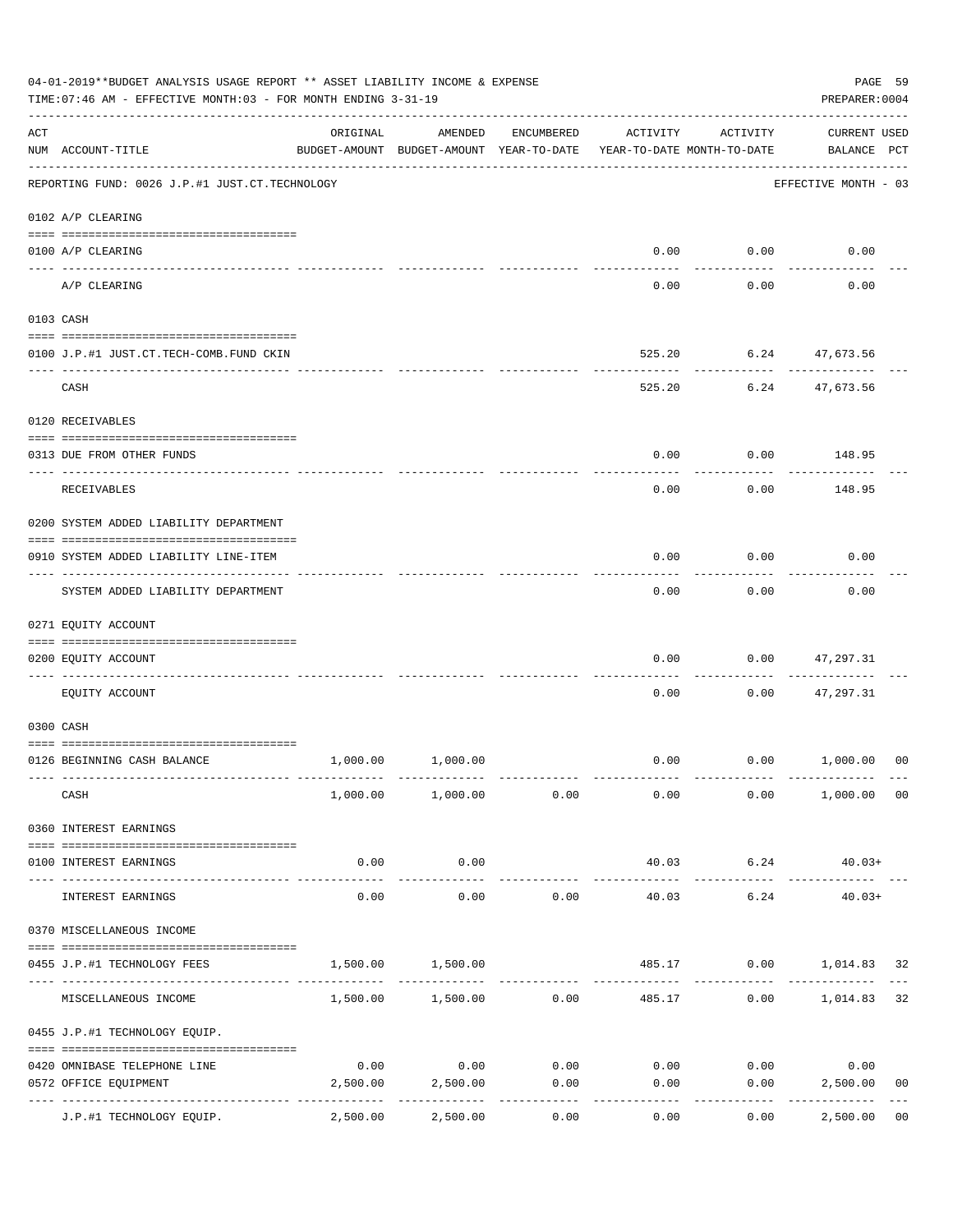|     | 04-01-2019**BUDGET ANALYSIS USAGE REPORT ** ASSET LIABILITY INCOME & EXPENSE |               |               |              |                            |          | PAGE 60              |            |
|-----|------------------------------------------------------------------------------|---------------|---------------|--------------|----------------------------|----------|----------------------|------------|
|     | TIME: 07:46 AM - EFFECTIVE MONTH: 03 - FOR MONTH ENDING 3-31-19              |               |               |              |                            |          | PREPARER: 0004       |            |
| ACT |                                                                              | ORIGINAL      | AMENDED       | ENCUMBERED   | ACTIVITY                   | ACTIVITY | <b>CURRENT USED</b>  |            |
|     | NUM ACCOUNT-TITLE                                                            | BUDGET-AMOUNT | BUDGET-AMOUNT | YEAR-TO-DATE | YEAR-TO-DATE MONTH-TO-DATE |          | <b>BALANCE</b>       | <b>PCT</b> |
|     | REPORTING FUND: 0026 J.P.#1 JUST.CT.TECHNOLOGY                               |               |               |              |                            |          | EFFECTIVE MONTH - 03 |            |
|     | J.P.#1 JUST.CT.TECHNOLOGY                                                    |               |               |              |                            |          |                      |            |
|     | INCOME TOTALS                                                                | 2,500.00      | 2,500.00      |              | 525.20                     | 6.24     | 1,974.80             | - 21       |
|     | <b>EXPENSE TOTALS</b>                                                        | 2.500.00      | 2,500.00      | 0.00         | 0.00                       | 0.00     | 2,500.00             | - 00       |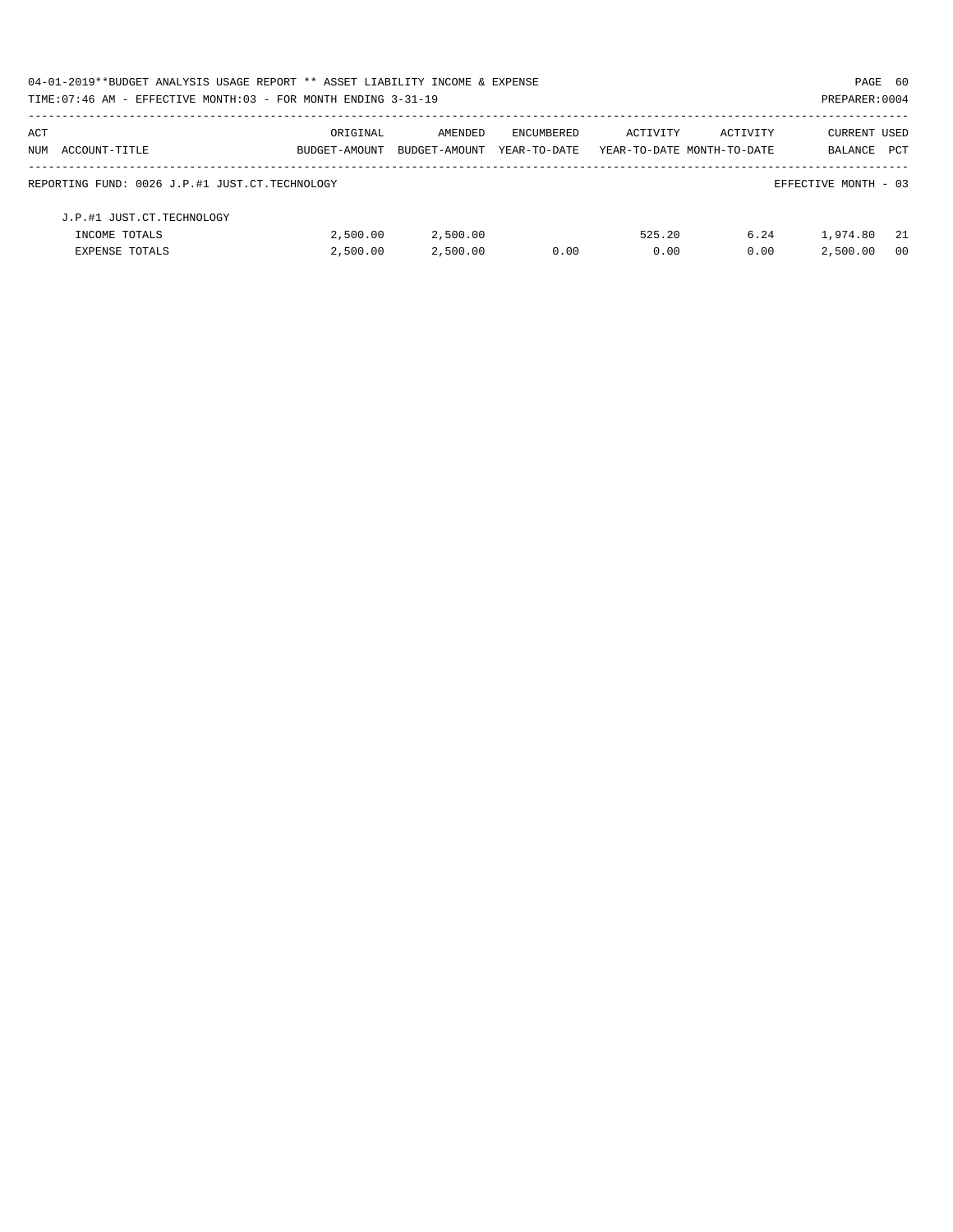|                    | 04-01-2019**BUDGET ANALYSIS USAGE REPORT ** ASSET LIABILITY INCOME & EXPENSE<br>TIME: 07:46 AM - EFFECTIVE MONTH: 03 - FOR MONTH ENDING 3-31-19 |                      |                      |                     |                                                                                 |                      |                                    |                |  |  |  |
|--------------------|-------------------------------------------------------------------------------------------------------------------------------------------------|----------------------|----------------------|---------------------|---------------------------------------------------------------------------------|----------------------|------------------------------------|----------------|--|--|--|
| $\mathop{\rm ACT}$ | NUM ACCOUNT-TITLE                                                                                                                               | ORIGINAL             | AMENDED              | ENCUMBERED          | ACTIVITY<br>BUDGET-AMOUNT BUDGET-AMOUNT YEAR-TO-DATE YEAR-TO-DATE MONTH-TO-DATE | ACTIVITY             | <b>CURRENT USED</b><br>BALANCE PCT |                |  |  |  |
|                    | -------------------------------------<br>REPORTING FUND: 0027 J.P.#2 JUST.CT.TECHNOLOGY                                                         |                      |                      |                     |                                                                                 |                      | EFFECTIVE MONTH - 03               |                |  |  |  |
|                    | 0102 A/P CLEARING                                                                                                                               |                      |                      |                     |                                                                                 |                      |                                    |                |  |  |  |
|                    | 0100 A/P CLEARING                                                                                                                               |                      |                      |                     | 0.00                                                                            | 0.00                 | 0.00                               |                |  |  |  |
|                    | ---- -------<br>A/P CLEARING                                                                                                                    |                      |                      |                     | 0.00                                                                            | 0.00                 | 0.00                               |                |  |  |  |
|                    | 0103 CASH                                                                                                                                       |                      |                      |                     |                                                                                 |                      |                                    |                |  |  |  |
|                    | 0100 J.P.#2 JUST.CT.TECH-COMB.FUND CKIN                                                                                                         |                      |                      |                     |                                                                                 |                      | 187.41- 1.32 10,169.69             |                |  |  |  |
|                    | CASH                                                                                                                                            |                      |                      |                     |                                                                                 | ------------         | 187.41- 1.32 10,169.69             |                |  |  |  |
|                    | 0120 RECEIVABLES                                                                                                                                |                      |                      |                     |                                                                                 |                      |                                    |                |  |  |  |
|                    | 0313 DUE FROM OTHER FUNDS                                                                                                                       |                      |                      |                     | 0.00                                                                            | 0.00                 | 27.99                              |                |  |  |  |
|                    | RECEIVABLES                                                                                                                                     |                      |                      |                     | 0.00                                                                            | 0.00                 | 27.99                              |                |  |  |  |
|                    | 0271 EQUITY ACCOUNT                                                                                                                             |                      |                      |                     |                                                                                 |                      |                                    |                |  |  |  |
|                    | 0200 EQUITY ACCOUNT                                                                                                                             |                      |                      |                     | 0.00                                                                            |                      | $0.00$ 10,385.09                   |                |  |  |  |
|                    | EQUITY ACCOUNT                                                                                                                                  |                      |                      |                     | 0.00                                                                            |                      | -----------<br>$0.00$ 10,385.09    |                |  |  |  |
|                    | 0300 CASH                                                                                                                                       |                      |                      |                     |                                                                                 |                      |                                    |                |  |  |  |
|                    | 0127 BEGINNING CASH BALANCE                                                                                                                     | 1,000.00             | 1,000.00             |                     | 0.00                                                                            | 0.00                 | 1,000.00                           | 00             |  |  |  |
|                    | CASH                                                                                                                                            |                      | 1,000.00 1,000.00    | 0.00                | ------------ -------------<br>0.00                                              | ----------<br>0.00   | 1,000.00                           | 0 <sub>0</sub> |  |  |  |
|                    | 0360 INTEREST EARNINGS                                                                                                                          |                      |                      |                     |                                                                                 |                      |                                    |                |  |  |  |
|                    | 0100 INTEREST EARNINGS                                                                                                                          | 0.00                 | 0.00                 |                     |                                                                                 | 8.59 1.32            | $8.59+$                            |                |  |  |  |
|                    | INTEREST EARNINGS                                                                                                                               | 0.00                 | 0.00                 | 0.00                | 8.59                                                                            | 1.32                 | $8.59+$                            |                |  |  |  |
|                    | 0370 MISCELLANEOUS INCOME                                                                                                                       |                      |                      |                     |                                                                                 |                      |                                    |                |  |  |  |
|                    | 0456 J.P.#2 TECHNOLOGY FEES                                                                                                                     | 500.00               | 500.00               |                     | 40.00                                                                           |                      | $0.00$ 460.00 08                   |                |  |  |  |
|                    | MISCELLANEOUS INCOME                                                                                                                            | 500.00               | 500.00               | 0.00                | ______________<br>40.00                                                         | ------------<br>0.00 | 460.00                             | 08             |  |  |  |
|                    | 0456 TECHNOLOGY EQUIPMENT                                                                                                                       |                      |                      |                     |                                                                                 |                      |                                    |                |  |  |  |
|                    | 0452 R & M EQUIPMENT                                                                                                                            |                      |                      |                     | $0.00$ 236.00 0.00 236.00                                                       |                      | $0.00$ $0.00$ $100$                |                |  |  |  |
|                    | 0572 OFFICE EQUIPMENT<br>---------------------                                                                                                  | 1,500.00             | 1,264.00             | 0.00<br>----------- | 0.00                                                                            | 0.00                 | 1,264.00 00                        |                |  |  |  |
|                    | TECHNOLOGY EQUIPMENT                                                                                                                            | 1,500.00             | 1,500.00             | 0.00                | 236.00                                                                          | 0.00                 | 1,264.00 16                        |                |  |  |  |
|                    | J.P.#2 JUST.CT.TECHNOLOGY                                                                                                                       |                      |                      |                     |                                                                                 |                      |                                    |                |  |  |  |
|                    | INCOME TOTALS<br>EXPENSE TOTALS                                                                                                                 | 1,500.00<br>1,500.00 | 1,500.00<br>1,500.00 | 0.00                | 48.59<br>236.00                                                                 | 1.32<br>0.00         | 1,451.41<br>1,264.00               | 03<br>16       |  |  |  |
|                    |                                                                                                                                                 |                      |                      |                     |                                                                                 |                      |                                    |                |  |  |  |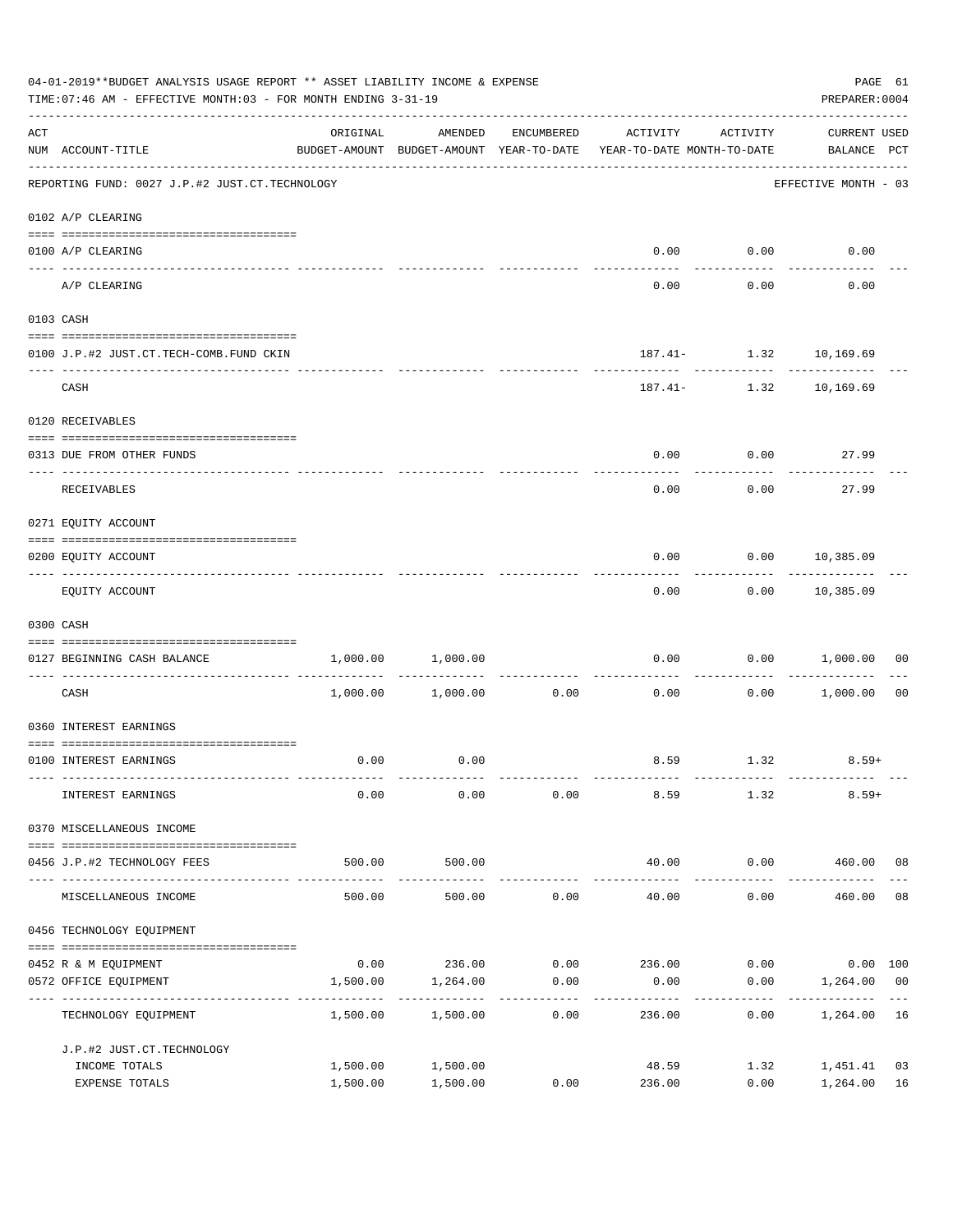|                    | 04-01-2019**BUDGET ANALYSIS USAGE REPORT ** ASSET LIABILITY INCOME & EXPENSE<br>TIME: 07:46 AM - EFFECTIVE MONTH: 03 - FOR MONTH ENDING 3-31-19 |                                                      |                        |                     |                                        |                     | PAGE 62<br>PREPARER: 0004                       |                |
|--------------------|-------------------------------------------------------------------------------------------------------------------------------------------------|------------------------------------------------------|------------------------|---------------------|----------------------------------------|---------------------|-------------------------------------------------|----------------|
| $\mathop{\rm ACT}$ | NUM ACCOUNT-TITLE                                                                                                                               | ORIGINAL<br>BUDGET-AMOUNT BUDGET-AMOUNT YEAR-TO-DATE | AMENDED                | ENCUMBERED          | ACTIVITY<br>YEAR-TO-DATE MONTH-TO-DATE | ACTIVITY            | <b>CURRENT USED</b><br>BALANCE PCT              |                |
|                    | REPORTING FUND: 0028 J.P.#3 JUST.CT.TECHNOLOGY                                                                                                  |                                                      |                        |                     |                                        |                     | EFFECTIVE MONTH - 03                            |                |
|                    | 0102 A/P CLEARING                                                                                                                               |                                                      |                        |                     |                                        |                     |                                                 |                |
|                    | 0100 A/P CLEARING<br>---- --------                                                                                                              |                                                      |                        |                     | 0.00                                   | 0.00                | 0.00                                            |                |
|                    | A/P CLEARING                                                                                                                                    |                                                      |                        |                     | 0.00                                   | 0.00                | 0.00                                            |                |
|                    | 0103 CASH                                                                                                                                       |                                                      |                        |                     |                                        |                     |                                                 |                |
|                    | 0100 J.P.#3 JUST.CT.TECH-COMB.FUND CKIN                                                                                                         |                                                      |                        |                     | 28.42                                  | $75.27 -$           | 5,427.69                                        |                |
|                    | CASH                                                                                                                                            |                                                      |                        |                     | 28.42                                  | $75.27 -$           | 5,427.69                                        |                |
|                    | 0120 RECEIVABLES                                                                                                                                |                                                      |                        |                     |                                        |                     |                                                 |                |
|                    | 0313 DUE FROM OTHER FUNDS                                                                                                                       |                                                      |                        |                     | 0.00                                   | 0.00                | 90.09                                           |                |
|                    | RECEIVABLES                                                                                                                                     |                                                      |                        |                     | 0.00                                   | 0.00                | 90.09                                           |                |
|                    | 0200 SYSTEM ADDED LIABILITY DEPARTMENT                                                                                                          |                                                      |                        |                     |                                        |                     |                                                 |                |
|                    | 0910 SYSTEM ADDED LIABILITY LINE-ITEM                                                                                                           |                                                      |                        |                     | 0.00                                   | 0.00                | 0.00                                            |                |
|                    | SYSTEM ADDED LIABILITY DEPARTMENT                                                                                                               |                                                      |                        |                     | 0.00                                   | 0.00                | 0.00                                            |                |
|                    | 0271 EQUITY ACCOUNT                                                                                                                             |                                                      |                        |                     |                                        |                     |                                                 |                |
|                    | 0200 EQUITY ACCOUNT                                                                                                                             |                                                      |                        |                     | 0.00                                   | 0.00                | 5,489.36                                        |                |
|                    | EQUITY ACCOUNT                                                                                                                                  |                                                      |                        |                     | 0.00                                   | 0.00                | 5,489.36                                        |                |
|                    | 0300 CASH                                                                                                                                       |                                                      |                        |                     |                                        |                     |                                                 |                |
|                    | 0128 BEGINNING CASH                                                                                                                             |                                                      | 2,800.00 2,800.00      |                     |                                        |                     | $0.00$ $0.00$ $2,800.00$                        | 00             |
|                    | CASH                                                                                                                                            |                                                      | 2,800.00 2,800.00 0.00 |                     | 0.00                                   |                     | 2,800.00 00<br>0.00                             |                |
|                    | 0360 INTEREST EARNINGS                                                                                                                          |                                                      |                        |                     |                                        |                     |                                                 |                |
|                    | 0100 INTEREST EARNINGS                                                                                                                          | 0.00                                                 | 0.00<br>-----------    |                     | 4.62<br>______________                 | 0.75<br>----------- | $4.62+$                                         |                |
|                    | INTEREST EARNINGS                                                                                                                               | 0.00                                                 | 0.00                   | 0.00                | 4.62                                   | 0.75                | $4.62+$                                         |                |
|                    | 0370 MISCELLANEOUS INCOME                                                                                                                       |                                                      |                        |                     |                                        |                     |                                                 |                |
|                    | 0456 J.P.#3 TECHNOLOGY FEES                                                                                                                     | 700.00                                               | 700.00                 |                     |                                        |                     | 252.02 0.00 447.98 36                           |                |
|                    | MISCELLANEOUS INCOME                                                                                                                            |                                                      | 700.00 700.00 0.00     |                     |                                        | 252.02<br>0.00      | 447.98                                          | 36             |
|                    | 0457 TECHNOLOGY EQUIPMENT                                                                                                                       |                                                      |                        |                     |                                        |                     |                                                 |                |
|                    | 0423 INTERNET SERVICE                                                                                                                           | 0.00                                                 |                        |                     |                                        |                     | $0.00$ $0.00$ $228.22$ $76.02$ $228.22$ $10.00$ |                |
|                    | 0572 OFFICE EQUIPMENT<br>----------------- -------------                                                                                        | 3,500.00                                             | 3,500.00               | 0.00<br>----------- | 0.00                                   | 0.00<br>----------  | 3,500.00                                        | 0 <sub>0</sub> |
|                    | TECHNOLOGY EQUIPMENT                                                                                                                            | 3,500.00                                             | 3,500.00               | 0.00                | 228.22                                 | 76.02               | 3,271.78                                        | 07             |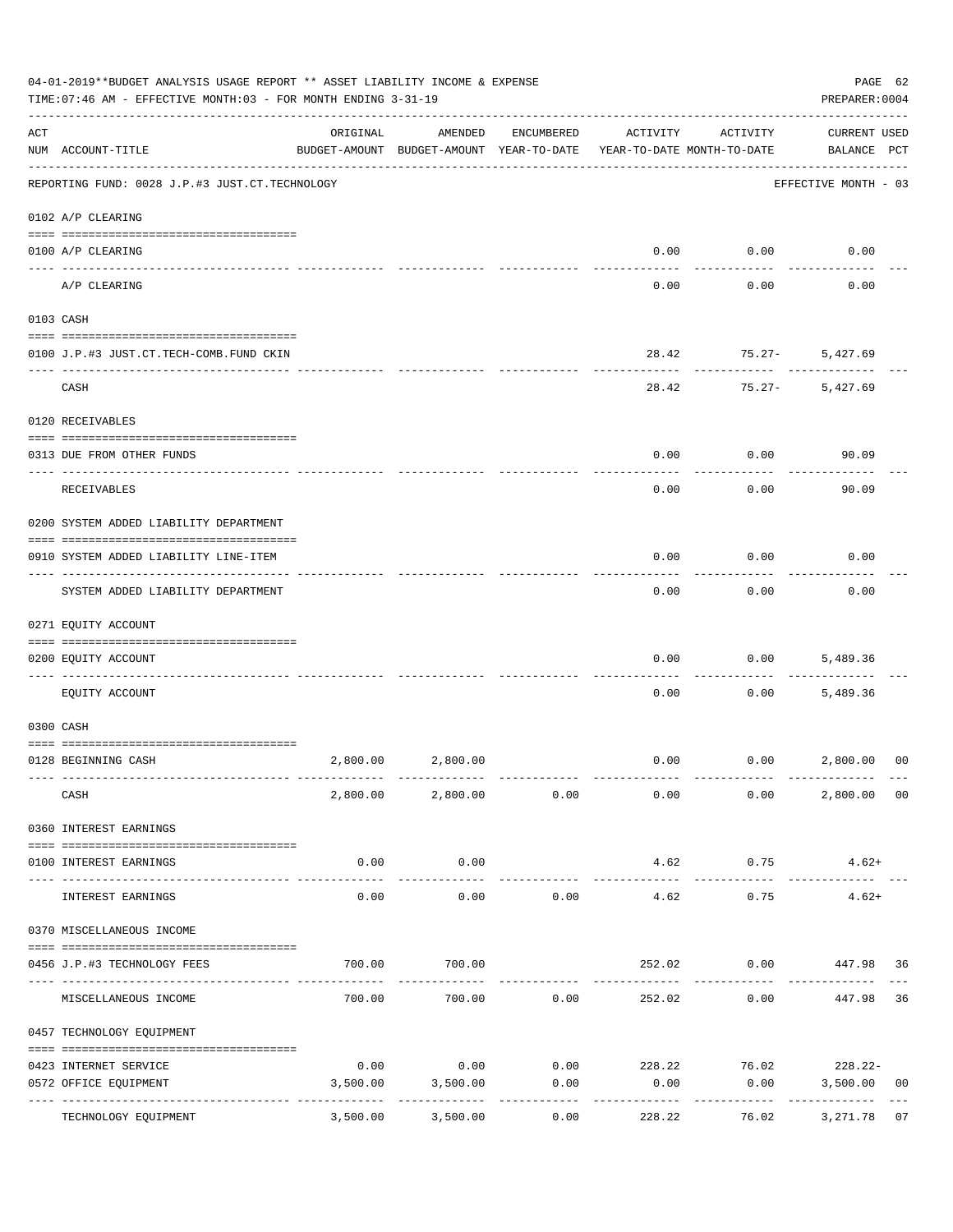| 04-01-2019**BUDGET ANALYSIS USAGE REPORT ** ASSET LIABILITY INCOME & EXPENSE |               |               |              |                            |          | PAGE 63              |            |
|------------------------------------------------------------------------------|---------------|---------------|--------------|----------------------------|----------|----------------------|------------|
| TIME: 07:46 AM - EFFECTIVE MONTH: 03 - FOR MONTH ENDING $3-31-19$            |               |               |              |                            |          | PREPARER: 0004       |            |
| ACT                                                                          | ORIGINAL      | AMENDED       | ENCUMBERED   | ACTIVITY                   | ACTIVITY | CURRENT USED         |            |
| NUM ACCOUNT-TITLE                                                            | BUDGET-AMOUNT | BUDGET-AMOUNT | YEAR-TO-DATE | YEAR-TO-DATE MONTH-TO-DATE |          | BALANCE              | <b>PCT</b> |
| REPORTING FUND: 0028 J.P.#3 JUST.CT.TECHNOLOGY                               |               |               |              |                            |          | EFFECTIVE MONTH - 03 |            |
| J.P.#3 JUST.CT.TECHNOLOGY                                                    |               |               |              |                            |          |                      |            |
| INCOME TOTALS                                                                | 3.500.00      | 3,500.00      |              | 256.64                     | 0.75     | 3, 243, 36           | - 07       |
| <b>EXPENSE TOTALS</b>                                                        | 3,500.00      | 3,500.00      | 0.00         | 2.28.22                    | 76.02    | 3, 271, 78           | 07         |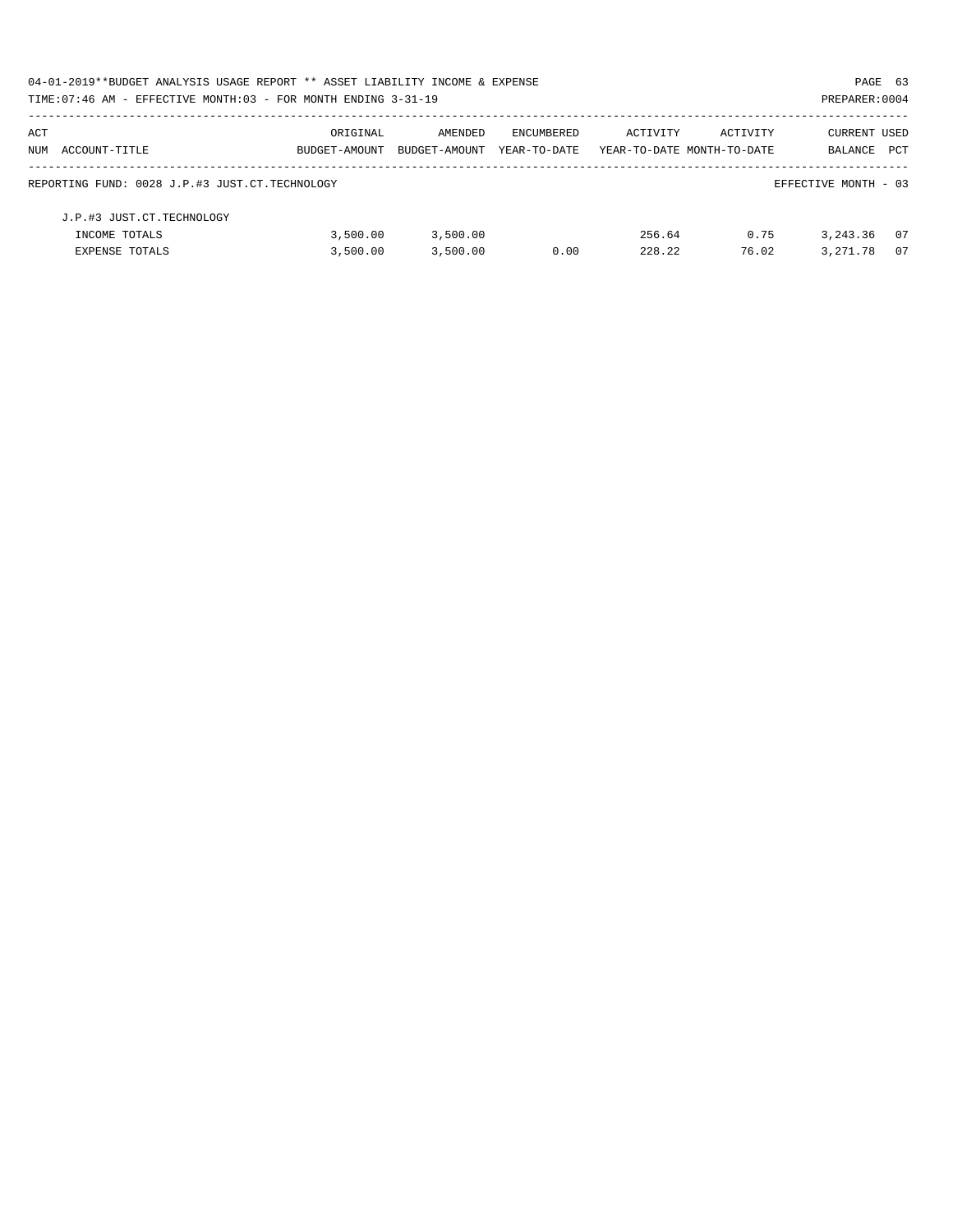|     | 04-01-2019**BUDGET ANALYSIS USAGE REPORT ** ASSET LIABILITY INCOME & EXPENSE<br>TIME:07:46 AM - EFFECTIVE MONTH:03 - FOR MONTH ENDING 3-31-19 |              |                                                     |              |              |                                        | PAGE 64<br>PREPARER: 0004   |
|-----|-----------------------------------------------------------------------------------------------------------------------------------------------|--------------|-----------------------------------------------------|--------------|--------------|----------------------------------------|-----------------------------|
| ACT | NUM ACCOUNT-TITLE                                                                                                                             | ORIGINAL     | AMENDED<br>BUDGET-AMOUNT BUDGET-AMOUNT YEAR-TO-DATE | ENCUMBERED   | ACTIVITY     | ACTIVITY<br>YEAR-TO-DATE MONTH-TO-DATE | CURRENT USED<br>BALANCE PCT |
|     | REPORTING FUND: 0030 SHERIFF WORK RELEASE                                                                                                     |              |                                                     |              |              |                                        | EFFECTIVE MONTH - 03        |
|     | 0103 CASH                                                                                                                                     |              |                                                     |              |              |                                        |                             |
|     | 0100 SHERIFF WORK RELEASE-COMB FUND CKI                                                                                                       |              |                                                     |              | 0.00         | 0.00                                   | 983.14<br>-------           |
|     | CASH                                                                                                                                          |              |                                                     |              | 0.00         | 0.00                                   | 983.14                      |
|     | 0271 EQUITY ACCOUNT                                                                                                                           |              |                                                     |              |              |                                        |                             |
|     | 0200 EQUITY ACCOUNT                                                                                                                           |              |                                                     |              | 0.00         | 0.00                                   | 983.14                      |
|     | EQUITY ACCOUNT                                                                                                                                |              |                                                     |              | 0.00         | 0.00                                   | 983.14                      |
|     | 0360 INTEREST EARNINGS                                                                                                                        |              |                                                     |              |              |                                        |                             |
|     | 0100 INTEREST EARNINGS                                                                                                                        | 0.00         | 0.00                                                |              | 0.00         | 0.00                                   | 0.00                        |
|     | INTEREST EARNINGS                                                                                                                             | 0.00         | 0.00                                                | 0.00         | 0.00         | 0.00                                   | 0.00                        |
|     | 0370 MISCELLANEOUS INCOME                                                                                                                     |              |                                                     |              |              |                                        |                             |
|     | 0569 SHERIFF WORK RELEASE                                                                                                                     | 0.00         | 0.00                                                |              | 0.00         | 0.00                                   | 0.00                        |
|     | MISCELLANEOUS INCOME                                                                                                                          | 0.00         | 0.00                                                | 0.00         | 0.00         | 0.00                                   | 0.00                        |
|     | 0569 WORK RELEASE                                                                                                                             |              |                                                     |              |              |                                        |                             |
|     |                                                                                                                                               |              |                                                     |              |              |                                        |                             |
|     | 0310 OFFICE SUPPLIES                                                                                                                          | 0.00         | 0.00                                                | 0.00         | 0.00         | 0.00                                   | 0.00                        |
|     | 0421 ONLINE RESEARCH<br>0571 EQUIPMENT                                                                                                        | 0.00<br>0.00 | 0.00<br>0.00                                        | 0.00<br>0.00 | 0.00<br>0.00 | 0.00<br>0.00                           | 0.00<br>0.00                |
|     | <b>WORK RELEASE</b>                                                                                                                           | 0.00         | 0.00                                                | 0.00         | 0.00         | 0.00                                   | 0.00                        |
|     | SHERIFF WORK RELEASE                                                                                                                          |              |                                                     |              |              |                                        |                             |
|     | INCOME TOTALS                                                                                                                                 | 0.00         | 0.00                                                |              | 0.00         | 0.00                                   | 0.00                        |
|     | <b>EXPENSE TOTALS</b>                                                                                                                         | 0.00         | 0.00                                                | 0.00         | 0.00         | 0.00                                   | 0.00                        |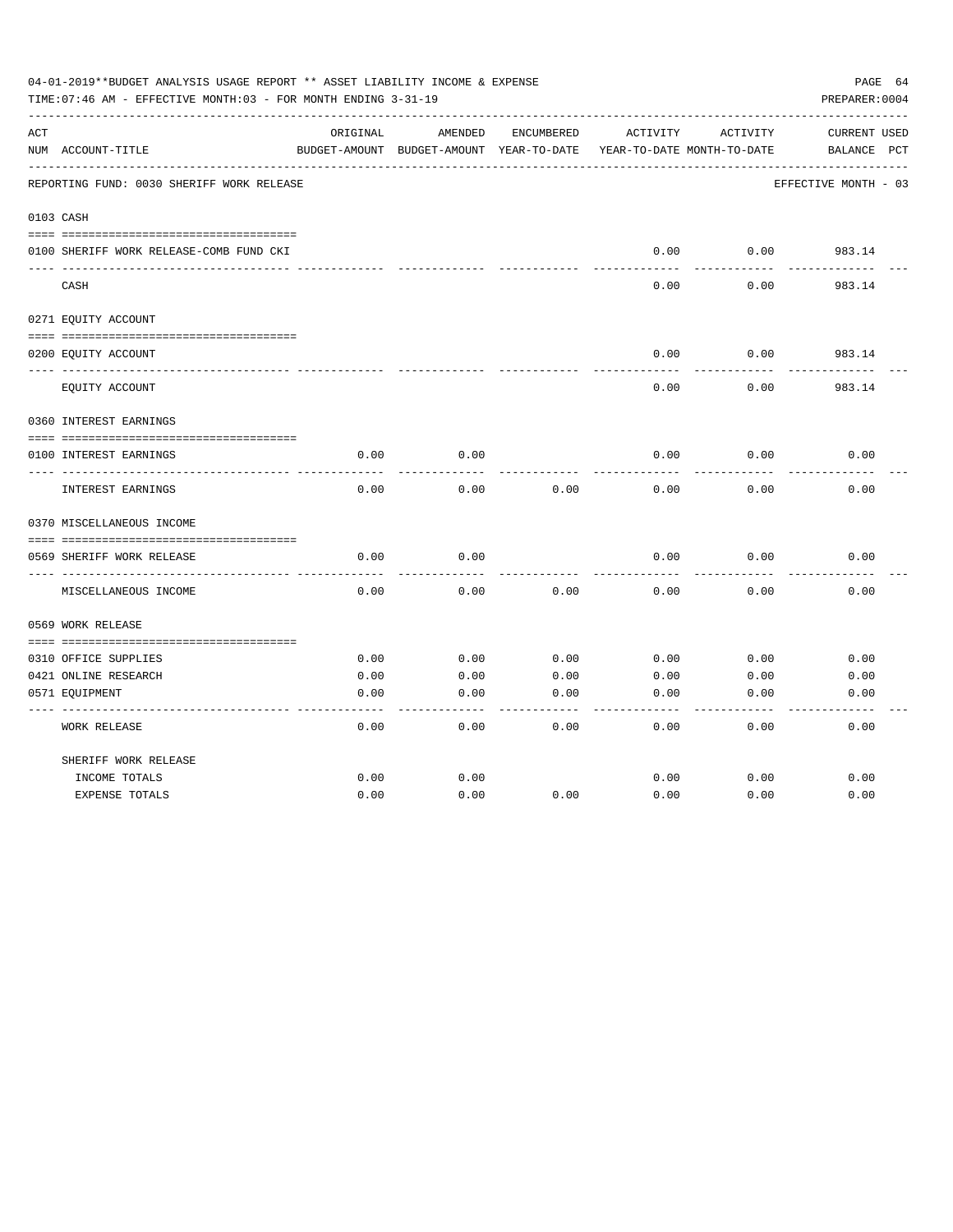|     | 04-01-2019**BUDGET ANALYSIS USAGE REPORT ** ASSET LIABILITY INCOME & EXPENSE<br>TIME: 07:46 AM - EFFECTIVE MONTH: 03 - FOR MONTH ENDING 3-31-19 |                                                                                 |                           |              |                                                             |              | PAGE 65<br>PREPARER: 0004    |                |
|-----|-------------------------------------------------------------------------------------------------------------------------------------------------|---------------------------------------------------------------------------------|---------------------------|--------------|-------------------------------------------------------------|--------------|------------------------------|----------------|
| ACT | NUM ACCOUNT-TITLE                                                                                                                               | ORIGINAL<br>BUDGET-AMOUNT BUDGET-AMOUNT YEAR-TO-DATE YEAR-TO-DATE MONTH-TO-DATE | AMENDED                   | ENCUMBERED   | ACTIVITY                                                    | ACTIVITY     | CURRENT USED<br>BALANCE PCT  |                |
|     | REPORTING FUND: 0031 COURTHOUSE RESTORATION FUND                                                                                                |                                                                                 |                           |              |                                                             |              | EFFECTIVE MONTH - 03         |                |
|     | 0103 CASH                                                                                                                                       |                                                                                 |                           |              |                                                             |              |                              |                |
|     | 0100 COURTHOUSE RESTORATION-COMB.FUND                                                                                                           |                                                                                 |                           |              |                                                             |              | 59,514.36 0.00 47,817.92-    |                |
|     | 0175 TEXPOOL                                                                                                                                    |                                                                                 |                           |              | 0.00                                                        | 0.00         | 0.00                         |                |
|     | CASH                                                                                                                                            |                                                                                 |                           |              | 59,514.36                                                   | 0.00         | 47,817.92-                   |                |
|     | 0271 EQUITY ACCOUNT                                                                                                                             |                                                                                 |                           |              |                                                             |              |                              |                |
|     | 0200 EQUITY ACCOUNT                                                                                                                             |                                                                                 |                           |              | 0.00                                                        |              | $0.00 107,332.28-$           |                |
|     | EQUITY ACCOUNT                                                                                                                                  |                                                                                 |                           |              | 0.00                                                        | 0.00         | 107,332.28-                  |                |
|     | 0300 CASH                                                                                                                                       |                                                                                 |                           |              |                                                             |              |                              |                |
|     |                                                                                                                                                 |                                                                                 |                           |              |                                                             |              |                              |                |
|     | 0131 BEGINNING CASH BALANCE<br>------------------------- --                                                                                     | 0.00                                                                            | 0.00                      |              | 0.00                                                        | 0.00         | 0.00                         |                |
|     | CASH                                                                                                                                            | 0.00                                                                            | 0.00                      | 0.00         | 0.00                                                        | 0.00         | 0.00                         |                |
|     | 0330 GRANT INCOME                                                                                                                               |                                                                                 |                           |              |                                                             |              |                              |                |
|     | 0510 COURTHOUSE RESTORATION                                                                                                                     | 2,756,774.00 2,756,774.00                                                       |                           |              |                                                             |              | 117,514.36 0.00 2,639,259.64 | 04             |
|     | GRANT INCOME                                                                                                                                    |                                                                                 |                           |              | 2,756,774.00 2,756,774.00 0.00 117,514.36 0.00 2,639,259.64 |              |                              | 04             |
|     | 0370 MISCELLANEOUS INCOME                                                                                                                       |                                                                                 |                           |              |                                                             |              |                              |                |
|     | 0131 RESTORATION DONATIONS                                                                                                                      | 0.00                                                                            | 0.00                      |              | 0.00                                                        | 0.00         | 0.00                         |                |
|     | MISCELLANEOUS INCOME                                                                                                                            | 0.00                                                                            | 0.00                      | 0.00         | 0.00                                                        | 0.00         | 0.00                         |                |
|     | 0509 CONTINGENCY                                                                                                                                |                                                                                 |                           |              |                                                             |              |                              |                |
|     | 0475 CONTINGENCY                                                                                                                                | 245,080.00                                                                      | 245,080.00                | 0.00         | 0.00                                                        | 0.00         | 245,080.00                   | 0 <sub>0</sub> |
|     | CONTINGENCY                                                                                                                                     |                                                                                 | 245,080.00 245,080.00     | 0.00         | 0.00                                                        | 0.00         | 245,080.00                   | 0 <sub>0</sub> |
|     | 0510 COURTHOUSE RESTORATION PHASE 1                                                                                                             |                                                                                 |                           |              |                                                             |              |                              |                |
|     |                                                                                                                                                 |                                                                                 |                           |              |                                                             |              |                              |                |
|     | 0403 ARCHITECTURAL FEES                                                                                                                         | 960.00                                                                          | 960.00                    | 0.00         | 0.00                                                        | 0.00         | 960.00                       | 0 <sub>0</sub> |
|     | 0451 ASBESTOS ABATEMENT<br>0482 DEMOLITION                                                                                                      | 0.00                                                                            | 0.00                      | 0.00         | 0.00                                                        | 0.00         | 0.00<br>0.00                 |                |
|     | 0490 MISCELLANEOUS                                                                                                                              | 0.00<br>0.00                                                                    | 0.00<br>0.00              | 0.00<br>0.00 | 0.00<br>0.00                                                | 0.00<br>0.00 | 0.00                         |                |
|     | COURTHOUSE RESTORATION PHASE 1                                                                                                                  | 960.00                                                                          | 960.00                    | 0.00         | 0.00                                                        | 0.00         | 960.00                       | 00             |
|     | 0511 COURTHOUSE RESTORATION PHASE 2                                                                                                             |                                                                                 |                           |              |                                                             |              |                              |                |
|     |                                                                                                                                                 |                                                                                 |                           |              |                                                             |              |                              |                |
|     | 0165 CONSTRUCTION                                                                                                                               |                                                                                 | 2,450,782.00 2,450,782.00 | 0.00         | 0.00                                                        | 0.00         | 2,450,782.00                 | 00             |
|     | 0403 ARCHITECTURAL FEES                                                                                                                         | 47,040.00<br>11,680.00                                                          | 47,040.00<br>11,680.00    | 0.00<br>0.00 | 58,000.00                                                   | 0.00         | 10,960.00-123                | 0 <sub>0</sub> |
|     | 0451 ASBESTOS & OTHER TESTING<br>0453 IT DESIGN                                                                                                 | 880.00                                                                          | 880.00                    | 0.00         | 0.00<br>0.00                                                | 0.00<br>0.00 | 11,680.00<br>880.00          | 0 <sub>0</sub> |
|     | 0455 SECURITY                                                                                                                                   | 352.00                                                                          | 352.00                    | 0.00         | 0.00                                                        | 0.00         | 352.00                       | 0 <sub>0</sub> |
|     | COURTHOUSE RESTORATION PHASE 2 2,510,734.00 2,510,734.00                                                                                        |                                                                                 |                           | 0.00         | 58,000.00                                                   | 0.00         | 2,452,734.00                 | 02             |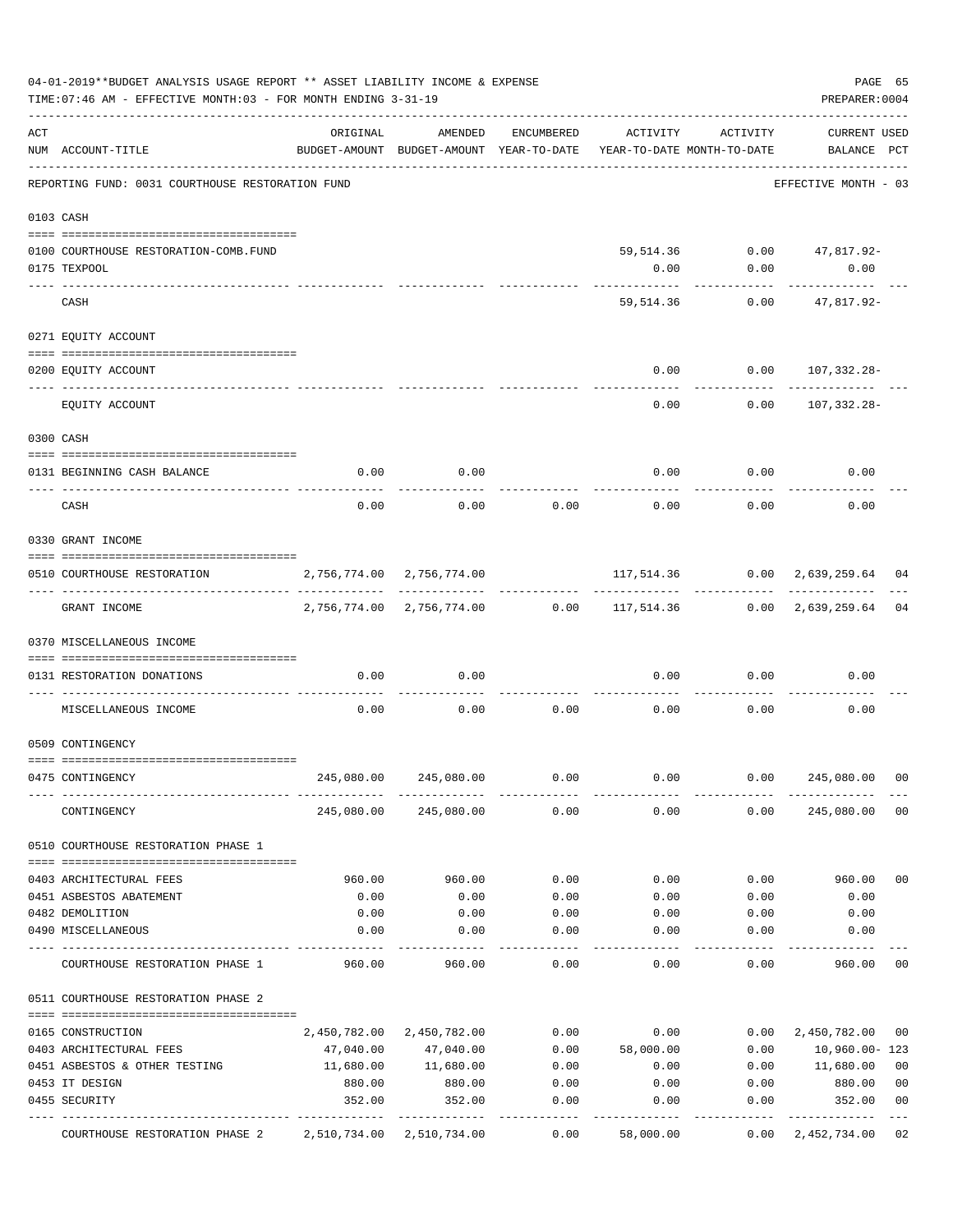| 04-01-2019**BUDGET ANALYSIS USAGE REPORT ** ASSET LIABILITY INCOME & EXPENSE |               |               |              |            |                            | PAGE 66              |    |
|------------------------------------------------------------------------------|---------------|---------------|--------------|------------|----------------------------|----------------------|----|
| TIME: 07:46 AM - EFFECTIVE MONTH: 03 - FOR MONTH ENDING 3-31-19              |               |               |              |            |                            | PREPARER: 0004       |    |
| ACT                                                                          | ORIGINAL      | AMENDED       | ENCUMBERED   | ACTIVITY   | ACTIVITY                   | CURRENT USED         |    |
| NUM ACCOUNT-TITLE                                                            | BUDGET-AMOUNT | BUDGET-AMOUNT | YEAR-TO-DATE |            | YEAR-TO-DATE MONTH-TO-DATE | BALANCE PCT          |    |
| REPORTING FUND: 0031 COURTHOUSE RESTORATION FUND                             |               |               |              |            |                            | EFFECTIVE MONTH - 03 |    |
| COURTHOUSE RESTORATION FUND                                                  |               |               |              |            |                            |                      |    |
| INCOME TOTALS                                                                | 2,756,774.00  | 2,756,774.00  |              | 117,514.36 | 0.00                       | 2,639,259.64         | 04 |
| <b>EXPENSE TOTALS</b>                                                        | 2,756,774.00  | 2,756,774.00  | 0.00         | 58,000.00  | 0.00                       | 2,698,774.00         | 02 |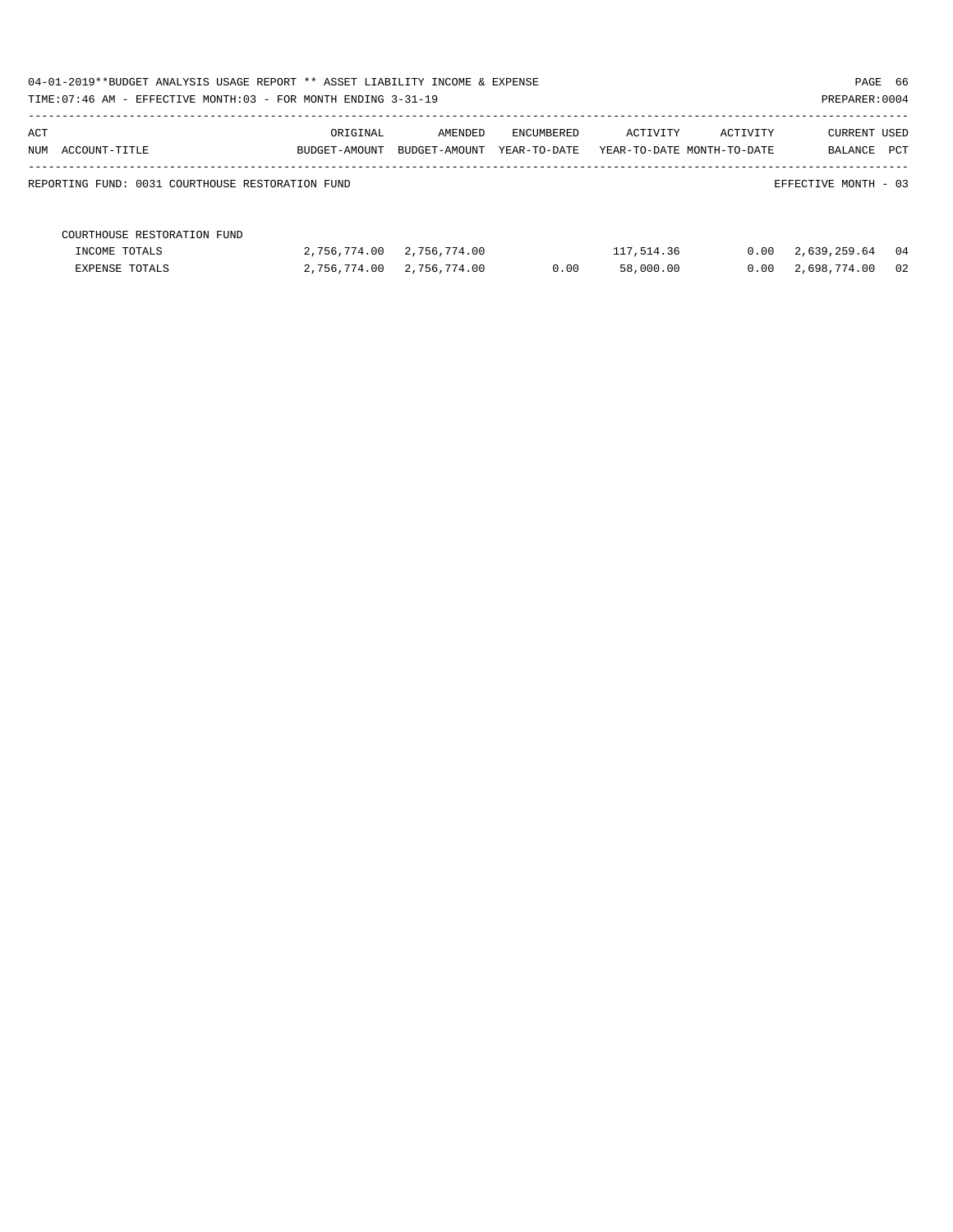|     | 04-01-2019**BUDGET ANALYSIS USAGE REPORT ** ASSET LIABILITY INCOME & EXPENSE<br>TIME: 07:46 AM - EFFECTIVE MONTH: 03 - FOR MONTH ENDING 3-31-19 |          |                                                     |            |                                        |          | PAGE 67<br>PREPARER: 0004          |                |
|-----|-------------------------------------------------------------------------------------------------------------------------------------------------|----------|-----------------------------------------------------|------------|----------------------------------------|----------|------------------------------------|----------------|
| ACT | NUM ACCOUNT-TITLE                                                                                                                               | ORIGINAL | AMENDED<br>BUDGET-AMOUNT BUDGET-AMOUNT YEAR-TO-DATE | ENCUMBERED | ACTIVITY<br>YEAR-TO-DATE MONTH-TO-DATE | ACTIVITY | <b>CURRENT USED</b><br>BALANCE PCT |                |
|     | REPORTING FUND: 0033 BAIL BONDSMAN APP. FEES                                                                                                    |          |                                                     |            |                                        |          | EFFECTIVE MONTH - 03               |                |
|     | 0102 A/P CLEARING                                                                                                                               |          |                                                     |            |                                        |          |                                    |                |
|     | 0100 A/P CLEARING                                                                                                                               |          |                                                     |            | 0.00                                   | 0.00     | 0.00                               |                |
|     | ---- --------<br>A/P CLEARING                                                                                                                   |          |                                                     |            | 0.00                                   | 0.00     | 0.00                               |                |
|     | 0103 BAIL BONDSMAN AP.FEE CASH                                                                                                                  |          |                                                     |            |                                        |          |                                    |                |
|     | 0100 BAIL BONDSMAN APP.-COMB FUND CKING                                                                                                         |          |                                                     |            | 0.00                                   | 0.00     | 8,596.74                           |                |
|     | BAIL BONDSMAN AP.FEE CASH                                                                                                                       |          |                                                     |            | 0.00                                   | 0.00     | 8,596.74                           |                |
|     | 0271 EQUITY ACCOUNT                                                                                                                             |          |                                                     |            |                                        |          |                                    |                |
|     | 0200 EQUITY ACCOUNT                                                                                                                             |          |                                                     |            | 0.00                                   |          | $0.00$ 8,596.74                    |                |
|     | EQUITY ACCOUNT                                                                                                                                  |          |                                                     |            | 0.00                                   | 0.00     | 8,596.74                           |                |
|     | 0300 CASH                                                                                                                                       |          |                                                     |            |                                        |          |                                    |                |
|     | 0133 BEGINNING CASH BALANCE                                                                                                                     | 0.00     | 0.00                                                |            | 0.00                                   | 0.00     | 0.00                               |                |
|     | CASH                                                                                                                                            | 0.00     | 0.00                                                | 0.00       | 0.00                                   | 0.00     | 0.00                               |                |
|     | 0340 BAIL BOND APPLICATION FEE                                                                                                                  |          |                                                     |            |                                        |          |                                    |                |
|     | 0480 APPLICATION FEE                                                                                                                            | 500.00   | 500.00                                              |            | 0.00                                   | 0.00     | 500.00                             | 00             |
|     | BAIL BOND APPLICATION FEE                                                                                                                       | 500.00   | 500.00                                              | 0.00       | 0.00                                   | 0.00     | 500.00                             | 0 <sub>0</sub> |
|     | 0498 BAIL BONDSMAN EXP.                                                                                                                         |          |                                                     |            |                                        |          |                                    |                |
|     | 0310 OFFICE SUPPLIES                                                                                                                            | 500.00   | 500.00 0.00                                         |            | $0.00$ $0.00$ $500.00$                 |          |                                    | 00             |
|     | 0427 OUT OF COUNTY TRAVEL                                                                                                                       | 0.00     | 0.00                                                | 0.00       | 0.00                                   | 0.00     | 0.00                               |                |
|     | BAIL BONDSMAN EXP.                                                                                                                              | 500.00   | 500.00                                              | 0.00       | 0.00                                   | 0.00     | 500.00                             | 0 <sub>0</sub> |
|     | BAIL BONDSMAN APP. FEES                                                                                                                         |          |                                                     |            |                                        |          |                                    |                |
|     | INCOME TOTALS                                                                                                                                   | 500.00   | 500.00                                              |            | 0.00                                   | 0.00     | 500.00                             | 0 <sub>0</sub> |
|     | EXPENSE TOTALS                                                                                                                                  | 500.00   | 500.00                                              | 0.00       | 0.00                                   | 0.00     | 500.00                             | 0 <sub>0</sub> |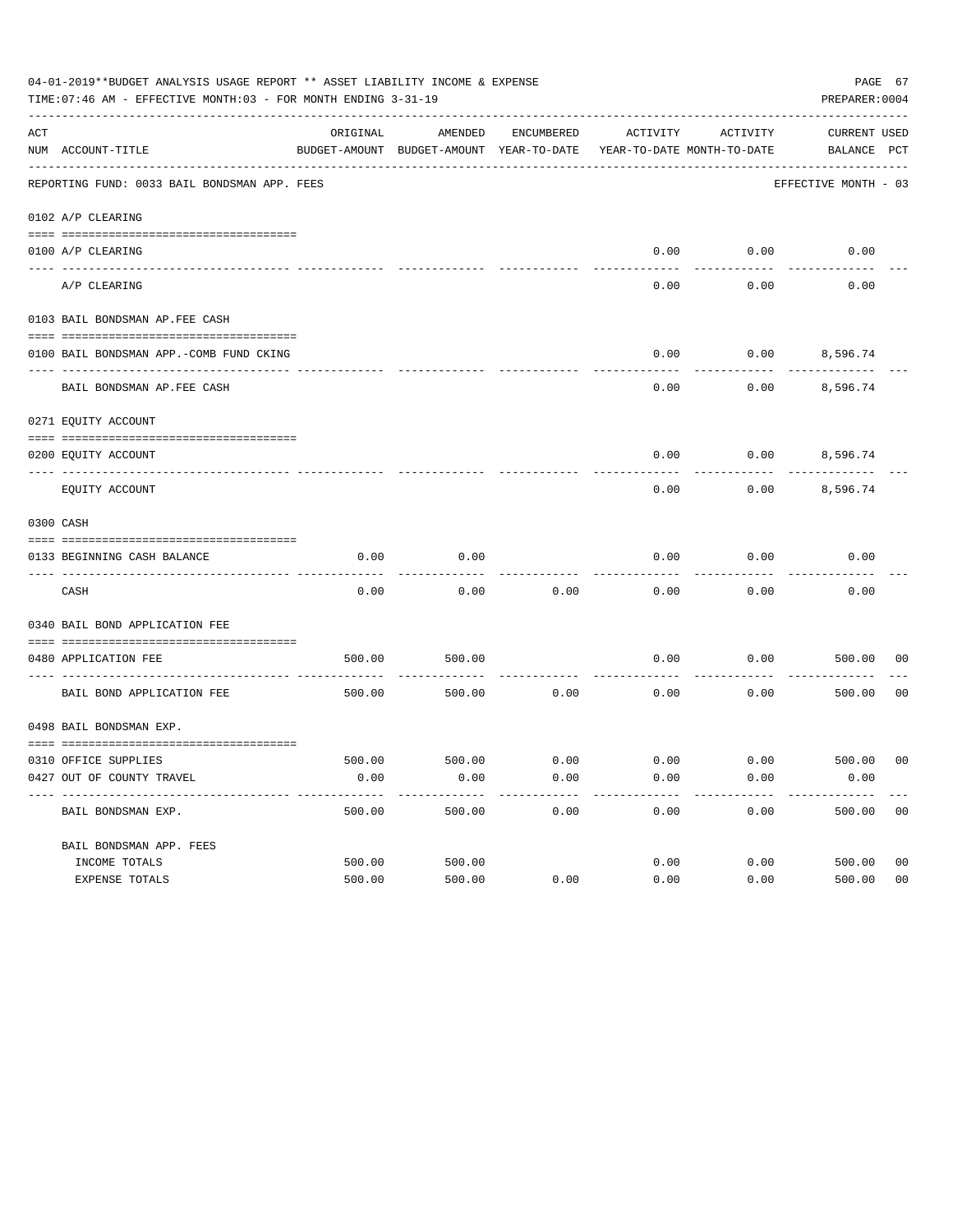|     | 04-01-2019**BUDGET ANALYSIS USAGE REPORT ** ASSET LIABILITY INCOME & EXPENSE<br>TIME: 07:46 AM - EFFECTIVE MONTH: 03 - FOR MONTH ENDING 3-31-19 |           |                                                                                |                    |                 |                                             | PAGE 68<br>PREPARER: 0004          |                |
|-----|-------------------------------------------------------------------------------------------------------------------------------------------------|-----------|--------------------------------------------------------------------------------|--------------------|-----------------|---------------------------------------------|------------------------------------|----------------|
| ACT | NUM ACCOUNT-TITLE                                                                                                                               | ORIGINAL  | AMENDED<br>BUDGET-AMOUNT BUDGET-AMOUNT YEAR-TO-DATE YEAR-TO-DATE MONTH-TO-DATE | ENCUMBERED         | ACTIVITY        | ACTIVITY                                    | <b>CURRENT USED</b><br>BALANCE PCT |                |
|     | REPORTING FUND: 0034 DISTRICT CT.RECORDS ARCHIVE                                                                                                |           |                                                                                |                    |                 |                                             | EFFECTIVE MONTH - 03               |                |
|     | 0100 PAYROLL                                                                                                                                    |           |                                                                                |                    |                 |                                             |                                    |                |
|     |                                                                                                                                                 |           |                                                                                |                    |                 |                                             |                                    |                |
|     | 0100 PAYROLL<br>---- -------                                                                                                                    |           |                                                                                |                    |                 | $0.00$ $0.00$                               | 0.00                               |                |
|     | PAYROLL                                                                                                                                         |           |                                                                                |                    | 0.00            | 0.00                                        | 0.00                               |                |
|     | 0103 CASH                                                                                                                                       |           |                                                                                |                    |                 |                                             |                                    |                |
|     | 0100 DISTRICT CT.REC.ARCHIVE COMB.FUND                                                                                                          |           |                                                                                |                    |                 | 2, 246.28 794.19 29, 517.36                 |                                    |                |
|     | CASH                                                                                                                                            |           |                                                                                |                    |                 | ------------<br>2, 246.28 794.19 29, 517.36 |                                    |                |
|     | 0120 RECEIVABLES                                                                                                                                |           |                                                                                |                    |                 |                                             |                                    |                |
|     | 0313 DUE FROM OTHER FUNDS                                                                                                                       |           |                                                                                |                    | 0.00            | $0.00$ 331.18                               |                                    |                |
|     | RECEIVABLES                                                                                                                                     |           |                                                                                |                    | 0.00            | 0.00                                        | 331.18                             |                |
|     | 0271 EQUITY ACCOUNT                                                                                                                             |           |                                                                                |                    |                 |                                             |                                    |                |
|     | 0200 EQUITY ACCOUNT                                                                                                                             |           |                                                                                |                    | 0.00            |                                             | $0.00$ 27,602.26                   |                |
|     | EQUITY ACCOUNT                                                                                                                                  |           |                                                                                |                    | 0.00            | ---------<br>0.00                           | -----------<br>27,602.26           |                |
|     | 0300 CASH                                                                                                                                       |           |                                                                                |                    |                 |                                             |                                    |                |
|     |                                                                                                                                                 |           |                                                                                |                    | 0.00            |                                             |                                    | 0 <sub>0</sub> |
|     | 0134 BEGINNING CASH BALANCE<br>----------------------------                                                                                     | 7,000.00  | 7,000.00                                                                       |                    |                 |                                             | 0.00 7,000.00                      |                |
|     | CASH                                                                                                                                            |           | 7,000.00 7,000.00                                                              | 0.00               | 0.00            |                                             | 0.00 7,000.00                      | 0 <sub>0</sub> |
|     | 0360 INTEREST INCOME                                                                                                                            |           |                                                                                |                    |                 |                                             |                                    |                |
|     | 0100 INTEREST INCOME                                                                                                                            | 0.00      | 0.00                                                                           |                    |                 | 23.60 3.78 23.60+                           |                                    |                |
|     | INTEREST INCOME                                                                                                                                 | 0.00      | 0.00                                                                           |                    |                 | $0.00$ 23.60 3.78                           | $23.60+$                           |                |
|     | 0370 MISCELLANEOUS INCOME                                                                                                                       |           |                                                                                |                    |                 |                                             |                                    |                |
|     | 0450 DISTRICT CT.RECORDS ARCHIVE FEE                                                                                                            |           | 3,000.00 3,000.00                                                              |                    |                 | 2,222.68 790.41 777.32 74                   |                                    |                |
|     | MISCELLANEOUS INCOME                                                                                                                            |           | $3,000.00$ $3,000.00$ $0.00$ $2,222.68$                                        |                    |                 | 790.41                                      | 777.32 74                          |                |
|     | 0450 DISTRICT CT.RECORDS ARCHIVE EQUIPM                                                                                                         |           |                                                                                |                    |                 |                                             |                                    |                |
|     | 0107 SALARYTEMP/EXTRA                                                                                                                           | 0.00      | 0.00                                                                           | 0.00               | 0.00            | 0.00                                        | 0.00                               |                |
|     | 0201 SOCIAL SECURITY TAXES                                                                                                                      | 0.00      | 0.00                                                                           | 0.00               | 0.00            | 0.00                                        | 0.00                               |                |
|     | 0203 RETIREMENT                                                                                                                                 | 0.00      | 0.00                                                                           | 0.00               | 0.00            | 0.00                                        | 0.00                               |                |
|     | 0204 WORKERS COMPENSATION                                                                                                                       | 0.00      | 0.00                                                                           | 0.00               | 0.00            | 0.00                                        | 0.00                               |                |
|     | 0205 MEDICARE TAX                                                                                                                               | 0.00      | 0.00                                                                           | 0.00               | 0.00            | 0.00                                        | 0.00                               |                |
|     | 0572 OFFICE EQUIPMENT                                                                                                                           | 10,000.00 | 10,000.00                                                                      | 0.00               | 0.00            | 0.00                                        | 10,000.00                          | 00             |
|     | -------------------- -------------<br>DISTRICT CT.RECORDS ARCHIVE EQUIPM 10,000.00 10,000.00                                                    |           | -------------                                                                  | . <u>.</u><br>0.00 | -------<br>0.00 | ---------<br>0.00                           | ------------<br>10,000.00          | 0 <sub>0</sub> |
|     | DISTRICT CT.RECORDS ARCHIVE                                                                                                                     |           |                                                                                |                    |                 |                                             |                                    |                |
|     | INCOME TOTALS                                                                                                                                   |           | 10,000.00 10,000.00                                                            |                    | 2,246.28        | 794.19                                      | 7,753.72                           | 22             |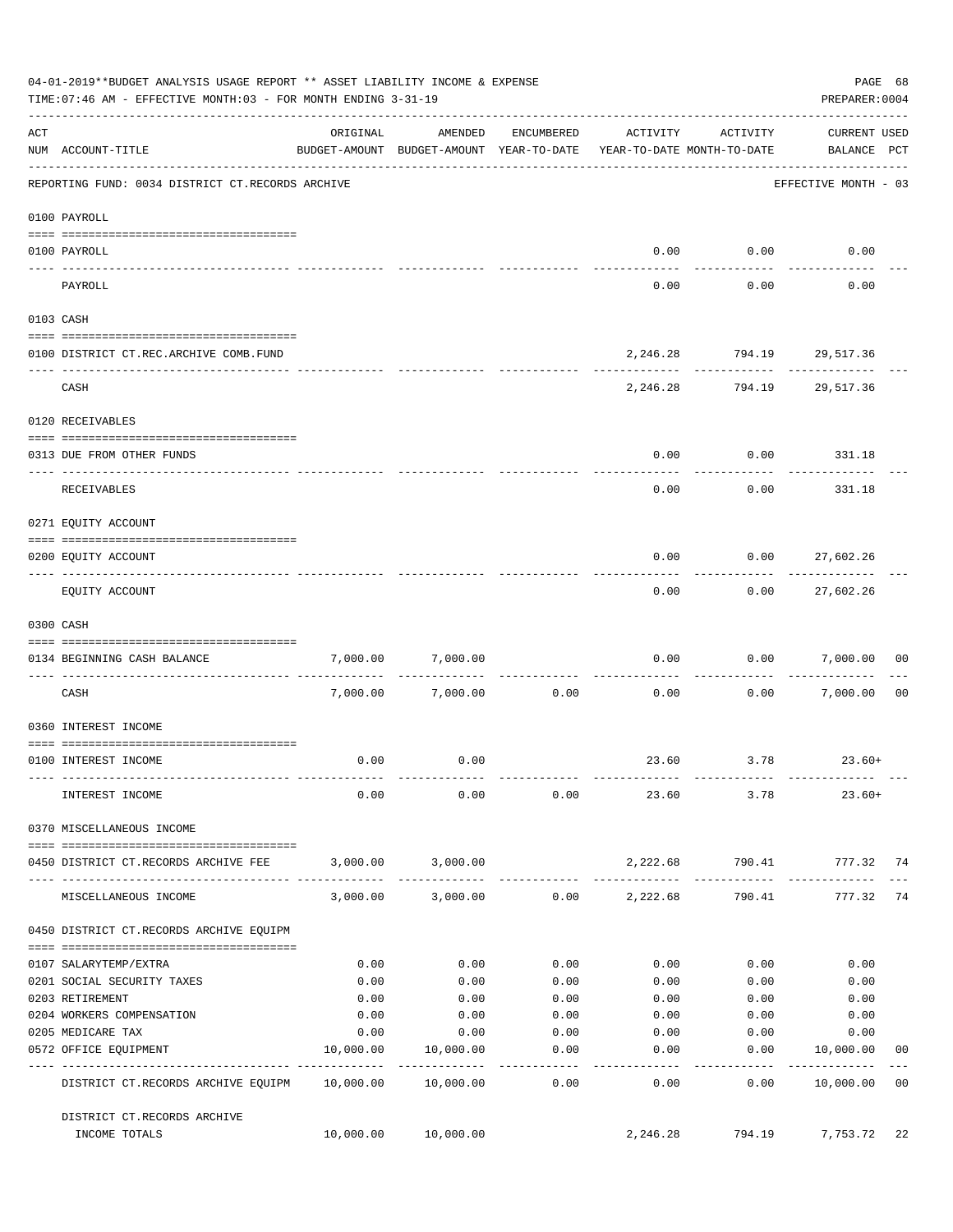| 04-01-2019**BUDGET ANALYSIS USAGE REPORT ** ASSET LIABILITY INCOME & EXPENSE<br>TIME: 07:46 AM - EFFECTIVE MONTH: 03 - FOR MONTH ENDING 3-31-19 |                           |                          |                                   |          |                                        |                                |            |  |
|-------------------------------------------------------------------------------------------------------------------------------------------------|---------------------------|--------------------------|-----------------------------------|----------|----------------------------------------|--------------------------------|------------|--|
| ACT<br>ACCOUNT-TITLE<br>NUM                                                                                                                     | ORIGINAL<br>BUDGET-AMOUNT | AMENDED<br>BUDGET-AMOUNT | <b>ENCUMBERED</b><br>YEAR-TO-DATE | ACTIVITY | ACTIVITY<br>YEAR-TO-DATE MONTH-TO-DATE | <b>CURRENT USED</b><br>BALANCE | <b>PCT</b> |  |
| REPORTING FUND: 0034 DISTRICT CT.RECORDS ARCHIVE                                                                                                |                           |                          |                                   |          |                                        | EFFECTIVE MONTH - 03           |            |  |
| <b>EXPENSE TOTALS</b>                                                                                                                           | 10,000.00                 | 10,000.00                | 0.00                              | 0.00     | 0.00                                   | 10,000.00                      | 00         |  |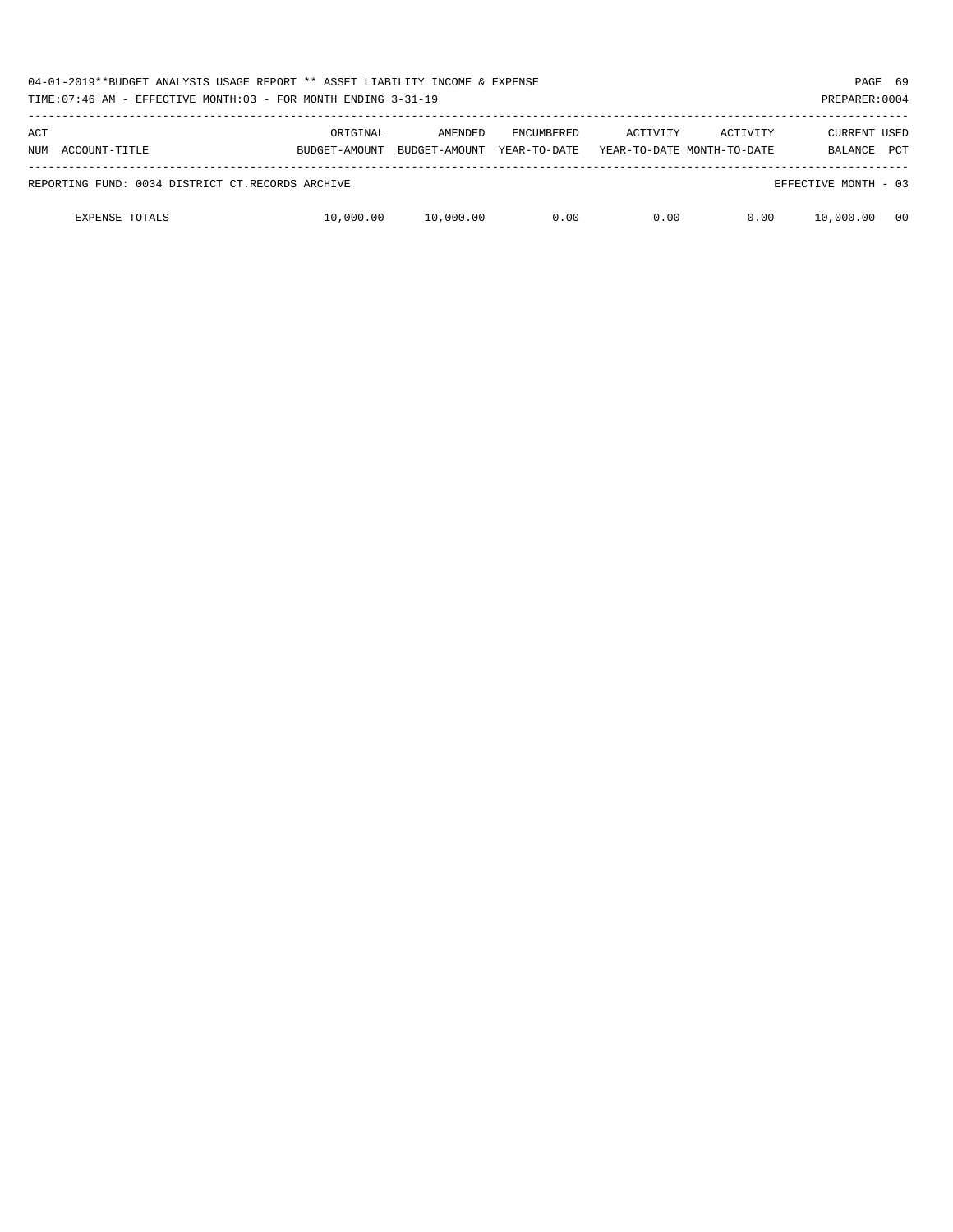|     | 04-01-2019**BUDGET ANALYSIS USAGE REPORT ** ASSET LIABILITY INCOME & EXPENSE<br>TIME: 07:46 AM - EFFECTIVE MONTH: 03 - FOR MONTH ENDING 3-31-19 |           |                      |            |                                                                                 |                                                            | PREPARER: 0004              | PAGE 70                 |
|-----|-------------------------------------------------------------------------------------------------------------------------------------------------|-----------|----------------------|------------|---------------------------------------------------------------------------------|------------------------------------------------------------|-----------------------------|-------------------------|
| ACT | NUM ACCOUNT-TITLE                                                                                                                               | ORIGINAL  | AMENDED              | ENCUMBERED | ACTIVITY<br>BUDGET-AMOUNT BUDGET-AMOUNT YEAR-TO-DATE YEAR-TO-DATE MONTH-TO-DATE | ACTIVITY                                                   | CURRENT USED<br>BALANCE PCT |                         |
|     | -----------------------------------<br>REPORTING FUND: 0035 LAW LIBRARY FUND                                                                    |           |                      |            |                                                                                 |                                                            | EFFECTIVE MONTH - 03        |                         |
|     | 0103 CASH                                                                                                                                       |           |                      |            |                                                                                 |                                                            |                             |                         |
|     | 0100 LAW LIBRARY-COMBINED FUND CHECKING                                                                                                         |           |                      |            |                                                                                 | 5,778.52 2,613.61 163,705.15                               |                             |                         |
|     | CASH                                                                                                                                            |           |                      |            |                                                                                 | ------------ -------------<br>5,778.52 2,613.61 163,705.15 |                             |                         |
|     | 0120 RECEIVABLES                                                                                                                                |           |                      |            |                                                                                 |                                                            |                             |                         |
|     | 0313 DUE FROM OTHER FUNDS                                                                                                                       |           |                      |            | 0.00                                                                            | $0.00$ 1,049.55                                            |                             |                         |
|     | RECEIVABLES                                                                                                                                     |           |                      |            | 0.00                                                                            |                                                            | $0.00$ 1,049.55             |                         |
|     | 0200 LIABILITY ACCOUNT                                                                                                                          |           |                      |            |                                                                                 |                                                            |                             |                         |
|     | 0910 SYSTEM ADDED LIABILITY LI                                                                                                                  |           |                      |            |                                                                                 | $300.00 - 0.00$                                            | $300.00 -$                  |                         |
|     | LIABILITY ACCOUNT                                                                                                                               |           |                      |            | $300.00 -$                                                                      | 0.00                                                       | $300.00 -$                  |                         |
|     | 0271 EQUITY ACCOUNT                                                                                                                             |           |                      |            |                                                                                 |                                                            |                             |                         |
|     | 0200 EQUITY ACCOUNT                                                                                                                             |           |                      |            | 0.00                                                                            | 0.00 158,976.18                                            |                             |                         |
|     | EQUITY ACCOUNT                                                                                                                                  |           |                      |            | 0.00                                                                            | 0.00                                                       | 158,976.18                  |                         |
|     | 0340 FEES OF OFFICE                                                                                                                             |           |                      |            |                                                                                 |                                                            |                             |                         |
|     | 0403 COUNTY CLERK FEES                                                                                                                          |           | 5,000.00 5,000.00    |            |                                                                                 |                                                            | 1,225.00 805.00 3,775.00    | 25                      |
|     | 0450 DISTRICT CLERK FEES                                                                                                                        | 10,000.00 | 10,000.00            |            |                                                                                 | 5,018.83 1,787.61                                          | 4,981.17                    | 50                      |
|     | FEES OF OFFICE                                                                                                                                  |           | 15,000.00  15,000.00 |            | $0.00$ 6,243.83 2,592.61                                                        | .                                                          | 8,756.17                    | 42                      |
|     | 0360 INTEREST EARNINGS                                                                                                                          |           |                      |            |                                                                                 |                                                            |                             |                         |
|     | 0100 INTEREST EARNINGS                                                                                                                          | 50.00     | 50.00                |            | 134.69                                                                          | 21.00                                                      | $84.69 + 269$               |                         |
|     | INTEREST EARNINGS                                                                                                                               | 50.00     | 50.00                | 0.00       | 134.69                                                                          | 21.00                                                      | $84.69 + 269$               |                         |
|     | 0475 LAW LIBRARY                                                                                                                                |           |                      |            |                                                                                 |                                                            |                             |                         |
|     | 0310 OFFICE SUPPLIES                                                                                                                            | 2,000.00  | 2,000.00             | 0.00       | 0.00                                                                            | 0.00                                                       | 2,000.00                    | 0 <sub>0</sub>          |
|     | 0421 LEXIS NEXIS ONLINE LEGAL RESEARCH                                                                                                          | 4,000.00  | 4,000.00             | 0.00       | 300.00                                                                          | 0.00                                                       | 3,700.00                    | 08                      |
|     | 0453 R&M COMPUTER                                                                                                                               | 200.00    | 200.00               | 0.00       | 0.00                                                                            | 0.00                                                       | 200.00                      | 0 <sub>0</sub>          |
|     | 0574 TECHNOLOGY                                                                                                                                 | 8,350.00  | 8,350.00             | 0.00       | 0.00                                                                            | 0.00                                                       | 8,350.00                    | 0 <sub>0</sub>          |
|     | 0590 LAW BOOKS                                                                                                                                  | 500.00    | 500.00               | 0.00       | 0.00                                                                            | 0.00                                                       | 500.00                      | 0 <sub>0</sub><br>$---$ |
|     | LAW LIBRARY                                                                                                                                     |           | 15,050.00 15,050.00  | 0.00       | 300.00                                                                          | 0.00                                                       | 14,750.00 02                |                         |
|     | LAW LIBRARY FUND                                                                                                                                |           |                      |            |                                                                                 |                                                            |                             |                         |
|     | INCOME TOTALS                                                                                                                                   |           | 15,050.00 15,050.00  |            | 6,378.52                                                                        | 2,613.61                                                   | 8,671.48                    | 42                      |
|     | EXPENSE TOTALS                                                                                                                                  | 15,050.00 | 15,050.00            | 0.00       | 300.00                                                                          | 0.00                                                       | 14,750.00                   | 02                      |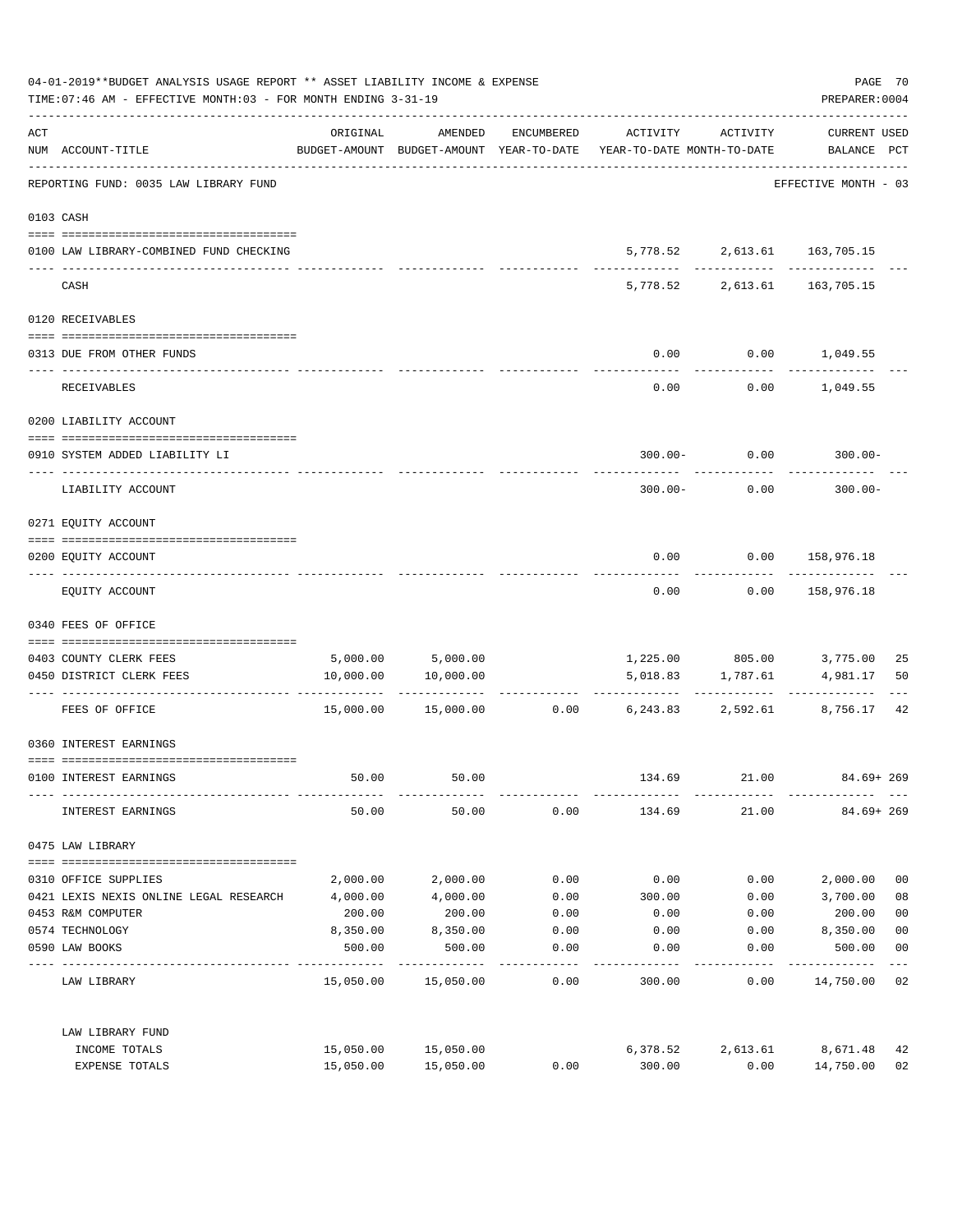| 04-01-2019**BUDGET ANALYSIS USAGE REPORT ** ASSET LIABILITY INCOME & EXPENSE<br>TIME: 07:46 AM - EFFECTIVE MONTH: 03 - FOR MONTH ENDING 3-31-19 |                                                         |                                                      |                            |               |                                        |                         | PAGE 71<br>PREPARER: 0004          |                |
|-------------------------------------------------------------------------------------------------------------------------------------------------|---------------------------------------------------------|------------------------------------------------------|----------------------------|---------------|----------------------------------------|-------------------------|------------------------------------|----------------|
| $\mathop{\rm ACT}$                                                                                                                              | NUM ACCOUNT-TITLE                                       | ORIGINAL<br>BUDGET-AMOUNT BUDGET-AMOUNT YEAR-TO-DATE | AMENDED                    | ENCUMBERED    | ACTIVITY<br>YEAR-TO-DATE MONTH-TO-DATE | ACTIVITY                | <b>CURRENT USED</b><br>BALANCE PCT |                |
|                                                                                                                                                 | REPORTING FUND: 0036 D.A. FEE ACCOUNT FUND              |                                                      |                            |               |                                        |                         | EFFECTIVE MONTH - 03               |                |
|                                                                                                                                                 | 0100 PAYROLL                                            |                                                      |                            |               |                                        |                         |                                    |                |
| ---- ---                                                                                                                                        | 0100 PAYROLL                                            |                                                      |                            |               |                                        | $0.00$ 0.00             | 0.00                               |                |
|                                                                                                                                                 | PAYROLL                                                 |                                                      |                            |               | 0.00                                   | 0.00                    | 0.00                               |                |
|                                                                                                                                                 | 0102 A/P CLEARING                                       |                                                      |                            |               |                                        |                         |                                    |                |
|                                                                                                                                                 | 0100 A/P CLEARING                                       |                                                      |                            |               | 0.00                                   | 0.00                    | 0.00                               |                |
|                                                                                                                                                 |                                                         |                                                      |                            |               |                                        |                         |                                    |                |
|                                                                                                                                                 | A/P CLEARING                                            |                                                      |                            |               | 0.00                                   | 0.00                    | 0.00                               |                |
|                                                                                                                                                 | 0103 CASH                                               |                                                      |                            |               |                                        |                         |                                    |                |
|                                                                                                                                                 |                                                         |                                                      |                            |               |                                        |                         | 1,006.13 179.65 12,164.21          |                |
|                                                                                                                                                 | 0136 D. A. FEE CASH ACCT.<br>0236 D.A. FEE SEIZURE FUND |                                                      |                            |               |                                        | $6,883.95 - 1,474.53 -$ | 15,533.53                          |                |
|                                                                                                                                                 | CASH                                                    |                                                      |                            |               |                                        |                         | 5,877.82- 1,294.88- 27,697.74      |                |
|                                                                                                                                                 |                                                         |                                                      |                            |               |                                        |                         |                                    |                |
|                                                                                                                                                 | 0200 LIABILITY ACCOUNT                                  |                                                      |                            |               |                                        |                         |                                    |                |
|                                                                                                                                                 | 0150 ACCRUED SALARY PAYABLE                             |                                                      |                            |               | 0.00                                   | 0.00                    | 0.00                               |                |
|                                                                                                                                                 | 0155 ACCRUED FRINGE BENEFITS                            |                                                      |                            |               | 0.00                                   | 0.00                    | 0.01                               |                |
|                                                                                                                                                 | 0910 SYSTEM ADDED LIABILITY LINE-ITEM                   |                                                      |                            |               | 0.00                                   | 0.00                    | 0.00                               |                |
|                                                                                                                                                 | LIABILITY ACCOUNT                                       |                                                      |                            |               | 0.00                                   | 0.00                    | 0.01                               |                |
|                                                                                                                                                 | 0271 EQUITY ACCOUNT                                     |                                                      |                            |               |                                        |                         |                                    |                |
|                                                                                                                                                 | 0200 EQUITY ACCOUNT                                     |                                                      |                            |               | 0.00                                   | 0.00                    | 33,575.55                          |                |
|                                                                                                                                                 |                                                         |                                                      |                            |               |                                        |                         |                                    |                |
|                                                                                                                                                 | EQUITY ACCOUNT                                          |                                                      |                            |               | 0.00                                   | 0.00                    | 33,575.55                          |                |
|                                                                                                                                                 | 0300 CASH                                               |                                                      |                            |               |                                        |                         |                                    |                |
|                                                                                                                                                 | 0136 BEGINNING CASH BALANCE-D.A.FEE                     |                                                      | 0.00 1,000.00              |               |                                        | 0.00                    | 0.00 1,000.00                      | 0 <sub>0</sub> |
|                                                                                                                                                 | 0236 BEGINNING CASH BALANCE-SEIZURE                     | 0.00                                                 | 17,437.62<br>------------- | ------------- | 0.00<br>-------------                  | -----------             | $0.00$ 17,437.62 00<br>.           |                |
|                                                                                                                                                 | CASH                                                    | 0.00                                                 | 18,437.62                  | 0.00          | 0.00                                   | 0.00                    | 18,437.62 00                       |                |
|                                                                                                                                                 | 0340 FEES OF OFFICE                                     |                                                      |                            |               |                                        |                         |                                    |                |
|                                                                                                                                                 | 0475 DISTRICT ATTORNEY FEES                             |                                                      | 2,000.00 2,000.00          |               |                                        |                         | 970.82 185.09 1,029.18 49          |                |
|                                                                                                                                                 | FEES OF OFFICE                                          |                                                      | 2,000.00 2,000.00 0.00     |               |                                        |                         | 970.82 185.09 1,029.18 49          |                |
|                                                                                                                                                 | 0352 OTHER FORFEITURES                                  |                                                      |                            |               |                                        |                         |                                    |                |
|                                                                                                                                                 |                                                         |                                                      |                            |               |                                        |                         |                                    |                |
|                                                                                                                                                 | 0200 CONTRABAND FORFEITURE<br>0300 D.A. SEIZURE FUND    | 0.00<br>0.00                                         | 0.00<br>0.00               |               | 0.00                                   | 0.00                    | 2,715.20 0.00 2,715.20+<br>0.00    |                |
|                                                                                                                                                 |                                                         |                                                      | ----------                 |               | .                                      |                         | -----------                        |                |
|                                                                                                                                                 | OTHER FORFEITURES                                       | 0.00                                                 | 0.00                       | 0.00          | 2,715.20                               | 0.00                    | $2,715.20+$                        |                |

0360 INTEREST EARNINGS

==== ===================================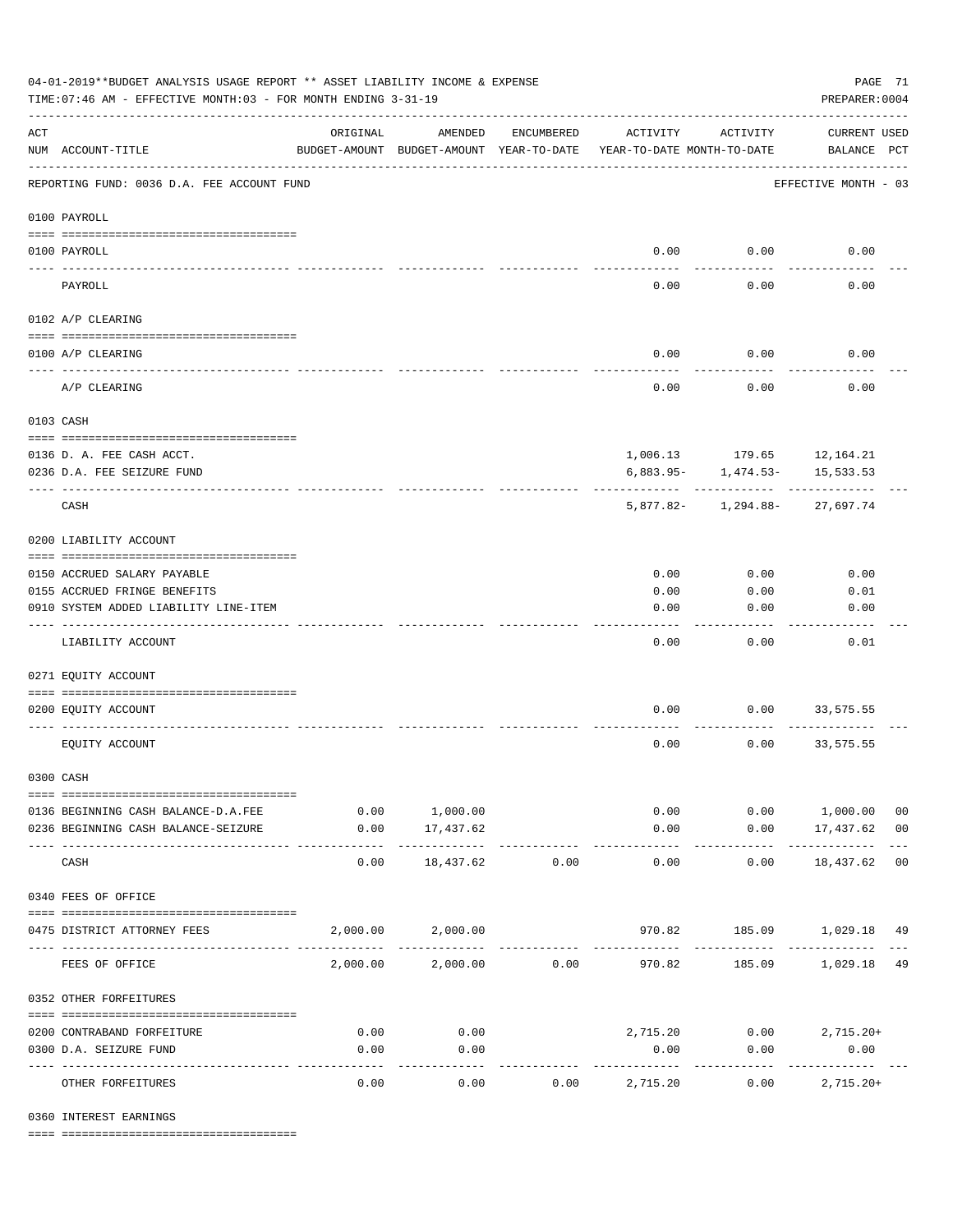TIME:07:46 AM - EFFECTIVE MONTH:03 - FOR MONTH ENDING 3-31-19 PREPARER:0004

| ACT<br>ORIGINAL<br>AMENDED<br>ACTIVITY<br>ACTIVITY<br>ENCUMBERED<br>CURRENT USED<br>NUM ACCOUNT-TITLE<br>BUDGET-AMOUNT BUDGET-AMOUNT YEAR-TO-DATE YEAR-TO-DATE MONTH-TO-DATE<br>BALANCE<br>$_{\rm PCT}$<br>REPORTING FUND: 0036 D.A. FEE ACCOUNT FUND<br>EFFECTIVE MONTH - 03<br>0.00<br>0.00<br>5.72<br>0.87<br>$5.72+$<br>0100 INTEREST EARNINGS-D.A. FEE<br>0.00<br>0.00<br>9.44<br>1.27<br>$9.44+$<br>0236 INTEREST EARNINGS-SEIZURE FUND<br>0.00<br>INTEREST EARNINGS<br>0.00<br>0.00<br>15.16<br>2.14<br>$15.16+$<br>0370 MISCELLANEOUS<br>0.00<br>0.00<br>731.59 180.89 731.59+<br>0130 REFUNDS & MISCELLANEOUS<br>0.00<br>0.00<br>0.00<br>0319 RESTITUTION<br>0.00<br>0.00<br>0.00<br>0.00<br>0.00<br>731.59<br>180.89<br>$731.59+$<br>MISCELLANEOUS<br>0475 DISTRICT ATTORNEY DEPT<br>0.00<br>0.00<br>0.00<br>0.00<br>0.00<br>2,000.00<br>0107 SALARY SUPPLEMENT<br>0201 SOCIAL SECURITY TAXES<br>0.00<br>0.00<br>0.00<br>0.00<br>0.00<br>0.00<br>0203 RETIREMENT<br>0.00<br>0.00<br>0.00<br>0.00<br>0.00<br>0.00<br>0.00<br>0.00<br>0204 WORKERS COMPENSATION<br>0.00<br>0.00<br>0.00<br>0.00<br>0205 MEDICARE TAX<br>0.00<br>0.00<br>0.00<br>0.00<br>0.00<br>0.00<br>0310 OFFICE SUPPLIES<br>0.00<br>0.00<br>0.00<br>0.00<br>0.00<br>0.00<br>0321 CONTINUING EDUCATION<br>0.00<br>0.00<br>0.00<br>0.00<br>0.00<br>0.00<br>0.00<br>0353 COMPUTER EXPENSE<br>0.00<br>0.00<br>0.00<br>0.00<br>0.00<br>0.00<br>0421 INVESTIGATOR/HOT CK. ONLINE<br>0.00<br>0.00<br>0.00<br>0.00<br>0.00<br>0.00<br>1,000.00<br>298.00<br>0490 MISCELLANEOUS<br>0.00<br>702.00<br>187.20<br>70<br>0.00<br>0499 BANK SERVICE FEES<br>0.00<br>0.00<br>0.00<br>0.00<br>0.00<br>0572 OFFICE EQUIPMENT<br>0.00<br>0.00<br>0.00<br>0.00<br>0.00<br>0.00<br>0.00<br>0.00<br>0.00<br>0.00<br>0.00<br>0.00<br>0574 COMPUTER EQUIPMENT<br>DISTRICT ATTORNEY DEPT<br>2,000.00<br>1,000.00<br>0.00<br>702.00<br>187.20<br>298.00<br>70<br>0477 D.A. SEIZURE<br>0.00<br>16,308.24<br>0.00<br>8, 154. 12 1, 254. 48<br>0107 SALARY SUPPLEMENT<br>8,154.12<br>50<br>0.00<br>0201 SOCIAL SECURITY TAXES<br>1,011.14<br>0.00<br>419.17<br>63.38<br>591.97<br>41<br>1,875.64<br>941.36<br>0203 RETIREMENT<br>0.00<br>0.00<br>934.28<br>143.12<br>50<br>0204 WORKERS COMPENSATION<br>0.00<br>6.00<br>3.00<br>0.00<br>0.00<br>3.00<br>50<br>0.00<br>236.60<br>0.00<br>98.02<br>14.82<br>138.58<br>41<br>0205 MEDICARE TAX<br>0310 OFFICE SUPPLIES<br>0.00<br>0.00<br>0.00<br>0.00<br>0.00<br>0.00<br>0.00<br>0.00<br>0.00<br>0321 TRAINING<br>0.00<br>0.00<br>0.00<br>0.00<br>0.00<br>0470 CIVIL PROCESS<br>0.00<br>0.00<br>0.00<br>0.00<br>0.00<br>0480 TOWING<br>0.00<br>0.00<br>0.00<br>0.00<br>0.00<br>0.00<br>0.00<br>0.00<br>0.00<br>0490 MISCELLANEOUS<br>0.00<br>0.00<br>0499 BANK SERVICE FEES<br>0.00<br>0.00<br>0.00<br>0.00<br>0.00<br>0.00<br>0572 OFFICE EQUIPMENT<br>0.00<br>0.00<br>0.00<br>0.00<br>0.00<br>0.00<br>0574 COMPUTER EQUIPMENT<br>0.00<br>0.00<br>0.00<br>0.00<br>0.00<br>0.00<br>9,829.03 49<br>D.A. SEIZURE<br>0.00<br>19,437.62<br>0.00<br>9,608.59 1,475.80<br>0999 ACCOUNTS PAYABLE<br>0.00<br>0.00<br>0100 A/P CLEARING ACCOUNT<br>0.00<br>---- ---------------<br>0.00<br>0.00<br>0.00<br>ACCOUNTS PAYABLE |  |  |  |  |
|------------------------------------------------------------------------------------------------------------------------------------------------------------------------------------------------------------------------------------------------------------------------------------------------------------------------------------------------------------------------------------------------------------------------------------------------------------------------------------------------------------------------------------------------------------------------------------------------------------------------------------------------------------------------------------------------------------------------------------------------------------------------------------------------------------------------------------------------------------------------------------------------------------------------------------------------------------------------------------------------------------------------------------------------------------------------------------------------------------------------------------------------------------------------------------------------------------------------------------------------------------------------------------------------------------------------------------------------------------------------------------------------------------------------------------------------------------------------------------------------------------------------------------------------------------------------------------------------------------------------------------------------------------------------------------------------------------------------------------------------------------------------------------------------------------------------------------------------------------------------------------------------------------------------------------------------------------------------------------------------------------------------------------------------------------------------------------------------------------------------------------------------------------------------------------------------------------------------------------------------------------------------------------------------------------------------------------------------------------------------------------------------------------------------------------------------------------------------------------------------------------------------------------------------------------------------------------------------------------------------------------------------------------------------------------------------------------------------------------------------------------------------------------------------------------------------------------------------------------------------------------------------------------------------------------------------------------------------------------------------------------------------------------------------------------------------------------------------------------------------------------------------------------------------------------------------------------------|--|--|--|--|
|                                                                                                                                                                                                                                                                                                                                                                                                                                                                                                                                                                                                                                                                                                                                                                                                                                                                                                                                                                                                                                                                                                                                                                                                                                                                                                                                                                                                                                                                                                                                                                                                                                                                                                                                                                                                                                                                                                                                                                                                                                                                                                                                                                                                                                                                                                                                                                                                                                                                                                                                                                                                                                                                                                                                                                                                                                                                                                                                                                                                                                                                                                                                                                                                                  |  |  |  |  |
|                                                                                                                                                                                                                                                                                                                                                                                                                                                                                                                                                                                                                                                                                                                                                                                                                                                                                                                                                                                                                                                                                                                                                                                                                                                                                                                                                                                                                                                                                                                                                                                                                                                                                                                                                                                                                                                                                                                                                                                                                                                                                                                                                                                                                                                                                                                                                                                                                                                                                                                                                                                                                                                                                                                                                                                                                                                                                                                                                                                                                                                                                                                                                                                                                  |  |  |  |  |
|                                                                                                                                                                                                                                                                                                                                                                                                                                                                                                                                                                                                                                                                                                                                                                                                                                                                                                                                                                                                                                                                                                                                                                                                                                                                                                                                                                                                                                                                                                                                                                                                                                                                                                                                                                                                                                                                                                                                                                                                                                                                                                                                                                                                                                                                                                                                                                                                                                                                                                                                                                                                                                                                                                                                                                                                                                                                                                                                                                                                                                                                                                                                                                                                                  |  |  |  |  |
|                                                                                                                                                                                                                                                                                                                                                                                                                                                                                                                                                                                                                                                                                                                                                                                                                                                                                                                                                                                                                                                                                                                                                                                                                                                                                                                                                                                                                                                                                                                                                                                                                                                                                                                                                                                                                                                                                                                                                                                                                                                                                                                                                                                                                                                                                                                                                                                                                                                                                                                                                                                                                                                                                                                                                                                                                                                                                                                                                                                                                                                                                                                                                                                                                  |  |  |  |  |
|                                                                                                                                                                                                                                                                                                                                                                                                                                                                                                                                                                                                                                                                                                                                                                                                                                                                                                                                                                                                                                                                                                                                                                                                                                                                                                                                                                                                                                                                                                                                                                                                                                                                                                                                                                                                                                                                                                                                                                                                                                                                                                                                                                                                                                                                                                                                                                                                                                                                                                                                                                                                                                                                                                                                                                                                                                                                                                                                                                                                                                                                                                                                                                                                                  |  |  |  |  |
|                                                                                                                                                                                                                                                                                                                                                                                                                                                                                                                                                                                                                                                                                                                                                                                                                                                                                                                                                                                                                                                                                                                                                                                                                                                                                                                                                                                                                                                                                                                                                                                                                                                                                                                                                                                                                                                                                                                                                                                                                                                                                                                                                                                                                                                                                                                                                                                                                                                                                                                                                                                                                                                                                                                                                                                                                                                                                                                                                                                                                                                                                                                                                                                                                  |  |  |  |  |
|                                                                                                                                                                                                                                                                                                                                                                                                                                                                                                                                                                                                                                                                                                                                                                                                                                                                                                                                                                                                                                                                                                                                                                                                                                                                                                                                                                                                                                                                                                                                                                                                                                                                                                                                                                                                                                                                                                                                                                                                                                                                                                                                                                                                                                                                                                                                                                                                                                                                                                                                                                                                                                                                                                                                                                                                                                                                                                                                                                                                                                                                                                                                                                                                                  |  |  |  |  |
|                                                                                                                                                                                                                                                                                                                                                                                                                                                                                                                                                                                                                                                                                                                                                                                                                                                                                                                                                                                                                                                                                                                                                                                                                                                                                                                                                                                                                                                                                                                                                                                                                                                                                                                                                                                                                                                                                                                                                                                                                                                                                                                                                                                                                                                                                                                                                                                                                                                                                                                                                                                                                                                                                                                                                                                                                                                                                                                                                                                                                                                                                                                                                                                                                  |  |  |  |  |
|                                                                                                                                                                                                                                                                                                                                                                                                                                                                                                                                                                                                                                                                                                                                                                                                                                                                                                                                                                                                                                                                                                                                                                                                                                                                                                                                                                                                                                                                                                                                                                                                                                                                                                                                                                                                                                                                                                                                                                                                                                                                                                                                                                                                                                                                                                                                                                                                                                                                                                                                                                                                                                                                                                                                                                                                                                                                                                                                                                                                                                                                                                                                                                                                                  |  |  |  |  |
|                                                                                                                                                                                                                                                                                                                                                                                                                                                                                                                                                                                                                                                                                                                                                                                                                                                                                                                                                                                                                                                                                                                                                                                                                                                                                                                                                                                                                                                                                                                                                                                                                                                                                                                                                                                                                                                                                                                                                                                                                                                                                                                                                                                                                                                                                                                                                                                                                                                                                                                                                                                                                                                                                                                                                                                                                                                                                                                                                                                                                                                                                                                                                                                                                  |  |  |  |  |
|                                                                                                                                                                                                                                                                                                                                                                                                                                                                                                                                                                                                                                                                                                                                                                                                                                                                                                                                                                                                                                                                                                                                                                                                                                                                                                                                                                                                                                                                                                                                                                                                                                                                                                                                                                                                                                                                                                                                                                                                                                                                                                                                                                                                                                                                                                                                                                                                                                                                                                                                                                                                                                                                                                                                                                                                                                                                                                                                                                                                                                                                                                                                                                                                                  |  |  |  |  |
|                                                                                                                                                                                                                                                                                                                                                                                                                                                                                                                                                                                                                                                                                                                                                                                                                                                                                                                                                                                                                                                                                                                                                                                                                                                                                                                                                                                                                                                                                                                                                                                                                                                                                                                                                                                                                                                                                                                                                                                                                                                                                                                                                                                                                                                                                                                                                                                                                                                                                                                                                                                                                                                                                                                                                                                                                                                                                                                                                                                                                                                                                                                                                                                                                  |  |  |  |  |
|                                                                                                                                                                                                                                                                                                                                                                                                                                                                                                                                                                                                                                                                                                                                                                                                                                                                                                                                                                                                                                                                                                                                                                                                                                                                                                                                                                                                                                                                                                                                                                                                                                                                                                                                                                                                                                                                                                                                                                                                                                                                                                                                                                                                                                                                                                                                                                                                                                                                                                                                                                                                                                                                                                                                                                                                                                                                                                                                                                                                                                                                                                                                                                                                                  |  |  |  |  |
|                                                                                                                                                                                                                                                                                                                                                                                                                                                                                                                                                                                                                                                                                                                                                                                                                                                                                                                                                                                                                                                                                                                                                                                                                                                                                                                                                                                                                                                                                                                                                                                                                                                                                                                                                                                                                                                                                                                                                                                                                                                                                                                                                                                                                                                                                                                                                                                                                                                                                                                                                                                                                                                                                                                                                                                                                                                                                                                                                                                                                                                                                                                                                                                                                  |  |  |  |  |
|                                                                                                                                                                                                                                                                                                                                                                                                                                                                                                                                                                                                                                                                                                                                                                                                                                                                                                                                                                                                                                                                                                                                                                                                                                                                                                                                                                                                                                                                                                                                                                                                                                                                                                                                                                                                                                                                                                                                                                                                                                                                                                                                                                                                                                                                                                                                                                                                                                                                                                                                                                                                                                                                                                                                                                                                                                                                                                                                                                                                                                                                                                                                                                                                                  |  |  |  |  |
|                                                                                                                                                                                                                                                                                                                                                                                                                                                                                                                                                                                                                                                                                                                                                                                                                                                                                                                                                                                                                                                                                                                                                                                                                                                                                                                                                                                                                                                                                                                                                                                                                                                                                                                                                                                                                                                                                                                                                                                                                                                                                                                                                                                                                                                                                                                                                                                                                                                                                                                                                                                                                                                                                                                                                                                                                                                                                                                                                                                                                                                                                                                                                                                                                  |  |  |  |  |
|                                                                                                                                                                                                                                                                                                                                                                                                                                                                                                                                                                                                                                                                                                                                                                                                                                                                                                                                                                                                                                                                                                                                                                                                                                                                                                                                                                                                                                                                                                                                                                                                                                                                                                                                                                                                                                                                                                                                                                                                                                                                                                                                                                                                                                                                                                                                                                                                                                                                                                                                                                                                                                                                                                                                                                                                                                                                                                                                                                                                                                                                                                                                                                                                                  |  |  |  |  |
|                                                                                                                                                                                                                                                                                                                                                                                                                                                                                                                                                                                                                                                                                                                                                                                                                                                                                                                                                                                                                                                                                                                                                                                                                                                                                                                                                                                                                                                                                                                                                                                                                                                                                                                                                                                                                                                                                                                                                                                                                                                                                                                                                                                                                                                                                                                                                                                                                                                                                                                                                                                                                                                                                                                                                                                                                                                                                                                                                                                                                                                                                                                                                                                                                  |  |  |  |  |
|                                                                                                                                                                                                                                                                                                                                                                                                                                                                                                                                                                                                                                                                                                                                                                                                                                                                                                                                                                                                                                                                                                                                                                                                                                                                                                                                                                                                                                                                                                                                                                                                                                                                                                                                                                                                                                                                                                                                                                                                                                                                                                                                                                                                                                                                                                                                                                                                                                                                                                                                                                                                                                                                                                                                                                                                                                                                                                                                                                                                                                                                                                                                                                                                                  |  |  |  |  |
|                                                                                                                                                                                                                                                                                                                                                                                                                                                                                                                                                                                                                                                                                                                                                                                                                                                                                                                                                                                                                                                                                                                                                                                                                                                                                                                                                                                                                                                                                                                                                                                                                                                                                                                                                                                                                                                                                                                                                                                                                                                                                                                                                                                                                                                                                                                                                                                                                                                                                                                                                                                                                                                                                                                                                                                                                                                                                                                                                                                                                                                                                                                                                                                                                  |  |  |  |  |
|                                                                                                                                                                                                                                                                                                                                                                                                                                                                                                                                                                                                                                                                                                                                                                                                                                                                                                                                                                                                                                                                                                                                                                                                                                                                                                                                                                                                                                                                                                                                                                                                                                                                                                                                                                                                                                                                                                                                                                                                                                                                                                                                                                                                                                                                                                                                                                                                                                                                                                                                                                                                                                                                                                                                                                                                                                                                                                                                                                                                                                                                                                                                                                                                                  |  |  |  |  |
|                                                                                                                                                                                                                                                                                                                                                                                                                                                                                                                                                                                                                                                                                                                                                                                                                                                                                                                                                                                                                                                                                                                                                                                                                                                                                                                                                                                                                                                                                                                                                                                                                                                                                                                                                                                                                                                                                                                                                                                                                                                                                                                                                                                                                                                                                                                                                                                                                                                                                                                                                                                                                                                                                                                                                                                                                                                                                                                                                                                                                                                                                                                                                                                                                  |  |  |  |  |
|                                                                                                                                                                                                                                                                                                                                                                                                                                                                                                                                                                                                                                                                                                                                                                                                                                                                                                                                                                                                                                                                                                                                                                                                                                                                                                                                                                                                                                                                                                                                                                                                                                                                                                                                                                                                                                                                                                                                                                                                                                                                                                                                                                                                                                                                                                                                                                                                                                                                                                                                                                                                                                                                                                                                                                                                                                                                                                                                                                                                                                                                                                                                                                                                                  |  |  |  |  |
|                                                                                                                                                                                                                                                                                                                                                                                                                                                                                                                                                                                                                                                                                                                                                                                                                                                                                                                                                                                                                                                                                                                                                                                                                                                                                                                                                                                                                                                                                                                                                                                                                                                                                                                                                                                                                                                                                                                                                                                                                                                                                                                                                                                                                                                                                                                                                                                                                                                                                                                                                                                                                                                                                                                                                                                                                                                                                                                                                                                                                                                                                                                                                                                                                  |  |  |  |  |
|                                                                                                                                                                                                                                                                                                                                                                                                                                                                                                                                                                                                                                                                                                                                                                                                                                                                                                                                                                                                                                                                                                                                                                                                                                                                                                                                                                                                                                                                                                                                                                                                                                                                                                                                                                                                                                                                                                                                                                                                                                                                                                                                                                                                                                                                                                                                                                                                                                                                                                                                                                                                                                                                                                                                                                                                                                                                                                                                                                                                                                                                                                                                                                                                                  |  |  |  |  |
|                                                                                                                                                                                                                                                                                                                                                                                                                                                                                                                                                                                                                                                                                                                                                                                                                                                                                                                                                                                                                                                                                                                                                                                                                                                                                                                                                                                                                                                                                                                                                                                                                                                                                                                                                                                                                                                                                                                                                                                                                                                                                                                                                                                                                                                                                                                                                                                                                                                                                                                                                                                                                                                                                                                                                                                                                                                                                                                                                                                                                                                                                                                                                                                                                  |  |  |  |  |
|                                                                                                                                                                                                                                                                                                                                                                                                                                                                                                                                                                                                                                                                                                                                                                                                                                                                                                                                                                                                                                                                                                                                                                                                                                                                                                                                                                                                                                                                                                                                                                                                                                                                                                                                                                                                                                                                                                                                                                                                                                                                                                                                                                                                                                                                                                                                                                                                                                                                                                                                                                                                                                                                                                                                                                                                                                                                                                                                                                                                                                                                                                                                                                                                                  |  |  |  |  |
|                                                                                                                                                                                                                                                                                                                                                                                                                                                                                                                                                                                                                                                                                                                                                                                                                                                                                                                                                                                                                                                                                                                                                                                                                                                                                                                                                                                                                                                                                                                                                                                                                                                                                                                                                                                                                                                                                                                                                                                                                                                                                                                                                                                                                                                                                                                                                                                                                                                                                                                                                                                                                                                                                                                                                                                                                                                                                                                                                                                                                                                                                                                                                                                                                  |  |  |  |  |
|                                                                                                                                                                                                                                                                                                                                                                                                                                                                                                                                                                                                                                                                                                                                                                                                                                                                                                                                                                                                                                                                                                                                                                                                                                                                                                                                                                                                                                                                                                                                                                                                                                                                                                                                                                                                                                                                                                                                                                                                                                                                                                                                                                                                                                                                                                                                                                                                                                                                                                                                                                                                                                                                                                                                                                                                                                                                                                                                                                                                                                                                                                                                                                                                                  |  |  |  |  |
|                                                                                                                                                                                                                                                                                                                                                                                                                                                                                                                                                                                                                                                                                                                                                                                                                                                                                                                                                                                                                                                                                                                                                                                                                                                                                                                                                                                                                                                                                                                                                                                                                                                                                                                                                                                                                                                                                                                                                                                                                                                                                                                                                                                                                                                                                                                                                                                                                                                                                                                                                                                                                                                                                                                                                                                                                                                                                                                                                                                                                                                                                                                                                                                                                  |  |  |  |  |
|                                                                                                                                                                                                                                                                                                                                                                                                                                                                                                                                                                                                                                                                                                                                                                                                                                                                                                                                                                                                                                                                                                                                                                                                                                                                                                                                                                                                                                                                                                                                                                                                                                                                                                                                                                                                                                                                                                                                                                                                                                                                                                                                                                                                                                                                                                                                                                                                                                                                                                                                                                                                                                                                                                                                                                                                                                                                                                                                                                                                                                                                                                                                                                                                                  |  |  |  |  |
|                                                                                                                                                                                                                                                                                                                                                                                                                                                                                                                                                                                                                                                                                                                                                                                                                                                                                                                                                                                                                                                                                                                                                                                                                                                                                                                                                                                                                                                                                                                                                                                                                                                                                                                                                                                                                                                                                                                                                                                                                                                                                                                                                                                                                                                                                                                                                                                                                                                                                                                                                                                                                                                                                                                                                                                                                                                                                                                                                                                                                                                                                                                                                                                                                  |  |  |  |  |
|                                                                                                                                                                                                                                                                                                                                                                                                                                                                                                                                                                                                                                                                                                                                                                                                                                                                                                                                                                                                                                                                                                                                                                                                                                                                                                                                                                                                                                                                                                                                                                                                                                                                                                                                                                                                                                                                                                                                                                                                                                                                                                                                                                                                                                                                                                                                                                                                                                                                                                                                                                                                                                                                                                                                                                                                                                                                                                                                                                                                                                                                                                                                                                                                                  |  |  |  |  |
|                                                                                                                                                                                                                                                                                                                                                                                                                                                                                                                                                                                                                                                                                                                                                                                                                                                                                                                                                                                                                                                                                                                                                                                                                                                                                                                                                                                                                                                                                                                                                                                                                                                                                                                                                                                                                                                                                                                                                                                                                                                                                                                                                                                                                                                                                                                                                                                                                                                                                                                                                                                                                                                                                                                                                                                                                                                                                                                                                                                                                                                                                                                                                                                                                  |  |  |  |  |
|                                                                                                                                                                                                                                                                                                                                                                                                                                                                                                                                                                                                                                                                                                                                                                                                                                                                                                                                                                                                                                                                                                                                                                                                                                                                                                                                                                                                                                                                                                                                                                                                                                                                                                                                                                                                                                                                                                                                                                                                                                                                                                                                                                                                                                                                                                                                                                                                                                                                                                                                                                                                                                                                                                                                                                                                                                                                                                                                                                                                                                                                                                                                                                                                                  |  |  |  |  |
|                                                                                                                                                                                                                                                                                                                                                                                                                                                                                                                                                                                                                                                                                                                                                                                                                                                                                                                                                                                                                                                                                                                                                                                                                                                                                                                                                                                                                                                                                                                                                                                                                                                                                                                                                                                                                                                                                                                                                                                                                                                                                                                                                                                                                                                                                                                                                                                                                                                                                                                                                                                                                                                                                                                                                                                                                                                                                                                                                                                                                                                                                                                                                                                                                  |  |  |  |  |
|                                                                                                                                                                                                                                                                                                                                                                                                                                                                                                                                                                                                                                                                                                                                                                                                                                                                                                                                                                                                                                                                                                                                                                                                                                                                                                                                                                                                                                                                                                                                                                                                                                                                                                                                                                                                                                                                                                                                                                                                                                                                                                                                                                                                                                                                                                                                                                                                                                                                                                                                                                                                                                                                                                                                                                                                                                                                                                                                                                                                                                                                                                                                                                                                                  |  |  |  |  |
|                                                                                                                                                                                                                                                                                                                                                                                                                                                                                                                                                                                                                                                                                                                                                                                                                                                                                                                                                                                                                                                                                                                                                                                                                                                                                                                                                                                                                                                                                                                                                                                                                                                                                                                                                                                                                                                                                                                                                                                                                                                                                                                                                                                                                                                                                                                                                                                                                                                                                                                                                                                                                                                                                                                                                                                                                                                                                                                                                                                                                                                                                                                                                                                                                  |  |  |  |  |
|                                                                                                                                                                                                                                                                                                                                                                                                                                                                                                                                                                                                                                                                                                                                                                                                                                                                                                                                                                                                                                                                                                                                                                                                                                                                                                                                                                                                                                                                                                                                                                                                                                                                                                                                                                                                                                                                                                                                                                                                                                                                                                                                                                                                                                                                                                                                                                                                                                                                                                                                                                                                                                                                                                                                                                                                                                                                                                                                                                                                                                                                                                                                                                                                                  |  |  |  |  |
|                                                                                                                                                                                                                                                                                                                                                                                                                                                                                                                                                                                                                                                                                                                                                                                                                                                                                                                                                                                                                                                                                                                                                                                                                                                                                                                                                                                                                                                                                                                                                                                                                                                                                                                                                                                                                                                                                                                                                                                                                                                                                                                                                                                                                                                                                                                                                                                                                                                                                                                                                                                                                                                                                                                                                                                                                                                                                                                                                                                                                                                                                                                                                                                                                  |  |  |  |  |
|                                                                                                                                                                                                                                                                                                                                                                                                                                                                                                                                                                                                                                                                                                                                                                                                                                                                                                                                                                                                                                                                                                                                                                                                                                                                                                                                                                                                                                                                                                                                                                                                                                                                                                                                                                                                                                                                                                                                                                                                                                                                                                                                                                                                                                                                                                                                                                                                                                                                                                                                                                                                                                                                                                                                                                                                                                                                                                                                                                                                                                                                                                                                                                                                                  |  |  |  |  |
|                                                                                                                                                                                                                                                                                                                                                                                                                                                                                                                                                                                                                                                                                                                                                                                                                                                                                                                                                                                                                                                                                                                                                                                                                                                                                                                                                                                                                                                                                                                                                                                                                                                                                                                                                                                                                                                                                                                                                                                                                                                                                                                                                                                                                                                                                                                                                                                                                                                                                                                                                                                                                                                                                                                                                                                                                                                                                                                                                                                                                                                                                                                                                                                                                  |  |  |  |  |
|                                                                                                                                                                                                                                                                                                                                                                                                                                                                                                                                                                                                                                                                                                                                                                                                                                                                                                                                                                                                                                                                                                                                                                                                                                                                                                                                                                                                                                                                                                                                                                                                                                                                                                                                                                                                                                                                                                                                                                                                                                                                                                                                                                                                                                                                                                                                                                                                                                                                                                                                                                                                                                                                                                                                                                                                                                                                                                                                                                                                                                                                                                                                                                                                                  |  |  |  |  |
|                                                                                                                                                                                                                                                                                                                                                                                                                                                                                                                                                                                                                                                                                                                                                                                                                                                                                                                                                                                                                                                                                                                                                                                                                                                                                                                                                                                                                                                                                                                                                                                                                                                                                                                                                                                                                                                                                                                                                                                                                                                                                                                                                                                                                                                                                                                                                                                                                                                                                                                                                                                                                                                                                                                                                                                                                                                                                                                                                                                                                                                                                                                                                                                                                  |  |  |  |  |
|                                                                                                                                                                                                                                                                                                                                                                                                                                                                                                                                                                                                                                                                                                                                                                                                                                                                                                                                                                                                                                                                                                                                                                                                                                                                                                                                                                                                                                                                                                                                                                                                                                                                                                                                                                                                                                                                                                                                                                                                                                                                                                                                                                                                                                                                                                                                                                                                                                                                                                                                                                                                                                                                                                                                                                                                                                                                                                                                                                                                                                                                                                                                                                                                                  |  |  |  |  |
|                                                                                                                                                                                                                                                                                                                                                                                                                                                                                                                                                                                                                                                                                                                                                                                                                                                                                                                                                                                                                                                                                                                                                                                                                                                                                                                                                                                                                                                                                                                                                                                                                                                                                                                                                                                                                                                                                                                                                                                                                                                                                                                                                                                                                                                                                                                                                                                                                                                                                                                                                                                                                                                                                                                                                                                                                                                                                                                                                                                                                                                                                                                                                                                                                  |  |  |  |  |
|                                                                                                                                                                                                                                                                                                                                                                                                                                                                                                                                                                                                                                                                                                                                                                                                                                                                                                                                                                                                                                                                                                                                                                                                                                                                                                                                                                                                                                                                                                                                                                                                                                                                                                                                                                                                                                                                                                                                                                                                                                                                                                                                                                                                                                                                                                                                                                                                                                                                                                                                                                                                                                                                                                                                                                                                                                                                                                                                                                                                                                                                                                                                                                                                                  |  |  |  |  |
|                                                                                                                                                                                                                                                                                                                                                                                                                                                                                                                                                                                                                                                                                                                                                                                                                                                                                                                                                                                                                                                                                                                                                                                                                                                                                                                                                                                                                                                                                                                                                                                                                                                                                                                                                                                                                                                                                                                                                                                                                                                                                                                                                                                                                                                                                                                                                                                                                                                                                                                                                                                                                                                                                                                                                                                                                                                                                                                                                                                                                                                                                                                                                                                                                  |  |  |  |  |

D.A. FEE ACCOUNT FUND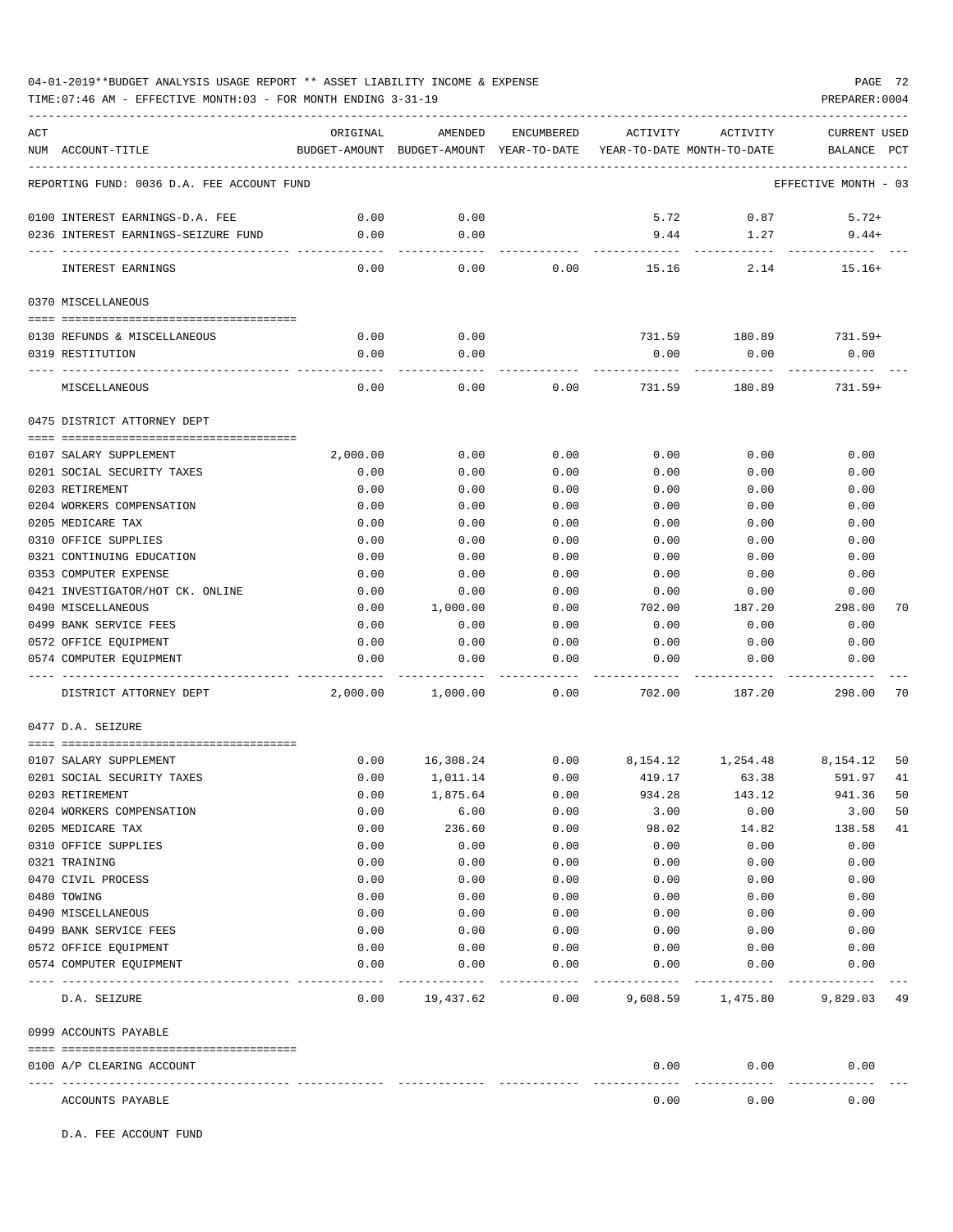| 04-01-2019**BUDGET ANALYSIS USAGE REPORT ** ASSET LIABILITY INCOME & EXPENSE | PAGE 73        |
|------------------------------------------------------------------------------|----------------|
| TIME: 07:46 AM - EFFECTIVE MONTH: 03 - FOR MONTH ENDING 3-31-19              | PREPARER: 0004 |

| ACT |                                            | ORIGINAL      | AMENDED       | ENCUMBERED   | ACTIVITY  | ACTIVITY                   | CURRENT USED         |            |
|-----|--------------------------------------------|---------------|---------------|--------------|-----------|----------------------------|----------------------|------------|
| NUM | ACCOUNT-TITLE                              | BUDGET-AMOUNT | BUDGET-AMOUNT | YEAR-TO-DATE |           | YEAR-TO-DATE MONTH-TO-DATE | BALANCE              | <b>PCT</b> |
|     |                                            |               |               |              |           |                            |                      |            |
|     | REPORTING FUND: 0036 D.A. FEE ACCOUNT FUND |               |               |              |           |                            | EFFECTIVE MONTH - 03 |            |
|     |                                            |               |               |              |           |                            |                      |            |
|     | INCOME TOTALS                              | 2,000.00      | 20,437.62     |              | 4,432.77  | 368.12                     | 16,004.85            | 22         |
|     | <b>EXPENSE TOTALS</b>                      | 2,000.00      | 20,437.62     | 0.00         | 10,310.59 | 1,663.00                   | 10,127.03            | 50         |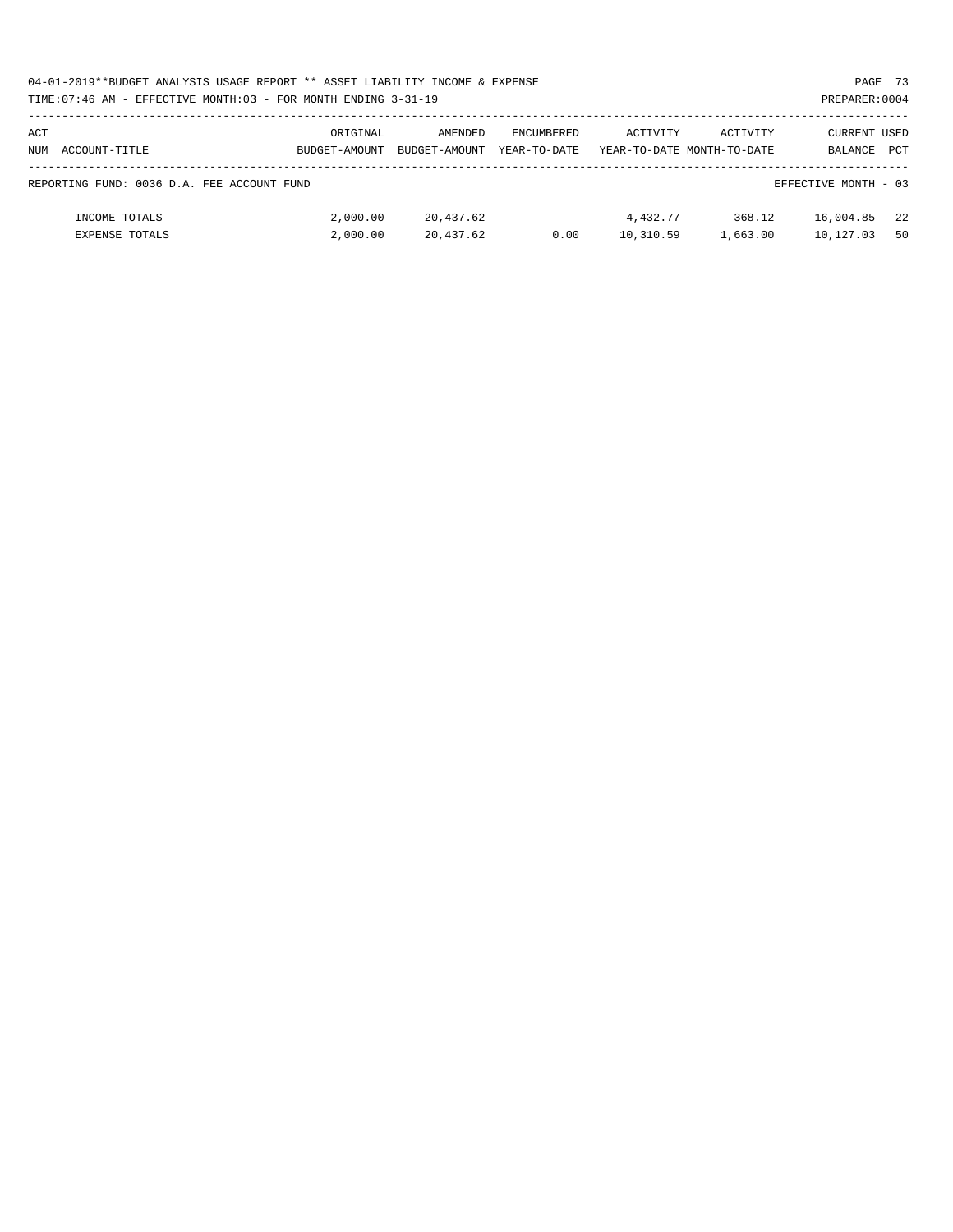|     | 04-01-2019**BUDGET ANALYSIS USAGE REPORT ** ASSET LIABILITY INCOME & EXPENSE<br>PAGE 74<br>TIME: 07:46 AM - EFFECTIVE MONTH: 03 - FOR MONTH ENDING 3-31-19<br>PREPARER: 0004 |          |                                          |                   |                            |          |                      |  |  |  |  |
|-----|------------------------------------------------------------------------------------------------------------------------------------------------------------------------------|----------|------------------------------------------|-------------------|----------------------------|----------|----------------------|--|--|--|--|
| ACT |                                                                                                                                                                              | ORIGINAL | AMENDED                                  | <b>ENCUMBERED</b> | ACTIVITY                   | ACTIVITY | CURRENT USED         |  |  |  |  |
|     | NUM ACCOUNT-TITLE                                                                                                                                                            |          | BUDGET-AMOUNT BUDGET-AMOUNT YEAR-TO-DATE |                   | YEAR-TO-DATE MONTH-TO-DATE |          | BALANCE PCT          |  |  |  |  |
|     | REPORTING FUND: 0037 CONTRABAND SEIZURE                                                                                                                                      |          |                                          |                   |                            |          | EFFECTIVE MONTH - 03 |  |  |  |  |
|     | 0103 CONTRABAND SEIZURE                                                                                                                                                      |          |                                          |                   |                            |          |                      |  |  |  |  |
|     | 0137 CASH-CONTRABAND SEIZURE                                                                                                                                                 |          |                                          |                   | 1,096.62                   | 0.26     | 6,707.92             |  |  |  |  |
|     | CONTRABAND SEIZURE                                                                                                                                                           |          |                                          |                   | 1,096.62                   | 0.26     | 6,707.92             |  |  |  |  |
|     | 0200 LIABILITY ACCOUNT                                                                                                                                                       |          |                                          |                   |                            |          |                      |  |  |  |  |
|     | 0910 SYSTEM ADDED LIABILITY LINE-ITEM                                                                                                                                        |          |                                          |                   | 0.00                       | 0.00     | 0.00                 |  |  |  |  |
|     | LIABILITY ACCOUNT                                                                                                                                                            |          |                                          |                   | 0.00                       | 0.00     | 0.00                 |  |  |  |  |
|     | 0207 DUE TO                                                                                                                                                                  |          |                                          |                   |                            |          |                      |  |  |  |  |
|     | 0099 HELD IN TRUST                                                                                                                                                           |          |                                          |                   | 1,095.00                   | 0.00     | 4,304.46             |  |  |  |  |
|     | DUE TO                                                                                                                                                                       |          |                                          |                   | 1,095.00                   | 0.00     | 4,304.46             |  |  |  |  |
|     | 0271 EQUITY ACCOUNT                                                                                                                                                          |          |                                          |                   |                            |          |                      |  |  |  |  |
|     | 0200 EQUITY ACCOUNT                                                                                                                                                          |          |                                          |                   | 0.00                       | 0.00     | 2,401.84             |  |  |  |  |
|     | EQUITY ACCOUNT                                                                                                                                                               |          |                                          |                   | 0.00                       | 0.00     | 2,401.84             |  |  |  |  |
|     | 0360 INTEREST EARNINGS                                                                                                                                                       |          |                                          |                   |                            |          |                      |  |  |  |  |
|     | 0100 INTEREST EARNINGS                                                                                                                                                       | 0.00     | 0.00                                     |                   | 1.62                       | 0.26     | $1.62+$              |  |  |  |  |
|     | INTEREST EARNINGS                                                                                                                                                            | 0.00     | 0.00                                     | 0.00              | 1.62                       | 0.26     | $1.62+$              |  |  |  |  |
|     | 0370 MISCELLANEOUS                                                                                                                                                           |          |                                          |                   |                            |          |                      |  |  |  |  |
|     | 0130 REFUNDS & MISCELLANEOUS                                                                                                                                                 | 0.00     | 0.00                                     |                   | 0.00                       | 0.00     | 0.00                 |  |  |  |  |
|     | MISCELLANEOUS                                                                                                                                                                | 0.00     | 0.00                                     | 0.00              | 0.00                       | 0.00     | 0.00                 |  |  |  |  |
|     | CONTRABAND SEIZURE                                                                                                                                                           |          |                                          |                   |                            |          |                      |  |  |  |  |
|     | INCOME TOTALS                                                                                                                                                                | 0.00     | 0.00                                     |                   | 1.62                       | 0.26     | $1.62+$              |  |  |  |  |
|     | <b>EXPENSE TOTALS</b>                                                                                                                                                        | 0.00     | 0.00                                     | 0.00              | 0.00                       | 0.00     | 0.00                 |  |  |  |  |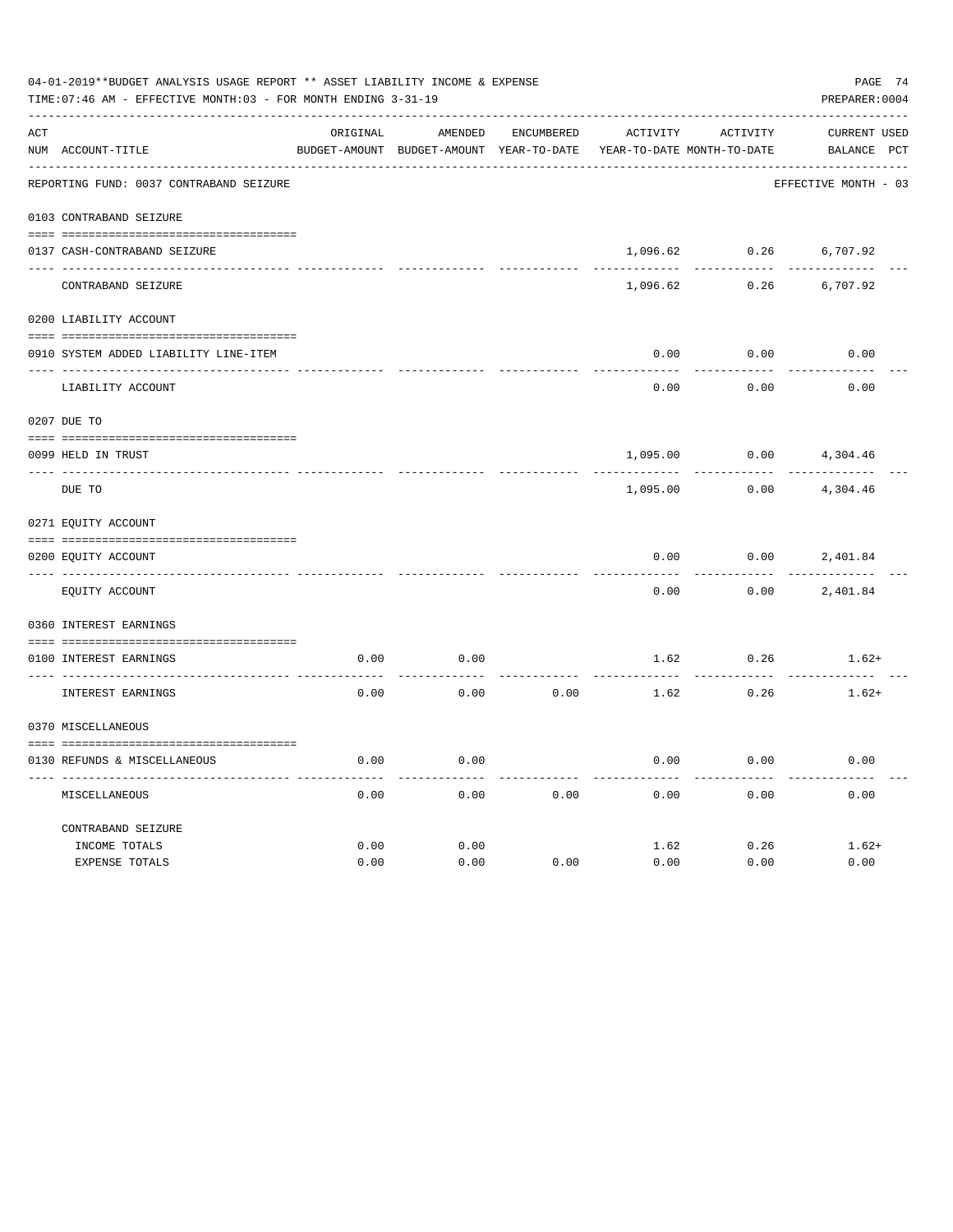|     | 04-01-2019**BUDGET ANALYSIS USAGE REPORT ** ASSET LIABILITY INCOME & EXPENSE<br>PREPARER: 0004<br>TIME: 07:46 AM - EFFECTIVE MONTH: 03 - FOR MONTH ENDING 3-31-19 |          |                                                     |                   |                                        |          |                                    |  |  |  |
|-----|-------------------------------------------------------------------------------------------------------------------------------------------------------------------|----------|-----------------------------------------------------|-------------------|----------------------------------------|----------|------------------------------------|--|--|--|
| ACT | NUM ACCOUNT-TITLE                                                                                                                                                 | ORIGINAL | AMENDED<br>BUDGET-AMOUNT BUDGET-AMOUNT YEAR-TO-DATE | <b>ENCUMBERED</b> | ACTIVITY<br>YEAR-TO-DATE MONTH-TO-DATE | ACTIVITY | <b>CURRENT USED</b><br>BALANCE PCT |  |  |  |
|     | REPORTING FUND: 0038 IHC CO-OP GIN                                                                                                                                |          |                                                     |                   |                                        |          | EFFECTIVE MONTH - 03               |  |  |  |
|     | 0102 A/P CLEARING                                                                                                                                                 |          |                                                     |                   |                                        |          |                                    |  |  |  |
|     | 0100 A/P CLEARING                                                                                                                                                 |          |                                                     |                   | 0.00                                   | 0.00     | 0.00                               |  |  |  |
|     | A/P CLEARING                                                                                                                                                      |          |                                                     |                   | 0.00                                   | 0.00     | 0.00                               |  |  |  |
|     | 0103 IHC CO-OP GIN CASH                                                                                                                                           |          |                                                     |                   |                                        |          |                                    |  |  |  |
|     | 0100 IHC CO-OP GIN-COMBINED FUND CKING                                                                                                                            |          |                                                     |                   | $29.80 -$                              | 0.06     | 519.84                             |  |  |  |
|     | 0175 IHC CO-OP GIN TEXPOOL                                                                                                                                        |          |                                                     |                   | 237.08                                 | 34.48    | 18,782.09                          |  |  |  |
|     | IHC CO-OP GIN CASH                                                                                                                                                |          |                                                     |                   | 207.28                                 | 34.54    | 19,301.93                          |  |  |  |
|     | 0200 SYSTEM ADDED LIABILITY DEPARTMENT                                                                                                                            |          |                                                     |                   |                                        |          |                                    |  |  |  |
|     |                                                                                                                                                                   |          |                                                     |                   |                                        |          |                                    |  |  |  |
|     | 0900 SYSTEM ADDED LIABILITY LINE-ITEM                                                                                                                             |          |                                                     |                   | 0.00                                   | 0.00     | 0.00                               |  |  |  |
|     | SYSTEM ADDED LIABILITY DEPARTMENT                                                                                                                                 |          |                                                     |                   | 0.00                                   | 0.00     | 0.00                               |  |  |  |
|     | 0271 EQUITY ACCOUNT                                                                                                                                               |          |                                                     |                   |                                        |          |                                    |  |  |  |
|     |                                                                                                                                                                   |          |                                                     |                   |                                        |          |                                    |  |  |  |
|     | 0200 EQUITY ACCOUNT<br>---- ------------                                                                                                                          |          |                                                     |                   | 0.00                                   | 0.00     | 19,094.65                          |  |  |  |
|     | EQUITY ACCOUNT                                                                                                                                                    |          |                                                     |                   | 0.00                                   | 0.00     | 19,094.65                          |  |  |  |
|     | 0360 INTEREST EARNINGS                                                                                                                                            |          |                                                     |                   |                                        |          |                                    |  |  |  |
|     | 0100 INTEREST EARNINGS                                                                                                                                            | 0.00     | 0.00                                                |                   | 207.28                                 | 34.54    | $207.28+$                          |  |  |  |
|     | <b>INTEREST EARNINGS</b>                                                                                                                                          | 0.00     | 0.00                                                | 0.00              | 207.28                                 | 34.54    | $207.28+$                          |  |  |  |
|     | 0645 CO-OP FUND                                                                                                                                                   |          |                                                     |                   |                                        |          |                                    |  |  |  |
|     |                                                                                                                                                                   |          |                                                     |                   |                                        |          |                                    |  |  |  |
|     | 0412 PRESCRIPTIONS                                                                                                                                                | 0.00     | 0.00                                                | 0.00              | 0.00                                   | 0.00     | 0.00                               |  |  |  |
|     | CO-OP FUND                                                                                                                                                        | 0.00     | 0.00                                                | 0.00              | 0.00                                   | 0.00     | 0.00                               |  |  |  |
|     | IHC CO-OP GIN                                                                                                                                                     |          |                                                     |                   |                                        |          |                                    |  |  |  |
|     | INCOME TOTALS                                                                                                                                                     | 0.00     | 0.00                                                |                   | 207.28                                 | 34.54    | $207.28+$                          |  |  |  |
|     | <b>EXPENSE TOTALS</b>                                                                                                                                             | 0.00     | 0.00                                                | 0.00              | 0.00                                   | 0.00     | 0.00                               |  |  |  |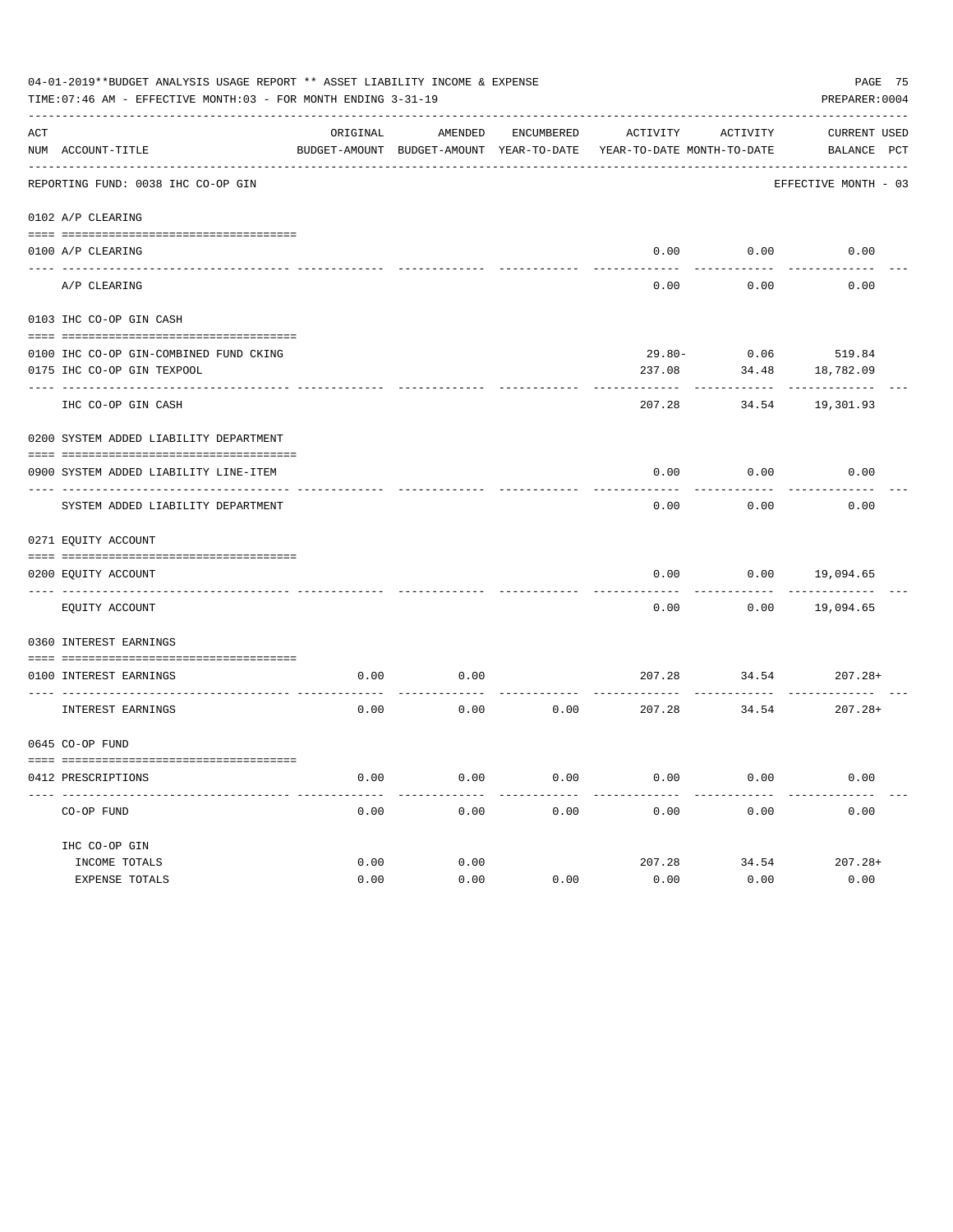|     | 04-01-2019**BUDGET ANALYSIS USAGE REPORT ** ASSET LIABILITY INCOME & EXPENSE<br>PAGE 76<br>TIME: 07:46 AM - EFFECTIVE MONTH: 03 - FOR MONTH ENDING 3-31-19<br>PREPARER: 0004 |              |                                                                                |                   |              |                         |                                    |  |  |  |
|-----|------------------------------------------------------------------------------------------------------------------------------------------------------------------------------|--------------|--------------------------------------------------------------------------------|-------------------|--------------|-------------------------|------------------------------------|--|--|--|
| ACT | NUM ACCOUNT-TITLE                                                                                                                                                            | ORIGINAL     | AMENDED<br>BUDGET-AMOUNT BUDGET-AMOUNT YEAR-TO-DATE YEAR-TO-DATE MONTH-TO-DATE | ENCUMBERED        | ACTIVITY     | ACTIVITY                | <b>CURRENT USED</b><br>BALANCE PCT |  |  |  |
|     | REPORTING FUND: 0039 IHC B.R. COOPER                                                                                                                                         |              |                                                                                |                   |              |                         | EFFECTIVE MONTH - 03               |  |  |  |
|     | 0102 A/P CLEARING                                                                                                                                                            |              |                                                                                |                   |              |                         |                                    |  |  |  |
|     | 0100 A/P CLEARING                                                                                                                                                            |              |                                                                                |                   |              | $0.00$ 0.00             | 0.00                               |  |  |  |
|     | ---- ---------<br>A/P CLEARING                                                                                                                                               |              |                                                                                |                   | 0.00         | 0.00                    | 0.00                               |  |  |  |
|     | 0103 IHC B.R. COOPER CASH                                                                                                                                                    |              |                                                                                |                   |              |                         |                                    |  |  |  |
|     |                                                                                                                                                                              |              |                                                                                |                   |              |                         |                                    |  |  |  |
|     | 0100 IHC B.R. COOPER-COMB.FUND CHECKING                                                                                                                                      |              |                                                                                |                   |              | 1,181.38 1.89 14,347.04 |                                    |  |  |  |
|     | 0175 B.R. COOPER-TEXPOOL                                                                                                                                                     |              |                                                                                |                   | 79.12        | 11.49                   | 6,261.26                           |  |  |  |
|     | IHC B.R. COOPER CASH                                                                                                                                                         |              |                                                                                |                   | 1,260.50     | 13.38                   | 20,608.30                          |  |  |  |
|     | 0200 SYSTEM ADDED LIABILITY DEPARTMENT                                                                                                                                       |              |                                                                                |                   |              |                         |                                    |  |  |  |
|     | 0900 SYSTEM ADDED LIABILITY LINE-ITEM                                                                                                                                        |              |                                                                                |                   | 0.00         | 0.00                    | 0.00                               |  |  |  |
|     | SYSTEM ADDED LIABILITY DEPARTMENT                                                                                                                                            |              |                                                                                |                   | 0.00         | 0.00                    | 0.00                               |  |  |  |
|     | 0271 EQUITY ACCOUNT                                                                                                                                                          |              |                                                                                |                   |              |                         |                                    |  |  |  |
|     |                                                                                                                                                                              |              |                                                                                |                   |              |                         |                                    |  |  |  |
|     | 0200 EQUITY ACCOUNT                                                                                                                                                          |              |                                                                                |                   | 0.00         | 0.00                    | 19,347.80                          |  |  |  |
|     | EQUITY ACCOUNT                                                                                                                                                               |              |                                                                                |                   | 0.00         |                         | $0.00$ 19,347.80                   |  |  |  |
|     | 0360 INTEREST EARNINGS                                                                                                                                                       |              |                                                                                |                   |              |                         |                                    |  |  |  |
|     | 0100 INTEREST EARNINGS                                                                                                                                                       | 0.00         | 0.00                                                                           |                   | 80.15        | 13.38                   | $80.15+$                           |  |  |  |
|     | INTEREST EARNINGS                                                                                                                                                            | 0.00         | 0.00                                                                           | 0.00              |              | 80.15 13.38             | $80.15+$                           |  |  |  |
|     |                                                                                                                                                                              |              |                                                                                |                   |              |                         |                                    |  |  |  |
|     | 0370 MISCELLANEOUS INCOME                                                                                                                                                    |              |                                                                                |                   |              |                         |                                    |  |  |  |
|     |                                                                                                                                                                              |              |                                                                                |                   |              |                         |                                    |  |  |  |
|     | 0150 BONNIE RUTH COOPER TRUST                                                                                                                                                | 0.00         | 0.00                                                                           |                   | 1,180.35     | 0.00                    | $1,180.35+$                        |  |  |  |
|     | MISCELLANEOUS INCOME                                                                                                                                                         | 0.00         | 0.00                                                                           | 0.00              | 1,180.35     | 0.00                    | $1,180.35+$                        |  |  |  |
|     | 0645 BONNIE RUTH COOPER                                                                                                                                                      |              |                                                                                |                   |              |                         |                                    |  |  |  |
|     |                                                                                                                                                                              |              |                                                                                |                   |              |                         |                                    |  |  |  |
|     | 0404 COBRA/INSURANCE                                                                                                                                                         | 0.00         | 0.00                                                                           | 0.00              | 0.00         | 0.00                    | 0.00                               |  |  |  |
|     | 0410 CERT. REG. NURSE ANES.                                                                                                                                                  | 0.00<br>0.00 | 0.00<br>0.00                                                                   | 0.00<br>0.00      | 0.00         | 0.00                    | 0.00<br>0.00                       |  |  |  |
|     | 0411 PHYSICIAN, NON-EMERGENCY<br>0412 PRESCRIPTIONS, DRUGS                                                                                                                   | 0.00         | 0.00                                                                           | 0.00              | 0.00<br>0.00 | 0.00<br>0.00            | 0.00                               |  |  |  |
|     | 0413 HOSPITAL-INPATIENT                                                                                                                                                      | 0.00         | 0.00                                                                           | 0.00              | 0.00         | 0.00                    | 0.00                               |  |  |  |
|     | 0414 HOSPITAL, OUTPATIENT                                                                                                                                                    | 0.00         | 0.00                                                                           | 0.00              | 0.00         | 0.00                    | 0.00                               |  |  |  |
|     | 0415 LABORATORY/X-RAY                                                                                                                                                        | 0.00         | 0.00                                                                           | 0.00              | 0.00         | 0.00                    | 0.00                               |  |  |  |
|     | 0418 FED. QUALIFIED HEALTH CENTER                                                                                                                                            | 0.00         | 0.00                                                                           | 0.00              | 0.00         | 0.00                    | 0.00                               |  |  |  |
|     | 0422 AMBULATORY SURGICAL CENTER                                                                                                                                              | 0.00         | 0.00                                                                           | 0.00              | 0.00         | 0.00                    | 0.00                               |  |  |  |
|     | --------------------------------<br>BONNIE RUTH COOPER                                                                                                                       | 0.00         | $- - - -$<br>0.00                                                              | $- - - -$<br>0.00 | 0.00         | 0.00                    | 0.00                               |  |  |  |
|     | IHC B.R. COOPER                                                                                                                                                              |              |                                                                                |                   |              |                         |                                    |  |  |  |
|     | INCOME TOTALS                                                                                                                                                                | 0.00         | 0.00                                                                           |                   | 1,260.50     | 13.38                   | $1,260.50+$                        |  |  |  |
|     | EXPENSE TOTALS                                                                                                                                                               | 0.00         | 0.00                                                                           | 0.00              | 0.00         | 0.00                    | 0.00                               |  |  |  |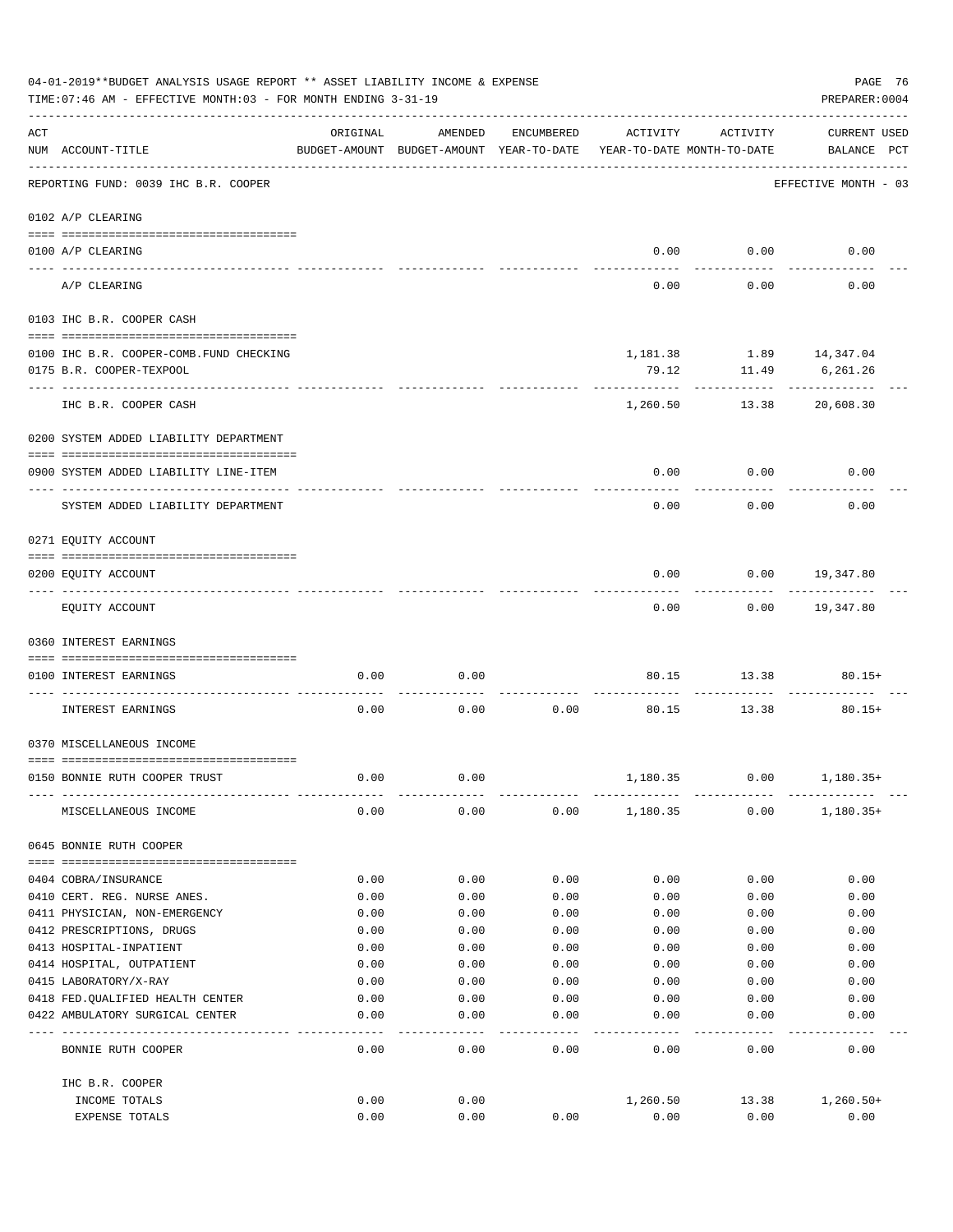|     | 04-01-2019**BUDGET ANALYSIS USAGE REPORT ** ASSET LIABILITY INCOME & EXPENSE<br>TIME: 07:46 AM - EFFECTIVE MONTH: 03 - FOR MONTH ENDING 3-31-19 |          |                   |               |                                                                                             |                                                 | PREPARER: 0004       | PAGE 77        |
|-----|-------------------------------------------------------------------------------------------------------------------------------------------------|----------|-------------------|---------------|---------------------------------------------------------------------------------------------|-------------------------------------------------|----------------------|----------------|
| ACT | NUM ACCOUNT-TITLE                                                                                                                               | ORIGINAL | AMENDED           | ENCUMBERED    | ACTIVITY<br>BUDGET-AMOUNT BUDGET-AMOUNT YEAR-TO-DATE YEAR-TO-DATE MONTH-TO-DATE BALANCE PCT | ACTIVITY                                        | CURRENT USED         |                |
|     | REPORTING FUND: 0040 NAACHO                                                                                                                     |          |                   |               |                                                                                             |                                                 | EFFECTIVE MONTH - 03 |                |
|     | 0103 CASH                                                                                                                                       |          |                   |               |                                                                                             |                                                 |                      |                |
|     | 0100 NAACHO-COMBINED FUND CKING                                                                                                                 |          |                   |               |                                                                                             | 532.79- 75.98- 1,830.67                         |                      |                |
|     | CASH                                                                                                                                            |          |                   |               |                                                                                             | ---------- ---------<br>532.79- 75.98- 1,830.67 |                      |                |
|     | 0200 SYSTEM ADDED LIABILITY DEPARTMENT                                                                                                          |          |                   |               |                                                                                             |                                                 |                      |                |
|     | 0910 SYSTEM ADDED LIABILITY LINE-ITEM                                                                                                           |          |                   |               | 0.00                                                                                        | 0.00                                            | 0.00                 |                |
|     | SYSTEM ADDED LIABILITY DEPARTMENT                                                                                                               |          |                   |               | 0.00                                                                                        | 0.00                                            | 0.00                 |                |
|     | 0271 EQUITY ACCOUNT                                                                                                                             |          |                   |               |                                                                                             |                                                 |                      |                |
|     | 0200 EOUITY ACCOUNT                                                                                                                             |          |                   |               | 0.00                                                                                        | $0.00$ 2,363.46                                 |                      |                |
|     | EQUITY ACCOUNT                                                                                                                                  |          |                   |               | 0.00                                                                                        | 0.00                                            | 2,363.46             |                |
|     | 0300 CASH                                                                                                                                       |          |                   |               |                                                                                             |                                                 |                      |                |
|     | 0110 UNENCUMBERED FUND BALANCE                                                                                                                  |          | 2,597.43 2,597.43 |               | 0.00                                                                                        |                                                 | $0.00$ 2,597.43 00   |                |
|     | CASH                                                                                                                                            | 2,597.43 |                   | 2,597.43 0.00 | 0.00                                                                                        |                                                 | $0.00$ 2,597.43 00   |                |
|     | 0330 GRANT INCOME                                                                                                                               |          |                   |               |                                                                                             |                                                 |                      |                |
|     | 0410 NAACHO GRANT INCOME                                                                                                                        | 0.00     | 0.00              |               | 0.00                                                                                        | 0.00                                            | 0.00                 |                |
|     | ---------------- ---<br>GRANT INCOME                                                                                                            | 0.00     | 0.00              | 0.00          | 0.00                                                                                        | 0.00                                            | 0.00                 |                |
|     | 0411 NACCHO                                                                                                                                     |          |                   |               |                                                                                             |                                                 |                      |                |
|     | 0310 OFFICE SUPPLIES                                                                                                                            |          |                   |               | 600.00 600.00 413.21 332.79 75.98 146.00-124                                                |                                                 |                      |                |
|     | 0427 OUT OF COUNTY TRAVEL                                                                                                                       | 1,997.43 | 1,997.43          | 0.00          | 200.00                                                                                      | 0.00                                            | 1,797.43 10          |                |
|     | 0574 COMPUTER EQUIPMENT                                                                                                                         | 0.00     | 0.00<br>-------   | 0.00          | 0.00                                                                                        | 0.00                                            | 0.00                 |                |
|     | NACCHO                                                                                                                                          | 2,597.43 | 2,597.43          | 413.21        | 532.79                                                                                      | 75.98                                           | 1,651.43             | 36             |
|     | NAACHO                                                                                                                                          |          |                   |               |                                                                                             |                                                 |                      |                |
|     | INCOME TOTALS                                                                                                                                   | 2,597.43 | 2,597.43          |               | 0.00                                                                                        | 0.00                                            | 2,597.43             | 0 <sub>0</sub> |
|     | EXPENSE TOTALS                                                                                                                                  | 2,597.43 | 2,597.43          | 413.21        | 532.79                                                                                      | 75.98                                           | 1,651.43             | 36             |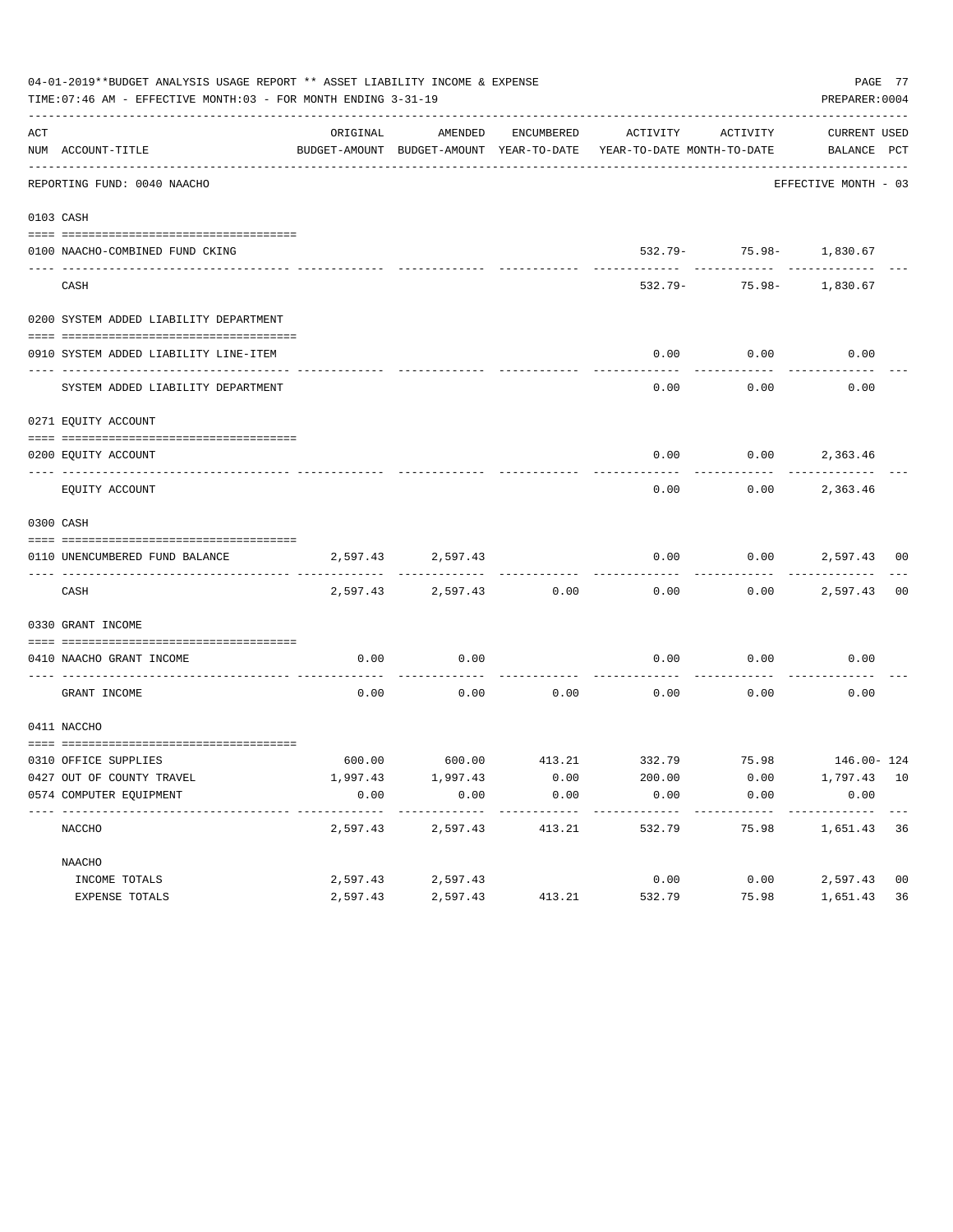|     | 04-01-2019**BUDGET ANALYSIS USAGE REPORT ** ASSET LIABILITY INCOME & EXPENSE<br>PAGE 78<br>PREPARER: 0004<br>TIME:07:46 AM - EFFECTIVE MONTH:03 - FOR MONTH ENDING 3-31-19 |              |                                                                                |            |                         |                        |                                    |  |  |  |
|-----|----------------------------------------------------------------------------------------------------------------------------------------------------------------------------|--------------|--------------------------------------------------------------------------------|------------|-------------------------|------------------------|------------------------------------|--|--|--|
| ACT | NUM ACCOUNT-TITLE                                                                                                                                                          | ORIGINAL     | AMENDED<br>BUDGET-AMOUNT BUDGET-AMOUNT YEAR-TO-DATE YEAR-TO-DATE MONTH-TO-DATE | ENCUMBERED | ACTIVITY                | ACTIVITY               | <b>CURRENT USED</b><br>BALANCE PCT |  |  |  |
|     | REPORTING FUND: 0041 CITIZEN CORPS (CERT)                                                                                                                                  |              |                                                                                |            |                         |                        | EFFECTIVE MONTH - 03               |  |  |  |
|     | 0102 A/P CLEARING                                                                                                                                                          |              |                                                                                |            |                         |                        |                                    |  |  |  |
|     | 0100 A/P CLEARING                                                                                                                                                          |              |                                                                                |            | 0.00                    | 0.00                   | 0.00                               |  |  |  |
|     | ---- --------<br>A/P CLEARING                                                                                                                                              |              |                                                                                |            | 0.00                    | 0.00                   | 0.00                               |  |  |  |
|     | 0103 CASH                                                                                                                                                                  |              |                                                                                |            |                         |                        |                                    |  |  |  |
|     |                                                                                                                                                                            |              |                                                                                |            |                         |                        |                                    |  |  |  |
|     | 0100 CITIZEN CORPS (CERT)-COMB. FUND CKIN                                                                                                                                  |              |                                                                                |            | 150.00                  | 0.00                   | 450.00<br>---------                |  |  |  |
|     | CASH                                                                                                                                                                       |              |                                                                                |            | 150.00                  | 0.00                   | 450.00                             |  |  |  |
|     | 0120 RECEIVABLES                                                                                                                                                           |              |                                                                                |            |                         |                        |                                    |  |  |  |
|     | 0312 DUE FROM OTHER GOVERNMENTS                                                                                                                                            |              |                                                                                |            | 0.00                    | 0.00                   | 0.00                               |  |  |  |
|     | RECEIVABLES                                                                                                                                                                |              |                                                                                |            | 0.00                    | 0.00                   | 0.00                               |  |  |  |
|     | 0200 SYSTEM ADDED LIABILITY DEPARTMENT                                                                                                                                     |              |                                                                                |            |                         |                        |                                    |  |  |  |
|     | 0910 SYSTEM ADDED LIABILITY LINE-ITEM                                                                                                                                      |              |                                                                                |            | 0.00                    | 0.00                   | 0.00                               |  |  |  |
|     | ------------------------<br>SYSTEM ADDED LIABILITY DEPARTMENT                                                                                                              |              |                                                                                |            | 0.00                    | --------<br>0.00       | 0.00                               |  |  |  |
|     | 0207 DUE TO FUND                                                                                                                                                           |              |                                                                                |            |                         |                        |                                    |  |  |  |
|     | 0095 DUE TO OTHER FUNDS                                                                                                                                                    |              |                                                                                |            | 0.00                    | 0.00                   | 0.00                               |  |  |  |
|     | DUE TO FUND                                                                                                                                                                |              |                                                                                |            | 0.00                    | 0.00                   | 0.00                               |  |  |  |
|     | 0271 EQUITY ACCOUNT                                                                                                                                                        |              |                                                                                |            |                         |                        |                                    |  |  |  |
|     | 0200 EQUITY ACCOUNT                                                                                                                                                        |              |                                                                                |            |                         | $0.00$ $0.00$ $300.00$ |                                    |  |  |  |
|     | EQUITY ACCOUNT                                                                                                                                                             |              |                                                                                |            | 0.00                    | 0.00                   | 300.00                             |  |  |  |
|     | 0370 MISCELLANEOUS                                                                                                                                                         |              |                                                                                |            |                         |                        |                                    |  |  |  |
|     | 0406 DONATIONS                                                                                                                                                             | 0.00         | 0.00                                                                           |            | 150.00                  | 0.00                   | 150.00+                            |  |  |  |
|     | MISCELLANEOUS                                                                                                                                                              | 0.00         | .<br>0.00                                                                      | 0.00       | -------------<br>150.00 | ------------<br>0.00   | $150.00+$                          |  |  |  |
|     | 0406 CERT DONATIONS                                                                                                                                                        |              |                                                                                |            |                         |                        |                                    |  |  |  |
|     |                                                                                                                                                                            |              |                                                                                |            |                         |                        |                                    |  |  |  |
|     | 0310 SUPPLIES                                                                                                                                                              | 0.00         | 0.00                                                                           | 0.00       | 0.00                    | 0.00                   | 0.00                               |  |  |  |
|     | 0330 GAS & OIL                                                                                                                                                             | 0.00         | 0.00                                                                           | 0.00       | 0.00                    | 0.00                   | 0.00                               |  |  |  |
|     | 0427 TRAINING EXPENSE                                                                                                                                                      | 0.00         | 0.00                                                                           | 0.00       | 0.00                    | 0.00                   | 0.00                               |  |  |  |
|     | CERT DONATIONS                                                                                                                                                             | 0.00         | 0.00                                                                           | 0.00       | 0.00                    | 0.00                   | 0.00                               |  |  |  |
|     | CITIZEN CORPS (CERT)                                                                                                                                                       |              |                                                                                |            |                         |                        |                                    |  |  |  |
|     | INCOME TOTALS<br>EXPENSE TOTALS                                                                                                                                            | 0.00<br>0.00 | 0.00<br>0.00                                                                   | 0.00       | 150.00<br>0.00          | 0.00<br>0.00           | $150.00+$<br>0.00                  |  |  |  |
|     |                                                                                                                                                                            |              |                                                                                |            |                         |                        |                                    |  |  |  |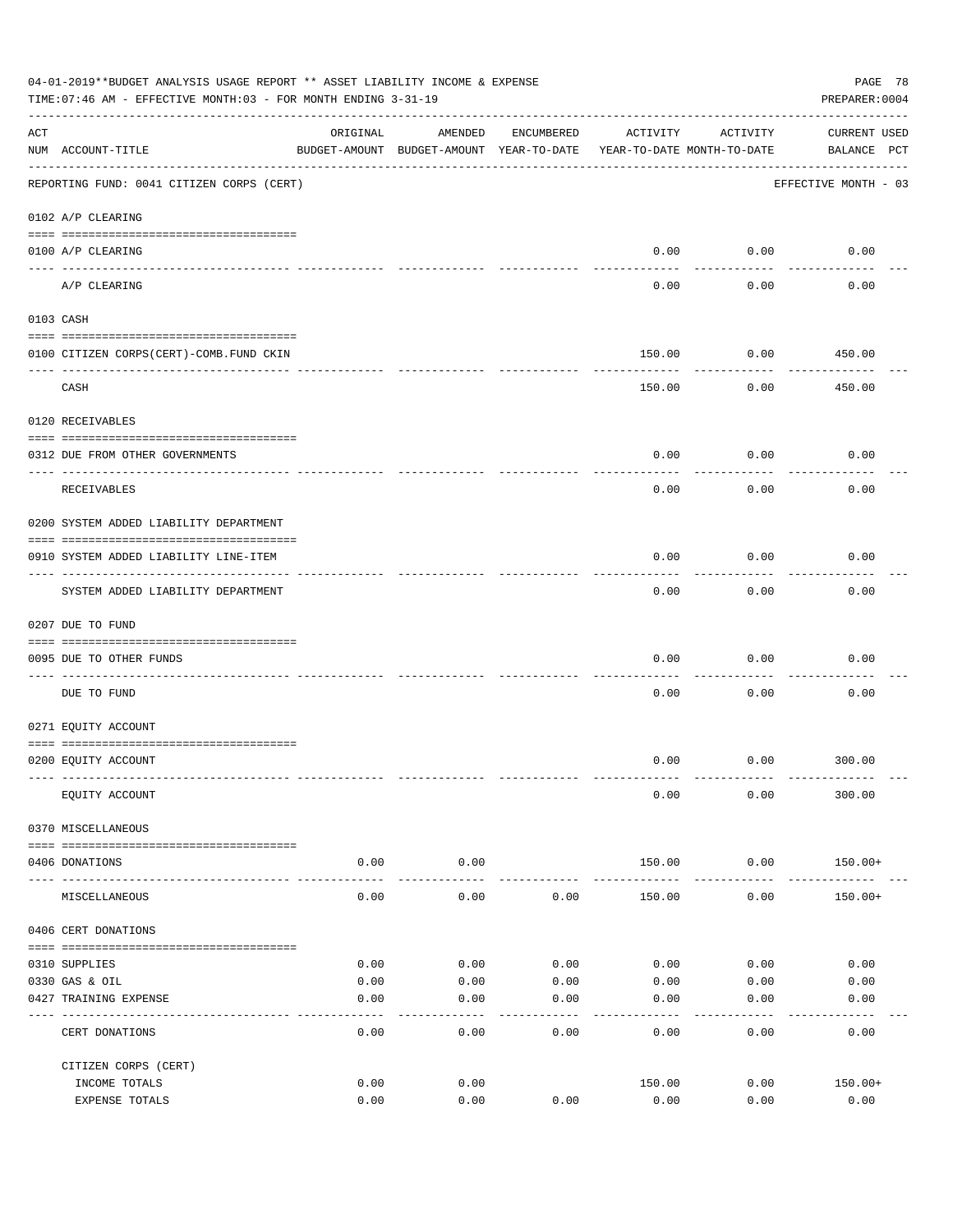|     | 04-01-2019**BUDGET ANALYSIS USAGE REPORT ** ASSET LIABILITY INCOME & EXPENSE<br>TIME: 07:46 AM - EFFECTIVE MONTH: 03 - FOR MONTH ENDING 3-31-19 |          |                                                     |            |          |                                        | PAGE 79<br>PREPARER: 0004             |
|-----|-------------------------------------------------------------------------------------------------------------------------------------------------|----------|-----------------------------------------------------|------------|----------|----------------------------------------|---------------------------------------|
| ACT | NUM ACCOUNT-TITLE                                                                                                                               | ORIGINAL | AMENDED<br>BUDGET-AMOUNT BUDGET-AMOUNT YEAR-TO-DATE | ENCUMBERED | ACTIVITY | ACTIVITY<br>YEAR-TO-DATE MONTH-TO-DATE | <b>CURRENT USED</b><br>PCT<br>BALANCE |
|     | REPORTING FUND: 0042 HAZARD MITIGATION PLAN                                                                                                     |          |                                                     |            |          |                                        | EFFECTIVE MONTH - 03                  |
|     | 0103 CASH                                                                                                                                       |          |                                                     |            |          |                                        |                                       |
|     | 0100 HAZARD MITIGATION-COMB.FUND CKING.                                                                                                         |          |                                                     |            | 0.00     | 0.00                                   | $428.64-$                             |
|     | CASH                                                                                                                                            |          |                                                     |            | 0.00     | 0.00                                   | $428.64-$                             |
|     | 0200 SYSTEM ADDED LIABILITY DEPARTMENT                                                                                                          |          |                                                     |            |          |                                        |                                       |
|     | 0910 SYSTEM ADDED LIABILITY LINE-ITEM                                                                                                           |          |                                                     |            | 0.00     | 0.00                                   | 0.00                                  |
|     | SYSTEM ADDED LIABILITY DEPARTMENT                                                                                                               |          |                                                     |            | 0.00     | 0.00                                   | 0.00                                  |
|     | 0271 EQUITY ACCOUNT                                                                                                                             |          |                                                     |            |          |                                        |                                       |
|     | 0200 EQUITY ACCOUNT                                                                                                                             |          |                                                     |            | 0.00     | 0.00                                   | $428.64-$                             |
|     | EQUITY ACCOUNT                                                                                                                                  |          |                                                     |            | 0.00     | 0.00                                   | $428.64-$                             |
|     | 0330 GRANT INCOME                                                                                                                               |          |                                                     |            |          |                                        |                                       |
|     | 0477 HAZARD MITIGATION DR-1999                                                                                                                  | 0.00     | 0.00                                                |            | 0.00     | 0.00                                   | 0.00                                  |
|     |                                                                                                                                                 |          |                                                     |            |          |                                        |                                       |
|     | GRANT INCOME                                                                                                                                    | 0.00     | 0.00                                                | 0.00       | 0.00     | 0.00                                   | 0.00                                  |
|     | 0477 HAZARD MITIGATION GRANT                                                                                                                    |          |                                                     |            |          |                                        |                                       |
|     | 0310 OFFICE SUPPLIES                                                                                                                            | 0.00     | 0.00                                                | 0.00       | 0.00     | 0.00                                   | 0.00                                  |
|     | 0415 CONSULTANT                                                                                                                                 | 0.00     | 0.00                                                | 0.00       | 0.00     | 0.00                                   | 0.00                                  |
|     | 0427 TRAVEL AND TRAINING                                                                                                                        | 0.00     | 0.00                                                | 0.00       | 0.00     | 0.00                                   | 0.00                                  |
|     | 0574 COMPUTER EOUIPMENT                                                                                                                         | 0.00     | 0.00                                                | 0.00       | 0.00     | 0.00                                   | 0.00                                  |
|     | HAZARD MITIGATION GRANT                                                                                                                         | 0.00     | 0.00                                                | 0.00       | 0.00     | 0.00                                   | 0.00                                  |
|     | HAZARD MITIGATION PLAN                                                                                                                          |          |                                                     |            |          |                                        |                                       |
|     | INCOME TOTALS                                                                                                                                   | 0.00     | 0.00                                                |            | 0.00     | 0.00                                   | 0.00                                  |
|     | <b>EXPENSE TOTALS</b>                                                                                                                           | 0.00     | 0.00                                                | 0.00       | 0.00     | 0.00                                   | 0.00                                  |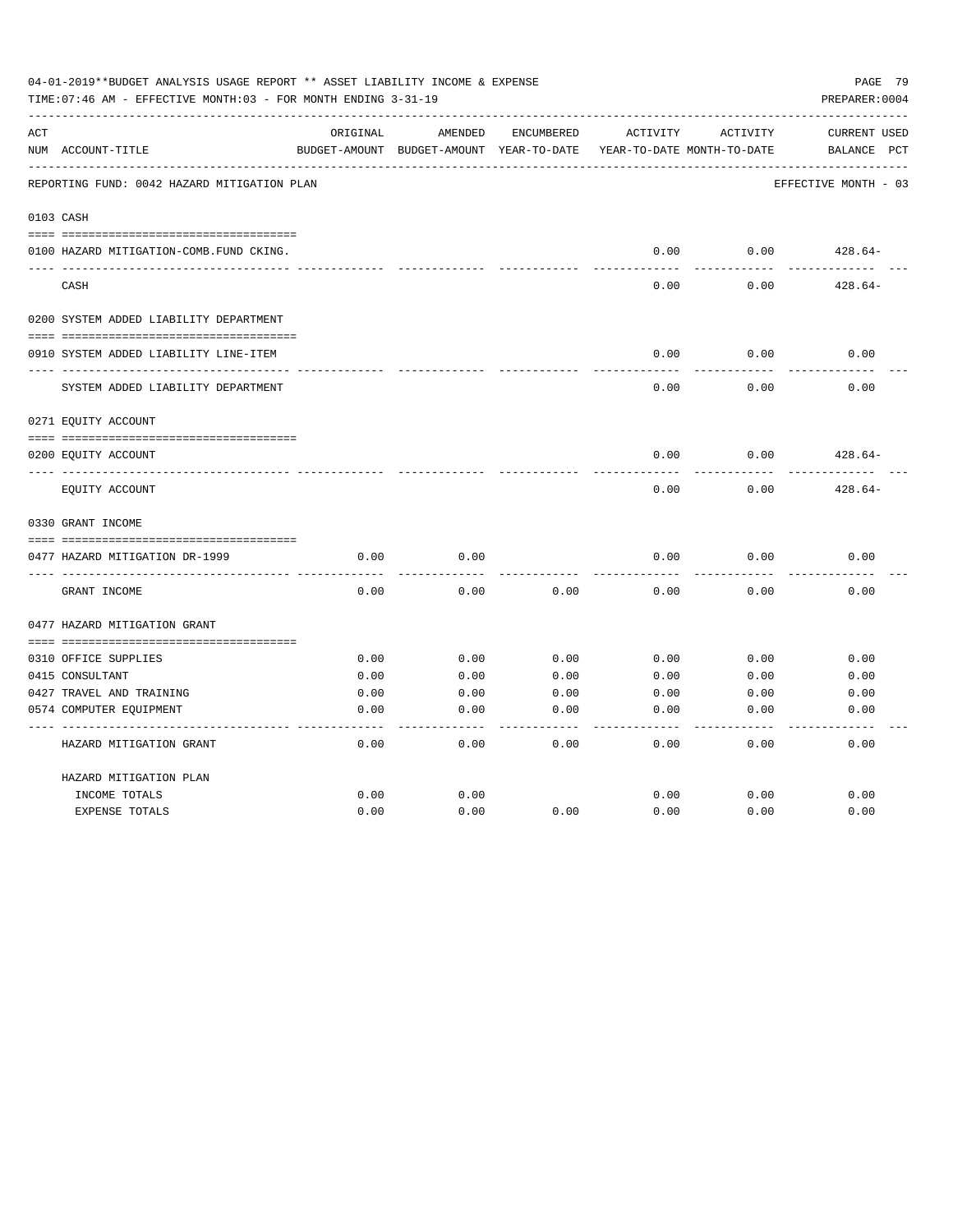|                    | 04-01-2019**BUDGET ANALYSIS USAGE REPORT ** ASSET LIABILITY INCOME & EXPENSE<br>TIME:07:46 AM - EFFECTIVE MONTH:03 - FOR MONTH ENDING 3-31-19 |          |                                                     |              |                                        |               | PAGE 80<br>PREPARER: 0004          |
|--------------------|-----------------------------------------------------------------------------------------------------------------------------------------------|----------|-----------------------------------------------------|--------------|----------------------------------------|---------------|------------------------------------|
| $\mathop{\rm ACT}$ | NUM ACCOUNT-TITLE                                                                                                                             | ORIGINAL | AMENDED<br>BUDGET-AMOUNT BUDGET-AMOUNT YEAR-TO-DATE | ENCUMBERED   | ACTIVITY<br>YEAR-TO-DATE MONTH-TO-DATE | ACTIVITY      | <b>CURRENT USED</b><br>BALANCE PCT |
|                    | REPORTING FUND: 0044 HOMELAND SECURITY                                                                                                        |          |                                                     |              |                                        |               | EFFECTIVE MONTH - 03               |
|                    | 0102 A/P CLEARING                                                                                                                             |          |                                                     |              |                                        |               |                                    |
|                    | 0100 A/P CLEARING                                                                                                                             |          |                                                     |              | 0.00                                   | 0.00          | 0.00                               |
|                    | ---- ---------<br>A/P CLEARING                                                                                                                |          |                                                     |              | 0.00                                   | 0.00          | 0.00                               |
|                    | 0103 CASH                                                                                                                                     |          |                                                     |              |                                        |               |                                    |
|                    | 0100 HOMELAND SECURITY-COMB.FUND CHKING                                                                                                       |          |                                                     |              | 0.00                                   | 0.00          | 0.00                               |
|                    | CASH                                                                                                                                          |          |                                                     |              | 0.00                                   | 0.00          | 0.00                               |
|                    | 0120 RECEIVABLES                                                                                                                              |          |                                                     |              |                                        |               |                                    |
|                    | 0312 DUE FROM OTHER GOVERNMENT                                                                                                                |          |                                                     |              | 0.00                                   | 0.00          | 0.00                               |
|                    | RECEIVABLES                                                                                                                                   |          |                                                     |              | 0.00                                   | 0.00          | 0.00                               |
|                    | 0200 SYSTEM ADDED LIABILITY DEPARTMENT                                                                                                        |          |                                                     |              |                                        |               |                                    |
|                    | 0910 SYSTEM ADDED LIABILITY LINE-ITEM                                                                                                         |          |                                                     |              | 0.00                                   | 0.00          | 0.00                               |
|                    | SYSTEM ADDED LIABILITY DEPARTMENT                                                                                                             |          |                                                     |              | 0.00                                   | 0.00          | 0.00                               |
|                    | 0207 DUE TO FUND                                                                                                                              |          |                                                     |              |                                        |               |                                    |
|                    | 0095 DUE TO OTHER FUNDS                                                                                                                       |          |                                                     |              | 0.00                                   | 0.00          | 0.00                               |
|                    | DUE TO FUND                                                                                                                                   |          |                                                     |              | 0.00                                   | 0.00          | 0.00                               |
|                    | 0271 EQUITY ACCOUNT                                                                                                                           |          |                                                     |              |                                        |               |                                    |
|                    | 0200 EQUITY ACCOUNT                                                                                                                           |          |                                                     |              | 0.00                                   | 0.00          | 0.00                               |
|                    | EQUITY ACCOUNT                                                                                                                                |          |                                                     |              | 0.00                                   | 0.00          | 0.00                               |
|                    | 0330 GRANTS                                                                                                                                   |          |                                                     |              |                                        |               |                                    |
|                    | 0423 2016 HOMELAND SECURITY                                                                                                                   | 0.00     | 0.00                                                |              | 0.00                                   | 0.00          | 0.00                               |
|                    | GRANTS                                                                                                                                        | 0.00     | 0.00                                                | 0.00         | 0.00                                   | 0.00          | 0.00                               |
|                    | 0412 HOMELAND SECURITY                                                                                                                        |          |                                                     |              |                                        |               |                                    |
|                    | 0578 2011 EQUIPMENT                                                                                                                           | 0.00     | 0.00                                                | 0.00         | 0.00                                   | 0.00          | 0.00                               |
|                    | 0579 2012 EQUIPMENT                                                                                                                           | 0.00     | 0.00                                                | 0.00         | 0.00                                   | 0.00          | 0.00                               |
|                    | 0580 2013 EQUIPMENT                                                                                                                           | 0.00     | 0.00                                                | 0.00         | 0.00                                   | 0.00          | 0.00                               |
|                    | 0581 2014 EQUIPMENT                                                                                                                           | 0.00     | 0.00                                                | 0.00         | 0.00                                   | 0.00          | 0.00                               |
|                    | 0582 2015 EQUIPMENT                                                                                                                           | 0.00     | 0.00                                                | 0.00         | 0.00                                   | 0.00          | 0.00                               |
|                    | 0583 2016 EQUIPMENT                                                                                                                           | 0.00     | 0.00                                                | 0.00         | 0.00                                   | 0.00          | 0.00                               |
|                    | HOMELAND SECURITY                                                                                                                             | 0.00     | ----<br>0.00                                        | ----<br>0.00 | $---$<br>0.00                          | $---$<br>0.00 | 0.00                               |
|                    | HOMELAND SECURITY                                                                                                                             |          |                                                     |              |                                        |               |                                    |
|                    | INCOME TOTALS                                                                                                                                 | 0.00     | 0.00                                                |              | 0.00                                   | 0.00          | 0.00                               |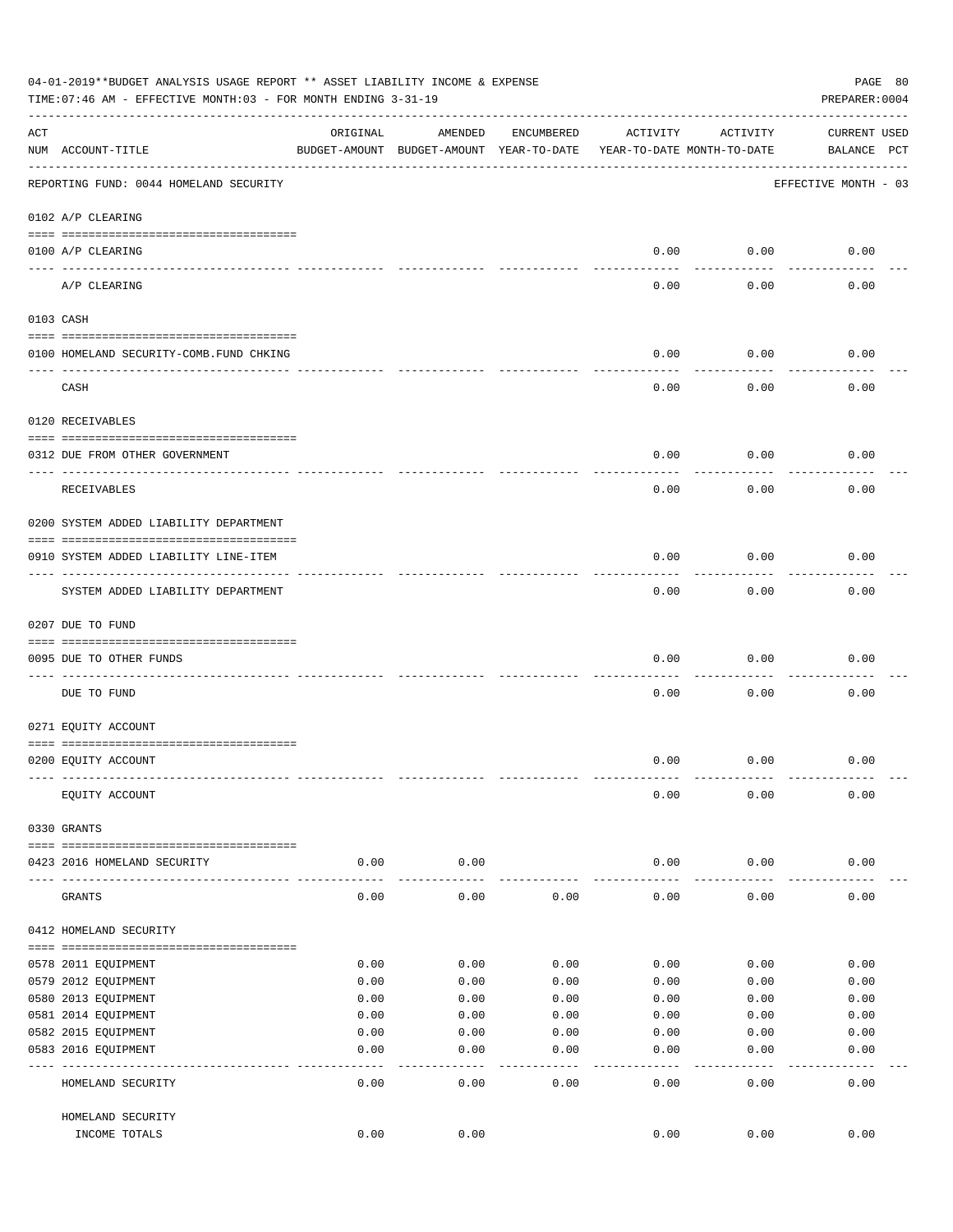| 04-01-2019**BUDGET ANALYSIS USAGE REPORT ** ASSET LIABILITY INCOME & EXPENSE<br>TIME: 07:46 AM - EFFECTIVE MONTH: 03 - FOR MONTH ENDING 3-31-19 |          |                                        |                                   |                                        |          | PAGE 81<br>PREPARER: 0004                    |  |
|-------------------------------------------------------------------------------------------------------------------------------------------------|----------|----------------------------------------|-----------------------------------|----------------------------------------|----------|----------------------------------------------|--|
| ACT<br>NUM ACCOUNT-TITLE                                                                                                                        | ORIGINAL | AMENDED<br>BUDGET-AMOUNT BUDGET-AMOUNT | <b>ENCUMBERED</b><br>YEAR-TO-DATE | ACTIVITY<br>YEAR-TO-DATE MONTH-TO-DATE | ACTIVITY | <b>CURRENT USED</b><br><b>PCT</b><br>BALANCE |  |
| REPORTING FUND: 0044 HOMELAND SECURITY                                                                                                          |          |                                        |                                   |                                        |          | EFFECTIVE MONTH - 03                         |  |
| <b>EXPENSE TOTALS</b>                                                                                                                           | 0.00     | 0.00                                   | 0.00                              | 0.00                                   | 0.00     | 0.00                                         |  |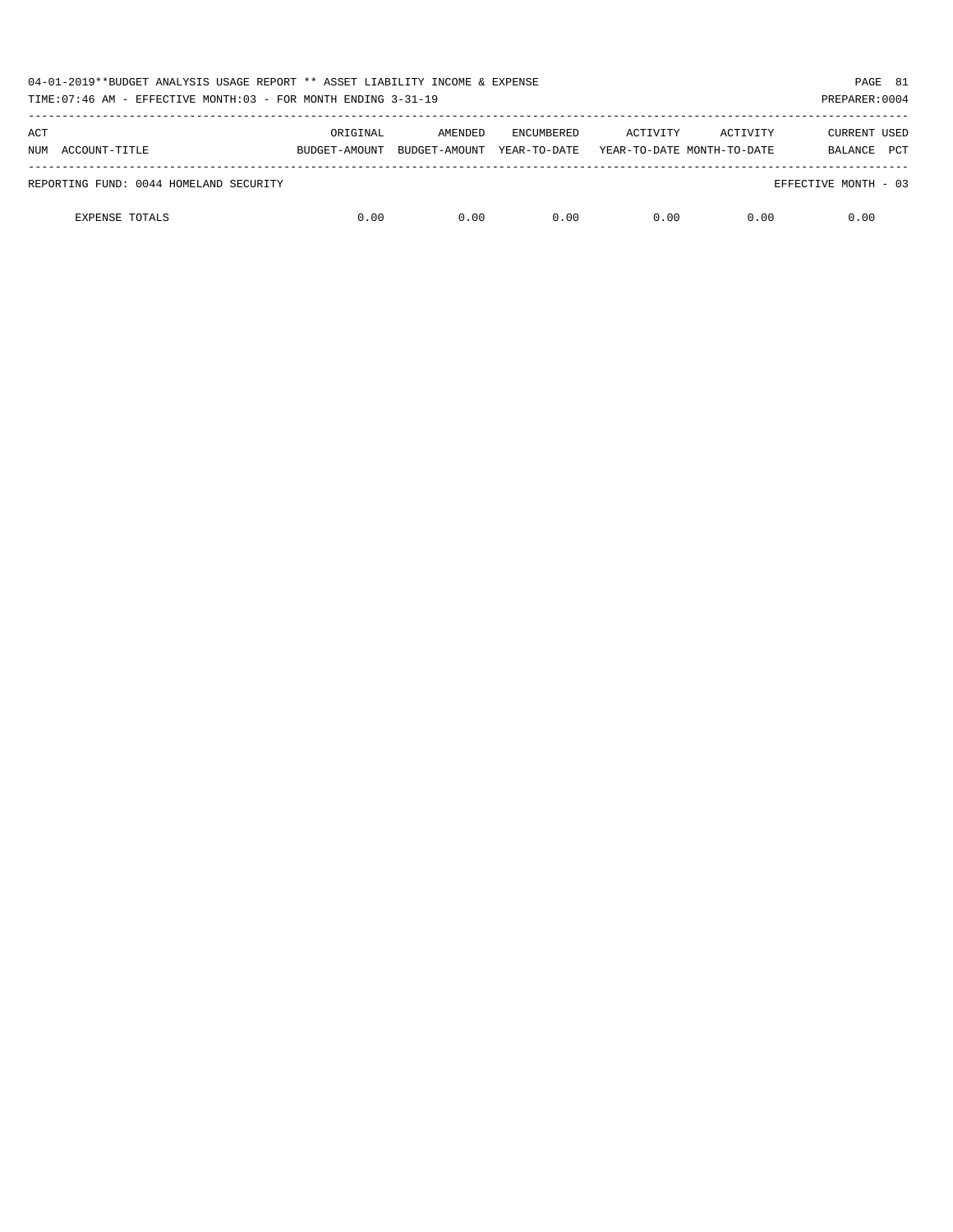| 04-01-2019**BUDGET ANALYSIS USAGE REPORT ** ASSET LIABILITY INCOME & EXPENSE<br>PAGE 82<br>TIME: 07:46 AM - EFFECTIVE MONTH: 03 - FOR MONTH ENDING 3-31-19<br>PREPARER: 0004 |                                         |          |                                                     |            |                                        |                      |                                    |  |  |
|------------------------------------------------------------------------------------------------------------------------------------------------------------------------------|-----------------------------------------|----------|-----------------------------------------------------|------------|----------------------------------------|----------------------|------------------------------------|--|--|
| ACT                                                                                                                                                                          | NUM ACCOUNT-TITLE                       | ORIGINAL | AMENDED<br>BUDGET-AMOUNT BUDGET-AMOUNT YEAR-TO-DATE | ENCUMBERED | ACTIVITY<br>YEAR-TO-DATE MONTH-TO-DATE | ACTIVITY             | <b>CURRENT USED</b><br>BALANCE PCT |  |  |
|                                                                                                                                                                              | REPORTING FUND: 0045 CHAPTER 19 FUNDS   |          |                                                     |            |                                        |                      | EFFECTIVE MONTH - 03               |  |  |
|                                                                                                                                                                              | 0100 PAYROLL                            |          |                                                     |            |                                        |                      |                                    |  |  |
|                                                                                                                                                                              | 0100 PAYROLL                            |          |                                                     |            | 0.00                                   | 0.00                 | 0.00                               |  |  |
|                                                                                                                                                                              | ---- ------<br>PAYROLL                  |          |                                                     |            | 0.00                                   | 0.00                 | 0.00                               |  |  |
|                                                                                                                                                                              | 0103 CASH                               |          |                                                     |            |                                        |                      |                                    |  |  |
|                                                                                                                                                                              | 0100 CHAPTER 19-COMBINED FUNDS CHECKING |          |                                                     |            | 1,819.87- 0.00 1,911.98-               |                      |                                    |  |  |
|                                                                                                                                                                              | CASH                                    |          |                                                     |            | 1,819.87- 0.00 1,911.98-               | ----------           |                                    |  |  |
|                                                                                                                                                                              | 0120 RECEIVABLES                        |          |                                                     |            |                                        |                      |                                    |  |  |
|                                                                                                                                                                              | 0312 DUE FROM OTHER GOVERNMENT          |          |                                                     |            | 0.00                                   | 0.00                 | 0.00                               |  |  |
|                                                                                                                                                                              | RECEIVABLES                             |          |                                                     |            | 0.00                                   | 0.00                 | 0.00                               |  |  |
|                                                                                                                                                                              | 0200 SYSTEM ADDED LIABILITY DEPARTMENT  |          |                                                     |            |                                        |                      |                                    |  |  |
|                                                                                                                                                                              | 0150 ACCRUED SALARY PAYABLE             |          |                                                     |            | 0.00                                   | 0.00                 | 302.00                             |  |  |
|                                                                                                                                                                              | 0155 ACCRUED FRINGE BENEFITS            |          |                                                     |            | 0.00                                   | 0.00                 | 0.00                               |  |  |
|                                                                                                                                                                              | 0910 SYSTEM ADDED LIABILITY LINE-ITEM   |          |                                                     |            | 0.00                                   | 0.00                 | 0.00                               |  |  |
|                                                                                                                                                                              | SYSTEM ADDED LIABILITY DEPARTMENT       |          |                                                     |            | 0.00                                   | 0.00                 | 302.00                             |  |  |
|                                                                                                                                                                              | 0207 DUE TO FUND                        |          |                                                     |            |                                        |                      |                                    |  |  |
|                                                                                                                                                                              | 0095 DUE TO OTHER FUNDS                 |          |                                                     |            | 0.00                                   | 0.00                 | 0.00                               |  |  |
|                                                                                                                                                                              | DUE TO FUND                             |          |                                                     |            | 0.00                                   | 0.00                 | 0.00                               |  |  |
|                                                                                                                                                                              | 0271 EQUITY ACCOUNT                     |          |                                                     |            |                                        |                      |                                    |  |  |
|                                                                                                                                                                              |                                         |          |                                                     |            |                                        |                      |                                    |  |  |
|                                                                                                                                                                              | 0200 EQUITY ACCOUNT                     |          |                                                     |            | 0.00                                   | 0.00                 | $394.11 -$                         |  |  |
|                                                                                                                                                                              | EQUITY ACCOUNT                          |          |                                                     |            | 0.00                                   | 0.00                 | $394.11 -$                         |  |  |
|                                                                                                                                                                              | 0330 GRANT INCOME                       |          |                                                     |            |                                        |                      |                                    |  |  |
|                                                                                                                                                                              | 0403 CHAPTER 19 FUNDS                   | 0.00     | 0.00<br>----------                                  |            | 92.11<br>------------                  | 0.00<br>------------ | $92.11+$                           |  |  |
|                                                                                                                                                                              | GRANT INCOME                            | 0.00     | 0.00                                                | 0.00       | 92.11                                  | 0.00                 | $92.11+$                           |  |  |
|                                                                                                                                                                              | 0403 CHAPTER 19 FUNDS                   |          |                                                     |            |                                        |                      |                                    |  |  |
|                                                                                                                                                                              | 0103 SALARY                             | 0.00     | 0.00                                                | 0.00       | 0.00                                   | 0.00                 | 0.00                               |  |  |
|                                                                                                                                                                              | 0201 SOCIAL SECURITY                    | 0.00     | 0.00                                                | 0.00       | 0.00                                   | 0.00                 | 0.00                               |  |  |
|                                                                                                                                                                              | 0204 WORKERS COMPENSATION               | 0.00     | 0.00                                                | 0.00       | 0.00                                   | 0.00                 | 0.00                               |  |  |
|                                                                                                                                                                              | 0205 MEDICARE TAX                       | 0.00     | 0.00                                                | 0.00       | 0.00                                   | 0.00                 | 0.00                               |  |  |
|                                                                                                                                                                              | 0310 OFFICE SUPPLIES                    | 0.00     | 0.00                                                | 700.00     | 150.00                                 | 0.00                 | $850.00 -$                         |  |  |
|                                                                                                                                                                              | 0427 OUT OF COUNTY TRAVEL               | 0.00     | 0.00                                                | 0.00       | 1,561.98                               | 0.00                 | 1,561.98-                          |  |  |
|                                                                                                                                                                              | 0481 DUES                               | 0.00     | 0.00                                                | 0.00       | 200.00                                 | 0.00                 | $200.00 -$                         |  |  |
|                                                                                                                                                                              | 0572 OFFICE EQUIPMENT                   | 0.00     | 0.00                                                | 0.00       | 0.00                                   | 0.00                 | 0.00                               |  |  |
|                                                                                                                                                                              | 0573 ELECTION EQUIPMENT                 | 0.00     | 0.00                                                | 0.00       | 0.00                                   | 0.00                 | 0.00                               |  |  |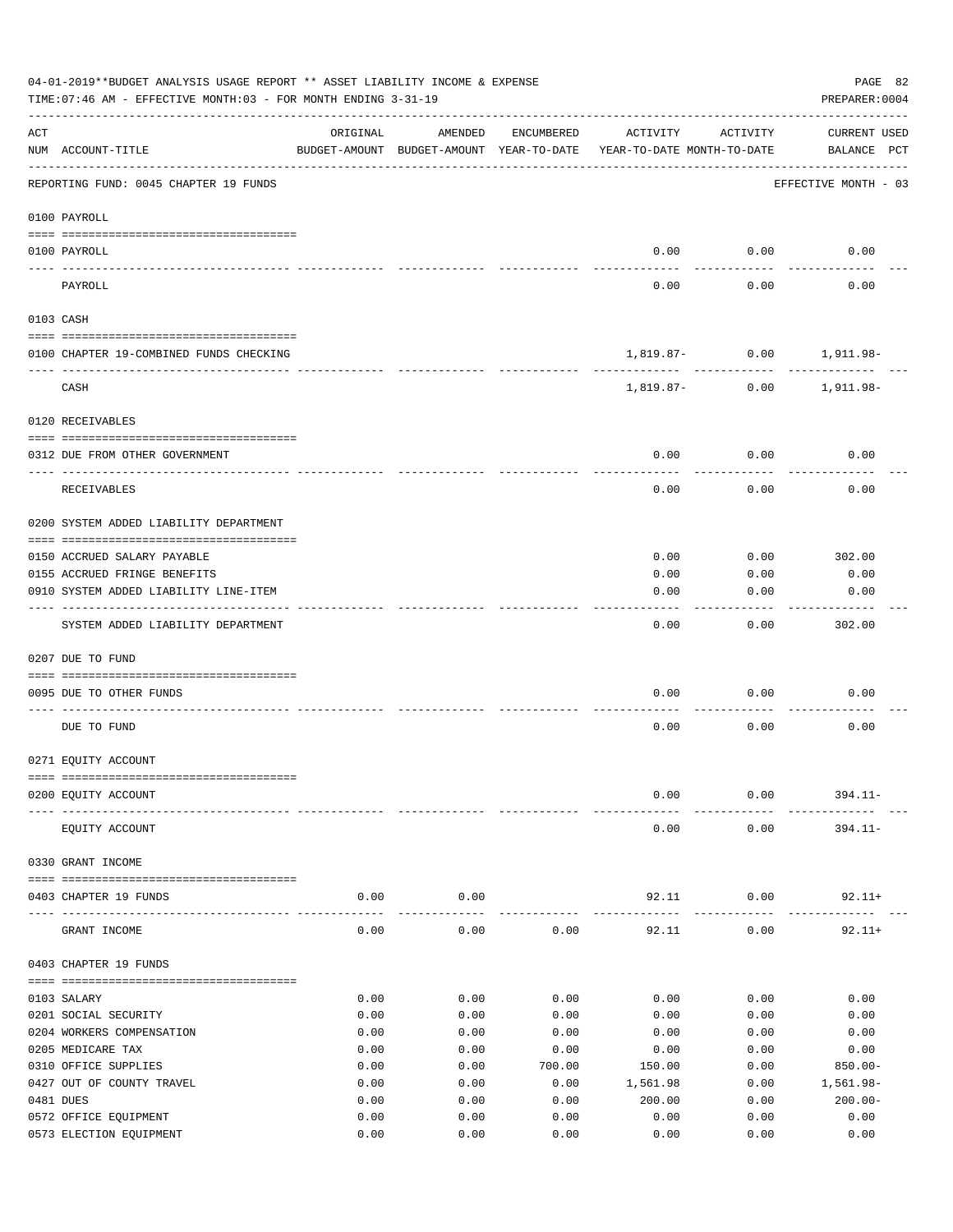| 04-01-2019**BUDGET ANALYSIS USAGE REPORT ** ASSET LIABILITY INCOME & EXPENSE | PAGE 83        |  |
|------------------------------------------------------------------------------|----------------|--|
| TIME:07:46 AM - EFFECTIVE MONTH:03 - FOR MONTH ENDING 3-31-19                | PREPARER: 0004 |  |

| ACT                                   | ORIGINAL      | AMENDED       | ENCUMBERED   | ACTIVITY | ACTIVITY                   | <b>CURRENT USED</b>   |
|---------------------------------------|---------------|---------------|--------------|----------|----------------------------|-----------------------|
| ACCOUNT-TITLE<br>NUM                  | BUDGET-AMOUNT | BUDGET-AMOUNT | YEAR-TO-DATE |          | YEAR-TO-DATE MONTH-TO-DATE | <b>PCT</b><br>BALANCE |
|                                       |               |               |              |          |                            |                       |
| REPORTING FUND: 0045 CHAPTER 19 FUNDS |               |               |              |          |                            | EFFECTIVE MONTH - 03  |
| 0574 COMPUTER EOUIPMENT               | 0.00          | 0.00          | 0.00         | 0.00     | 0.00                       | 0.00                  |
|                                       |               |               |              |          |                            |                       |
| CHAPTER 19 FUNDS                      | 0.00          | 0.00          | 700.00       | 1,911.98 | 0.00                       | $2,611.98-$           |
|                                       |               |               |              |          |                            |                       |
| CHAPTER 19 FUNDS                      |               |               |              |          |                            |                       |
| INCOME TOTALS                         | 0.00          | 0.00          |              | 92.11    | 0.00                       | $92.11+$              |
| <b>EXPENSE TOTALS</b>                 | 0.00          | 0.00          | 700.00       | 1,911.98 | 0.00                       | $2,611.98-$           |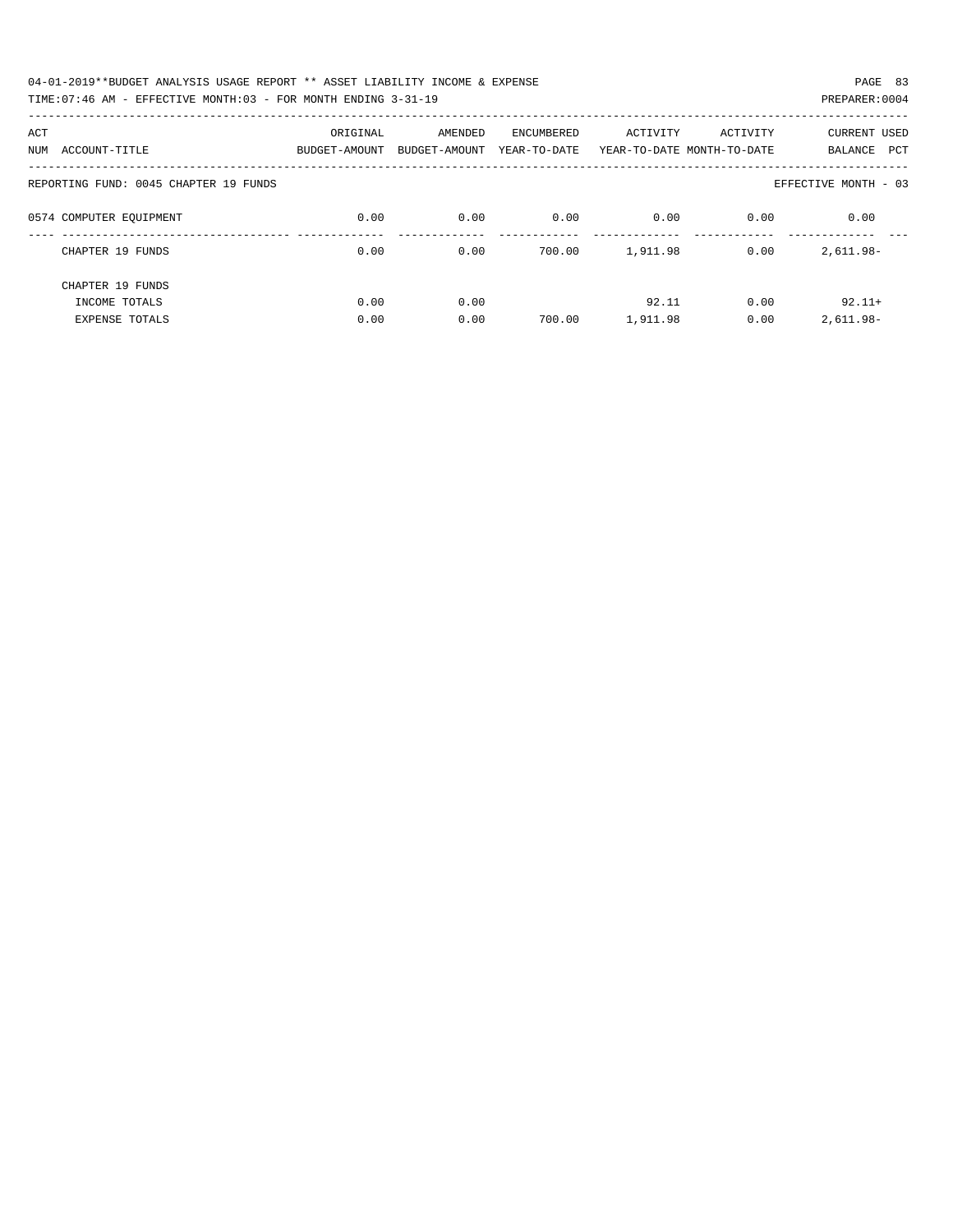|           | 04-01-2019**BUDGET ANALYSIS USAGE REPORT ** ASSET LIABILITY INCOME & EXPENSE<br>TIME: 07:46 AM - EFFECTIVE MONTH: 03 - FOR MONTH ENDING 3-31-19 |           |                                                     |            |                                        |          |                                    |                |  |  |
|-----------|-------------------------------------------------------------------------------------------------------------------------------------------------|-----------|-----------------------------------------------------|------------|----------------------------------------|----------|------------------------------------|----------------|--|--|
| ACT       | NUM ACCOUNT-TITLE                                                                                                                               | ORIGINAL  | AMENDED<br>BUDGET-AMOUNT BUDGET-AMOUNT YEAR-TO-DATE | ENCUMBERED | ACTIVITY<br>YEAR-TO-DATE MONTH-TO-DATE | ACTIVITY | <b>CURRENT USED</b><br>BALANCE PCT |                |  |  |
|           | REPORTING FUND: 0046 SAFE ROOM REIMBURSEMENT PROGRAM                                                                                            |           |                                                     |            |                                        |          | EFFECTIVE MONTH - 03               |                |  |  |
| 0103 CASH |                                                                                                                                                 |           |                                                     |            |                                        |          |                                    |                |  |  |
|           | 0100 SAFE ROOM REIMB.PROG.-COMB.FUNDS                                                                                                           |           |                                                     |            | 982.01                                 | 0.00     | 6,765.66                           |                |  |  |
|           | CASH                                                                                                                                            |           |                                                     |            | 982.01                                 | 0.00     | 6,765.66                           |                |  |  |
|           | 0120 RECEIVABLES                                                                                                                                |           |                                                     |            |                                        |          |                                    |                |  |  |
|           | 0312 DUE FROM OTHER GOVERNMENTS                                                                                                                 |           |                                                     |            | 0.00                                   | 0.00     | 0.00                               |                |  |  |
|           | RECEIVABLES                                                                                                                                     |           |                                                     |            | 0.00                                   | 0.00     | 0.00                               |                |  |  |
|           | 0200 SYSTEM ADDED LIABILITY DEPARTMENT                                                                                                          |           |                                                     |            |                                        |          |                                    |                |  |  |
|           | 0910 SYSTEM ADDED LIABILITY LINE-ITEM                                                                                                           |           |                                                     |            | 0.00                                   | 0.00     | 0.00                               |                |  |  |
|           | SYSTEM ADDED LIABILITY DEPARTMENT                                                                                                               |           |                                                     |            | 0.00                                   | 0.00     | 0.00                               |                |  |  |
|           | 0271 EQUITY ACCOUNT                                                                                                                             |           |                                                     |            |                                        |          |                                    |                |  |  |
|           | 0200 EQUITY ACCOUNT                                                                                                                             |           |                                                     |            | 0.00                                   | 0.00     | 5,783.65                           |                |  |  |
|           | EQUITY ACCOUNT                                                                                                                                  |           |                                                     |            | 0.00                                   | 0.00     | 5,783.65                           |                |  |  |
|           | 0300 CASH                                                                                                                                       |           |                                                     |            |                                        |          |                                    |                |  |  |
|           | 0146 BEGINNING CASH BALANCE                                                                                                                     | 0.00      | 0.00                                                |            | 0.00                                   | 0.00     | 0.00                               |                |  |  |
|           | __________________________________<br>CASH                                                                                                      | 0.00      | 0.00                                                | 0.00       | 0.00                                   | 0.00     | 0.00                               |                |  |  |
|           | 0330 GRANT INCOME                                                                                                                               |           |                                                     |            |                                        |          |                                    |                |  |  |
|           | 0475 SAFE ROOM REIMBURSEMENT DR-4029                                                                                                            | 60,000.00 | 60,000.00                                           |            | 35,527.25                              | 0.00     | 24,472.75                          | 59             |  |  |
|           | 0476 ADMINISTRATIVE FEE                                                                                                                         |           | 2,000.00 2,000.00                                   |            | 1,200.01                               | 0.00     | 799.99                             | 60             |  |  |
|           | GRANT INCOME                                                                                                                                    |           | 62,000.00 62,000.00                                 |            | $0.00$ 36,727.26 0.00                  |          | 25,272.74                          | 59             |  |  |
|           | 0475 SAFE ROOM REIMBURSEMENT PROGRAM                                                                                                            |           |                                                     |            |                                        |          |                                    |                |  |  |
|           | 0310 OFFICE SUPPLIES                                                                                                                            | 600.00    | 600.00                                              | 0.00       | 215.25                                 | 0.00     | 384.75                             | 36             |  |  |
|           | 0314 SAFE ROOM REIMBURSEMENT                                                                                                                    | 60,000.00 | 60,000.00                                           | 0.00       | 35,527.25                              | 0.00     | 24,472.75                          | 59             |  |  |
|           | 0330 GAS/OIL                                                                                                                                    | 150.00    | 150.00                                              | 0.00       | 2.75                                   | 0.00     | 147.25                             | 02             |  |  |
|           | 0427 OUT OF COUNTY TRAVEL                                                                                                                       | 500.00    | 500.00                                              | 0.00       | 0.00                                   | 0.00     | 500.00                             | 0 <sub>0</sub> |  |  |
|           | 0454 R&M AUTO                                                                                                                                   | 750.00    | 750.00                                              | 0.00       | 0.00                                   | 0.00     | 750.00                             | 0 <sub>0</sub> |  |  |
|           | 0573 RADIO EQUIPMENT                                                                                                                            | 0.00      | 0.00                                                | 0.00       | 0.00                                   | 0.00     | 0.00                               |                |  |  |
|           | 0574 COMPUTER EQUIPMENT                                                                                                                         | 0.00      | 0.00                                                | 0.00       | 0.00                                   | 0.00     | 0.00                               |                |  |  |
|           | SAFE ROOM REIMBURSEMENT PROGRAM                                                                                                                 | 62,000.00 | 62,000.00                                           | 0.00       | 35,745.25                              | 0.00     | 26, 254.75                         | 58             |  |  |
|           | SAFE ROOM REIMBURSEMENT PROGRAM                                                                                                                 |           |                                                     |            |                                        |          |                                    |                |  |  |
|           | INCOME TOTALS                                                                                                                                   | 62,000.00 | 62,000.00                                           |            | 36,727.26                              | 0.00     | 25,272.74                          | 59             |  |  |
|           | EXPENSE TOTALS                                                                                                                                  | 62,000.00 | 62,000.00                                           | 0.00       | 35,745.25                              | 0.00     | 26, 254.75                         | 58             |  |  |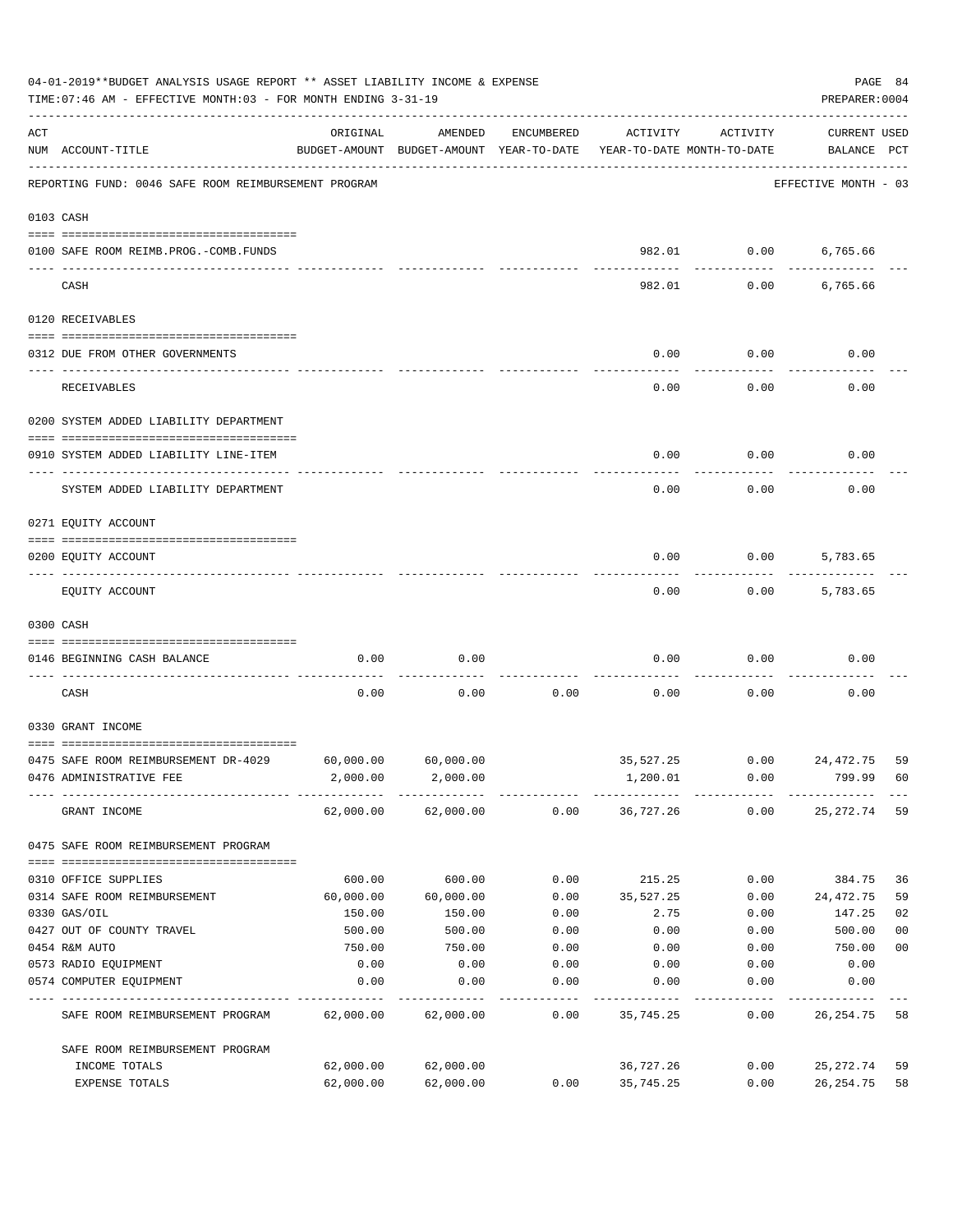|     | 04-01-2019**BUDGET ANALYSIS USAGE REPORT ** ASSET LIABILITY INCOME & EXPENSE<br>TIME: 07:46 AM - EFFECTIVE MONTH: 03 - FOR MONTH ENDING 3-31-19 |           |                          |                     |                                                                                 |                           | PAGE 85<br>PREPARER: 0004   |                |
|-----|-------------------------------------------------------------------------------------------------------------------------------------------------|-----------|--------------------------|---------------------|---------------------------------------------------------------------------------|---------------------------|-----------------------------|----------------|
| ACT | NUM ACCOUNT-TITLE                                                                                                                               | ORIGINAL  | AMENDED                  | ENCUMBERED          | ACTIVITY<br>BUDGET-AMOUNT BUDGET-AMOUNT YEAR-TO-DATE YEAR-TO-DATE MONTH-TO-DATE | ACTIVITY                  | CURRENT USED<br>BALANCE PCT |                |
|     | REPORTING FUND: 0048 ELECTION EQUIPMENT FUND                                                                                                    |           |                          |                     |                                                                                 |                           | EFFECTIVE MONTH - 03        |                |
|     | 0103 CASH                                                                                                                                       |           |                          |                     |                                                                                 |                           |                             |                |
|     |                                                                                                                                                 |           |                          |                     |                                                                                 |                           |                             |                |
|     | 0100 ELECTION EQUIP. FUND-COMBINED FUNDS<br>______________________                                                                              |           |                          |                     |                                                                                 | 516.30- 516.30- 30,786.13 | ------                      |                |
|     | CASH                                                                                                                                            |           |                          |                     | $516.30 -$                                                                      | 516.30-                   | 30,786.13                   |                |
|     | 0200 SYSTEM ADDED LIABILITY DEPARTMENT                                                                                                          |           |                          |                     |                                                                                 |                           |                             |                |
|     |                                                                                                                                                 |           |                          |                     |                                                                                 |                           |                             |                |
|     | 0910 SYSTEM ADDED LIABILITY LINE-ITEM                                                                                                           |           |                          |                     | 0.00                                                                            | 0.00                      | 0.00                        |                |
|     | SYSTEM ADDED LIABILITY DEPARTMENT                                                                                                               |           |                          |                     | 0.00                                                                            | 0.00                      | 0.00                        |                |
|     | 0271 EQUITY ACCOUNT                                                                                                                             |           |                          |                     |                                                                                 |                           |                             |                |
|     |                                                                                                                                                 |           |                          |                     |                                                                                 |                           |                             |                |
|     | 0200 EOUITY ACCOUNT                                                                                                                             |           |                          |                     | 0.00                                                                            | 0.00                      | 31,302.43                   |                |
|     | EQUITY ACCOUNT                                                                                                                                  |           |                          |                     | 0.00                                                                            | 0.00                      | 31,302.43                   |                |
|     | 0300 CASH                                                                                                                                       |           |                          |                     |                                                                                 |                           |                             |                |
|     | 0148 BEGINNING CASH BALANCE                                                                                                                     | 7,070.00  | 7,070.00                 |                     | 0.00                                                                            | 0.00                      | 7,070.00                    | 00             |
|     |                                                                                                                                                 |           |                          |                     |                                                                                 |                           |                             |                |
|     | CASH                                                                                                                                            | 7,070.00  | 7,070.00                 | 0.00                | 0.00                                                                            | 0.00                      | 7,070.00                    | 0 <sub>0</sub> |
|     | 0340 INCOME                                                                                                                                     |           |                          |                     |                                                                                 |                           |                             |                |
|     | 0130 REFUNDS & MISCELLANEOUS                                                                                                                    | 0.00      | 0.00                     |                     | 0.00                                                                            | 0.00                      | 0.00                        |                |
|     | 0403 CONTRACT ADMINISTRATIVE FEE                                                                                                                | 0.00      | 0.00                     |                     | 0.00                                                                            | 0.00                      | 0.00                        |                |
|     | 0484 ELECTION REIMBURSEMENT                                                                                                                     | 4,000.00  | 4,000.00                 |                     | 0.00                                                                            | 0.00                      | 4,000.00                    | 00             |
|     | INCOME                                                                                                                                          | 4,000.00  | 4,000.00                 | 0.00                | 0.00                                                                            | 0.00                      | 4,000.00                    | 00             |
|     | 0403 ELECTION EQUIPMENT FUND                                                                                                                    |           |                          |                     |                                                                                 |                           |                             |                |
|     |                                                                                                                                                 |           |                          |                     |                                                                                 |                           |                             |                |
|     | 0421 ELECTION INTERNET                                                                                                                          | 0.00      | 0.00                     | 0.00                | 0.00                                                                            | 0.00                      | 0.00                        |                |
|     | 0485 LICENSE/SUPPORT                                                                                                                            | 0.00      | 0.00                     | 0.00                | 0.00                                                                            | 0.00                      | 0.00                        |                |
|     | 0573 ELECTION EQUIPMENT                                                                                                                         | 11,070.00 | 11,070.00                | 0.00                | 516.30                                                                          | 516.30                    | 10,553.70<br>------------   | 05             |
|     | ELECTION EQUIPMENT FUND                                                                                                                         | 11,070.00 | -----------<br>11,070.00 | -----------<br>0.00 | ---------<br>516.30                                                             | ---------<br>516.30       | 10,553.70 05                |                |
|     | ELECTION EQUIPMENT FUND                                                                                                                         |           |                          |                     |                                                                                 |                           |                             |                |
|     | INCOME TOTALS                                                                                                                                   | 11,070.00 | 11,070.00                |                     | 0.00                                                                            | 0.00                      | 11,070.00                   | 0 <sub>0</sub> |
|     | EXPENSE TOTALS                                                                                                                                  | 11,070.00 | 11,070.00                | 0.00                | 516.30                                                                          | 516.30                    | 10,553.70                   | 05             |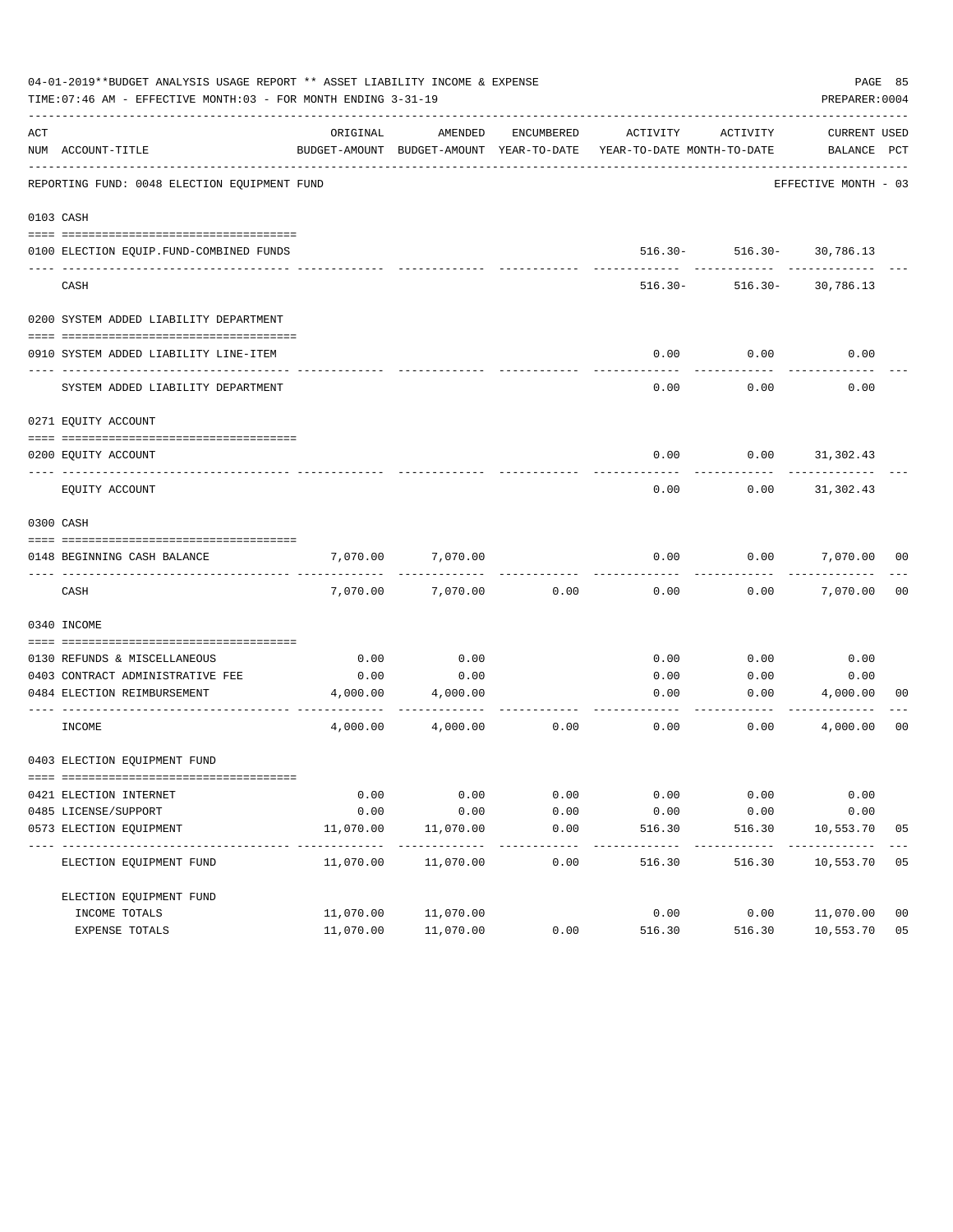|                                                                                                                                                                                                                                                                                                                                                                                                                                                                            | 04-01-2019**BUDGET ANALYSIS USAGE REPORT ** ASSET LIABILITY INCOME & EXPENSE<br>PAGE 86<br>TIME:07:46 AM - EFFECTIVE MONTH:03 - FOR MONTH ENDING 3-31-19<br>PREPARER: 0004 |          |                                                     |            |                                        |                  |                                    |    |  |  |  |
|----------------------------------------------------------------------------------------------------------------------------------------------------------------------------------------------------------------------------------------------------------------------------------------------------------------------------------------------------------------------------------------------------------------------------------------------------------------------------|----------------------------------------------------------------------------------------------------------------------------------------------------------------------------|----------|-----------------------------------------------------|------------|----------------------------------------|------------------|------------------------------------|----|--|--|--|
| ACT                                                                                                                                                                                                                                                                                                                                                                                                                                                                        | NUM ACCOUNT-TITLE                                                                                                                                                          | ORIGINAL | AMENDED<br>BUDGET-AMOUNT BUDGET-AMOUNT YEAR-TO-DATE | ENCUMBERED | ACTIVITY<br>YEAR-TO-DATE MONTH-TO-DATE | ACTIVITY         | <b>CURRENT USED</b><br>BALANCE PCT |    |  |  |  |
|                                                                                                                                                                                                                                                                                                                                                                                                                                                                            | REPORTING FUND: 0049 INVESTIGATOR/LEOSE GRANT                                                                                                                              |          |                                                     |            |                                        |                  | EFFECTIVE MONTH - 03               |    |  |  |  |
|                                                                                                                                                                                                                                                                                                                                                                                                                                                                            | 0100 PAYROLL                                                                                                                                                               |          |                                                     |            |                                        |                  |                                    |    |  |  |  |
|                                                                                                                                                                                                                                                                                                                                                                                                                                                                            | 0100 PAYROLL                                                                                                                                                               |          |                                                     |            | 0.00                                   | 0.00             | 0.00                               |    |  |  |  |
| $\frac{1}{2} \left( \frac{1}{2} \right) \left( \frac{1}{2} \right) \left( \frac{1}{2} \right) \left( \frac{1}{2} \right) \left( \frac{1}{2} \right) \left( \frac{1}{2} \right) \left( \frac{1}{2} \right) \left( \frac{1}{2} \right) \left( \frac{1}{2} \right) \left( \frac{1}{2} \right) \left( \frac{1}{2} \right) \left( \frac{1}{2} \right) \left( \frac{1}{2} \right) \left( \frac{1}{2} \right) \left( \frac{1}{2} \right) \left( \frac{1}{2} \right) \left( \frac$ | PAYROLL                                                                                                                                                                    |          |                                                     |            | 0.00                                   | 0.00             | 0.00                               |    |  |  |  |
| 0103 CASH                                                                                                                                                                                                                                                                                                                                                                                                                                                                  |                                                                                                                                                                            |          |                                                     |            |                                        |                  |                                    |    |  |  |  |
|                                                                                                                                                                                                                                                                                                                                                                                                                                                                            |                                                                                                                                                                            |          |                                                     |            |                                        |                  |                                    |    |  |  |  |
|                                                                                                                                                                                                                                                                                                                                                                                                                                                                            | 0100 INVESTIGATOR/LEOSE-COMB.FUNDS                                                                                                                                         |          |                                                     |            | 61.77                                  | 0.00             | 681.66                             |    |  |  |  |
|                                                                                                                                                                                                                                                                                                                                                                                                                                                                            | CASH                                                                                                                                                                       |          |                                                     |            | 61.77                                  | 0.00             | 681.66                             |    |  |  |  |
|                                                                                                                                                                                                                                                                                                                                                                                                                                                                            | 0271 EQUITY ACCOUNT                                                                                                                                                        |          |                                                     |            |                                        |                  |                                    |    |  |  |  |
|                                                                                                                                                                                                                                                                                                                                                                                                                                                                            | 0200 EQUITY ACCOUNT                                                                                                                                                        |          |                                                     |            | 0.00                                   | 0.00             | 619.89                             |    |  |  |  |
|                                                                                                                                                                                                                                                                                                                                                                                                                                                                            | ---- -----------<br>--------------------- --------                                                                                                                         |          |                                                     |            |                                        |                  |                                    |    |  |  |  |
|                                                                                                                                                                                                                                                                                                                                                                                                                                                                            | EQUITY ACCOUNT                                                                                                                                                             |          |                                                     |            | 0.00                                   | 0.00             | 619.89                             |    |  |  |  |
| 0300 CASH                                                                                                                                                                                                                                                                                                                                                                                                                                                                  |                                                                                                                                                                            |          |                                                     |            |                                        |                  |                                    |    |  |  |  |
|                                                                                                                                                                                                                                                                                                                                                                                                                                                                            | 0149 BEGINNING CASH BALANCE                                                                                                                                                | 0.00     | 619.89                                              |            | 0.00                                   | 0.00<br>-------- | 619.89 00<br>---------             |    |  |  |  |
|                                                                                                                                                                                                                                                                                                                                                                                                                                                                            | CASH                                                                                                                                                                       | 0.00     | 619.89                                              | 0.00       | 0.00                                   | 0.00             | 619.89                             | 00 |  |  |  |
|                                                                                                                                                                                                                                                                                                                                                                                                                                                                            | 0330 GRANT INCOME                                                                                                                                                          |          |                                                     |            |                                        |                  |                                    |    |  |  |  |
|                                                                                                                                                                                                                                                                                                                                                                                                                                                                            | 0475 INVESTIGATOR/LEOSE GRANT                                                                                                                                              | 0.00     | 0.00                                                |            | 681.66                                 | 0.00             | 681.66+                            |    |  |  |  |
|                                                                                                                                                                                                                                                                                                                                                                                                                                                                            | GRANT INCOME                                                                                                                                                               | 0.00     | 0.00                                                | 0.00       | 681.66                                 | 0.00             | 681.66+                            |    |  |  |  |
|                                                                                                                                                                                                                                                                                                                                                                                                                                                                            | 0475 INVESTIGATOR/LEOSE                                                                                                                                                    |          |                                                     |            |                                        |                  |                                    |    |  |  |  |
|                                                                                                                                                                                                                                                                                                                                                                                                                                                                            |                                                                                                                                                                            | 0.00     | 0.00                                                | 0.00       |                                        | $0.00$ 0.00      | 0.00                               |    |  |  |  |
|                                                                                                                                                                                                                                                                                                                                                                                                                                                                            | 0103 SALARY<br>0201 SOCIAL SECURITY                                                                                                                                        | 0.00     | 0.00                                                | 0.00       | 0.00                                   | 0.00             | 0.00                               |    |  |  |  |
|                                                                                                                                                                                                                                                                                                                                                                                                                                                                            | 0202 GROUP HEALTH INSURANCE                                                                                                                                                | 0.00     | 0.00                                                | 0.00       | 0.00                                   | 0.00             | 0.00                               |    |  |  |  |
|                                                                                                                                                                                                                                                                                                                                                                                                                                                                            | 0203 RETIREMENT                                                                                                                                                            | 0.00     | 0.00                                                | 0.00       | 0.00                                   | 0.00             | 0.00                               |    |  |  |  |
|                                                                                                                                                                                                                                                                                                                                                                                                                                                                            | 0204 WORKER'S COMPENSATION                                                                                                                                                 | 0.00     | 0.00                                                | 0.00       | 0.00                                   | 0.00             | 0.00                               |    |  |  |  |
|                                                                                                                                                                                                                                                                                                                                                                                                                                                                            | 0205 MEDICARE TAX                                                                                                                                                          | 0.00     | 0.00                                                | 0.00       | 0.00                                   | 0.00             | 0.00                               |    |  |  |  |
|                                                                                                                                                                                                                                                                                                                                                                                                                                                                            | 0310 OFFICE SUPPLIES                                                                                                                                                       | 0.00     | 0.00                                                | 0.00       | 0.00                                   | 0.00             | 0.00                               |    |  |  |  |
|                                                                                                                                                                                                                                                                                                                                                                                                                                                                            | 0427 TRAINING/TUITION/OUT OF COUNTY                                                                                                                                        | 0.00     | 619.89                                              | 0.00       | 619.89                                 | 0.00             | 0.00 100                           |    |  |  |  |
|                                                                                                                                                                                                                                                                                                                                                                                                                                                                            | 0572 OFFICE EQUIPMENT                                                                                                                                                      | 0.00     | 0.00                                                | 0.00       | 0.00                                   | 0.00             | 0.00                               |    |  |  |  |
|                                                                                                                                                                                                                                                                                                                                                                                                                                                                            | 0574 COMPUTER EQUIPMENT                                                                                                                                                    | 0.00     | 0.00                                                | 0.00       | 0.00                                   | 0.00             | 0.00                               |    |  |  |  |
| $---$                                                                                                                                                                                                                                                                                                                                                                                                                                                                      | --------------<br>INVESTIGATOR/LEOSE                                                                                                                                       | 0.00     | 619.89                                              | 0.00       | 619.89                                 | 0.00             | 0.00 100                           |    |  |  |  |
|                                                                                                                                                                                                                                                                                                                                                                                                                                                                            | INVESTIGATOR/LEOSE GRANT                                                                                                                                                   |          |                                                     |            |                                        |                  |                                    |    |  |  |  |
|                                                                                                                                                                                                                                                                                                                                                                                                                                                                            | INCOME TOTALS                                                                                                                                                              | 0.00     | 619.89                                              |            | 681.66                                 | 0.00             | $61.77 + 110$                      |    |  |  |  |
|                                                                                                                                                                                                                                                                                                                                                                                                                                                                            | EXPENSE TOTALS                                                                                                                                                             | 0.00     | 619.89                                              | 0.00       | 619.89                                 | 0.00             | 0.00 100                           |    |  |  |  |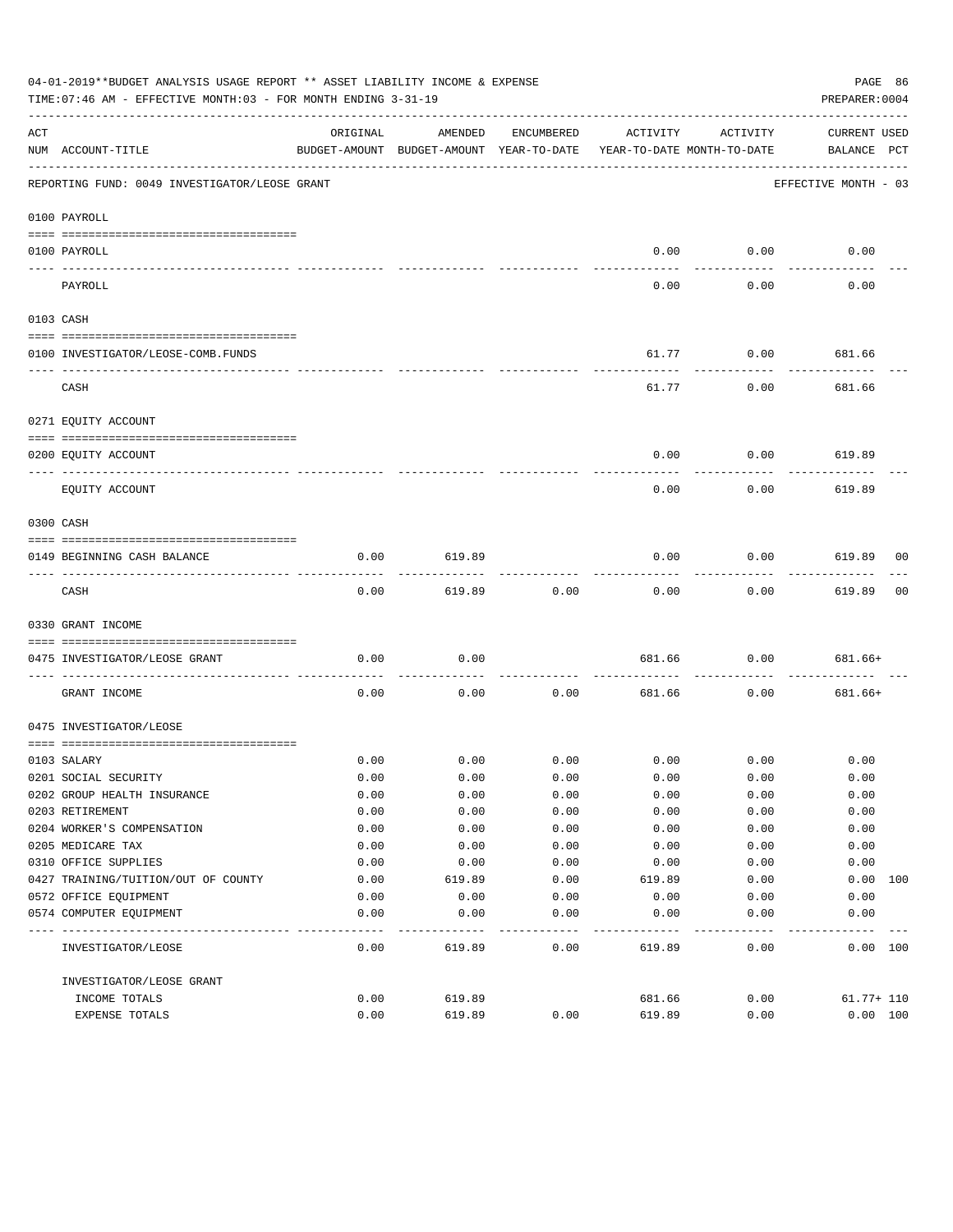|     | 04-01-2019**BUDGET ANALYSIS USAGE REPORT ** ASSET LIABILITY INCOME & EXPENSE<br>TIME: 07:46 AM - EFFECTIVE MONTH: 03 - FOR MONTH ENDING 3-31-19 |                         |                                                     |                   |                                        |                       |                                    |                |  |  |
|-----|-------------------------------------------------------------------------------------------------------------------------------------------------|-------------------------|-----------------------------------------------------|-------------------|----------------------------------------|-----------------------|------------------------------------|----------------|--|--|
| ACT | NUM ACCOUNT-TITLE                                                                                                                               | ORIGINAL                | AMENDED<br>BUDGET-AMOUNT BUDGET-AMOUNT YEAR-TO-DATE | <b>ENCUMBERED</b> | ACTIVITY<br>YEAR-TO-DATE MONTH-TO-DATE | ACTIVITY              | <b>CURRENT USED</b><br>BALANCE PCT |                |  |  |
|     | REPORTING FUND: 0051 CO.CLERK CO.& DIST.CT. TECHNOLOGY                                                                                          |                         |                                                     |                   |                                        |                       | EFFECTIVE MONTH - 03               |                |  |  |
|     | 0103 CASH                                                                                                                                       |                         |                                                     |                   |                                        |                       |                                    |                |  |  |
|     | 0100 CO.CLK.CO.& DIST.CT.TECHNOLOGY-COM                                                                                                         |                         |                                                     |                   |                                        | 104.76 44.84 7,834.20 |                                    |                |  |  |
|     | CASH                                                                                                                                            |                         |                                                     |                   | 104.76                                 | 44.84                 | 7,834.20                           |                |  |  |
|     | 0120 RECEIVABLES                                                                                                                                |                         |                                                     |                   |                                        |                       |                                    |                |  |  |
|     | 0313 DUE FROM OTHER FUNDS                                                                                                                       |                         |                                                     |                   | 0.00                                   | 0.00                  | 65.59                              |                |  |  |
|     | RECEIVABLES                                                                                                                                     |                         |                                                     |                   | 0.00                                   | 0.00                  | 65.59                              |                |  |  |
|     | 0271 EQUITY ACCOUNT                                                                                                                             |                         |                                                     |                   |                                        |                       |                                    |                |  |  |
|     | 0200 EQUITY ACCOUNT                                                                                                                             |                         |                                                     |                   | 0.00                                   | 0.00                  | 7,795.03                           |                |  |  |
|     | ---- ------------<br>EQUITY ACCOUNT                                                                                                             |                         |                                                     |                   | 0.00                                   | 0.00                  | 7,795.03                           |                |  |  |
|     | 0300 CASH                                                                                                                                       |                         |                                                     |                   |                                        |                       |                                    |                |  |  |
|     | 0151 BEGINNING CASH BALANCE                                                                                                                     | 2,400.00                | 2,400.00                                            |                   | 0.00                                   | 0.00                  | 2,400.00                           | 0 <sub>0</sub> |  |  |
|     | CASH                                                                                                                                            | -----------<br>2,400.00 | 2,400.00                                            | 0.00              | 0.00                                   | 0.00                  | 2,400.00                           | 0 <sup>0</sup> |  |  |
|     | 0370 CO.CLK.MISCELLANEOUS INCOME                                                                                                                |                         |                                                     |                   |                                        |                       |                                    |                |  |  |
|     | 0440 CO.CLK.CO.& DIST.CT.TECHNOLOGY FEE                                                                                                         | 600.00                  | 600.00                                              |                   | 104.76                                 | 44.84                 | 495.24 17                          |                |  |  |
|     | CO. CLK. MISCELLANEOUS INCOME                                                                                                                   | 600.00                  | 600.00                                              | 0.00              | 104.76                                 | .<br>44.84            | 495.24                             | 17             |  |  |
|     | 0440 CO.CLK.COURT TECHNOLOGY EQUIPMENT                                                                                                          |                         |                                                     |                   |                                        |                       |                                    |                |  |  |
|     | 0572 OFFICE EOUIPMENT                                                                                                                           | 3,000.00                | 3,000.00                                            | 0.00              | 0.00                                   | 0.00                  | 3,000.00                           | 0 <sub>0</sub> |  |  |
|     | CO.CLK.COURT TECHNOLOGY EQUIPMENT                                                                                                               | 3,000.00                | 3,000.00                                            | 0.00              | 0.00                                   | 0.00                  | 3,000.00                           | 0 <sub>0</sub> |  |  |
|     | CO.CLERK CO.& DIST.CT. TECHNOLOGY                                                                                                               |                         |                                                     |                   |                                        |                       |                                    |                |  |  |
|     | INCOME TOTALS                                                                                                                                   | 3,000.00                | 3,000.00                                            |                   | 104.76                                 | 44.84                 | 2,895.24                           | 03             |  |  |
|     | <b>EXPENSE TOTALS</b>                                                                                                                           | 3,000.00                | 3,000.00                                            | 0.00              | 0.00                                   | 0.00                  | 3,000.00                           | 0 <sub>0</sub> |  |  |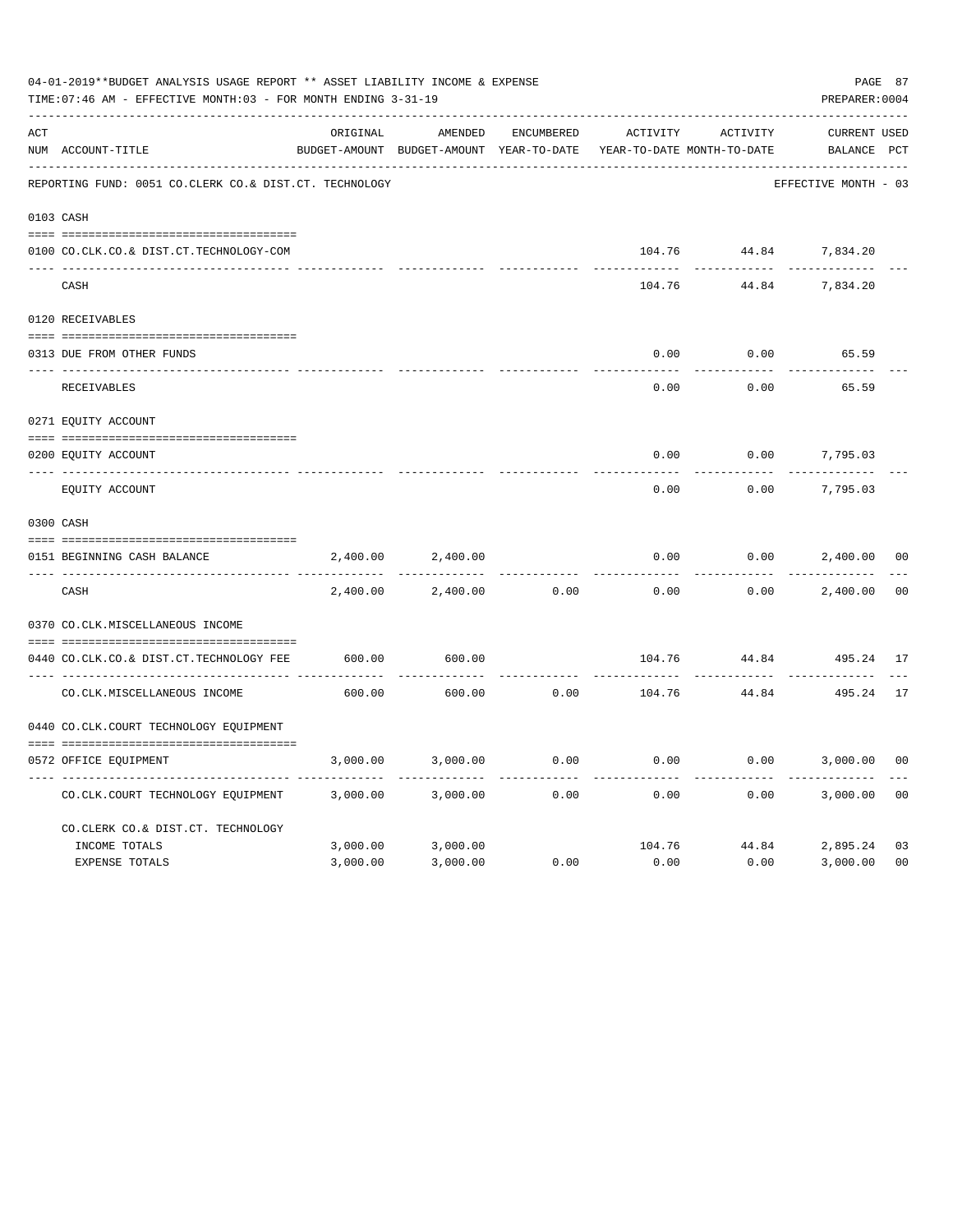|     | 04-01-2019**BUDGET ANALYSIS USAGE REPORT ** ASSET LIABILITY INCOME & EXPENSE<br>PAGE 88<br>TIME: 07:46 AM - EFFECTIVE MONTH: 03 - FOR MONTH ENDING 3-31-19<br>PREPARER: 0004 |          |         |                          |                                                                                 |                                          |                             |  |  |  |
|-----|------------------------------------------------------------------------------------------------------------------------------------------------------------------------------|----------|---------|--------------------------|---------------------------------------------------------------------------------|------------------------------------------|-----------------------------|--|--|--|
| ACT | NUM ACCOUNT-TITLE                                                                                                                                                            | ORIGINAL | AMENDED | ENCUMBERED               | ACTIVITY<br>BUDGET-AMOUNT BUDGET-AMOUNT YEAR-TO-DATE YEAR-TO-DATE MONTH-TO-DATE | ACTIVITY                                 | CURRENT USED<br>BALANCE PCT |  |  |  |
|     | REPORTING FUND: 0052 CO.CLK.COURT RECORDS PRESERVATION                                                                                                                       |          |         |                          |                                                                                 |                                          | EFFECTIVE MONTH - 03        |  |  |  |
|     | 0103 CASH                                                                                                                                                                    |          |         |                          |                                                                                 |                                          |                             |  |  |  |
|     | 0100 CO.CLK.COURT RECORDS PRESERVATION-                                                                                                                                      |          |         |                          |                                                                                 | 259.14- 231.70 12,557.68                 |                             |  |  |  |
|     | CASH                                                                                                                                                                         |          |         |                          |                                                                                 | ------------<br>259.14- 231.70 12,557.68 | .                           |  |  |  |
|     | 0120 RECEIVABLES                                                                                                                                                             |          |         |                          |                                                                                 |                                          |                             |  |  |  |
|     | 0313 DUE FROM OTHER FUNDS                                                                                                                                                    |          |         |                          | 0.00                                                                            | 0.00                                     | 90.00                       |  |  |  |
|     | <b>RECEIVABLES</b>                                                                                                                                                           |          |         |                          | 0.00                                                                            | ---------<br>0.00                        | 90.00                       |  |  |  |
|     | 0200 SYSTEM ADDED LIABILITY DEPARTMENT                                                                                                                                       |          |         |                          |                                                                                 |                                          |                             |  |  |  |
|     | 0910 SYSTEM ADDED LIABILITY LINE-ITEM                                                                                                                                        |          |         |                          |                                                                                 |                                          | $619.64 - 0.00$ 619.64-     |  |  |  |
|     | SYSTEM ADDED LIABILITY DEPARTMENT                                                                                                                                            |          |         |                          | 619.64-                                                                         | 0.00                                     | 619.64-                     |  |  |  |
|     | 0271 EQUITY ACCOUNT                                                                                                                                                          |          |         |                          |                                                                                 |                                          |                             |  |  |  |
|     | 0200 EQUITY ACCOUNT                                                                                                                                                          |          |         |                          | 0.00                                                                            |                                          | $0.00$ 12,906.82            |  |  |  |
|     | EQUITY ACCOUNT                                                                                                                                                               |          |         |                          | 0.00                                                                            |                                          | $0.00$ 12,906.82            |  |  |  |
|     | 0360 INTEREST EARNINGS                                                                                                                                                       |          |         |                          |                                                                                 |                                          |                             |  |  |  |
|     | 0100 INTEREST EARNINGS                                                                                                                                                       | 0.00     | 0.00    |                          | 10.50                                                                           | 1.70                                     | $10.50+$                    |  |  |  |
|     | ------------------ ---<br>INTEREST EARNINGS                                                                                                                                  | 0.00     | 0.00    | ----------- ----<br>0.00 | 10.50                                                                           | 1.70                                     | $10.50+$                    |  |  |  |
|     | 0370 CO.CLK.MISCELLANEOUS INCOME                                                                                                                                             |          |         |                          |                                                                                 |                                          |                             |  |  |  |
|     | 0133 CO.CLK.COURT RECORDS PRESERVATION                                                                                                                                       | 0.00     | 0.00    |                          |                                                                                 |                                          | 350.00 230.00 350.00+       |  |  |  |
|     | CO. CLK. MISCELLANEOUS INCOME                                                                                                                                                | 0.00     | 0.00    | 0.00                     | 350.00                                                                          | 230.00                                   | $350.00+$                   |  |  |  |
|     | 0449 CO.CLK.COURT RECORDS PRES.EQUIPMEN                                                                                                                                      |          |         |                          |                                                                                 |                                          |                             |  |  |  |
|     | 0572 OFFICE EQUIPMENT                                                                                                                                                        | 0.00     | 0.00    | 0.00                     | $0.00$ 0.00                                                                     |                                          | 0.00                        |  |  |  |
|     | CO. CLK. COURT RECORDS PRES. EQUIPMEN                                                                                                                                        | 0.00     | 0.00    | -------------<br>0.00    | 0.00                                                                            | 0.00                                     | 0.00                        |  |  |  |
|     | CO.CLK.COURT RECORDS PRESERVATION                                                                                                                                            |          |         |                          |                                                                                 |                                          |                             |  |  |  |
|     | INCOME TOTALS                                                                                                                                                                | 0.00     | 0.00    |                          | 360.50                                                                          | 231.70                                   | $360.50+$                   |  |  |  |
|     | EXPENSE TOTALS                                                                                                                                                               | 0.00     | 0.00    | 0.00                     | 0.00                                                                            | 0.00                                     | 0.00                        |  |  |  |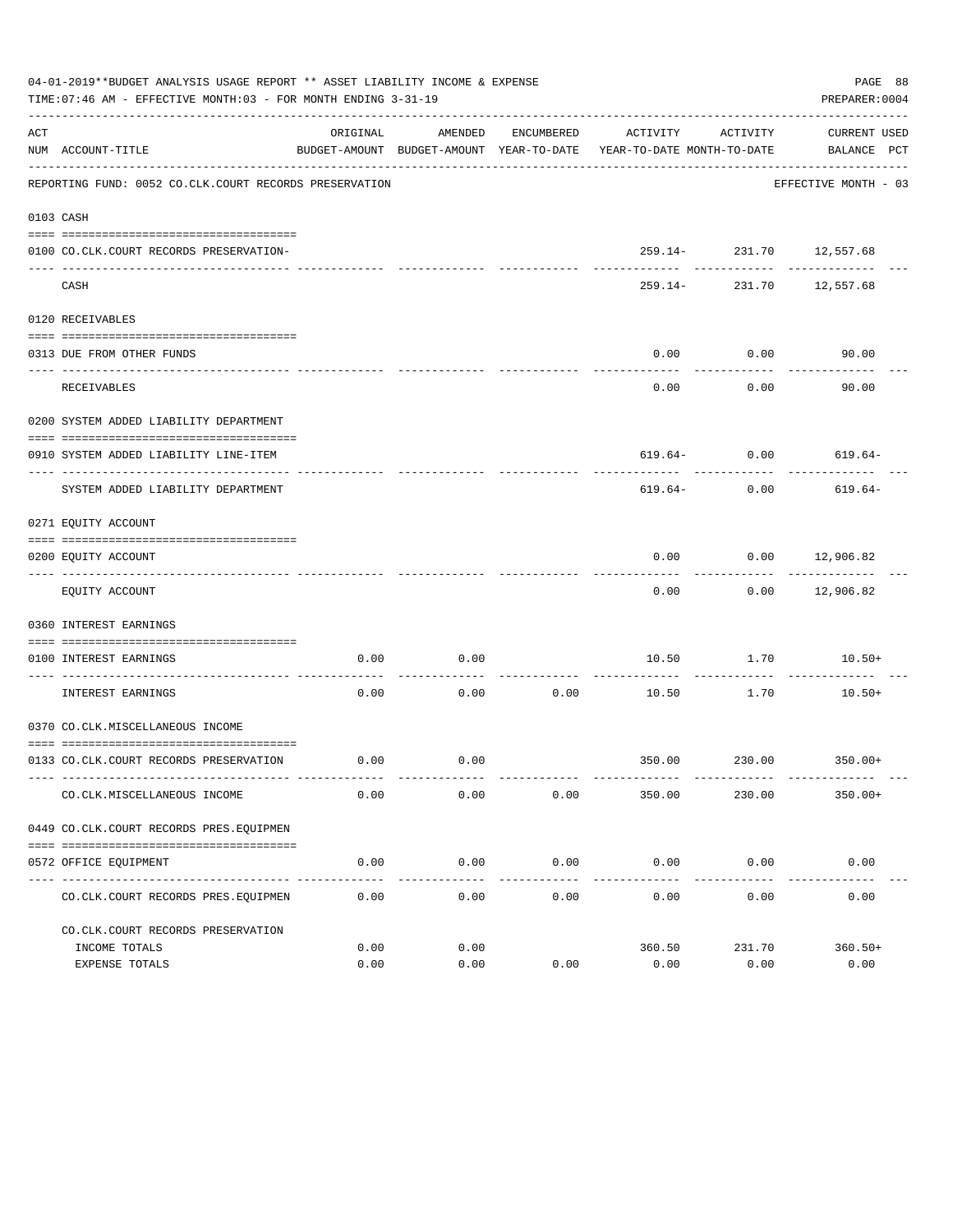|     | 04-01-2019**BUDGET ANALYSIS USAGE REPORT ** ASSET LIABILITY INCOME & EXPENSE<br>TIME: 07:46 AM - EFFECTIVE MONTH: 03 - FOR MONTH ENDING 3-31-19 |               |                               |              |                                                                                                                 |                       | PREPARER: 0004                                | PAGE 89 |
|-----|-------------------------------------------------------------------------------------------------------------------------------------------------|---------------|-------------------------------|--------------|-----------------------------------------------------------------------------------------------------------------|-----------------------|-----------------------------------------------|---------|
| ACT | NUM ACCOUNT-TITLE                                                                                                                               | ORIGINAL      | AMENDED                       |              | ENCUMBERED ACTIVITY ACTIVITY<br>BUDGET-AMOUNT BUDGET-AMOUNT YEAR-TO-DATE YEAR-TO-DATE MONTH-TO-DATE BALANCE PCT |                       | CURRENT USED                                  |         |
|     | -------------------------------------<br>REPORTING FUND: 0053 CO.CLERK RECORDS ARCHIVE                                                          |               |                               |              |                                                                                                                 |                       | EFFECTIVE MONTH - 03                          |         |
|     | 0103 CASH                                                                                                                                       |               |                               |              |                                                                                                                 |                       |                                               |         |
|     | 0100 CO.CLK.REC.ARCHIVE -COMB.FUNDS CKI                                                                                                         |               |                               |              |                                                                                                                 |                       | 51,848.35- 7,530.00 270,914.20                |         |
|     | CASH                                                                                                                                            |               |                               |              |                                                                                                                 | -------- ------------ | -----------<br>51,848.35- 7,530.00 270,914.20 |         |
|     | 0120 RECEIVABLES                                                                                                                                |               |                               |              |                                                                                                                 |                       |                                               |         |
|     |                                                                                                                                                 |               |                               |              |                                                                                                                 |                       |                                               |         |
|     | 0313 DUE FROM OTHER FUNDS                                                                                                                       |               |                               |              | 0.00<br>----------                                                                                              | .                     | $0.00$ 6,410.00                               |         |
|     | RECEIVABLES                                                                                                                                     |               |                               |              | 0.00                                                                                                            |                       | $0.00$ 6,410.00                               |         |
|     | 0200 SYSTEM ADDED LIABILITY DEPARTMENT                                                                                                          |               |                               |              |                                                                                                                 |                       |                                               |         |
|     |                                                                                                                                                 |               |                               |              |                                                                                                                 |                       |                                               |         |
|     | 0910 SYSTEM ADDED LIABILITY LINE-ITEM                                                                                                           |               |                               |              |                                                                                                                 |                       | $37,392.00 - 0.00$ $37,392.00 -$              |         |
|     | SYSTEM ADDED LIABILITY DEPARTMENT                                                                                                               |               |                               |              | 37,392.00-                                                                                                      | 0.00                  | 37,392.00-                                    |         |
|     | 0271 EQUITY ACCOUNT                                                                                                                             |               |                               |              |                                                                                                                 |                       |                                               |         |
|     |                                                                                                                                                 |               |                               |              |                                                                                                                 |                       |                                               |         |
|     | 0200 EQUITY ACCOUNT                                                                                                                             |               |                               |              | 0.00                                                                                                            |                       | $0.00$ 329,172.55                             |         |
|     | EQUITY ACCOUNT                                                                                                                                  |               |                               |              | 0.00                                                                                                            |                       | $0.00$ 329,172.55                             |         |
|     | 0300 CASH                                                                                                                                       |               |                               |              |                                                                                                                 |                       |                                               |         |
|     | 0153 BEGINNING CASH BALANCE                                                                                                                     | 134,000.00    | 134,000.00                    |              | 0.00                                                                                                            |                       | $0.00$ $134,000.00$ 00                        |         |
|     | CASH                                                                                                                                            |               |                               |              | -----------------------------<br>$134,000.00$ $134,000.00$ 0.00 0.00 0.00 0.00 134,000.00                       |                       |                                               | 00      |
|     | 0370 MISCELLANEOUS INCOME                                                                                                                       |               |                               |              |                                                                                                                 |                       |                                               |         |
|     | 0133 CO.CLERK RECORDS ARCHIVE FEE                                                                                                               |               | $0.00$ 0.00                   |              |                                                                                                                 |                       | 13,730.00 7,530.00 13,730.00+                 |         |
|     | MISCELLANEOUS INCOME                                                                                                                            | 0.00          | 0.00                          | 0.00         | 13,730.00                                                                                                       | 7,530.00              | 13,730.00+                                    |         |
|     |                                                                                                                                                 |               |                               |              |                                                                                                                 |                       |                                               |         |
|     | 0403 CO.CLERK RECORDS ARCHIVE                                                                                                                   |               |                               |              |                                                                                                                 |                       |                                               |         |
|     |                                                                                                                                                 |               |                               |              |                                                                                                                 |                       |                                               |         |
|     | 0437 DIGITAL IMAGING<br>0490 CO. CLERK MISCELLANEOUS                                                                                            | 0.00          | 134,000.00 134,000.00<br>0.00 | 0.00<br>0.00 | 28,186.35<br>0.00                                                                                               | 0.00<br>0.00          | 105,813.65 21<br>0.00                         |         |
|     | -------------                                                                                                                                   | ------------- | -------------                 | -----------  | -----------                                                                                                     | ------------          | -----------                                   |         |
|     | CO. CLERK RECORDS ARCHIVE                                                                                                                       | 134,000.00    | 134,000.00                    | 0.00         | 28,186.35                                                                                                       | 0.00                  | 105,813.65                                    | 21      |
|     | CO. CLERK RECORDS ARCHIVE                                                                                                                       |               |                               |              |                                                                                                                 |                       |                                               |         |
|     | INCOME TOTALS                                                                                                                                   | 134,000.00    | 134,000.00                    |              |                                                                                                                 | 13,730.00 7,530.00    | 120,270.00                                    | 10      |
|     | EXPENSE TOTALS                                                                                                                                  | 134,000.00    | 134,000.00                    | 0.00         | 28,186.35                                                                                                       | 0.00                  | 105,813.65                                    | 21      |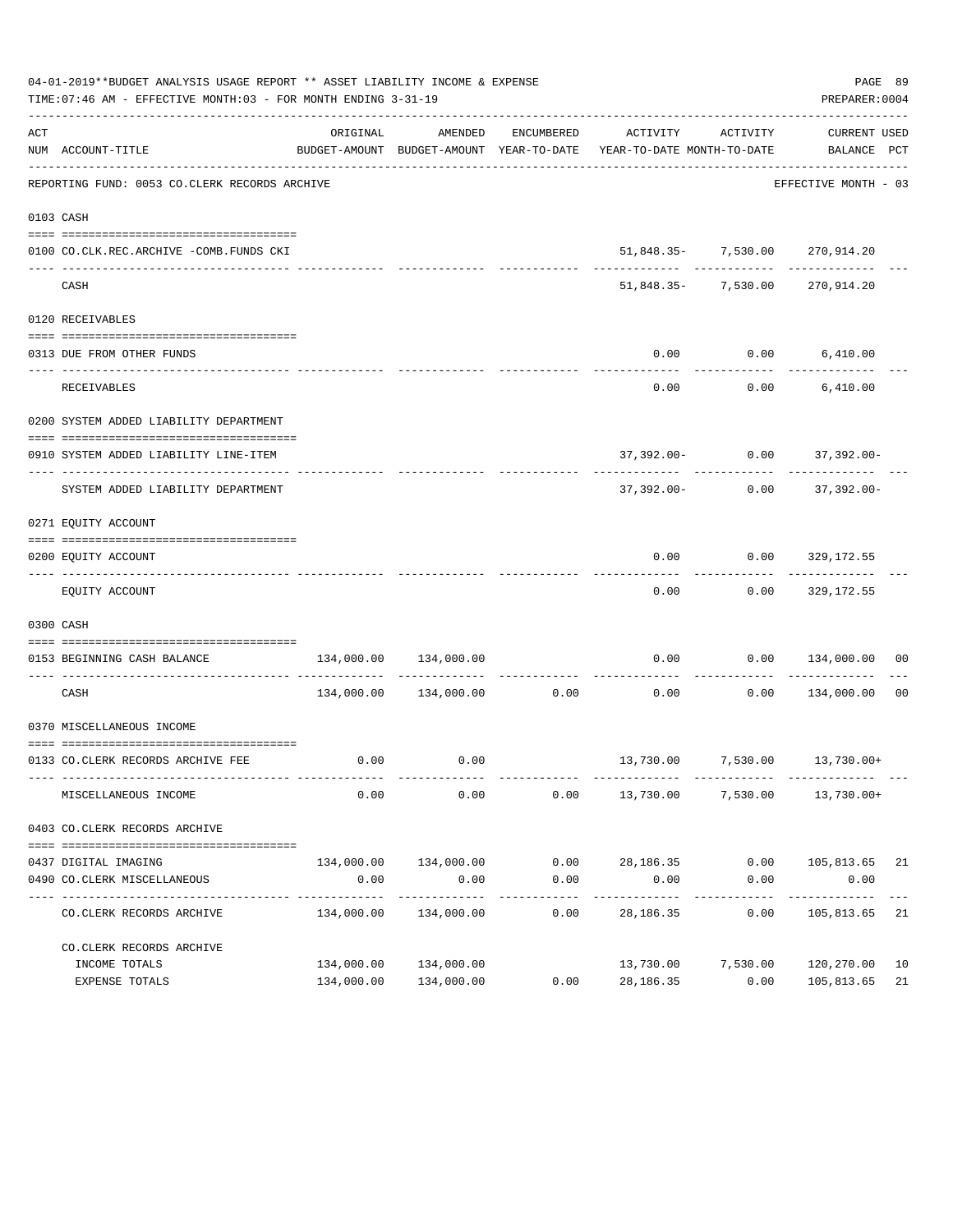|     | 04-01-2019**BUDGET ANALYSIS USAGE REPORT ** ASSET LIABILITY INCOME & EXPENSE<br>TIME: 07:46 AM - EFFECTIVE MONTH: 03 - FOR MONTH ENDING 3-31-19 |                                   |                                                     |                     |                                        |             | PAGE 90<br>PREPARER: 0004          |
|-----|-------------------------------------------------------------------------------------------------------------------------------------------------|-----------------------------------|-----------------------------------------------------|---------------------|----------------------------------------|-------------|------------------------------------|
| ACT | NUM ACCOUNT-TITLE                                                                                                                               | ORIGINAL                          | AMENDED<br>BUDGET-AMOUNT BUDGET-AMOUNT YEAR-TO-DATE | ENCUMBERED          | ACTIVITY<br>YEAR-TO-DATE MONTH-TO-DATE | ACTIVITY    | <b>CURRENT USED</b><br>BALANCE PCT |
|     | REPORTING FUND: 0055 F.C. LAW ENFORCEMENT EDUCATION                                                                                             |                                   |                                                     |                     |                                        |             | EFFECTIVE MONTH - 03               |
|     | 0102 A/P CLEARING                                                                                                                               |                                   |                                                     |                     |                                        |             |                                    |
|     | 0100 A/P CLEARING<br>--- ----------<br>------------------------ --------                                                                        |                                   |                                                     |                     | 0.00                                   | 0.00        | 0.00                               |
|     | A/P CLEARING                                                                                                                                    |                                   |                                                     |                     | 0.00                                   | 0.00        | 0.00                               |
|     | 0103 CASH                                                                                                                                       |                                   |                                                     |                     |                                        |             |                                    |
|     | 0155 F.C. LAW ENFORCEMENT EDUCATION                                                                                                             |                                   |                                                     |                     |                                        | --------    | 1,657.81 624.95- 1,707.61          |
|     | CASH                                                                                                                                            |                                   |                                                     |                     |                                        |             | 1,657.81 624.95- 1,707.61          |
|     | 0200 LIABILITY ACCOUNT                                                                                                                          |                                   |                                                     |                     |                                        |             |                                    |
|     | 0910 SYSTEM ADDED LIABILITY LINE-ITEM                                                                                                           |                                   |                                                     |                     | 0.00                                   | 0.00        | 0.00                               |
|     | LIABILITY ACCOUNT                                                                                                                               |                                   |                                                     |                     | 0.00                                   | 0.00        | 0.00                               |
|     | 0271 EQUITY ACCOUNT                                                                                                                             |                                   |                                                     |                     |                                        |             |                                    |
|     | 0200 EQUITY ACCOUNT                                                                                                                             |                                   |                                                     |                     | 0.00                                   | 0.00        | 49.80                              |
|     | EQUITY ACCOUNT                                                                                                                                  |                                   |                                                     |                     | 0.00                                   | 0.00        | 49.80                              |
|     | 0300 CASH                                                                                                                                       |                                   |                                                     |                     |                                        |             |                                    |
|     | 0156 BEGINNING CASH BALANCE                                                                                                                     | 0.00                              | 0.00                                                |                     | 0.00                                   | 0.00        | 0.00                               |
|     | CASH                                                                                                                                            | 0.00                              | 0.00                                                | 0.00                | 0.00                                   | 0.00        | 0.00                               |
|     | 0360 INTEREST EARNINGS                                                                                                                          |                                   |                                                     |                     |                                        |             |                                    |
|     | 0100 INTEREST EARNINGS                                                                                                                          | 0.00                              | 0.00                                                |                     |                                        | $0.05$ 0.05 | $0.05+$                            |
|     | INTEREST EARNINGS                                                                                                                               | 0.00                              | 0.00                                                | 0.00                | 0.05                                   | 0.05        | $0.05+$                            |
|     | 0370 MISCELLANEOUS                                                                                                                              |                                   |                                                     |                     |                                        |             |                                    |
|     | 0130 REFUNDS & MISCELLANEOUS                                                                                                                    | 0.00                              | 0.00                                                |                     | 0.00                                   | 0.00        | 0.00                               |
|     | 0160 PEACE OFFICER ALLOCATION                                                                                                                   | 1,800.00<br>------- ------------- | 1,800.00<br>-----------                             |                     | 2,282.76<br>.                          | 0.00        | 482.76+ 127                        |
|     | MISCELLANEOUS                                                                                                                                   | 1,800.00                          | 1,800.00                                            | 0.00                | 2,282.76                               | 0.00        | 482.76+ 127                        |
|     | 0560 LAW ENFORCEMENT EDUCATION                                                                                                                  |                                   |                                                     |                     |                                        |             |                                    |
|     | 0427 OUT OF COUNTY TRAVEL                                                                                                                       | 0.00                              | 0.00                                                | 0.00                |                                        | $0.00$ 0.00 | 0.00                               |
|     | 0428 TRAINING & TUITION                                                                                                                         | 1,800.00                          | 1,800.00                                            | 0.00                |                                        |             | 625.00 625.00 1,175.00<br>35       |
|     | 0435 PRINTING                                                                                                                                   | 0.00                              | 0.00                                                | 0.00                | 0.00                                   | 0.00        | 0.00                               |
|     | 0490 MISCELLANEOUS                                                                                                                              | 0.00                              | 0.00                                                | 0.00<br>$- - - - -$ | 0.00                                   | 0.00        | 0.00<br>---------                  |
|     | LAW ENFORCEMENT EDUCATION                                                                                                                       | 1,800.00                          | 1,800.00                                            | 0.00                | 625.00                                 | 625.00      | 1,175.00<br>35                     |
|     | 0999 ACCOUNTS PAYABLE                                                                                                                           |                                   |                                                     |                     |                                        |             |                                    |
|     | 0100 A/P CLEARING ACCOUNT                                                                                                                       |                                   |                                                     |                     | 0.00                                   | 0.00        | 0.00                               |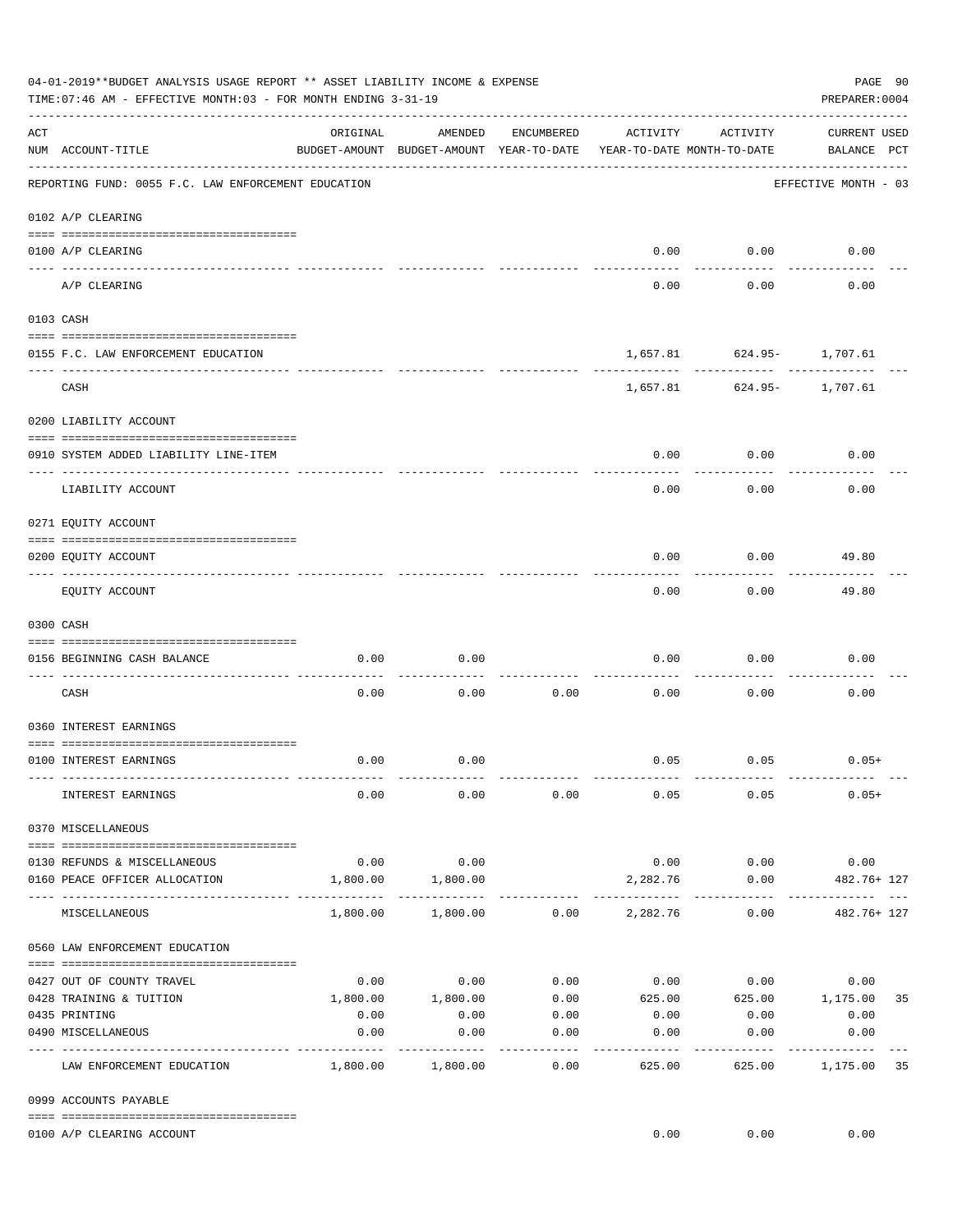|     | 04-01-2019**BUDGET ANALYSIS USAGE REPORT ** ASSET LIABILITY INCOME & EXPENSE<br>TIME: 07:46 AM - EFFECTIVE MONTH: 03 - FOR MONTH ENDING 3-31-19 |                                                                                 |          |            |          |          | PAGE 91<br>PREPARER: 0004   |
|-----|-------------------------------------------------------------------------------------------------------------------------------------------------|---------------------------------------------------------------------------------|----------|------------|----------|----------|-----------------------------|
| ACT | NUM ACCOUNT-TITLE                                                                                                                               | ORIGINAL<br>BUDGET-AMOUNT BUDGET-AMOUNT YEAR-TO-DATE YEAR-TO-DATE_MONTH-TO-DATE | AMENDED  | ENCUMBERED | ACTIVITY | ACTIVITY | CURRENT USED<br>BALANCE PCT |
|     | REPORTING FUND: 0055 F.C. LAW ENFORCEMENT EDUCATION                                                                                             |                                                                                 |          |            |          |          | EFFECTIVE MONTH - 03        |
|     | ACCOUNTS PAYABLE                                                                                                                                |                                                                                 |          |            | 0.00     | 0.00     | 0.00                        |
|     | F.C. LAW ENFORCEMENT EDUCATION                                                                                                                  |                                                                                 |          |            |          |          |                             |
|     | INCOME TOTALS                                                                                                                                   | 1,800.00                                                                        | 1,800.00 |            | 2,282.81 | 0.05     | 482.81+ 127                 |
|     | EXPENSE TOTALS                                                                                                                                  | 1,800.00                                                                        | 1,800.00 | 0.00       | 625.00   | 625.00   | 1,175.00 35                 |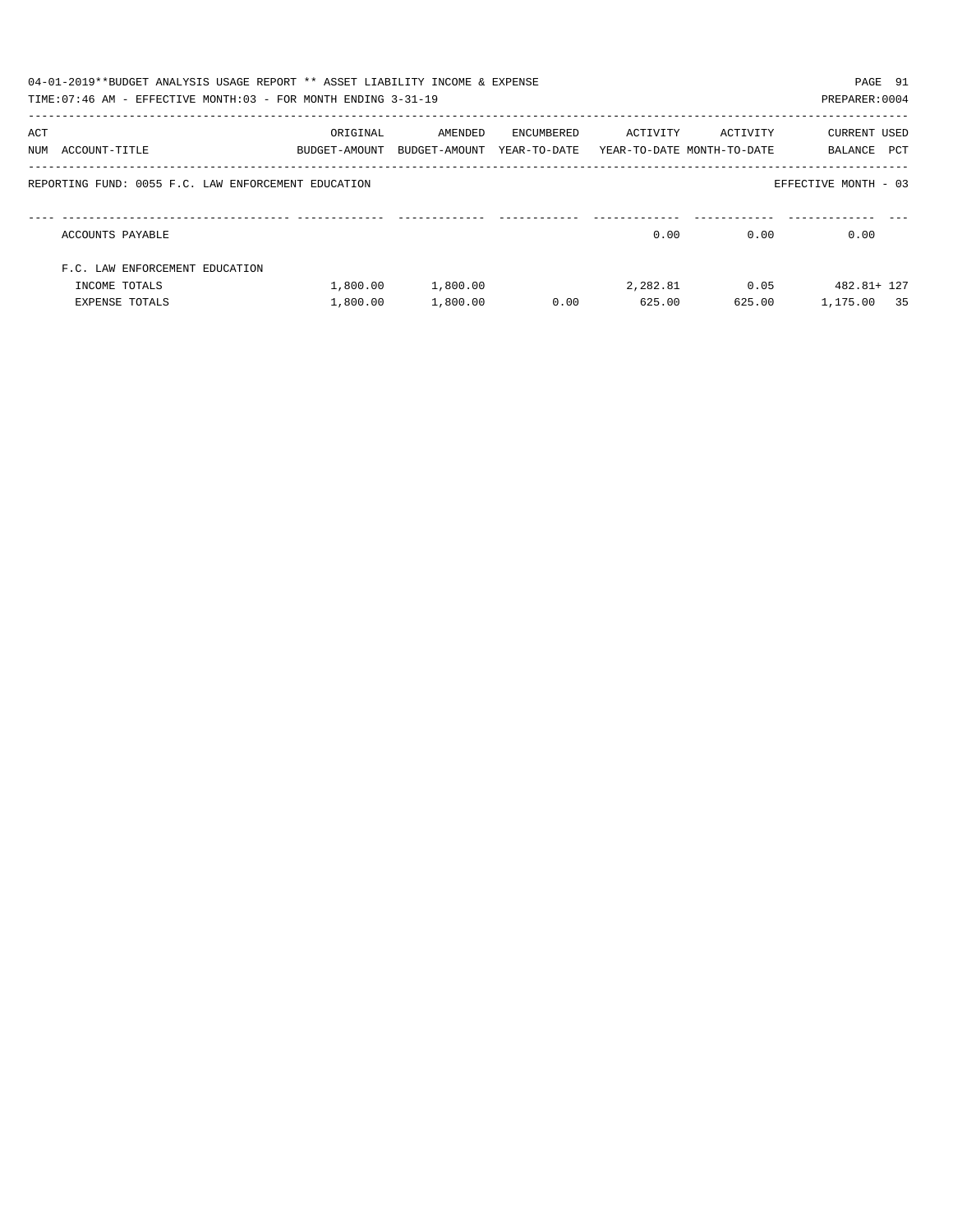|     | 04-01-2019**BUDGET ANALYSIS USAGE REPORT ** ASSET LIABILITY INCOME & EXPENSE<br>PAGE 92<br>TIME: 07:46 AM - EFFECTIVE MONTH: 03 - FOR MONTH ENDING 3-31-19<br>PREPARER: 0004 |                                                      |                       |                |                                        |                             |                                    |  |  |  |  |  |
|-----|------------------------------------------------------------------------------------------------------------------------------------------------------------------------------|------------------------------------------------------|-----------------------|----------------|----------------------------------------|-----------------------------|------------------------------------|--|--|--|--|--|
| ACT | NUM ACCOUNT-TITLE                                                                                                                                                            | ORIGINAL<br>BUDGET-AMOUNT BUDGET-AMOUNT YEAR-TO-DATE | AMENDED               | ENCUMBERED     | ACTIVITY<br>YEAR-TO-DATE MONTH-TO-DATE | ACTIVITY                    | <b>CURRENT USED</b><br>BALANCE PCT |  |  |  |  |  |
|     | REPORTING FUND: 0056 F C SHERIFF FORFEITURE                                                                                                                                  |                                                      |                       |                |                                        |                             | EFFECTIVE MONTH - 03               |  |  |  |  |  |
|     | 0100 PAYROLL                                                                                                                                                                 |                                                      |                       |                |                                        |                             |                                    |  |  |  |  |  |
|     | 0100 PAYROLL                                                                                                                                                                 |                                                      |                       |                |                                        | $0.00$ 0.00                 | 0.00                               |  |  |  |  |  |
|     | PAYROLL                                                                                                                                                                      |                                                      |                       |                | 0.00                                   | 0.00                        | 0.00                               |  |  |  |  |  |
|     | 0102 A/P CLEARING                                                                                                                                                            |                                                      |                       |                |                                        |                             |                                    |  |  |  |  |  |
|     | 0100 A/P CLEARING                                                                                                                                                            |                                                      |                       |                | 0.00                                   | 0.00                        | 0.00                               |  |  |  |  |  |
|     | A/P CLEARING                                                                                                                                                                 |                                                      |                       |                | 0.00                                   | 0.00                        | 0.00                               |  |  |  |  |  |
|     | 0103 CASH                                                                                                                                                                    |                                                      |                       |                |                                        |                             |                                    |  |  |  |  |  |
|     | 0156 CASH-F C SHERIFF FORFEITURE                                                                                                                                             |                                                      |                       |                |                                        | 14,809.45- 964.88 36,070.73 |                                    |  |  |  |  |  |
|     | 0159 CASH-FEDERAL FORFEITURE 2018                                                                                                                                            |                                                      |                       |                | 17,690.36-                             | 0.03                        | 260.72                             |  |  |  |  |  |
|     | CASH                                                                                                                                                                         |                                                      |                       |                | 32,499.81-                             | 964.91                      | 36,331.45                          |  |  |  |  |  |
|     | 0200 LIABILITY ACCOUNT                                                                                                                                                       |                                                      |                       |                |                                        |                             |                                    |  |  |  |  |  |
|     | 0910 SYSTEM ADDED LIABILITY LINE-ITEM                                                                                                                                        |                                                      |                       |                | 0.00                                   | 0.00                        | 0.00                               |  |  |  |  |  |
|     | LIABILITY ACCOUNT                                                                                                                                                            |                                                      |                       |                | 0.00                                   | 0.00                        | 0.00                               |  |  |  |  |  |
|     | 0271 EQUITY ACCOUNT                                                                                                                                                          |                                                      |                       |                |                                        |                             |                                    |  |  |  |  |  |
|     | 0200 EQUITY ACCOUNT                                                                                                                                                          |                                                      |                       |                | 0.00                                   | 0.00                        | 68,831.26                          |  |  |  |  |  |
|     | EQUITY ACCOUNT                                                                                                                                                               |                                                      |                       |                | 0.00                                   | 0.00                        | 68,831.26                          |  |  |  |  |  |
|     | 0300 CASH                                                                                                                                                                    |                                                      |                       |                |                                        |                             |                                    |  |  |  |  |  |
|     | 0156 BEGINNING CASH BALANCE                                                                                                                                                  | 0.00                                                 | 33,303.96             |                | 0.00                                   | 0.00                        | 33,303.96 00                       |  |  |  |  |  |
|     | CASH                                                                                                                                                                         | 0.00                                                 |                       | 33,303.96 0.00 | 0.00                                   |                             | $0.00$ 33,303.96 00                |  |  |  |  |  |
|     | 0330 GRANTS                                                                                                                                                                  |                                                      |                       |                |                                        |                             |                                    |  |  |  |  |  |
|     | 0560 BULLETPROOF VEST PARTNERSHIP                                                                                                                                            | 0.00                                                 | 0.00                  |                | 0.00                                   | 0.00                        | 0.00                               |  |  |  |  |  |
|     | GRANTS                                                                                                                                                                       | 0.00                                                 | 0.00                  | 0.00           | 0.00                                   | 0.00                        | 0.00                               |  |  |  |  |  |
|     | 0352 OTHER FOREITURES                                                                                                                                                        |                                                      |                       |                |                                        |                             |                                    |  |  |  |  |  |
|     | 0200 CONTRABAND FOREITURE                                                                                                                                                    | 0.00                                                 | 5,640.52              |                |                                        | 5,640.52 5,640.52           | 0.00 100                           |  |  |  |  |  |
|     | 0300 PLEA BARGAIN AGREEMENT                                                                                                                                                  | 0.00                                                 | 0.00                  |                | 0.00                                   | 0.00                        | 0.00                               |  |  |  |  |  |
|     | 0432 LIVESTOCK SEIZURE                                                                                                                                                       | 0.00                                                 | 0.00                  |                | 0.00                                   | 0.00                        | 0.00                               |  |  |  |  |  |
|     | OTHER FOREITURES                                                                                                                                                             | 0.00                                                 | ---------<br>5,640.52 | 0.00           | -----------<br>5,640.52                | ---------<br>5,640.52       | ----------<br>0.00 100             |  |  |  |  |  |
|     | 0355 FEDERAL FORFEITURE FUNDS 2018                                                                                                                                           |                                                      |                       |                |                                        |                             |                                    |  |  |  |  |  |
|     | 0560 FEDERAL FORFEITURE FUNDS 2018                                                                                                                                           | 0.00                                                 | 0.00                  |                | 0.00                                   | 0.00                        | 0.00                               |  |  |  |  |  |
|     |                                                                                                                                                                              |                                                      |                       |                |                                        | -------------               | --------------                     |  |  |  |  |  |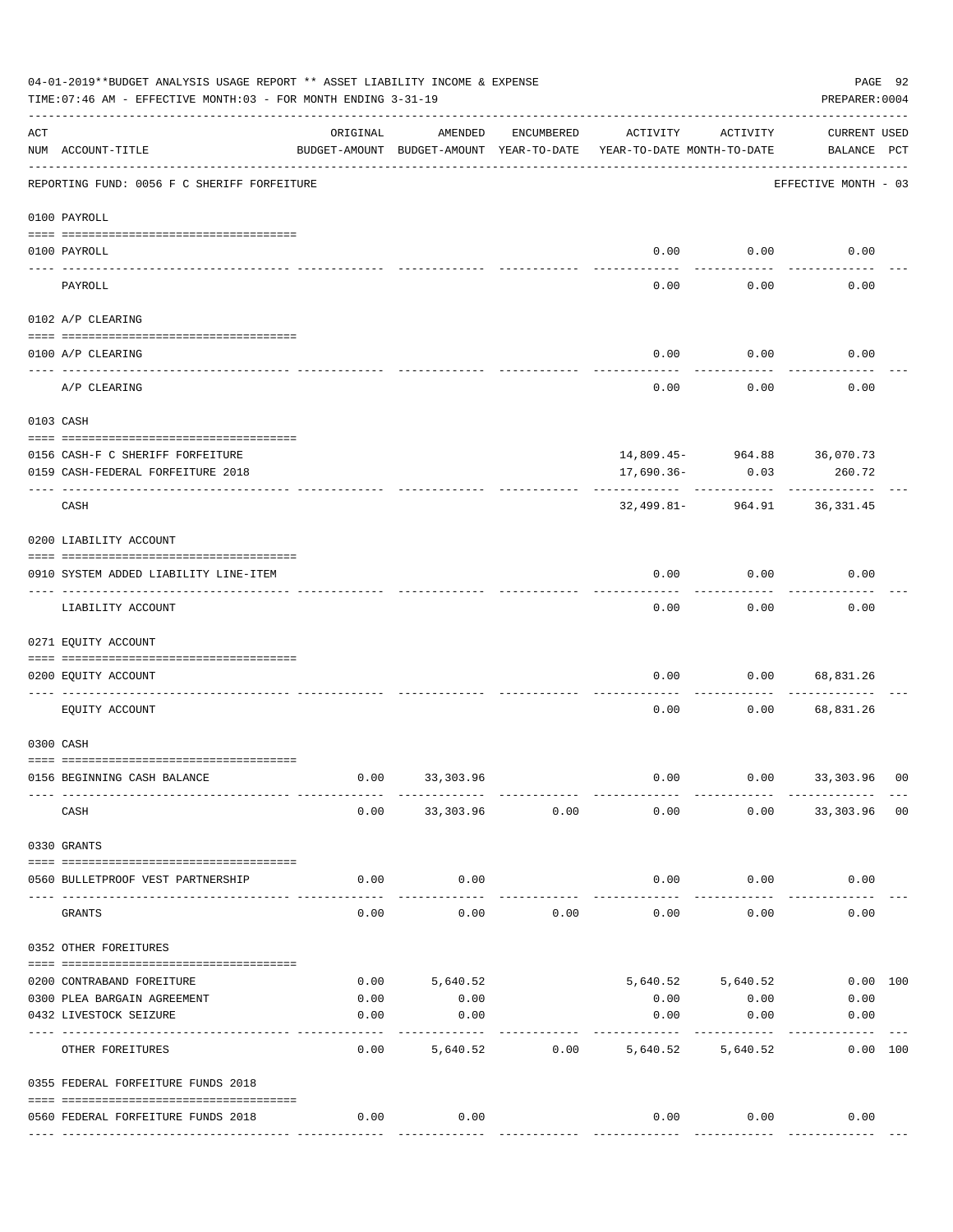TIME:07:46 AM - EFFECTIVE MONTH:03 - FOR MONTH ENDING 3-31-19 PREPARER:0004

| ACT | NUM ACCOUNT-TITLE                                             | ORIGINAL     | AMENDED<br>BUDGET-AMOUNT BUDGET-AMOUNT YEAR-TO-DATE | ENCUMBERED                        | ACTIVITY<br>YEAR-TO-DATE MONTH-TO-DATE | ACTIVITY           | CURRENT USED<br>BALANCE<br>PCT     |
|-----|---------------------------------------------------------------|--------------|-----------------------------------------------------|-----------------------------------|----------------------------------------|--------------------|------------------------------------|
|     | REPORTING FUND: 0056 F C SHERIFF FORFEITURE                   |              |                                                     |                                   |                                        |                    | EFFECTIVE MONTH - 03               |
|     | FEDERAL FORFEITURE FUNDS 2018                                 | 0.00         | 0.00                                                | 0.00                              | 0.00                                   | 0.00               | 0.00                               |
|     | 0360 INTEREST EARNINGS                                        |              |                                                     |                                   |                                        |                    |                                    |
|     | 0100 INTEREST EARNINGS-SO FORFEITURE                          | 0.00         | 0.00                                                |                                   | 26.50                                  | 2.87               | $26.50+$                           |
|     | 0159 INTEREST EARNINGS-FEDERAL FORF 201                       | 0.00         | 0.00                                                |                                   | 0.00                                   | 0.00               | 0.00                               |
|     | INTEREST EARNINGS                                             | 0.00         | 0.00                                                | 0.00                              | 26.50                                  | 2.87               | $26.50+$                           |
|     | 0370 MISCELLANEOUS                                            |              |                                                     |                                   |                                        |                    |                                    |
|     |                                                               |              |                                                     |                                   |                                        |                    |                                    |
|     | 0108 FEDERAL OT REIMBURSEMENT<br>0130 REFUNDS & MISCELLANEOUS | 0.00<br>0.00 | 0.00<br>0.00                                        |                                   | 0.00<br>0.00                           | 0.00<br>0.00       | 0.00<br>0.00                       |
|     |                                                               |              |                                                     |                                   |                                        |                    |                                    |
|     | MISCELLANEOUS                                                 | 0.00         | 0.00                                                | 0.00                              | 0.00                                   | 0.00               | 0.00                               |
|     | 0390 TRANSFERS                                                |              |                                                     |                                   |                                        |                    |                                    |
|     | 0140 TRANSFERS IN                                             | 0.00         | 0.00                                                |                                   | 0.00                                   | 0.00               | 0.00                               |
|     | TRANSFERS                                                     | 0.00         | 0.00                                                | 0.00                              | 0.00                                   | 0.00               | 0.00                               |
|     | 0560 F C SHERIFF FORFEITURE                                   |              |                                                     |                                   |                                        |                    |                                    |
|     | 0108 SALARY                                                   | 0.00         | 0.00                                                | 0.00                              | 0.00                                   | 0.00               | 0.00                               |
|     | 0201 SOCIAL SECURITY TAXES                                    | 0.00         | 0.00                                                | 0.00                              | 0.00                                   | 0.00               | 0.00                               |
|     | 0202 GROUP HEALTH INSURANCE                                   | 0.00         | 0.00                                                | 0.00                              | 0.00                                   | 0.00               | 0.00                               |
|     | 0203 RETIREMENT                                               | 0.00         | 0.00                                                | 0.00                              | 0.00                                   | 0.00               | 0.00                               |
|     | 0204 WORKERS COMPENSATION                                     | 0.00         | 0.00                                                | 0.00                              | 0.00                                   | 0.00               | 0.00                               |
|     | 0205 MEDICARE TAX                                             | 0.00         | 0.00                                                | 0.00                              | 0.00                                   | 0.00               | 0.00                               |
|     | 0310 SUPPLIES                                                 | 0.00         | 1,997.54                                            | 0.00                              | 1,997.54                               | 1,997.54           | $0.00$ 100                         |
|     | 0316 EMPLOYEE AWARDS BANQUET                                  | 0.00         | 0.00                                                | 0.00                              | 0.00                                   | 0.00               | 0.00                               |
|     | 0395 UNIFORMS/PROT.VESTS                                      | 0.00         | 0.00                                                | 0.00                              | 0.00                                   | 0.00               | 0.00                               |
|     | 0423 INTERNET SERVICE                                         | 0.00         | 2,740.00                                            | 0.00                              | 1,963.16                               | 680.94             | 776.84<br>72                       |
|     | 0427 OUT OF COUNTY TRAVEL                                     | 0.00         | 0.00                                                | 0.00                              | 0.00                                   | 0.00               | 0.00                               |
|     | 0428 TRAINING & TUITION                                       | 0.00         | 0.00                                                | 0.00                              | 0.00                                   | 0.00               | 0.00                               |
|     | 0452 R & M EQUIPMENT<br>0454 R&M AUTO                         | 0.00<br>0.00 | 0.00<br>209.00                                      | 0.00<br>0.00                      | 0.00<br>208.19                         | 0.00<br>0.00       | 0.00<br>$0.81$ 100                 |
|     | 0460 EQUIPMENT RENTAL/LEASE                                   | 0.00         | 0.00                                                | 0.00                              | 0.00                                   | 0.00               | 0.00                               |
|     | 0490 MISCELLANEOUS                                            | 0.00         | 0.00                                                | 0.00                              | 0.00                                   | 0.00               | 0.00                               |
|     | 0495 NARCOTICS AND/OR OTHER INVESTIGATI                       | 0.00         | 0.00                                                | 0.00                              | 0.00                                   | 0.00               | 0.00                               |
|     | 0499 BANK SERVICE FEES                                        | 0.00         | 0.00                                                | 0.00                              | 0.00                                   | 0.00               | 0.00                               |
|     | 0571 AUTOMOBILES                                              | 0.00         | 0.00                                                | 0.00                              | 0.00                                   | 0.00               | 0.00                               |
|     | 0572 OFFICE EQUIPMENT                                         | 0.00         | 2,414.00                                            | 0.00                              | 2,414.00                               | 0.00               | 0.00 100                           |
|     | 0573 TELEPHONE EQUIPMENT                                      | 0.00         | 0.00                                                | 0.00                              | 0.00                                   | 0.00               | 0.00                               |
|     | 0574 TECHNOLOGY                                               | 0.00         | 7,149.00                                            | 0.00                              | 7,149.00                               | 2,000.00           | 0.00 100                           |
|     | 0579 WEAPONS                                                  | 0.00         | 955.92                                              | 0.00                              | 955.92                                 | 0.00               | 0.00 100                           |
|     | 0580 INVESTIGATIVE EQUIPMENT                                  | 0.00         | 5,785.56                                            | 0.00<br>------------------------- | 5,785.56                               | 0.00               | 0.00 100<br>-------------<br>$---$ |
|     | F C SHERIFF FORFEITURE                                        | 0.00         | 21,251.02                                           | 0.00                              |                                        | 20,473.37 4,678.48 | 777.65 96                          |
|     | 0565 INVESTIGATOR CRIMES AGAINST CHILDR                       |              |                                                     |                                   |                                        |                    |                                    |
|     | 0108 SALARY                                                   | 0.00         | 0.00                                                | 0.00                              | 0.00                                   | 0.00               | 0.00                               |
|     | 0201 SOCIAL SECURITY TAXES                                    | 0.00         | 0.00                                                | 0.00                              | 0.00                                   | 0.00               | 0.00                               |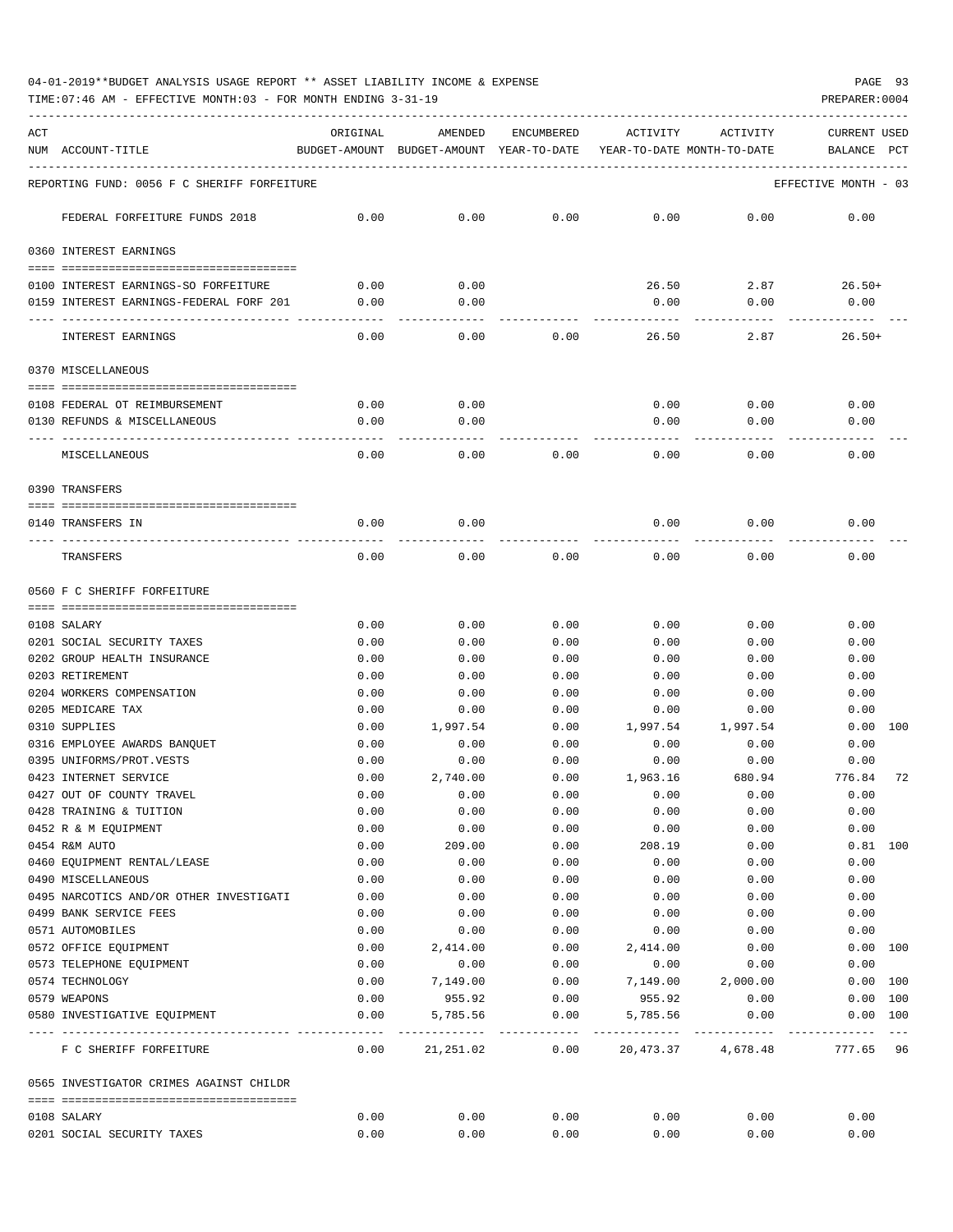TIME:07:46 AM - EFFECTIVE MONTH:03 - FOR MONTH ENDING 3-31-19 PREPARER:0004

| ACT |                                             | ORIGINAL | AMENDED          |                         | ENCUMBERED ACTIVITY                          | ACTIVITY                   | <b>CURRENT USED</b>                                                             |    |
|-----|---------------------------------------------|----------|------------------|-------------------------|----------------------------------------------|----------------------------|---------------------------------------------------------------------------------|----|
|     | NUM ACCOUNT-TITLE                           |          |                  |                         |                                              |                            | BUDGET-AMOUNT BUDGET-AMOUNT YEAR-TO-DATE YEAR-TO-DATE MONTH-TO-DATE BALANCE PCT |    |
|     | REPORTING FUND: 0056 F C SHERIFF FORFEITURE |          |                  |                         |                                              |                            | EFFECTIVE MONTH - 03                                                            |    |
|     | 0202 GROUP HEALTH INSURANCE                 | 0.00     | 0.00             | 0.00                    | $0.00$ 0.00                                  |                            | 0.00                                                                            |    |
|     | 0203 RETIREMENT                             | 0.00     | 0.00             | 0.00                    | $0.00$ 0.00                                  |                            | 0.00                                                                            |    |
|     | 0204 WORKERS COMPENSATION                   | 0.00     | 0.00             | 0.00                    | 0.00                                         | 0.00                       | 0.00                                                                            |    |
|     | 0205 MEDICARE TAX                           | 0.00     | 0.00             | 0.00                    | $0.00$ 0.00                                  |                            | 0.00                                                                            |    |
|     | INVESTIGATOR CRIMES AGAINST CHILDR          | 0.00     | 0.00             | .<br>0.00               | -----------                                  | -----------<br>$0.00$ 0.00 | 0.00                                                                            |    |
|     | 0570 FEDERAL FORFEITURE FUNDS 2018          |          |                  |                         |                                              |                            |                                                                                 |    |
|     |                                             |          |                  |                         |                                              |                            |                                                                                 |    |
|     | 0310 OFFICE & MISC. SUPPLIES                | 0.00     | 0.00             | 0.00                    | 0.00                                         | 0.00                       | 0.00                                                                            |    |
|     | 0395 UNIFORMS/PROT. VESTS/BADGES            | 0.00     | 0.00             | 0.00                    | 0.00                                         | 0.00                       | 0.00                                                                            |    |
|     | 0571 AUTOMOBILES                            | 0.00     | 0.00             | 0.00                    | 0.00                                         |                            | 0.00<br>0.00                                                                    |    |
|     | 0572 EOUIPMENT                              | 0.00     | 0.00             | 0.00                    | 0.00                                         | 0.00                       | 0.00                                                                            |    |
|     | 0574 TECHNOLOGY                             | 0.00     |                  |                         | 423.16 0.00 423.16                           | 0.00                       | $0.00$ 100                                                                      |    |
|     | 0579 WEAPONS                                | 0.00     |                  |                         | $17,270.30$ $0.00$ $17,270.30$ $0.00$        |                            | 0.00 100                                                                        |    |
|     | FEDERAL FORFEITURE FUNDS 2018               |          |                  | ----------------------- | $0.00$ $17.693.46$ $0.00$ $17.693.46$ $0.00$ |                            | 0.00 100                                                                        |    |
|     | 0999 ACCOUNTS PAYABLE                       |          |                  |                         |                                              |                            |                                                                                 |    |
|     |                                             |          |                  |                         |                                              |                            |                                                                                 |    |
|     | 0100 A/P CLEARING ACCOUNT                   |          |                  |                         | 0.00                                         | 0.00<br>----------         | 0.00                                                                            |    |
|     | ACCOUNTS PAYABLE                            |          |                  |                         | 0.00                                         | 0.00                       | 0.00                                                                            |    |
|     | F C SHERIFF FORFEITURE                      |          |                  |                         |                                              |                            |                                                                                 |    |
|     | INCOME TOTALS                               |          | $0.00$ 38,944.48 |                         |                                              |                            | 5,667.02 5,643.39 33,277.46 15                                                  |    |
|     | <b>EXPENSE TOTALS</b>                       | 0.00     |                  |                         |                                              |                            | 38,944.48 0.00 38,166.83 4,678.48 777.65                                        | 98 |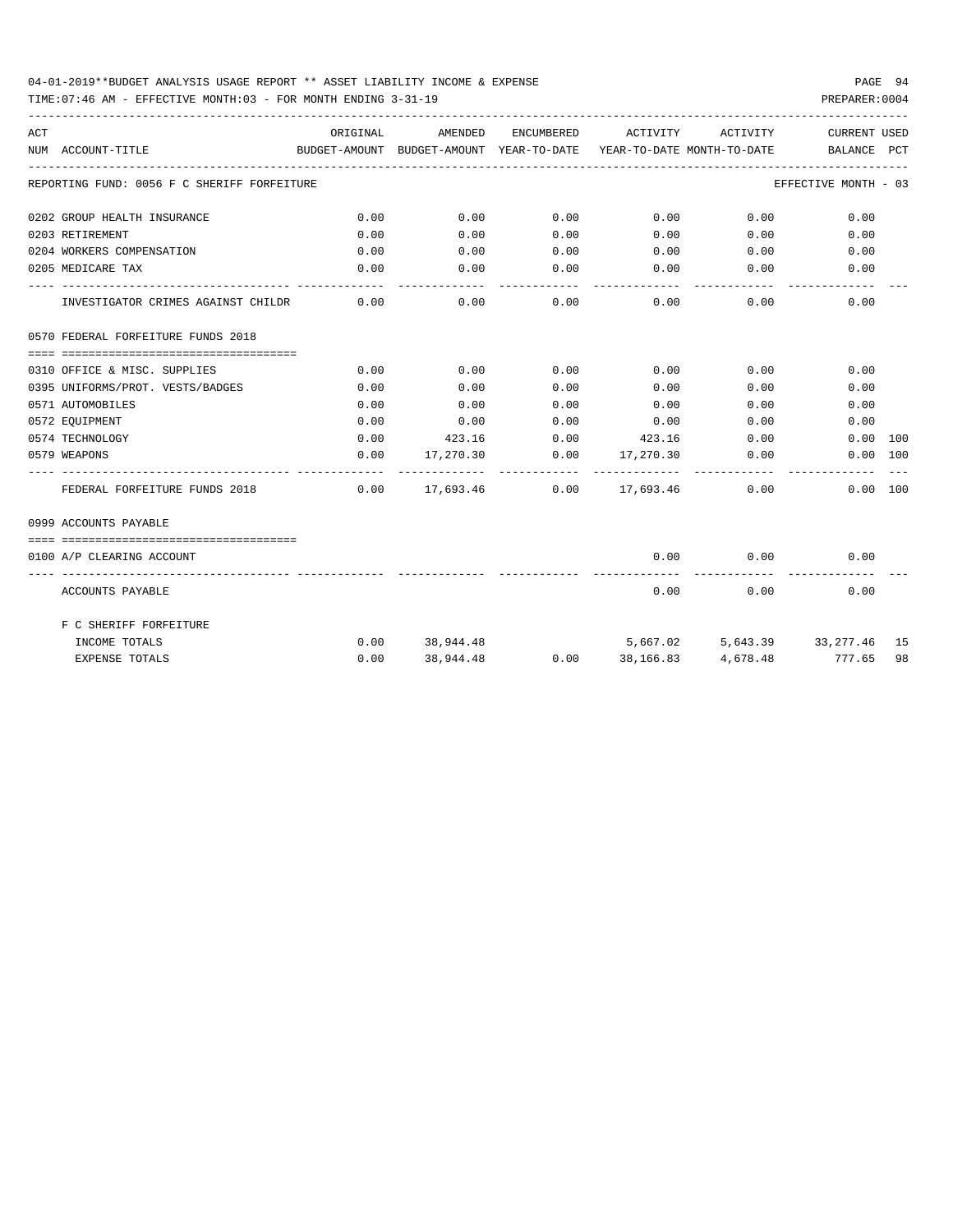|     | 04-01-2019**BUDGET ANALYSIS USAGE REPORT ** ASSET LIABILITY INCOME & EXPENSE<br>TIME:07:46 AM - EFFECTIVE MONTH:03 - FOR MONTH ENDING 3-31-19 |          |                                                     |            |          |                                        | PAGE 95<br>PREPARER: 0004          |
|-----|-----------------------------------------------------------------------------------------------------------------------------------------------|----------|-----------------------------------------------------|------------|----------|----------------------------------------|------------------------------------|
| ACT | NUM ACCOUNT-TITLE                                                                                                                             | ORIGINAL | AMENDED<br>BUDGET-AMOUNT BUDGET-AMOUNT YEAR-TO-DATE | ENCUMBERED | ACTIVITY | ACTIVITY<br>YEAR-TO-DATE MONTH-TO-DATE | <b>CURRENT USED</b><br>BALANCE PCT |
|     | REPORTING FUND: 0057 SHERIFF K-9 UNIT                                                                                                         |          |                                                     |            |          |                                        | EFFECTIVE MONTH - 03               |
|     | 0103 CASH                                                                                                                                     |          |                                                     |            |          |                                        |                                    |
|     | 0100 SHERIFF K-9 UNIT-COMB. FUND CHECKIN                                                                                                      |          |                                                     |            | 0.00     | 0.00                                   | 595.29                             |
|     | CASH                                                                                                                                          |          |                                                     |            | 0.00     | 0.00                                   | 595.29                             |
|     | 0200 SYSTEM ADDED LIABILITY DEPARTMENT                                                                                                        |          |                                                     |            |          |                                        |                                    |
|     | 0910 SYSTEM ADDED LIABILITY LINE-ITEM                                                                                                         |          |                                                     |            | 0.00     | 0.00                                   | 0.00                               |
|     | SYSTEM ADDED LIABILITY DEPARTMENT                                                                                                             |          |                                                     |            | 0.00     | 0.00                                   | 0.00                               |
|     | 0271 EQUITY ACCOUNT                                                                                                                           |          |                                                     |            |          |                                        |                                    |
|     | 0200 EQUITY ACCOUNT                                                                                                                           |          |                                                     |            | 0.00     | 0.00                                   | 595.29                             |
|     | ---- -----------<br>EQUITY ACCOUNT                                                                                                            |          |                                                     |            | 0.00     | 0.00                                   | 595.29                             |
|     | 0300 CASH                                                                                                                                     |          |                                                     |            |          |                                        |                                    |
|     | 0157 BEGINNING CASH BALANCE                                                                                                                   | 0.00     | 0.00                                                |            | 0.00     | 0.00                                   | 0.00                               |
|     | CASH                                                                                                                                          | 0.00     | 0.00                                                | 0.00       | 0.00     | 0.00                                   | 0.00                               |
|     | 0360 INTEREST INCOME                                                                                                                          |          |                                                     |            |          |                                        |                                    |
|     | 0100 INTEREST EARNINGS                                                                                                                        | 0.00     | 0.00                                                |            | 0.00     | 0.00                                   | 0.00                               |
|     | INTEREST INCOME                                                                                                                               | 0.00     | 0.00                                                | 0.00       | 0.00     | 0.00                                   | 0.00                               |
|     | 0370 MISCELLANEOUS INCOME                                                                                                                     |          |                                                     |            |          |                                        |                                    |
|     | 0560 SHERIFF K-9 UNIT                                                                                                                         | 0.00     | 0.00                                                |            | 0.00     | 0.00                                   | 0.00                               |
|     | MISCELLANEOUS INCOME                                                                                                                          | 0.00     | 0.00                                                | 0.00       | 0.00     | 0.00                                   | 0.00                               |
|     | 0560 SHERIFF K-9 UNIT                                                                                                                         |          |                                                     |            |          |                                        |                                    |
|     | 0310 SUPPLIES                                                                                                                                 | 0.00     | 0.00                                                | 0.00       | 0.00     | 0.00                                   | 0.00                               |
|     | 0395 UNIFORMS                                                                                                                                 | 0.00     | 0.00                                                | 0.00       | 0.00     | 0.00                                   | 0.00                               |
|     | 0427 OUT OF COUNTY TRAVEL                                                                                                                     | 0.00     | 0.00                                                | 0.00       | 0.00     | 0.00                                   | 0.00                               |
|     | 0428 TRAINING/TUITION                                                                                                                         | 0.00     | 0.00                                                | 0.00       | 0.00     | 0.00                                   | 0.00                               |
|     | 0571 EQUIPMENT                                                                                                                                | 0.00     | 0.00                                                | 0.00       | 0.00     | 0.00                                   | 0.00                               |
|     | 0580 PURCHASE OF ANIMAL                                                                                                                       | 0.00     | 0.00                                                | 0.00       | 0.00     | 0.00                                   | 0.00                               |
|     | SHERIFF K-9 UNIT                                                                                                                              | 0.00     | 0.00                                                | 0.00       | 0.00     | 0.00                                   | 0.00                               |
|     | SHERIFF K-9 UNIT                                                                                                                              |          |                                                     |            |          |                                        |                                    |
|     | INCOME TOTALS                                                                                                                                 | 0.00     | 0.00                                                |            | 0.00     | 0.00                                   | 0.00                               |
|     | EXPENSE TOTALS                                                                                                                                | 0.00     | 0.00                                                | 0.00       | 0.00     | 0.00                                   | 0.00                               |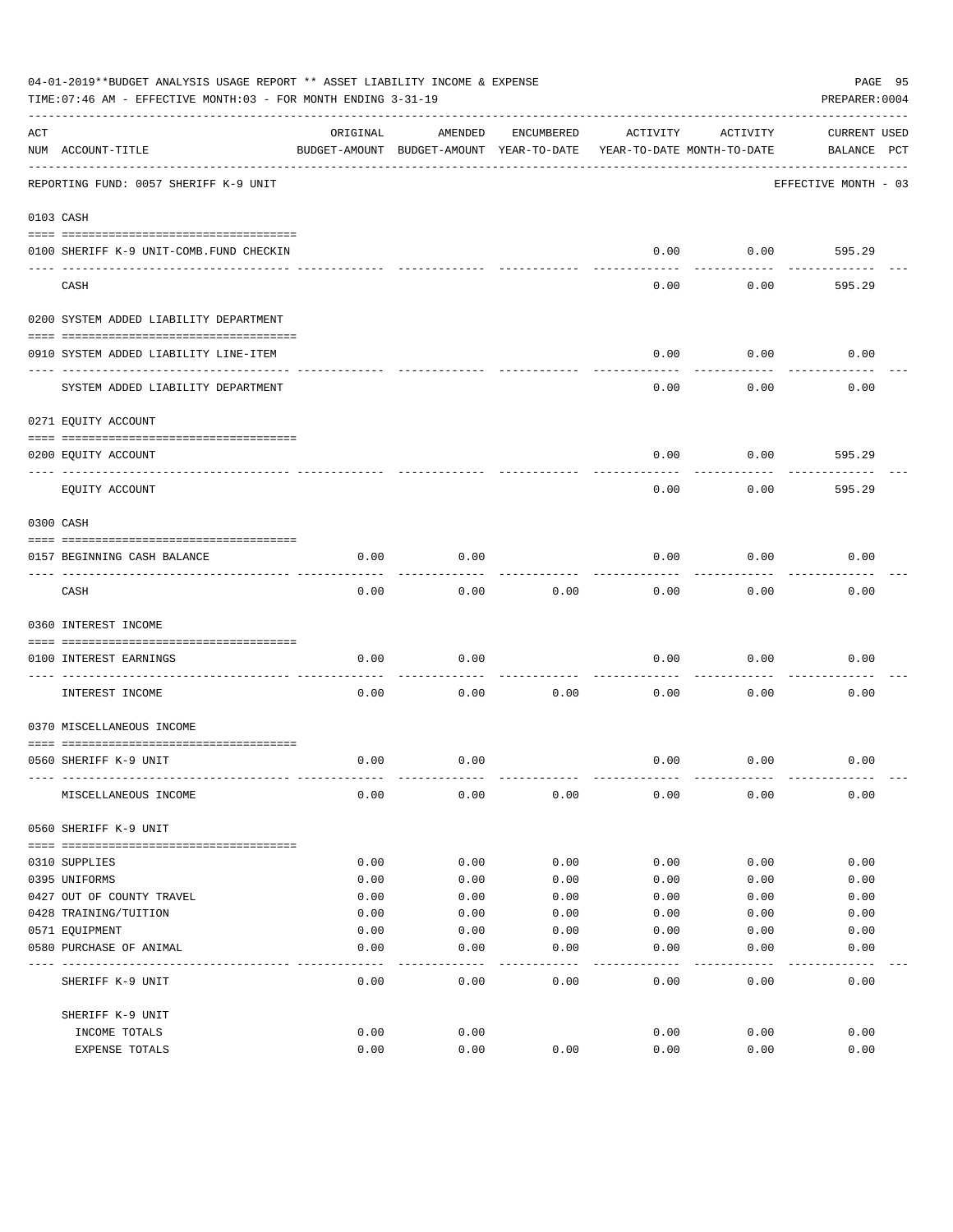|     | 04-01-2019**BUDGET ANALYSIS USAGE REPORT ** ASSET LIABILITY INCOME & EXPENSE<br>TIME: 07:46 AM - EFFECTIVE MONTH: 03 - FOR MONTH ENDING 3-31-19 |                      |                      |              |                                                                                 |                                                       | PAGE 96<br>PREPARER: 0004          |          |
|-----|-------------------------------------------------------------------------------------------------------------------------------------------------|----------------------|----------------------|--------------|---------------------------------------------------------------------------------|-------------------------------------------------------|------------------------------------|----------|
| ACT | NUM ACCOUNT-TITLE<br>----------------------------------                                                                                         | ORIGINAL             | AMENDED              | ENCUMBERED   | ACTIVITY<br>BUDGET-AMOUNT BUDGET-AMOUNT YEAR-TO-DATE YEAR-TO-DATE MONTH-TO-DATE | ACTIVITY                                              | <b>CURRENT USED</b><br>BALANCE PCT |          |
|     | REPORTING FUND: 0059 DRUG COURT PROGRAM                                                                                                         |                      |                      |              |                                                                                 |                                                       | EFFECTIVE MONTH - 03               |          |
|     | 0103 CASH                                                                                                                                       |                      |                      |              |                                                                                 |                                                       |                                    |          |
|     | 0100 DRUG COURT-COMBINED FUNDS                                                                                                                  |                      |                      |              |                                                                                 | 928.23- 117.79- 31,347.44                             |                                    |          |
|     | CASH                                                                                                                                            |                      |                      |              |                                                                                 | ------------- ----------<br>928.23- 117.79- 31,347.44 |                                    |          |
|     | 0120 RECEIVABLES                                                                                                                                |                      |                      |              |                                                                                 |                                                       |                                    |          |
|     | 0313 DUE FROM OTHER FUNDS                                                                                                                       |                      |                      |              | 0.00                                                                            | $0.00$ 325.92                                         |                                    |          |
|     | RECEIVABLES                                                                                                                                     |                      |                      |              | 0.00                                                                            | .<br>0.00                                             | ----------<br>325.92               |          |
|     | 0200 SYSTEM ADDED LIABILITY DEPARTMENT                                                                                                          |                      |                      |              |                                                                                 |                                                       |                                    |          |
|     | 0910 SYSTEM ADDED LIABILITY LINE-ITEM                                                                                                           |                      |                      |              |                                                                                 | $675.00 - 0.00$ 675.00-                               |                                    |          |
|     | SYSTEM ADDED LIABILITY DEPARTMENT                                                                                                               |                      |                      |              | 675.00-                                                                         | 0.00                                                  | $675.00 -$                         |          |
|     | 0271 EQUITY ACCOUNT                                                                                                                             |                      |                      |              |                                                                                 |                                                       |                                    |          |
|     | 0200 EQUITY ACCOUNT                                                                                                                             |                      |                      |              | 0.00                                                                            | $0.00$ 32,601.59                                      |                                    |          |
|     | EQUITY ACCOUNT                                                                                                                                  |                      |                      |              | 0.00                                                                            |                                                       | $0.00$ 32,601.59                   |          |
|     | 0300 CASH                                                                                                                                       |                      |                      |              |                                                                                 |                                                       |                                    |          |
|     | 0159 BEGINNING CASH BALANCE                                                                                                                     | 0.00                 | 0.00                 |              | 0.00<br>---------- -------------                                                | 0.00                                                  | 0.00                               |          |
|     | CASH                                                                                                                                            | 0.00                 | 0.00                 | 0.00         | 0.00                                                                            | 0.00                                                  | 0.00                               |          |
|     | 0360 INTEREST EARNINGS                                                                                                                          |                      |                      |              |                                                                                 |                                                       |                                    |          |
|     | 0100 INTEREST EARNINGS                                                                                                                          | 0.00                 | 0.00                 |              |                                                                                 | $26.70$ $4.16$ $26.70+$                               |                                    |          |
|     | INTEREST EARNINGS                                                                                                                               | 0.00                 | 0.00                 | 0.00         | 26.70                                                                           | 4.16                                                  | $26.70+$                           |          |
|     | 0370 DRUG COURT INCOME                                                                                                                          |                      |                      |              |                                                                                 |                                                       |                                    |          |
|     | 0425 DRUG COURT FEE                                                                                                                             | 4,000.00             | 4,000.00             |              | 1,250.07                                                                        | 418.05                                                | 2,749.93 31                        |          |
|     | DRUG COURT INCOME                                                                                                                               | 4,000.00             | 4,000.00             |              | $0.00$ 1,250.07                                                                 | 418.05                                                | 2,749.93                           | 31       |
|     | 0425 DRUG COURT EXPENSE                                                                                                                         |                      |                      |              |                                                                                 |                                                       |                                    |          |
|     |                                                                                                                                                 |                      |                      |              |                                                                                 |                                                       |                                    |          |
|     | 0433 DRUG COURT PROGRAMS<br>0437 ATTORNEY FEES DRUG COURT                                                                                       | 1,143.00<br>2,857.00 | 1,143.00<br>2,857.00 | 0.00<br>0.00 | 540.00<br>990.00                                                                |                                                       | 540.00 603.00<br>$0.00$ 1,867.00   | 47<br>35 |
|     | 0439 INVESTIGATOR EXPENSE                                                                                                                       | 0.00                 | 0.00                 | 0.00         | 0.00                                                                            | 0.00                                                  | 0.00                               |          |
|     | DRUG COURT EXPENSE                                                                                                                              | 4,000.00             | 4,000.00             | 0.00         | 1,530.00                                                                        | 540.00                                                | 2,470.00 38                        |          |
|     | DRUG COURT PROGRAM                                                                                                                              |                      |                      |              |                                                                                 |                                                       |                                    |          |
|     | INCOME TOTALS                                                                                                                                   | 4,000.00             | 4,000.00             |              | 1,276.77                                                                        | 422.21                                                | 2,723.23                           | 32       |
|     | EXPENSE TOTALS                                                                                                                                  | 4,000.00             | 4,000.00             | 0.00         | 1,530.00                                                                        | 540.00                                                | 2,470.00                           | 38       |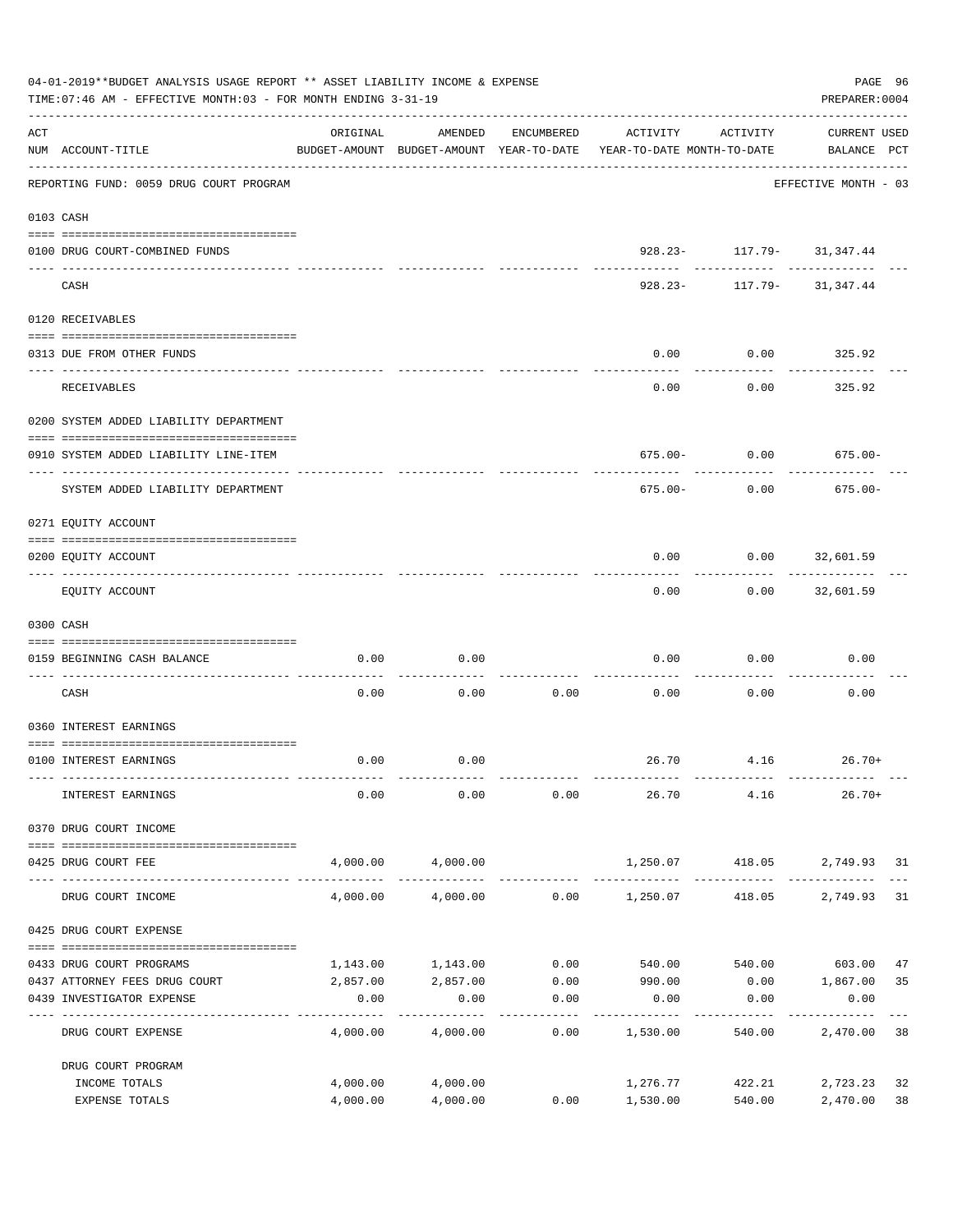|     | 04-01-2019**BUDGET ANALYSIS USAGE REPORT ** ASSET LIABILITY INCOME & EXPENSE<br>TIME: 07:46 AM - EFFECTIVE MONTH: 03 - FOR MONTH ENDING 3-31-19 |              |                                                     |            |            |                                        | PAGE 97<br>PREPARER: 0004            |  |
|-----|-------------------------------------------------------------------------------------------------------------------------------------------------|--------------|-----------------------------------------------------|------------|------------|----------------------------------------|--------------------------------------|--|
| ACT | NUM ACCOUNT-TITLE                                                                                                                               | ORIGINAL     | AMENDED<br>BUDGET-AMOUNT BUDGET-AMOUNT YEAR-TO-DATE | ENCUMBERED | ACTIVITY   | ACTIVITY<br>YEAR-TO-DATE MONTH-TO-DATE | <b>CURRENT USED</b><br>BALANCE PCT   |  |
|     | REPORTING FUND: 0060 SINKING FUND                                                                                                               |              |                                                     |            |            |                                        | EFFECTIVE MONTH - 03                 |  |
|     | 0103 CASH                                                                                                                                       |              |                                                     |            |            |                                        |                                      |  |
|     | 0100 SINKING-COMBINED FUND CHECKING                                                                                                             |              |                                                     |            |            | 152,819.35    12,024.20    238,695.67  |                                      |  |
|     | 0175 TEXPOOL                                                                                                                                    |              |                                                     |            | 0.00       | 0.00                                   | 0.00                                 |  |
|     | CASH                                                                                                                                            |              |                                                     |            | 152,819.35 | 12,024.20                              | 238,695.67                           |  |
|     | 0120 RECEIVABLES                                                                                                                                |              |                                                     |            |            |                                        |                                      |  |
|     | 0311 TAXES RECEIVABLE                                                                                                                           |              |                                                     |            | 0.00       | 0.00                                   | 0.00                                 |  |
|     | 0312 DUE FROM OTHER GOVERNMENT                                                                                                                  |              |                                                     |            | 0.00       | 0.00                                   | 0.00                                 |  |
|     | 0313 DUE FROM OTHER FUNDS                                                                                                                       |              |                                                     |            | 0.00       | 0.00                                   | 0.00                                 |  |
|     | RECEIVABLES                                                                                                                                     |              |                                                     |            | 0.00       | 0.00                                   | 0.00                                 |  |
|     | 0200 LIABILITY ACCOUNT                                                                                                                          |              |                                                     |            |            |                                        |                                      |  |
|     | 0200 DEFERRED REVENUE                                                                                                                           |              |                                                     |            | 0.00       | 0.00                                   | 0.00                                 |  |
|     | 0910 SYSTEM ADDED LIABILITY LINE-ITEM                                                                                                           |              |                                                     |            | 0.00       | 0.00                                   | 0.00                                 |  |
|     | LIABILITY ACCOUNT                                                                                                                               |              |                                                     |            | 0.00       | 0.00                                   | 0.00                                 |  |
|     | 0271 EQUITY ACCOUNT                                                                                                                             |              |                                                     |            |            |                                        |                                      |  |
|     | 0200 EQUITY ACCOUNT                                                                                                                             |              |                                                     |            | 0.00       | 0.00                                   | 85,876.32                            |  |
|     | EQUITY ACCOUNT                                                                                                                                  |              |                                                     |            | 0.00       | 0.00                                   | --------<br>85,876.32                |  |
|     | 0300 CASH                                                                                                                                       |              |                                                     |            |            |                                        |                                      |  |
|     |                                                                                                                                                 |              |                                                     |            |            |                                        |                                      |  |
|     | 0110 BEGINNING CASH BALANCE                                                                                                                     | 0.00         | 0.00                                                |            | 0.00       | 0.00                                   | 0.00                                 |  |
|     | CASH                                                                                                                                            | 0.00         | 0.00                                                | 0.00       | 0.00       | 0.00                                   | 0.00                                 |  |
|     | 0310 PROPERTY TAXES                                                                                                                             |              |                                                     |            |            |                                        |                                      |  |
|     | 0110 CURRENT TAXES                                                                                                                              |              | 436,019.73 436,019.73                               |            |            |                                        | 407,296.48  11,270.91  28,723.25  93 |  |
|     | 0120 DELINQUENT TAXES                                                                                                                           | 900.00       | 900.00                                              |            | 4,058.48   | 753.29                                 | 3,158.48+ 451                        |  |
|     | PROPERTY TAXES                                                                                                                                  | 436,919.73   | 436,919.73                                          | 0.00       | 411,354.96 | 12,024.20                              | 25,564.77 94                         |  |
|     | 0318 OTHER TAXES                                                                                                                                |              |                                                     |            |            |                                        |                                      |  |
|     |                                                                                                                                                 |              |                                                     |            |            |                                        |                                      |  |
|     | 0120 PAY N LIEU TAX/GRASSLAND<br>0121 PAY N LIEU TAX/UPPER TRINITY                                                                              | 0.00<br>0.00 | 0.00<br>0.00                                        |            | 178.56     | $0.00$ $0.00$ $0.00$<br>0.00           | 178.56+                              |  |
|     |                                                                                                                                                 |              |                                                     |            |            |                                        |                                      |  |
|     | OTHER TAXES                                                                                                                                     | 0.00         | 0.00                                                | 0.00       | 178.56     | 0.00                                   | $178.56+$                            |  |
|     | 0360 INTEREST EARNINGS                                                                                                                          |              |                                                     |            |            |                                        |                                      |  |
|     | 0100 INTEREST EARNINGS                                                                                                                          | 0.00         | 0.00                                                |            |            | $0.00$ 0.00                            | 0.00                                 |  |
|     | 0200 INTEREST, 2017 GO BONDS                                                                                                                    | 0.00         | 0.00                                                |            | 0.00       | 0.00                                   | 0.00                                 |  |
|     | 0300 INTEREST, 2018 GO BONDS                                                                                                                    | 0.00         | 0.00                                                |            | 7,923.33   | 0.00                                   | 7,923.33+                            |  |
|     | INTEREST EARNINGS                                                                                                                               | 0.00         | ----<br>0.00                                        | 0.00       | 7,923.33   | 0.00                                   | $7,923.33+$                          |  |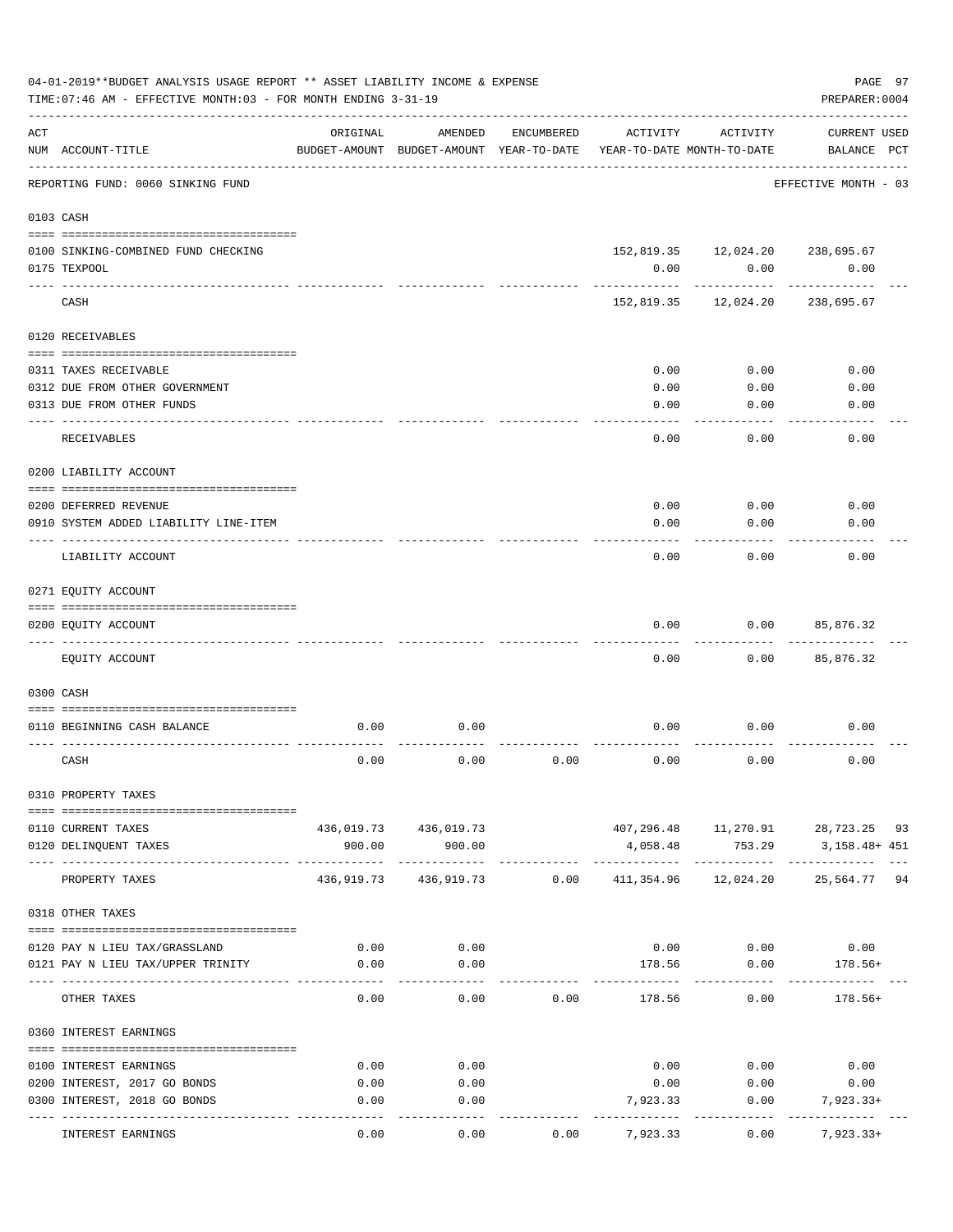|     | 04-01-2019**BUDGET ANALYSIS USAGE REPORT ** ASSET LIABILITY INCOME & EXPENSE<br>TIME: 07:46 AM - EFFECTIVE MONTH: 03 - FOR MONTH ENDING 3-31-19 |            |                                                                                     |             |                   |             | PREPARER: 0004                   | PAGE 98        |
|-----|-------------------------------------------------------------------------------------------------------------------------------------------------|------------|-------------------------------------------------------------------------------------|-------------|-------------------|-------------|----------------------------------|----------------|
| ACT |                                                                                                                                                 | ORIGINAL   | AMENDED                                                                             | ENCUMBERED  | ACTIVITY ACTIVITY |             | <b>CURRENT USED</b>              |                |
|     | NUM ACCOUNT-TITLE                                                                                                                               |            | BUDGET-AMOUNT BUDGET-AMOUNT YEAR-TO-DATE YEAR-TO-DATE MONTH-TO-DATE     BALANCE PCT |             |                   |             |                                  |                |
|     | REPORTING FUND: 0060 SINKING FUND                                                                                                               |            |                                                                                     |             |                   |             | EFFECTIVE MONTH - 03             |                |
|     | 0370 MISCELLANEOUS                                                                                                                              |            |                                                                                     |             |                   |             |                                  |                |
|     |                                                                                                                                                 |            |                                                                                     |             |                   |             |                                  |                |
|     | 0130 REFUNDS & MISCELLANEOUS                                                                                                                    | 0.00       | 0.00<br>-----------                                                                 |             | ______________    | $0.00$ 0.00 | 0.00                             |                |
|     | MISCELLANEOUS                                                                                                                                   | 0.00       |                                                                                     | $0.00$ 0.00 |                   | $0.00$ 0.00 | 0.00                             |                |
|     | 0620 DEBT SERVICE                                                                                                                               |            |                                                                                     |             |                   |             |                                  |                |
|     |                                                                                                                                                 |            |                                                                                     |             |                   |             |                                  |                |
|     |                                                                                                                                                 |            |                                                                                     |             |                   |             |                                  | 40             |
|     | 0400 BOND LEGAL FEES                                                                                                                            | 0.00       | 0.00                                                                                | 0.00        | 0.00              | 0.00        | 0.00                             |                |
|     | 0401 CONTINUING DISCLOSURE FEES 2,250.00 2,250.00 0.00                                                                                          |            |                                                                                     |             | 0.00              |             | $0.00$ 2,250.00                  | 0 <sub>0</sub> |
|     | 0490 MISCELLANEOUS                                                                                                                              |            | $64,494.73$ $64,494.73$ $0.00$ $0.00$ $0.00$ $64,494.73$                            |             |                   |             |                                  | 0 <sub>0</sub> |
|     | 0627 PRINCIPAL, 2017 GO BONDS 6.00 160,000.00 160,000.00 160,000.00 160,000.00 0.00                                                             |            |                                                                                     |             |                   |             | $0.00$ 100                       |                |
|     | DEBT SERVICE                                                                                                                                    |            | 227, 244.73 227, 244.73 0.00 160, 200.00 0.00 67, 044.73 70                         |             |                   |             |                                  |                |
|     | 0660 DEBT SERVICE INTEREST                                                                                                                      |            |                                                                                     |             |                   |             |                                  |                |
|     |                                                                                                                                                 |            |                                                                                     |             |                   |             |                                  |                |
|     | 0667 INTEREST, 2017 GO BONDS                                                                                                                    |            | $209.675.00$ $209.675.00$ $0.00$ $106.437.50$ $0.00$ $103.237.50$ $51$              |             |                   |             |                                  |                |
|     | DEBT SERVICE INTEREST $209,675.00$ $209,675.00$ $0.00$ $106,437.50$ $0.00$ $103,237.50$ 51                                                      |            |                                                                                     |             |                   |             |                                  |                |
|     | SINKING FUND                                                                                                                                    |            |                                                                                     |             |                   |             |                                  |                |
|     | INCOME TOTALS                                                                                                                                   |            | 436,919.73 436,919.73                                                               |             |                   |             | 419,456.85  12,024.20  17,462.88 | 96             |
|     | <b>EXPENSE TOTALS</b>                                                                                                                           | 436,919.73 | 436,919.73                                                                          | 0.00        | 266,637.50        | 0.00        | 170,282.23                       | 61             |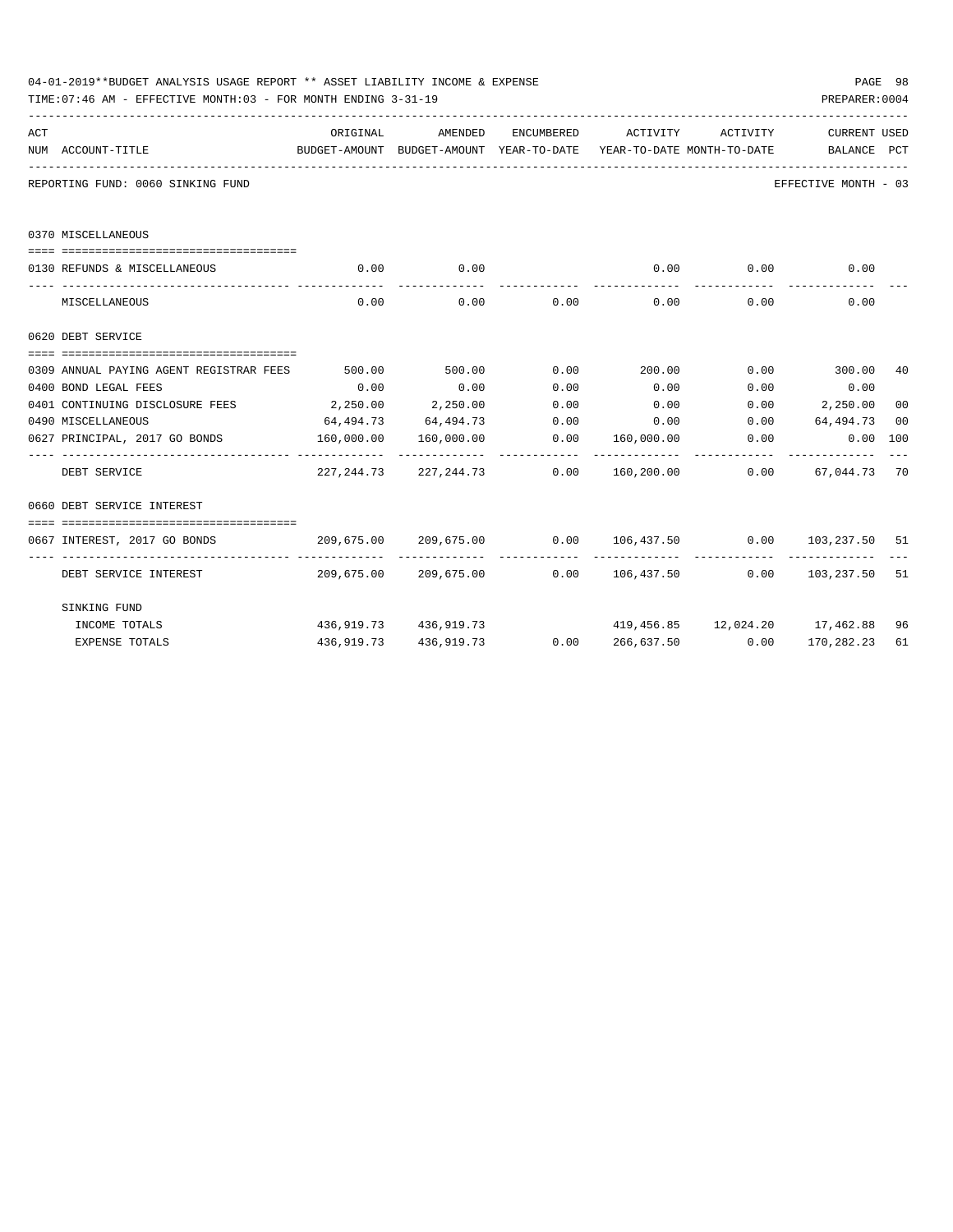|     | 04-01-2019**BUDGET ANALYSIS USAGE REPORT ** ASSET LIABILITY INCOME & EXPENSE<br>TIME: 07:46 AM - EFFECTIVE MONTH: 03 - FOR MONTH ENDING 3-31-19 |          |                                                     |            |          |                                        | PAGE 99<br>PREPARER: 0004          |                |
|-----|-------------------------------------------------------------------------------------------------------------------------------------------------|----------|-----------------------------------------------------|------------|----------|----------------------------------------|------------------------------------|----------------|
| ACT | NUM ACCOUNT-TITLE                                                                                                                               | ORIGINAL | AMENDED<br>BUDGET-AMOUNT BUDGET-AMOUNT YEAR-TO-DATE | ENCUMBERED | ACTIVITY | ACTIVITY<br>YEAR-TO-DATE MONTH-TO-DATE | <b>CURRENT USED</b><br>BALANCE PCT |                |
|     | REPORTING FUND: 0061 DIST.CLK.CO.&DIST.CT.TECH.-COMB.FUN                                                                                        |          |                                                     |            |          |                                        | EFFECTIVE MONTH - 03               |                |
|     | 0103 CASH                                                                                                                                       |          |                                                     |            |          |                                        |                                    |                |
|     | 0100 DIST.CLK.CO.& DIST.CT.TECH.-COMBIN                                                                                                         |          |                                                     |            |          |                                        | 255.18 90.36 3,056.85              |                |
|     | CASH                                                                                                                                            |          |                                                     |            | 255.18   | 90.36                                  | 3,056.85                           |                |
|     | 0120 RECEIVABLES                                                                                                                                |          |                                                     |            |          |                                        |                                    |                |
|     | 0313 DUE FROM OTHER FUNDS                                                                                                                       |          |                                                     |            | 0.00     | 0.00                                   | 36.57                              |                |
|     | RECEIVABLES                                                                                                                                     |          |                                                     |            | 0.00     | 0.00                                   | 36.57                              |                |
|     | 0271 EQUITY ACCOUNT                                                                                                                             |          |                                                     |            |          |                                        |                                    |                |
|     | 0200 EQUITY ACCOUNT                                                                                                                             |          |                                                     |            | 0.00     | 0.00                                   | 2,838.24                           |                |
|     | _____ ______________<br>EQUITY ACCOUNT                                                                                                          |          |                                                     |            | 0.00     | 0.00                                   | 2,838.24                           |                |
|     | 0300 CASH                                                                                                                                       |          |                                                     |            |          |                                        |                                    |                |
|     | 0161 BEGINNING CASH BALANCE                                                                                                                     | 2,000.00 | 2,000.00                                            |            | 0.00     | 0.00                                   | 2,000.00                           | 0 <sup>0</sup> |
|     | CASH                                                                                                                                            | 2,000.00 | 2,000.00                                            | 0.00       | 0.00     | 0.00                                   | 2,000.00                           | 0 <sub>0</sub> |
|     | 0370 DIST.CLK.MISCELLANEOUS INCOME                                                                                                              |          |                                                     |            |          |                                        |                                    |                |
|     | 0440 DIST.CLK.CO.& DIST.CT.TECHNOLOGY F                                                                                                         | 0.00     | 0.00                                                |            | 255.18   | 90.36                                  | $255.18+$                          |                |
|     | DIST.CLK.MISCELLANEOUS INCOME                                                                                                                   | 0.00     | 0.00                                                | 0.00       | 255.18   | 90.36                                  | $255.18+$                          |                |
|     | 0440 DIST.CLK.COURT TECHNOLOGY EQUIPMEN                                                                                                         |          |                                                     |            |          |                                        |                                    |                |
|     | 0572 OFFICE EQUIPMENT                                                                                                                           | 2,000.00 | 2,000.00                                            | 0.00       | 0.00     |                                        | 0.00<br>2,000.00                   | 0 <sub>0</sub> |
|     | DIST.CLK.COURT TECHNOLOGY EQUIPMEN                                                                                                              | 2,000.00 | 2,000.00                                            | 0.00       | 0.00     | 0.00                                   | 2,000.00                           | 0 <sub>0</sub> |
|     | DIST.CLK.CO.&DIST.CT.TECH.-COMB.FU                                                                                                              |          |                                                     |            |          |                                        |                                    |                |
|     | INCOME TOTALS                                                                                                                                   | 2,000.00 | 2,000.00                                            |            | 255.18   |                                        | 90.36 1,744.82                     | 13             |
|     | <b>EXPENSE TOTALS</b>                                                                                                                           | 2,000.00 | 2,000.00                                            | 0.00       | 0.00     | 0.00                                   | 2,000.00                           | 0 <sub>0</sub> |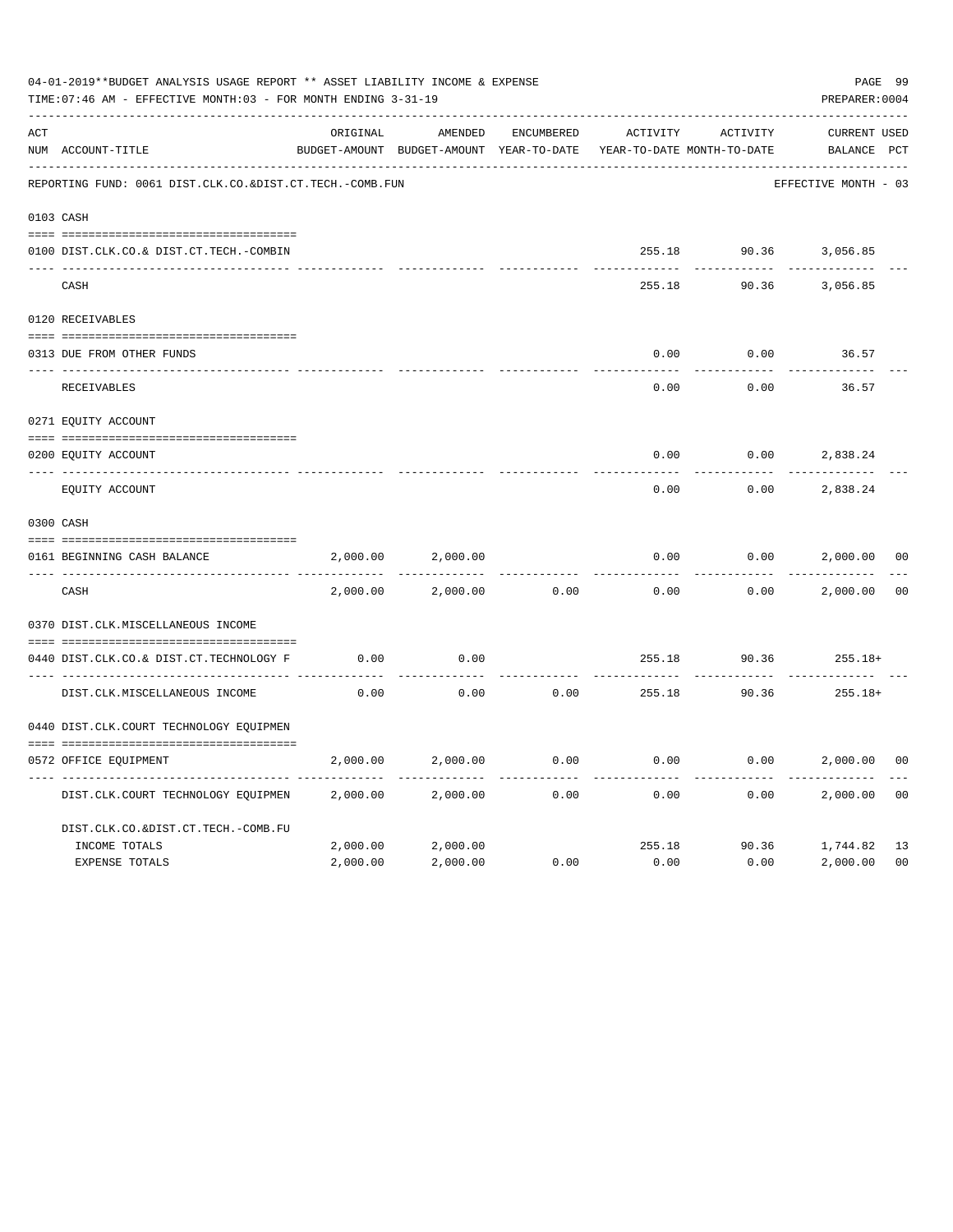|     | 04-01-2019**BUDGET ANALYSIS USAGE REPORT ** ASSET LIABILITY INCOME & EXPENSE<br>TIME: 07:46 AM - EFFECTIVE MONTH: 03 - FOR MONTH ENDING 3-31-19 |                        |                            |            |                                                                                 |                                           | PAGE 100<br>PREPARER: 0004  |                      |
|-----|-------------------------------------------------------------------------------------------------------------------------------------------------|------------------------|----------------------------|------------|---------------------------------------------------------------------------------|-------------------------------------------|-----------------------------|----------------------|
| ACT | NUM ACCOUNT-TITLE                                                                                                                               | ORIGINAL               | AMENDED                    | ENCUMBERED | ACTIVITY<br>BUDGET-AMOUNT BUDGET-AMOUNT YEAR-TO-DATE YEAR-TO-DATE MONTH-TO-DATE | ACTIVITY                                  | CURRENT USED<br>BALANCE PCT |                      |
|     | REPORTING FUND: 0062 DIST.CLK.COURT RECORDS PRESERVATION                                                                                        |                        |                            |            |                                                                                 |                                           | EFFECTIVE MONTH - 03        |                      |
|     | 0103 CASH                                                                                                                                       |                        |                            |            |                                                                                 |                                           |                             |                      |
|     | 0100 DIST.CLK.COURT RECORDS PRESERVATIO                                                                                                         |                        |                            |            |                                                                                 | 1,741.20 637.99 32,140.33                 |                             |                      |
|     | CASH                                                                                                                                            |                        | -------------              |            |                                                                                 | ------------<br>1,741.20 637.99 32,140.33 | . _ _ _ _ _ _ _ _ _         |                      |
|     | 0120 RECEIVABLES                                                                                                                                |                        |                            |            |                                                                                 |                                           |                             |                      |
|     | 0313 DUE FROM OTHER FUNDS                                                                                                                       |                        |                            |            | 0.00                                                                            | 0.00                                      | 221.18                      |                      |
|     | <b>RECEIVABLES</b>                                                                                                                              |                        |                            |            | 0.00                                                                            | ---------<br>0.00                         | ----------<br>221.18        |                      |
|     | 0271 EQUITY ACCOUNT                                                                                                                             |                        |                            |            |                                                                                 |                                           |                             |                      |
|     | 0200 EQUITY ACCOUNT                                                                                                                             |                        |                            |            | 0.00                                                                            | $0.00$ 30,620.31                          |                             |                      |
|     | -------------------- ---------<br>EQUITY ACCOUNT                                                                                                |                        |                            |            | 0.00                                                                            | 0.00                                      | 30,620.31                   |                      |
|     | 0300 CASH                                                                                                                                       |                        |                            |            |                                                                                 |                                           |                             |                      |
|     | 0162 BEGINNING CASH BALANCE                                                                                                                     |                        | 10,000.00    10,000.00     |            | 0.00                                                                            |                                           | $0.00$ $10,000.00$ 00       |                      |
|     | CASH                                                                                                                                            |                        | 10,000.00  10,000.00  0.00 |            | 0.00                                                                            |                                           | $0.00$ $10,000.00$ 00       |                      |
|     | 0360 INTEREST EARNINGS                                                                                                                          |                        |                            |            |                                                                                 |                                           |                             |                      |
|     | 0100 INTEREST EARNINGS                                                                                                                          | 0.00                   | 0.00                       |            |                                                                                 |                                           | 26.17 4.16 26.17+           |                      |
|     | ------------------ -----<br>INTEREST EARNINGS                                                                                                   | 0.00                   | 0.00                       | 0.00       | ----------- -------------<br>26.17                                              | 4.16                                      | $26.17+$                    |                      |
|     | 0370 DIST.CLK.COURT MISCELLAEOUS INCOME                                                                                                         |                        |                            |            |                                                                                 |                                           |                             |                      |
|     | 0133 DIST.CLK.COURT RECORDS PRESERVATIO                                                                                                         | 0.00                   | 0.00                       |            |                                                                                 |                                           | 1,715.03 633.83 1,715.03+   |                      |
|     | DIST.CLK.COURT MISCELLAEOUS INCOME                                                                                                              | 0.00                   | 0.00                       | 0.00       | 1,715.03                                                                        | 633.83                                    | $1,715.03+$                 |                      |
|     | 0449 DIST.CLK.RECORDS PRES.EQUIPMENT                                                                                                            |                        |                            |            |                                                                                 |                                           |                             |                      |
|     | 0572 OFFICE EQUIPMENT                                                                                                                           | 10,000.00              | 10,000.00                  | 0.00       | 0.00                                                                            |                                           | $0.00$ 10,000.00 00         |                      |
|     | DIST.CLK.RECORDS PRES.EQUIPMENT                                                                                                                 | 10,000.00              | 10,000.00                  | 0.00       | -------------<br>0.00                                                           | 0.00                                      | 10,000.00                   | 0 <sub>0</sub>       |
|     | DIST.CLK.COURT RECORDS PRESERVATIO                                                                                                              |                        |                            |            |                                                                                 |                                           |                             |                      |
|     | INCOME TOTALS<br>EXPENSE TOTALS                                                                                                                 | 10,000.00<br>10,000.00 | 10,000.00<br>10,000.00     | 0.00       | 1,741.20<br>0.00                                                                | 637.99<br>0.00                            | 8,258.80<br>10,000.00       | 17<br>0 <sub>0</sub> |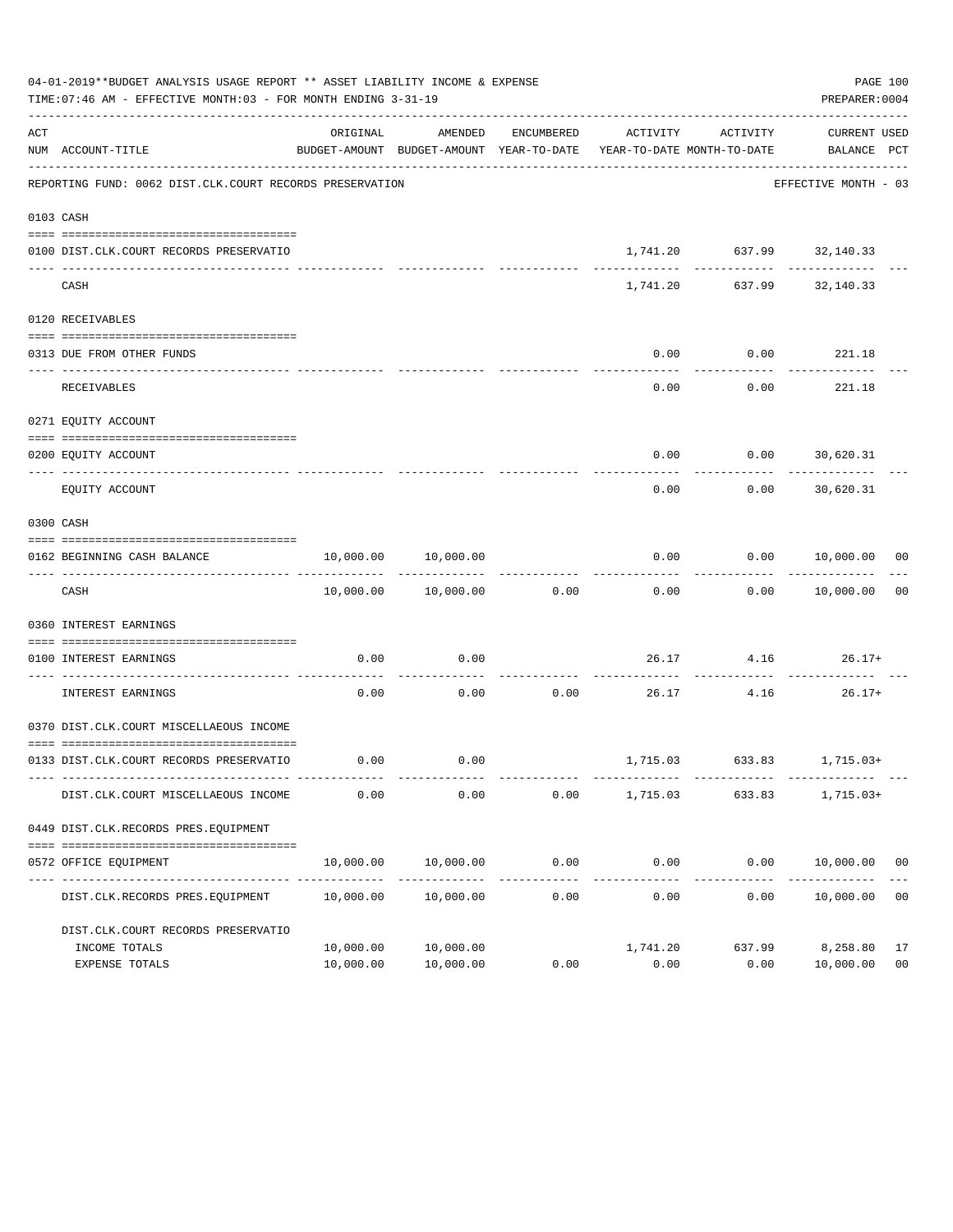|     | 04-01-2019**BUDGET ANALYSIS USAGE REPORT ** ASSET LIABILITY INCOME & EXPENSE<br>PAGE 101<br>TIME: 07:46 AM - EFFECTIVE MONTH: 03 - FOR MONTH ENDING 3-31-19<br>PREPARER: 0004 |          |                                                                                |                      |                       |                              |                             |  |  |  |
|-----|-------------------------------------------------------------------------------------------------------------------------------------------------------------------------------|----------|--------------------------------------------------------------------------------|----------------------|-----------------------|------------------------------|-----------------------------|--|--|--|
| ACT | NUM ACCOUNT-TITLE                                                                                                                                                             | ORIGINAL | AMENDED<br>BUDGET-AMOUNT BUDGET-AMOUNT YEAR-TO-DATE YEAR-TO-DATE MONTH-TO-DATE | ENCUMBERED           |                       | ACTIVITY ACTIVITY            | CURRENT USED<br>BALANCE PCT |  |  |  |
|     | REPORTING FUND: 0063 LAW ENF. EDUCATION CONST.#1                                                                                                                              |          |                                                                                |                      |                       |                              | EFFECTIVE MONTH - 03        |  |  |  |
|     | 0103 CASH                                                                                                                                                                     |          |                                                                                |                      |                       |                              |                             |  |  |  |
|     | 0100 LEOSE CONST.#1-COMBINED FUNDS CHEC                                                                                                                                       |          |                                                                                |                      |                       |                              | 681.52 0.00 1,688.40        |  |  |  |
|     | CASH                                                                                                                                                                          |          |                                                                                |                      | 681.52                | 0.00                         | 1,688.40                    |  |  |  |
|     | 0200 LIABILITY ACCOUNT                                                                                                                                                        |          |                                                                                |                      |                       |                              |                             |  |  |  |
|     | 0910 SYSTEM ADDED LIABILITY LINE ITEM                                                                                                                                         |          |                                                                                |                      | 0.00                  | 0.00<br>.                    | 0.00                        |  |  |  |
|     | LIABILITY ACCOUNT                                                                                                                                                             |          |                                                                                |                      | 0.00                  | 0.00                         | 0.00                        |  |  |  |
|     | 0271 EQUITY ACCOUNT                                                                                                                                                           |          |                                                                                |                      |                       |                              |                             |  |  |  |
|     | 0200 EQUITY ACCOUNT                                                                                                                                                           |          |                                                                                |                      |                       |                              | $0.00$ $0.00$ $1,006.88$    |  |  |  |
|     | EQUITY ACCOUNT                                                                                                                                                                |          |                                                                                |                      | 0.00                  |                              | $0.00$ 1,006.88             |  |  |  |
|     | 0300 CASH                                                                                                                                                                     |          |                                                                                |                      |                       |                              |                             |  |  |  |
|     |                                                                                                                                                                               | 0.00     | 0.00                                                                           |                      | 0.00                  | 0.00                         | 0.00                        |  |  |  |
|     | 0151 BEGINNING CASH BALANCE                                                                                                                                                   |          |                                                                                |                      |                       |                              |                             |  |  |  |
|     | CASH                                                                                                                                                                          | 0.00     | 0.00                                                                           | 0.00                 | 0.00                  | 0.00                         | 0.00                        |  |  |  |
|     | 0370 MISCELLANEOUS INCOME                                                                                                                                                     |          |                                                                                |                      |                       |                              |                             |  |  |  |
|     | 0130 REFUNDS & MISCELLANEOUS                                                                                                                                                  | 0.00     | 0.00                                                                           |                      |                       | $0.00$ 0.00                  | 0.00                        |  |  |  |
|     | 0160 PEACE OFFICER ALLOCATION                                                                                                                                                 |          | 678.30 678.30                                                                  |                      | 681.52                | 0.00                         | $3.22 + 100$                |  |  |  |
|     | ----------------------------------- --<br>MISCELLANEOUS INCOME                                                                                                                | 678.30   | 678.30                                                                         | 0.00                 | ------------          | ----------<br>681.52<br>0.00 | $3.22 + 100$                |  |  |  |
|     | 0551 LAW ENFORCEMENT EDUCATION                                                                                                                                                |          |                                                                                |                      |                       |                              |                             |  |  |  |
|     | 0427 OUT OF COUNTY TRAVEL                                                                                                                                                     |          | 678.30 678.30                                                                  | 0.00                 | 0.00                  |                              | $0.00$ 678.30 00            |  |  |  |
|     | 0428 TRAINING & TUITION                                                                                                                                                       | 0.00     | 0.00<br>-------------                                                          | 0.00<br>------------ | 0.00<br>------------- | 0.00<br>------------         | 0.00<br>-------------       |  |  |  |
|     | LAW ENFORCEMENT EDUCATION                                                                                                                                                     | 678.30   | 678.30                                                                         | 0.00                 | 0.00                  | 0.00                         | 678.30 00                   |  |  |  |
|     | LAW ENF. EDUCATION CONST. #1                                                                                                                                                  |          |                                                                                |                      |                       |                              |                             |  |  |  |
|     | INCOME TOTALS                                                                                                                                                                 | 678.30   | 678.30                                                                         |                      | 681.52                | 0.00                         | $3.22 + 100$                |  |  |  |
|     | EXPENSE TOTALS                                                                                                                                                                | 678.30   | 678.30                                                                         | 0.00                 | 0.00                  | 0.00                         | 678.30 00                   |  |  |  |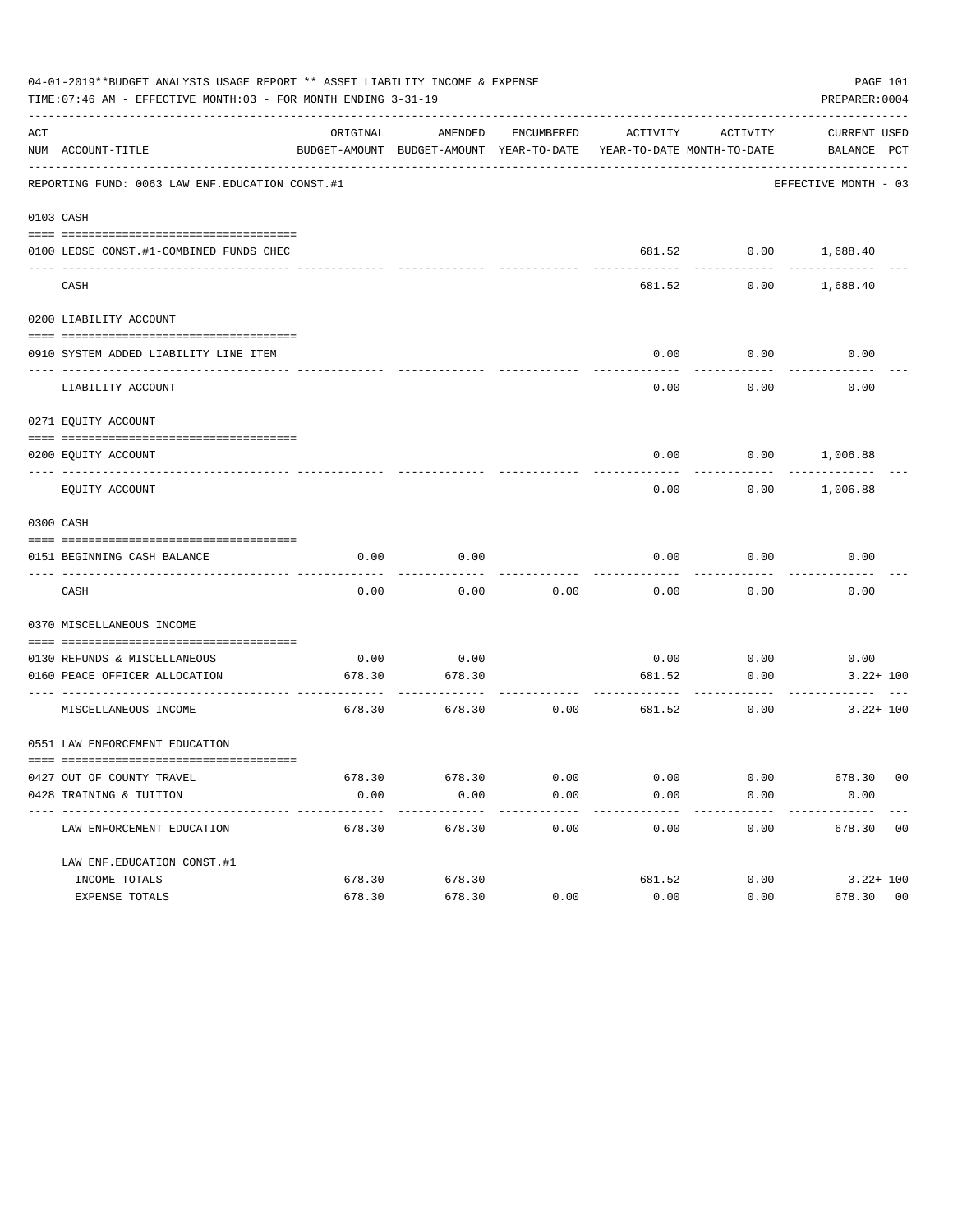|     | 04-01-2019**BUDGET ANALYSIS USAGE REPORT ** ASSET LIABILITY INCOME & EXPENSE<br>TIME: 07:46 AM - EFFECTIVE MONTH: 03 - FOR MONTH ENDING 3-31-19 |          |                                                     |                      |                                        |                      | PAGE 102<br>PREPARER: 0004  |
|-----|-------------------------------------------------------------------------------------------------------------------------------------------------|----------|-----------------------------------------------------|----------------------|----------------------------------------|----------------------|-----------------------------|
| ACT | NUM ACCOUNT-TITLE                                                                                                                               | ORIGINAL | AMENDED<br>BUDGET-AMOUNT BUDGET-AMOUNT YEAR-TO-DATE | ENCUMBERED           | ACTIVITY<br>YEAR-TO-DATE MONTH-TO-DATE | ACTIVITY             | CURRENT USED<br>BALANCE PCT |
|     | REPORTING FUND: 0064 LAW ENF. EDUCATION CONST. #2                                                                                               |          |                                                     |                      |                                        |                      | EFFECTIVE MONTH - 03        |
|     | 0103 CASH                                                                                                                                       |          |                                                     |                      |                                        |                      |                             |
|     | 0100 LEOSE CONST.#2-COMBINED FUNDS CHEC                                                                                                         |          |                                                     |                      |                                        | 681.62 0.00 1,360.10 |                             |
|     | CASH                                                                                                                                            |          |                                                     |                      | 681.62                                 | 0.00                 | 1,360.10                    |
|     | 0200 LIABILITY ACCOUNT                                                                                                                          |          |                                                     |                      |                                        |                      |                             |
|     | 0910 SYSTEM ADDED LIABILITY LINE ITEM                                                                                                           |          |                                                     |                      | 0.00                                   | 0.00<br>--------     | 0.00                        |
|     | LIABILITY ACCOUNT                                                                                                                               |          |                                                     |                      | 0.00                                   | 0.00                 | 0.00                        |
|     | 0271 EQUITY ACCOUNT                                                                                                                             |          |                                                     |                      |                                        |                      |                             |
|     | 0200 EOUITY ACCOUNT                                                                                                                             |          |                                                     |                      | 0.00                                   |                      | $0.00$ 678.48               |
|     | EQUITY ACCOUNT                                                                                                                                  |          |                                                     |                      | 0.00                                   | 0.00                 | 678.48                      |
|     | 0300 CASH                                                                                                                                       |          |                                                     |                      |                                        |                      |                             |
|     | 0152 BEGINNING CASH BALANCE                                                                                                                     | 0.00     | 0.00                                                |                      | 0.00                                   | 0.00                 | 0.00                        |
|     | CASH                                                                                                                                            | 0.00     | 0.00                                                | 0.00                 | 0.00                                   | 0.00                 | 0.00                        |
|     | 0370 MISCELLANEOUS INCOME                                                                                                                       |          |                                                     |                      |                                        |                      |                             |
|     | 0130 REFUNDS & MISCELLANEOUS                                                                                                                    | 0.00     | 0.00                                                |                      |                                        | $0.00$ 0.00          | 0.00                        |
|     | 0160 PEACE OFFICER ALLOCATION<br>-----------------------------------                                                                            | 678.48   | 678.48                                              |                      | 681.62                                 | 0.00<br>---------    | $3.14 + 100$                |
|     | MISCELLANEOUS INCOME                                                                                                                            | 678.48   | 678.48                                              | 0.00                 | 681.62                                 | 0.00                 | $3.14 + 100$                |
|     | 0552 LAW ENFORCEMENT EDUCATION                                                                                                                  |          |                                                     |                      |                                        |                      |                             |
|     | 0427 OUT OF COUNTY TRAVEL                                                                                                                       |          | 678.48 678.48                                       | 0.00                 | 0.00                                   |                      | $0.00$ 678.48 00            |
|     | 0428 TRAINING & TUITION                                                                                                                         | 0.00     | 0.00<br>-------------                               | 0.00<br>------------ | 0.00<br>-------------                  | 0.00<br>------------ | 0.00<br>-------------       |
|     | LAW ENFORCEMENT EDUCATION                                                                                                                       | 678.48   | 678.48                                              | 0.00                 | 0.00                                   |                      | $0.00$ 678.48 00            |
|     | LAW ENF. EDUCATION CONST. #2                                                                                                                    |          |                                                     |                      |                                        |                      |                             |
|     | INCOME TOTALS                                                                                                                                   | 678.48   | 678.48                                              |                      | 681.62                                 |                      | $0.00$ $3.14 + 100$         |
|     | EXPENSE TOTALS                                                                                                                                  | 678.48   | 678.48                                              | 0.00                 | 0.00                                   | 0.00                 | 678.48 00                   |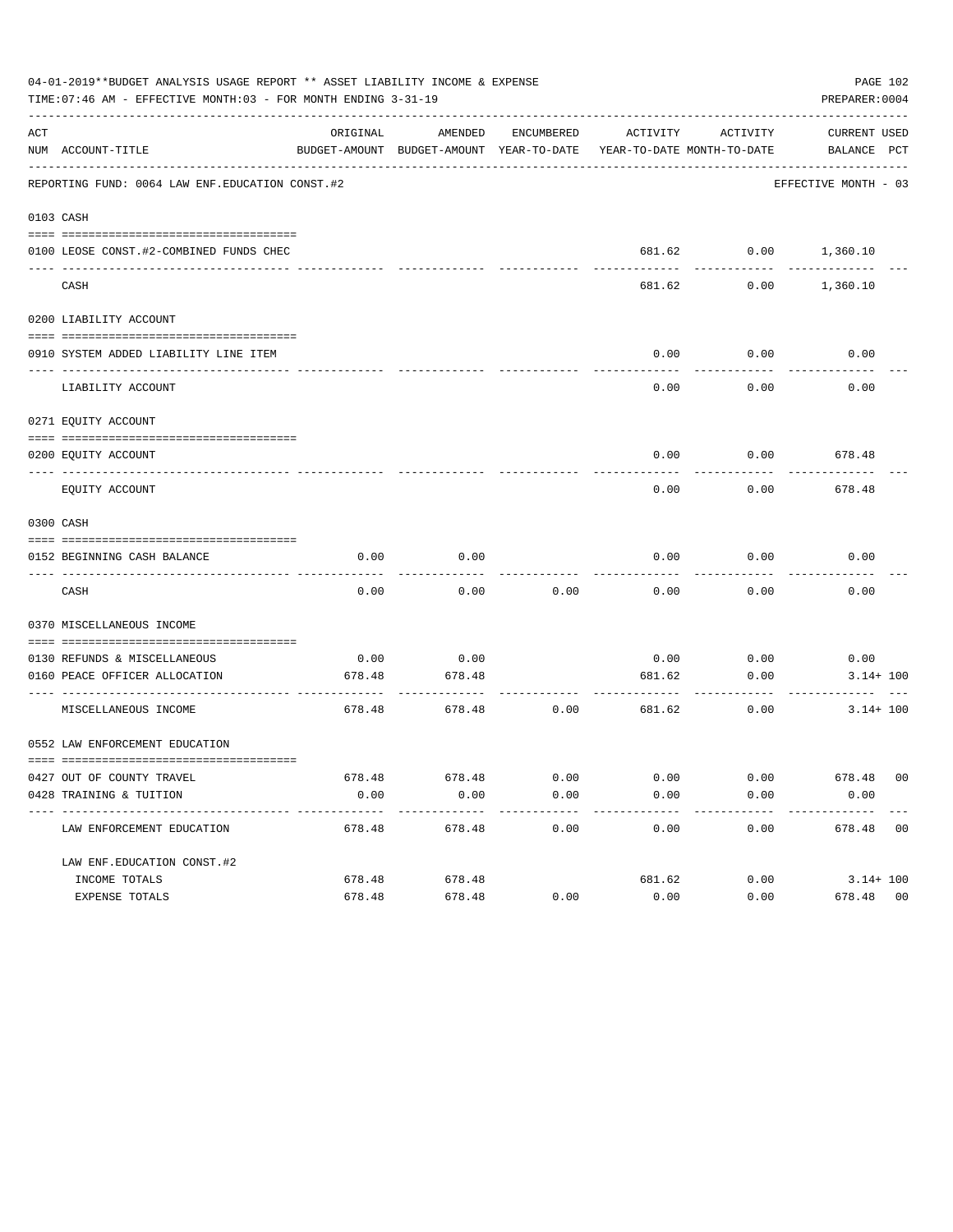|     | 04-01-2019**BUDGET ANALYSIS USAGE REPORT ** ASSET LIABILITY INCOME & EXPENSE<br>TIME: 07:46 AM - EFFECTIVE MONTH: 03 - FOR MONTH ENDING 3-31-19 |          |                                                     |            |                            |                      | PAGE 103<br>PREPARER: 0004         |                |
|-----|-------------------------------------------------------------------------------------------------------------------------------------------------|----------|-----------------------------------------------------|------------|----------------------------|----------------------|------------------------------------|----------------|
| ACT | NUM ACCOUNT-TITLE                                                                                                                               | ORIGINAL | AMENDED<br>BUDGET-AMOUNT BUDGET-AMOUNT YEAR-TO-DATE | ENCUMBERED | YEAR-TO-DATE MONTH-TO-DATE | ACTIVITY ACTIVITY    | <b>CURRENT USED</b><br>BALANCE PCT |                |
|     | REPORTING FUND: 0065 LAW ENF. EDUCATION CONST. #3                                                                                               |          |                                                     |            |                            |                      | EFFECTIVE MONTH - 03               |                |
|     | 0103 CASH                                                                                                                                       |          |                                                     |            |                            |                      |                                    |                |
|     | 0100 LEOSE CONST.#3-COMBINED FUNDS CHEC                                                                                                         |          |                                                     |            |                            | 681.52 0.00 2,691.63 |                                    |                |
|     | CASH                                                                                                                                            |          |                                                     |            | 681.52                     | 0.00                 | 2,691.63                           |                |
|     | 0200 LIABILITY ACCOUNT                                                                                                                          |          |                                                     |            |                            |                      |                                    |                |
|     | 0910 SYSTEM ADDED LIABILITY LINE ITEM                                                                                                           |          |                                                     |            | 0.00                       | 0.00                 | 0.00                               |                |
|     | LIABILITY ACCOUNT                                                                                                                               |          |                                                     |            | 0.00                       | 0.00                 | 0.00                               |                |
|     | 0271 EQUITY ACCOUNT                                                                                                                             |          |                                                     |            |                            |                      |                                    |                |
|     | 0200 EQUITY ACCOUNT                                                                                                                             |          |                                                     |            | 0.00                       |                      | 0.00 2,010.11                      |                |
|     | EOUITY ACCOUNT                                                                                                                                  |          |                                                     |            | 0.00                       |                      | $0.00$ 2,010.11                    |                |
|     | 0300 CASH                                                                                                                                       |          |                                                     |            |                            |                      |                                    |                |
|     | 0153 BEGINNING CASH BALANCE                                                                                                                     | 0.00     | 0.00                                                |            | 0.00                       | 0.00                 | 0.00                               |                |
|     | CASH                                                                                                                                            | 0.00     | 0.00                                                | 0.00       | 0.00                       | 0.00                 | 0.00                               |                |
|     | 0370 MISCELLANEOUS                                                                                                                              |          |                                                     |            |                            |                      |                                    |                |
|     | 0130 REFUNDS & MISCELLANEOUS                                                                                                                    | 0.00     | 0.00                                                |            | 0.00                       | 0.00                 | 0.00                               |                |
|     | 0160 PEACE OFFICER ALLOCATION                                                                                                                   | 678.30   | 678.30                                              |            | 681.52                     | 0.00                 | $3.22 + 100$                       |                |
|     | MISCELLANEOUS                                                                                                                                   | 678.30   | 678.30                                              | 0.00       | 681.52                     | 0.00                 | $3.22 + 100$                       |                |
|     | 0553 LAW ENFORCEMENT EDUCATION                                                                                                                  |          |                                                     |            |                            |                      |                                    |                |
|     | 0427 OUT OF COUNTY TRAVEL                                                                                                                       |          | 678.30 678.30                                       | 0.00       | 0.00                       | 0.00                 | 678.30 00                          |                |
|     | 0428 TRAINING & TUITION                                                                                                                         | 0.00     | 0.00                                                | 0.00       | 0.00                       | 0.00                 | 0.00                               |                |
|     | ------------------------------- -<br>LAW ENFORCEMENT EDUCATION                                                                                  | 678.30   | 678.30                                              | 0.00       | 0.00                       | 0.00                 | 678.30 00                          |                |
|     | LAW ENF. EDUCATION CONST. #3                                                                                                                    |          |                                                     |            |                            |                      |                                    |                |
|     | INCOME TOTALS                                                                                                                                   | 678.30   | 678.30                                              |            | 681.52                     | 0.00                 | $3.22 + 100$                       |                |
|     | EXPENSE TOTALS                                                                                                                                  | 678.30   | 678.30                                              | 0.00       | 0.00                       | 0.00                 | 678.30                             | 0 <sub>0</sub> |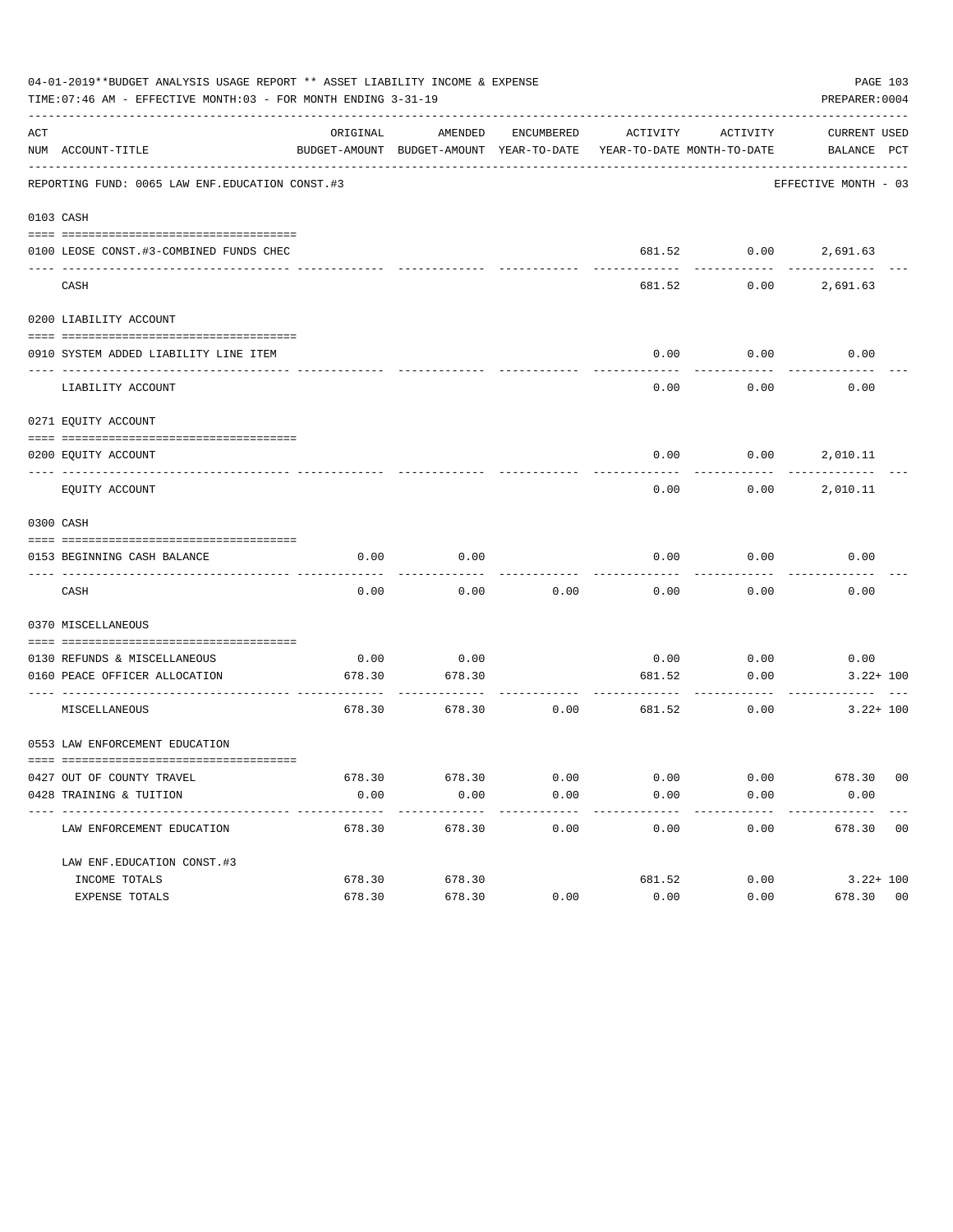|     | 04-01-2019**BUDGET ANALYSIS USAGE REPORT ** ASSET LIABILITY INCOME & EXPENSE<br>TIME: 07:46 AM - EFFECTIVE MONTH: 03 - FOR MONTH ENDING 3-31-19 |                           |                       |            |                                                                                 |                                        | PREPARER: 0004                              | PAGE 104       |
|-----|-------------------------------------------------------------------------------------------------------------------------------------------------|---------------------------|-----------------------|------------|---------------------------------------------------------------------------------|----------------------------------------|---------------------------------------------|----------------|
| ACT | NUM ACCOUNT-TITLE                                                                                                                               | ORIGINAL                  | AMENDED               | ENCUMBERED | ACTIVITY<br>BUDGET-AMOUNT BUDGET-AMOUNT YEAR-TO-DATE YEAR-TO-DATE MONTH-TO-DATE | ACTIVITY                               | CURRENT USED<br>BALANCE PCT                 |                |
|     | REPORTING FUND: 0066 2017 GO BONDS-CONSTRUCTION FUND                                                                                            |                           |                       |            |                                                                                 |                                        | EFFECTIVE MONTH - 03                        |                |
|     | 0103 CASH                                                                                                                                       |                           |                       |            |                                                                                 |                                        |                                             |                |
|     |                                                                                                                                                 |                           |                       |            |                                                                                 |                                        |                                             |                |
|     | 0100 GO BONDS CONST. 2017-COMBINED FUNDS                                                                                                        |                           |                       |            |                                                                                 |                                        | $45,450.20 - 0.00$ $45,450.20 -$            |                |
|     | 0166 ICS DEPOSIT                                                                                                                                |                           |                       |            |                                                                                 |                                        | 28,618.57 4,387.66 5,555,514.15             |                |
|     | 0175 TEXPOOL                                                                                                                                    |                           |                       |            | 0.00                                                                            | 0.00                                   | 0.00                                        |                |
|     | CASH                                                                                                                                            |                           |                       |            |                                                                                 |                                        | .<br>16,831.63- 4,387.66 5,510,063.95       |                |
|     | 0200 LIABILITY ACCOUNT                                                                                                                          |                           |                       |            |                                                                                 |                                        |                                             |                |
|     |                                                                                                                                                 |                           |                       |            |                                                                                 |                                        |                                             |                |
|     | 0910 SYSTEM ADDED LIABILITY LINE-ITEM                                                                                                           |                           |                       |            |                                                                                 | ------------                           | $4,166.30 - 0.00$ $4,166.30 -$<br>--------- |                |
|     | LIABILITY ACCOUNT                                                                                                                               |                           |                       |            |                                                                                 | $4,166.30 - 0.00$                      | $4,166.30-$                                 |                |
|     | 0231 2017 GO BONDS PAYABLE                                                                                                                      |                           |                       |            |                                                                                 |                                        |                                             |                |
|     | 0200 2017 GO BONDS PAYABLE                                                                                                                      |                           |                       |            |                                                                                 | $0.00$ 0.00                            | 0.00                                        |                |
|     | 2017 GO BONDS PAYABLE                                                                                                                           |                           |                       |            | 0.00                                                                            | 0.00                                   | 0.00                                        |                |
|     | 0271 EQUITY ACCOUNT                                                                                                                             |                           |                       |            |                                                                                 |                                        |                                             |                |
|     |                                                                                                                                                 |                           |                       |            |                                                                                 |                                        |                                             |                |
|     | 0200 EQUITY ACCOUNT<br>-------------------- --------                                                                                            |                           |                       |            |                                                                                 |                                        | $0.00$ $0.00$ $5,526,895.58$                |                |
|     | EQUITY ACCOUNT                                                                                                                                  |                           |                       |            | 0.00                                                                            |                                        | $0.00$ 5,526,895.58                         |                |
|     | 0300 CASH                                                                                                                                       |                           |                       |            |                                                                                 |                                        |                                             |                |
|     | 0166 BEGINNING CASH BALANCE                                                                                                                     | 5,450,233.00 5,450,233.00 |                       |            |                                                                                 |                                        | $0.00$ $0.00$ $5,450,233.00$                | 00             |
|     | CASH                                                                                                                                            |                           |                       |            | 5,450,233.00 5,450,233.00 0.00 0.00 0.00 5,450,233.00                           |                                        | ------------                                | 0 <sub>0</sub> |
|     | 0360 INTEREST EARNINGS                                                                                                                          |                           |                       |            |                                                                                 |                                        |                                             |                |
|     |                                                                                                                                                 |                           |                       |            |                                                                                 |                                        |                                             |                |
|     | 0100 INTEREST EARNINGS LEGEND BANK                                                                                                              | 0.00                      | 0.00                  |            | 0.00                                                                            | 0.00                                   | 0.00                                        |                |
|     | 0166 INTEREST EARNINGS ICS                                                                                                                      | 0.00<br>------            | 0.00<br>---------     |            | 28,618.57                                                                       | 4,387.66<br>------------ ------------- | 28,618.57+                                  |                |
|     | INTEREST EARNINGS                                                                                                                               | 0.00                      | 0.00                  | 0.00       | 28,618.57                                                                       | 4,387.66                               | $28,618.57+$                                |                |
|     | 0370 MISCELLANEOUS                                                                                                                              |                           |                       |            |                                                                                 |                                        |                                             |                |
|     | 0130 REFUNDS & MISCELLANEOUS                                                                                                                    | 0.00                      | 0.00                  |            |                                                                                 | 5,179.97 0.00                          | 5,179.97+                                   |                |
|     | MISCELLANEOUS                                                                                                                                   | 0.00                      | 0.00                  |            | $0.00$ 5,179.97                                                                 |                                        | 0.00<br>$5,179.97+$                         |                |
|     | 0509 CONTINGENCY                                                                                                                                |                           |                       |            |                                                                                 |                                        |                                             |                |
|     |                                                                                                                                                 |                           |                       |            |                                                                                 |                                        |                                             |                |
|     | 0475 CONTINGENCY                                                                                                                                |                           | 520,795.00 520,795.00 | 0.00       | 0.00                                                                            | 0.00                                   | 520,795.00 00                               |                |
|     | CONTINGENCY                                                                                                                                     |                           | 520,795.00 520,795.00 | 0.00       | 0.00                                                                            | 0.00                                   | 520,795.00                                  | 0 <sub>0</sub> |
|     | 0666 COURTHOUSE CONSTRUCTION PHASE 1                                                                                                            |                           |                       |            |                                                                                 |                                        |                                             |                |
|     | 0165 CONSTRUCTION                                                                                                                               | 0.00                      | 0.00                  | 0.00       | 0.00                                                                            | 0.00                                   | 0.00                                        |                |
|     | 0400 ATTORNEY FEES                                                                                                                              | 0.00                      | 0.00                  | 0.00       | 0.00                                                                            | 0.00                                   | 0.00                                        |                |
|     |                                                                                                                                                 |                           |                       |            |                                                                                 |                                        |                                             |                |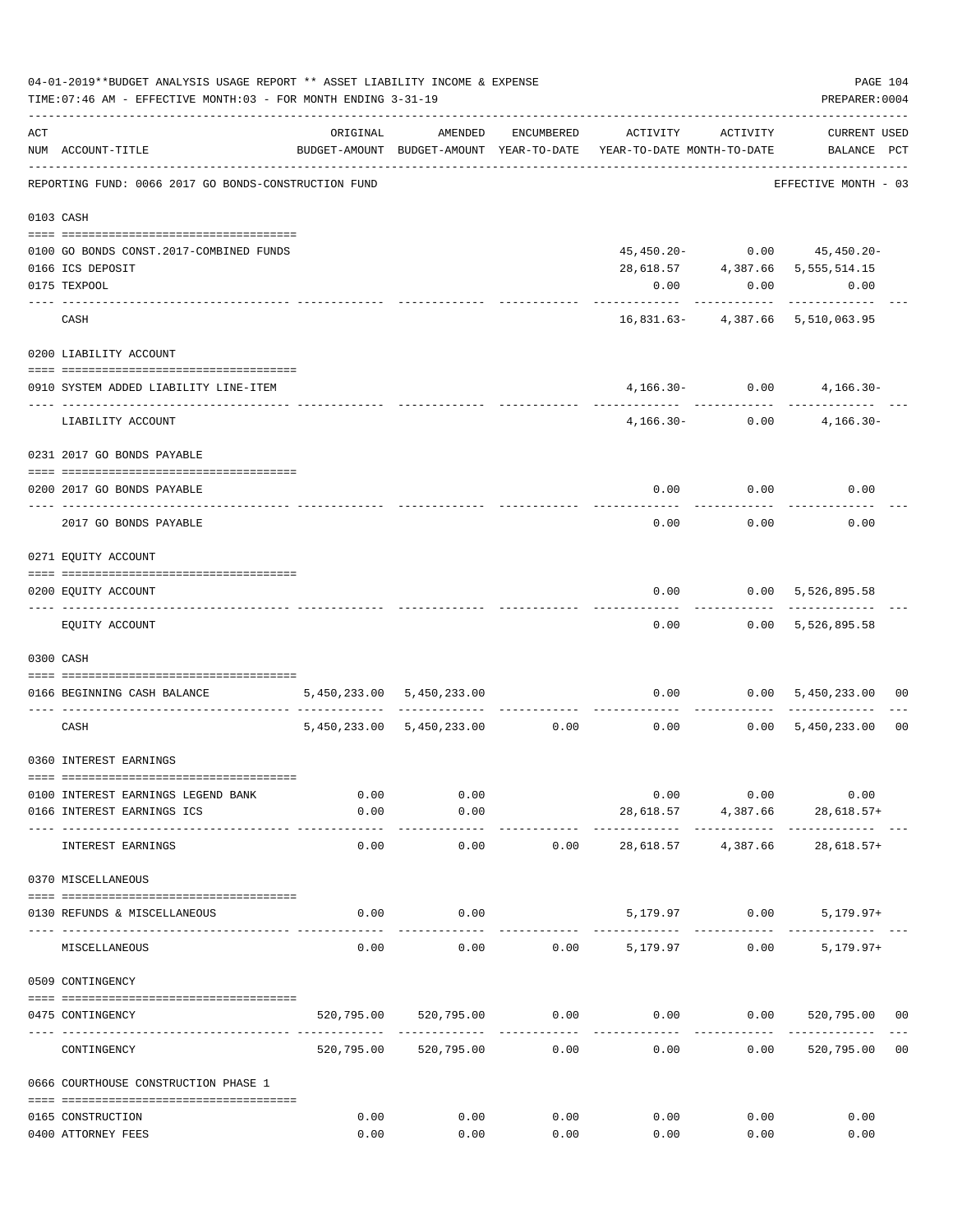TIME:07:46 AM - EFFECTIVE MONTH:03 - FOR MONTH ENDING 3-31-19 PREPARER:0004

| ACT |                                                           | ORIGINAL     | AMENDED                   |          | ENCUMBERED ACTIVITY ACTIVITY                                        |      | <b>CURRENT USED</b>             |                |
|-----|-----------------------------------------------------------|--------------|---------------------------|----------|---------------------------------------------------------------------|------|---------------------------------|----------------|
|     | NUM ACCOUNT-TITLE                                         |              |                           |          | BUDGET-AMOUNT BUDGET-AMOUNT YEAR-TO-DATE YEAR-TO-DATE MONTH-TO-DATE |      | BALANCE PCT                     |                |
|     | REPORTING FUND: 0066 2017 GO BONDS-CONSTRUCTION FUND      |              |                           |          |                                                                     |      | EFFECTIVE MONTH - 03            |                |
|     | 0402 ENGINEERING                                          | 0.00         | 0.00                      | 0.00     | 0.00                                                                | 0.00 | 0.00                            |                |
|     | 0403 ARCHITECTURAL FEES                                   | 2,040.00     | 2,040.00                  | 0.00     | 0.00                                                                | 0.00 | 2,040.00                        | 0 <sub>0</sub> |
|     | 0426 PROFESSIONAL FEES                                    | 0.00         | 0.00                      | 0.00     | 0.00                                                                | 0.00 | 0.00                            |                |
|     | 0430 BIDS & NOTICES                                       | 0.00         | 0.00                      | 0.00     | 81.00                                                               | 0.00 | $81.00 -$                       |                |
|     | 0450 R & M BUILDINGS                                      | 0.00         | 0.00                      | 0.00     | 0.00                                                                | 0.00 | 0.00                            |                |
|     | 0451 ASBESTOS ABATEMENT                                   | 0.00         | 0.00                      | 0.00     | 57.00                                                               | 0.00 | $57.00 -$                       |                |
|     | 0453 IT DESIGN/SECURITY DESIGN                            | 0.00         | 0.00                      | 0.00     | 15,736.00                                                           | 0.00 | 15,736.00-                      |                |
|     | 0482 DEMOLITION                                           | 0.00         | 0.00                      | 0.00     | 0.00                                                                | 0.00 | 0.00                            |                |
|     | 0490 MISCELLANEOUS                                        | 0.00         | 0.00                      | 0.00     | 0.00                                                                | 0.00 | 0.00                            |                |
|     | 0535 BUILDING                                             | 0.00         | 0.00                      | 0.00     | 0.00                                                                | 0.00 | 0.00                            |                |
|     | 0574 TECHNOLOGY                                           | 0.00         | 0.00                      | 0.00     | 0.00                                                                | 0.00 | 0.00                            |                |
|     | 0695 SURVEYING                                            | 0.00         | 0.00                      | 0.00     | 0.00                                                                | 0.00 | 0.00                            |                |
|     | COURTHOUSE CONSTRUCTION PHASE 1                           | 2,040.00     | 2,040.00                  |          | $0.00$ 15,874.00                                                    | 0.00 | 13,834.00- 778                  |                |
|     | 0667 COURTHOUSE CONSTRUCTION PHASE 2                      |              |                           |          |                                                                     |      |                                 |                |
|     | 0165 CONSTRUCTION                                         |              | 4,800,000.00 4,800,000.00 | 0.00     | 13,223.95                                                           |      | $0.00 \quad 4,786,776.05$       | 00             |
|     | 0400 ATTORNEY FEES                                        | 0.00         | 0.00                      | 0.00     | 0.00                                                                | 0.00 | 0.00                            |                |
|     | 0403 ARCHITECTURAL FEES                                   | 99,960.00    | 99,960.00                 | 5,750.00 | 17,350.00                                                           | 0.00 | 76,860.00                       | 23             |
|     | 0426 PROFESSIONAL FEES                                    | 0.00         | 0.00                      | 0.00     | 0.00                                                                | 0.00 | 0.00                            |                |
|     | 0430 BIDS & NOTICES                                       | 500.00       | 500.00                    | 0.00     | 0.00                                                                | 0.00 | 500.00                          | 0 <sub>0</sub> |
|     | 0451 ASBESTOS & OTHER TESTING                             | 24,320.00    | 24,320.00                 | 0.00     | 0.00                                                                | 0.00 | 24,320.00                       | 00             |
|     | 0453 IT DESIGN/SECURITY DESIGN                            | 1,870.00     | 1,870.00                  | 0.00     | 0.00                                                                | 0.00 | 1,870.00                        | 00             |
|     | 0455 SECURITY                                             | 748.00       | 748.00                    | 0.00     | 0.00                                                                | 0.00 | 748.00                          | 0 <sup>0</sup> |
|     | 0490 MISCELLANEOUS                                        | 0.00         | 0.00                      | 0.00     | 15.92                                                               | 0.00 | 15.92-                          |                |
|     | 0574 TECHNOLOGY                                           | 0.00         | 0.00                      | 0.00     | 0.00                                                                | 0.00 | 0.00                            |                |
|     | COURTHOUSE CONSTRUCTION PHASE 2 4,927,398.00 4,927,398.00 |              |                           |          | 5,750.00 30,589.87 0.00                                             |      | 4,891,058.13 01                 |                |
|     | 2017 GO BONDS-CONSTRUCTION FUND                           |              |                           |          |                                                                     |      |                                 |                |
|     | INCOME TOTALS                                             |              | 5,450,233.00 5,450,233.00 |          |                                                                     |      | 33,798.54 4,387.66 5,416,434.46 | 01             |
|     | <b>EXPENSE TOTALS</b>                                     | 5,450,233.00 | 5,450,233.00              | 5,750.00 | 46,463.87                                                           |      | 0.00 5,398,019.13               | 01             |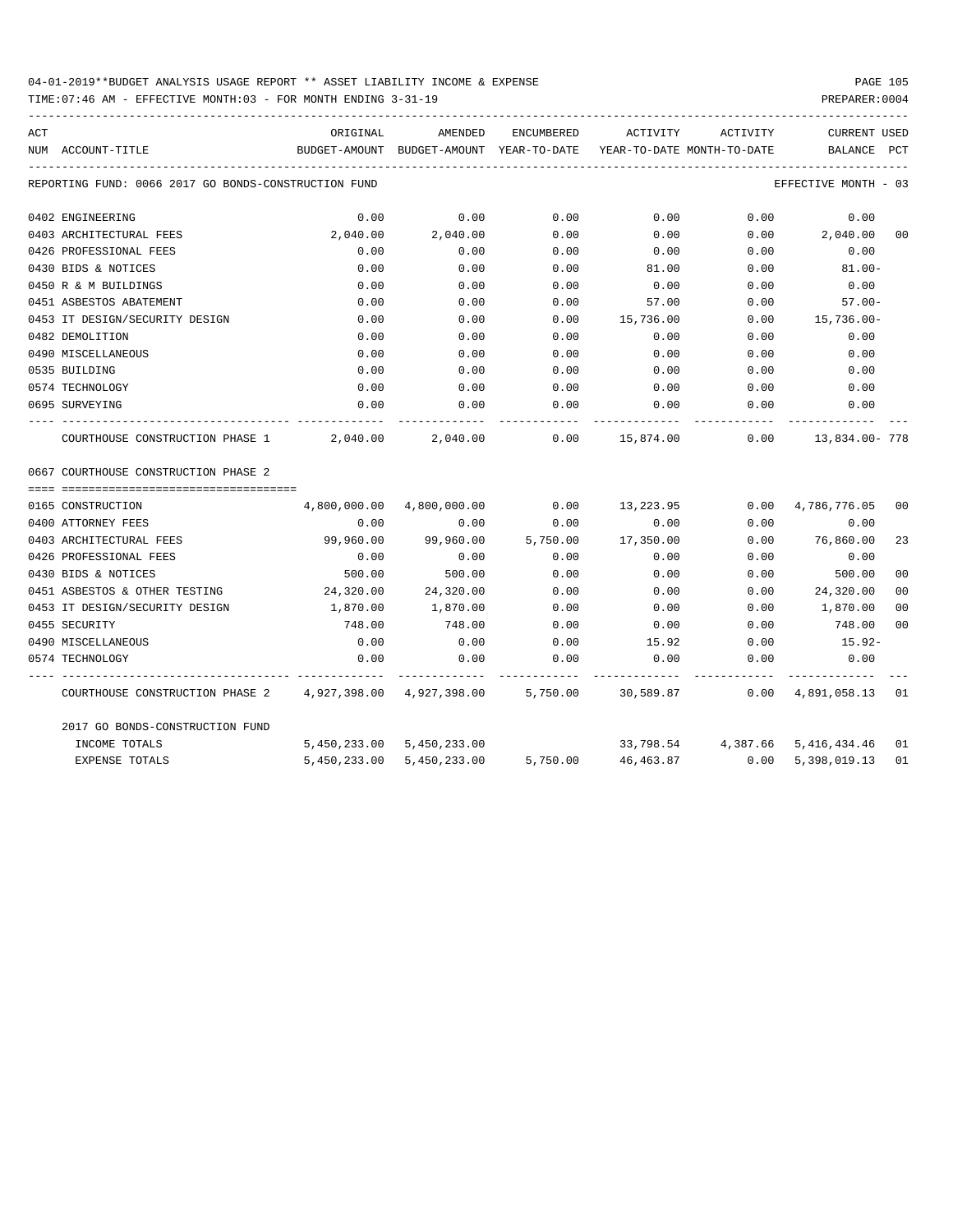| 04-01-2019**BUDGET ANALYSIS USAGE REPORT ** ASSET LIABILITY INCOME & EXPENSE<br>TIME: 07:46 AM - EFFECTIVE MONTH: 03 - FOR MONTH ENDING 3-31-19 |                                                          |           |                                                                 |             |           |                                        |                                    |                |  |
|-------------------------------------------------------------------------------------------------------------------------------------------------|----------------------------------------------------------|-----------|-----------------------------------------------------------------|-------------|-----------|----------------------------------------|------------------------------------|----------------|--|
| ACT                                                                                                                                             | NUM ACCOUNT-TITLE                                        | ORIGINAL  | AMENDED<br>BUDGET-AMOUNT BUDGET-AMOUNT YEAR-TO-DATE             | ENCUMBERED  | ACTIVITY  | ACTIVITY<br>YEAR-TO-DATE MONTH-TO-DATE | <b>CURRENT USED</b><br>BALANCE PCT |                |  |
|                                                                                                                                                 | REPORTING FUND: 0067 F.C. DETENTION CENTER ANNUAL PAYMEN |           |                                                                 |             |           |                                        | EFFECTIVE MONTH - 03               |                |  |
|                                                                                                                                                 | 0103 CASH                                                |           |                                                                 |             |           |                                        |                                    |                |  |
|                                                                                                                                                 | 0100 ANNUAL PAYMENT-COMBINED FUND CKING                  |           | -------------                                                   |             |           | ------------                           | 10,000.00  10,000.00  4,184.05     |                |  |
|                                                                                                                                                 | CASH                                                     |           |                                                                 |             | 10,000.00 |                                        | 10,000.00 4,184.05                 |                |  |
|                                                                                                                                                 | 0200 SYSTEM ADDED LIABILITY DEPARTMENT                   |           |                                                                 |             |           |                                        |                                    |                |  |
|                                                                                                                                                 | 0910 SYSTEM ADDED LIABILITY LINE-ITEM                    |           |                                                                 |             | 0.00      | 0.00                                   | 0.00                               |                |  |
|                                                                                                                                                 | SYSTEM ADDED LIABILITY DEPARTMENT                        |           |                                                                 |             | 0.00      | 0.00                                   | 0.00                               |                |  |
|                                                                                                                                                 | 0271 EQUITY ACCOUNT                                      |           |                                                                 |             |           |                                        |                                    |                |  |
|                                                                                                                                                 | 0200 EQUITY ACCOUNT                                      |           |                                                                 |             | 0.00      | 0.00                                   | $5,815.95-$                        |                |  |
|                                                                                                                                                 | EQUITY ACCOUNT                                           |           |                                                                 |             | 0.00      | 0.00                                   | $5,815.95-$                        |                |  |
|                                                                                                                                                 | 0300 CASH                                                |           |                                                                 |             |           |                                        |                                    |                |  |
|                                                                                                                                                 | 0110 UNENCUMBERED FUND BALANCE                           | 0.00      | 0.00                                                            |             | 0.00      | 0.00                                   | 0.00                               |                |  |
|                                                                                                                                                 | CASH                                                     | 0.00      | 0.00                                                            | 0.00        | 0.00      | 0.00                                   | 0.00                               |                |  |
|                                                                                                                                                 | 0319 ANNUAL PAYMENT INCOME                               |           |                                                                 |             |           |                                        |                                    |                |  |
|                                                                                                                                                 | 0551 ANNUAL PAYMENT<br>-------------------------         | 10,000.00 | 10,000.00                                                       | ----------- |           | 10,000.00 10,000.00                    |                                    | 0.00 100       |  |
|                                                                                                                                                 | ANNUAL PAYMENT INCOME                                    | 10,000.00 | 10,000.00                                                       | 0.00        | 10,000.00 | 10,000.00                              |                                    | 0.00 100       |  |
|                                                                                                                                                 | 0560 F.C. SHERIFF ANNUAL PAYMENT                         |           |                                                                 |             |           |                                        |                                    |                |  |
|                                                                                                                                                 | 0428 TRAINING & TUITION                                  |           | $10,000.00$ $10,000.00$ $0.00$ $0.00$ $0.00$ $0.00$ $10,000.00$ |             |           |                                        |                                    | 0 <sup>0</sup> |  |
|                                                                                                                                                 | 0580 INVESTIGATIVE EQUIPMENT                             | 0.00      | 0.00                                                            | 0.00        | 0.00      | 0.00                                   | 0.00                               |                |  |
|                                                                                                                                                 | F.C. SHERIFF ANNUAL PAYMENT                              | 10,000.00 | 10,000.00                                                       | 0.00        | 0.00      | 0.00                                   | 10,000.00                          | 0 <sub>0</sub> |  |
|                                                                                                                                                 | F.C. DETENTION CENTER ANNUAL PAYME                       |           |                                                                 |             |           |                                        |                                    |                |  |
|                                                                                                                                                 | INCOME TOTALS                                            | 10,000.00 | 10,000.00                                                       |             | 10,000.00 | 10,000.00                              |                                    | 0.00 100       |  |
|                                                                                                                                                 | EXPENSE TOTALS                                           | 10,000.00 | 10,000.00                                                       | 0.00        | 0.00      | 0.00                                   | 10,000.00                          | 0 <sub>0</sub> |  |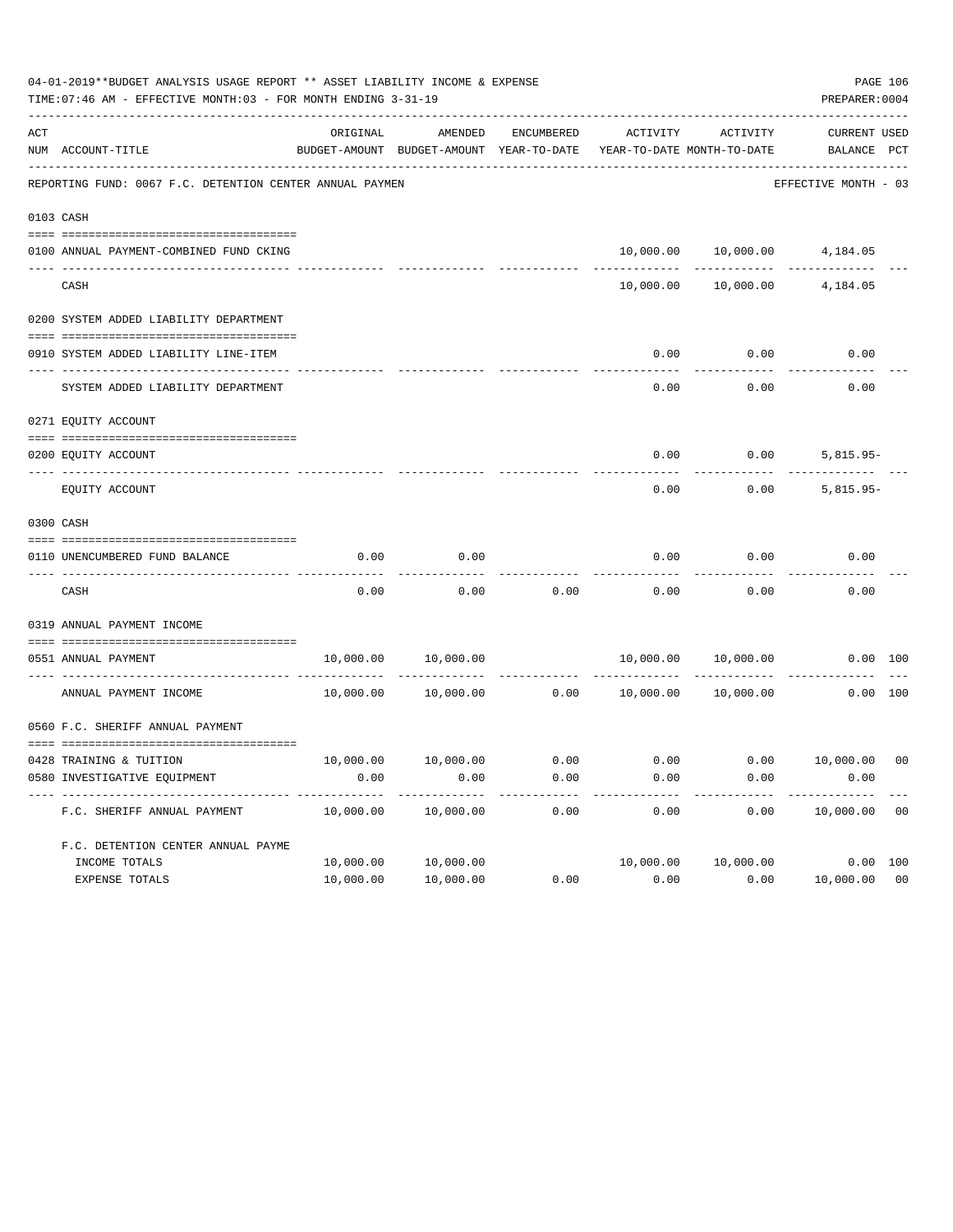|     | 04-01-2019**BUDGET ANALYSIS USAGE REPORT ** ASSET LIABILITY INCOME & EXPENSE<br>TIME: 07:46 AM - EFFECTIVE MONTH: 03 - FOR MONTH ENDING 3-31-19 |              |                                                     |            |                                        |                              | PREPARER: 0004                          | PAGE 107 |
|-----|-------------------------------------------------------------------------------------------------------------------------------------------------|--------------|-----------------------------------------------------|------------|----------------------------------------|------------------------------|-----------------------------------------|----------|
| ACT | NUM ACCOUNT-TITLE                                                                                                                               | ORIGINAL     | AMENDED<br>BUDGET-AMOUNT BUDGET-AMOUNT YEAR-TO-DATE | ENCUMBERED | ACTIVITY<br>YEAR-TO-DATE MONTH-TO-DATE | ACTIVITY                     | <b>CURRENT USED</b><br>BALANCE PCT      |          |
|     | REPORTING FUND: 0068 2018 GO BONDS-CONSTRUCTION FUND                                                                                            |              |                                                     |            |                                        |                              | EFFECTIVE MONTH - 03                    |          |
|     | 0103 CASH                                                                                                                                       |              |                                                     |            |                                        |                              |                                         |          |
|     |                                                                                                                                                 |              |                                                     |            |                                        |                              |                                         |          |
|     | 0100 GO BONDS CONST. 2018-COMB. FUNDS CHE                                                                                                       |              |                                                     |            |                                        |                              | $0.00$ $0.00$ $0.00$                    |          |
|     | 0168 BUSINESS MONEY FUND ACCOUNT                                                                                                                |              |                                                     |            | 6,258,835.62                           |                              | 8,835.62 6,258,835.62                   |          |
|     | 0175 TEXPOOL                                                                                                                                    |              |                                                     |            | 0.00                                   | 0.00                         | 0.00                                    |          |
|     | CASH                                                                                                                                            |              |                                                     |            |                                        | ----------                   | 6, 258, 835.62 8, 835.62 6, 258, 835.62 |          |
|     | 0200 LIABILITY ACCOUNT                                                                                                                          |              |                                                     |            |                                        |                              |                                         |          |
|     |                                                                                                                                                 |              |                                                     |            |                                        |                              |                                         |          |
|     | 0910 SYSTEM ADDED LIABILITY LINE -ITEM                                                                                                          |              |                                                     |            |                                        | $0.00$ $0.00$<br>----------- | 0.00                                    |          |
|     | LIABILITY ACCOUNT                                                                                                                               |              |                                                     |            | 0.00                                   | 0.00                         | 0.00                                    |          |
|     | 0231 2018 GO BONDS PAYABLE                                                                                                                      |              |                                                     |            |                                        |                              |                                         |          |
|     | 0200 2018 GO BONDS PAYABLE                                                                                                                      |              |                                                     |            |                                        |                              | 6,250,000.00   0.00   6,250,000.00      |          |
|     | 2018 GO BONDS PAYABLE                                                                                                                           |              |                                                     |            |                                        | -------------                | 6,250,000.00   0.00   6,250,000.00      |          |
|     | 0271 EQUITY ACCOUNT                                                                                                                             |              |                                                     |            |                                        |                              |                                         |          |
|     | 0200 EQUITY ACCOUNT                                                                                                                             |              |                                                     |            | 0.00                                   | 0.00                         | 0.00                                    |          |
|     |                                                                                                                                                 |              |                                                     |            |                                        |                              |                                         |          |
|     | EQUITY ACCOUNT                                                                                                                                  |              |                                                     |            | 0.00                                   | 0.00                         | 0.00                                    |          |
|     | 0300 CASH                                                                                                                                       |              |                                                     |            |                                        |                              |                                         |          |
|     | 0168 BEGINNING CASH BALANCE                                                                                                                     | 0.00         | 0.00                                                |            | 0.00                                   | 0.00                         | 0.00                                    |          |
|     | CASH                                                                                                                                            | 0.00         | 0.00                                                | 0.00       | 0.00                                   | 0.00                         | 0.00                                    |          |
|     | 0360 INTEREST EARNINGS                                                                                                                          |              |                                                     |            |                                        |                              |                                         |          |
|     |                                                                                                                                                 |              |                                                     |            |                                        |                              |                                         |          |
|     | 0100 INTEREST EARNING LEGEND BANK<br>0168 INTEREST EARNINGS BUSINESS MONEY F                                                                    | 0.00<br>0.00 | 0.00<br>0.00                                        |            | 0.00<br>8,835.62                       | 0.00<br>8,835.62             | 0.00<br>$8,835.62+$                     |          |
|     | INTEREST EARNINGS                                                                                                                               | 0.00         | $- - - -$<br>0.00                                   | 0.00       | 8,835.62                               | 8,835.62                     | $8,835.62+$                             |          |
|     | 0370 MISCELLANEOUS                                                                                                                              |              |                                                     |            |                                        |                              |                                         |          |
|     |                                                                                                                                                 |              |                                                     |            |                                        |                              |                                         |          |
|     | 0130 REFUNDS & MISCELLANEOUS                                                                                                                    | 0.00         | 0.00                                                |            | 0.00                                   | 0.00                         | 0.00                                    |          |
|     | MISCELLANEOUS                                                                                                                                   | 0.00         | 0.00                                                | 0.00       | 0.00                                   | 0.00                         | 0.00                                    |          |
|     | 0509 CONTINGENCY                                                                                                                                |              |                                                     |            |                                        |                              |                                         |          |
|     |                                                                                                                                                 |              |                                                     |            |                                        |                              |                                         |          |
|     | 0475 CONTINGENCY                                                                                                                                | 0.00         | 0.00                                                | 0.00       | 0.00                                   | 0.00                         | 0.00                                    |          |
|     | CONTINGENCY                                                                                                                                     | 0.00         | 0.00                                                | 0.00       | 0.00                                   | 0.00                         | 0.00                                    |          |
|     | 0668 COURTHOUSE CONSTRUCTION PHASE 2                                                                                                            |              |                                                     |            |                                        |                              |                                         |          |
|     | 0165 CONSTRUCTION                                                                                                                               | 0.00         | 0.00                                                | 0.00       | 0.00                                   | 0.00                         | 0.00                                    |          |
|     | 0400 ATTORNEY FEES                                                                                                                              | 0.00         | 0.00                                                | 0.00       | 0.00                                   | 0.00                         | 0.00                                    |          |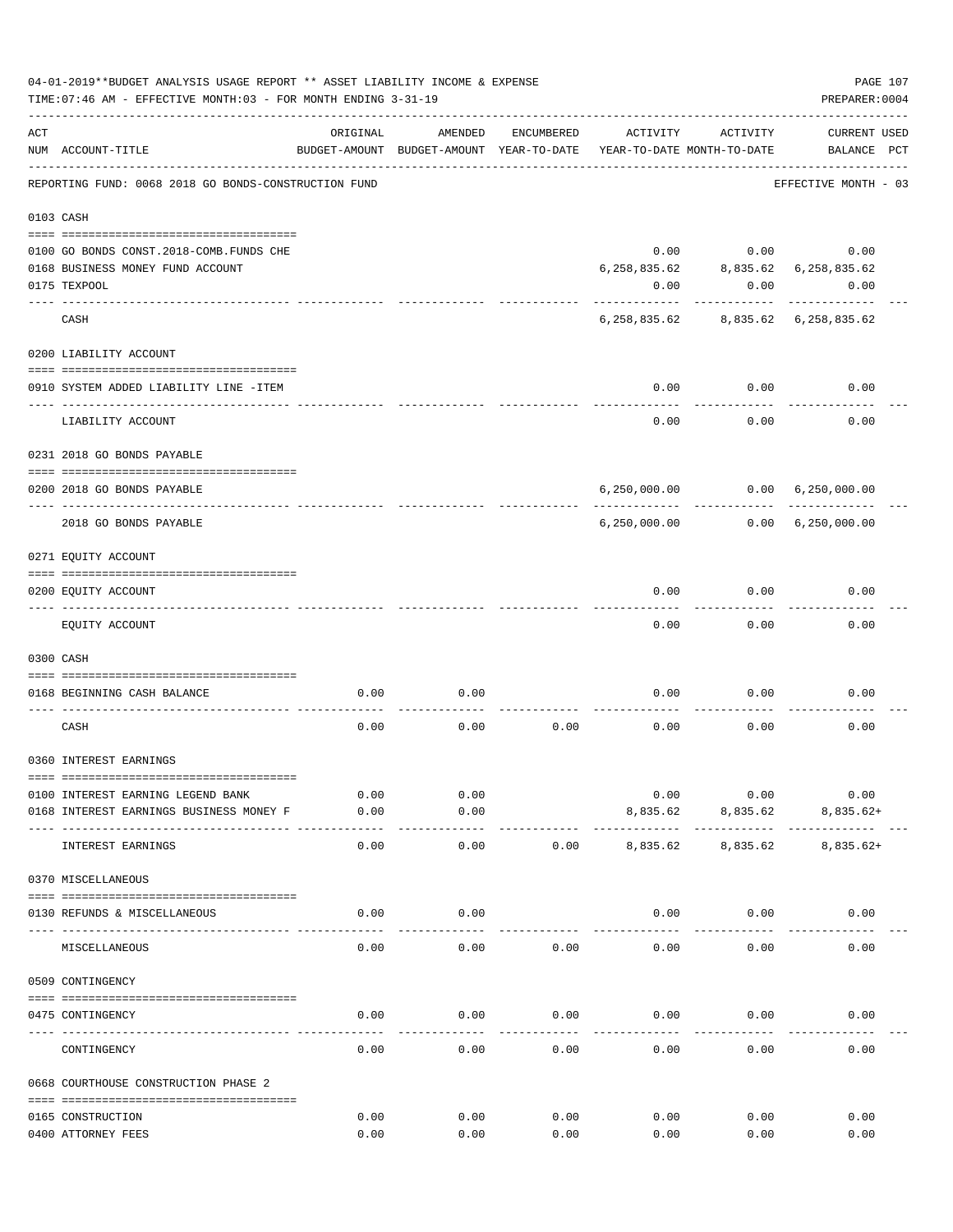| ACT                                                  | ORIGINAL                                 | AMENDED | ENCUMBERED | ACTIVITY                   | ACTIVITY | <b>CURRENT USED</b>         |
|------------------------------------------------------|------------------------------------------|---------|------------|----------------------------|----------|-----------------------------|
| ACCOUNT-TITLE<br>NTJM                                | BUDGET-AMOUNT BUDGET-AMOUNT YEAR-TO-DATE |         |            | YEAR-TO-DATE MONTH-TO-DATE |          | BALANCE<br>PCT              |
| REPORTING FUND: 0068 2018 GO BONDS-CONSTRUCTION FUND |                                          |         |            |                            |          | EFFECTIVE MONTH - 03        |
| 0402 ENGINEERING                                     | 0.00                                     | 0.00    | 0.00       | 0.00                       | 0.00     | 0.00                        |
| 0403 ARCHITECTURAL FEES                              | 0.00                                     | 0.00    | 0.00       | 0.00                       | 0.00     | 0.00                        |
| 0426 PROFESSIONAL FEES                               | 0.00                                     | 0.00    | 0.00       | 0.00                       | 0.00     | 0.00                        |
| 0430 BIDS & NOTICES                                  | 0.00                                     | 0.00    | 0.00       | 0.00                       | 0.00     | 0.00                        |
| 0450 R & M BUILDINGS                                 | 0.00                                     | 0.00    | 0.00       | 0.00                       | 0.00     | 0.00                        |
| 0490 MISCELLANEOUS                                   | 0.00                                     | 0.00    | 0.00       | 0.00                       | 0.00     | 0.00                        |
| 0535 BUILDING                                        | 0.00                                     | 0.00    | 0.00       | 0.00                       | 0.00     | 0.00                        |
| 0695 SURVEYING                                       | 0.00                                     | 0.00    | 0.00       | 0.00                       | 0.00     | 0.00                        |
| COURTHOUSE CONSTRUCTION PHASE 2                      | 0.00                                     | 0.00    | 0.00       | 0.00                       | 0.00     | 0.00                        |
| 2018 GO BONDS-CONSTRUCTION FUND                      |                                          |         |            |                            |          |                             |
| INCOME TOTALS                                        | 0.00                                     | 0.00    |            |                            |          | 8,835.62 8,835.62 8,835.62+ |
| EXPENSE TOTALS                                       | 0.00                                     | 0.00    | 0.00       | 0.00                       | 0.00     | 0.00                        |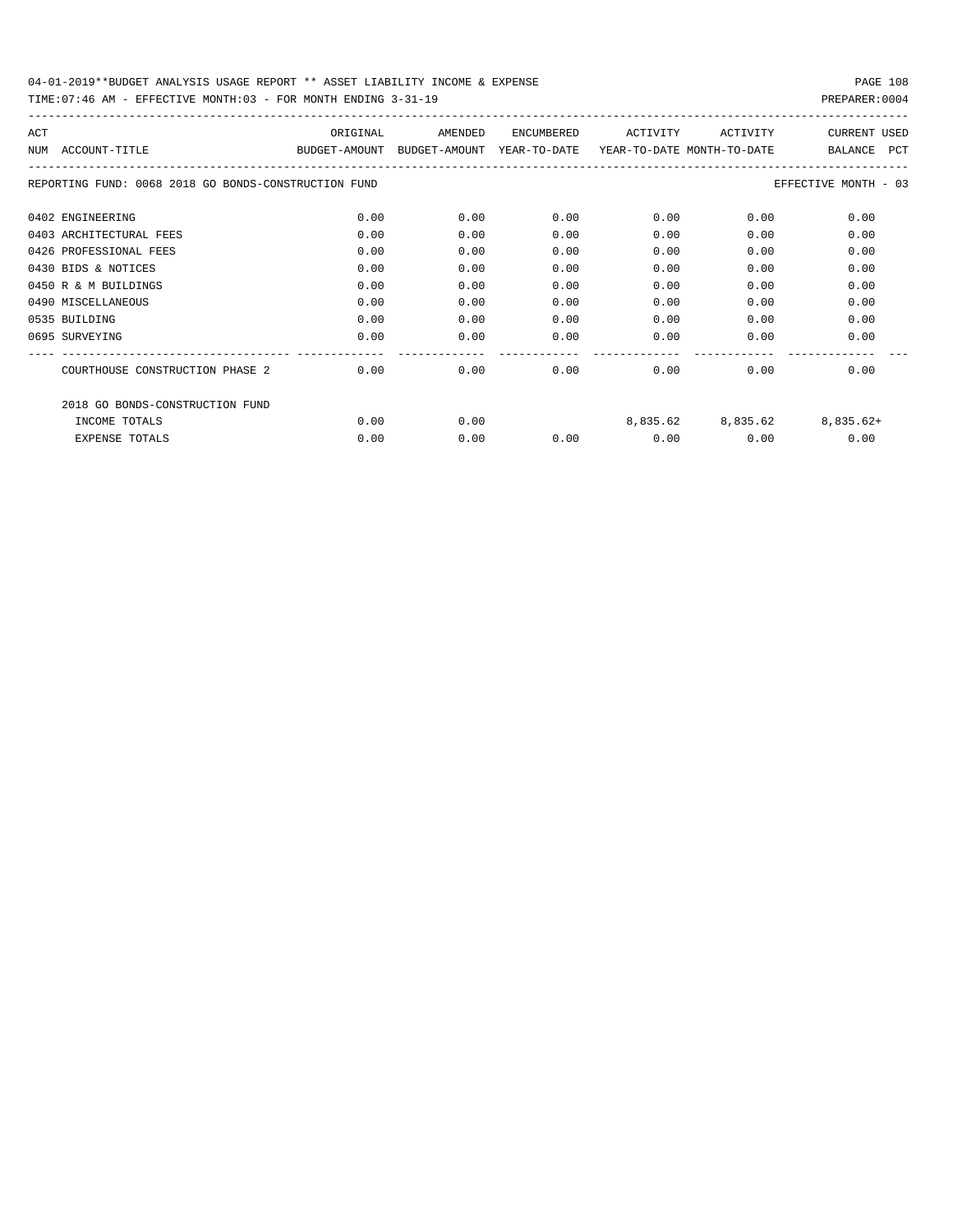|                    | 04-01-2019**BUDGET ANALYSIS USAGE REPORT ** ASSET LIABILITY INCOME & EXPENSE<br>TIME: 07:46 AM - EFFECTIVE MONTH: 03 - FOR MONTH ENDING 3-31-19 |                    |                    |            |                                                                                 |                       | PAGE 109<br>PREPARER: 0004         |
|--------------------|-------------------------------------------------------------------------------------------------------------------------------------------------|--------------------|--------------------|------------|---------------------------------------------------------------------------------|-----------------------|------------------------------------|
| $\mathop{\rm ACT}$ | NUM ACCOUNT-TITLE                                                                                                                               | ORIGINAL           | AMENDED            | ENCUMBERED | ACTIVITY<br>BUDGET-AMOUNT BUDGET-AMOUNT YEAR-TO-DATE YEAR-TO-DATE MONTH-TO-DATE | ACTIVITY              | <b>CURRENT USED</b><br>BALANCE PCT |
|                    | REPORTING FUND: 0070 RIGHT OF WAY FUND                                                                                                          |                    |                    |            |                                                                                 |                       | EFFECTIVE MONTH - 03               |
|                    | 0102 A/P CLEARING                                                                                                                               |                    |                    |            |                                                                                 |                       |                                    |
|                    | 0100 A/P CLEARING<br>---- --------                                                                                                              |                    |                    |            |                                                                                 | $0.00$ 0.00           | 0.00                               |
|                    | A/P CLEARING                                                                                                                                    |                    |                    |            | 0.00                                                                            | 0.00                  | 0.00                               |
|                    | 0103 CASH                                                                                                                                       |                    |                    |            |                                                                                 |                       |                                    |
|                    | 0100 RIGHT OF WAY-COMBINED FUND CHECKIN                                                                                                         |                    |                    |            |                                                                                 |                       | $120.14 - 2.08$ 16,062.52          |
|                    | 0170 RIGHT OF WAY CASH ACCT.                                                                                                                    |                    |                    |            | 0.00                                                                            | 0.00                  | 0.00                               |
|                    | 0175 TEXPOOL                                                                                                                                    |                    |                    |            | 1,047.22                                                                        | 152.27                | 82,972.04                          |
|                    | CASH                                                                                                                                            |                    |                    |            | 927.08                                                                          | 154.35                | 99,034.56                          |
|                    | 0133 ADVANCE TO FUND                                                                                                                            |                    |                    |            |                                                                                 |                       |                                    |
|                    | 0010 ADVANCE TO GENERAL                                                                                                                         |                    |                    |            | 0.00                                                                            | 0.00                  | 0.00                               |
|                    | 0021 ADVANCE TO R&B #1                                                                                                                          |                    |                    |            | 0.00                                                                            | 0.00                  | 0.00                               |
|                    | 0022 ADVANCE TO R&B #2                                                                                                                          |                    |                    |            | 0.00                                                                            | 0.00                  | 0.00                               |
|                    |                                                                                                                                                 |                    |                    |            |                                                                                 |                       |                                    |
|                    | ADVANCE TO FUND                                                                                                                                 |                    |                    |            | 0.00                                                                            | 0.00                  | 0.00                               |
|                    | 0200 LIABILITY ACCOUNT                                                                                                                          |                    |                    |            |                                                                                 |                       |                                    |
|                    | 0900 SYSTEM ADDED LIABILITY LINE-ITEM                                                                                                           |                    |                    |            | 0.00                                                                            | 0.00                  | 0.00                               |
|                    | 0910 SYSTEM ADDED LIABILITY LINE-ITEM                                                                                                           |                    |                    |            | 0.00                                                                            | 0.00                  | 0.00                               |
|                    |                                                                                                                                                 |                    |                    |            |                                                                                 |                       |                                    |
|                    | LIABILITY ACCOUNT                                                                                                                               |                    |                    |            | 0.00                                                                            | 0.00                  | 0.00                               |
|                    | 0271 EQUITY ACCOUNT                                                                                                                             |                    |                    |            |                                                                                 |                       |                                    |
|                    | 0200 EQUITY ACCOUNT                                                                                                                             |                    |                    |            | 0.00                                                                            |                       | $0.00$ 98,107.48                   |
|                    | EQUITY ACCOUNT                                                                                                                                  |                    |                    |            | 0.00                                                                            |                       | $0.00$ 98,107.48                   |
|                    | 0360 INTEREST EARNINGS                                                                                                                          |                    |                    |            |                                                                                 |                       |                                    |
|                    | 0100 INTEREST EARNINGS                                                                                                                          | 0.00               | 0.00               |            |                                                                                 |                       | 927.08 154.35 927.08+              |
|                    | --------------------------------------<br>INTEREST EARNINGS                                                                                     | ----------<br>0.00 | ----------<br>0.00 | 0.00       | -------------<br>927.08                                                         | -----------<br>154.35 | 927.08+                            |
|                    | 0622 RIGHT OF WAY                                                                                                                               |                    |                    |            |                                                                                 |                       |                                    |
|                    |                                                                                                                                                 |                    |                    |            |                                                                                 |                       |                                    |
|                    | 0399 CLAIM SETTLEMENTS                                                                                                                          | 0.00               | 0.00               | 0.00       | 0.00                                                                            | 0.00                  | 0.00                               |
|                    | 0426 APPRAISAL FEES                                                                                                                             | 0.00               | 0.00               | 0.00       | 0.00                                                                            | 0.00                  | 0.00                               |
|                    | 0429 RELOCATING UTILITIES                                                                                                                       | 0.00               | 0.00               | 0.00       | 0.00                                                                            | 0.00                  | 0.00                               |
|                    | 0449 CONTRACT EXPENSES FOR FM87 R.O.W.                                                                                                          | 0.00               | 0.00               | 0.00       | 0.00                                                                            | 0.00                  | 0.00                               |
|                    | RIGHT OF WAY                                                                                                                                    | 0.00               | 0.00               | 0.00       | 0.00                                                                            | 0.00                  | 0.00                               |
|                    | 0629 RIGHT OF WAY                                                                                                                               |                    |                    |            |                                                                                 |                       |                                    |
|                    | 0500 RIGHT OF WAY PUR HWY #82                                                                                                                   | 0.00               | 0.00               | 0.00       | 0.00                                                                            | 0.00                  | 0.00                               |
|                    | 0501 RIGHT OF WAY PURCHASE FM #87                                                                                                               | 0.00               | 0.00               | 0.00       | 0.00                                                                            | 0.00                  | 0.00                               |
|                    | 0502 RIGHT OF WAY PURCHASE HWY #121                                                                                                             | 0.00               | 0.00               | 0.00       | 0.00                                                                            | 0.00                  | 0.00                               |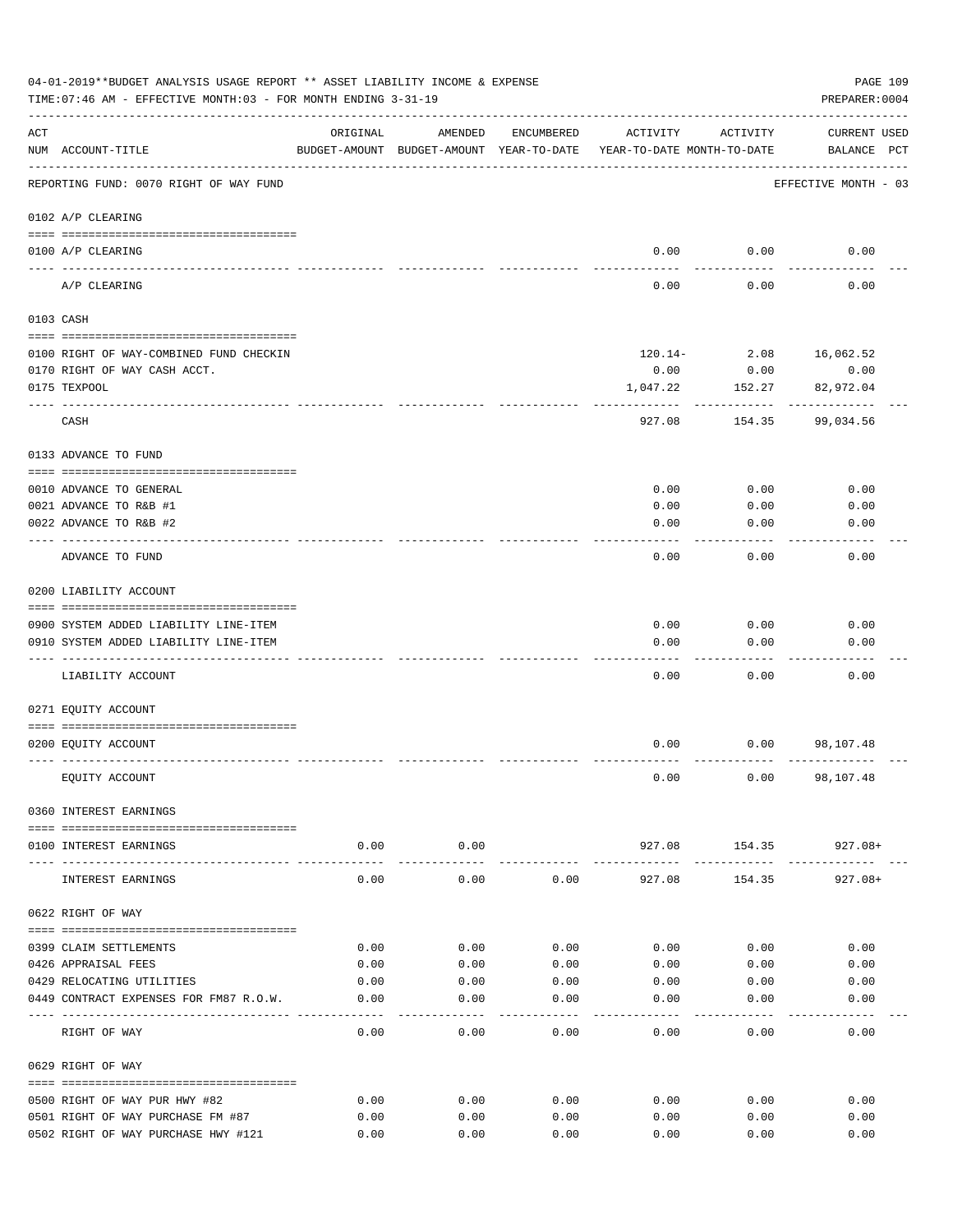|     | 04-01-2019**BUDGET ANALYSIS USAGE REPORT ** ASSET LIABILITY INCOME & EXPENSE             |          |         |            |                             |               | PAGE 110                     |
|-----|------------------------------------------------------------------------------------------|----------|---------|------------|-----------------------------|---------------|------------------------------|
|     | TIME: 07:46 AM - EFFECTIVE MONTH: 03 - FOR MONTH ENDING $3-31-19$                        |          |         |            |                             |               | PREPARER: 0004               |
| ACT |                                                                                          | ORIGINAL | AMENDED | ENCUMBERED | ACTIVITY                    | ACTIVITY      | <b>CURRENT USED</b>          |
|     | NUM ACCOUNT-TITLE<br>BUDGET-AMOUNT BUDGET-AMOUNT YEAR-TO-DATE YEAR-TO-DATE_MONTH-TO-DATE |          |         |            |                             |               | BALANCE PCT                  |
|     | REPORTING FUND: 0070 RIGHT OF WAY FUND                                                   |          |         |            |                             |               | EFFECTIVE MONTH - 03         |
|     | 0503 RIGHT OF WAY PURCHASE HWY.78                                                        | 0.00     | 0.00    |            | $0.00$ $0.00$ $0.00$ $0.00$ |               | 0.00                         |
|     | RIGHT OF WAY                                                                             | 0.00     | 0.00    | 0.00       |                             | 0.00          | 0.00<br>0.00                 |
|     | 0999 ACCOUNTS PAYABLE                                                                    |          |         |            |                             |               |                              |
|     | =================================<br>0100 A/P CLEARING ACCOUNT                           |          |         |            |                             | $0.00$ $0.00$ | 0.00                         |
|     |                                                                                          |          |         |            |                             |               | ---------------------------- |
|     | ACCOUNTS PAYABLE                                                                         |          |         |            | 0.00                        | 0.00          | 0.00                         |
|     | RIGHT OF WAY FUND                                                                        |          |         |            |                             |               |                              |
|     | INCOME TOTALS                                                                            | 0.00     | 0.00    |            |                             | 927.08 154.35 | $927.08+$                    |
|     | <b>EXPENSE TOTALS</b>                                                                    | 0.00     | 0.00    | 0.00       | 0.00                        | 0.00          | 0.00                         |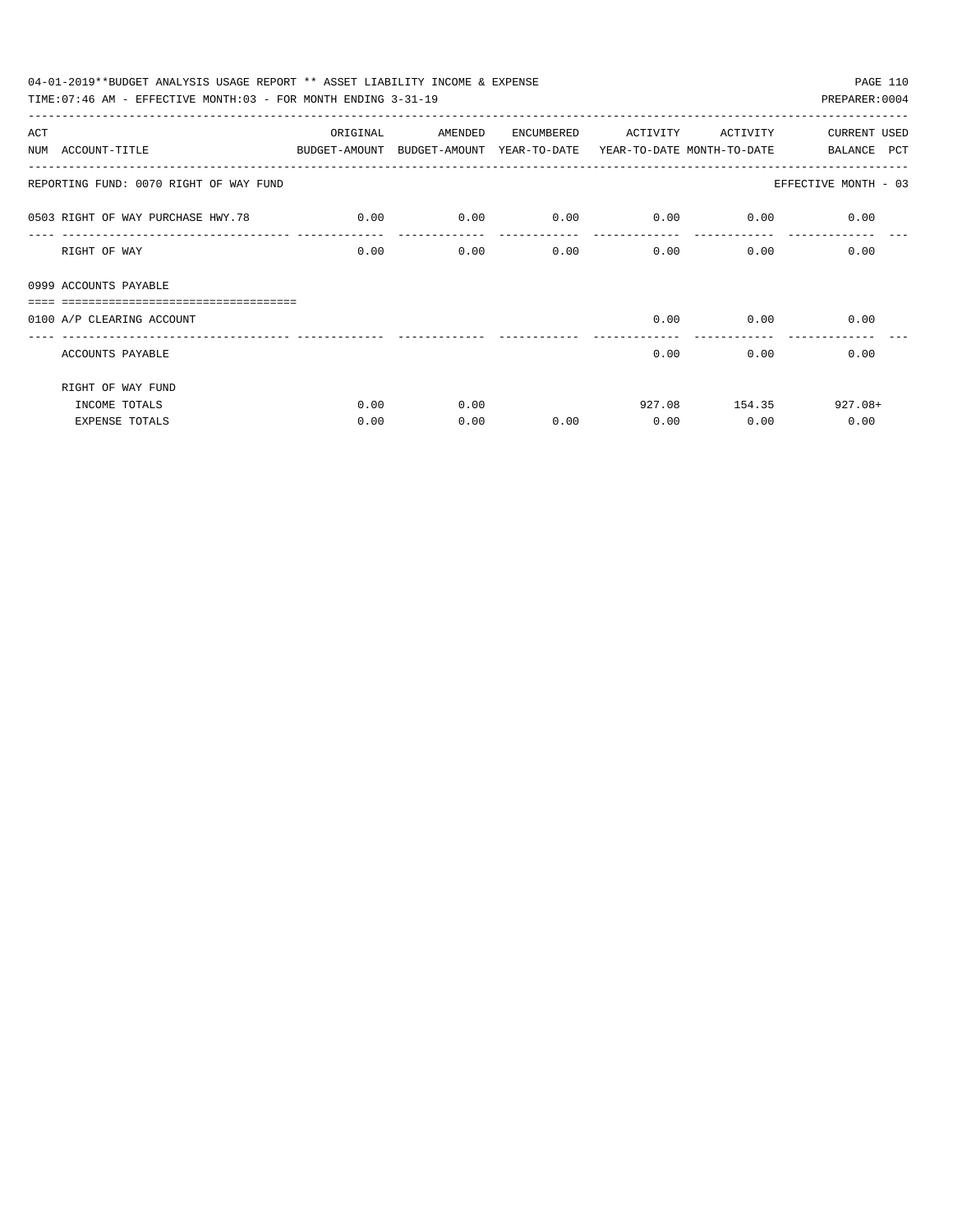|     | 04-01-2019**BUDGET ANALYSIS USAGE REPORT ** ASSET LIABILITY INCOME & EXPENSE<br>TIME: 07:46 AM - EFFECTIVE MONTH: 03 - FOR MONTH ENDING 3-31-19 |          |                                                     |            |          |                                        | PAGE 111<br>PREPARER: 0004         |
|-----|-------------------------------------------------------------------------------------------------------------------------------------------------|----------|-----------------------------------------------------|------------|----------|----------------------------------------|------------------------------------|
| ACT | NUM ACCOUNT-TITLE                                                                                                                               | ORIGINAL | AMENDED<br>BUDGET-AMOUNT BUDGET-AMOUNT YEAR-TO-DATE | ENCUMBERED | ACTIVITY | ACTIVITY<br>YEAR-TO-DATE MONTH-TO-DATE | <b>CURRENT USED</b><br>BALANCE PCT |
|     | REPORTING FUND: 0071 INVESTIGATOR CRIMES AGAINST WOMEN                                                                                          |          |                                                     |            |          |                                        | EFFECTIVE MONTH - 03               |
|     | 0100 PAYROLL                                                                                                                                    |          |                                                     |            |          |                                        |                                    |
|     | 0100 PAYROLL<br>---- ----                                                                                                                       |          |                                                     |            | 0.00     | 0.00                                   | 0.00                               |
|     | PAYROLL                                                                                                                                         |          |                                                     |            | 0.00     | 0.00                                   | 0.00                               |
|     | 0103 CASH                                                                                                                                       |          |                                                     |            |          |                                        |                                    |
|     | 0100 INV. CRIMES AGAINST WOMEN-COMB. FUND                                                                                                       |          |                                                     |            | 0.00     | 0.00                                   | 0.00                               |
|     | CASH                                                                                                                                            |          |                                                     |            | 0.00     | 0.00                                   | 0.00                               |
|     | 0120 RECEIVABLES                                                                                                                                |          |                                                     |            |          |                                        |                                    |
|     | 0312 DUE FROM OTHER GOVERNMENTS                                                                                                                 |          |                                                     |            | 0.00     | 0.00                                   | 0.00                               |
|     | RECEIVABLES                                                                                                                                     |          |                                                     |            | 0.00     | 0.00                                   | 0.00                               |
|     | 0200 SYSTEM ADDED LIABILITY DEPARTMENT                                                                                                          |          |                                                     |            |          |                                        |                                    |
|     | 0910 SYSTEM ADDED LIABILITY LINE-ITEM                                                                                                           |          |                                                     |            | 0.00     | 0.00                                   | 0.00                               |
|     | SYSTEM ADDED LIABILITY DEPARTMENT                                                                                                               |          |                                                     |            | 0.00     | 0.00                                   | 0.00                               |
|     | 0271 EQUITY ACCOUNT                                                                                                                             |          |                                                     |            |          |                                        |                                    |
|     | 0200 EQUITY ACCOUNT                                                                                                                             |          |                                                     |            | 0.00     | 0.00                                   | 0.00                               |
|     | EQUITY ACCOUNT                                                                                                                                  |          |                                                     |            | 0.00     | 0.00                                   | 0.00                               |
|     | 0330 GRANT INCOME                                                                                                                               |          |                                                     |            |          |                                        |                                    |
|     | 0475 INVESTIGATOR CRIMES AGAINST WOMEN                                                                                                          | 0.00     | 0.00                                                |            | 0.00     | 0.00                                   | 0.00                               |
|     | GRANT INCOME                                                                                                                                    | 0.00     | 0.00                                                | 0.00       | 0.00     | 0.00                                   | 0.00                               |
|     | 0475 INVESTIGATOR CRIMES AGAINST WOMEN                                                                                                          |          |                                                     |            |          |                                        |                                    |
|     | 0108 SALARY                                                                                                                                     | 0.00     | 0.00                                                | 0.00       | 0.00     | 0.00                                   | 0.00                               |
|     | 0201 SOCIAL SECURITY TAXES                                                                                                                      | 0.00     | 0.00                                                | 0.00       | 0.00     | 0.00                                   | 0.00                               |
|     | 0202 GROUP HEALTH INSURANCE                                                                                                                     | 0.00     | 0.00                                                | 0.00       | 0.00     | 0.00                                   | 0.00                               |
|     | 0203 RETIREMENT                                                                                                                                 | 0.00     | 0.00                                                | 0.00       | 0.00     | 0.00                                   | 0.00                               |
|     | 0204 WORKERS COMPENSATION                                                                                                                       | 0.00     | 0.00                                                | 0.00       | 0.00     | 0.00                                   | 0.00                               |
|     | 0205 MEDICARE TAX                                                                                                                               | 0.00     | 0.00                                                | 0.00       | 0.00     | 0.00                                   | 0.00                               |
|     | INVESTIGATOR CRIMES AGAINST WOMEN                                                                                                               | 0.00     | 0.00                                                | 0.00       | 0.00     | 0.00                                   | 0.00                               |
|     | INVESTIGATOR CRIMES AGAINST WOMEN                                                                                                               |          |                                                     |            |          |                                        |                                    |
|     | INCOME TOTALS                                                                                                                                   | 0.00     | 0.00                                                |            | 0.00     | 0.00                                   | 0.00                               |
|     | EXPENSE TOTALS                                                                                                                                  | 0.00     | 0.00                                                | 0.00       | 0.00     | 0.00                                   | 0.00                               |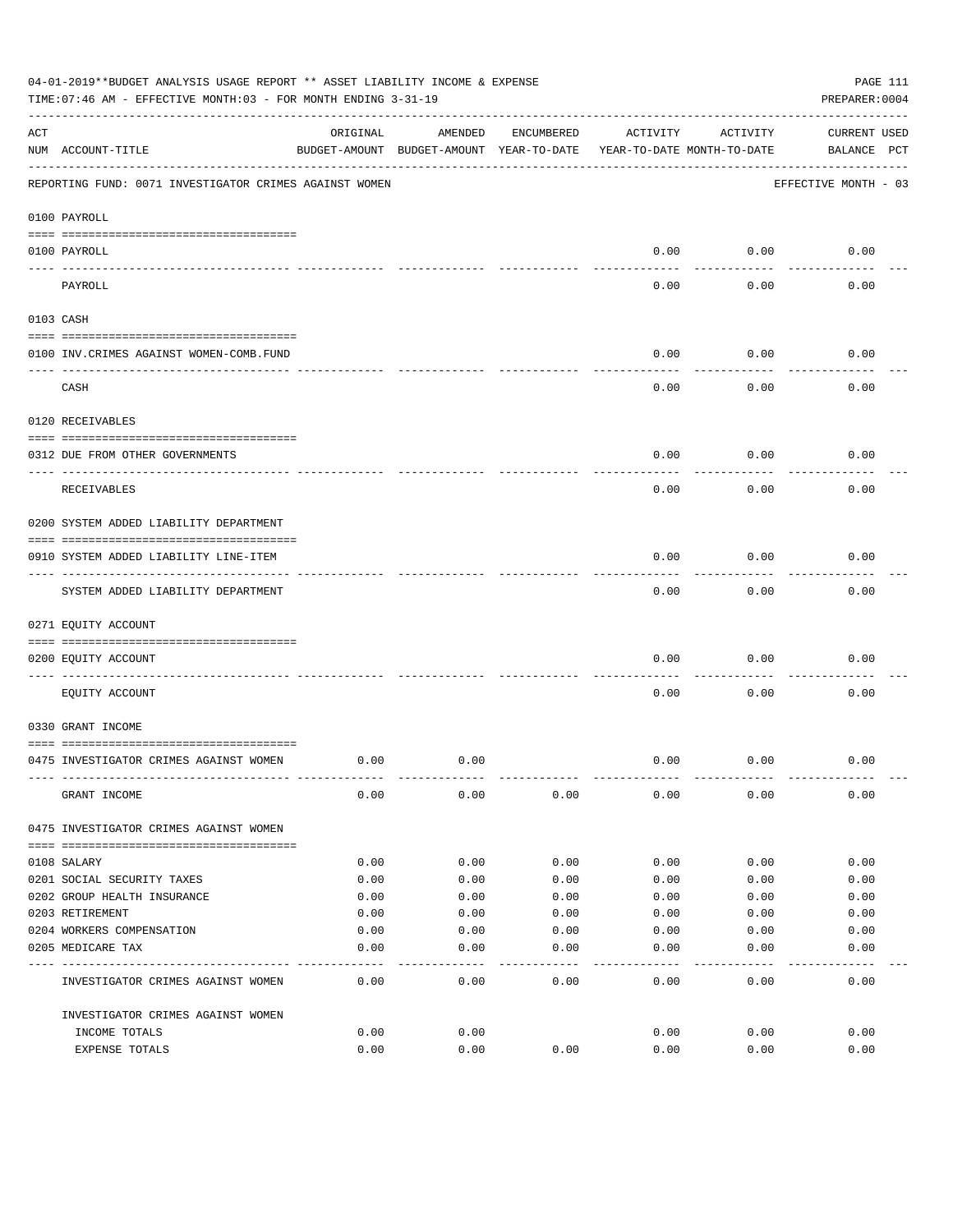|           | 04-01-2019**BUDGET ANALYSIS USAGE REPORT ** ASSET LIABILITY INCOME & EXPENSE<br>TIME: 07:46 AM - EFFECTIVE MONTH: 03 - FOR MONTH ENDING 3-31-19 |          |                                                     |            |          |                                        | PAGE 112<br>PREPARER: 0004         |
|-----------|-------------------------------------------------------------------------------------------------------------------------------------------------|----------|-----------------------------------------------------|------------|----------|----------------------------------------|------------------------------------|
| ACT       | NUM ACCOUNT-TITLE                                                                                                                               | ORIGINAL | AMENDED<br>BUDGET-AMOUNT BUDGET-AMOUNT YEAR-TO-DATE | ENCUMBERED | ACTIVITY | ACTIVITY<br>YEAR-TO-DATE MONTH-TO-DATE | <b>CURRENT USED</b><br>BALANCE PCT |
|           | REPORTING FUND: 0072 INVESTIGATOR CRIMES AGAINST CHILDRE                                                                                        |          |                                                     |            |          |                                        | EFFECTIVE MONTH - 03               |
|           | 0100 PAYROLL                                                                                                                                    |          |                                                     |            |          |                                        |                                    |
| ---- ---- | 0100 PAYROLL                                                                                                                                    |          |                                                     |            | 0.00     | 0.00                                   | 0.00                               |
|           | PAYROLL                                                                                                                                         |          |                                                     |            | 0.00     | 0.00                                   | 0.00                               |
|           | 0103 CASH                                                                                                                                       |          |                                                     |            |          |                                        |                                    |
|           | 0100 INV. CRIMES AGAINST CHILDREN-COMB.F                                                                                                        |          |                                                     |            | 3,297.94 | 0.00                                   | 0.00                               |
|           | CASH                                                                                                                                            |          |                                                     |            | 3,297.94 | 0.00                                   | 0.00                               |
|           | 0120 RECEIVABLES                                                                                                                                |          |                                                     |            |          |                                        |                                    |
|           | 0312 DUE FROM OTHER GOVERNMENTS                                                                                                                 |          |                                                     |            | 0.00     | 0.00                                   | 0.00                               |
|           | RECEIVABLES                                                                                                                                     |          |                                                     |            | 0.00     | 0.00                                   | 0.00                               |
|           | 0200 SYSTEM ADDED LIABILITY DEPARTMENT                                                                                                          |          |                                                     |            |          |                                        |                                    |
|           | 0910 SYSTEM ADDEND LIABILITY LINE-ITEM                                                                                                          |          |                                                     |            | 0.00     | 0.00                                   | 0.00                               |
|           | SYSTEM ADDED LIABILITY DEPARTMENT                                                                                                               |          |                                                     |            | 0.00     | 0.00                                   | 0.00                               |
|           | 0271 EQUITY ACCOUNT                                                                                                                             |          |                                                     |            |          |                                        |                                    |
|           | 0200 EQUITY ACCOUNT                                                                                                                             |          |                                                     |            | 0.00     | 0.00                                   | 3,297.94-                          |
|           | EQUITY ACCOUNT                                                                                                                                  |          |                                                     |            | 0.00     | 0.00                                   | $3,297.94-$                        |
|           | 0330 GRANT INCOME                                                                                                                               |          |                                                     |            |          |                                        |                                    |
|           | 0560 INVESTIGATOR CRIMES AGAINST CHILDR                                                                                                         | 0.00     | 0.00                                                |            | 3,297.94 | 0.00                                   | 3,297.94+                          |
|           | GRANT INCOME                                                                                                                                    | 0.00     | 0.00                                                | 0.00       | 3,297.94 | 0.00                                   | $3,297.94+$                        |
|           | 0560 INVESTIGATOR CRIMES AGAINST CHILDR                                                                                                         |          |                                                     |            |          |                                        |                                    |
|           | 0108 SALARY                                                                                                                                     | 0.00     | 0.00                                                | 0.00       | 0.00     | 0.00                                   | 0.00                               |
|           | 0201 SOCIAL SECURITY TAXES                                                                                                                      | 0.00     | 0.00                                                | 0.00       | 0.00     | 0.00                                   | 0.00                               |
|           | 0202 GROUP HEALTH INSURANCE                                                                                                                     | 0.00     | 0.00                                                | 0.00       | 0.00     | 0.00                                   | 0.00                               |
|           | 0203 RETIREMENT                                                                                                                                 | 0.00     | 0.00                                                | 0.00       | 0.00     | 0.00                                   | 0.00                               |
|           | 0204 WORKERS COMPENSATION                                                                                                                       | 0.00     | 0.00                                                | 0.00       | 0.00     | 0.00                                   | 0.00                               |
|           | 0205 MEDICARE TAX                                                                                                                               | 0.00     | 0.00                                                | 0.00       | 0.00     | 0.00                                   | 0.00                               |
|           | INVESTIGATOR CRIMES AGAINST CHILDR                                                                                                              | 0.00     | 0.00                                                | 0.00       | 0.00     | 0.00                                   | 0.00                               |
|           | INVESTIGATOR CRIMES AGAINST CHILDR                                                                                                              |          |                                                     |            |          |                                        |                                    |
|           | INCOME TOTALS                                                                                                                                   | 0.00     | 0.00                                                |            | 3,297.94 | 0.00                                   | $3,297.94+$                        |
|           | EXPENSE TOTALS                                                                                                                                  | 0.00     | 0.00                                                | 0.00       | 0.00     | 0.00                                   | 0.00                               |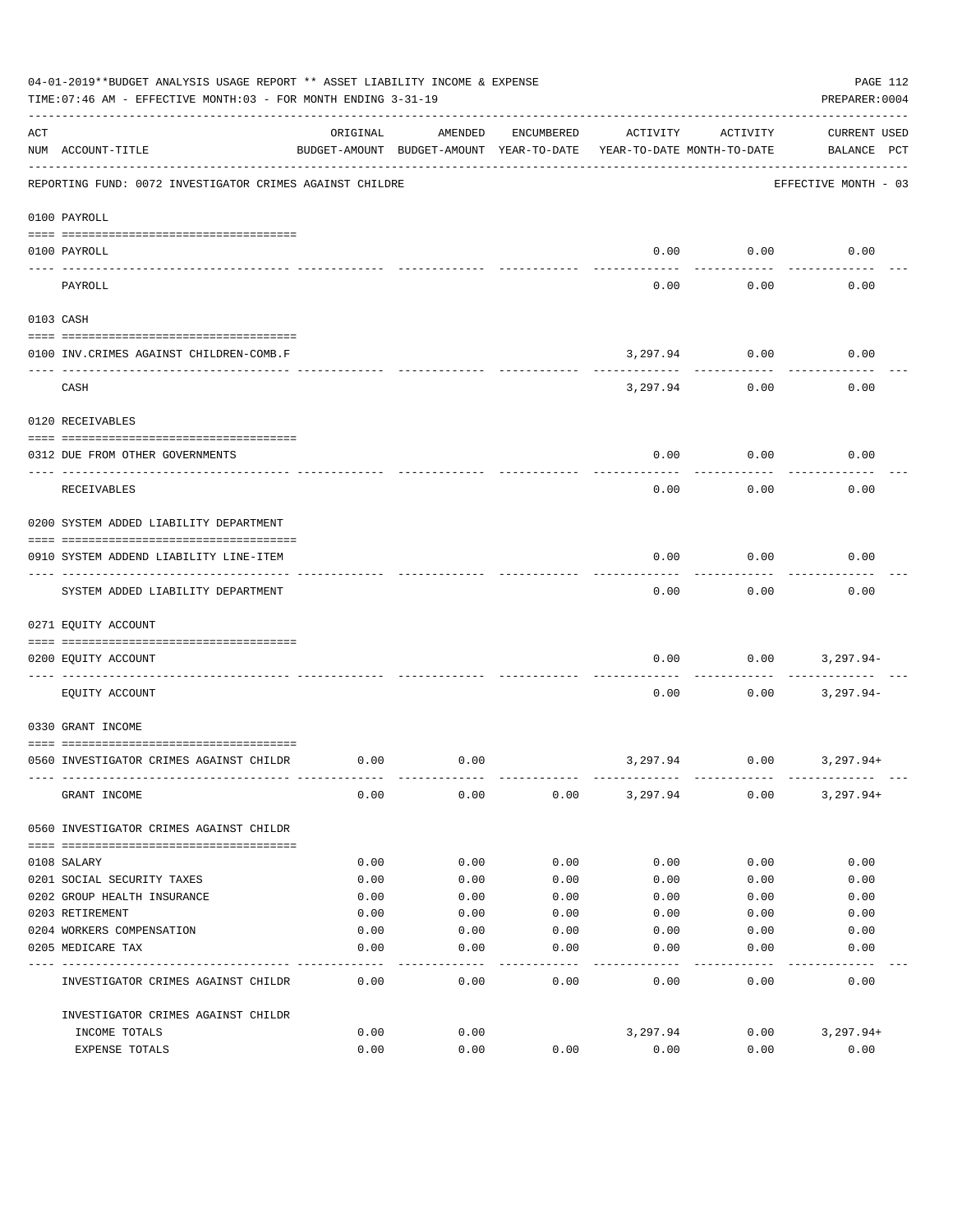|     | 04-01-2019**BUDGET ANALYSIS USAGE REPORT ** ASSET LIABILITY INCOME & EXPENSE<br>TIME: 07:46 AM - EFFECTIVE MONTH: 03 - FOR MONTH ENDING 3-31-19 |          |                                                     |            |          |                                        | PAGE 113<br>PREPARER: 0004  |
|-----|-------------------------------------------------------------------------------------------------------------------------------------------------|----------|-----------------------------------------------------|------------|----------|----------------------------------------|-----------------------------|
| ACT | NUM ACCOUNT-TITLE                                                                                                                               | ORIGINAL | AMENDED<br>BUDGET-AMOUNT BUDGET-AMOUNT YEAR-TO-DATE | ENCUMBERED | ACTIVITY | ACTIVITY<br>YEAR-TO-DATE MONTH-TO-DATE | CURRENT USED<br>BALANCE PCT |
|     | REPORTING FUND: 0080 VETERANS COURT PROGRAM                                                                                                     |          |                                                     |            |          |                                        | EFFECTIVE MONTH - 03        |
|     | 0103 CASH                                                                                                                                       |          |                                                     |            |          |                                        |                             |
|     |                                                                                                                                                 |          |                                                     |            |          |                                        |                             |
|     | 0180 CASH-VETERANS COURT PROGRAM                                                                                                                |          |                                                     |            |          | 350.00 350.00 600.00                   |                             |
|     | CASH                                                                                                                                            |          |                                                     |            | 350.00   | 350.00                                 | 600.00                      |
|     | 0200 LIABILITY ACCOUNT                                                                                                                          |          |                                                     |            |          |                                        |                             |
|     |                                                                                                                                                 |          |                                                     |            |          |                                        |                             |
|     | 0910 SYSTEM ADDED LIABILITY LINE-ITEM                                                                                                           |          |                                                     |            | 0.00     | 0.00                                   | 0.00                        |
|     | LIABILITY ACCOUNT                                                                                                                               |          |                                                     |            | 0.00     | 0.00                                   | 0.00                        |
|     | 0271 EQUITY ACCOUNT                                                                                                                             |          |                                                     |            |          |                                        |                             |
|     | 0200 EOUITY ACCOUNT                                                                                                                             |          |                                                     |            | 0.00     | 0.00                                   | 250.00                      |
|     | EQUITY ACCOUNT                                                                                                                                  |          |                                                     |            | 0.00     | 0.00                                   | 250.00                      |
|     | 0300 CASH                                                                                                                                       |          |                                                     |            |          |                                        |                             |
|     |                                                                                                                                                 |          |                                                     |            |          |                                        |                             |
|     | 0180 BEGINNING CASH BALANCE                                                                                                                     | 0.00     | 0.00                                                |            | 0.00     | 0.00                                   | 0.00                        |
|     | CASH                                                                                                                                            | 0.00     | 0.00                                                | 0.00       | 0.00     | 0.00                                   | 0.00                        |
|     | 0370 VETERANS COURT INCOME                                                                                                                      |          |                                                     |            |          |                                        |                             |
|     | 0130 MISCELLANEOUS                                                                                                                              | 0.00     | 0.00                                                |            | 0.00     | 0.00                                   | 0.00                        |
|     | 0180 PROGRAM FEES                                                                                                                               | 0.00     | 0.00                                                |            | 350.00   | 350.00                                 | 350.00+                     |
|     | ----------------------------- ---<br>VETERANS COURT INCOME                                                                                      | 0.00     | 0.00                                                | 0.00       | 350.00   | 350.00                                 | $350.00+$                   |
|     | 0570 VETERANS COURT EXPENSE                                                                                                                     |          |                                                     |            |          |                                        |                             |
|     | 0490 MISCELLANEOUS                                                                                                                              | 0.00     | 0.00                                                | 0.00       | 0.00     | 0.00                                   | 0.00                        |
|     | VETERANS COURT EXPENSE                                                                                                                          | 0.00     | 0.00                                                | 0.00       | 0.00     | 0.00                                   | 0.00                        |
|     | VETERANS COURT PROGRAM                                                                                                                          |          |                                                     |            |          |                                        |                             |
|     | INCOME TOTALS                                                                                                                                   | 0.00     | 0.00                                                |            | 350.00   | 350.00                                 | $350.00+$                   |
|     | EXPENSE TOTALS                                                                                                                                  | 0.00     | 0.00                                                | 0.00       | 0.00     | 0.00                                   | 0.00                        |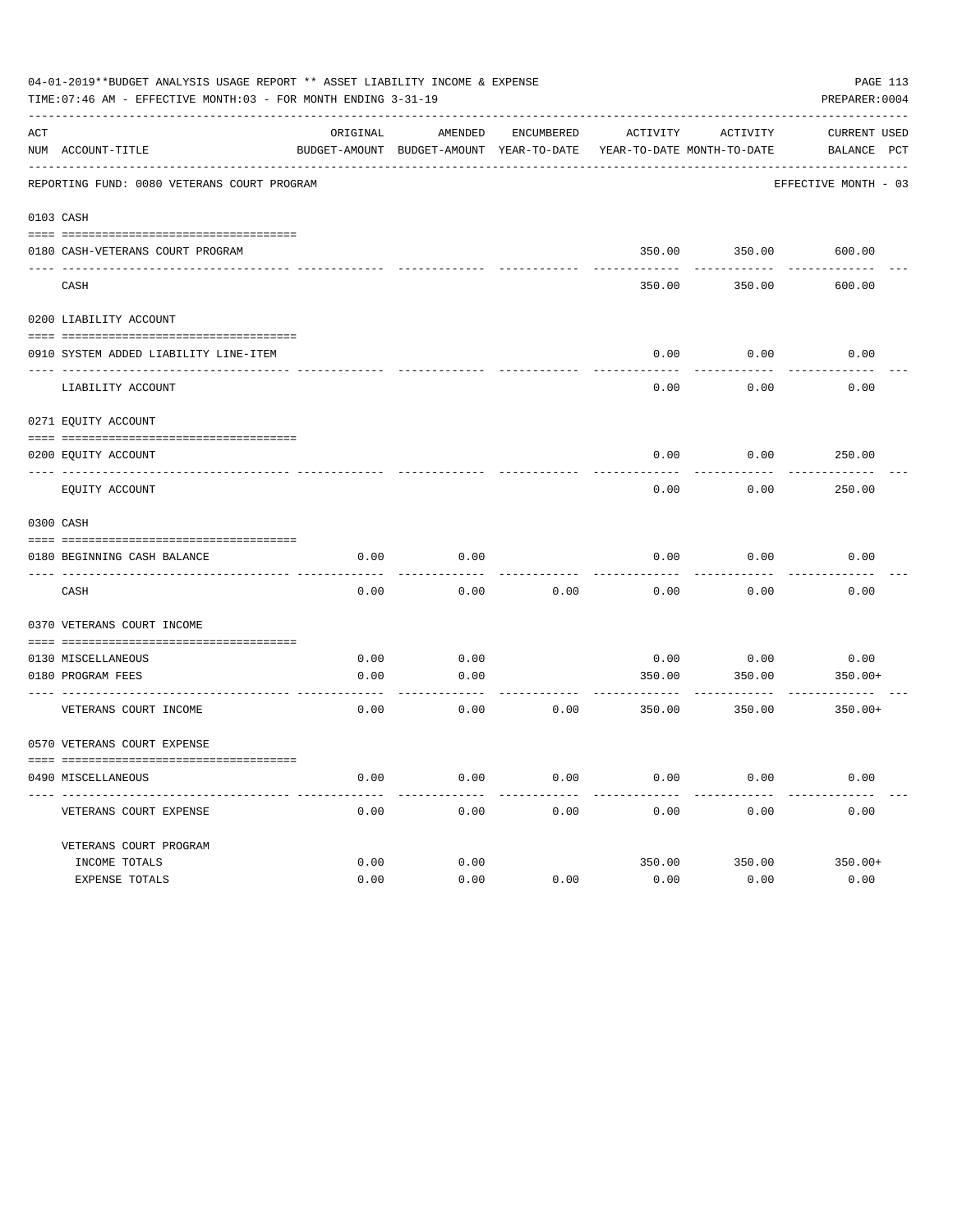|     | 04-01-2019**BUDGET ANALYSIS USAGE REPORT ** ASSET LIABILITY INCOME & EXPENSE<br>TIME: 07:46 AM - EFFECTIVE MONTH: 03 - FOR MONTH ENDING 3-31-19 |                                                      |                       |            |                                                                           |                    | PREPARER: 0004                   | PAGE 114       |
|-----|-------------------------------------------------------------------------------------------------------------------------------------------------|------------------------------------------------------|-----------------------|------------|---------------------------------------------------------------------------|--------------------|----------------------------------|----------------|
| ACT | NUM ACCOUNT-TITLE                                                                                                                               | ORIGINAL<br>BUDGET-AMOUNT BUDGET-AMOUNT YEAR-TO-DATE | AMENDED               | ENCUMBERED | ACTIVITY<br>YEAR-TO-DATE MONTH-TO-DATE                                    | ACTIVITY           | CURRENT USED<br>BALANCE PCT      |                |
|     | REPORTING FUND: 0081 LAKE ROAD IMPACT FUND                                                                                                      |                                                      |                       |            |                                                                           |                    | EFFECTIVE MONTH - 03             |                |
|     | 0103 CASH                                                                                                                                       |                                                      |                       |            |                                                                           |                    |                                  |                |
|     | 0100 LAKE-COMBINED FUNDS CHECKING                                                                                                               |                                                      |                       |            |                                                                           |                    | $30,992.00 - 0.00$ 4,021.21      |                |
|     | CASH                                                                                                                                            |                                                      |                       |            |                                                                           | $30,992.00 - 0.00$ | 4,021.21                         |                |
|     | 0200 SYSTEM ADDED LIABILITY DEPT.                                                                                                               |                                                      |                       |            |                                                                           |                    |                                  |                |
|     | 0910 SYSTEM ADDED LIABILITY LINE ITEM                                                                                                           |                                                      |                       |            |                                                                           |                    | $30,992.00 - 0.00$ 30,992.00-    |                |
|     | SYSTEM ADDED LIABILITY DEPT.                                                                                                                    |                                                      |                       |            |                                                                           |                    | $30,992.00 - 0.00$ $30,992.00 -$ |                |
|     | 0271 EQUITY ACCOUNT                                                                                                                             |                                                      |                       |            |                                                                           |                    |                                  |                |
|     | 0200 EQUITY ACCOUNT                                                                                                                             |                                                      |                       |            |                                                                           |                    | $0.00$ $0.00$ $35,013.21$        |                |
|     | EQUITY ACCOUNT                                                                                                                                  |                                                      |                       |            | 0.00                                                                      | 0.00               | 35,013.21                        |                |
|     | 0300 CASH                                                                                                                                       |                                                      |                       |            |                                                                           |                    |                                  |                |
|     | 0110 UNENCUMBERED FUND BALANCE                                                                                                                  | $100,000.00$ $100,000.00$                            |                       |            | 0.00                                                                      |                    | $0.00$ $100,000.00$ 00           |                |
|     | CASH                                                                                                                                            |                                                      | 100,000.00 100,000.00 | 0.00       | 0.00                                                                      |                    | 0.00 100,000.00                  | 0 <sub>0</sub> |
|     | 0318 NORTH TEX MUNICIPAL WATER DIST                                                                                                             |                                                      |                       |            |                                                                           |                    |                                  |                |
|     | 0181 YEAR 1 PAYMENT                                                                                                                             | 0.00                                                 | 0.00                  |            | 0.00                                                                      |                    | $0.00$ 0.00                      |                |
|     | NORTH TEX MUNICIPAL WATER DIST                                                                                                                  | 0.00                                                 | 0.00                  | 0.00       | 0.00                                                                      | 0.00               | 0.00                             |                |
|     | 0590 MISCELLANEOUS                                                                                                                              |                                                      |                       |            |                                                                           |                    |                                  |                |
|     | 0490 MISCELLANEOUS                                                                                                                              |                                                      |                       |            | $100,000.00$ $100,000.00$ $0.00$ $0.00$ $0.00$ $0.00$ $0.00$ $100,000.00$ |                    |                                  | 00             |
|     | 0576 LUCAS CHEST COMPRESSION SYSTEM                                                                                                             | 0.00                                                 | 0.00                  | 0.00       | 0.00                                                                      | 0.00               | 0.00                             |                |
|     | 0579 WEAPONS/TASERS                                                                                                                             | 0.00                                                 | 0.00                  | 0.00       | 0.00                                                                      | 0.00               | 0.00                             |                |
|     | MISCELLANEOUS                                                                                                                                   | 100,000.00                                           | 100,000.00            | 0.00       | 0.00                                                                      | 0.00               | 100,000.00                       | 0 <sub>0</sub> |
|     | LAKE ROAD IMPACT FUND                                                                                                                           |                                                      |                       |            |                                                                           |                    |                                  |                |
|     | INCOME TOTALS                                                                                                                                   | 100,000.00                                           | 100,000.00            |            | 0.00                                                                      | 0.00               | 100,000.00                       | 0 <sub>0</sub> |
|     | EXPENSE TOTALS                                                                                                                                  | 100,000.00                                           | 100,000.00            | 0.00       | 0.00                                                                      | 0.00               | 100,000.00                       | 0 <sub>0</sub> |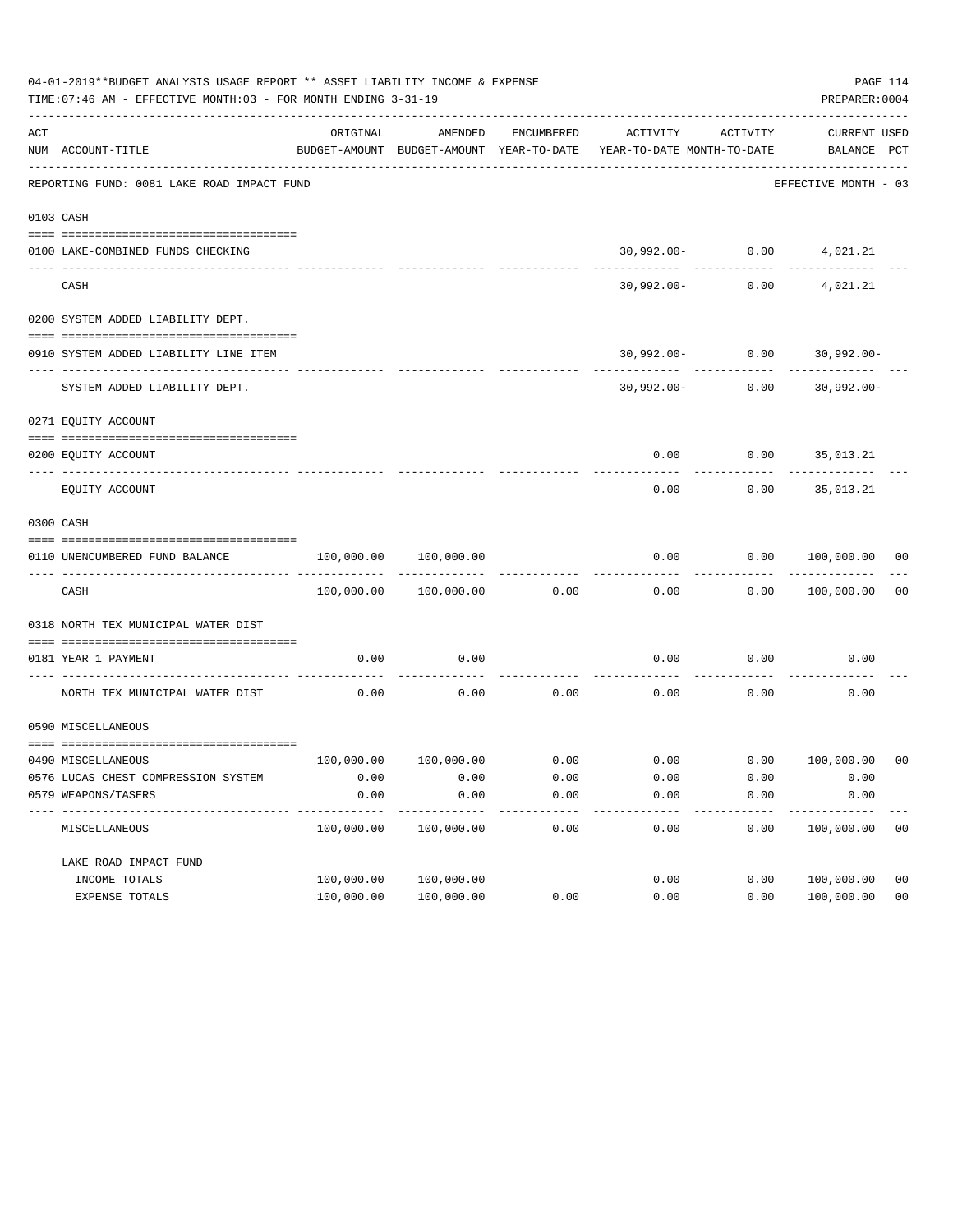|     | 04-01-2019**BUDGET ANALYSIS USAGE REPORT ** ASSET LIABILITY INCOME & EXPENSE<br>PAGE 115<br>TIME: 07:46 AM - EFFECTIVE MONTH: 03 - FOR MONTH ENDING 3-31-19<br>PREPARER: 0004 |            |                                                     |            |                       |                                        |                                |                |  |  |  |
|-----|-------------------------------------------------------------------------------------------------------------------------------------------------------------------------------|------------|-----------------------------------------------------|------------|-----------------------|----------------------------------------|--------------------------------|----------------|--|--|--|
| ACT | NUM ACCOUNT-TITLE                                                                                                                                                             | ORIGINAL   | AMENDED<br>BUDGET-AMOUNT BUDGET-AMOUNT YEAR-TO-DATE | ENCUMBERED | ACTIVITY              | ACTIVITY<br>YEAR-TO-DATE MONTH-TO-DATE | CURRENT USED<br>BALANCE PCT    |                |  |  |  |
|     | REPORTING FUND: 0082 LAKE ROAD IMPACT FUND PCT.3                                                                                                                              |            |                                                     |            |                       |                                        | EFFECTIVE MONTH - 03           |                |  |  |  |
|     | 0103 CASH                                                                                                                                                                     |            |                                                     |            |                       |                                        |                                |                |  |  |  |
|     | 0100 LAKE PCT 3-COMBINED FUNDS CKING                                                                                                                                          |            |                                                     |            |                       | $0.00$ $0.00$ $484,263.00$             |                                |                |  |  |  |
|     | CASH                                                                                                                                                                          |            |                                                     |            | 0.00                  | 0.00                                   | 484,263.00                     |                |  |  |  |
|     | 0200 SYSTEM ADDED LIABILITY DEPT.                                                                                                                                             |            |                                                     |            |                       |                                        |                                |                |  |  |  |
|     | 0910 SYSTEM ADDED LIABILITY LINE ITEM                                                                                                                                         |            |                                                     |            | 0.00                  | 0.00<br>--------                       | 0.00                           |                |  |  |  |
|     | SYSTEM ADDED LIABILITY DEPT.                                                                                                                                                  |            |                                                     |            | 0.00                  | 0.00                                   | 0.00                           |                |  |  |  |
|     | 0271 EQUITY ACCOUNT                                                                                                                                                           |            |                                                     |            |                       |                                        |                                |                |  |  |  |
|     | 0200 EQUITY ACCOUNT                                                                                                                                                           |            |                                                     |            | 0.00                  |                                        | $0.00$ $484,263.00$            |                |  |  |  |
|     | EQUITY ACCOUNT                                                                                                                                                                |            |                                                     |            | 0.00                  | 0.00                                   | 484,263.00                     |                |  |  |  |
|     | 0300 CASH                                                                                                                                                                     |            |                                                     |            |                       |                                        |                                |                |  |  |  |
|     | 0123 UNENCUMBERED FUND BALANCE                                                                                                                                                | 484,263.00 | 484,263.00                                          |            | 0.00                  | 0.00                                   | 484,263.00                     | 00             |  |  |  |
|     | CASH                                                                                                                                                                          |            | 484, 263.00 484, 263.00                             | 0.00       | 0.00                  | 0.00                                   | 484,263.00                     | 0 <sub>0</sub> |  |  |  |
|     | 0318 NORTH TEX MUNICIPAL WATER DIST                                                                                                                                           |            |                                                     |            |                       |                                        |                                |                |  |  |  |
|     | 0182 YEAR 1 PAYMENT                                                                                                                                                           | 0.00       | 0.00                                                |            | 0.00                  | 0.00                                   | 0.00                           |                |  |  |  |
|     | NORTH TEX MUNICIPAL WATER DIST                                                                                                                                                | 0.00       | 0.00                                                | 0.00       | 0.00                  | 0.00                                   | 0.00                           |                |  |  |  |
|     | 0623 ROAD & BRIDGE #3 LAKE ROAD EXPENSE                                                                                                                                       |            |                                                     |            |                       |                                        |                                |                |  |  |  |
|     |                                                                                                                                                                               | 0.00       | 0.00                                                |            |                       | $0.00$ $0.00$ $0.00$ $0.00$            | 0.00                           |                |  |  |  |
|     | 0341 R & B MAT. ROCK & GRAVEL<br>0344 R & B MAT. ASPHALT/ROAD OIL                                                                                                             | 0.00       | 0.00                                                | 0.00       | 0.00                  | 0.00                                   | 0.00                           |                |  |  |  |
|     | 0490 MISCELLANEOUS                                                                                                                                                            | 484,263.00 | 484,263.00                                          | 0.00       | 0.00                  | 0.00                                   | 484,263.00                     | 0 <sub>0</sub> |  |  |  |
|     | ROAD & BRIDGE #3 LAKE ROAD EXPENSE                                                                                                                                            | 484,263.00 | 484,263.00                                          | 0.00       | -------------<br>0.00 | ------------<br>0.00                   | -------------<br>484,263.00 00 | $---$          |  |  |  |
|     | LAKE ROAD IMPACT FUND PCT.3                                                                                                                                                   |            |                                                     |            |                       |                                        |                                |                |  |  |  |
|     | INCOME TOTALS                                                                                                                                                                 | 484,263.00 | 484,263.00                                          |            | 0.00                  | 0.00                                   | 484,263.00                     | 0 <sub>0</sub> |  |  |  |
|     | EXPENSE TOTALS                                                                                                                                                                | 484,263.00 | 484,263.00                                          | 0.00       | 0.00                  | 0.00                                   | 484,263.00                     | 0 <sub>0</sub> |  |  |  |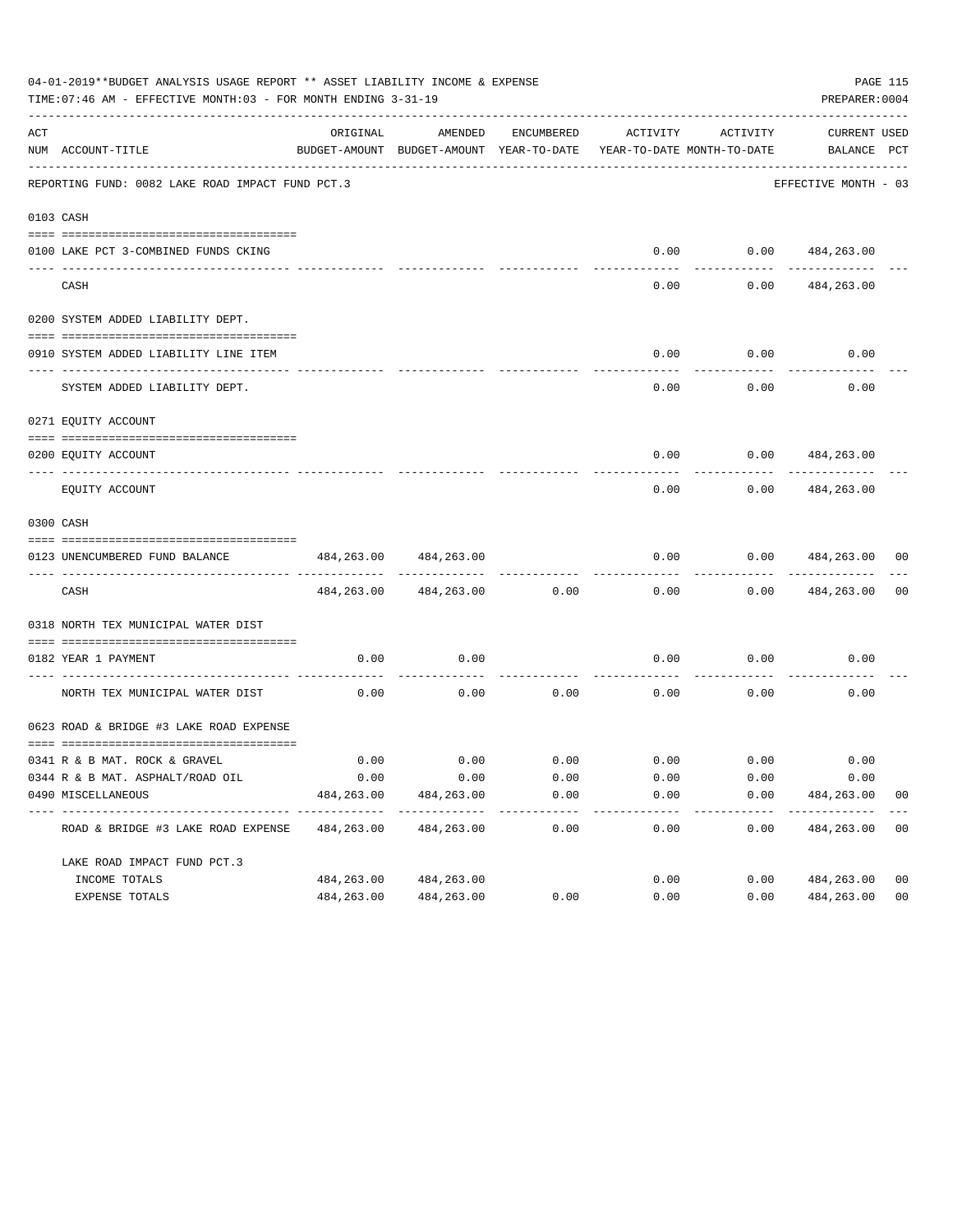|                | 04-01-2019**BUDGET ANALYSIS USAGE REPORT ** ASSET LIABILITY INCOME & EXPENSE<br>TIME: 07:46 AM - EFFECTIVE MONTH: 03 - FOR MONTH ENDING 3-31-19 |                             |                                                     |                     |                                                               |                    | PREPARER: 0004                     | PAGE 116       |
|----------------|-------------------------------------------------------------------------------------------------------------------------------------------------|-----------------------------|-----------------------------------------------------|---------------------|---------------------------------------------------------------|--------------------|------------------------------------|----------------|
| $\mathtt{ACT}$ | NUM ACCOUNT-TITLE                                                                                                                               | ORIGINAL                    | AMENDED<br>BUDGET-AMOUNT BUDGET-AMOUNT YEAR-TO-DATE | ENCUMBERED          | ACTIVITY<br>YEAR-TO-DATE MONTH-TO-DATE                        | ACTIVITY           | <b>CURRENT USED</b><br>BALANCE PCT |                |
|                | REPORTING FUND: 0083 LAKE ROAD IMPACT FUND PCT.4                                                                                                |                             |                                                     |                     |                                                               |                    | EFFECTIVE MONTH - 03               |                |
|                | 0103 CASH                                                                                                                                       |                             |                                                     |                     |                                                               |                    |                                    |                |
|                | 0100 LAKE PCT 4-COMBINED FUNDS CKING                                                                                                            |                             |                                                     |                     |                                                               |                    | 17,734.83- 0.00 369,265.17         |                |
|                | CASH                                                                                                                                            |                             |                                                     |                     |                                                               | $17,734.83-$ 0.00  | 369,265.17                         |                |
|                | 0200 SYSTEM ADDED LIABILITY DEPT.                                                                                                               |                             |                                                     |                     |                                                               |                    |                                    |                |
|                | 0910 SYSTEM ADDED LIABILITY LINE ITEM                                                                                                           |                             |                                                     |                     | 0.00                                                          | 0.00               | 0.00                               |                |
|                | SYSTEM ADDED LIABILITY DEPT.                                                                                                                    |                             |                                                     |                     | 0.00                                                          | 0.00               | 0.00                               |                |
|                | 0271 EQUITY ACCOUNT                                                                                                                             |                             |                                                     |                     |                                                               |                    |                                    |                |
|                | 0200 EQUITY ACCOUNT                                                                                                                             |                             |                                                     |                     |                                                               |                    | $0.00$ $0.00$ $387,000.00$         |                |
|                | EQUITY ACCOUNT                                                                                                                                  |                             |                                                     |                     | 0.00                                                          | 0.00               | 387,000.00                         |                |
|                | 0300 CASH                                                                                                                                       |                             |                                                     |                     |                                                               |                    |                                    |                |
|                | 0124 UNENCUMBERED FUND BALANCE                                                                                                                  | 387,000.00                  | 387,000.00                                          |                     | 0.00                                                          | 0.00               | 387,000.00                         | 0 <sup>0</sup> |
|                | CASH                                                                                                                                            |                             | 387,000.00 387,000.00                               | 0.00                | 0.00                                                          |                    | $0.00$ 387,000.00                  | 0 <sub>0</sub> |
|                | 0318 NORTH TEXAS MUNICIPAL WATER DIST                                                                                                           |                             |                                                     |                     |                                                               |                    |                                    |                |
|                | 0183 YEAR 1 PAYMENT                                                                                                                             | 0.00                        | 0.00                                                |                     | 0.00                                                          | 0.00               | 0.00                               |                |
|                | -------------------------- ------<br>NORTH TEXAS MUNICIPAL WATER DIST                                                                           | 0.00                        | 0.00                                                | 0.00                | 0.00                                                          | 0.00               | 0.00                               |                |
|                | 0624 ROAD & BRIDGE #4 LAKE ROAD EXPENSE                                                                                                         |                             |                                                     |                     |                                                               |                    |                                    |                |
|                | 0341 R & B MAT. ROCK & GRAVEL                                                                                                                   |                             |                                                     |                     | $30,000.00$ $30,000.00$ $0.00$ $17,734.83$ $0.00$ $12,265.17$ |                    |                                    | 59             |
|                | 0344 R & B MAT. ASPHALT/ROAD OIL                                                                                                                | 20,000.00                   | 20,000.00                                           | 0.00                | 0.00                                                          | 0.00               | 20,000.00                          | 0 <sub>0</sub> |
|                | 0490 MISCELLANEOUS                                                                                                                              | 287,000.00                  | 287,000.00                                          | 0.00                | 0.00                                                          | 0.00               | 287,000.00                         | 0 <sub>0</sub> |
|                | 0571 PURCHASE OF MACH./EQUIP.                                                                                                                   | 50,000.00                   | 50,000.00                                           | 0.00                | 0.00                                                          | 0.00               | 50,000.00                          | 0 <sub>0</sub> |
|                | --------------------------------<br>ROAD & BRIDGE #4 LAKE ROAD EXPENSE                                                                          | -------------<br>387,000.00 | -----------<br>387,000.00                           | -----------<br>0.00 | ----------<br>17,734.83                                       | ----------<br>0.00 | 369,265.17                         | $- - -$<br>05  |
|                | LAKE ROAD IMPACT FUND PCT. 4                                                                                                                    |                             |                                                     |                     |                                                               |                    |                                    |                |
|                | INCOME TOTALS                                                                                                                                   | 387,000.00                  | 387,000.00                                          |                     | 0.00                                                          | 0.00               | 387,000.00                         | 0 <sub>0</sub> |
|                | EXPENSE TOTALS                                                                                                                                  | 387,000.00                  | 387,000.00                                          | 0.00                | 17,734.83                                                     | 0.00               | 369,265.17                         | 05             |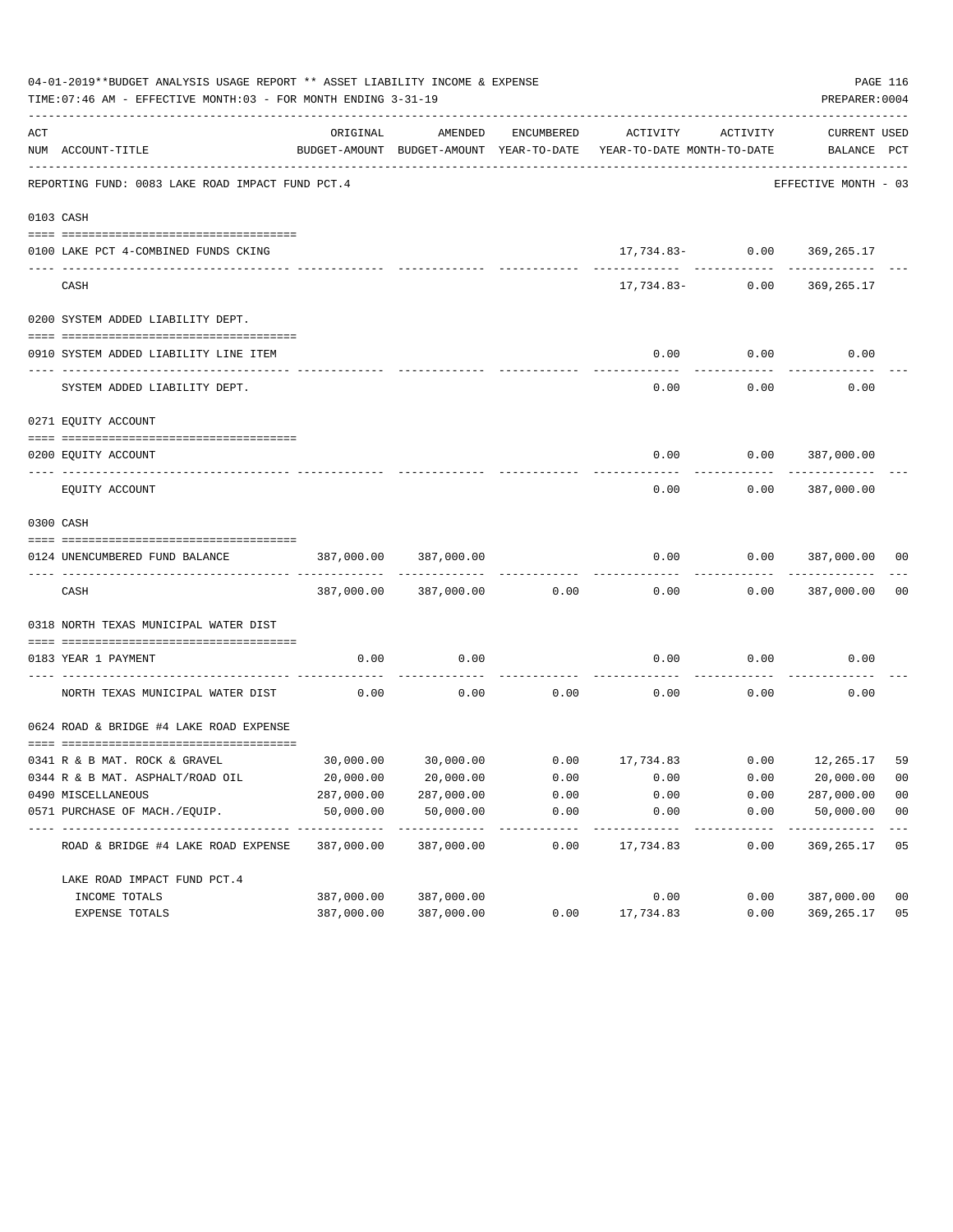|     | 04-01-2019**BUDGET ANALYSIS USAGE REPORT ** ASSET LIABILITY INCOME & EXPENSE<br>PAGE 117<br>TIME: 07:46 AM - EFFECTIVE MONTH: 03 - FOR MONTH ENDING 3-31-19<br>PREPARER: 0004 |              |                                                     |              |                                        |                                  |                                    |  |  |  |  |
|-----|-------------------------------------------------------------------------------------------------------------------------------------------------------------------------------|--------------|-----------------------------------------------------|--------------|----------------------------------------|----------------------------------|------------------------------------|--|--|--|--|
| ACT | NUM ACCOUNT-TITLE                                                                                                                                                             | ORIGINAL     | AMENDED<br>BUDGET-AMOUNT BUDGET-AMOUNT YEAR-TO-DATE | ENCUMBERED   | ACTIVITY<br>YEAR-TO-DATE MONTH-TO-DATE | ACTIVITY                         | <b>CURRENT USED</b><br>BALANCE PCT |  |  |  |  |
|     | REPORTING FUND: 0084 BOIS D'ARC LAKE RESERVOIR                                                                                                                                |              |                                                     |              |                                        |                                  | EFFECTIVE MONTH - 03               |  |  |  |  |
|     | 0103 CASH                                                                                                                                                                     |              |                                                     |              |                                        |                                  |                                    |  |  |  |  |
|     | 0100 BOIS D'ARC-COMBINED FUNDS CHECKING                                                                                                                                       |              |                                                     |              |                                        | 602,500.00 602,500.00 602,500.00 |                                    |  |  |  |  |
|     | CASH                                                                                                                                                                          |              |                                                     |              | 602,500.00                             | 602,500.00                       | 602,500.00                         |  |  |  |  |
|     | 0200 SYSTEM ADDED LIABILITY DEPT.                                                                                                                                             |              |                                                     |              |                                        |                                  |                                    |  |  |  |  |
|     | 0910 SYSTEM ADDED LIABILITY LINE ITEM                                                                                                                                         |              |                                                     |              | 0.00                                   | 0.00                             | 0.00                               |  |  |  |  |
|     | SYSTEM ADDED LIABILITY DEPT.                                                                                                                                                  |              |                                                     |              | 0.00                                   | 0.00                             | 0.00                               |  |  |  |  |
|     | 0271 EQUITY ACCOUNT                                                                                                                                                           |              |                                                     |              |                                        |                                  |                                    |  |  |  |  |
|     | 0200 EQUITY ACCOUNT                                                                                                                                                           |              |                                                     |              | 0.00                                   | 0.00                             | 0.00                               |  |  |  |  |
|     |                                                                                                                                                                               |              |                                                     |              |                                        |                                  |                                    |  |  |  |  |
|     | EQUITY ACCOUNT                                                                                                                                                                |              |                                                     |              | 0.00                                   | 0.00                             | 0.00                               |  |  |  |  |
|     | 0300 CASH                                                                                                                                                                     |              |                                                     |              |                                        |                                  |                                    |  |  |  |  |
|     | 0110 UNENCUMBERED FUND BALANCE                                                                                                                                                | 0.00         | 0.00                                                |              | 0.00                                   | 0.00                             | 0.00                               |  |  |  |  |
|     | CASH                                                                                                                                                                          | 0.00         | 0.00                                                | 0.00         | 0.00                                   | 0.00                             | 0.00                               |  |  |  |  |
|     | 0318 NORTH TEXAS MUNICIPAL WATER DIST                                                                                                                                         |              |                                                     |              |                                        |                                  |                                    |  |  |  |  |
|     | 0184 PERSONNEL INCOME YEAR 1                                                                                                                                                  | 0.00         | 0.00                                                |              | 108,900.00                             | 108,900.00                       | $108,900.00+$                      |  |  |  |  |
|     | 0185 EMERGENCY RADIO IMP. INC. YEAR 1                                                                                                                                         | 0.00         | 0.00                                                |              | 400,000.00                             | 400,000.00                       | $400,000.00+$                      |  |  |  |  |
|     | 0186 VEHICLE OR SPEC EQUIP INC YEAR 1                                                                                                                                         | 0.00         | 0.00                                                |              | 80,000.00                              | 80,000.00                        | $80,000.00+$                       |  |  |  |  |
|     | 0250 DRUG SCREENING/PSYCHOLOGICAL INC Y                                                                                                                                       | 0.00         | 0.00                                                |              | 600.00                                 | 600.00                           | $600.00+$                          |  |  |  |  |
|     | 0395 UNIFORMS INCOME YEAR 1                                                                                                                                                   | 0.00         | 0.00                                                |              | 3,000.00                               | 3,000.00                         | 3,000.00+                          |  |  |  |  |
|     | 0427 TRAINING INCOME YEAR 1                                                                                                                                                   | 0.00         | 0.00                                                |              | 10,000.00                              | 10,000.00                        | $10,000.00+$                       |  |  |  |  |
|     | NORTH TEXAS MUNICIPAL WATER DIST                                                                                                                                              | 0.00         | 0.00                                                | 0.00         | 602,500.00                             | 602,500.00                       | $602,500.00+$                      |  |  |  |  |
|     | 0560 BOIS D'ARC LAKE EXPENSES                                                                                                                                                 |              |                                                     |              |                                        |                                  |                                    |  |  |  |  |
|     |                                                                                                                                                                               |              |                                                     |              |                                        |                                  |                                    |  |  |  |  |
|     | 0104 SALARIES DEPUTIES                                                                                                                                                        | 0.00         | 0.00                                                | 0.00         | 0.00                                   | 0.00                             | 0.00                               |  |  |  |  |
|     | 0201 SOCIAL SECURITY TAXES                                                                                                                                                    | 0.00         | 0.00                                                | 0.00         | 0.00                                   | 0.00                             | 0.00                               |  |  |  |  |
|     | 0202 GROUP HEALTH INSURANCE                                                                                                                                                   | 0.00         | 0.00                                                | 0.00         | 0.00                                   | 0.00                             | 0.00                               |  |  |  |  |
|     | 0203 RETIREMENT                                                                                                                                                               | 0.00         | 0.00                                                | 0.00         | 0.00                                   | 0.00                             | 0.00<br>0.00                       |  |  |  |  |
|     | 0204 WORKERS' COMPENSATION<br>0205 MEDICARE TAX                                                                                                                               | 0.00<br>0.00 | 0.00                                                | 0.00<br>0.00 | 0.00                                   | 0.00<br>0.00                     | 0.00                               |  |  |  |  |
|     | 0206 UNEMPLOYMENT EXPENSE                                                                                                                                                     | 0.00         | 0.00<br>0.00                                        | 0.00         | 0.00<br>0.00                           | 0.00                             | 0.00                               |  |  |  |  |
|     | 0250 EMPLOYEE PHYSICALS                                                                                                                                                       | 0.00         | 0.00                                                | 0.00         | 0.00                                   | 0.00                             | 0.00                               |  |  |  |  |
|     | 0320 WEAPONS SUPPLIES                                                                                                                                                         | 0.00         | 0.00                                                | 0.00         | 0.00                                   | 0.00                             | 0.00                               |  |  |  |  |
|     | 0321 PATROL SUPPLIES                                                                                                                                                          | 0.00         | 0.00                                                | 0.00         | 0.00                                   | 0.00                             | 0.00                               |  |  |  |  |
|     | 0395 UNIFORMS/OTHER                                                                                                                                                           | 0.00         | 0.00                                                | 0.00         | 0.00                                   | 0.00                             | 0.00                               |  |  |  |  |
|     | 0421 CELL PHONE                                                                                                                                                               | 0.00         | 0.00                                                | 0.00         | 0.00                                   | 0.00                             | 0.00                               |  |  |  |  |
|     | 0422 R & M RADIO                                                                                                                                                              | 0.00         | 0.00                                                | 0.00         | 0.00                                   | 0.00                             | 0.00                               |  |  |  |  |
|     | 0427 TRAVEL AND TRAINING                                                                                                                                                      | 0.00         | 0.00                                                | 0.00         | 0.00                                   | 0.00                             | 0.00                               |  |  |  |  |
|     | 0452 R & M EQUIPMENT                                                                                                                                                          | 0.00         | 0.00                                                | 0.00         | 0.00                                   | 0.00                             | 0.00                               |  |  |  |  |
|     | 0453 TYLER/CAD MAINTENANCE                                                                                                                                                    | 0.00         | 0.00                                                | 0.00         | 0.00                                   | 0.00                             | 0.00                               |  |  |  |  |
|     | 0454 R & M AUTO, BOATS, ATV                                                                                                                                                   | 0.00         | 0.00                                                | 0.00         | 0.00                                   | 0.00                             | 0.00                               |  |  |  |  |
|     | 0487 AUTO & OTHER EQUIPMENT INSURANCE                                                                                                                                         | 0.00         | 0.00                                                | 0.00         | 0.00                                   | 0.00                             | 0.00                               |  |  |  |  |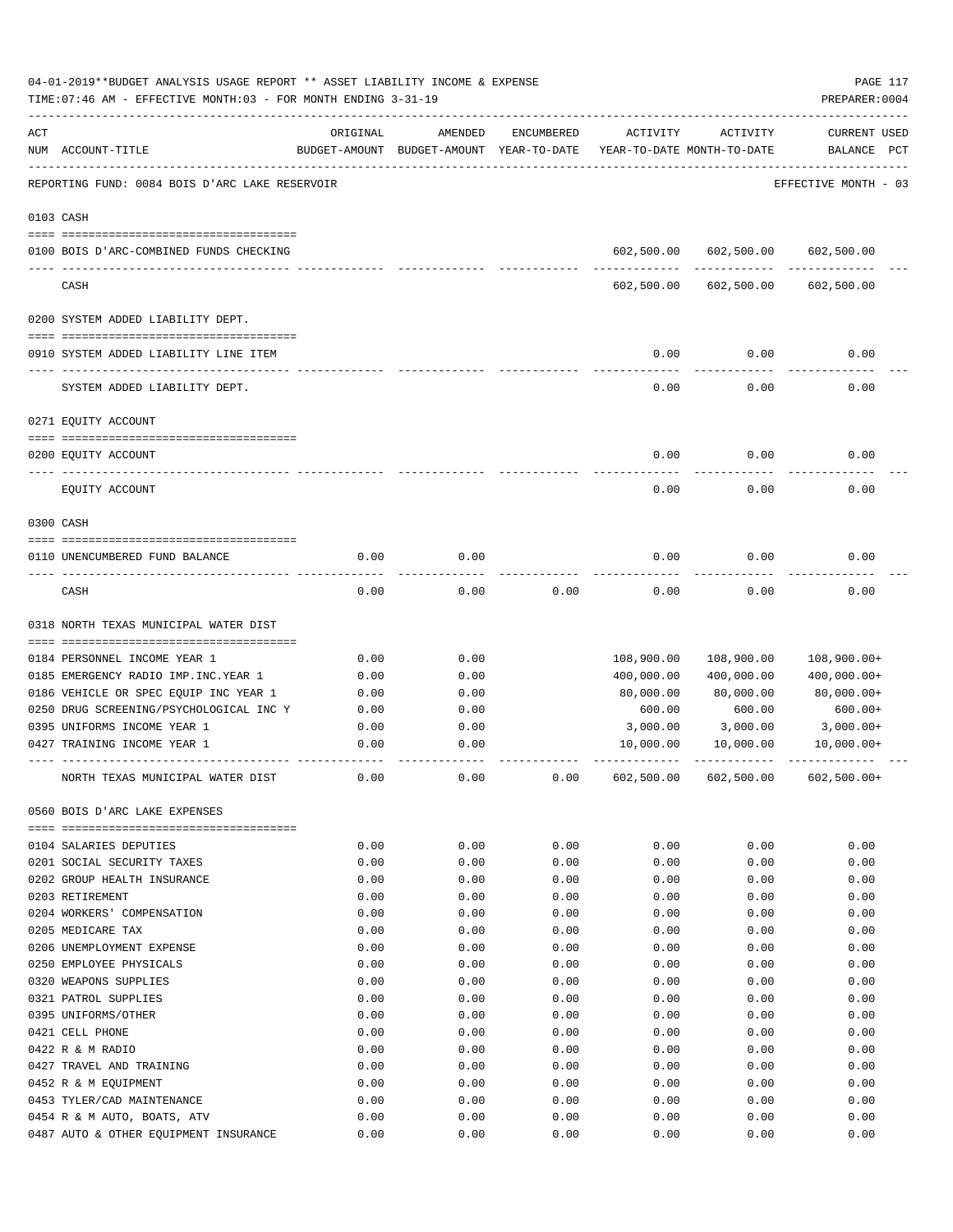| ACT                                            | ORIGINAL      | AMENDED       | ENCUMBERED   | ACTIVITY                   | ACTIVITY   | <b>CURRENT USED</b>  |
|------------------------------------------------|---------------|---------------|--------------|----------------------------|------------|----------------------|
| NUM<br>ACCOUNT-TITLE                           | BUDGET-AMOUNT | BUDGET-AMOUNT | YEAR-TO-DATE | YEAR-TO-DATE MONTH-TO-DATE |            | BALANCE<br>PCT       |
|                                                |               |               |              |                            |            |                      |
| REPORTING FUND: 0084 BOIS D'ARC LAKE RESERVOIR |               |               |              |                            |            | EFFECTIVE MONTH - 03 |
|                                                |               |               |              |                            |            |                      |
| 0488 LAW ENFORCEMENT INSURANCE                 | 0.00          | 0.00          | 0.00         | 0.00                       | 0.00       | 0.00                 |
| 0573 EMERGENCY RADIO IMPROVEMENTS              | 0.00          | 0.00          | 399,800.00   | 0.00                       | 0.00       | $399,800.00 -$       |
| 0574 TECHNOLOGY                                | 0.00          | 0.00          | 0.00         | 0.00                       | 0.00       | 0.00                 |
| 0575 PURCHASE AUTOS, BOATS, ATV'S              | 0.00          | 0.00          | 0.00         | 0.00                       | 0.00       | 0.00                 |
| 0579 WEAPONS                                   | 0.00          | 0.00          | 0.00         | 0.00                       | 0.00       | 0.00                 |
|                                                |               |               |              |                            |            |                      |
| BOIS D'ARC LAKE EXPENSES                       | 0.00          | 0.00          | 399,800.00   | 0.00                       | 0.00       | $399,800.00 -$       |
|                                                |               |               |              |                            |            |                      |
| BOIS D'ARC LAKE RESERVOIR                      |               |               |              |                            |            |                      |
| INCOME TOTALS                                  | 0.00          | 0.00          |              | 602,500.00                 | 602,500.00 | $602,500.00+$        |
| <b>EXPENSE TOTALS</b>                          | 0.00          | 0.00          | 399,800.00   | 0.00                       | 0.00       | $399,800.00 -$       |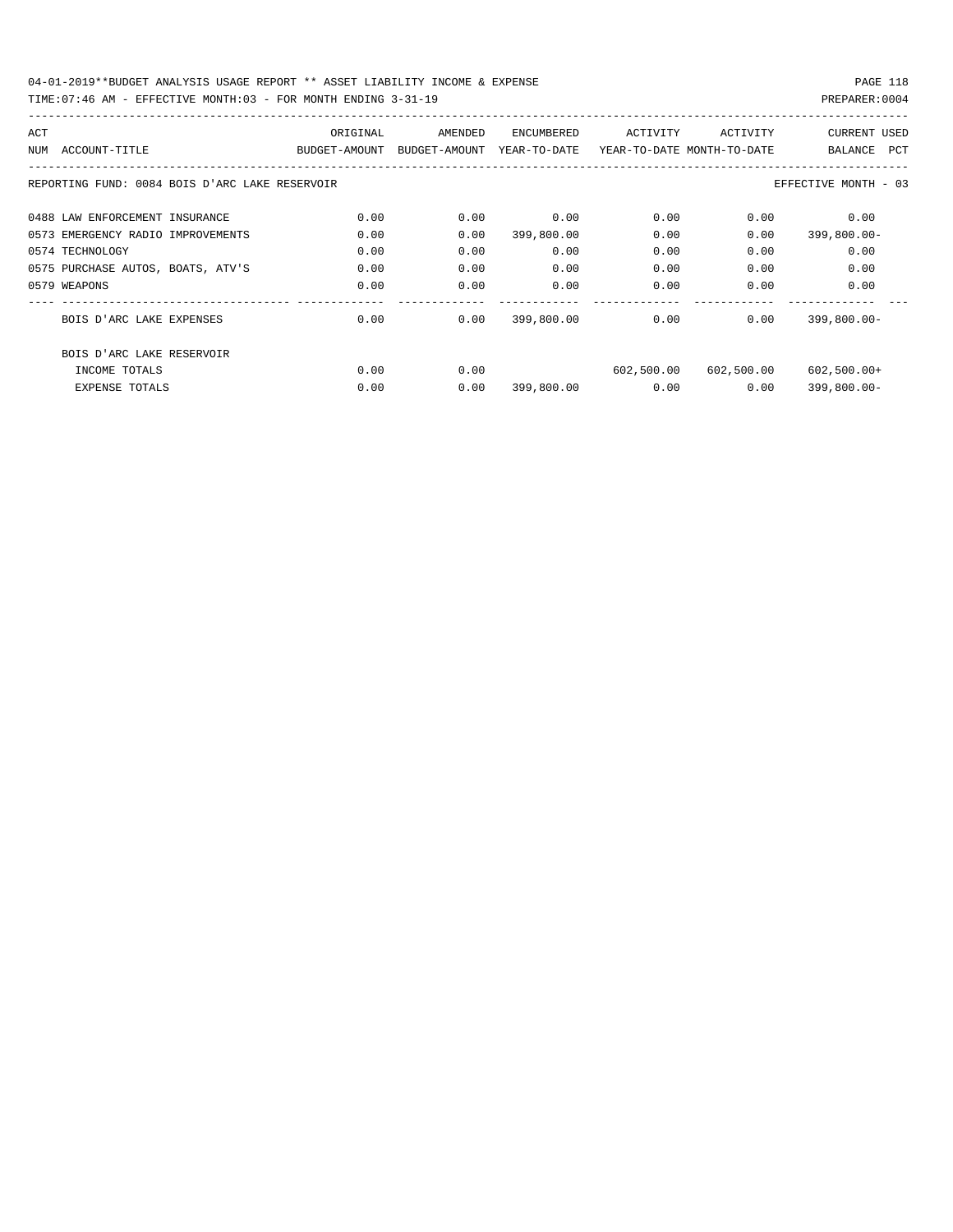|     | 04-01-2019**BUDGET ANALYSIS USAGE REPORT ** ASSET LIABILITY INCOME & EXPENSE<br>PAGE 119<br>TIME: 07:46 AM - EFFECTIVE MONTH: 03 - FOR MONTH ENDING 3-31-19<br>PREPARER: 0004 |              |                                                     |                   |                |                                        |                                    |  |  |  |  |
|-----|-------------------------------------------------------------------------------------------------------------------------------------------------------------------------------|--------------|-----------------------------------------------------|-------------------|----------------|----------------------------------------|------------------------------------|--|--|--|--|
| ACT | NUM ACCOUNT-TITLE                                                                                                                                                             | ORIGINAL     | AMENDED<br>BUDGET-AMOUNT BUDGET-AMOUNT YEAR-TO-DATE | <b>ENCUMBERED</b> | ACTIVITY       | ACTIVITY<br>YEAR-TO-DATE MONTH-TO-DATE | <b>CURRENT USED</b><br>BALANCE PCT |  |  |  |  |
|     | REPORTING FUND: 0085 LAKE FANNIN                                                                                                                                              |              |                                                     |                   |                |                                        | EFFECTIVE MONTH - 03               |  |  |  |  |
|     | 0103 CASH                                                                                                                                                                     |              |                                                     |                   |                |                                        |                                    |  |  |  |  |
|     | 0100 LAKE FANNIN-COMBINED FUNDS CHECKIN                                                                                                                                       |              |                                                     |                   | 500.00         | 500.00                                 | 500.00                             |  |  |  |  |
|     | CASH                                                                                                                                                                          |              |                                                     |                   | 500.00         | 500.00                                 | 500.00                             |  |  |  |  |
|     | 0200 SYSTEM ADDED LIABILITY DEPARTMENT                                                                                                                                        |              |                                                     |                   |                |                                        |                                    |  |  |  |  |
|     | 0910 SYSTEM ADDED LIABILITY LINE-ITEM                                                                                                                                         |              |                                                     |                   | 0.00           | 0.00                                   | 0.00                               |  |  |  |  |
|     | SYSTEM ADDED LIABILITY DEPARTMENT                                                                                                                                             |              |                                                     |                   | 0.00           | 0.00                                   | 0.00                               |  |  |  |  |
|     | 0271 EQUITY ACCOUNT                                                                                                                                                           |              |                                                     |                   |                |                                        |                                    |  |  |  |  |
|     | 0200 EQUITY ACCOUNT                                                                                                                                                           |              |                                                     |                   | 0.00           | 0.00                                   | 0.00                               |  |  |  |  |
|     | EQUITY ACCOUNT                                                                                                                                                                |              |                                                     |                   | 0.00           | 0.00                                   | 0.00                               |  |  |  |  |
|     | 0300 CASH                                                                                                                                                                     |              |                                                     |                   |                |                                        |                                    |  |  |  |  |
|     | 0110 UNENCUMBERED FUND BALANCE                                                                                                                                                | 0.00         | 0.00                                                |                   | 0.00           | 0.00                                   | 0.00                               |  |  |  |  |
|     | CASH                                                                                                                                                                          | 0.00         | 0.00                                                | 0.00              | 0.00           | 0.00                                   | 0.00                               |  |  |  |  |
|     | 0370 MISCELLANEOUS                                                                                                                                                            |              |                                                     |                   |                |                                        |                                    |  |  |  |  |
|     | 0150 DONATIONS                                                                                                                                                                | 0.00         | 0.00                                                |                   | 500.00         | 500.00                                 | $500.00+$                          |  |  |  |  |
|     | MISCELLANEOUS                                                                                                                                                                 | 0.00         | 0.00                                                | 0.00              | 500.00         | 500.00                                 | $500.00+$                          |  |  |  |  |
|     | 0520 LAKE FANNIN EXPENSES                                                                                                                                                     |              |                                                     |                   |                |                                        |                                    |  |  |  |  |
|     | 0490 MISCELLANEOUS EXPENSE                                                                                                                                                    | 0.00         | 0.00                                                | 0.00              | 0.00           | 0.00                                   | 0.00                               |  |  |  |  |
|     | LAKE FANNIN EXPENSES                                                                                                                                                          | 0.00         | 0.00                                                | 0.00              | 0.00           | 0.00                                   | 0.00                               |  |  |  |  |
|     | LAKE FANNIN                                                                                                                                                                   |              |                                                     |                   |                |                                        |                                    |  |  |  |  |
|     | INCOME TOTALS<br><b>EXPENSE TOTALS</b>                                                                                                                                        | 0.00<br>0.00 | 0.00<br>0.00                                        | 0.00              | 500.00<br>0.00 | 500.00<br>0.00                         | $500.00+$<br>0.00                  |  |  |  |  |
|     |                                                                                                                                                                               |              |                                                     |                   |                |                                        |                                    |  |  |  |  |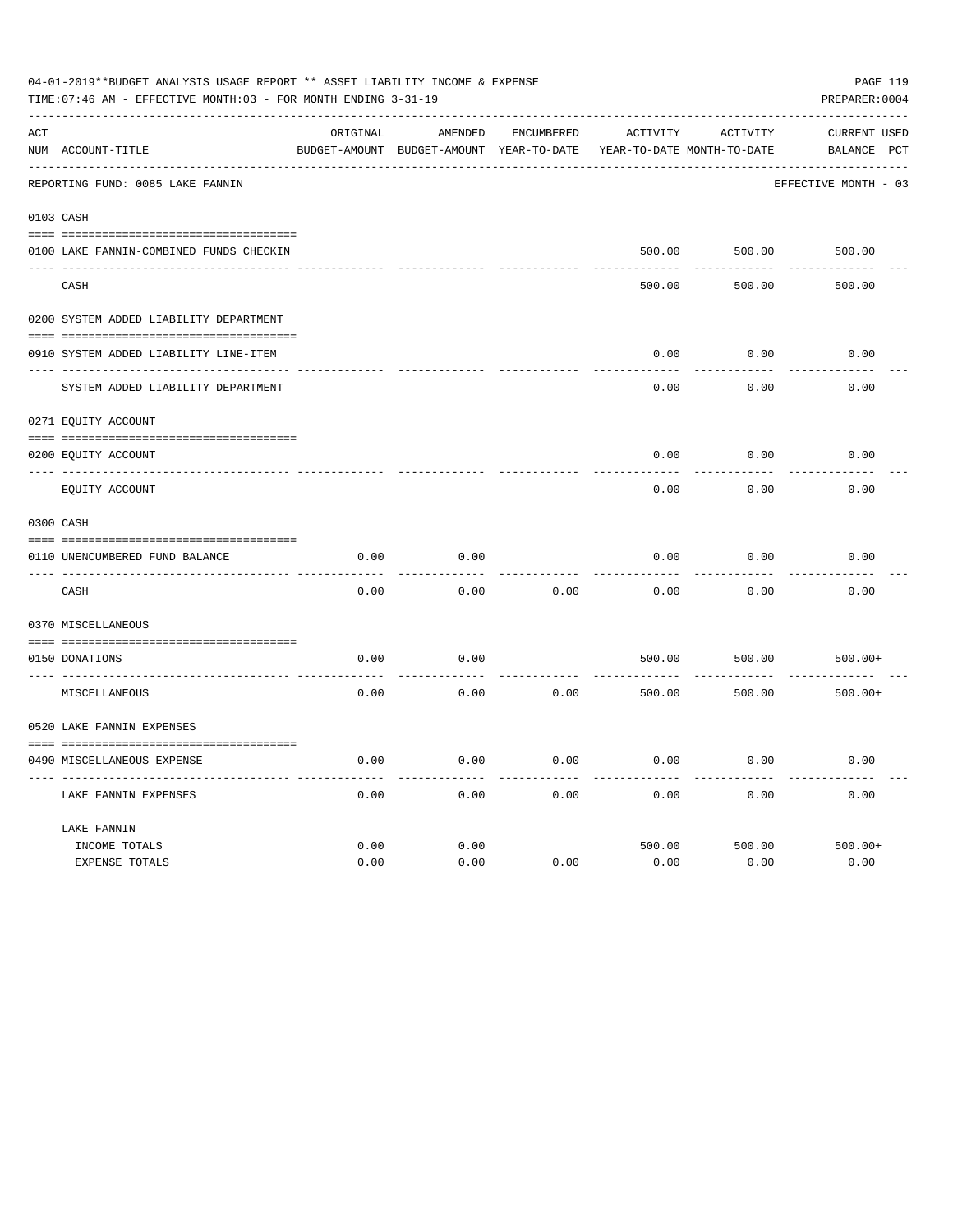|     | 04-01-2019**BUDGET ANALYSIS USAGE REPORT ** ASSET LIABILITY INCOME & EXPENSE<br>TIME: 07:46 AM - EFFECTIVE MONTH: 03 - FOR MONTH ENDING 3-31-19 |          |                                                     |            |                                        |                         | PAGE 120<br>PREPARER: 0004         |
|-----|-------------------------------------------------------------------------------------------------------------------------------------------------|----------|-----------------------------------------------------|------------|----------------------------------------|-------------------------|------------------------------------|
| ACT | NUM ACCOUNT-TITLE                                                                                                                               | ORIGINAL | AMENDED<br>BUDGET-AMOUNT BUDGET-AMOUNT YEAR-TO-DATE | ENCUMBERED | ACTIVITY<br>YEAR-TO-DATE MONTH-TO-DATE | ACTIVITY                | <b>CURRENT USED</b><br>BALANCE PCT |
|     | REPORTING FUND: 0087 JUVENILE PROBATION                                                                                                         |          |                                                     |            |                                        |                         | EFFECTIVE MONTH - 03               |
|     | 0103 CASH                                                                                                                                       |          |                                                     |            |                                        |                         |                                    |
|     | 0187 CASH-JUVENILE PROBATION                                                                                                                    |          |                                                     |            |                                        | 122.47 158.49- 2,554.04 |                                    |
|     | CASH                                                                                                                                            |          |                                                     |            | 122.47                                 | ------------<br>158.49- | 2,554.04                           |
|     | 0200 SYSTEM ADDED LIABILITY DEPARTMENT                                                                                                          |          |                                                     |            |                                        |                         |                                    |
|     | 0910 SYSTEM ADDED LIABILITY LINE-ITEM                                                                                                           |          |                                                     |            | 0.00                                   | 0.00                    | 0.00                               |
|     | SYSTEM ADDED LIABILITY DEPARTMENT                                                                                                               |          |                                                     |            | 0.00                                   | 0.00                    | 0.00                               |
|     | 0202 ACCOUNTS PAYABLE                                                                                                                           |          |                                                     |            |                                        |                         |                                    |
|     | 0319 A/P RESTITUTION-JUVENILE PROBATION                                                                                                         |          |                                                     |            | 0.00                                   | 0.00                    | 0.00                               |
|     | ACCOUNTS PAYABLE                                                                                                                                |          |                                                     |            | 0.00                                   | 0.00                    | 0.00                               |
|     | 0271 EOUITY                                                                                                                                     |          |                                                     |            |                                        |                         |                                    |
|     | 0200 EQUITY ACCOUNT                                                                                                                             |          |                                                     |            | 0.00                                   | 0.00                    | 2,431.57                           |
|     | EQUITY                                                                                                                                          |          |                                                     |            | 0.00                                   | 0.00                    | 2,431.57                           |
|     | 0340 FEES OF OFFICE                                                                                                                             |          |                                                     |            |                                        |                         |                                    |
|     | 0575 JUVENILE PROBATION FEES                                                                                                                    | 0.00     | 0.00                                                |            | 670.75                                 | 105.00                  | 670.75+                            |
|     | 0576 JUVENILE PROBATION RESTITUTION                                                                                                             | 0.00     | 0.00                                                |            | 623.50                                 | 0.00                    | 623.50+                            |
|     | 0577 JUVENILE PROBATION COURT COSTS                                                                                                             | 0.00     | 0.00                                                |            | 200.00                                 | 110.00                  | $200.00+$                          |
|     | 0578 FEES RECEIVED FOR OTHER COUNTIES                                                                                                           | 0.00     | 0.00                                                |            | 0.00                                   | 0.00                    | 0.00                               |
|     | FEES OF OFFICE                                                                                                                                  | 0.00     | 0.00                                                | 0.00       | 1,494.25                               | 215.00                  | $1,494.25+$                        |
|     | 0575 JUVENILE PROBATION                                                                                                                         |          |                                                     |            |                                        |                         |                                    |
|     |                                                                                                                                                 |          |                                                     |            |                                        |                         |                                    |
|     | 0310 OFFICE SUPP./MISC.                                                                                                                         | 0.00     | 0.00                                                | 0.00       | 548.28                                 | 219.24                  | $548.28 -$                         |
|     | 0319 RESTITUTION                                                                                                                                | 0.00     | 0.00                                                | 0.00       | 623.50                                 | 44.25                   | $623.50 -$                         |
|     | 0320 COURT COSTS                                                                                                                                | 0.00     | 0.00                                                | 0.00       | 200.00                                 | 110.00                  | $200.00 -$                         |
|     | 0321 REIMBURSEMENT OF FEES FOR OTHER CO                                                                                                         | 0.00     | 0.00                                                | 0.00       | 0.00                                   | 0.00                    | 0.00                               |
|     | 0353 COMPUTER EXPENSE                                                                                                                           | 0.00     | 0.00                                                | 0.00       | 0.00                                   | 0.00                    | 0.00                               |
|     | 0416 STRUCTURAL FAMILY THERAPY                                                                                                                  | 0.00     | 0.00                                                | 0.00       | 0.00                                   | 0.00                    | 0.00                               |
|     | 0427 TRAVEL AND TRAINING                                                                                                                        | 0.00     | 0.00                                                | 0.00       | 0.00                                   | 0.00                    | 0.00                               |
|     | JUVENILE PROBATION                                                                                                                              | 0.00     | 0.00                                                | 0.00       | 1,371.78                               | 373.49                  | 1,371.78-                          |
|     | JUVENILE PROBATION                                                                                                                              |          |                                                     |            |                                        |                         |                                    |
|     | INCOME TOTALS                                                                                                                                   | 0.00     | 0.00                                                |            | 1,494.25                               | 215.00                  | $1,494.25+$                        |
|     | EXPENSE TOTALS                                                                                                                                  | 0.00     | 0.00                                                | 0.00       | 1,371.78                               | 373.49                  | $1,371.78-$                        |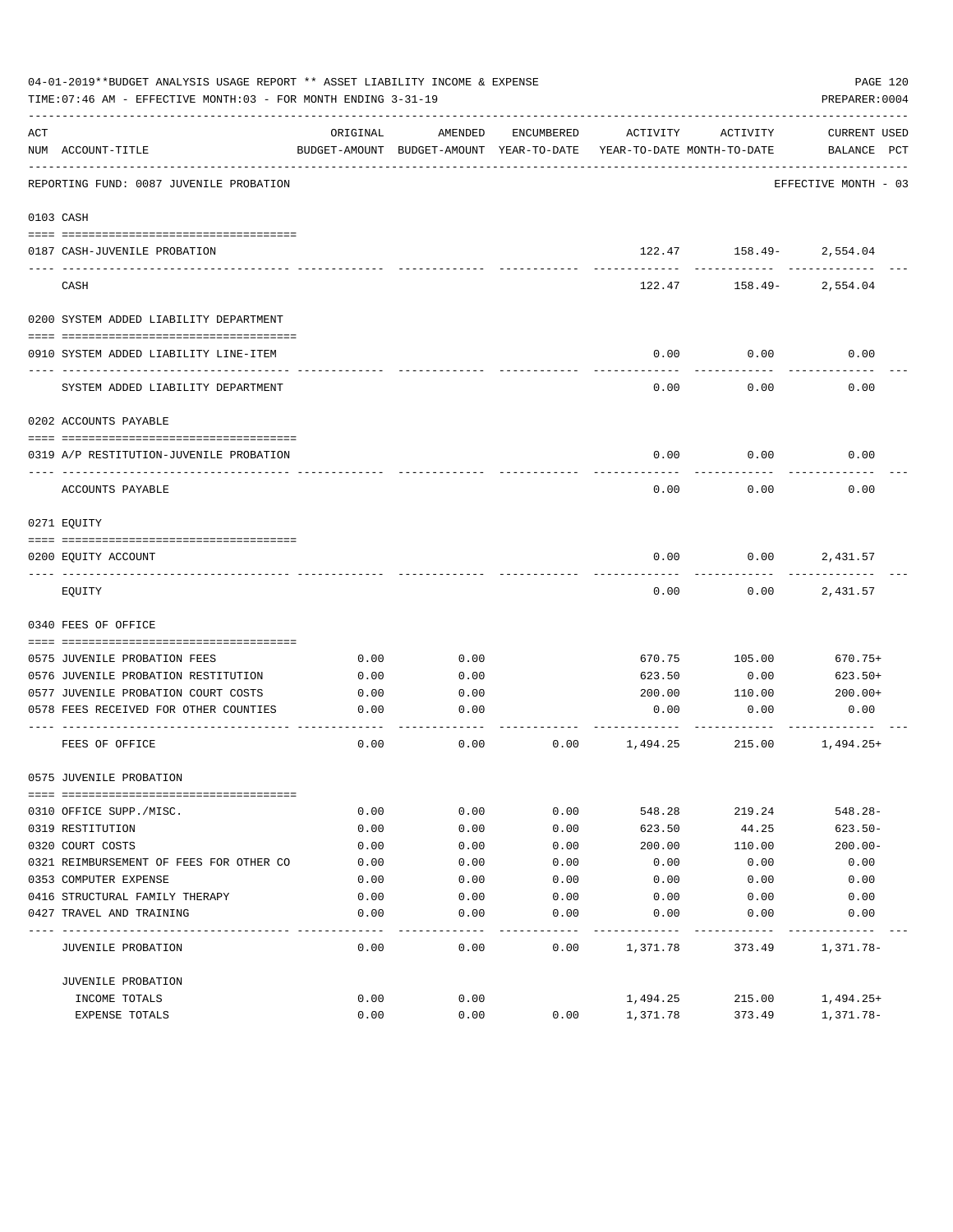|     | 04-01-2019**BUDGET ANALYSIS USAGE REPORT ** ASSET LIABILITY INCOME & EXPENSE<br>PAGE 121<br>TIME: 07:46 AM - EFFECTIVE MONTH: 03 - FOR MONTH ENDING 3-31-19<br>PREPARER: 0004<br>ORIGINAL<br>AMENDED<br>ENCUMBERED<br>ACTIVITY<br>ACTIVITY<br>NUM ACCOUNT-TITLE<br>BUDGET-AMOUNT BUDGET-AMOUNT YEAR-TO-DATE YEAR-TO-DATE MONTH-TO-DATE<br>REPORTING FUND: 0088 IHC NEEDS/OR OTHER RELATED HEALTHCA<br>0103 CASH<br>0.00<br>0.00<br>0.00<br>0100 IHC - COMBINED FUNDS CHECKING<br>0.00<br>0.00<br>0.00<br>CASH<br>0271 EQUITY ACCOUNT<br>0.00<br>0.00<br>0.00<br>0200 EQUITY ACCOUNT<br>0.00<br>0.00<br>0.00<br>EQUITY ACCOUNT<br>0367 HOSPITAL AUTHORITY - IHC<br>0.00<br>0.00<br>0.00<br>0.00<br>0.00<br>0100 HOSPITAL QUARTERLY PAYMENT<br>0.00<br>0.00<br>0.00<br>0.00<br>0.00<br>HOSPITAL AUTHORITY - IHC<br>0.00<br>0645 INDIGENT CARE<br>0.00<br>0.00<br>0.00<br>0.00<br>0.00<br>0.00<br>0409 DIABETIC SUPPLIES<br>0410 CERT. REG. NURSE ANES.<br>0.00<br>0.00<br>0.00<br>0.00<br>0.00<br>0.00<br>0411 PHYSICIAN, NON-EMERGENCY<br>0.00<br>0.00<br>0.00<br>0.00<br>0.00<br>0.00<br>0412 PRESCRIPTIONS, DRUGS<br>0.00<br>0.00<br>0.00<br>0.00<br>0.00<br>0.00<br>0413 HOSPITAL, INPATIENT<br>0.00<br>0.00<br>0.00<br>0.00<br>0.00<br>0.00<br>0414 HOSPITAL, OUTPATIENT<br>0.00<br>0.00<br>0.00<br>0.00<br>0.00<br>0.00<br>0415 LABORATORY/X-RAY<br>0.00<br>0.00<br>0.00<br>0.00<br>0.00<br>0.00<br>0418 FED. OUALIFIED HEALTH CENTER<br>0.00<br>0.00<br>0.00<br>0.00<br>0.00<br>0.00<br>0420 RURAL HEALTH CLINIC<br>0.00<br>0.00<br>0.00<br>0.00<br>0.00<br>0.00<br>0422 AMBULATORY SURGICAL CENTER<br>0.00<br>0.00<br>0.00<br>0.00<br>0.00<br>0.00 |      |      |                   |      |      |                      |  |
|-----|----------------------------------------------------------------------------------------------------------------------------------------------------------------------------------------------------------------------------------------------------------------------------------------------------------------------------------------------------------------------------------------------------------------------------------------------------------------------------------------------------------------------------------------------------------------------------------------------------------------------------------------------------------------------------------------------------------------------------------------------------------------------------------------------------------------------------------------------------------------------------------------------------------------------------------------------------------------------------------------------------------------------------------------------------------------------------------------------------------------------------------------------------------------------------------------------------------------------------------------------------------------------------------------------------------------------------------------------------------------------------------------------------------------------------------------------------------------------------------------------------------------------------------------------------------------------------------------------------------------------------------------------------------|------|------|-------------------|------|------|----------------------|--|
| ACT |                                                                                                                                                                                                                                                                                                                                                                                                                                                                                                                                                                                                                                                                                                                                                                                                                                                                                                                                                                                                                                                                                                                                                                                                                                                                                                                                                                                                                                                                                                                                                                                                                                                          |      |      |                   |      |      | <b>CURRENT USED</b>  |  |
|     |                                                                                                                                                                                                                                                                                                                                                                                                                                                                                                                                                                                                                                                                                                                                                                                                                                                                                                                                                                                                                                                                                                                                                                                                                                                                                                                                                                                                                                                                                                                                                                                                                                                          |      |      |                   |      |      | BALANCE PCT          |  |
|     |                                                                                                                                                                                                                                                                                                                                                                                                                                                                                                                                                                                                                                                                                                                                                                                                                                                                                                                                                                                                                                                                                                                                                                                                                                                                                                                                                                                                                                                                                                                                                                                                                                                          |      |      |                   |      |      | EFFECTIVE MONTH - 03 |  |
|     |                                                                                                                                                                                                                                                                                                                                                                                                                                                                                                                                                                                                                                                                                                                                                                                                                                                                                                                                                                                                                                                                                                                                                                                                                                                                                                                                                                                                                                                                                                                                                                                                                                                          |      |      |                   |      |      |                      |  |
|     |                                                                                                                                                                                                                                                                                                                                                                                                                                                                                                                                                                                                                                                                                                                                                                                                                                                                                                                                                                                                                                                                                                                                                                                                                                                                                                                                                                                                                                                                                                                                                                                                                                                          |      |      |                   |      |      |                      |  |
|     |                                                                                                                                                                                                                                                                                                                                                                                                                                                                                                                                                                                                                                                                                                                                                                                                                                                                                                                                                                                                                                                                                                                                                                                                                                                                                                                                                                                                                                                                                                                                                                                                                                                          |      |      |                   |      |      |                      |  |
|     |                                                                                                                                                                                                                                                                                                                                                                                                                                                                                                                                                                                                                                                                                                                                                                                                                                                                                                                                                                                                                                                                                                                                                                                                                                                                                                                                                                                                                                                                                                                                                                                                                                                          |      |      |                   |      |      |                      |  |
|     |                                                                                                                                                                                                                                                                                                                                                                                                                                                                                                                                                                                                                                                                                                                                                                                                                                                                                                                                                                                                                                                                                                                                                                                                                                                                                                                                                                                                                                                                                                                                                                                                                                                          |      |      |                   |      |      |                      |  |
|     |                                                                                                                                                                                                                                                                                                                                                                                                                                                                                                                                                                                                                                                                                                                                                                                                                                                                                                                                                                                                                                                                                                                                                                                                                                                                                                                                                                                                                                                                                                                                                                                                                                                          |      |      |                   |      |      |                      |  |
|     |                                                                                                                                                                                                                                                                                                                                                                                                                                                                                                                                                                                                                                                                                                                                                                                                                                                                                                                                                                                                                                                                                                                                                                                                                                                                                                                                                                                                                                                                                                                                                                                                                                                          |      |      |                   |      |      |                      |  |
|     |                                                                                                                                                                                                                                                                                                                                                                                                                                                                                                                                                                                                                                                                                                                                                                                                                                                                                                                                                                                                                                                                                                                                                                                                                                                                                                                                                                                                                                                                                                                                                                                                                                                          |      |      |                   |      |      |                      |  |
|     |                                                                                                                                                                                                                                                                                                                                                                                                                                                                                                                                                                                                                                                                                                                                                                                                                                                                                                                                                                                                                                                                                                                                                                                                                                                                                                                                                                                                                                                                                                                                                                                                                                                          |      |      |                   |      |      |                      |  |
|     |                                                                                                                                                                                                                                                                                                                                                                                                                                                                                                                                                                                                                                                                                                                                                                                                                                                                                                                                                                                                                                                                                                                                                                                                                                                                                                                                                                                                                                                                                                                                                                                                                                                          |      |      |                   |      |      |                      |  |
|     |                                                                                                                                                                                                                                                                                                                                                                                                                                                                                                                                                                                                                                                                                                                                                                                                                                                                                                                                                                                                                                                                                                                                                                                                                                                                                                                                                                                                                                                                                                                                                                                                                                                          |      |      |                   |      |      |                      |  |
|     |                                                                                                                                                                                                                                                                                                                                                                                                                                                                                                                                                                                                                                                                                                                                                                                                                                                                                                                                                                                                                                                                                                                                                                                                                                                                                                                                                                                                                                                                                                                                                                                                                                                          |      |      |                   |      |      |                      |  |
|     |                                                                                                                                                                                                                                                                                                                                                                                                                                                                                                                                                                                                                                                                                                                                                                                                                                                                                                                                                                                                                                                                                                                                                                                                                                                                                                                                                                                                                                                                                                                                                                                                                                                          |      |      |                   |      |      |                      |  |
|     |                                                                                                                                                                                                                                                                                                                                                                                                                                                                                                                                                                                                                                                                                                                                                                                                                                                                                                                                                                                                                                                                                                                                                                                                                                                                                                                                                                                                                                                                                                                                                                                                                                                          |      |      |                   |      |      |                      |  |
|     |                                                                                                                                                                                                                                                                                                                                                                                                                                                                                                                                                                                                                                                                                                                                                                                                                                                                                                                                                                                                                                                                                                                                                                                                                                                                                                                                                                                                                                                                                                                                                                                                                                                          |      |      |                   |      |      |                      |  |
|     |                                                                                                                                                                                                                                                                                                                                                                                                                                                                                                                                                                                                                                                                                                                                                                                                                                                                                                                                                                                                                                                                                                                                                                                                                                                                                                                                                                                                                                                                                                                                                                                                                                                          |      |      |                   |      |      |                      |  |
|     |                                                                                                                                                                                                                                                                                                                                                                                                                                                                                                                                                                                                                                                                                                                                                                                                                                                                                                                                                                                                                                                                                                                                                                                                                                                                                                                                                                                                                                                                                                                                                                                                                                                          |      |      |                   |      |      |                      |  |
|     |                                                                                                                                                                                                                                                                                                                                                                                                                                                                                                                                                                                                                                                                                                                                                                                                                                                                                                                                                                                                                                                                                                                                                                                                                                                                                                                                                                                                                                                                                                                                                                                                                                                          |      |      |                   |      |      |                      |  |
|     |                                                                                                                                                                                                                                                                                                                                                                                                                                                                                                                                                                                                                                                                                                                                                                                                                                                                                                                                                                                                                                                                                                                                                                                                                                                                                                                                                                                                                                                                                                                                                                                                                                                          |      |      |                   |      |      |                      |  |
|     |                                                                                                                                                                                                                                                                                                                                                                                                                                                                                                                                                                                                                                                                                                                                                                                                                                                                                                                                                                                                                                                                                                                                                                                                                                                                                                                                                                                                                                                                                                                                                                                                                                                          |      |      |                   |      |      |                      |  |
|     |                                                                                                                                                                                                                                                                                                                                                                                                                                                                                                                                                                                                                                                                                                                                                                                                                                                                                                                                                                                                                                                                                                                                                                                                                                                                                                                                                                                                                                                                                                                                                                                                                                                          |      |      |                   |      |      |                      |  |
|     |                                                                                                                                                                                                                                                                                                                                                                                                                                                                                                                                                                                                                                                                                                                                                                                                                                                                                                                                                                                                                                                                                                                                                                                                                                                                                                                                                                                                                                                                                                                                                                                                                                                          |      |      |                   |      |      |                      |  |
|     |                                                                                                                                                                                                                                                                                                                                                                                                                                                                                                                                                                                                                                                                                                                                                                                                                                                                                                                                                                                                                                                                                                                                                                                                                                                                                                                                                                                                                                                                                                                                                                                                                                                          |      |      |                   |      |      |                      |  |
|     | 0423 MEDICAL EQUIP. PURCHASE                                                                                                                                                                                                                                                                                                                                                                                                                                                                                                                                                                                                                                                                                                                                                                                                                                                                                                                                                                                                                                                                                                                                                                                                                                                                                                                                                                                                                                                                                                                                                                                                                             | 0.00 | 0.00 | 0.00              | 0.00 | 0.00 | 0.00                 |  |
|     | INDIGENT CARE                                                                                                                                                                                                                                                                                                                                                                                                                                                                                                                                                                                                                                                                                                                                                                                                                                                                                                                                                                                                                                                                                                                                                                                                                                                                                                                                                                                                                                                                                                                                                                                                                                            | 0.00 | 0.00 | $- - - -$<br>0.00 | 0.00 | 0.00 | -----<br>0.00        |  |
|     | IHC NEEDS/OR OTHER RELATED HEALTHC                                                                                                                                                                                                                                                                                                                                                                                                                                                                                                                                                                                                                                                                                                                                                                                                                                                                                                                                                                                                                                                                                                                                                                                                                                                                                                                                                                                                                                                                                                                                                                                                                       |      |      |                   |      |      |                      |  |
|     | INCOME TOTALS                                                                                                                                                                                                                                                                                                                                                                                                                                                                                                                                                                                                                                                                                                                                                                                                                                                                                                                                                                                                                                                                                                                                                                                                                                                                                                                                                                                                                                                                                                                                                                                                                                            | 0.00 | 0.00 |                   | 0.00 | 0.00 | 0.00                 |  |
|     | <b>EXPENSE TOTALS</b>                                                                                                                                                                                                                                                                                                                                                                                                                                                                                                                                                                                                                                                                                                                                                                                                                                                                                                                                                                                                                                                                                                                                                                                                                                                                                                                                                                                                                                                                                                                                                                                                                                    | 0.00 | 0.00 | 0.00              | 0.00 | 0.00 | 0.00                 |  |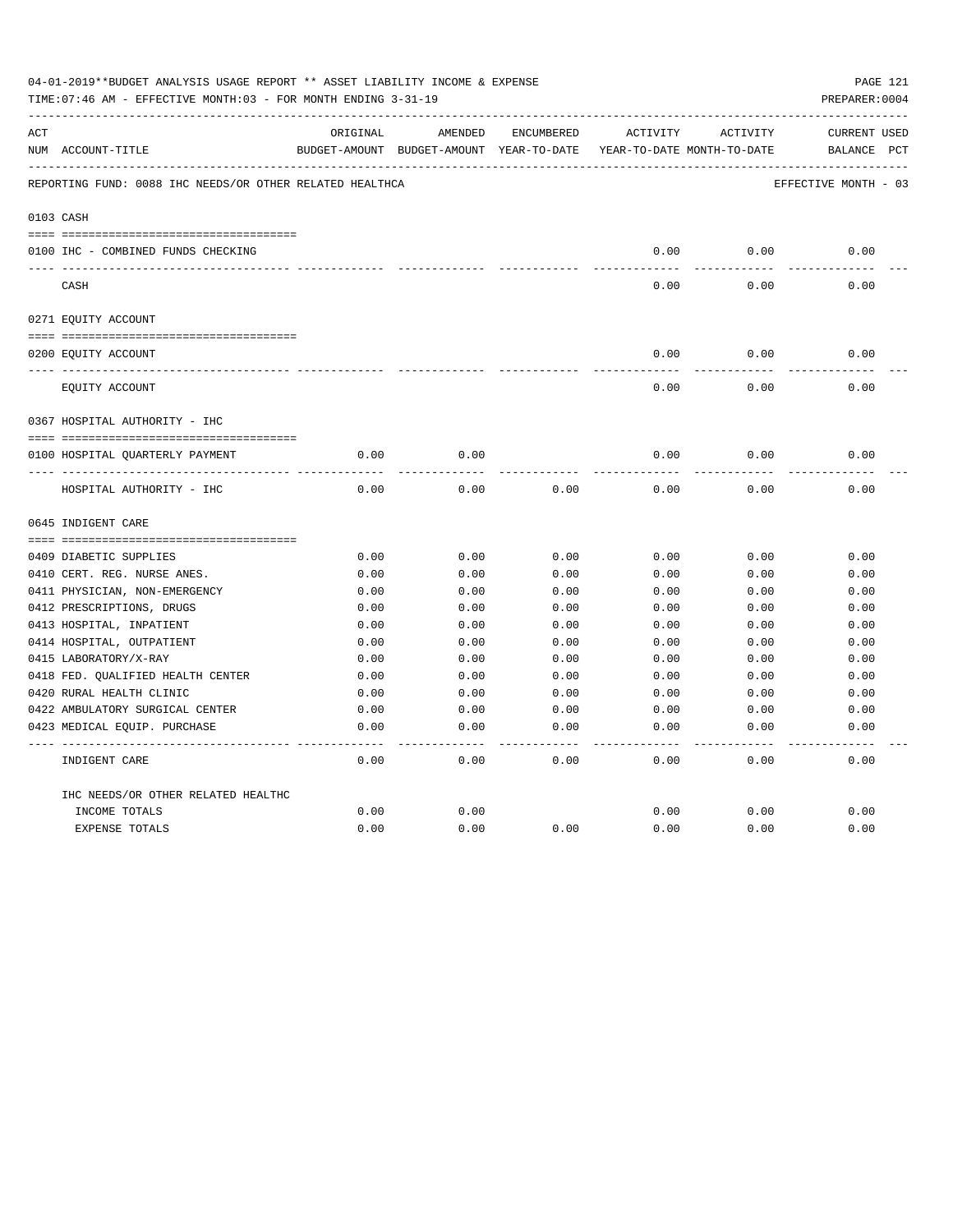|     | 04-01-2019**BUDGET ANALYSIS USAGE REPORT ** ASSET LIABILITY INCOME & EXPENSE<br>TIME: 07:46 AM - EFFECTIVE MONTH: 03 - FOR MONTH ENDING 3-31-19 |            |                 |            |                                                                                 |                              | PAGE 122<br>PREPARER: 0004         |
|-----|-------------------------------------------------------------------------------------------------------------------------------------------------|------------|-----------------|------------|---------------------------------------------------------------------------------|------------------------------|------------------------------------|
| ACT | NUM ACCOUNT-TITLE                                                                                                                               | ORIGINAL   | AMENDED         | ENCUMBERED | ACTIVITY<br>BUDGET-AMOUNT BUDGET-AMOUNT YEAR-TO-DATE YEAR-TO-DATE MONTH-TO-DATE | ACTIVITY                     | <b>CURRENT USED</b><br>BALANCE PCT |
|     | REPORTING FUND: 0089 TEXAS JUVENILE JUSTICE DEPT.                                                                                               |            |                 |            |                                                                                 |                              | EFFECTIVE MONTH - 03               |
|     | 0100 PAYROLL                                                                                                                                    |            |                 |            |                                                                                 |                              |                                    |
|     | 0100 PAYROLL                                                                                                                                    |            |                 |            |                                                                                 | $577.97 - 577.97 - 577.97$   |                                    |
|     | ---- -----<br>PAYROLL                                                                                                                           |            |                 |            | 577.97-                                                                         | ---------<br>577.97-         | $577.97 -$                         |
|     | 0103 CASH                                                                                                                                       |            |                 |            |                                                                                 |                              |                                    |
|     | 0689 CASH-STRUCTURAL FAM.THER.GRANT OOG                                                                                                         |            |                 |            | $25,000.00-$                                                                    | 0.00                         | $25,000.00-$                       |
|     | 0988 CASH-LOCAL FUNDS CARRIED FORWARD                                                                                                           |            |                 |            | 11,643.05                                                                       | 4,504.40-                    | 40,634.88                          |
|     | 0992 CASH-INTEREST INCOME                                                                                                                       |            |                 |            | 91.11                                                                           | 14.52                        | 13, 158.59                         |
|     | 0993 CASH-BASIC PROBATION SUPERVISION                                                                                                           |            |                 |            | 26,364.33                                                                       | 1,869.45                     | 18,373.40                          |
|     | 0994 CASH-COMMUNITY PROGRAMS                                                                                                                    |            |                 |            | 13,636.77                                                                       | 506.60                       | 7,430.47                           |
|     | 0995 CASH-LOCAL FUNDING FY 2019                                                                                                                 |            |                 |            | 64,173.75                                                                       | 577.97-                      | 88,167.42                          |
|     | 0996 CASH-PRE/POST ADJUDICATION                                                                                                                 |            |                 |            | 1,389.46                                                                        | 51.28                        | 756.34                             |
|     | 0997 CASH-COMMITMENT DIVERSION                                                                                                                  |            |                 |            | 1,692.22                                                                        | 62.82                        | 921.54                             |
|     | 0998 CASH-MENTAL HEALTH SERVICES                                                                                                                |            |                 |            | 2,496.84                                                                        | 251.42                       | 2,092.00                           |
|     | 0999 CASH-REGIONALS DIVERSIONS ALTERNAT                                                                                                         |            |                 |            |                                                                                 | 119.00- 1,547.00             | 119.00-                            |
|     | CASH                                                                                                                                            |            |                 |            |                                                                                 | 96,368.53 779.28- 146,415.64 |                                    |
|     | 0220 DEFERRED REVENUE                                                                                                                           |            |                 |            |                                                                                 |                              |                                    |
|     | 0189 DEFERRED REVENUE                                                                                                                           |            |                 |            | 0.00                                                                            | 0.00                         | 0.00                               |
|     | ---- -------------<br>DEFERRED REVENUE                                                                                                          |            |                 |            | 0.00                                                                            | 0.00                         | 0.00                               |
|     | 0271 EOUITY ACCOUNT                                                                                                                             |            |                 |            |                                                                                 |                              |                                    |
|     | 0200 EQUITY ACCOUNT                                                                                                                             |            |                 |            | 0.00                                                                            | 0.00                         | 50,047.11                          |
|     | EQUITY ACCOUNT                                                                                                                                  |            |                 |            | 0.00                                                                            | 0.00                         | 50,047.11                          |
|     | 0300 CASH                                                                                                                                       |            |                 |            |                                                                                 |                              |                                    |
|     |                                                                                                                                                 |            |                 |            |                                                                                 |                              |                                    |
|     | 0110 UNENCUMBERED FUND BALANCE                                                                                                                  | 0.00       | 0.00<br>------- |            | 0.00                                                                            | 0.00                         | 0.00                               |
|     | CASH                                                                                                                                            | 0.00       | 0.00            | 0.00       | 0.00                                                                            | 0.00                         | 0.00                               |
|     | 0330 GRANTS                                                                                                                                     |            |                 |            |                                                                                 |                              |                                    |
|     |                                                                                                                                                 |            |                 |            |                                                                                 |                              |                                    |
|     | 0908 STRUCTURAL FAM.THER.GRANT OOG                                                                                                              | 0.00       | 0.00            |            | 0.00                                                                            | 0.00                         | 0.00                               |
|     | 0915 BASIC PROBATION SUPERVISION                                                                                                                | 120,983.00 | 120,983.00      |            | 80,655.00                                                                       | 10,082.00                    | 40,328.00<br>67                    |
|     | 0916 COMMUNITY PROGRAMS                                                                                                                         | 80,500.00  | 80,500.00       |            | 53,667.00                                                                       | 6,709.00                     | 26,833.00<br>67                    |
|     | 0917 PRE/POST ADJUDICATION                                                                                                                      | 8,210.00   | 8,210.00        |            | 5,473.00                                                                        | 684.00                       | 2,737.00<br>67                     |
|     | 0918 COMMITMENT DIVERSION                                                                                                                       | 9,995.00   | 9,995.00        |            | 6,663.00                                                                        | 833.00                       | 3,332.00<br>67                     |
|     | 0919 MENTAL HEALTH SERVICES                                                                                                                     | 15,312.00  | 15,312.00       |            | 10,208.00                                                                       | 1,276.00                     | 67<br>5,104.00                     |
|     | 0920 REGIONAL DIVERSIONS ALTERNATIVES                                                                                                           | 0.00<br>   | 18,572.00       |            | 12,381.00                                                                       | 1,547.00                     | 67<br>6,191.00                     |
|     | GRANTS                                                                                                                                          | 235,000.00 | 253,572.00      | 0.00       | 169,047.00                                                                      | 21,131.00                    | 84,525.00<br>67                    |
|     | 0360 INTEREST INCOME                                                                                                                            |            |                 |            |                                                                                 |                              |                                    |
|     | 0189 INTEREST INCOME                                                                                                                            | 0.00       | 0.00            |            |                                                                                 | 91.11 14.52                  | $91.11+$                           |
|     |                                                                                                                                                 |            |                 |            |                                                                                 |                              |                                    |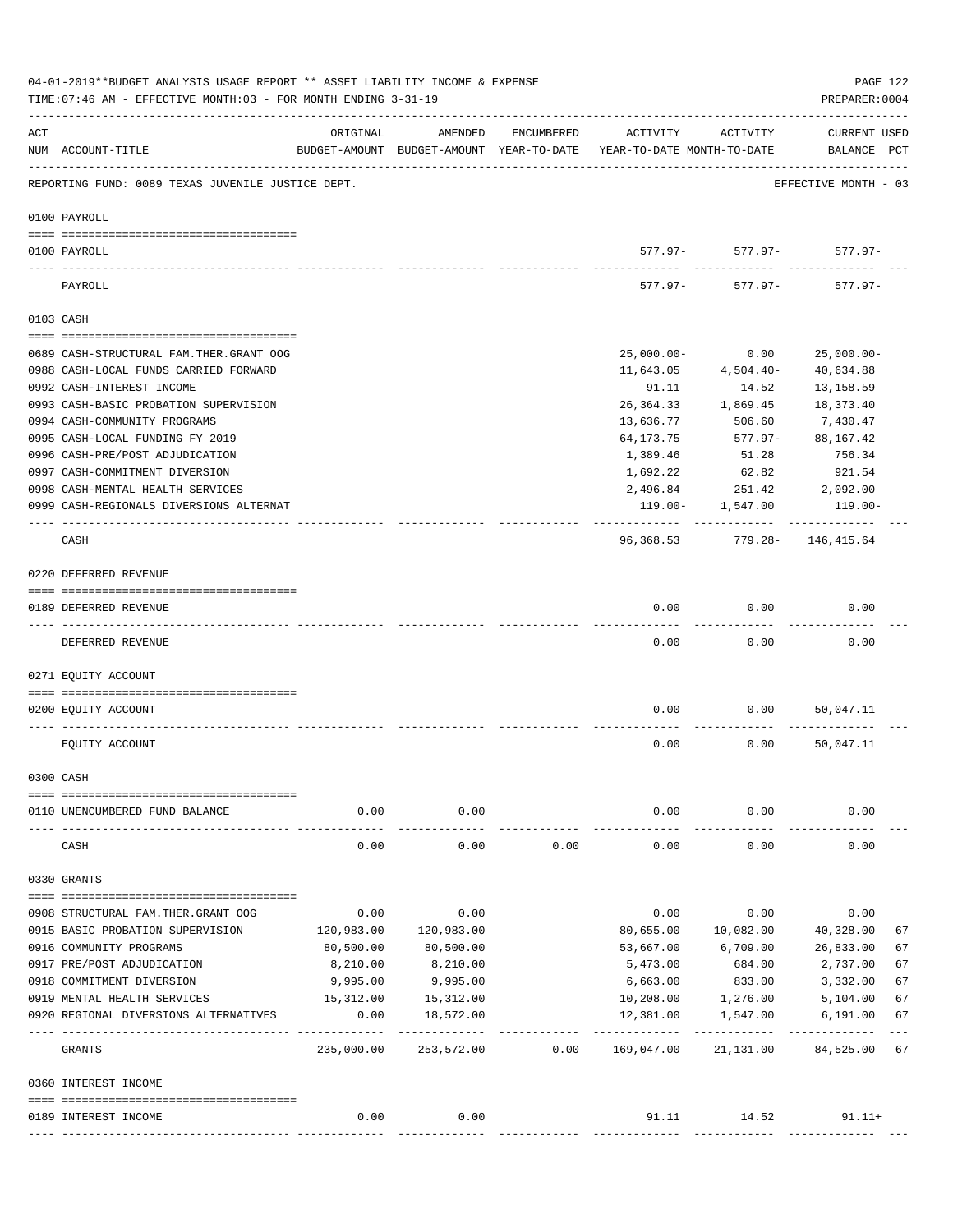| 04-01-2019**BUDGET ANALYSIS USAGE REPORT ** ASSET LIABILITY INCOME & EXPENSE |  |  |  | PAGE 123 |  |
|------------------------------------------------------------------------------|--|--|--|----------|--|
|                                                                              |  |  |  |          |  |

TIME:07:46 AM - EFFECTIVE MONTH:03 - FOR MONTH ENDING 3-31-19 PREPARER:0004

| ACT | NUM ACCOUNT-TITLE                                       | ORIGINAL          | AMENDED<br>BUDGET-AMOUNT BUDGET-AMOUNT YEAR-TO-DATE | ENCUMBERED   | ACTIVITY<br>YEAR-TO-DATE MONTH-TO-DATE | ACTIVITY                           | <b>CURRENT USED</b><br>BALANCE PCT |    |
|-----|---------------------------------------------------------|-------------------|-----------------------------------------------------|--------------|----------------------------------------|------------------------------------|------------------------------------|----|
|     | REPORTING FUND: 0089 TEXAS JUVENILE JUSTICE DEPT.       |                   |                                                     |              |                                        |                                    | EFFECTIVE MONTH - 03               |    |
|     | INTEREST INCOME                                         | 0.00              | 0.00                                                | 0.00         | 91.11                                  | 14.52                              | $91.11+$                           |    |
|     | 0370 MISCELLANEOUS                                      |                   |                                                     |              |                                        |                                    |                                    |    |
|     | 0130 REFUNDS & MISCELLANEOUS                            | 0.00              | 0.00                                                |              | 100.00                                 | 40.00                              | $100.00+$                          |    |
|     | 0995 LOCAL FUNDING                                      | 160,000.00        | 160,000.00                                          |              | 160,000.00                             | 0.00                               | $0.00$ $100$                       |    |
|     | MISCELLANEOUS                                           | 160,000.00        | 160,000.00 0.00                                     |              | 160,100.00                             | 40.00                              | $100.00+100$                       |    |
|     | 0581 STRUCTURAL FAMILY THERAPY OOG                      |                   |                                                     |              |                                        |                                    |                                    |    |
|     | 0416 STRUCTURAL FAMILY THERAPY                          | 0.00              | 0.00                                                | 0.00         | 25,000.00                              | 0.00                               | $25,000.00-$                       |    |
|     | ---------------------<br>STRUCTURAL FAMILY THERAPY OOG  | 0.00              | 0.00                                                | 0.00         | -----------<br>25,000.00               | .<br>0.00                          | $25,000.00 -$                      |    |
|     | 0588 INTEREST INCOME EXPENSE                            |                   |                                                     |              |                                        |                                    |                                    |    |
|     | 0103 SALARY COMM.CORR.OFFICERS                          | 0.00              | 0.00                                                | 0.00         | 0.00                                   | 0.00                               | 0.00                               |    |
|     | 0201 SOCIAL SECURITY TAX                                | 0.00              | 0.00                                                | 0.00         | 0.00                                   | 0.00                               | 0.00                               |    |
|     | 0202 GROUP HEALTH INSURANCE                             | 0.00              | 0.00                                                | 0.00         | 0.00                                   | 0.00                               | 0.00                               |    |
|     | 0203 RETIREMENT                                         | 0.00              | 0.00                                                | 0.00         | 0.00                                   | 0.00                               | 0.00                               |    |
|     | 0204 WORKERS COMPENSATION                               | 0.00              | 0.00                                                | 0.00         | 0.00                                   | 0.00                               | 0.00                               |    |
|     | 0205 MEDICARE TAX                                       | 0.00              | 0.00                                                | 0.00         | 0.00                                   | 0.00                               | 0.00                               |    |
|     | 0310 OFFICE SUPPLIES                                    | 0.00              | 0.00                                                | 0.00         | 0.00                                   | 0.00                               | 0.00                               |    |
|     | 0574 COMPUTER EQUIPMENT                                 | 0.00              | 0.00                                                | 0.00         | 0.00                                   | 0.00                               | 0.00                               |    |
|     | INTEREST INCOME EXPENSE                                 | 0.00              | 0.00                                                | 0.00         | 0.00                                   | 0.00                               | 0.00                               |    |
|     | 0589 REGIONAL DIVERSIONS ALTERNATIVES                   |                   |                                                     |              |                                        |                                    |                                    |    |
|     | 0416 STRUCTURAL FAMILY THERAPY                          | 0.00              | 18,572.00                                           |              | $0.00$ $12,500.00$ $0.00$              |                                    | 6,072.00                           | 67 |
|     | 0469 UNEXPENDED FUNDS                                   | 0.00              | 0.00                                                | 0.00         | 0.00                                   | 0.00                               | 0.00                               |    |
|     |                                                         |                   |                                                     |              |                                        |                                    |                                    |    |
|     | REGIONAL DIVERSIONS ALTERNATIVES                        | 0.00              | 18,572.00                                           | 0.00         | 12,500.00                              | 0.00                               | 6,072.00                           | 67 |
|     | 0590 BASIC PROBATION SUPERVISION                        |                   |                                                     |              |                                        |                                    |                                    |    |
|     | 0102 SALARY APPOINTED OFFICIAL                          | 32,143.01         | 32,143.01                                           | 0.00         | 16,071.51                              | 2,472.54                           | 16,071.50                          | 50 |
|     | 0103 SALARY COMM.CORR.OFFICERS                          | 38,416.11         | 38,416.11                                           | 0.00         | 19,208.02                              | 2,955.08                           | 19,208.09                          | 50 |
|     | 0201 SOCIAL SECURITY TAX                                | 4,374.66          | 4,374.66                                            | 0.00         | 2,132.35                               | 327.54                             | 2,242.31                           | 49 |
|     | 0202 GROUP HEALTH INSURANCE                             | 15,791.33         | 15,791.33                                           | 0.00         |                                        | 7,893.72 1,315.62                  | 7,897.61                           | 50 |
|     | 0203 RETIREMENT                                         | 8,071.96          | 8,071.96                                            | 0.00         | 4,041.61                               | 619.18                             | 4,030.35                           | 50 |
|     | 0204 WORKERS COMPENSATION                               | 987.82            | 987.82                                              | 0.00         | 279.38                                 | 0.00                               | 708.44                             | 28 |
|     | 0205 MEDICARE TAX                                       | 1,023.11          | 1,023.11                                            | 0.00         | 498.81                                 | 76.62                              | 524.30                             | 49 |
|     | 0310 OPERATING/TRAVEL EXPENSES<br>0469 UNEXPENDED FUNDS | 20,175.00<br>0.00 | 20,175.00<br>0.00                                   | 0.00<br>0.00 | 4,165.27<br>0.00                       | 445.97<br>0.00                     | 16,009.73<br>0.00                  | 21 |
|     | BASIC PROBATION SUPERVISION 120,983.00 120,983.00 0.00  |                   |                                                     |              |                                        | 54,290.67 8,212.55 66,692.33 45    | -------------                      |    |
|     | 0591 COMMUNITY PROGRAMS                                 |                   |                                                     |              |                                        |                                    |                                    |    |
|     | 0102 SALARY APPOINTED OFFICIAL                          | 25,667.72         | 25,667.72                                           | 0.00         |                                        | 12,833.86    1,974.44    12,833.86 |                                    | 50 |
|     | 0103 SALARY COMM.CORR.OFFICERS                          | 30,677.10         | 30,677.10                                           | 0.00         |                                        | 15,338.57 2,359.78 15,338.53       |                                    | 50 |
|     | 0201 SOCIAL SECURITY TAX                                | 3,492.68          | 3,492.68                                            | 0.00         | 1,703.21                               | 261.62                             | 1,789.47                           | 49 |

0202 GROUP HEALTH INSURANCE 12,610.83 12,610.83 0.00 6,305.04 1,050.84 6,305.79 50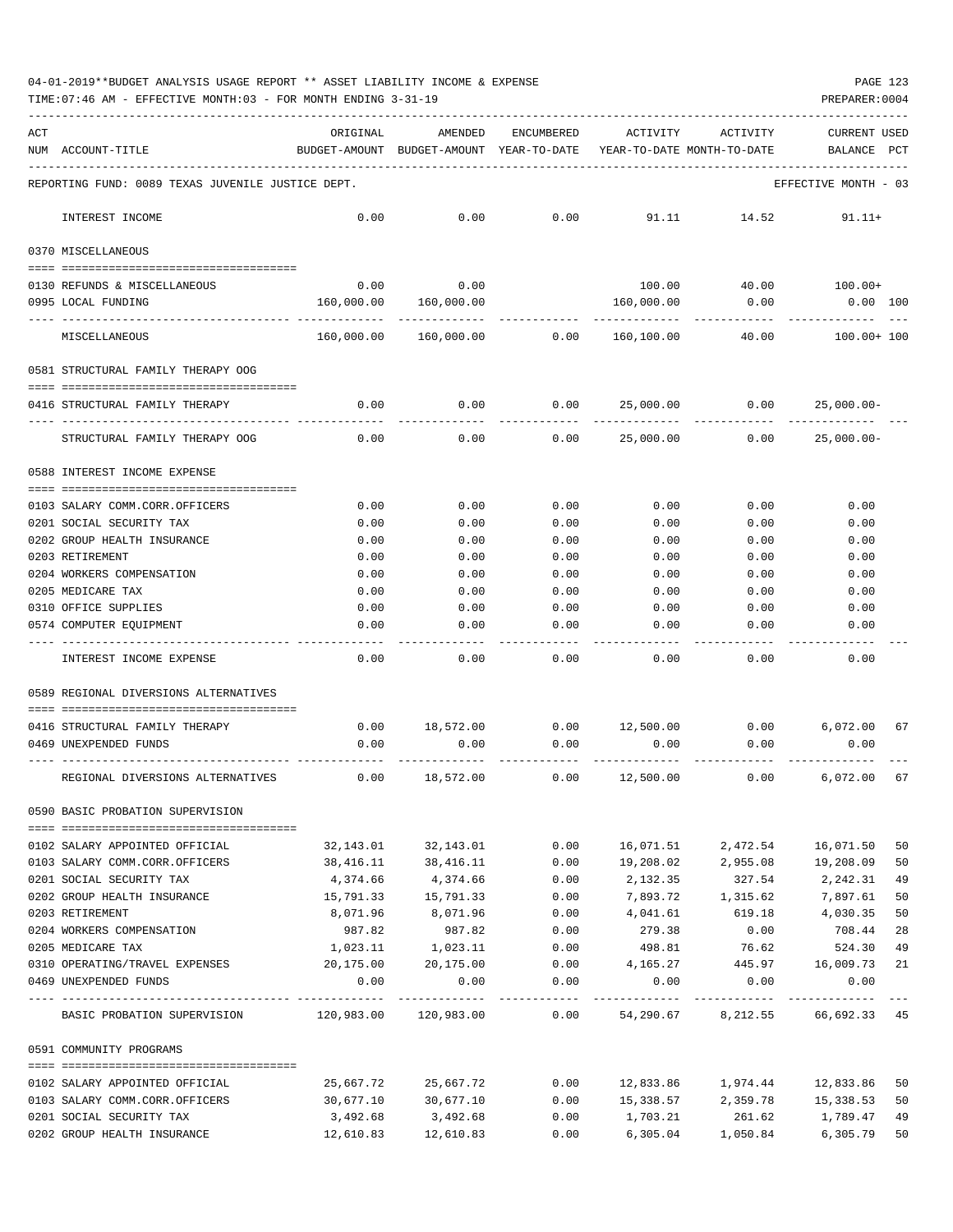| ACT | NUM ACCOUNT-TITLE                                   | ORIGINAL<br>BUDGET-AMOUNT               | AMENDED<br>BUDGET-AMOUNT YEAR-TO-DATE | ENCUMBERED   | ACTIVITY     | ACTIVITY<br>YEAR-TO-DATE MONTH-TO-DATE | CURRENT USED<br>BALANCE | PCT |
|-----|-----------------------------------------------------|-----------------------------------------|---------------------------------------|--------------|--------------|----------------------------------------|-------------------------|-----|
|     |                                                     |                                         |                                       |              |              |                                        |                         |     |
|     | REPORTING FUND: 0089 TEXAS JUVENILE JUSTICE DEPT.   |                                         |                                       |              |              |                                        | EFFECTIVE MONTH - 03    |     |
|     | 0203 RETIREMENT                                     | 6,445.85                                | 6,445.85                              | 0.00         | 3,228.03     | 494.52                                 | 3,217.82                | 50  |
|     | 0204 WORKERS COMPENSATION                           | 788.82                                  | 788.82                                | 0.00         | 223.10       | 0.00                                   | 565.72                  | 28  |
|     | 0205 MEDICARE TAX                                   | 817.00                                  | 817.00                                | 0.00         | 398.42       | 61.20                                  | 418.58                  | 49  |
|     | 0469 UNEXPENDED FUNDS                               | 0.00                                    | 0.00                                  | 0.00         | 0.00         | 0.00                                   | 0.00                    |     |
|     | COMMUNITY PROGRAMS                                  | 80,500.00                               | 80,500.00                             | 0.00         | 40,030.23    | 6,202.40                               | 40,469.77               | 50  |
|     | 0592 PRE/POST ADJUDICATION FACILITIES               |                                         |                                       |              |              |                                        |                         |     |
|     | 0102 SALARY APPOINTED OFFICIAL                      | 2,617.79                                | 2,617.79                              | 0.00         | 1,308.84     | 201.36                                 | 1,308.95                | 50  |
|     | 0103 SALARY COMM.CORR.OFFICERS                      | 3,128.68                                | 3,128.68                              | 0.00         | 1,564.29     | 240.66                                 | 1,564.39                | 50  |
|     | 0201 SOCIAL SECURITY TAX                            | 356.28                                  | 356.28                                | 0.00         | 173.83       | 26.70                                  | 182.45                  | 49  |
|     | 0202 GROUP HEALTH INSURANCE                         | 1,286.08                                | 1,286.08                              | 0.00         | 643.68       | 107.28                                 | 642.40                  | 50  |
|     | 0203 RETIREMENT                                     | 657.40                                  | 657.40                                | 0.00         | 329.52       | 50.48                                  | 327.88                  | 50  |
|     | 0204 WORKERS COMPENSATION                           | 80.45                                   | 80.45                                 | 0.00         | 22.75        | 0.00                                   | 57.70                   | 28  |
|     | 0205 MEDICARE TAX                                   | 83.32                                   | 83.32                                 | 0.00         | 40.63        | 6.24                                   | 42.69                   | 49  |
|     | 0408 DETENTION                                      | 0.00                                    | 0.00                                  | 0.00         | 0.00         | 0.00                                   | 0.00                    |     |
|     | 0469 UNEXPENDED FUNDS                               | 0.00                                    | 0.00                                  | 0.00         | 0.00         | 0.00                                   | 0.00                    |     |
|     | PRE/POST ADJUDICATION FACILITIES                    | 8,210.00                                | 8,210.00                              | 0.00         | 4,083.54     | 632.72                                 | 4,126.46                | 50  |
|     | 0593 COMMITMENT DIVERSION                           |                                         |                                       |              |              |                                        |                         |     |
|     |                                                     |                                         |                                       |              |              |                                        |                         |     |
|     | 0102 SALARY APPOINTED OFFICIAL                      | 3,186.94                                | 3,186.94                              | 0.00         | 1,593.41     | 245.14                                 | 1,593.53                | 50  |
|     | 0103 SALARY COMM.CORR.OFFICERS                      | 3,808.92                                | 3,808.92                              | 0.00         | 1,904.50     | 293.00                                 | 1,904.42                | 50  |
|     | 0201 SOCIAL SECURITY TAX                            | 433.73                                  | 433.73                                | 0.00         | 211.71       | 32.52                                  | 222.02                  | 49  |
|     | 0202 GROUP HEALTH INSURANCE                         | 1,565.70                                | 1,565.70                              | 0.00         | 783.00       | 130.50                                 | 782.70                  | 50  |
|     | 0203 RETIREMENT                                     | 800.33                                  | 800.33                                | 0.00         | 400.98       | 61.42                                  | 399.35                  | 50  |
|     | 0204 WORKERS COMPENSATION                           | 97.94                                   | 97.94                                 | 0.00         | 27.70        | 0.00                                   | 70.24                   | 28  |
|     | 0205 MEDICARE TAX                                   | 101.44                                  | 101.44                                | 0.00         | 49.48        | 7.60                                   | 51.96                   | 49  |
|     | 0415 RESIDENTIAL PLACEMENT                          | 0.00                                    | 0.00                                  | 0.00         | 0.00         | 0.00                                   | 0.00                    |     |
|     | 0469 UNEXPENDED FUNDS                               | 0.00                                    | 0.00                                  | 0.00         | 0.00         | 0.00                                   | 0.00                    |     |
|     | COMMITMENT DIVERSION                                | 9,995.00                                | 9,995.00                              | 0.00         | 4,970.78     | 770.18                                 | 5,024.22                | 50  |
|     |                                                     |                                         |                                       |              |              |                                        |                         |     |
|     | 0594 MENTAL HEALTH SERVICES                         |                                         |                                       |              |              |                                        |                         |     |
|     | 0102 SALARY APPOINTED OFFICIAL                      | 1,673.98                                | 1,673.98                              | 0.00         | 836.94       | 128.76                                 | 837.04                  | 50  |
|     | 0103 SALARY COMM.CORR.OFFICERS                      | 2,000.68                                | 2,000.68                              | 0.00         | 1,000.35     | 153.90                                 | 1,000.33                | 50  |
|     | 0201 SOCIAL SECURITY TAX                            | 227.83                                  | 227.83                                | 0.00         | 111.20       | 17.08                                  | 116.63                  | 49  |
|     | 0202 GROUP HEALTH INSURANCE                         | 822.41                                  | 822.41                                | 0.00         | 411.48       | 68.58                                  | 410.93                  | 50  |
|     | 0203 RETIREMENT                                     | 420.38                                  | 420.38                                | 0.00         | 210.60       | 32.26                                  | 209.78                  | 50  |
|     | 0204 WORKERS COMPENSATION                           | 51.44                                   | 51.44                                 | 0.00         | 14.55        | 0.00                                   | 36.89                   | 28  |
|     | 0205 MEDICARE TAX                                   | 53.28                                   | 53.28                                 | 0.00         | 26.04        | 4.00                                   | 27.24                   | 49  |
|     |                                                     |                                         | 5,550.00                              |              | 1,075.00     |                                        |                         | 19  |
|     | 0413 PSYCHOLOGICAL                                  | 5,550.00                                |                                       | 0.00         |              | 0.00                                   | 4,475.00                |     |
|     | 0414 COUNSELING                                     | 4,512.00                                | 4,512.00                              | 0.00         | 4,025.00     | 620.00                                 | 487.00                  | 89  |
|     | 0415 RESIDENTIAL PLACEMENT<br>0469 UNEXPENDED FUNDS | 0.00<br>0.00                            | 0.00<br>0.00                          | 0.00<br>0.00 | 0.00<br>0.00 | 0.00<br>0.00                           | 0.00<br>0.00            |     |
|     | MENTAL HEALTH SERVICES                              | ----------- --------------<br>15,312.00 | 15,312.00                             | 0.00         | .            | 7,711.16 1,024.58                      | 7,600.84                | 50  |
|     | 0994 LOCAL FUNDS CARRIED FORWARD                    |                                         |                                       |              |              |                                        |                         |     |
|     |                                                     |                                         |                                       |              |              |                                        |                         |     |
|     | 0415 RESIDENTIAL PLACEMENT                          | 0.00                                    | 0.00                                  | 0.00         | 12,884.30    | 4,544.40                               | 12,884.30-              |     |
|     | 0488 LAW ENFORCEMENT INSURANCE                      | 0.00                                    | 0.00                                  | 0.00         | 723.00       | 0.00                                   | $723.00 -$              |     |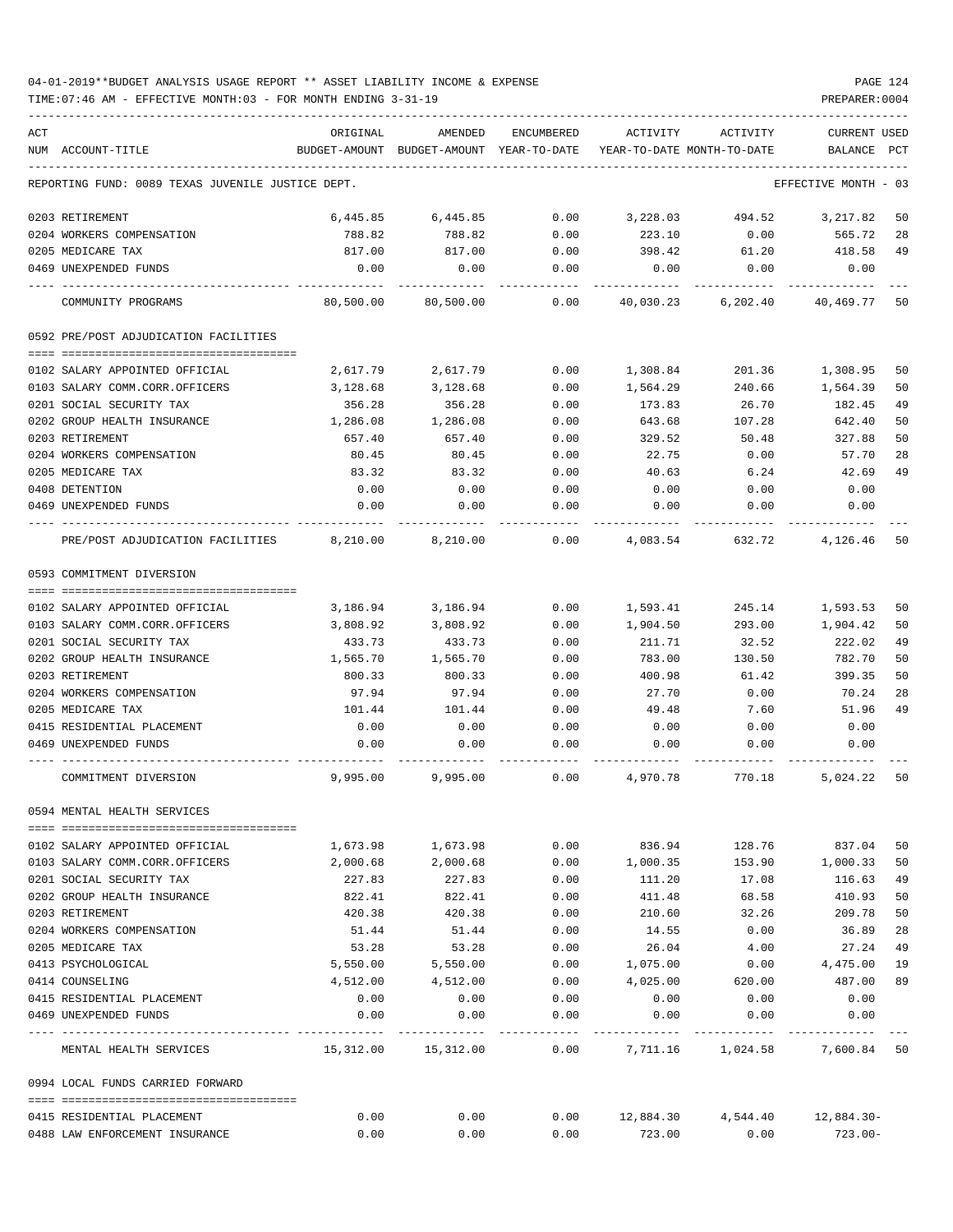| ACT |                                                   | ORIGINAL                | AMENDED               |      |           | ENCUMBERED ACTIVITY ACTIVITY                                        | <b>CURRENT USED</b>  |                |
|-----|---------------------------------------------------|-------------------------|-----------------------|------|-----------|---------------------------------------------------------------------|----------------------|----------------|
|     | NUM ACCOUNT-TITLE                                 |                         |                       |      |           | BUDGET-AMOUNT BUDGET-AMOUNT YEAR-TO-DATE YEAR-TO-DATE MONTH-TO-DATE | BALANCE              | PCT            |
|     | REPORTING FUND: 0089 TEXAS JUVENILE JUSTICE DEPT. |                         |                       |      |           |                                                                     | EFFECTIVE MONTH - 03 |                |
|     | LOCAL FUNDS CARRIED FORWARD                       |                         |                       |      |           | $0.00$ $0.00$ $0.00$ $13,607.30$ $4,544.40$ $13,607.30$             |                      |                |
|     | 0995 LOCAL FUNDING                                |                         |                       |      |           |                                                                     |                      |                |
|     |                                                   |                         |                       |      |           |                                                                     |                      |                |
|     | 0102 SALARY APPOINTED OFFICIAL                    |                         | 4,782.81 4,782.81     |      |           | $0.00$ 2,391.35 367.90                                              | 2,391.46             | 50             |
|     | 0103 SALARY COMM.CORR.OFFICERS                    | 5,716.23                | 5,716.23              | 0.00 | 2,858.05  | 439.70                                                              | 2,858.18             | 50             |
|     | 0105 OFFICE MANAGER                               | 0.00                    | 0.00                  | 0.00 | 0.00      | 0.00                                                                | 0.00                 |                |
|     | 0201 SOCIAL SECURITY TAX                          | 650.92                  | 650.92                | 0.00 | 317.57    | 48.78                                                               | 333.35               | 49             |
|     | 0202 GROUP HEALTH INSURANCE                       | 2,349.72                | 2,349.72              | 0.00 | 1,175.76  | 195.96 1,173.96                                                     |                      | 50             |
|     | 0203 RETIREMENT                                   | 1,201.09                | 1,201.09              | 0.00 | 601.89    | 92.20                                                               | 599.20               | 50             |
|     | 0204 WORKERS COMPENSATION                         | 146.99                  | 146.99                | 0.00 | 41.57     | 0.00                                                                | 105.42               | 28             |
|     | 0205 MEDICARE TAX                                 | 152.24                  | 152.24                | 0.00 | 74.22     | 11.40                                                               | 78.02                | 49             |
|     | 0401 AUDIT EXPENSE                                |                         | 3,000.00 3,000.00     | 0.00 | 0.00      | 0.00                                                                | 3,000.00             | 0 <sup>0</sup> |
|     | 0405 DETENTION OPERATING COST FY19                | 132,000.00              | 132,000.00            | 0.00 | 53,793.46 | 0.00                                                                | 78,206.54            | 41             |
|     | 0406 DETENTION OPERATING COST FY18                | 0.00                    | 0.00                  | 0.00 | 0.00      | 0.00                                                                | 0.00                 |                |
|     | 0407 DETENTION OPERATING COST FY17                | 0.00                    | 0.00                  | 0.00 | 0.00      | 0.00                                                                | 0.00                 |                |
|     | 0414 COUNSELING                                   | 0.00                    | 0.00                  | 0.00 | 0.00      | 0.00                                                                | 0.00                 |                |
|     | 0415 RESIDENTIAL PLACEMENT                        | $10,000.00$ $10,000.00$ |                       | 0.00 | 10,000.00 | 0.00                                                                | 0.00 100             |                |
|     | 0416 STRUCTURAL FAMILY THERAPY                    | 0.00                    | 0.00                  | 0.00 | 0.00      | 0.00                                                                | 0.00                 |                |
|     | 0427 TRAVEL AND TRAINING                          | 0.00                    | 0.00                  | 0.00 |           | $0.00$ 0.00                                                         | 0.00                 |                |
|     | 0453 COMPUTER SOFTWARE                            | 0.00                    | 0.00                  | 0.00 | 0.00      | 0.00                                                                | 0.00                 |                |
|     | LOCAL FUNDING                                     |                         |                       |      |           | $160,000.00$ $160,000.00$ 00.00 $71,253.87$ $1,155.94$ 88,746.13 45 |                      |                |
|     | TEXAS JUVENILE JUSTICE DEPT.                      |                         |                       |      |           |                                                                     |                      |                |
|     | INCOME TOTALS                                     |                         | 395,000.00 413,572.00 |      |           | $329, 238.11$ $21, 185.52$ $84, 333.89$                             |                      | 80             |
|     | <b>EXPENSE TOTALS</b>                             |                         | 395,000.00 413,572.00 | 0.00 |           | 233, 447.55 22, 542.77                                              | 180,124.45           | 56             |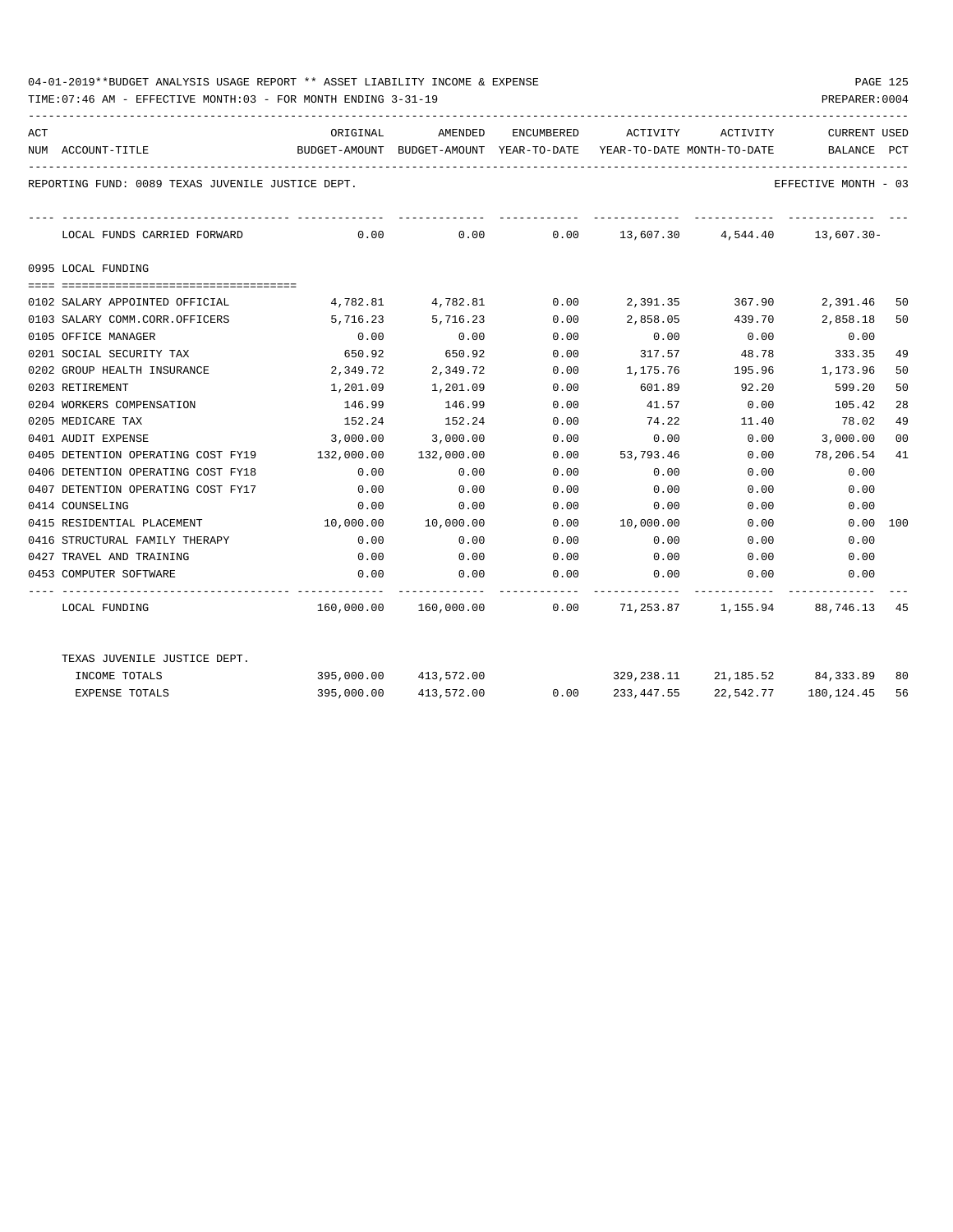|     | 04-01-2019**BUDGET ANALYSIS USAGE REPORT ** ASSET LIABILITY INCOME & EXPENSE<br>TIME: 07:46 AM - EFFECTIVE MONTH: 03 - FOR MONTH ENDING 3-31-19 |          |                                                     |                     |                                        |                | PAGE 126<br>PREPARER: 0004         |                |
|-----|-------------------------------------------------------------------------------------------------------------------------------------------------|----------|-----------------------------------------------------|---------------------|----------------------------------------|----------------|------------------------------------|----------------|
| ACT | NUM ACCOUNT-TITLE                                                                                                                               | ORIGINAL | AMENDED<br>BUDGET-AMOUNT BUDGET-AMOUNT YEAR-TO-DATE | ENCUMBERED          | ACTIVITY<br>YEAR-TO-DATE MONTH-TO-DATE | ACTIVITY       | <b>CURRENT USED</b><br>BALANCE PCT |                |
|     | REPORTING FUND: 0092 STATZER FUND                                                                                                               |          |                                                     |                     |                                        |                | EFFECTIVE MONTH - 03               |                |
|     | 0103 CASH                                                                                                                                       |          |                                                     |                     |                                        |                |                                    |                |
|     | 0100 STATZER-COMBINED FUNDS CHECKING                                                                                                            |          |                                                     |                     |                                        | $61.46 - 0.56$ | 4,548.15                           |                |
|     | 0175 TEXPOOL                                                                                                                                    |          |                                                     |                     | 510.77                                 | 74.25          | 40,471.57                          |                |
|     | CASH                                                                                                                                            |          |                                                     |                     | 449.31                                 | 74.81          | 45,019.72                          |                |
|     | 0200 SYSTEM ADDED LIABILITY DEPARTMENT                                                                                                          |          |                                                     |                     |                                        |                |                                    |                |
|     |                                                                                                                                                 |          |                                                     |                     |                                        |                |                                    |                |
|     | 0900 SYSTEM ADDED LIABILITY LINE-ITEM                                                                                                           |          |                                                     |                     | 0.00                                   | 0.00           | 0.00                               |                |
|     | 0910 SYSTEM ADDED LIABILITY LINE-ITEM                                                                                                           |          |                                                     |                     | 0.00                                   | 0.00           | 0.00                               |                |
|     | SYSTEM ADDED LIABILITY DEPARTMENT                                                                                                               |          |                                                     |                     | 0.00                                   | 0.00           | 0.00                               |                |
|     | 0271 EQUITY ACCOUNT                                                                                                                             |          |                                                     |                     |                                        |                |                                    |                |
|     | 0200 EQUITY ACCOUNT                                                                                                                             |          |                                                     |                     | 0.00                                   | 0.00           | 44,570.41                          |                |
|     | EQUITY ACCOUNT                                                                                                                                  |          |                                                     |                     | 0.00                                   | 0.00           | 44,570.41                          |                |
|     | 0360 INTEREST EARNINGS                                                                                                                          |          |                                                     |                     |                                        |                |                                    |                |
|     | 0100 INTEREST EARNINGS                                                                                                                          | 50.00    | 50.00                                               |                     | 449.31                                 | 74.81          | 399.31+899                         |                |
|     | 0350 GOV. COMMODITY PROG. ASCS                                                                                                                  | 0.00     | 0.00                                                |                     | 0.00                                   | 0.00           | 0.00                               |                |
|     | INTEREST EARNINGS                                                                                                                               | 50.00    | 50.00                                               | 0.00                | 449.31                                 | 74.81          | 399.31+ 899                        |                |
|     | 0370 RENT                                                                                                                                       |          |                                                     |                     |                                        |                |                                    |                |
|     |                                                                                                                                                 |          |                                                     |                     |                                        |                |                                    |                |
|     | 0100 RENT                                                                                                                                       | 560.00   | 560.00                                              |                     | 0.00                                   | 0.00           | 560.00                             | 0 <sub>0</sub> |
|     | 0130 REFUNDS & MISCELLANEOUS                                                                                                                    | 0.00     | 0.00                                                |                     | 0.00                                   | 0.00           | 0.00                               |                |
|     | RENT                                                                                                                                            | 560.00   | 560.00                                              | 0.00                | 0.00                                   | 0.00           | 560.00                             | 0 <sub>0</sub> |
|     | 0700 STATZER FARM                                                                                                                               |          |                                                     |                     |                                        |                |                                    |                |
|     | 0310 OFFICE SUPPLIES                                                                                                                            | 0.00     | 0.00                                                | 0.00                | 0.00                                   | 0.00           | 0.00                               |                |
|     | 0430 BIDS AND NOTICES                                                                                                                           | 110.00   | 110.00                                              | 0.00                | 0.00                                   | 0.00           | 110.00                             | 0 <sub>0</sub> |
|     | 0484 APPRAISALS                                                                                                                                 | 0.00     | 0.00                                                | 0.00                | 0.00                                   | 0.00           | 0.00                               |                |
|     | 0490 LITERACY COUNCIL DONATION<br>---------------------                                                                                         | 500.00   | 500.00                                              | 0.00                | 0.00                                   | 0.00           | 500.00                             | 0 <sub>0</sub> |
|     | STATZER FARM                                                                                                                                    | 610.00   | 610.00                                              | $- - - - -$<br>0.00 | 0.00                                   | 0.00           | 610.00                             | 0 <sub>0</sub> |
|     | 0999 ACCOUNTS PAYABLE                                                                                                                           |          |                                                     |                     |                                        |                |                                    |                |
|     | 0100 A/P CLEARING ACCOUNT                                                                                                                       |          |                                                     |                     | 0.00                                   | 0.00           | 0.00                               |                |
|     | ACCOUNTS PAYABLE                                                                                                                                |          |                                                     |                     | 0.00                                   | 0.00           | 0.00                               |                |
|     | STATZER FUND                                                                                                                                    |          |                                                     |                     |                                        |                |                                    |                |
|     | INCOME TOTALS                                                                                                                                   | 610.00   | 610.00                                              |                     | 449.31                                 | 74.81          | 160.69                             | 74             |
|     | EXPENSE TOTALS                                                                                                                                  | 610.00   | 610.00                                              | 0.00                | 0.00                                   | 0.00           | 610.00                             | 0 <sub>0</sub> |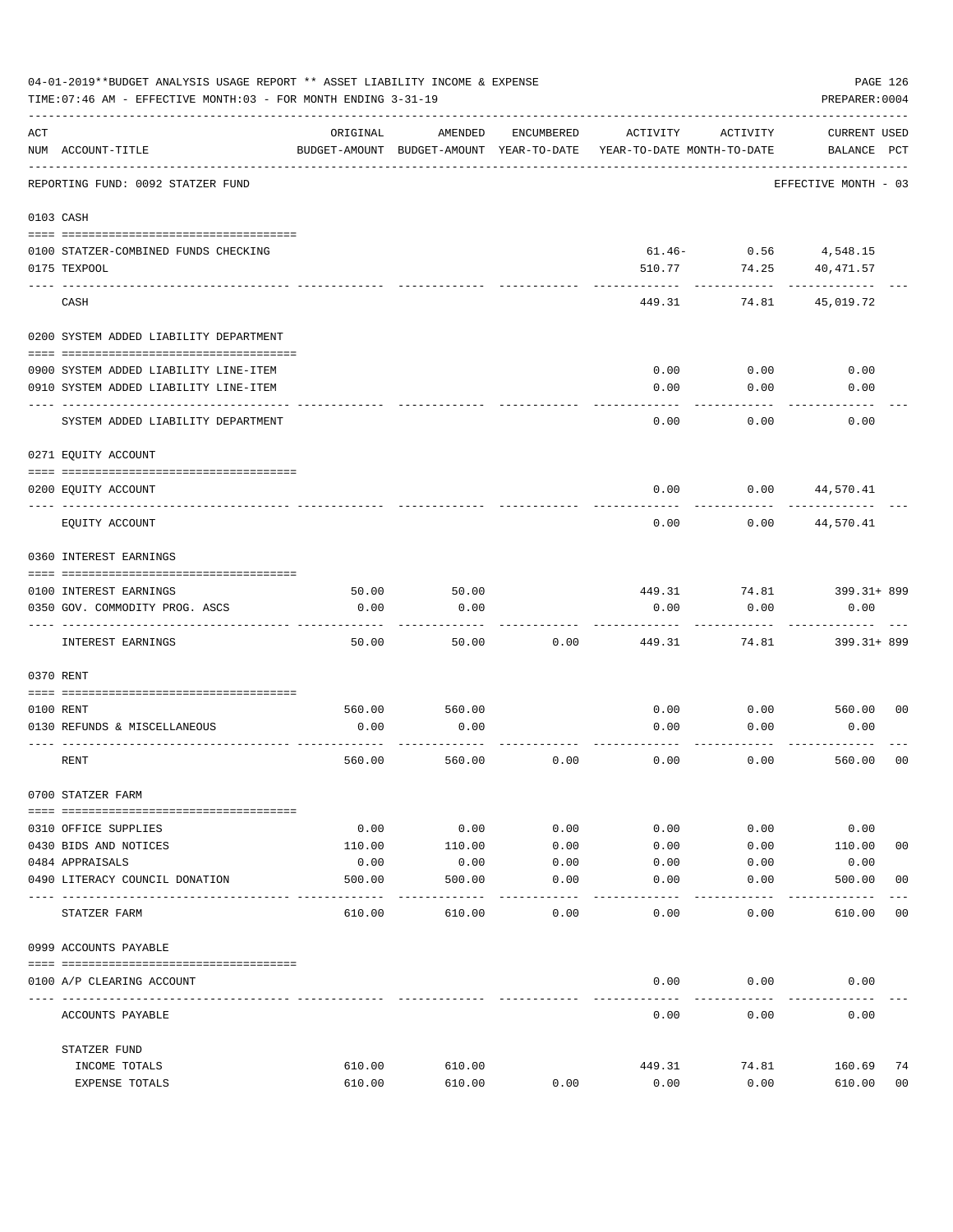|     | 04-01-2019**BUDGET ANALYSIS USAGE REPORT ** ASSET LIABILITY INCOME & EXPENSE<br>TIME: 07:46 AM - EFFECTIVE MONTH: 03 - FOR MONTH ENDING 3-31-19 |              |                                                     |            |                                        |                   | PREPARER: 0004              | PAGE 127 |
|-----|-------------------------------------------------------------------------------------------------------------------------------------------------|--------------|-----------------------------------------------------|------------|----------------------------------------|-------------------|-----------------------------|----------|
| ACT | NUM ACCOUNT-TITLE                                                                                                                               | ORIGINAL     | AMENDED<br>BUDGET-AMOUNT BUDGET-AMOUNT YEAR-TO-DATE | ENCUMBERED | ACTIVITY<br>YEAR-TO-DATE MONTH-TO-DATE | ACTIVITY          | CURRENT USED<br>BALANCE PCT |          |
|     | REPORTING FUND: 0093 TX. COMM. DEVELOPMENT PGM                                                                                                  |              |                                                     |            |                                        |                   | EFFECTIVE MONTH - 03        |          |
|     | 0103 CASH                                                                                                                                       |              |                                                     |            |                                        |                   |                             |          |
|     | 0909 CASH- #713169 RANDOLPH                                                                                                                     |              |                                                     |            | 0.00                                   |                   | $0.00$ 100.00               |          |
|     | CASH                                                                                                                                            |              |                                                     |            | $- - - -$<br>0.00                      | ---------<br>0.00 | 100.00                      |          |
|     | 0120 RECEIVABLES                                                                                                                                |              |                                                     |            |                                        |                   |                             |          |
|     | 0312 DUE FROM OTHER GOVERNMENT                                                                                                                  |              |                                                     |            | 0.00                                   | 0.00              | 0.00                        |          |
|     | RECEIVABLES                                                                                                                                     |              |                                                     |            | 0.00                                   | ---------<br>0.00 | 0.00                        |          |
|     | 0200 LIABILITY ACCOUNT                                                                                                                          |              |                                                     |            |                                        |                   |                             |          |
|     | 0910 SYSTEM ADDED LIABILITY                                                                                                                     |              |                                                     |            | 0.00                                   | 0.00              | 0.00                        |          |
|     | ---- ---------------<br>LIABILITY ACCOUNT                                                                                                       |              |                                                     |            | 0.00                                   | 0.00              | 0.00                        |          |
|     | 0271 EQUITY ACCOUNT                                                                                                                             |              |                                                     |            |                                        |                   |                             |          |
|     | 0200 EQUITY ACCOUNT                                                                                                                             |              |                                                     |            | 0.00                                   | 0.00              | 100.00                      |          |
|     | -------------------------------<br>EQUITY ACCOUNT                                                                                               |              |                                                     |            | 0.00                                   | .<br>0.00         | . <u>.</u> .<br>100.00      |          |
|     | 0330 GRANT INCOME                                                                                                                               |              |                                                     |            |                                        |                   |                             |          |
|     | 0909 GRANT #713169 RANDOLPH                                                                                                                     | 0.00         | 0.00                                                |            | 0.00                                   | 0.00              | 0.00                        |          |
|     | GRANT INCOME                                                                                                                                    | 0.00         | 0.00                                                | 0.00       | 0.00                                   | 0.00              | 0.00                        |          |
|     | 0370 REFUNDS & MISCELLANEOUS                                                                                                                    |              |                                                     |            |                                        |                   |                             |          |
|     |                                                                                                                                                 |              |                                                     |            |                                        |                   |                             |          |
|     | 0130 REFUNDS & MISCELLANEOUS                                                                                                                    | 0.00         | 0.00                                                |            | 0.00                                   | 0.00              | 0.00                        |          |
|     | REFUNDS & MISCELLANEOUS                                                                                                                         | 0.00         | 0.00                                                | 0.00       | 0.00                                   | 0.00              | 0.00                        |          |
|     | 0909 GRANT #713169 RANDOLPH                                                                                                                     |              |                                                     |            |                                        |                   |                             |          |
|     | 0414 GRANT ADMINISTRATION                                                                                                                       | 0.00         | 0.00                                                | 0.00       | 0.00                                   | 0.00              | 0.00                        |          |
|     | 0415 CONSTRUCTION EXPENSE                                                                                                                       | 0.00         | 0.00                                                | 0.00       | 0.00                                   | 0.00              | 0.00                        |          |
|     | 0416 ENGINEERING                                                                                                                                | 0.00         | 0.00                                                | 0.00       | 0.00                                   | 0.00              | 0.00                        |          |
|     | GRANT #713169 RANDOLPH                                                                                                                          | 0.00         | 0.00                                                | 0.00       | -----<br>0.00                          | 0.00              | 0.00                        |          |
|     |                                                                                                                                                 |              |                                                     |            |                                        |                   |                             |          |
|     | TX. COMM. DEVELOPMENT PGM                                                                                                                       |              |                                                     |            |                                        |                   |                             |          |
|     | INCOME TOTALS<br>EXPENSE TOTALS                                                                                                                 | 0.00<br>0.00 | 0.00<br>0.00                                        | 0.00       | 0.00<br>0.00                           | 0.00<br>0.00      | 0.00<br>0.00                |          |
|     |                                                                                                                                                 |              |                                                     |            |                                        |                   |                             |          |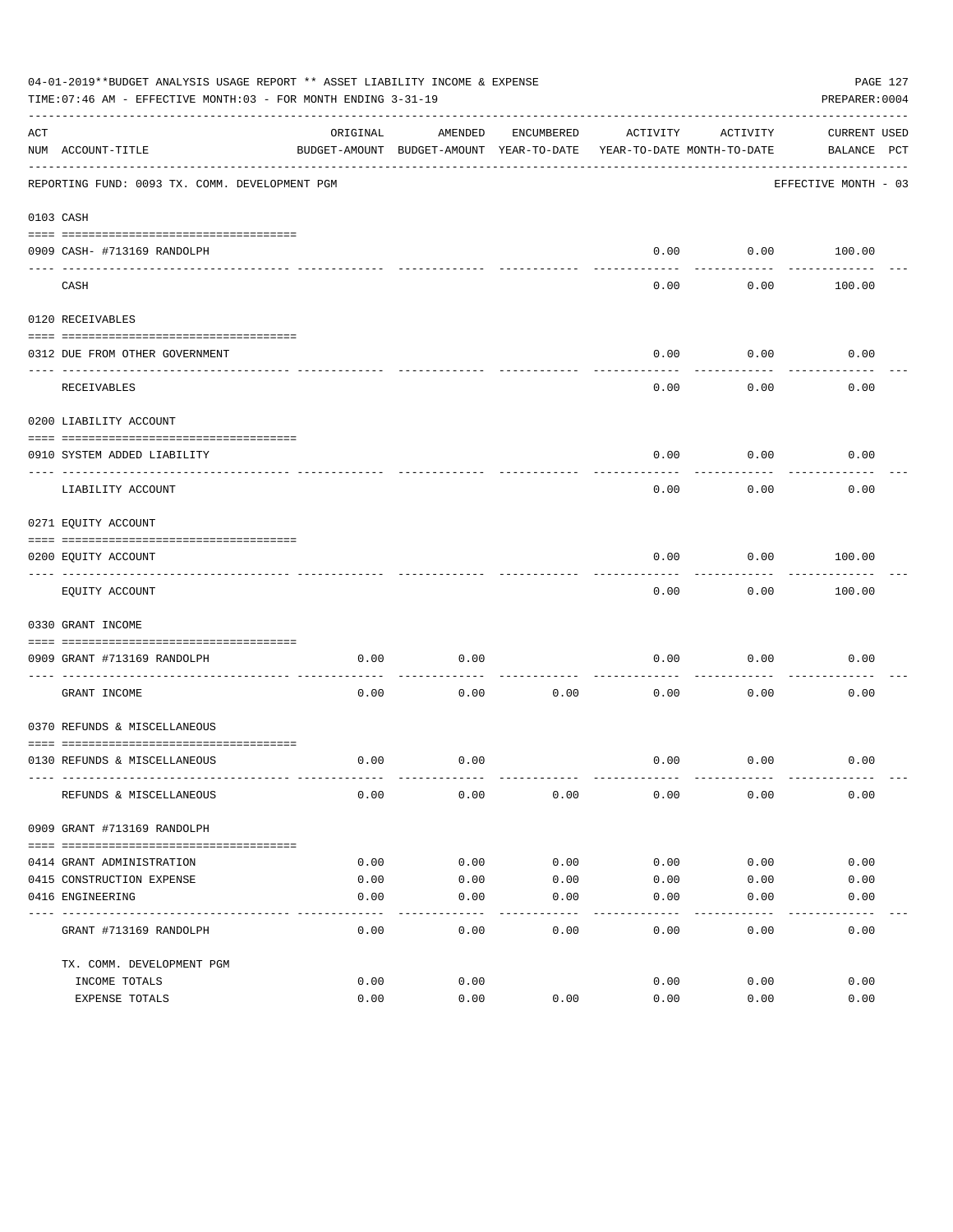|     | 04-01-2019**BUDGET ANALYSIS USAGE REPORT ** ASSET LIABILITY INCOME & EXPENSE<br>TIME: 07:46 AM - EFFECTIVE MONTH: 03 - FOR MONTH ENDING 3-31-19 |          |                                                     |            |                                        |                     | PAGE 128<br>PREPARER: 0004         |
|-----|-------------------------------------------------------------------------------------------------------------------------------------------------|----------|-----------------------------------------------------|------------|----------------------------------------|---------------------|------------------------------------|
| ACT | NUM ACCOUNT-TITLE                                                                                                                               | ORIGINAL | AMENDED<br>BUDGET-AMOUNT BUDGET-AMOUNT YEAR-TO-DATE | ENCUMBERED | ACTIVITY<br>YEAR-TO-DATE MONTH-TO-DATE | ACTIVITY            | <b>CURRENT USED</b><br>BALANCE PCT |
|     | REPORTING FUND: 0095 PAYROLL                                                                                                                    |          |                                                     |            |                                        |                     | EFFECTIVE MONTH - 03               |
|     | 0100 PAYROLL CLEARING ACCOUNT                                                                                                                   |          |                                                     |            |                                        |                     |                                    |
|     | 0100 PAYROLL CASH                                                                                                                               |          |                                                     |            |                                        | $3.38 - 2.078.19 -$ | 20.98                              |
|     | PAYROLL CLEARING ACCOUNT                                                                                                                        |          |                                                     |            | $3.38 -$                               | 2,078.19-           | 20.98                              |
|     | 0200 SYSTEM ADDED LIABILITY DEPARTMENT                                                                                                          |          |                                                     |            |                                        |                     |                                    |
|     | 0910 SYSTEM ADDED LIABILITY LINE-ITEM                                                                                                           |          |                                                     |            | 0.00                                   | 0.00                | 0.00                               |
|     | SYSTEM ADDED LIABILITY DEPARTMENT                                                                                                               |          |                                                     |            | 0.00                                   | 0.00                | 0.00                               |
|     | 0271 EQUITY ACCOUNT                                                                                                                             |          |                                                     |            |                                        |                     |                                    |
|     | 0200 DEPOSITS                                                                                                                                   |          |                                                     |            | 0.00                                   | 0.00                | 24.36                              |
|     | EOUITY ACCOUNT                                                                                                                                  |          |                                                     |            | 0.00                                   | 0.00                | 24.36                              |
|     | 0360 INTEREST EARNINGS                                                                                                                          |          |                                                     |            |                                        |                     |                                    |
|     |                                                                                                                                                 |          |                                                     |            |                                        |                     |                                    |
|     | 0100 INTEREST EARNINGS                                                                                                                          | 0.00     | 0.00                                                |            | 0.00                                   | 0.00                | 0.00                               |
|     | INTEREST EARNINGS                                                                                                                               | 0.00     | 0.00                                                | 0.00       | 0.00                                   | 0.00                | 0.00                               |
|     | 0370 MISCELLANEOUS                                                                                                                              |          |                                                     |            |                                        |                     |                                    |
|     |                                                                                                                                                 |          |                                                     |            |                                        |                     |                                    |
|     | 0125 AFLAC FSA CLEARING                                                                                                                         | 0.00     | 0.00                                                |            | 0.00                                   | 0.00                | 0.00                               |
|     | 0130 REFUNDS & MISCELLANEOUS                                                                                                                    | 0.00     | 0.00                                                |            | $3.38-$                                | $2,078.19-$         | 3.38                               |
|     | MISCELLANEOUS                                                                                                                                   | 0.00     | 0.00                                                | 0.00       | $3.38 -$                               | 2,078.19-           | 3.38                               |
|     | PAYROLL                                                                                                                                         |          |                                                     |            |                                        |                     |                                    |
|     | INCOME TOTALS                                                                                                                                   | 0.00     | 0.00                                                |            |                                        | $3.38 - 2.078.19 -$ | 3.38                               |
|     | <b>EXPENSE TOTALS</b>                                                                                                                           | 0.00     | 0.00                                                | 0.00       | 0.00                                   | 0.00                | 0.00                               |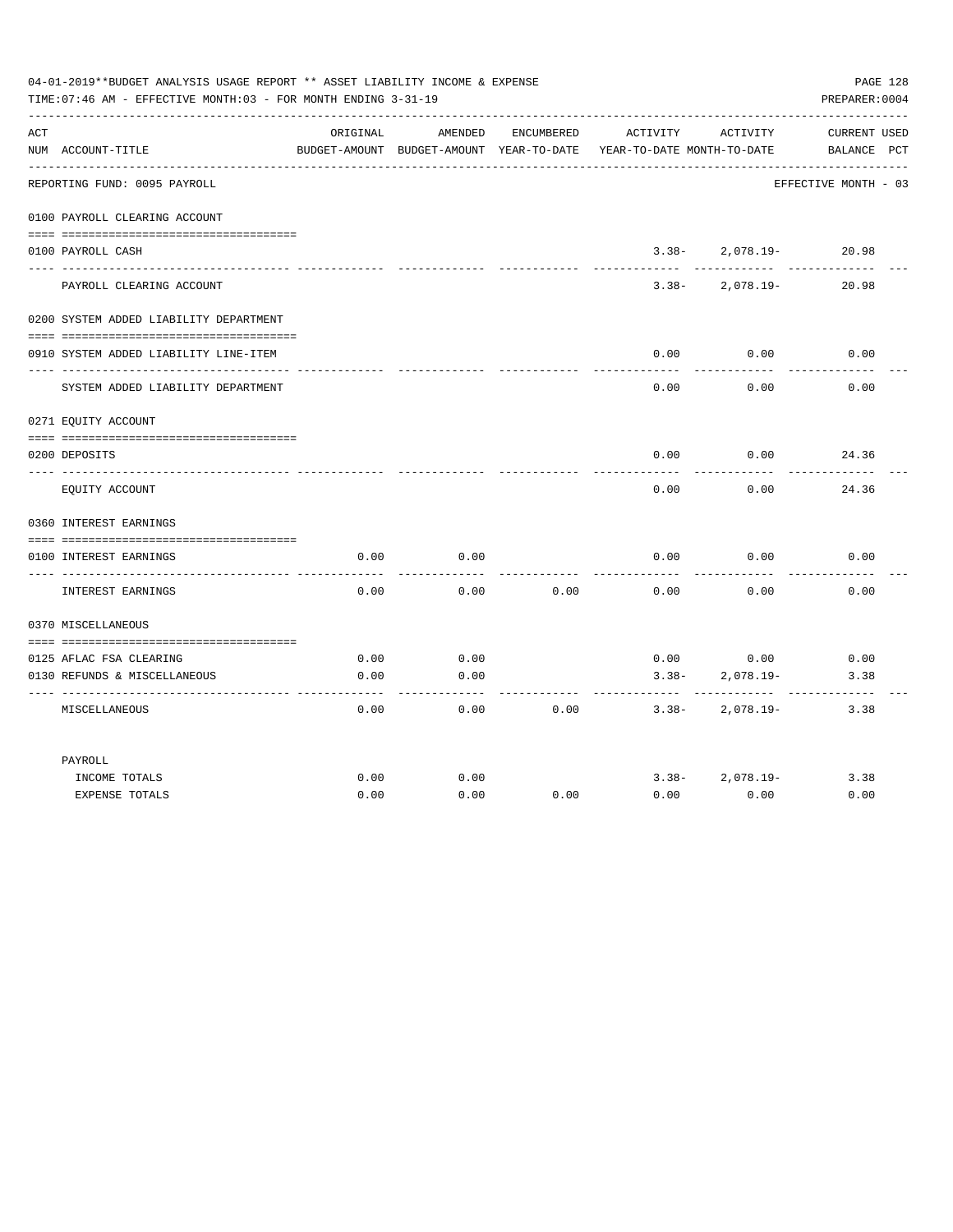|     | 04-01-2019**BUDGET ANALYSIS USAGE REPORT ** ASSET LIABILITY INCOME & EXPENSE<br>TIME: 07:46 AM - EFFECTIVE MONTH: 03 - FOR MONTH ENDING 3-31-19 |          |         |            |                                                                     |           | PAGE 129<br>PREPARER: 0004                  |
|-----|-------------------------------------------------------------------------------------------------------------------------------------------------|----------|---------|------------|---------------------------------------------------------------------|-----------|---------------------------------------------|
| ACT |                                                                                                                                                 | ORIGINAL | AMENDED | ENCUMBERED | ACTIVITY                                                            | ACTIVITY  | <b>CURRENT USED</b>                         |
|     | NUM ACCOUNT-TITLE                                                                                                                               |          |         |            | BUDGET-AMOUNT BUDGET-AMOUNT YEAR-TO-DATE YEAR-TO-DATE MONTH-TO-DATE |           | BALANCE PCT                                 |
|     | REPORTING FUND: 0098 CAPITAL ASSETS                                                                                                             |          |         |            |                                                                     |           | EFFECTIVE MONTH - 03                        |
|     | 0160 CAPITAL ASSETS                                                                                                                             |          |         |            |                                                                     |           |                                             |
|     |                                                                                                                                                 |          |         |            |                                                                     |           |                                             |
|     | 0100 LAND<br>0200 BUILDINGS                                                                                                                     |          |         |            | 0.00<br>0.00                                                        | 0.00      | $0.00$ $341,561.30$<br>4,737,000.00         |
|     | 0201 ACCUM.DEPRECIATION-BUILDINGS                                                                                                               |          |         |            | 0.00                                                                | 0.00      | $3,376,677.74-$                             |
|     | 0210 AUTOMOBILES AND TRUCKS                                                                                                                     |          |         |            | 0.00                                                                | 0.00      | 2,013,774.80                                |
|     | 0211 ACCUM.DEPR.AUTOS AND TRUCKS                                                                                                                |          |         |            | 0.00                                                                | 0.00      | 1,436,261.71-                               |
|     | 0215 COMPUTER EQUIPMENT                                                                                                                         |          |         |            | 0.00                                                                | 0.00      | 647,940.20                                  |
|     | 0216 ACCUM.DEPR.-COMPUTER EQUIPMENT                                                                                                             |          |         |            | 0.00                                                                | 0.00      | 647,940.20-                                 |
|     | 0220 OFFICE EQUIPMENT                                                                                                                           |          |         |            | 0.00                                                                | 0.00      | 99,653.24                                   |
|     | 0221 ACCUM. DEPR. - OFFICE EQUIPMENT                                                                                                            |          |         |            | 0.00                                                                | 0.00      | 99,653.24-                                  |
|     | 0225 RADIO EQUIPMENT                                                                                                                            |          |         |            | 0.00                                                                | 0.00      | 213, 359.45                                 |
|     | 0226 ACCUM.DEPR.-RADIO EQUIPMENT                                                                                                                |          |         |            | 0.00                                                                | 0.00      | 201,161.84-                                 |
|     | 0227 SECURITY EQUIPMENT                                                                                                                         |          |         |            | 0.00                                                                | 0.00      | 5,578.00                                    |
|     | 0228 ACCUM.DEP. - SECURITY EQUIPMENT                                                                                                            |          |         |            | 0.00                                                                | 0.00      | 464.83-                                     |
|     | 0230 ROADS                                                                                                                                      |          |         |            | 0.00                                                                | 0.00      | 17,817,815.13                               |
|     | 0231 ACCUM. DEPRECIATION-ROADS                                                                                                                  |          |         |            | 0.00                                                                | 0.00      | 14,344,578.06-                              |
|     | 0235 BRIDGES                                                                                                                                    |          |         |            | 0.00                                                                |           | 0.00 10,687,643.03                          |
|     | 0236 ACCUM. DEPRECIATION-BRIDGES                                                                                                                |          |         |            | 0.00                                                                |           | $0.00 \quad 4,936,832.54$ -                 |
|     | 0300 ROAD EQUIPMENT                                                                                                                             |          |         |            | 0.00                                                                |           | $0.00 \quad 3,376,053.43$                   |
|     | 0301 ACCUM.DEPRECIATION-ROAD EQUIPMENT                                                                                                          |          |         |            | 0.00                                                                |           | $0.00 \quad 2.684.312.76 -$                 |
|     | CAPITAL ASSETS                                                                                                                                  |          |         |            | 0.00                                                                | --------- | -------------<br>$0.00 \quad 12,212,495.66$ |
|     | 0271 EQUITY ACCOUNT                                                                                                                             |          |         |            |                                                                     |           |                                             |
|     |                                                                                                                                                 |          |         |            |                                                                     |           |                                             |
|     | 0200 EQUITY ACCOUNT                                                                                                                             |          |         |            | 0.00                                                                |           | $0.00 \quad 12,212,495.66 -$                |
|     | EQUITY ACCOUNT                                                                                                                                  |          |         |            | 0.00                                                                |           | $0.00 \quad 12,212,495.66-$                 |
|     | CAPITAL ASSETS                                                                                                                                  |          |         |            |                                                                     |           |                                             |
|     | INCOME TOTALS                                                                                                                                   | 0.00     | 0.00    |            | 0.00                                                                | 0.00      | 0.00                                        |
|     | EXPENSE TOTALS                                                                                                                                  | 0.00     | 0.00    | 0.00       | 0.00                                                                | 0.00      | 0.00                                        |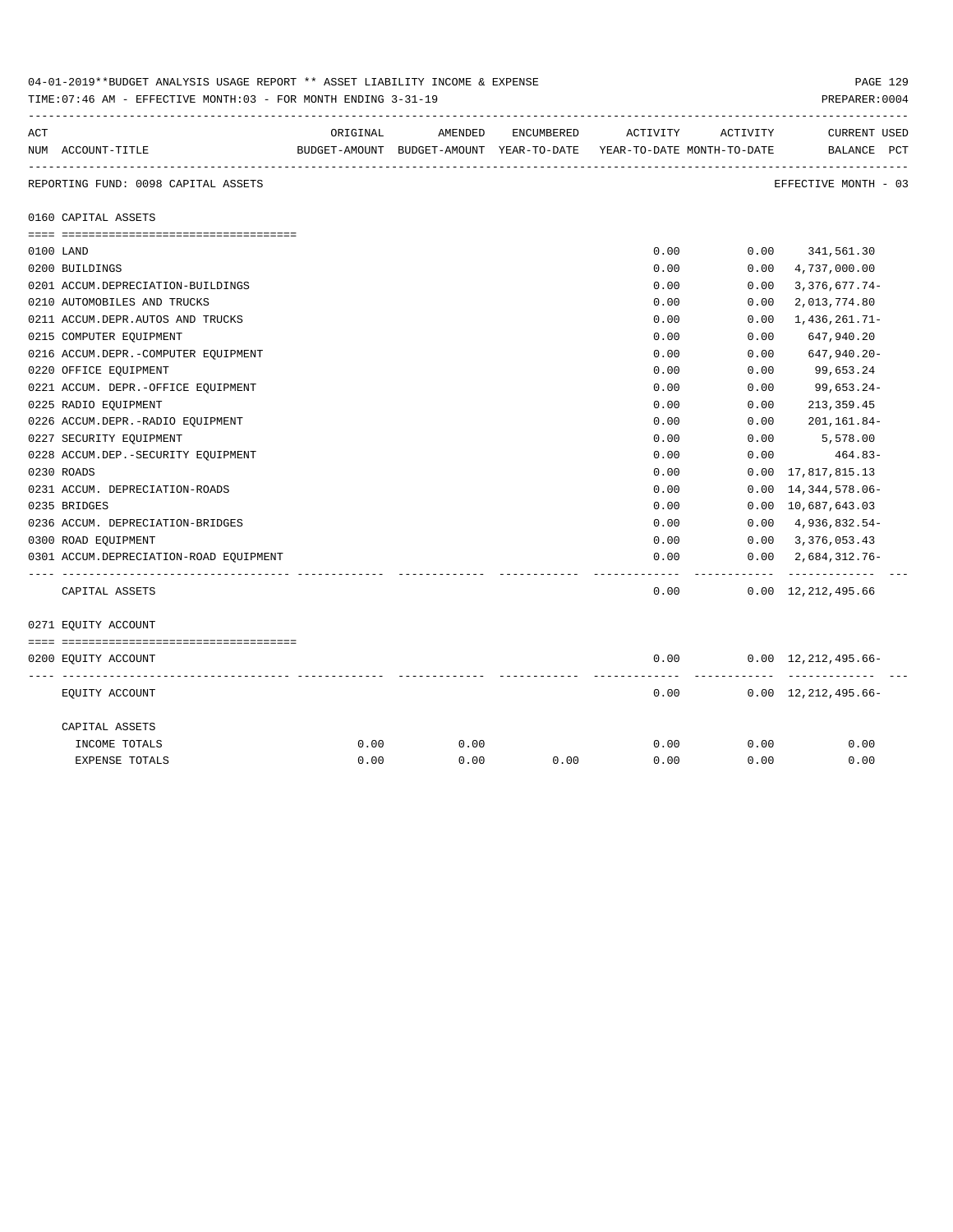|     | 04-01-2019**BUDGET ANALYSIS USAGE REPORT ** ASSET LIABILITY INCOME & EXPENSE<br>TIME: 07:46 AM - EFFECTIVE MONTH: 03 - FOR MONTH ENDING 3-31-19 |          |                                                                     |            |               |                       | PREPARER: 0004              | PAGE 130 |
|-----|-------------------------------------------------------------------------------------------------------------------------------------------------|----------|---------------------------------------------------------------------|------------|---------------|-----------------------|-----------------------------|----------|
| ACT |                                                                                                                                                 | ORIGINAL | AMENDED                                                             | ENCUMBERED | ACTIVITY      | ACTIVITY              | CURRENT USED                |          |
|     | NUM ACCOUNT-TITLE                                                                                                                               |          | BUDGET-AMOUNT BUDGET-AMOUNT YEAR-TO-DATE YEAR-TO-DATE MONTH-TO-DATE |            |               |                       | BALANCE PCT                 |          |
|     | REPORTING FUND: 0099 GOVERNMENTAL DEBT                                                                                                          |          |                                                                     |            |               |                       | EFFECTIVE MONTH - 03        |          |
|     | 0170 DEFERRED PENSION OUTFLOW                                                                                                                   |          |                                                                     |            |               |                       |                             |          |
|     | 0200 DEFERRED PENSION OUTFLOW                                                                                                                   |          |                                                                     |            | 0.00          |                       | $0.00 \quad 1,805,395.00$   |          |
|     | DEFERRED PENSION OUTFLOW                                                                                                                        |          |                                                                     |            | 0.00          |                       | $0.00 \quad 1,805,395.00$   |          |
|     | 0200 GOVERNMENTAL DEBT                                                                                                                          |          |                                                                     |            |               |                       |                             |          |
|     | 0240 ACCRUED INTEREST                                                                                                                           |          |                                                                     |            | 0.00          | 0.00                  | 109,948.00                  |          |
|     | 0250 GENERAL OBLIGATION BOND                                                                                                                    |          |                                                                     |            | 0.00          | 0.00                  | 6,090,000.00                |          |
|     | 0251 GOB-CURRENT PORTION                                                                                                                        |          |                                                                     |            | 0.00          | 0.00                  | 60,000.00                   |          |
|     | 0255 BOND DISCOUNT CURRENT                                                                                                                      |          |                                                                     |            | 0.00          | 0.00                  | 2,699.60-                   |          |
|     | 0256 BOND DISCOUNT                                                                                                                              |          |                                                                     |            | 0.00          | 0.00                  | $63,440.69-$                |          |
|     | 0257 BOND PREMIUM CURRENT                                                                                                                       |          |                                                                     |            | 0.00          | 0.00                  | 10,976.99                   |          |
|     | 0258 BOND PREMIUM                                                                                                                               |          |                                                                     |            | 0.00          | 0.00                  | 257,959.36                  |          |
|     | 0275 NOTES PAYABLE                                                                                                                              |          |                                                                     |            | 0.00          | 0.00                  | 0.00                        |          |
|     | 0277 NOTE #16240648-SHERIFF                                                                                                                     |          |                                                                     |            | 0.00          | 0.00                  | 0.00                        |          |
|     | 0278 NOTE #16308936-SHERIFF                                                                                                                     |          |                                                                     |            | 0.00          | 0.00                  | 0.00                        |          |
|     | 0279 NOTE #16291000-R&B#3                                                                                                                       |          |                                                                     |            | 0.00          | 0.00                  | 0.00                        |          |
|     | 0280 NOTE #16295968-R&B#3                                                                                                                       |          |                                                                     |            | 0.00          | 0.00                  | 0.00                        |          |
|     | 0281 ODYSSEY #16235752-GENERAL                                                                                                                  |          |                                                                     |            | 0.00          | 0.00                  | 0.00                        |          |
|     | 0310 CAPITAL LEASE-CURRENT PORTION                                                                                                              |          |                                                                     |            | 0.00          | 0.00                  | 89,024.03                   |          |
|     | 0350 ACCRUED COMPENSATION                                                                                                                       |          |                                                                     |            | 0.00          | 0.00                  | 179,813.42                  |          |
|     | 0400 NET PENSION LIABILITY                                                                                                                      |          |                                                                     |            | 0.00          | 0.00                  | 2,174,592.00                |          |
|     | 0450 DEFERRED PENSION IN FLOW                                                                                                                   |          |                                                                     |            | 0.00<br>----- | 0.00<br>$- - - - - -$ | 204,393.00<br>------------- |          |
|     | GOVERNMENTAL DEBT                                                                                                                               |          |                                                                     |            | 0.00          |                       | $0.00$ 9, 110, 566.51       |          |
|     | 0271 EQUITY                                                                                                                                     |          |                                                                     |            |               |                       |                             |          |
|     | 0200 EQUITY ACCOUNT                                                                                                                             |          |                                                                     |            | 0.00          |                       | $0.00$ 7, 305, 171.51-      |          |
|     | EOUITY                                                                                                                                          |          |                                                                     |            | 0.00          |                       | $0.00$ 7, 305, 171.51-      |          |
|     | GOVERNMENTAL DEBT                                                                                                                               |          |                                                                     |            |               |                       |                             |          |
|     | INCOME TOTALS                                                                                                                                   | 0.00     | 0.00                                                                |            | 0.00          | 0.00                  | 0.00                        |          |
|     | <b>EXPENSE TOTALS</b>                                                                                                                           | 0.00     | 0.00                                                                | 0.00       | 0.00          | 0.00                  | 0.00                        |          |